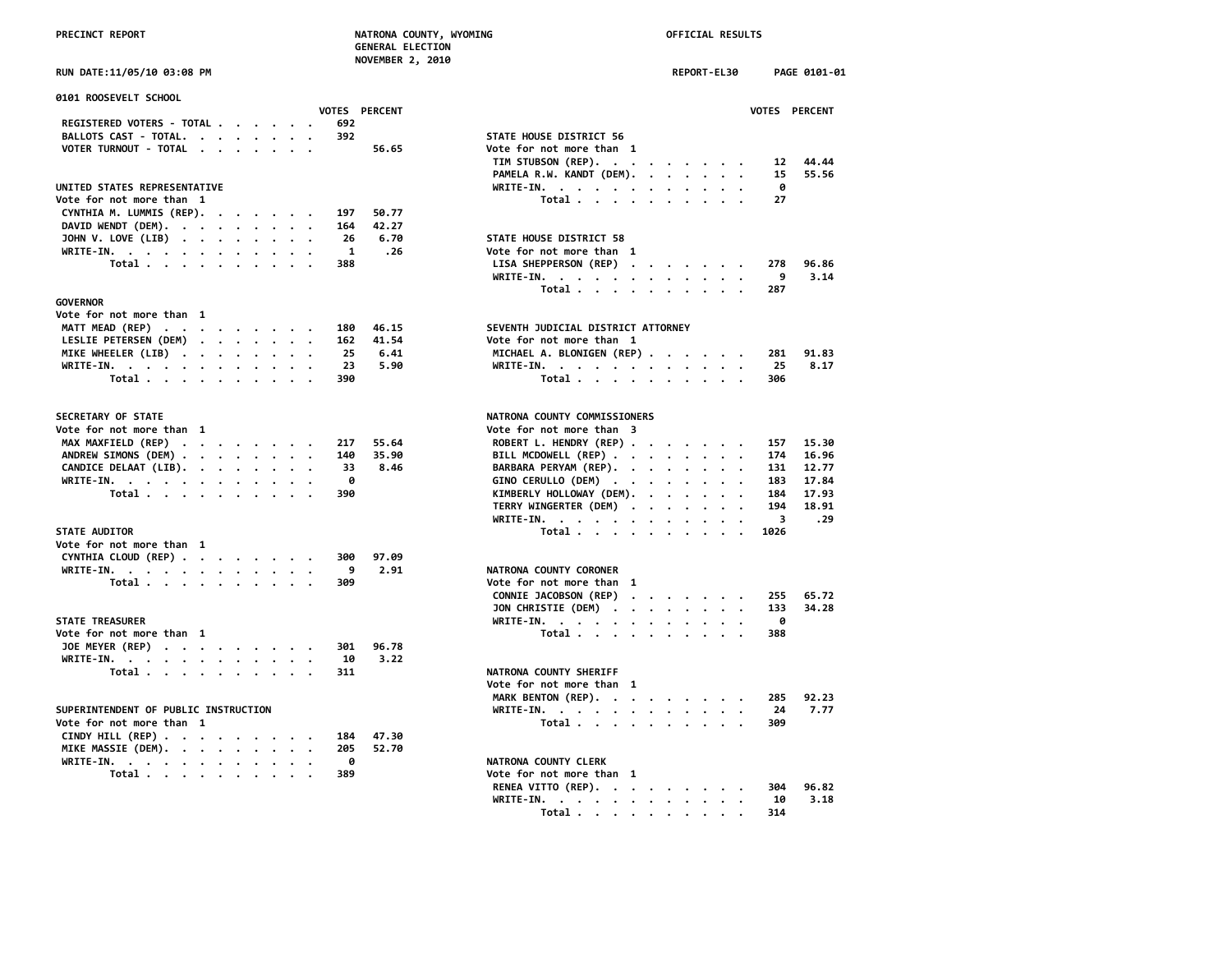|                                        | <b>NUVLINDLA 4, ZUID</b> |                                                                                                                                                    |
|----------------------------------------|--------------------------|----------------------------------------------------------------------------------------------------------------------------------------------------|
| RUN DATE:11/05/10 03:08 PM             |                          | REPORT-EL30<br>PAGE 0101-02                                                                                                                        |
| 0101 ROOSEVELT SCHOOL                  |                          |                                                                                                                                                    |
|                                        | VOTES PERCENT            | VOTES PERCENT                                                                                                                                      |
|                                        |                          |                                                                                                                                                    |
| NATRONA COUNTY TREASURER               |                          | CASPER COLLEGE DISTRICT BOARD OF TRUSTEE                                                                                                           |
| Vote for not more than 1               |                          | Vote for not more than 3                                                                                                                           |
| TOM DOYLE (REP)                        | 307<br>96.85             | V. WORTH CHRISTIE.<br>130<br>14.46                                                                                                                 |
| WRITE-IN.                              | 3.15<br>10               | ROY COHEE<br>17.35<br>156                                                                                                                          |
| Total                                  | 317                      | CHRIS CROSSEN<br>114<br>12.68<br>$\bullet$<br>$\bullet$<br>$\overline{\phantom{a}}$                                                                |
|                                        |                          | KATHY DOLAN.<br>188<br>20.91<br>$\cdots$<br>$\cdot$                                                                                                |
|                                        |                          | CHARLIE ROBERTSON.<br>132<br>14.68<br>$\sim$ $\sim$<br>$\ddot{\phantom{a}}$                                                                        |
| NATRONA COUNTY ASSESSOR                |                          | 177<br>19.69<br>SARAH SULZEN<br>$\sim$                                                                                                             |
| Vote for not more than 1               |                          | $\overline{2}$<br>WRITE-IN.<br>.22                                                                                                                 |
| SUSAN DEWITT (REP)                     | 97.76<br>305             | Total<br>899<br>$\cdot$                                                                                                                            |
| WRITE-IN.                              | $\overline{7}$<br>2.24   |                                                                                                                                                    |
| Total                                  | 312                      |                                                                                                                                                    |
|                                        |                          |                                                                                                                                                    |
|                                        |                          | NATRONA COUNTY SCHOOL DIST NO 1                                                                                                                    |
|                                        |                          | Vote for not more than 4                                                                                                                           |
| NATRONA COUNTY CLERK OF DISTRICT COURT |                          | RON AKIN.<br>10.18<br>120                                                                                                                          |
| Vote for not more than 1               |                          | DAVE APPLEGATE.<br>7.04<br>83                                                                                                                      |
| GEN TUMA (REP).                        | 307<br>97.46             | 12.30<br>LINDA BERGERON.<br>145                                                                                                                    |
| WRITE-IN.                              | 8<br>2.54                | JIM BUSH.<br>96<br>8.14<br>$\ddot{\phantom{a}}$<br>$\overline{\phantom{a}}$                                                                        |
| Total.<br>$\cdot$ $\cdot$              | 315                      | AUDREY M. COTHERMAN<br>127<br>10.77<br>$\cdot$                                                                                                     |
|                                        |                          | PAT KEEFE<br>148<br>12.55<br>$\sim$<br>$\ddot{\phantom{a}}$<br>$\ddot{\phantom{a}}$<br>$\sim$<br>$\ddot{\phantom{a}}$<br>$\overline{\phantom{a}}$  |
|                                        |                          | DEAN PAUL LORIMER.<br>56<br>4.75                                                                                                                   |
| RETAIN WY SUPREME COURT JUSTICE VOIGT  |                          | GERALD L. QUINLAN.<br>78<br>6.62<br>$\ddot{\phantom{a}}$<br>$\sim$ $\sim$<br>$\cdots$                                                              |
| Vote for not more than 1               |                          | SUZANNE SANDOVAL<br>15.95<br>188                                                                                                                   |
|                                        | 276<br>75.00             | 56<br>4.75                                                                                                                                         |
| YES                                    |                          | DOUG TUNISON<br>$\bullet$<br>$\cdot$                                                                                                               |
| NO.                                    | 92<br>25.00              | C. DOUG WALKER.<br>76<br>6.45<br>$\cdot$<br>$\cdot$                                                                                                |
| Total                                  | 368                      | $WRITE-IN.$<br>6<br>. 51<br>$\bullet$<br>$\sim$<br>Total<br>1179<br>$\ddot{\phantom{a}}$<br>$\ddot{\phantom{a}}$<br>$\sim$<br>$\cdot$<br>$\cdot$ . |
|                                        |                          |                                                                                                                                                    |
| RETAIN WY SUPREME COURT JUSTICE KITE   |                          |                                                                                                                                                    |
| Vote for not more than 1               |                          | NATRONA COUNTY SOIL CONSERVATION DIST                                                                                                              |
| YES                                    | 75.49<br>268             | Vote for not more than 2                                                                                                                           |
| NO.                                    | 24.51<br>87              | 97.73<br>KELLY BURCH.<br>302                                                                                                                       |
| Total                                  | 355                      | WRITE-IN.<br>7<br>2.27                                                                                                                             |
|                                        |                          | Total<br>309                                                                                                                                       |
| RETAIN DISTRICT COURT JUDGE SKAVDAHL   |                          |                                                                                                                                                    |
| Vote for not more than 1               |                          | OPTIONAL ONE CENT TAX                                                                                                                              |
| YES                                    | 272<br>75.14             | Vote for not more than 1                                                                                                                           |
| NO.                                    | 90<br>24.86              | FOR<br>250<br>64.27                                                                                                                                |
| Total                                  | 362                      | AGAINST<br>139<br>35.73                                                                                                                            |
|                                        |                          | 389                                                                                                                                                |
|                                        |                          | Total                                                                                                                                              |
| RETAIN CIRCUIT COURT JUDGE PATCHEN     |                          |                                                                                                                                                    |
| Vote for not more than 1               |                          | 3% LODGING TAX                                                                                                                                     |
|                                        | 277<br>76.73             | Vote for not more than 1                                                                                                                           |
| YES                                    |                          |                                                                                                                                                    |
| NO.                                    | 23.27<br>84              | FOR<br>73.08<br>285                                                                                                                                |
| Total                                  | 361                      | 26.92<br>AGAINST<br>105                                                                                                                            |
|                                        |                          | Total<br>390                                                                                                                                       |
| CASPER CITY COUNCIL WARD 1             |                          |                                                                                                                                                    |
| Vote for not more than 1               |                          |                                                                                                                                                    |
| KEITH B. GOODENOUGH                    | 247<br>66.40             |                                                                                                                                                    |
| TIM STIRRETT                           | 125<br>33.60             |                                                                                                                                                    |
| WRITE-IN.                              | ø                        |                                                                                                                                                    |
|                                        |                          |                                                                                                                                                    |

 **Total . . . . . . . . . . 372**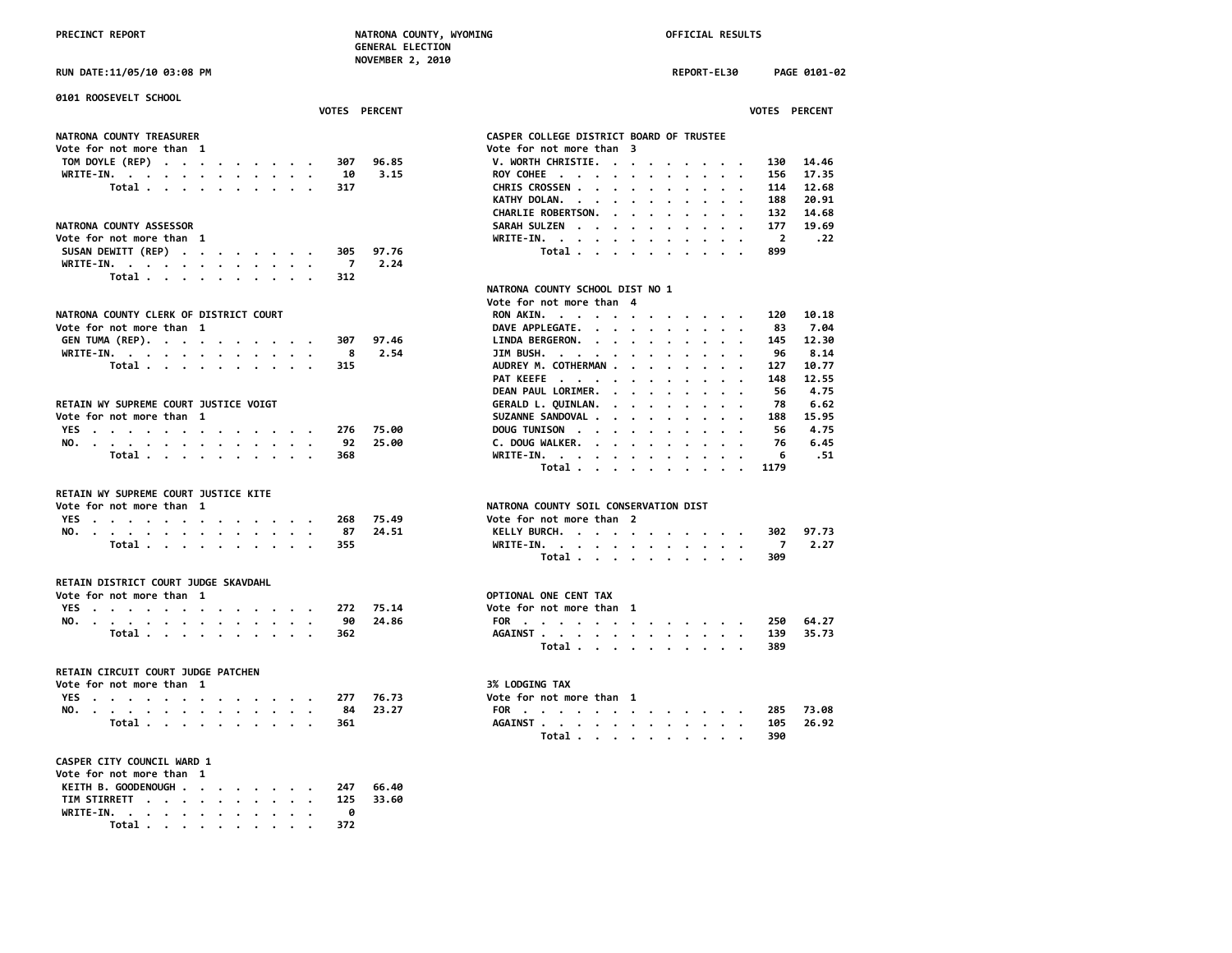# **PRECINCT REPORT NATRONA COUNTY, WYOMING OFFICIAL RESULTS**

 **GENERAL ELECTION NOVEMBER 2, 2010**

| 0102 NATRONA COUNTY LIBRARY                                        |  |  |     |                      |                                    |                |
|--------------------------------------------------------------------|--|--|-----|----------------------|------------------------------------|----------------|
|                                                                    |  |  |     | <b>VOTES PERCENT</b> |                                    | <b>VOTES</b>   |
| REGISTERED VOTERS - TOTAL                                          |  |  | 627 |                      |                                    |                |
| BALLOTS CAST - TOTAL.                                              |  |  | 343 |                      | STATE HOUSE DISTRICT 56            |                |
| VOTER TURNOUT - TOTAL                                              |  |  |     | 54.70                | Vote for not more than 1           |                |
|                                                                    |  |  |     |                      | TIM STUBSON (REP).                 | 195            |
|                                                                    |  |  |     |                      | PAMELA R.W. KANDT (DEM).           | 130            |
| UNITED STATES REPRESENTATIVE                                       |  |  |     |                      | WRITE-IN.                          | $\blacksquare$ |
| Vote for not more than 1                                           |  |  |     |                      | Total                              | 326            |
| CYNTHIA M. LUMMIS (REP).                                           |  |  | 178 | 52.51                |                                    |                |
| DAVID WENDT (DEM).                                                 |  |  | 134 | 39.53                |                                    |                |
| JOHN V. LOVE (LIB)                                                 |  |  | 27  | 7.96                 | SEVENTH JUDICIAL DISTRICT ATTORNEY |                |
| WRITE-IN.                                                          |  |  | 0   |                      | Vote for not more than 1           |                |
| Total                                                              |  |  | 339 |                      | MICHAEL A. BLONIGEN (REP)          | 245            |
|                                                                    |  |  |     |                      | WRITE-IN.                          | 18             |
|                                                                    |  |  |     |                      | Total                              | 263            |
| <b>GOVERNOR</b>                                                    |  |  |     |                      |                                    |                |
| Vote for not more than 1                                           |  |  |     |                      |                                    |                |
| MATT MEAD (REP)                                                    |  |  | 166 | 48.68                | NATRONA COUNTY COMMISSIONERS       |                |
| LESLIE PETERSEN (DEM)                                              |  |  | 131 | 38.42                | Vote for not more than 3           |                |
| MIKE WHEELER (LIB)                                                 |  |  | 23  | 6.74                 | ROBERT L. HENDRY (REP)             | 147            |
| WRITE-IN.                                                          |  |  | 21  | 6.16                 | BILL MCDOWELL (REP)                | 146            |
| Total                                                              |  |  | 341 |                      | BARBARA PERYAM (REP).              | 95             |
|                                                                    |  |  |     |                      | GINO CERULLO (DEM)                 | 139            |
|                                                                    |  |  |     |                      | KIMBERLY HOLLOWAY (DEM).           | 141            |
| <b>SECRETARY OF STATE</b>                                          |  |  |     |                      | TERRY WINGERTER (DEM)              | 175            |
| Vote for not more than 1                                           |  |  |     |                      | WRITE-IN.                          | - 8            |
| MAX MAXFIELD (REP)                                                 |  |  | 203 | 60.96                | Total                              | 851            |
| ANDREW SIMONS (DEM)                                                |  |  | 102 | 30.63                |                                    |                |
| CANDICE DELAAT (LIB).                                              |  |  | 28  | 8.41                 |                                    |                |
| WRITE-IN.                                                          |  |  | 0   |                      | NATRONA COUNTY CORONER             |                |
| Total                                                              |  |  | 333 |                      | Vote for not more than 1           |                |
|                                                                    |  |  |     |                      | CONNIE JACOBSON (REP)              | 234            |
|                                                                    |  |  |     |                      | JON CHRISTIE (DEM)                 | 95             |
| <b>STATE AUDITOR</b>                                               |  |  |     |                      | WRITE-IN.                          | ø              |
| Vote for not more than 1                                           |  |  |     |                      | Total                              | 329            |
| CYNTHIA CLOUD (REP)                                                |  |  | 264 | 96.00                |                                    |                |
| WRITE-IN.                                                          |  |  | 11  | 4.00                 |                                    |                |
| Total                                                              |  |  | 275 |                      | NATRONA COUNTY SHERIFF             |                |
|                                                                    |  |  |     |                      | Vote for not more than 1           |                |
|                                                                    |  |  |     |                      | MARK BENTON (REP).                 | 255            |
| <b>STATE TREASURER</b>                                             |  |  |     |                      | WRITE-IN.                          | 22             |
| Vote for not more than  1                                          |  |  |     |                      | Total                              | 277            |
| JOE MEYER (REP)                                                    |  |  | 261 | 96.67                |                                    |                |
| WRITE-IN.                                                          |  |  | 9   | 3.33                 |                                    |                |
| Total                                                              |  |  | 270 |                      | NATRONA COUNTY CLERK               |                |
|                                                                    |  |  |     |                      | Vote for not more than 1           |                |
|                                                                    |  |  |     |                      | RENEA VITTO (REP).                 | 262            |
| SUPERINTENDENT OF PUBLIC INSTRUCTION                               |  |  |     |                      | WRITE-IN.                          | 8              |
| Vote for not more than 1                                           |  |  |     |                      | Total                              | 270            |
| CINDY HILL (REP) $\cdot \cdot \cdot \cdot \cdot \cdot \cdot \cdot$ |  |  | 165 | 49.11                |                                    |                |
| MIKE MASSIE (DEM).                                                 |  |  | 171 | 50.89                |                                    |                |
| WRITE-IN.                                                          |  |  | ø   |                      | NATRONA COUNTY TREASURER           |                |

| RUN DATE:11/05/10 03:08 PM                                                                            |                      | REPORT-EL30<br>PAGE 0102-01               |
|-------------------------------------------------------------------------------------------------------|----------------------|-------------------------------------------|
| 0102 NATRONA COUNTY LIBRARY                                                                           | <b>VOTES PERCENT</b> | VOTES PERCENT                             |
| REGISTERED VOTERS - TOTAL                                                                             | 627                  |                                           |
| BALLOTS CAST - TOTAL.                                                                                 | 343                  | STATE HOUSE DISTRICT 56                   |
| VOTER TURNOUT - TOTAL<br>$\cdot$ .                                                                    | 54.70                | Vote for not more than 1                  |
|                                                                                                       |                      | TIM STUBSON (REP).<br>195<br>59.82        |
|                                                                                                       |                      | PAMELA R.W. KANDT (DEM).<br>130<br>39.88  |
| UNITED STATES REPRESENTATIVE                                                                          |                      | WRITE-IN.<br>.31<br>1                     |
| Vote for not more than 1                                                                              |                      | Total<br>326                              |
| CYNTHIA M. LUMMIS (REP).<br>$\mathcal{A}$ , and $\mathcal{A}$ , and $\mathcal{A}$ , and $\mathcal{A}$ | 52.51<br>178         |                                           |
| DAVID WENDT (DEM).                                                                                    | 39.53<br>134         |                                           |
|                                                                                                       | 27<br>7.96           | SEVENTH JUDICIAL DISTRICT ATTORNEY        |
| JOHN V. LOVE (LIB)                                                                                    | 0                    | Vote for not more than 1                  |
| WRITE-IN.<br>Total                                                                                    | 339                  | MICHAEL A. BLONIGEN (REP)<br>245<br>93.16 |
|                                                                                                       |                      | 6.84                                      |
|                                                                                                       |                      | WRITE-IN.<br>18                           |
| <b>GOVERNOR</b>                                                                                       |                      | Total<br>263                              |
|                                                                                                       |                      |                                           |
| Vote for not more than 1                                                                              |                      |                                           |
| MATT MEAD (REP)                                                                                       | 48.68<br>166         | NATRONA COUNTY COMMISSIONERS              |
| LESLIE PETERSEN (DEM)                                                                                 | 131<br>38.42         | Vote for not more than 3                  |
| MIKE WHEELER (LIB)                                                                                    | 23<br>6.74           | ROBERT L. HENDRY (REP)<br>147<br>17.27    |
| WRITE-IN.                                                                                             | 21<br>6.16           | BILL MCDOWELL (REP)<br>146<br>17.16       |
| Total                                                                                                 | 341                  | BARBARA PERYAM (REP).<br>95<br>11.16      |
|                                                                                                       |                      | GINO CERULLO (DEM)<br>139<br>16.33        |
|                                                                                                       |                      | KIMBERLY HOLLOWAY (DEM).<br>141<br>16.57  |
| SECRETARY OF STATE                                                                                    |                      | TERRY WINGERTER (DEM)<br>175<br>20.56     |
| Vote for not more than 1                                                                              |                      | 8<br>.94<br>WRITE-IN.<br>$\cdot$ $\cdot$  |
| MAX MAXFIELD (REP)                                                                                    | 60.96<br>203         | 851<br>Total                              |
| ANDREW SIMONS (DEM)                                                                                   | 30.63<br>102         |                                           |
| CANDICE DELAAT (LIB).                                                                                 | 28<br>8.41           |                                           |
| WRITE-IN.                                                                                             | 0                    | NATRONA COUNTY CORONER                    |
| Total                                                                                                 | 333                  | Vote for not more than 1                  |
|                                                                                                       |                      | CONNIE JACOBSON (REP)<br>234<br>71.12     |
|                                                                                                       |                      | JON CHRISTIE (DEM)<br>95<br>28.88         |
| <b>STATE AUDITOR</b>                                                                                  |                      | 0<br>WRITE-IN.                            |
| Vote for not more than 1                                                                              |                      | Total<br>329                              |
| CYNTHIA CLOUD (REP)                                                                                   | 96.00<br>264         |                                           |
| WRITE-IN.                                                                                             | 11<br>4.00           |                                           |
| Total                                                                                                 | 275                  | NATRONA COUNTY SHERIFF                    |
|                                                                                                       |                      | Vote for not more than 1                  |
|                                                                                                       |                      | MARK BENTON (REP).<br>92.06<br>255        |
| <b>STATE TREASURER</b>                                                                                |                      | 7.94<br>WRITE-IN.<br>22                   |
| Vote for not more than 1                                                                              |                      | Total<br>277                              |
| JOE MEYER (REP)                                                                                       | 261<br>96.67         |                                           |
| WRITE-IN.                                                                                             | 9<br>3.33            |                                           |
| Total                                                                                                 | 270                  | NATRONA COUNTY CLERK                      |
|                                                                                                       |                      | Vote for not more than 1                  |
|                                                                                                       |                      | RENEA VITTO (REP).<br>97.04<br>262        |
| SUPERINTENDENT OF PUBLIC INSTRUCTION                                                                  |                      | WRITE-IN.<br>8<br>2.96                    |
| Vote for not more than 1                                                                              |                      | Total<br>270                              |
| CINDY HILL (REP) $\cdot \cdot \cdot \cdot \cdot \cdot \cdot \cdot$                                    | 165<br>49.11         |                                           |
| MIKE MASSIE (DEM).<br>$\cdot$ .                                                                       | 171<br>50.89         |                                           |
| WRITE-IN.                                                                                             | 0                    | NATRONA COUNTY TREASURER                  |
|                                                                                                       | 336                  | Vote for not more than 1                  |
| Total                                                                                                 |                      | 96.92                                     |
|                                                                                                       |                      | TOM DOYLE (REP)<br>252                    |
|                                                                                                       |                      | WRITE-IN.<br>8<br>3.08                    |
|                                                                                                       |                      | Total<br>260<br>$\sim$ $\sim$             |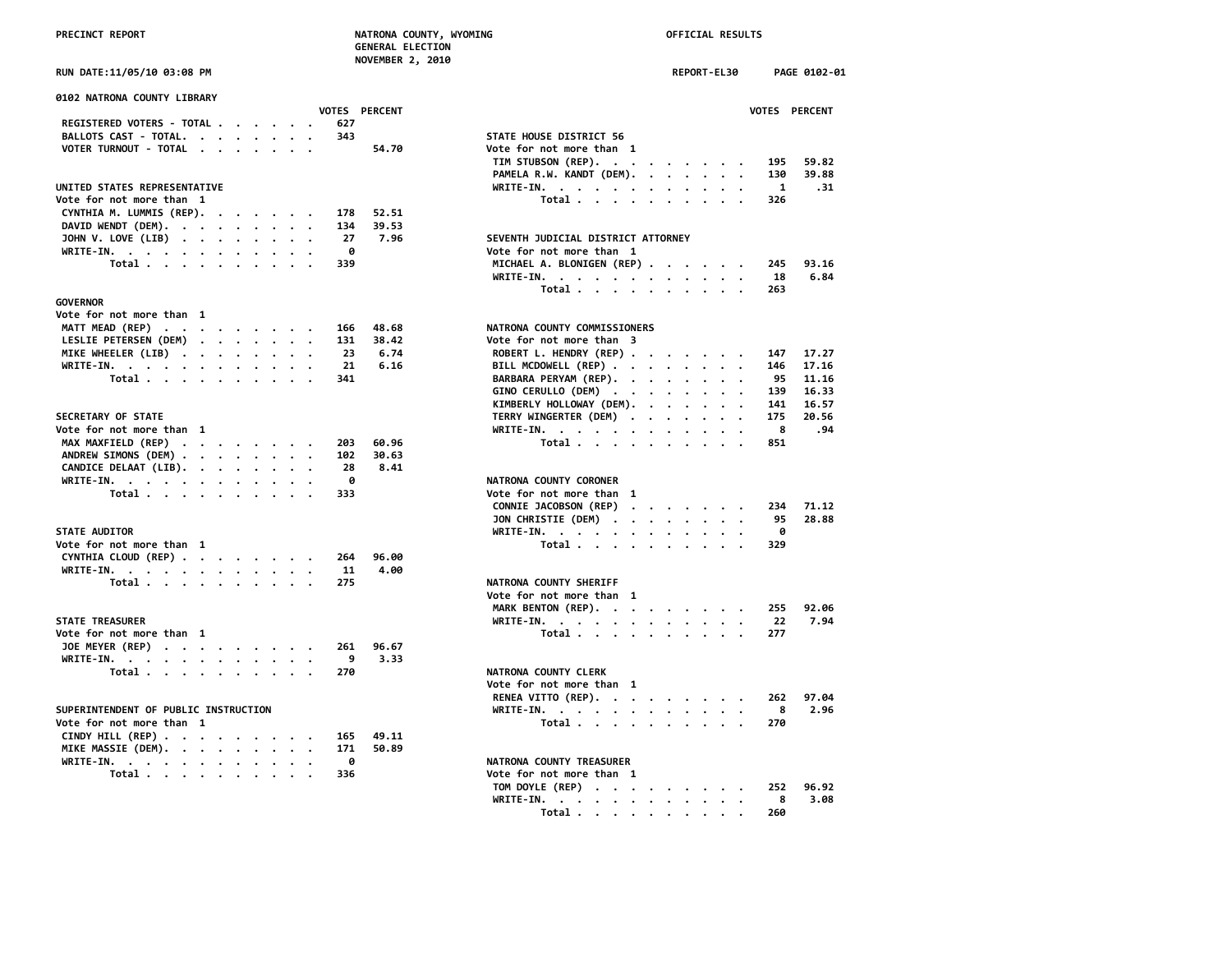**RUN DATE:11/05/10 03:08 PM REPORT-EL30 PAGE 0102-02**

| 0102 NATRONA COUNTY LIBRARY<br><b>VOTES PERCENT</b>            |                                                                                                                                                                                                                                                  | <b>VOTES PERCENT</b> |
|----------------------------------------------------------------|--------------------------------------------------------------------------------------------------------------------------------------------------------------------------------------------------------------------------------------------------|----------------------|
| NATRONA COUNTY ASSESSOR                                        | CASPER COLLEGE DISTRICT BOARD OF TRUSTEE                                                                                                                                                                                                         |                      |
| Vote for not more than 1                                       | Vote for not more than 3                                                                                                                                                                                                                         |                      |
| SUSAN DEWITT (REP)<br>260                                      | V. WORTH CHRISTIE.<br>97.01<br>89                                                                                                                                                                                                                | 13.20                |
| WRITE-IN.<br>8                                                 | 2.99<br>ROY COHEE<br>127                                                                                                                                                                                                                         | 18.84                |
| Total<br>268                                                   | CHRIS CROSSEN<br>82                                                                                                                                                                                                                              | 12,17                |
|                                                                |                                                                                                                                                                                                                                                  |                      |
|                                                                | KATHY DOLAN.<br>152                                                                                                                                                                                                                              | 22.55                |
|                                                                | CHARLIE ROBERTSON.<br>104                                                                                                                                                                                                                        | 15.43                |
| NATRONA COUNTY CLERK OF DISTRICT COURT                         | SARAH SULZEN<br>117<br>$\mathbf{r}$ , $\mathbf{r}$ , $\mathbf{r}$ , $\mathbf{r}$ , $\mathbf{r}$                                                                                                                                                  | 17.36                |
| Vote for not more than 1                                       | -3<br>WRITE-IN.                                                                                                                                                                                                                                  | .45                  |
| GEN TUMA (REP).<br>262                                         | 97.04<br>Total<br>674                                                                                                                                                                                                                            |                      |
| 8<br>WRITE-IN.                                                 | 2.96                                                                                                                                                                                                                                             |                      |
| Total<br>270                                                   |                                                                                                                                                                                                                                                  |                      |
|                                                                | NATRONA COUNTY SCHOOL DIST NO 1                                                                                                                                                                                                                  |                      |
|                                                                | Vote for not more than 4                                                                                                                                                                                                                         |                      |
| RETAIN WY SUPREME COURT JUSTICE VOIGT                          | RON AKIN.<br>73                                                                                                                                                                                                                                  | 8.63                 |
| Vote for not more than 1                                       | DAVE APPLEGATE.<br>91                                                                                                                                                                                                                            | 10.76                |
| YES<br>206                                                     | 69.83<br>LINDA BERGERON.<br>97                                                                                                                                                                                                                   | 11.47                |
| NO.<br>89                                                      | 30.17<br>JIM BUSH.<br>73<br>$\mathbf{r}$ , $\mathbf{r}$ , $\mathbf{r}$ , $\mathbf{r}$ , $\mathbf{r}$ , $\mathbf{r}$                                                                                                                              | 8.63                 |
| Total<br>295                                                   | AUDREY M. COTHERMAN<br>116                                                                                                                                                                                                                       | 13.71                |
|                                                                | PAT KEEFE<br>94<br>$\cdot$ $\cdot$ $\cdot$ $\cdot$                                                                                                                                                                                               | 11.11                |
|                                                                | DEAN PAUL LORIMER.<br>41<br>$\mathbf{r}$ , and $\mathbf{r}$ , and $\mathbf{r}$ , and $\mathbf{r}$                                                                                                                                                | 4.85                 |
| RETAIN WY SUPREME COURT JUSTICE KITE                           | GERALD L. QUINLAN.<br>63<br>$\cdots$                                                                                                                                                                                                             | 7.45                 |
| Vote for not more than 1                                       | SUZANNE SANDOVAL<br>124                                                                                                                                                                                                                          | 14.66                |
| YES<br>215                                                     | 73.13<br>DOUG TUNISON<br>42                                                                                                                                                                                                                      | 4.96                 |
| NO.<br>79                                                      | 26.87<br>32<br>C. DOUG WALKER.                                                                                                                                                                                                                   | 3.78                 |
| Total<br>294                                                   | ø<br>WRITE-IN.<br>the contract of the contract of the contract of the contract of the contract of the contract of the contract of the contract of the contract of the contract of the contract of the contract of the contract of the contract o |                      |
|                                                                | Total<br>846                                                                                                                                                                                                                                     |                      |
| RETAIN DISTRICT COURT JUDGE SKAVDAHL                           |                                                                                                                                                                                                                                                  |                      |
| Vote for not more than 1                                       | NATRONA COUNTY SOIL CONSERVATION DIST                                                                                                                                                                                                            |                      |
| YES<br>210                                                     | Vote for not more than 2<br>70.95                                                                                                                                                                                                                |                      |
| NO.<br>86                                                      | 29.05<br>KELLY BURCH.<br>239                                                                                                                                                                                                                     | 97.95                |
| Total<br>296                                                   | WRITE-IN.<br>5                                                                                                                                                                                                                                   | 2.05                 |
|                                                                | Total<br>244                                                                                                                                                                                                                                     |                      |
|                                                                |                                                                                                                                                                                                                                                  |                      |
| RETAIN CIRCUIT COURT JUDGE PATCHEN<br>Vote for not more than 1 | OPTIONAL ONE CENT TAX                                                                                                                                                                                                                            |                      |
|                                                                |                                                                                                                                                                                                                                                  |                      |
| YES<br>219                                                     | 75.26<br>Vote for not more than 1                                                                                                                                                                                                                |                      |
| NO.<br>72                                                      | 24.74<br>FOR<br>242                                                                                                                                                                                                                              | 72.46                |
| Total<br>291                                                   | AGAINST<br>92<br>Total<br>334                                                                                                                                                                                                                    | 27.54                |
|                                                                |                                                                                                                                                                                                                                                  |                      |
| CASPER CITY COUNCIL WARD 1                                     |                                                                                                                                                                                                                                                  |                      |
| Vote for not more than 1                                       | 3% LODGING TAX                                                                                                                                                                                                                                   |                      |
| KEITH B. GOODENOUGH<br>171                                     | 55.52<br>Vote for not more than 1                                                                                                                                                                                                                |                      |
| TIM STIRRETT<br>135                                            | 43.83<br>FOR<br>261                                                                                                                                                                                                                              | 77.91                |
| <b>WRTTE-TN</b>                                                | <b>AGATNST</b>                                                                                                                                                                                                                                   | 04 הק                |

| Total<br>268                                                                              | CHRIS CROSSEN<br>12.17<br>82                                                                                                                                                                                                                                      |
|-------------------------------------------------------------------------------------------|-------------------------------------------------------------------------------------------------------------------------------------------------------------------------------------------------------------------------------------------------------------------|
|                                                                                           | KATHY DOLAN.<br>22.55<br>152<br>$\mathbf{r}$ . The set of the set of the set of the set of the set of the set of the set of the set of the set of the set of the set of the set of the set of the set of the set of the set of the set of the set of the set of t |
|                                                                                           | 15.43<br><b>CHARLIE ROBERTSON.</b><br>104<br>$\mathbf{r}$ , $\mathbf{r}$ , $\mathbf{r}$ , $\mathbf{r}$ , $\mathbf{r}$ , $\mathbf{r}$                                                                                                                              |
| <b>NATRONA COUNTY CLERK OF DISTRICT COURT</b>                                             | 17.36<br><b>SARAH SULZEN</b><br>117<br>$\cdots$                                                                                                                                                                                                                   |
| Ote for not more than 1                                                                   | WRITE-IN.<br>3<br>.45                                                                                                                                                                                                                                             |
| GEN TUMA (REP).<br>97.04<br>262                                                           | Total<br>674                                                                                                                                                                                                                                                      |
| 8<br>2.96<br>WRITE-IN.                                                                    |                                                                                                                                                                                                                                                                   |
| Total $\cdots$ $\cdots$ $\cdots$ $\cdots$<br>270                                          |                                                                                                                                                                                                                                                                   |
|                                                                                           | NATRONA COUNTY SCHOOL DIST NO 1                                                                                                                                                                                                                                   |
|                                                                                           | Vote for not more than 4                                                                                                                                                                                                                                          |
| RETAIN WY SUPREME COURT JUSTICE VOIGT                                                     | RON AKIN.<br>8.63<br>73                                                                                                                                                                                                                                           |
| Vote for not more than 1                                                                  | DAVE APPLEGATE.<br>91<br>10.76                                                                                                                                                                                                                                    |
| 69.83<br>YES<br>206                                                                       | 11.47<br>LINDA BERGERON.<br>97                                                                                                                                                                                                                                    |
| 30.17<br>NO.<br>89                                                                        | 8.63<br>JIM BUSH.<br>73<br>$\mathbf{r}$ , and $\mathbf{r}$ , and $\mathbf{r}$ , and $\mathbf{r}$ , and $\mathbf{r}$                                                                                                                                               |
| Total<br>295                                                                              | AUDREY M. COTHERMAN<br>13.71<br>116                                                                                                                                                                                                                               |
|                                                                                           | PAT KEEFE<br>11.11<br>94                                                                                                                                                                                                                                          |
|                                                                                           | 4.85<br>DEAN PAUL LORIMER.<br>41                                                                                                                                                                                                                                  |
| <b>RETAIN WY SUPREME COURT JUSTICE KITE</b>                                               | GERALD L. QUINLAN.<br>7.45<br>63<br>.                                                                                                                                                                                                                             |
| Ote for not more than 1                                                                   | SUZANNE SANDOVAL<br>14.66<br>124                                                                                                                                                                                                                                  |
| YES<br>73.13<br>215                                                                       | 4.96<br>DOUG TUNISON<br>42                                                                                                                                                                                                                                        |
| 79<br>26.87<br>NO.                                                                        | C. DOUG WALKER.<br>32<br>3.78                                                                                                                                                                                                                                     |
| Total<br>294                                                                              | A<br>WRITE-IN.                                                                                                                                                                                                                                                    |
|                                                                                           | Total<br>846                                                                                                                                                                                                                                                      |
|                                                                                           |                                                                                                                                                                                                                                                                   |
| RETAIN DISTRICT COURT JUDGE SKAVDAHL                                                      |                                                                                                                                                                                                                                                                   |
| Vote for not more than 1                                                                  | NATRONA COUNTY SOIL CONSERVATION DIST                                                                                                                                                                                                                             |
| 70.95<br>YES.<br>210                                                                      | Vote for not more than 2                                                                                                                                                                                                                                          |
| 86<br>29.05<br>NO.                                                                        | KELLY BURCH.<br>239<br>97.95                                                                                                                                                                                                                                      |
| Total<br>296                                                                              | 2.05<br>WRITE-IN.<br>5<br>$\cdot$ $\cdot$                                                                                                                                                                                                                         |
|                                                                                           | Total<br>244                                                                                                                                                                                                                                                      |
|                                                                                           |                                                                                                                                                                                                                                                                   |
| RETAIN CIRCUIT COURT JUDGE PATCHEN                                                        |                                                                                                                                                                                                                                                                   |
| Ote for not more than 1                                                                   | OPTIONAL ONE CENT TAX                                                                                                                                                                                                                                             |
| 75.26<br>YES<br>219                                                                       | Vote for not more than 1                                                                                                                                                                                                                                          |
| 72<br>24.74<br>NO.                                                                        | FOR<br>72.46<br>242                                                                                                                                                                                                                                               |
| Total<br>291                                                                              | 27.54<br>AGAINST<br>92<br>$\cdot$ $\cdot$                                                                                                                                                                                                                         |
|                                                                                           | Total<br>334                                                                                                                                                                                                                                                      |
|                                                                                           |                                                                                                                                                                                                                                                                   |
| <b>CASPER CITY COUNCIL WARD 1</b>                                                         |                                                                                                                                                                                                                                                                   |
| Ote for not more than 1                                                                   | <b>3% LODGING TAX</b>                                                                                                                                                                                                                                             |
| KEITH B. GOODENOUGH<br>55.52<br>171                                                       | Vote for not more than 1                                                                                                                                                                                                                                          |
| TIM STIRRETT<br>135<br>43.83                                                              | 77.91<br>FOR<br>261<br>$\sim$ $\sim$                                                                                                                                                                                                                              |
| WRITE-IN.<br>-2<br>.65<br>$\mathbf{r}$ . The state of the state of the state $\mathbf{r}$ | 22.09<br>AGAINST<br>74                                                                                                                                                                                                                                            |
| Total<br>308                                                                              | Total<br>335                                                                                                                                                                                                                                                      |
|                                                                                           |                                                                                                                                                                                                                                                                   |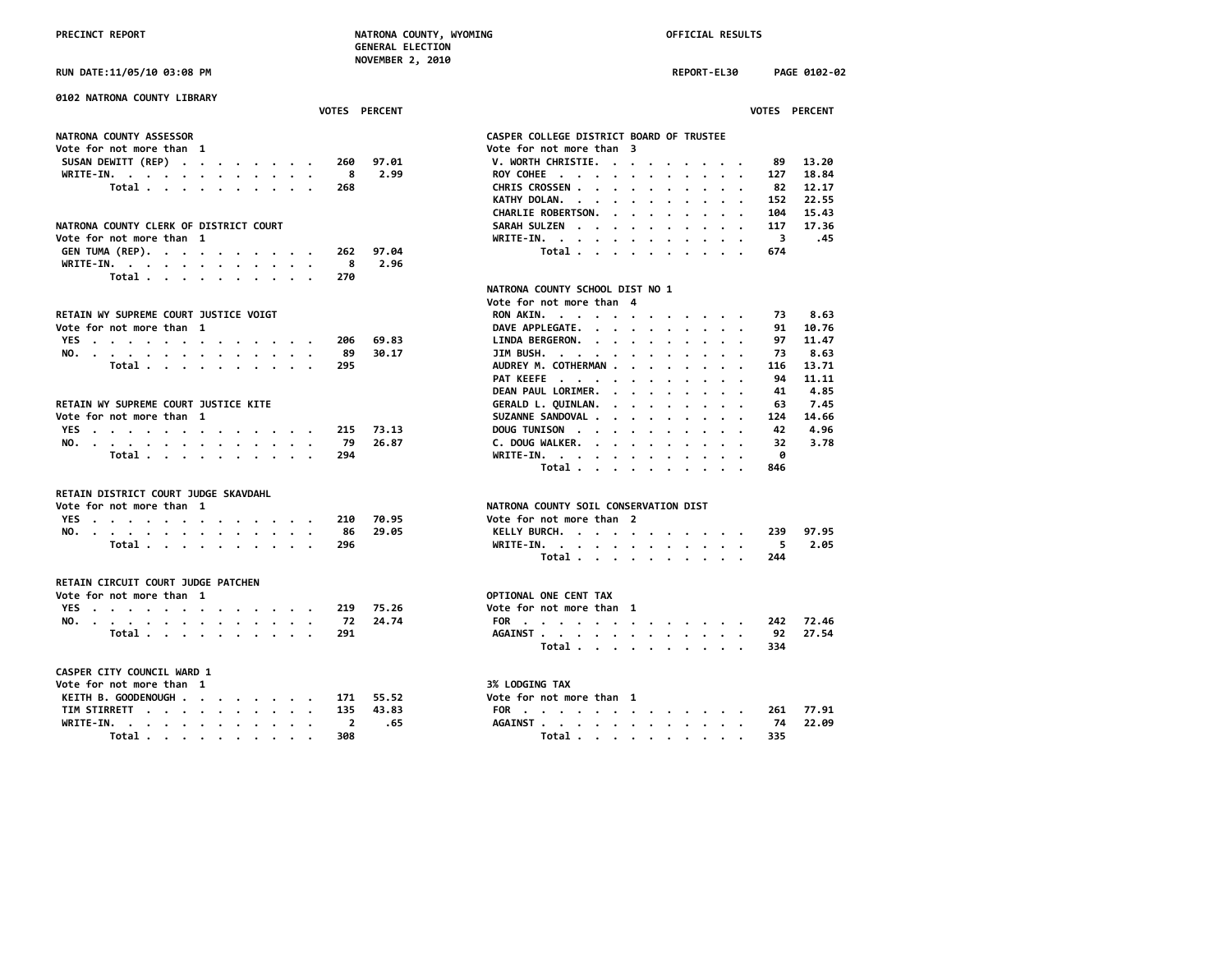# **NOVEMBER 2, 2010**

| 0103 DEAN MORGAN JR HS                                                                                                                                                                                                                        |                                                                                                                                   |
|-----------------------------------------------------------------------------------------------------------------------------------------------------------------------------------------------------------------------------------------------|-----------------------------------------------------------------------------------------------------------------------------------|
| VOTES PERCENT                                                                                                                                                                                                                                 | <b>VOTES</b>                                                                                                                      |
| REGISTERED VOTERS - TOTAL<br>986                                                                                                                                                                                                              |                                                                                                                                   |
| 651<br>BALLOTS CAST - TOTAL.                                                                                                                                                                                                                  | STATE HOUSE DISTRICT 56                                                                                                           |
| VOTER TURNOUT - TOTAL<br>66.02                                                                                                                                                                                                                | Vote for not more than 1                                                                                                          |
|                                                                                                                                                                                                                                               | 419<br>TIM STUBSON (REP).                                                                                                         |
|                                                                                                                                                                                                                                               | PAMELA R.W. KANDT (DEM).<br>202                                                                                                   |
| UNITED STATES REPRESENTATIVE                                                                                                                                                                                                                  | WRITE-IN.<br>$\blacksquare$                                                                                                       |
| Vote for not more than 1                                                                                                                                                                                                                      | Total<br>622                                                                                                                      |
| CYNTHIA M. LUMMIS (REP).<br>57.93<br>369                                                                                                                                                                                                      |                                                                                                                                   |
| DAVID WENDT (DEM).<br>38.46<br>245                                                                                                                                                                                                            |                                                                                                                                   |
| JOHN V. LOVE (LIB)<br>3.61<br>23                                                                                                                                                                                                              | SEVENTH JUDICIAL DISTRICT ATTORNEY                                                                                                |
| ø<br>WRITE-IN.                                                                                                                                                                                                                                | Vote for not more than 1                                                                                                          |
| 637                                                                                                                                                                                                                                           | 479<br>MICHAEL A. BLONIGEN (REP)                                                                                                  |
| Total                                                                                                                                                                                                                                         |                                                                                                                                   |
|                                                                                                                                                                                                                                               | WRITE-IN.<br>11                                                                                                                   |
|                                                                                                                                                                                                                                               | Total<br>490                                                                                                                      |
| GOVERNOR                                                                                                                                                                                                                                      |                                                                                                                                   |
| Vote for not more than 1                                                                                                                                                                                                                      |                                                                                                                                   |
| MATT MEAD (REP)<br>341<br>52.79                                                                                                                                                                                                               | NATRONA COUNTY COMMISSIONERS                                                                                                      |
| LESLIE PETERSEN (DEM)<br>36.22<br>234                                                                                                                                                                                                         | Vote for not more than 3                                                                                                          |
| MIKE WHEELER (LIB)<br>17<br>2.63                                                                                                                                                                                                              | ROBERT L. HENDRY (REP)<br>307                                                                                                     |
| WRITE-IN.<br>54<br>8.36                                                                                                                                                                                                                       | BILL MCDOWELL (REP)<br>364                                                                                                        |
| Total<br>646                                                                                                                                                                                                                                  | 197<br>BARBARA PERYAM (REP).                                                                                                      |
|                                                                                                                                                                                                                                               | 249<br>GINO CERULLO (DEM)                                                                                                         |
|                                                                                                                                                                                                                                               | KIMBERLY HOLLOWAY (DEM).<br>222                                                                                                   |
| <b>SECRETARY OF STATE</b>                                                                                                                                                                                                                     | TERRY WINGERTER (DEM)<br>280                                                                                                      |
| Vote for not more than 1                                                                                                                                                                                                                      | WRITE-IN.<br>5                                                                                                                    |
| MAX MAXFIELD (REP)<br>67.31<br>418                                                                                                                                                                                                            | Total<br>1624                                                                                                                     |
| ANDREW SIMONS (DEM)<br>170<br>27.38                                                                                                                                                                                                           |                                                                                                                                   |
| 5.31<br>33                                                                                                                                                                                                                                    |                                                                                                                                   |
| CANDICE DELAAT (LIB).                                                                                                                                                                                                                         |                                                                                                                                   |
| WRITE-IN.<br>ø                                                                                                                                                                                                                                | NATRONA COUNTY CORONER                                                                                                            |
| Total<br>621                                                                                                                                                                                                                                  | Vote for not more than 1                                                                                                          |
|                                                                                                                                                                                                                                               | CONNIE JACOBSON (REP)<br>513                                                                                                      |
|                                                                                                                                                                                                                                               | JON CHRISTIE (DEM)<br>115                                                                                                         |
| <b>STATE AUDITOR</b>                                                                                                                                                                                                                          | WRITE-IN.<br>$\mathbf{1}$                                                                                                         |
| Vote for not more than 1                                                                                                                                                                                                                      | 629<br>Total                                                                                                                      |
| CYNTHIA CLOUD (REP)<br>98.38<br>486                                                                                                                                                                                                           |                                                                                                                                   |
| WRITE-IN.<br>1.62<br>- 8                                                                                                                                                                                                                      |                                                                                                                                   |
| Total $\cdots$ $\cdots$ $\cdots$<br>494                                                                                                                                                                                                       | NATRONA COUNTY SHERIFF                                                                                                            |
|                                                                                                                                                                                                                                               | Vote for not more than 1                                                                                                          |
|                                                                                                                                                                                                                                               | MARK BENTON (REP).<br>494                                                                                                         |
| <b>STATE TREASURER</b>                                                                                                                                                                                                                        | WRITE-IN.<br>-15                                                                                                                  |
| Vote for not more than 1                                                                                                                                                                                                                      | 509<br>Total                                                                                                                      |
| JOE MEYER (REP)<br>487<br>98.78                                                                                                                                                                                                               |                                                                                                                                   |
| 1.22<br>6                                                                                                                                                                                                                                     |                                                                                                                                   |
| WRITE-IN.                                                                                                                                                                                                                                     |                                                                                                                                   |
| Total<br>493                                                                                                                                                                                                                                  | NATRONA COUNTY CLERK                                                                                                              |
|                                                                                                                                                                                                                                               | Vote for not more than 1                                                                                                          |
|                                                                                                                                                                                                                                               | RENEA VITTO (REP).<br>491                                                                                                         |
| SUPERINTENDENT OF PUBLIC INSTRUCTION                                                                                                                                                                                                          | WRITE-IN.<br>8<br>the contract of the contract of the contract of the contract of the contract of the contract of the contract of |
| Vote for not more than 1                                                                                                                                                                                                                      | Total<br>499                                                                                                                      |
| CINDY HILL (REP)<br>44.50<br>283                                                                                                                                                                                                              |                                                                                                                                   |
| 55.19<br>MIKE MASSIE (DEM).<br>351                                                                                                                                                                                                            |                                                                                                                                   |
| WRITE-IN.<br>$\overline{2}$<br>.31                                                                                                                                                                                                            | NATRONA COUNTY TREASURER                                                                                                          |
| Total<br>636<br>. The contract of the contract of the contract of the contract of the contract of the contract of the contract of the contract of the contract of the contract of the contract of the contract of the contract of the contrac | Vote for not more than 1                                                                                                          |
|                                                                                                                                                                                                                                               |                                                                                                                                   |

| RUN DATE:11/05/10 03:08 PM                                         |                      |       |                                                                                                       | REPORT-EL30 |               |              | PAGE 0103-01  |
|--------------------------------------------------------------------|----------------------|-------|-------------------------------------------------------------------------------------------------------|-------------|---------------|--------------|---------------|
| 0103 DEAN MORGAN JR HS                                             | <b>VOTES PERCENT</b> |       |                                                                                                       |             |               |              | VOTES PERCENT |
| REGISTERED VOTERS - TOTAL                                          | 986                  |       |                                                                                                       |             |               |              |               |
| BALLOTS CAST - TOTAL.                                              | 651                  |       | STATE HOUSE DISTRICT 56                                                                               |             |               |              |               |
| VOTER TURNOUT - TOTAL                                              |                      | 66.02 | Vote for not more than 1                                                                              |             |               |              |               |
|                                                                    |                      |       | TIM STUBSON (REP).                                                                                    |             |               | 419          | 67.36         |
|                                                                    |                      |       | PAMELA R.W. KANDT (DEM).                                                                              |             |               | 202          | 32.48         |
| UNITED STATES REPRESENTATIVE                                       |                      |       |                                                                                                       |             |               | $\mathbf{1}$ | . 16          |
| Vote for not more than 1                                           |                      |       | WRITE-IN.                                                                                             |             |               | 622          |               |
|                                                                    |                      |       | Total                                                                                                 |             |               |              |               |
| CYNTHIA M. LUMMIS (REP).<br>$\cdots$                               | 369                  | 57.93 |                                                                                                       |             |               |              |               |
| DAVID WENDT (DEM).                                                 | 245                  | 38.46 |                                                                                                       |             |               |              |               |
| JOHN V. LOVE (LIB)                                                 | 23                   | 3.61  | SEVENTH JUDICIAL DISTRICT ATTORNEY                                                                    |             |               |              |               |
| WRITE-IN.                                                          | ø                    |       | Vote for not more than 1                                                                              |             |               |              |               |
| Total                                                              | 637                  |       | MICHAEL A. BLONIGEN (REP)                                                                             |             |               | 479          | 97.76         |
|                                                                    |                      |       | WRITE-IN.                                                                                             |             |               | 11           | 2.24          |
|                                                                    |                      |       | Total                                                                                                 |             |               | 490          |               |
| <b>GOVERNOR</b>                                                    |                      |       |                                                                                                       |             |               |              |               |
| Vote for not more than 1                                           |                      |       |                                                                                                       |             |               |              |               |
| MATT MEAD (REP)                                                    | 341                  | 52.79 | NATRONA COUNTY COMMISSIONERS                                                                          |             |               |              |               |
| LESLIE PETERSEN (DEM)                                              | 234                  | 36.22 | Vote for not more than 3                                                                              |             |               |              |               |
| MIKE WHEELER (LIB)                                                 | 17                   | 2.63  | ROBERT L. HENDRY (REP)                                                                                |             |               | 307          | 18.90         |
| WRITE-IN.<br>$\cdot$ .                                             | 54                   | 8.36  | BILL MCDOWELL (REP)                                                                                   |             |               | 364          | 22.41         |
| Total                                                              | 646                  |       | BARBARA PERYAM (REP).                                                                                 |             |               | 197          | 12.13         |
|                                                                    |                      |       | GINO CERULLO (DEM)                                                                                    |             |               | 249          | 15.33         |
|                                                                    |                      |       | KIMBERLY HOLLOWAY (DEM).                                                                              |             |               | 222          | 13.67         |
| SECRETARY OF STATE                                                 |                      |       | TERRY WINGERTER (DEM)                                                                                 |             |               | 280          | 17.24         |
| Vote for not more than 1                                           |                      |       | WRITE-IN.                                                                                             |             |               | 5            | .31           |
| MAX MAXFIELD (REP)                                                 | 418                  | 67.31 | Total $\cdots$ $\cdots$ $\cdots$                                                                      |             | $\sim$ $\sim$ | 1624         |               |
| ANDREW SIMONS (DEM)                                                | 170                  | 27.38 |                                                                                                       |             |               |              |               |
| CANDICE DELAAT (LIB).                                              | 33                   | 5.31  |                                                                                                       |             |               |              |               |
| WRITE-IN.                                                          | ø                    |       | NATRONA COUNTY CORONER                                                                                |             |               |              |               |
| Total                                                              | 621                  |       | Vote for not more than 1                                                                              |             |               |              |               |
|                                                                    |                      |       | CONNIE JACOBSON (REP)                                                                                 |             |               | 513          | 81.56         |
|                                                                    |                      |       | JON CHRISTIE (DEM)                                                                                    |             |               | 115          | 18.28         |
| <b>STATE AUDITOR</b>                                               |                      |       | WRITE-IN.                                                                                             |             |               | -1           | .16           |
| Vote for not more than 1                                           |                      |       | Total $\cdots$ $\cdots$ $\cdots$                                                                      |             |               | 629          |               |
| CYNTHIA CLOUD (REP)                                                | 486                  | 98.38 |                                                                                                       |             |               |              |               |
| WRITE-IN.                                                          | 8                    | 1.62  |                                                                                                       |             |               |              |               |
| Total                                                              | 494                  |       | NATRONA COUNTY SHERIFF                                                                                |             |               |              |               |
|                                                                    |                      |       | Vote for not more than 1                                                                              |             |               |              |               |
|                                                                    |                      |       | MARK BENTON (REP).                                                                                    |             |               | 494          | 97.05         |
| <b>STATE TREASURER</b>                                             |                      |       |                                                                                                       |             |               |              | 2.95          |
| Vote for not more than 1                                           |                      |       | WRITE-IN.                                                                                             |             |               | 15<br>509    |               |
|                                                                    |                      |       | Total                                                                                                 |             |               |              |               |
| JOE MEYER (REP)                                                    | 487                  | 98.78 |                                                                                                       |             |               |              |               |
| WRITE-IN.                                                          | 6                    | 1.22  |                                                                                                       |             |               |              |               |
| Total                                                              | 493                  |       | NATRONA COUNTY CLERK                                                                                  |             |               |              |               |
|                                                                    |                      |       | Vote for not more than 1                                                                              |             |               |              |               |
|                                                                    |                      |       | RENEA VITTO (REP).                                                                                    |             |               | 491          | 98.40         |
| SUPERINTENDENT OF PUBLIC INSTRUCTION                               |                      |       | WRITE-IN.                                                                                             |             |               | 8            | 1.60          |
| Vote for not more than 1                                           |                      |       | Total $\cdots$ $\cdots$ $\cdots$                                                                      |             |               | 499          |               |
| CINDY HILL (REP) $\cdot \cdot \cdot \cdot \cdot \cdot \cdot \cdot$ | 283                  | 44.50 |                                                                                                       |             |               |              |               |
| MIKE MASSIE (DEM).                                                 | 351                  | 55.19 |                                                                                                       |             |               |              |               |
| WRITE-IN.                                                          | $\overline{2}$       | .31   | NATRONA COUNTY TREASURER                                                                              |             |               |              |               |
| Total                                                              | 636                  |       | Vote for not more than 1                                                                              |             |               |              |               |
|                                                                    |                      |       | TOM DOYLE (REP)                                                                                       |             |               | 486          | 98.78         |
|                                                                    |                      |       | WRITE-IN.<br>$\mathbf{r}$ , and $\mathbf{r}$ , and $\mathbf{r}$ , and $\mathbf{r}$ , and $\mathbf{r}$ |             |               | 6            | 1.22          |

 **Total . . . . . . . . . . 492**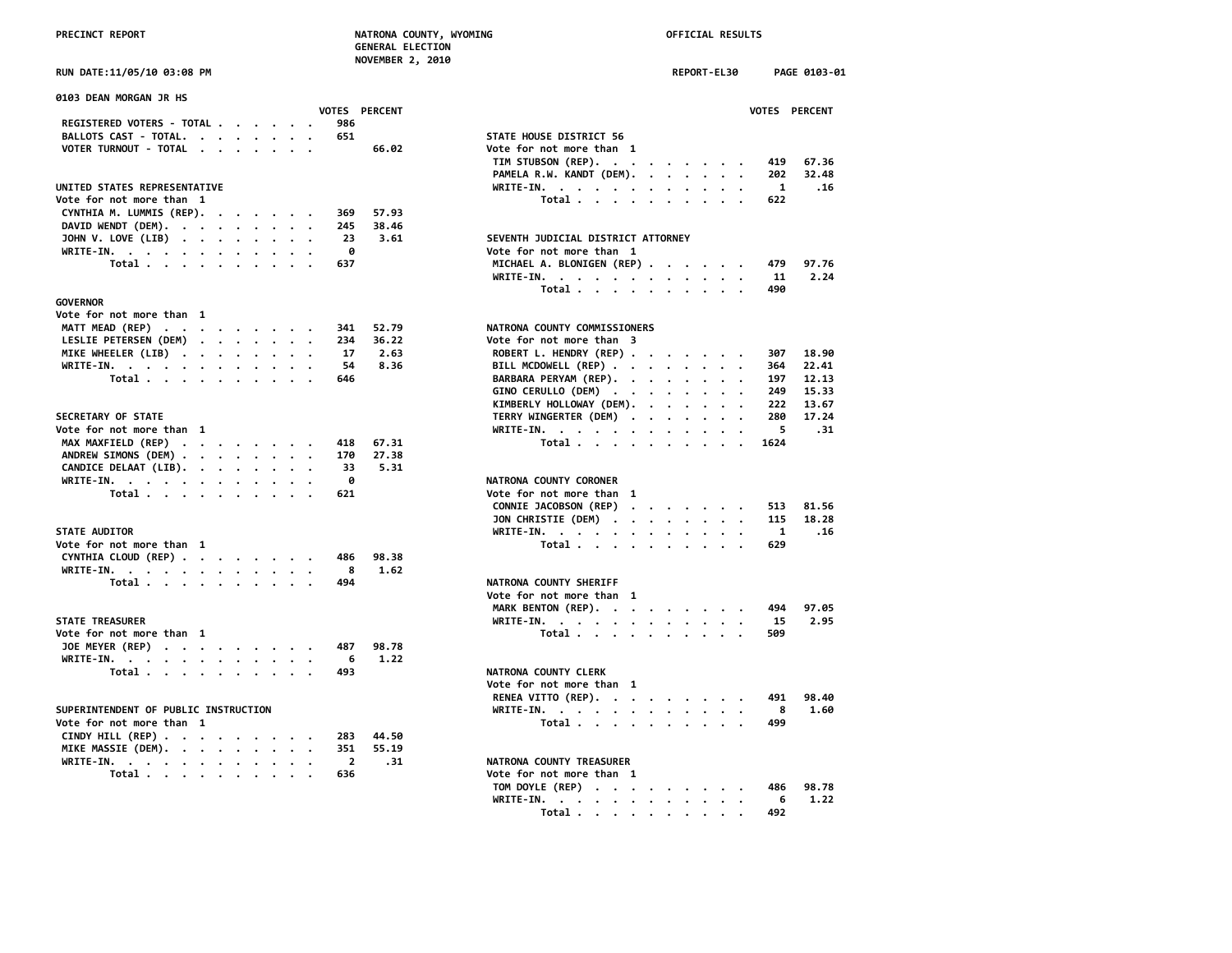**RUN DATE:11/05/10 03:08 PM REPORT-EL30 PAGE 0103-02 0103 DEAN MORGAN JR HS** NATRONA COUNTY ASSESSOR<br>
Vote for not more than 1 **Vote for not more than 1 Vote for not more than 3 SUSAN DEWITT (REP) . . . . . . . . 481 98.36 WRITE-IN.** . . . . . . . . . . . . 8 1.64  **Total . . . . . . . . . . 489 NATRONA COUNTY CLERK OF DISTRICT COURT** Vote for not more than 1 **GEN TUMA (REP). . . . . . . . . . 492 98.99 WRITE-IN. . . . . . . . . . . . 5 1.01 Total . . . . . . . . . . 497 NATRONA COUNTY SCHOOL DIST NO 1** *Vote for not more than* 4 RETAIN WY SUPREME COURT JUSTICE VOIGT Vote for not more than 1 **YES** . . . . . . . . . . . . . . 429 81.10 **NO.** . . . . . . . . . . . . . . 100 18.90  **Total . . . . . . . . . . . 529** RETAIN WY SUPREME COURT JUSTICE KITE Vote for not more than 1 **YES** . . . . . . . . . . . . . 429 82.34 **NO.** . . . . . . . . . . . . . . 92 17.66  **Total . . . . . . . . . . 521 Total . . . . . . . . . . 1674 RETAIN DISTRICT COURT JUDGE SKAVDAHL Vote for not more than 1** NATRONA CONSERVATION NATRONAL CONSERVATION NATRONAL CONSERVATION NATRONA CONSERVATION NATRONAL CONSERVATION NATRONA CONSERVATION NATRONAL CONSERVATION NATRONAL CONSERVATION NATRONAL CONSERVATION **YES** . . . . . . . . . . . . . 451 81.26 **NO.** . . . . . . . . . . . . . . 104 18.74  **Total** . . . . . . . . . . . 555  **Total . . . . . . . . . . 434 RETAIN CIRCUIT COURT JUDGE PATCHEN Vote for not more than 1** OPTION<br> **VES YES** . . . . . . . . . . . . . . **NO.** . . . . . . . . . . . . . . 94 17.80  **Total . . . . . . . . . . . 528 Total . . . . . . . . . . 641 CASPER CITY COUNCIL WARD 1 Vote for not more than 1** 3% Vote for not more than 1 3% LODGING TAXABLE 100 Vote 12 13 14 231 Vote 13 14 231 Vo **KEITH B. GOODENOUGH . . . . . . . . 281 47.31 TIM STIRRETT . . . . . . . . . . . 309 52.02 WRITE-IN.** . . . . . . . . . . . . . 4 .67<br>Total . . . . . . . . . . 594

| VOTES PERCENT                                                     |                                          | VOTES PERCENT |
|-------------------------------------------------------------------|------------------------------------------|---------------|
| <b>NATRONA COUNTY ASSESSOR</b>                                    | CASPER COLLEGE DISTRICT BOARD OF TRUSTEE |               |
| Vote for not more than  1                                         | Vote for not more than 3                 |               |
| 98.36<br>SUSAN DEWITT (REP)<br>481                                | V. WORTH CHRISTIE.<br>107                | 8.69          |
| WRITE-IN.<br>- 8<br>1.64                                          | ROY COHEE<br>246                         | 19.97         |
| Total<br>489                                                      | CHRIS CROSSEN<br>207                     | 16.80         |
|                                                                   | KATHY DOLAN.<br>271                      | 22.00         |
|                                                                   | CHARLIE ROBERTSON.<br>211                | 17.13         |
| NATRONA COUNTY CLERK OF DISTRICT COURT                            | SARAH SULZEN<br>186                      | 15.10         |
| Vote for not more than 1                                          | WRITE-IN.<br>4                           | .32           |
| GEN TUMA (REP).<br>98.99<br>492                                   | Total<br>1232                            |               |
| WRITE-IN.<br>5<br>1.01                                            |                                          |               |
| Total<br>497                                                      |                                          |               |
|                                                                   | NATRONA COUNTY SCHOOL DIST NO 1          |               |
|                                                                   | Vote for not more than 4                 |               |
| RETAIN WY SUPREME COURT JUSTICE VOIGT                             | RON AKIN.<br>134                         | 8.00          |
| Vote for not more than  1                                         | DAVE APPLEGATE.<br>191                   | 11.41         |
| YES<br>429<br>81.10                                               | LINDA BERGERON.<br>178                   | 10.63         |
| 18.90<br>NO.<br>100                                               | JIM BUSH.<br>166                         | 9.92          |
| Total<br>529                                                      | AUDREY M. COTHERMAN<br>244               | 14.58         |
|                                                                   | PAT KEEFE<br>221                         | 13.20         |
|                                                                   | DEAN PAUL LORIMER.<br>79                 | 4.72          |
| RETAIN WY SUPREME COURT JUSTICE KITE                              | GERALD L. QUINLAN.<br>119                | 7.11          |
| Vote for not more than 1                                          | SUZANNE SANDOVAL<br>212                  | 12.66         |
| 82.34<br>YES<br>429                                               | DOUG TUNISON<br>80                       | 4.78          |
| 92<br>17.66<br>NO.                                                | 45<br>C. DOUG WALKER.                    | 2.69          |
| Total<br>521                                                      | 5<br>WRITE-IN.                           | .30           |
|                                                                   | Total<br>1674                            |               |
|                                                                   |                                          |               |
| RETAIN DISTRICT COURT JUDGE SKAVDAHL<br>Vote for not more than  1 | NATRONA COUNTY SOIL CONSERVATION DIST    |               |
| YES<br>451<br>81.26                                               | Vote for not more than 2                 |               |
| 18.74<br>104                                                      | KELLY BURCH.<br>427                      | 98.39         |
| NO.<br>Total<br>555                                               | WRITE-IN.<br>7                           | 1.61          |
|                                                                   | Total<br>434                             |               |
|                                                                   |                                          |               |
| RETAIN CIRCUIT COURT JUDGE PATCHEN                                |                                          |               |
| Vote for not more than  1                                         | OPTIONAL ONE CENT TAX                    |               |
| YES<br>82.20<br>434                                               | Vote for not more than 1                 |               |
| 94<br>17.80<br>NO.                                                | FOR<br>492                               | 76.76         |
| Total<br>528                                                      | AGAINST<br>149                           | 23.24         |
|                                                                   | Total<br>641                             |               |
| <b>CASPER CITY COUNCIL WARD 1</b>                                 |                                          |               |
| Vote for not more than 1                                          | <b>3% LODGING TAX</b>                    |               |
| KEITH B. GOODENOUGH<br>47.31<br>281                               | Vote for not more than 1                 |               |
| TIM STIRRETT<br>309<br>52.02                                      | FOR<br>514                               | 80.94         |
| WRITE-IN.<br>4<br>.67                                             | AGAINST<br>121                           | 19.06         |
| Total<br>594                                                      | Total<br>635                             |               |
|                                                                   |                                          |               |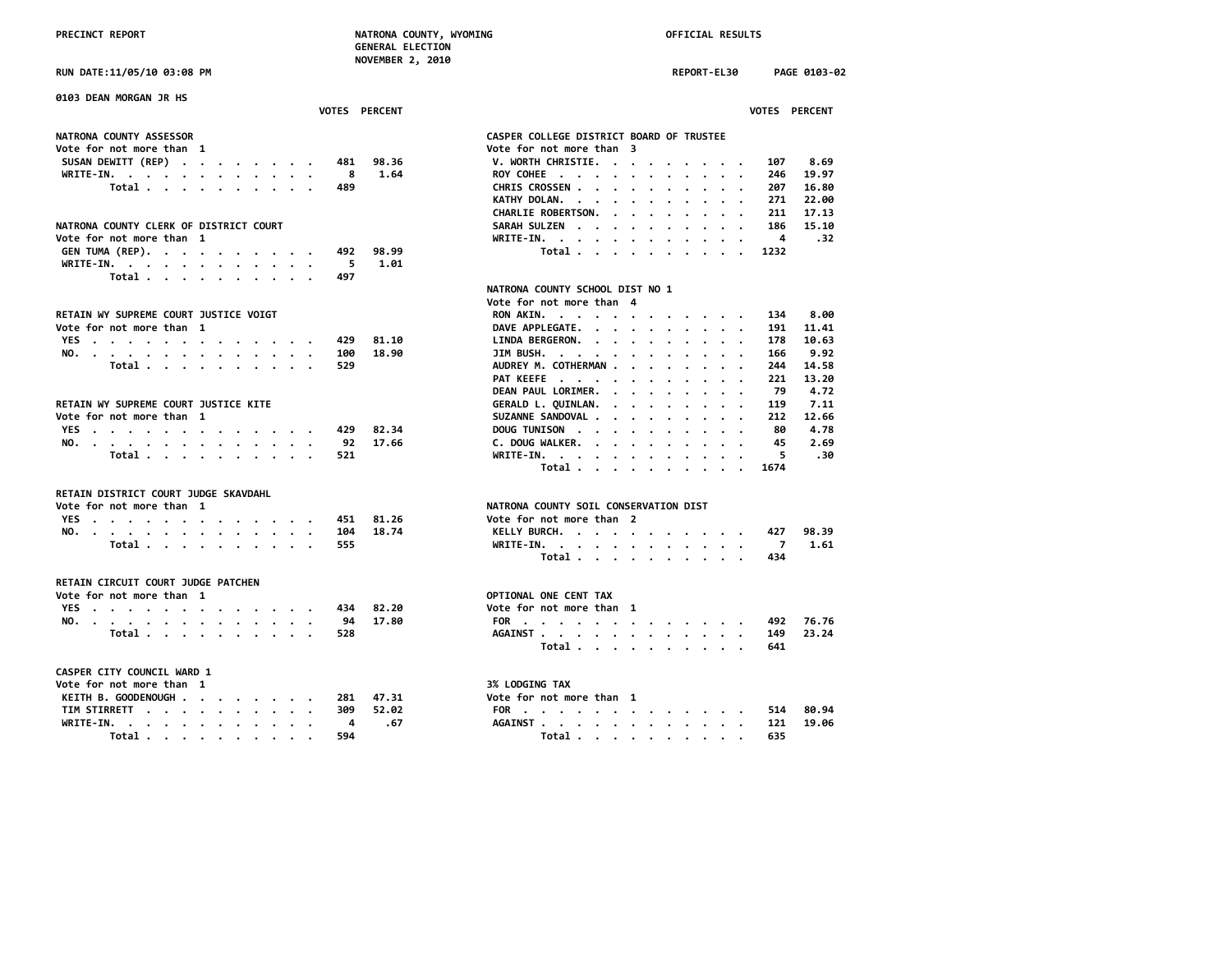| 0104 CASPER COLLEGE                  |  |  |                |                      |                                                                                                                                                                                                                                             |                         |
|--------------------------------------|--|--|----------------|----------------------|---------------------------------------------------------------------------------------------------------------------------------------------------------------------------------------------------------------------------------------------|-------------------------|
|                                      |  |  |                | <b>VOTES PERCENT</b> |                                                                                                                                                                                                                                             | <b>VOTES</b>            |
| REGISTERED VOTERS - TOTAL            |  |  | 937            |                      |                                                                                                                                                                                                                                             |                         |
| BALLOTS CAST - TOTAL.                |  |  | 592            |                      | STATE HOUSE DISTRICT 56                                                                                                                                                                                                                     |                         |
| VOTER TURNOUT - TOTAL                |  |  |                | 63.18                | Vote for not more than 1                                                                                                                                                                                                                    |                         |
|                                      |  |  |                |                      | TIM STUBSON (REP).                                                                                                                                                                                                                          | 420                     |
|                                      |  |  |                |                      | PAMELA R.W. KANDT (DEM).                                                                                                                                                                                                                    | 147                     |
| UNITED STATES REPRESENTATIVE         |  |  |                |                      | WRITE-IN.                                                                                                                                                                                                                                   | $\overline{\mathbf{2}}$ |
| Vote for not more than 1             |  |  |                |                      | Total.                                                                                                                                                                                                                                      | 569                     |
| CYNTHIA M. LUMMIS (REP).             |  |  | 357            | 61.55                |                                                                                                                                                                                                                                             |                         |
| DAVID WENDT (DEM).                   |  |  | 197            | 33.97                |                                                                                                                                                                                                                                             |                         |
| JOHN V. LOVE (LIB)                   |  |  | 23             | 3.97                 | SEVENTH JUDICIAL DISTRICT ATTORNEY                                                                                                                                                                                                          |                         |
|                                      |  |  | 3              | .52                  | Vote for not more than 1                                                                                                                                                                                                                    |                         |
| WRITE-IN.<br>Total                   |  |  | 580            |                      | MICHAEL A. BLONIGEN (REP)                                                                                                                                                                                                                   | 448                     |
|                                      |  |  |                |                      |                                                                                                                                                                                                                                             |                         |
|                                      |  |  |                |                      | WRITE-IN.                                                                                                                                                                                                                                   | -11                     |
|                                      |  |  |                |                      | Total                                                                                                                                                                                                                                       | 459                     |
| <b>GOVERNOR</b>                      |  |  |                |                      |                                                                                                                                                                                                                                             |                         |
| Vote for not more than 1             |  |  |                |                      |                                                                                                                                                                                                                                             |                         |
| MATT MEAD (REP)                      |  |  | 371            | 63.53                | NATRONA COUNTY COMMISSIONERS                                                                                                                                                                                                                |                         |
| LESLIE PETERSEN (DEM)                |  |  | 166            | 28.42                | Vote for not more than 3                                                                                                                                                                                                                    |                         |
| MIKE WHEELER (LIB)                   |  |  | 21             | 3.60                 | ROBERT L. HENDRY (REP)                                                                                                                                                                                                                      | 289                     |
| WRITE-IN.                            |  |  | 26             | 4.45                 | BILL MCDOWELL (REP)                                                                                                                                                                                                                         | 352                     |
| Total                                |  |  | 584            |                      | BARBARA PERYAM (REP).                                                                                                                                                                                                                       | 170                     |
|                                      |  |  |                |                      | GINO CERULLO (DEM)                                                                                                                                                                                                                          | 205                     |
|                                      |  |  |                |                      | KIMBERLY HOLLOWAY (DEM).                                                                                                                                                                                                                    | 185                     |
| <b>SECRETARY OF STATE</b>            |  |  |                |                      | TERRY WINGERTER (DEM)                                                                                                                                                                                                                       | 227                     |
| Vote for not more than 1             |  |  |                |                      | WRITE-IN.                                                                                                                                                                                                                                   | 17                      |
| MAX MAXFIELD (REP)                   |  |  | 407            | 72.04                | Total                                                                                                                                                                                                                                       | 1445                    |
| ANDREW SIMONS (DEM)                  |  |  | 130            | 23.01                |                                                                                                                                                                                                                                             |                         |
| CANDICE DELAAT (LIB).                |  |  | 26             | 4.60                 |                                                                                                                                                                                                                                             |                         |
| WRITE-IN.                            |  |  | $\overline{2}$ | .35                  | NATRONA COUNTY CORONER                                                                                                                                                                                                                      |                         |
| Total                                |  |  | 565            |                      | Vote for not more than 1                                                                                                                                                                                                                    |                         |
|                                      |  |  |                |                      | CONNIE JACOBSON (REP)                                                                                                                                                                                                                       | 476                     |
|                                      |  |  |                |                      | $\mathbf{u} = \mathbf{u} + \mathbf{u} + \mathbf{u} + \mathbf{u} + \mathbf{u} + \mathbf{u}$                                                                                                                                                  |                         |
|                                      |  |  |                |                      | JON CHRISTIE (DEM)                                                                                                                                                                                                                          | 87                      |
| <b>STATE AUDITOR</b>                 |  |  |                |                      | WRITE-IN.                                                                                                                                                                                                                                   | 3                       |
| Vote for not more than 1             |  |  |                |                      | Total $\ldots$ $\ldots$ $\ldots$                                                                                                                                                                                                            | 566                     |
| CYNTHIA CLOUD (REP)                  |  |  | 449            | 98.03                |                                                                                                                                                                                                                                             |                         |
| WRITE-IN.                            |  |  | 9              | 1.97                 |                                                                                                                                                                                                                                             |                         |
| Total                                |  |  | 458            |                      | NATRONA COUNTY SHERIFF                                                                                                                                                                                                                      |                         |
|                                      |  |  |                |                      | Vote for not more than 1                                                                                                                                                                                                                    |                         |
|                                      |  |  |                |                      | MARK BENTON (REP).                                                                                                                                                                                                                          | 457                     |
| <b>STATE TREASURER</b>               |  |  |                |                      | WRITE-IN.                                                                                                                                                                                                                                   | 17                      |
| Vote for not more than 1             |  |  |                |                      | Total $\cdots$ $\cdots$ $\cdots$                                                                                                                                                                                                            | 474                     |
| JOE MEYER (REP)                      |  |  | 452            | 98.26                |                                                                                                                                                                                                                                             |                         |
| WRITE-IN.                            |  |  | 8              | 1.74                 |                                                                                                                                                                                                                                             |                         |
| Total                                |  |  | 460            |                      | NATRONA COUNTY CLERK                                                                                                                                                                                                                        |                         |
|                                      |  |  |                |                      | Vote for not more than 1                                                                                                                                                                                                                    |                         |
|                                      |  |  |                |                      | RENEA VITTO (REP).                                                                                                                                                                                                                          | 466                     |
| SUPERINTENDENT OF PUBLIC INSTRUCTION |  |  |                |                      | WRITE-IN.<br>the contract of the contract of the contract of the contract of the contract of the contract of the contract of the contract of the contract of the contract of the contract of the contract of the contract of the contract o | 3                       |
| Vote for not more than 1             |  |  |                |                      | Total                                                                                                                                                                                                                                       | 469                     |
| CINDY HILL (REP)                     |  |  | 285            | 49.22                |                                                                                                                                                                                                                                             |                         |
| MIKE MASSIE (DEM).                   |  |  | 294            | 50.78                |                                                                                                                                                                                                                                             |                         |
|                                      |  |  | 0              |                      | NATRONA COUNTY TREASURER                                                                                                                                                                                                                    |                         |
| WRITE-IN.<br>Total                   |  |  | 579            |                      | Vote for not more than 1                                                                                                                                                                                                                    |                         |
|                                      |  |  |                |                      |                                                                                                                                                                                                                                             |                         |

| RUN DATE:11/05/10 03:08 PM                               | REPORT-EL30<br>PAGE 0104-01                 |
|----------------------------------------------------------|---------------------------------------------|
| 0104 CASPER COLLEGE                                      |                                             |
| <b>VOTES PERCENT</b><br>REGISTERED VOTERS - TOTAL<br>937 | VOTES PERCENT                               |
| BALLOTS CAST - TOTAL.<br>592                             | STATE HOUSE DISTRICT 56                     |
| VOTER TURNOUT - TOTAL<br>63.18                           | Vote for not more than 1                    |
|                                                          | TIM STUBSON (REP).<br>73.81<br>420          |
|                                                          | PAMELA R.W. KANDT (DEM).<br>147<br>25.83    |
| UNITED STATES REPRESENTATIVE                             | $\overline{2}$<br>WRITE-IN.<br>.35          |
| Vote for not more than 1                                 | Total<br>569                                |
| CYNTHIA M. LUMMIS (REP).<br>61.55<br>357                 |                                             |
| 197<br>33.97                                             |                                             |
| DAVID WENDT (DEM).                                       |                                             |
| JOHN V. LOVE (LIB)<br>23<br>3.97                         | SEVENTH JUDICIAL DISTRICT ATTORNEY          |
| $\overline{\mathbf{3}}$<br>.52<br>WRITE-IN.              | Vote for not more than 1                    |
| Total<br>580                                             | MICHAEL A. BLONIGEN (REP)<br>97.60<br>448   |
|                                                          | WRITE-IN.<br>2.40<br>11                     |
|                                                          | Total<br>459                                |
| <b>GOVERNOR</b>                                          |                                             |
| Vote for not more than 1                                 |                                             |
| MATT MEAD (REP)<br>371<br>63.53                          | NATRONA COUNTY COMMISSIONERS                |
| LESLIE PETERSEN (DEM)<br>166<br>28.42                    | Vote for not more than 3                    |
| MIKE WHEELER (LIB)<br>21<br>3.60                         | ROBERT L. HENDRY (REP)<br>289<br>20.00      |
| 26<br>4.45<br>WRITE-IN.                                  | BILL MCDOWELL (REP)<br>352<br>24.36         |
| Total<br>584                                             | 11.76<br>BARBARA PERYAM (REP).<br>170       |
|                                                          | GINO CERULLO (DEM)<br>14.19<br>205          |
|                                                          | KIMBERLY HOLLOWAY (DEM).<br>185<br>12.80    |
| SECRETARY OF STATE                                       | TERRY WINGERTER (DEM)<br>227<br>15.71       |
| Vote for not more than 1                                 | 17<br>1.18                                  |
|                                                          | WRITE-IN.<br>1445                           |
| MAX MAXFIELD (REP)<br>407<br>72.04                       | Total<br>$\cdot$ .                          |
| ANDREW SIMONS (DEM)<br>130<br>23.01                      |                                             |
| CANDICE DELAAT (LIB).<br>26<br>4.60                      |                                             |
| $\overline{2}$<br>.35<br>WRITE-IN.                       | NATRONA COUNTY CORONER                      |
| Total<br>565                                             | Vote for not more than 1                    |
|                                                          | CONNIE JACOBSON (REP)<br>84.10<br>476       |
|                                                          | JON CHRISTIE (DEM)<br>87<br>15.37           |
| <b>STATE AUDITOR</b>                                     | $\overline{\mathbf{3}}$<br>.53<br>WRITE-IN. |
| Vote for not more than 1                                 | Total<br>566                                |
| CYNTHIA CLOUD (REP)<br>449<br>98.03                      |                                             |
| 9<br>1.97<br>WRITE-IN.                                   |                                             |
| Total<br>458                                             | NATRONA COUNTY SHERIFF                      |
|                                                          | Vote for not more than 1                    |
|                                                          | MARK BENTON (REP).<br>457<br>96.41          |
| STATE TREASURER                                          | WRITE-IN.<br>17<br>3.59                     |
| Vote for not more than 1                                 | Total<br>474                                |
| JOE MEYER (REP)<br>452<br>98.26                          |                                             |
| 8<br>1.74                                                |                                             |
| WRITE-IN.                                                |                                             |
| Total<br>460                                             | NATRONA COUNTY CLERK                        |
|                                                          | Vote for not more than 1                    |
|                                                          | RENEA VITTO (REP).<br>99.36<br>466          |
| SUPERINTENDENT OF PUBLIC INSTRUCTION                     | WRITE-IN.<br>$\overline{\mathbf{3}}$<br>.64 |
| Vote for not more than 1                                 | Total<br>469                                |
| CINDY HILL (REP)<br>285<br>49.22                         |                                             |
| MIKE MASSIE (DEM).<br>294<br>50.78                       |                                             |
| 0<br>WRITE-IN.<br>$\cdot$                                | NATRONA COUNTY TREASURER                    |
| Total<br>579                                             | Vote for not more than 1                    |
|                                                          | TOM DOYLE (REP)<br>462<br>98.93             |
|                                                          | 5<br>WRITE-IN.<br>1.07                      |
|                                                          |                                             |

 **Total . . . . . . . . . . 467**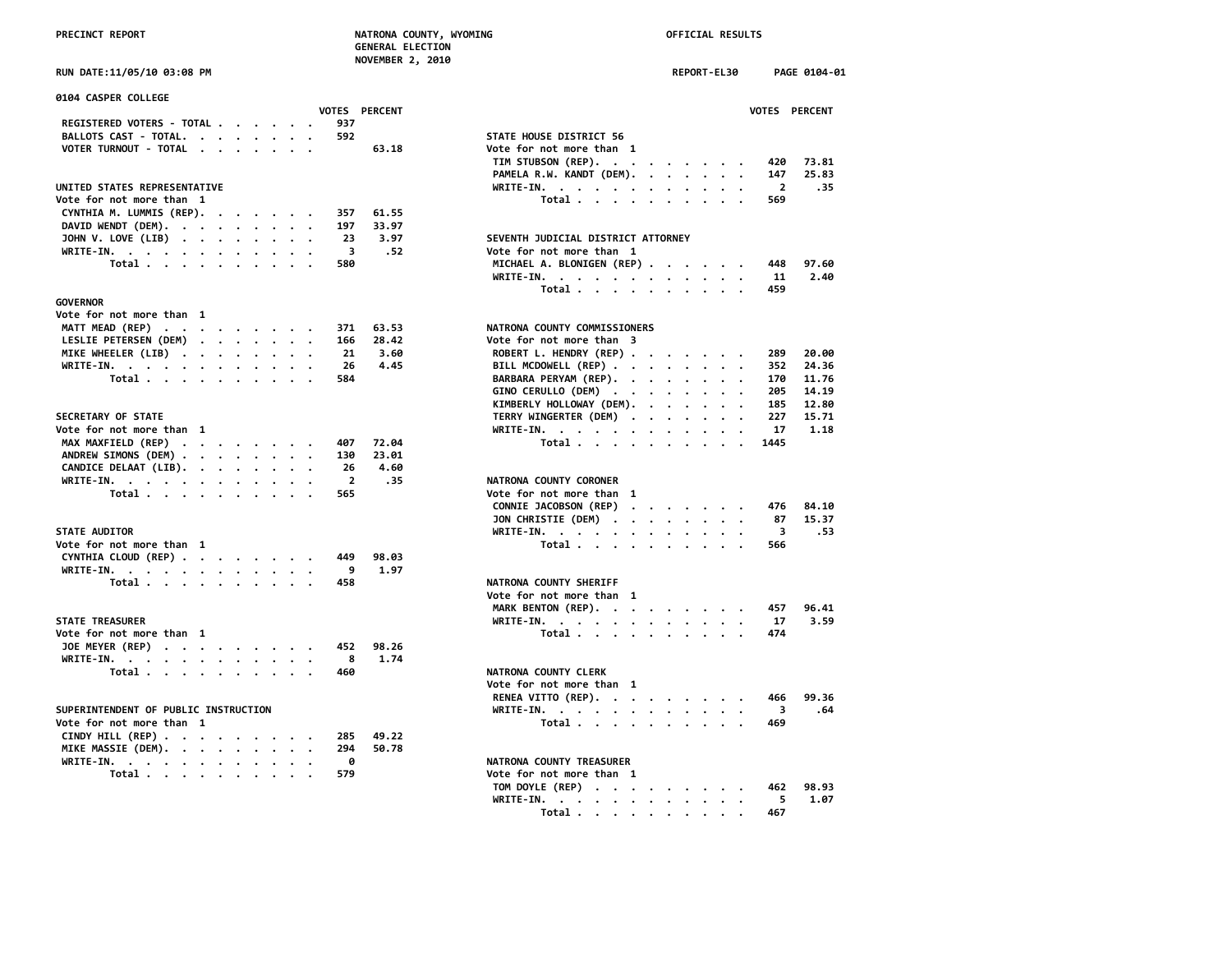**RUN DATE:11/05/10 03:08 PM REPORT-EL30 PAGE 0104-02**

| 0104 CASPER COLLEGE                                            |                |               |                                          |                |                      |
|----------------------------------------------------------------|----------------|---------------|------------------------------------------|----------------|----------------------|
|                                                                |                | VOTES PERCENT |                                          |                | <b>VOTES PERCENT</b> |
| NATRONA COUNTY ASSESSOR                                        |                |               | CASPER COLLEGE DISTRICT BOARD OF TRUSTEE |                |                      |
| Vote for not more than 1                                       |                |               | Vote for not more than 3                 |                |                      |
| SUSAN DEWITT (REP)                                             |                | 462 98.51     | V. WORTH CHRISTIE.                       | 101            | 9.02                 |
| WRITE-IN.                                                      | $\overline{7}$ | 1.49          | ROY COHEE                                | 236            | 21.07                |
| Total                                                          | 469            |               | CHRIS CROSSEN                            | 181            | 16.16                |
|                                                                |                |               | KATHY DOLAN.                             | 242            | 21.61                |
|                                                                |                |               | CHARLIE ROBERTSON.                       | 218            | 19.46                |
| NATRONA COUNTY CLERK OF DISTRICT COURT                         |                |               |                                          | 135            | 12.05                |
|                                                                |                |               | SARAH SULZEN                             | $\overline{7}$ | .63                  |
| Vote for not more than 1                                       |                |               | WRITE-IN.                                |                |                      |
| GEN TUMA (REP).                                                | 455            | 99.13         | Total                                    | 1120           |                      |
| WRITE-IN.                                                      | -4             | .87           |                                          |                |                      |
| Total                                                          | 459            |               |                                          |                |                      |
|                                                                |                |               | NATRONA COUNTY SCHOOL DIST NO 1          |                |                      |
|                                                                |                |               | Vote for not more than 4                 |                |                      |
| RETAIN WY SUPREME COURT JUSTICE VOIGT                          |                |               | RON AKIN.                                | 132            | 8.85                 |
| Vote for not more than 1                                       |                |               | DAVE APPLEGATE.                          | 160            | 10.73                |
| YES                                                            | 400            | 78.90         | LINDA BERGERON.                          | 123            | 8.25                 |
| NO.                                                            | 107            | 21.10         | JIM BUSH.                                | 173            | 11.60                |
| Total                                                          | 507            |               | AUDREY M. COTHERMAN                      | 222            | 14.89                |
|                                                                |                |               | PAT KEEFE                                | 225            | 15.09                |
|                                                                |                |               | DEAN PAUL LORIMER.                       | 70             | 4.69                 |
| RETAIN WY SUPREME COURT JUSTICE KITE                           |                |               | GERALD L. QUINLAN.                       | 101            | 6.77                 |
| Vote for not more than 1                                       |                |               | SUZANNE SANDOVAL                         | 171            | 11.47                |
| YES                                                            | 403            | 79.80         | DOUG TUNISON                             | 58             | 3.89                 |
| NO.                                                            | 102            | 20.20         | C. DOUG WALKER.                          | 43             | 2.88                 |
| Total                                                          | 505            |               | WRITE-IN.                                | 13             | .87                  |
|                                                                |                |               | Total                                    | 1491           |                      |
|                                                                |                |               |                                          |                |                      |
| RETAIN DISTRICT COURT JUDGE SKAVDAHL                           |                |               |                                          |                |                      |
| Vote for not more than 1                                       |                |               | NATRONA COUNTY FIRE PROTECTION DISTRICT  |                |                      |
| YES                                                            | 419            | 81.36         | Vote for not more than 2                 |                |                      |
| NO.                                                            | 96             | 18.64         | DENNIS OBERT                             | 32             | 50.79                |
| Total                                                          | 515            |               | HAROLD WRIGHT                            | 30             | 47.62                |
|                                                                |                |               | WRITE-IN.                                | 1              | 1.59                 |
|                                                                |                |               | Total                                    | 63             |                      |
| RETAIN CIRCUIT COURT JUDGE PATCHEN<br>Vote for not more than 1 |                |               |                                          |                |                      |
| YES                                                            | 400            | 80.65         | NATRONA COUNTY SOIL CONSERVATION DIST    |                |                      |
| NO.                                                            | 96             | 19.35         | Vote for not more than 2                 |                |                      |
| Total                                                          | 496            |               | KELLY BURCH.                             | 386            | 96.98                |
|                                                                |                |               | WRITE-IN.                                | 12             | 3.02                 |
|                                                                |                |               |                                          | 398            |                      |
|                                                                |                |               | Total                                    |                |                      |
| CASPER CITY COUNCIL WARD 1                                     |                |               |                                          |                |                      |
| Vote for not more than 1                                       |                |               |                                          |                |                      |
| KEITH B. GOODENOUGH                                            | 211            | 42.97         | OPTIONAL ONE CENT TAX                    |                |                      |
| TIM STIRRETT                                                   | 280            | 57.03         | Vote for not more than 1                 |                |                      |
| WRITE-IN.                                                      | 0              |               | FOR                                      | 442            | 75.56                |
| Total                                                          | 491            |               | AGAINST                                  | 143            | 24.44                |
|                                                                |                |               | Total                                    | 585            |                      |
|                                                                |                |               |                                          |                |                      |

|                                                           |         |                                                       |                                                                       |                                                             |                                   |                      |                                                                                                                                                                                                                               |                      |                                                                                                    | <b>VOTES PERCENT</b> |  |
|-----------------------------------------------------------|---------|-------------------------------------------------------|-----------------------------------------------------------------------|-------------------------------------------------------------|-----------------------------------|----------------------|-------------------------------------------------------------------------------------------------------------------------------------------------------------------------------------------------------------------------------|----------------------|----------------------------------------------------------------------------------------------------|----------------------|--|
|                                                           |         |                                                       |                                                                       |                                                             |                                   |                      |                                                                                                                                                                                                                               |                      |                                                                                                    |                      |  |
| <b>ASPER COLLEGE DISTRICT BOARD OF TRUSTEE</b>            |         |                                                       |                                                                       |                                                             |                                   |                      |                                                                                                                                                                                                                               |                      |                                                                                                    |                      |  |
| ote for not more than 3                                   |         |                                                       |                                                                       |                                                             |                                   |                      |                                                                                                                                                                                                                               |                      |                                                                                                    |                      |  |
| V. WORTH CHRISTIE.                                        |         |                                                       |                                                                       | $\bullet$ .                                                 | $\bullet$ , $\bullet$ , $\bullet$ |                      |                                                                                                                                                                                                                               |                      | 101                                                                                                | 9.02                 |  |
| ROY COHEE                                                 |         | $\cdot$                                               | $\ddot{\phantom{a}}$                                                  | $\bullet$ .<br><br><br><br><br><br><br><br><br><br><br><br> |                                   |                      | $\mathbf{r} = \mathbf{r} + \mathbf{r}$ .                                                                                                                                                                                      |                      |                                                                                                    | $236$ $21.07$        |  |
| CHRIS CROSSEN                                             |         |                                                       |                                                                       | $\bullet$                                                   | $\bullet$                         | $\sim$               |                                                                                                                                                                                                                               |                      | 181                                                                                                | 16.16                |  |
|                                                           |         |                                                       |                                                                       |                                                             |                                   |                      | $\cdots$                                                                                                                                                                                                                      |                      | 242                                                                                                | 21.61                |  |
| KATHY DOLAN.<br>CHARLIE ROBERTSON.                        |         |                                                       |                                                                       |                                                             |                                   |                      | $\mathbf{r} = \mathbf{r} + \mathbf{r} + \mathbf{r} + \mathbf{r}$ .                                                                                                                                                            |                      | 218                                                                                                | 19.46                |  |
| SARAH SULZEN                                              |         |                                                       | $\bullet$                                                             |                                                             |                                   |                      | $\mathbf{r}=\mathbf{r}=\mathbf{r}=\mathbf{r}=\mathbf{r}=\mathbf{r}=\mathbf{r}$                                                                                                                                                |                      |                                                                                                    | 135 12.05            |  |
| WRITE-IN. .                                               |         | $\mathbf{r} = \mathbf{r} + \mathbf{r} + \mathbf{r}$ . |                                                                       | $\sim$                                                      |                                   |                      | $\bullet$ .<br><br><br><br><br><br><br><br><br><br><br><br><br><br><br>                                                                                                                                                       |                      | $\overline{7}$<br>$\begin{array}{ccc}\n\cdot & \cdot & & 7 \\ \cdot & \cdot & & 1120\n\end{array}$ | .63                  |  |
| Total                                                     |         |                                                       |                                                                       | $\ddot{\phantom{a}}$                                        |                                   |                      | $\cdot$ $\cdot$ $\cdot$                                                                                                                                                                                                       |                      |                                                                                                    |                      |  |
|                                                           |         |                                                       |                                                                       |                                                             |                                   |                      |                                                                                                                                                                                                                               |                      |                                                                                                    |                      |  |
| <b>ATRONA COUNTY SCHOOL DIST NO 1</b>                     |         |                                                       |                                                                       |                                                             |                                   |                      |                                                                                                                                                                                                                               |                      |                                                                                                    |                      |  |
| ote for not more than                                     |         |                                                       | 4                                                                     |                                                             |                                   |                      |                                                                                                                                                                                                                               |                      |                                                                                                    |                      |  |
| <b>RON AKIN.</b>                                          |         |                                                       |                                                                       |                                                             |                                   |                      |                                                                                                                                                                                                                               |                      | 132                                                                                                | 8.85                 |  |
| DAVE APPLEGATE. .                                         |         |                                                       | $\bullet$                                                             |                                                             | $\bullet$                         |                      | $\mathbf{r}=\mathbf{r}+\mathbf{r}+\mathbf{r}+\mathbf{r}$                                                                                                                                                                      |                      | 160                                                                                                | 10.73                |  |
| LINDA BERGERON.                                           |         | $\ddot{\phantom{0}}$                                  | $\sim$                                                                | $\cdot$ $\cdot$ $\cdot$                                     |                                   |                      | $\sim$ $\sim$                                                                                                                                                                                                                 | $\ddot{\phantom{0}}$ | 123                                                                                                | 8.25                 |  |
| JIM BUSH.                                                 |         |                                                       | $\sim$                                                                | $\cdot$                                                     | $\bullet$                         | $\ddot{\phantom{0}}$ | $\sim$ $\sim$                                                                                                                                                                                                                 | $\ddot{\phantom{0}}$ |                                                                                                    |                      |  |
|                                                           | $\cdot$ | $\langle \cdot \rangle$                               |                                                                       |                                                             |                                   |                      |                                                                                                                                                                                                                               |                      | 173                                                                                                | 11.60                |  |
| AUDREY M. COTHERMAN                                       |         |                                                       |                                                                       | $\sim 100$ km s $^{-1}$                                     |                                   |                      | $\mathbf{r}=\mathbf{r}+\mathbf{r}+\mathbf{r}+\mathbf{r}$                                                                                                                                                                      |                      | 222                                                                                                | 14.89                |  |
| PAT KEEFE                                                 |         |                                                       |                                                                       | $\cdots$                                                    |                                   |                      | $\mathbf{r}=\mathbf{r}+\mathbf{r}+\mathbf{r}+\mathbf{r}$                                                                                                                                                                      |                      | 225                                                                                                | 15.09                |  |
| DEAN PAUL LORIMER.                                        |         |                                                       |                                                                       |                                                             |                                   |                      | $\mathbf{r}$ , and $\mathbf{r}$ , and $\mathbf{r}$ , and $\mathbf{r}$                                                                                                                                                         |                      | 70                                                                                                 | 4.69                 |  |
| GERALD L. QUINLAN.                                        |         |                                                       |                                                                       |                                                             |                                   |                      | $\begin{array}{cccccccccccccc} \bullet & \bullet & \bullet & \bullet & \bullet & \bullet & \bullet & \bullet & \bullet \end{array}$                                                                                           |                      | 101                                                                                                | 6.77                 |  |
| SUZANNE SANDOVAL                                          |         |                                                       |                                                                       | $\sim$                                                      |                                   |                      | $\bullet$ .<br><br><br><br><br><br><br><br><br><br><br><br><br><br><br>                                                                                                                                                       |                      | 171                                                                                                | 11.47                |  |
| DOUG TUNISON                                              |         |                                                       |                                                                       | $\ddot{\phantom{0}}$                                        | $\ddot{\phantom{0}}$              |                      | $\cdot$ $\cdot$ $\cdot$ $\cdot$                                                                                                                                                                                               |                      | 58                                                                                                 | 3.89                 |  |
| C. DOUG WALKER.                                           |         |                                                       |                                                                       | $\sim$                                                      |                                   |                      | $\bullet \qquad \bullet \qquad \bullet \qquad \bullet \qquad \bullet \qquad \bullet \qquad$                                                                                                                                   |                      | 43                                                                                                 | 2.88                 |  |
| WRITE-IN.                                                 |         | $\mathbf{r}=\mathbf{r}+\mathbf{r}+\mathbf{r}$         |                                                                       |                                                             |                                   |                      | $\mathbf{r}=\mathbf{r}=\mathbf{r}=\mathbf{r}=\mathbf{r}=\mathbf{r}$ .                                                                                                                                                         |                      | 13                                                                                                 | .87                  |  |
| Total                                                     |         |                                                       |                                                                       |                                                             |                                   |                      | $\mathbf{r}=\mathbf{r}=\mathbf{r}=\mathbf{r}=\mathbf{r}$ .                                                                                                                                                                    |                      | 1491                                                                                               |                      |  |
|                                                           |         |                                                       |                                                                       |                                                             |                                   |                      |                                                                                                                                                                                                                               |                      |                                                                                                    |                      |  |
| ATRONA COUNTY FIRE PROTECTION DISTRICT                    |         |                                                       |                                                                       |                                                             |                                   |                      |                                                                                                                                                                                                                               |                      |                                                                                                    |                      |  |
| ote for not more than 2                                   |         |                                                       |                                                                       |                                                             |                                   |                      |                                                                                                                                                                                                                               |                      |                                                                                                    |                      |  |
| <b>DENNIS OBERT .</b>                                     |         |                                                       | $\bullet$ , $\bullet$ , $\bullet$ , $\bullet$ , $\bullet$ , $\bullet$ |                                                             |                                   |                      |                                                                                                                                                                                                                               |                      | 32                                                                                                 | 50.79                |  |
| <b>HAROLD WRIGHT</b>                                      |         |                                                       |                                                                       |                                                             |                                   |                      | $\begin{array}{cccccccccc} 1 & 1 & 1 & 1 & 1 & 1 & 1 & 1 \\ 1 & 1 & 1 & 1 & 1 & 1 & 1 & 1 \\ \end{array}$                                                                                                                     |                      |                                                                                                    | 30 47.62             |  |
| WRITE-IN.                                                 |         |                                                       |                                                                       |                                                             |                                   |                      |                                                                                                                                                                                                                               |                      | $\mathbf{1}$                                                                                       | 1.59                 |  |
| Total $\ldots$ $\ldots$ $\ldots$ $\ldots$                 |         |                                                       |                                                                       |                                                             |                                   |                      |                                                                                                                                                                                                                               |                      | 63                                                                                                 |                      |  |
|                                                           |         |                                                       |                                                                       |                                                             |                                   |                      |                                                                                                                                                                                                                               |                      |                                                                                                    |                      |  |
|                                                           |         |                                                       |                                                                       |                                                             |                                   |                      |                                                                                                                                                                                                                               |                      |                                                                                                    |                      |  |
| ATRONA COUNTY SOIL CONSERVATION DIST                      |         |                                                       |                                                                       |                                                             |                                   |                      |                                                                                                                                                                                                                               |                      |                                                                                                    |                      |  |
| ote for not more than 2                                   |         |                                                       |                                                                       |                                                             |                                   |                      |                                                                                                                                                                                                                               |                      |                                                                                                    |                      |  |
| KELLY BURCH.                                              |         |                                                       | $\ddot{\phantom{0}}$                                                  | $\bullet$                                                   |                                   |                      |                                                                                                                                                                                                                               |                      |                                                                                                    | $\cdot$ 386 96.98    |  |
| WRITE-IN. .                                               |         |                                                       |                                                                       |                                                             |                                   |                      | a companies and a companies of the companies of the companies of the companies of the companies of the companies of the companies of the companies of the companies of the companies of the companies of the companies of the | $\sim$               | 12                                                                                                 | 3.02                 |  |
| Total                                                     |         |                                                       |                                                                       |                                                             |                                   |                      | $\begin{array}{cccccccccccccc} \bullet & \bullet & \bullet & \bullet & \bullet & \bullet & \bullet & \bullet & \bullet & \bullet \end{array}$                                                                                 |                      | 398                                                                                                |                      |  |
|                                                           |         |                                                       |                                                                       |                                                             |                                   |                      |                                                                                                                                                                                                                               |                      |                                                                                                    |                      |  |
|                                                           |         |                                                       |                                                                       |                                                             |                                   |                      |                                                                                                                                                                                                                               |                      |                                                                                                    |                      |  |
| <b>PTIONAL ONE CENT TAX</b>                               |         |                                                       |                                                                       |                                                             |                                   |                      |                                                                                                                                                                                                                               |                      |                                                                                                    |                      |  |
| ote for not more than                                     |         |                                                       | 1                                                                     |                                                             |                                   |                      |                                                                                                                                                                                                                               |                      |                                                                                                    |                      |  |
| FOR<br>$\mathbf{r}$ , and $\mathbf{r}$ , and $\mathbf{r}$ |         |                                                       | $\bullet$                                                             |                                                             |                                   |                      |                                                                                                                                                                                                                               |                      |                                                                                                    | $\cdot$ 442 75.56    |  |
| <b>AGAINST</b>                                            |         | $\cdot$ $\cdot$ $\cdot$                               | $\bullet$                                                             |                                                             |                                   |                      | $\mathbf{r} = \mathbf{r} + \mathbf{r}$ .                                                                                                                                                                                      | $\cdot$              | 143                                                                                                | 24.44                |  |
| Total                                                     |         |                                                       |                                                                       |                                                             |                                   |                      | $\cdot$ $\cdot$ $\cdot$ $\cdot$                                                                                                                                                                                               |                      | 585                                                                                                |                      |  |
|                                                           |         |                                                       |                                                                       |                                                             |                                   |                      |                                                                                                                                                                                                                               |                      |                                                                                                    |                      |  |

### **3% LODGING TAX Vote for not more than 1**

| vote for not more than |     |       |
|------------------------|-----|-------|
| FOR                    | 460 | 80.14 |
| AGAINST 114            |     | 19.86 |
| Total 574              |     |       |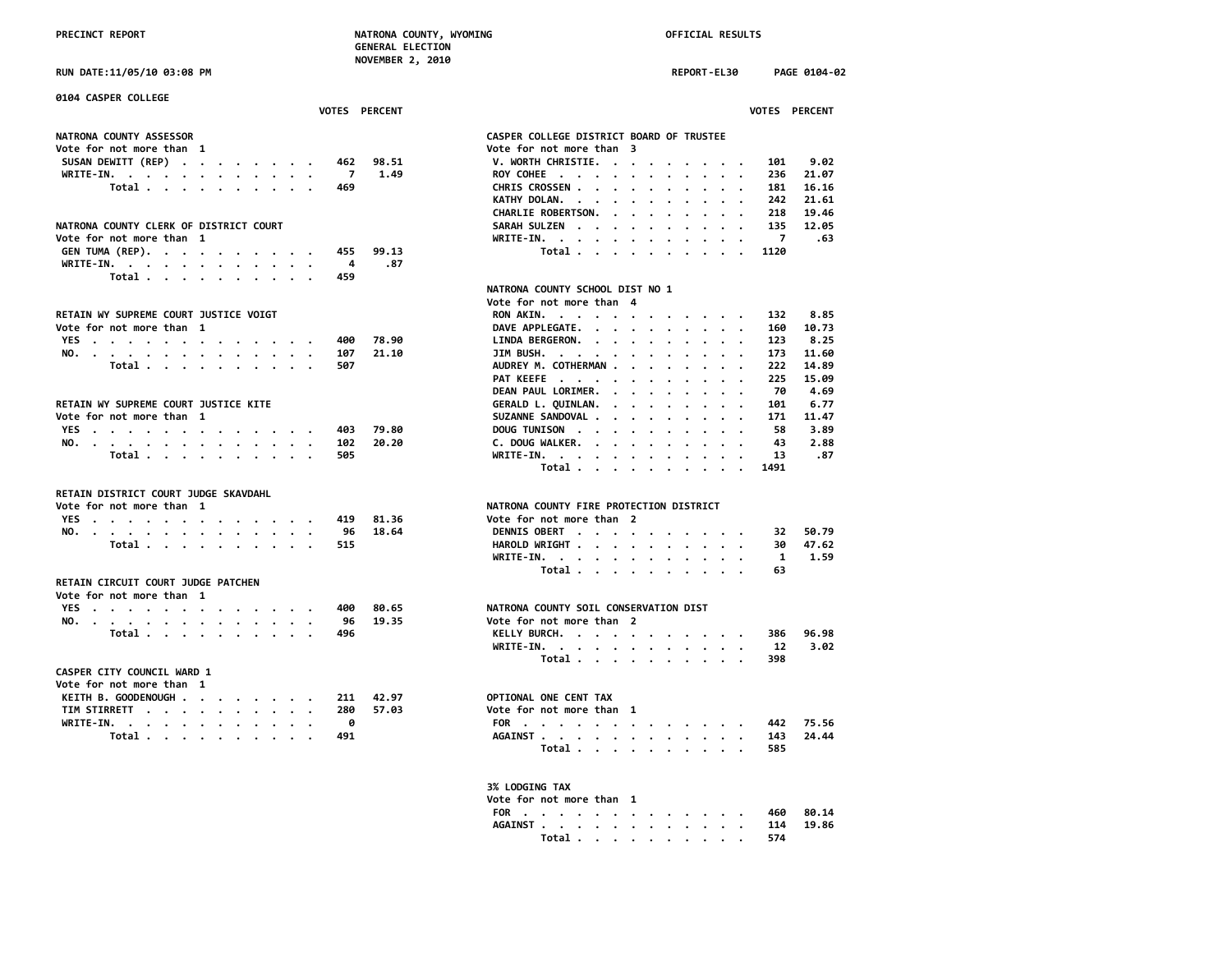|                             | <b>NOVEMBER 2, 2010</b> |  |
|-----------------------------|-------------------------|--|
| RIIN DATE∙11/05/10 03∙08 DM |                         |  |

| 0105 JEFFERSON SCHOOL                                                              |                                    |
|------------------------------------------------------------------------------------|------------------------------------|
| VOTES PERCENT                                                                      | <b>VOTES</b>                       |
| REGISTERED VOTERS - TOTAL<br>638                                                   |                                    |
| BALLOTS CAST - TOTAL.<br>420                                                       | STATE HOUSE DISTRICT 57            |
| VOTER TURNOUT - TOTAL<br>65.83                                                     | Vote for not more than 1           |
|                                                                                    | THOMAS A. LOCKHART (REP)<br>327    |
|                                                                                    | WRITE-IN.<br>-10                   |
| UNITED STATES REPRESENTATIVE                                                       | Total<br>337                       |
| Vote for not more than 1                                                           |                                    |
| CYNTHIA M. LUMMIS (REP).<br>54.99<br>226                                           |                                    |
| DAVID WENDT (DEM).<br>41.36<br>170                                                 | SEVENTH JUDICIAL DISTRICT ATTORNEY |
| JOHN V. LOVE (LIB)<br>3.65<br>15                                                   | Vote for not more than 1           |
| ø<br>WRITE-IN.                                                                     | MICHAEL A. BLONIGEN (REP)<br>313   |
| Total<br>411                                                                       | WRITE-IN.<br>-8                    |
|                                                                                    | Total<br>321                       |
|                                                                                    |                                    |
| GOVERNOR                                                                           |                                    |
| Vote for not more than 1                                                           | NATRONA COUNTY COMMISSIONERS       |
| MATT MEAD (REP)<br>217<br>52.16                                                    | Vote for not more than 3           |
| LESLIE PETERSEN (DEM)<br>35.58<br>148                                              | ROBERT L. HENDRY (REP)<br>193      |
| MIKE WHEELER (LIB)<br>24<br>5.77                                                   | BILL MCDOWELL (REP)<br>232         |
| 6.49<br>WRITE-IN.<br>27                                                            | BARBARA PERYAM (REP).<br>111       |
| Total<br>416                                                                       | 171<br>GINO CERULLO (DEM)          |
|                                                                                    | KIMBERLY HOLLOWAY (DEM).<br>148    |
|                                                                                    | TERRY WINGERTER (DEM)<br>185       |
| <b>SECRETARY OF STATE</b>                                                          | WRITE-IN.<br>4                     |
|                                                                                    |                                    |
| Vote for not more than 1                                                           | Total<br>1044                      |
| MAX MAXFIELD (REP)<br>65.16<br>260                                                 |                                    |
| ANDREW SIMONS (DEM)<br>29.82<br>119                                                |                                    |
| CANDICE DELAAT (LIB).<br>20<br>5.01                                                | NATRONA COUNTY CORONER             |
| WRITE-IN.<br>- 0                                                                   | Vote for not more than 1           |
| Total<br>399                                                                       | CONNIE JACOBSON (REP)<br>324       |
|                                                                                    | JON CHRISTIE (DEM)<br>- 78         |
|                                                                                    | - 3<br>WRITE-IN.                   |
| <b>STATE AUDITOR</b>                                                               | Total<br>405                       |
| Vote for not more than 1                                                           |                                    |
| CYNTHIA CLOUD (REP)<br>98.14<br>316                                                |                                    |
| WRITE-IN.<br>1.86<br>6                                                             | NATRONA COUNTY SHERIFF             |
| Total<br>322                                                                       | Vote for not more than 1           |
|                                                                                    | MARK BENTON (REP).<br>329          |
|                                                                                    | WRITE-IN.<br>-10                   |
| <b>STATE TREASURER</b>                                                             | Total<br>339                       |
| Vote for not more than 1                                                           |                                    |
| JOE MEYER (REP)<br>98.46<br>320                                                    |                                    |
| WRITE-IN.<br>5<br>1.54                                                             | NATRONA COUNTY CLERK               |
| Total<br>325                                                                       | Vote for not more than 1           |
|                                                                                    | RENEA VITTO (REP).<br>323          |
|                                                                                    | WRITE-IN.<br>5                     |
| SUPERINTENDENT OF PUBLIC INSTRUCTION                                               | Total<br>328                       |
| Vote for not more than 1                                                           |                                    |
| CINDY HILL (REP) $\cdot \cdot \cdot \cdot \cdot \cdot \cdot \cdot$<br>184<br>44.77 |                                    |
|                                                                                    |                                    |
| MIKE MASSIE (DEM).<br>55.23<br>227                                                 | NATRONA COUNTY TREASURER           |
| WRITE-IN.<br>- 0                                                                   | Vote for not more than 1           |
| Total<br>411                                                                       | TOM DOYLE (REP)<br>324             |

|                                      | <b>NOVEMBER 2, 2010</b> |                                    |             |               |
|--------------------------------------|-------------------------|------------------------------------|-------------|---------------|
| RUN DATE:11/05/10 03:08 PM           |                         |                                    | REPORT-EL30 | PAGE 0105-01  |
|                                      |                         |                                    |             |               |
| 0105 JEFFERSON SCHOOL                |                         |                                    |             |               |
|                                      | <b>VOTES PERCENT</b>    |                                    |             | VOTES PERCENT |
| REGISTERED VOTERS - TOTAL<br>638     |                         |                                    |             |               |
| BALLOTS CAST - TOTAL.<br>420         |                         | STATE HOUSE DISTRICT 57            |             |               |
| VOTER TURNOUT - TOTAL                | 65.83                   | Vote for not more than 1           |             |               |
|                                      |                         | THOMAS A. LOCKHART (REP)           |             | 327<br>97.03  |
|                                      |                         | WRITE-IN.                          |             | 10<br>2.97    |
| UNITED STATES REPRESENTATIVE         |                         | Total                              |             | 337           |
| Vote for not more than 1             |                         |                                    |             |               |
|                                      |                         |                                    |             |               |
| CYNTHIA M. LUMMIS (REP).<br>226      | 54.99                   |                                    |             |               |
| DAVID WENDT (DEM).<br>170            | 41.36                   | SEVENTH JUDICIAL DISTRICT ATTORNEY |             |               |
| JOHN V. LOVE (LIB)<br>15             | 3.65                    | Vote for not more than 1           |             |               |
| WRITE-IN.<br>ø                       |                         | MICHAEL A. BLONIGEN (REP)          |             | 313<br>97.51  |
| Total<br>411                         |                         | WRITE-IN.                          |             | 8<br>2.49     |
|                                      |                         | Total                              |             | 321           |
|                                      |                         |                                    |             |               |
| <b>GOVERNOR</b>                      |                         |                                    |             |               |
| Vote for not more than 1             |                         | NATRONA COUNTY COMMISSIONERS       |             |               |
| MATT MEAD (REP)<br>217               | 52.16                   | Vote for not more than 3           |             |               |
| LESLIE PETERSEN (DEM)<br>148         | 35.58                   | ROBERT L. HENDRY (REP)             |             | 18.49<br>193  |
|                                      |                         |                                    |             |               |
| 24<br>MIKE WHEELER (LIB)             | 5.77                    | BILL MCDOWELL (REP)                |             | 232<br>22.22  |
| WRITE-IN.<br>27                      | 6.49                    | BARBARA PERYAM (REP).              |             | 111<br>10.63  |
| Total<br>416                         |                         | GINO CERULLO (DEM)                 |             | 171<br>16.38  |
|                                      |                         | KIMBERLY HOLLOWAY (DEM).           |             | 14.18<br>148  |
|                                      |                         | TERRY WINGERTER (DEM)              |             | 185<br>17.72  |
| SECRETARY OF STATE                   |                         | WRITE-IN.                          |             | 4<br>.38      |
| Vote for not more than 1             |                         | Total                              |             | 1044          |
| MAX MAXFIELD (REP)<br>260            | 65.16                   |                                    |             |               |
| 119<br>ANDREW SIMONS (DEM)           | 29.82                   |                                    |             |               |
| CANDICE DELAAT (LIB).<br>20          | 5.01                    | NATRONA COUNTY CORONER             |             |               |
| 0<br>WRITE-IN.                       |                         | Vote for not more than 1           |             |               |
| Total<br>399                         |                         | CONNIE JACOBSON (REP)              |             | 324<br>80.00  |
|                                      |                         |                                    |             | 78<br>19.26   |
|                                      |                         | JON CHRISTIE (DEM)                 |             |               |
|                                      |                         | WRITE-IN.                          |             | - 3<br>.74    |
| <b>STATE AUDITOR</b>                 |                         | Total                              |             | 405           |
| Vote for not more than 1             |                         |                                    |             |               |
| CYNTHIA CLOUD (REP)<br>316           | 98.14                   |                                    |             |               |
| WRITE-IN.<br>6                       | 1.86                    | NATRONA COUNTY SHERIFF             |             |               |
| Total<br>322                         |                         | Vote for not more than 1           |             |               |
|                                      |                         | MARK BENTON (REP).                 |             | 329<br>97.05  |
|                                      |                         | WRITE-IN.                          |             | 2.95<br>10    |
| STATE TREASURER                      |                         | Total                              |             | 339           |
| Vote for not more than 1             |                         |                                    |             |               |
| JOE MEYER (REP)<br>320               | 98.46                   |                                    |             |               |
| 5<br>WRITE-IN.                       | 1.54                    | NATRONA COUNTY CLERK               |             |               |
| 325                                  |                         | Vote for not more than 1           |             |               |
| Total                                |                         |                                    |             |               |
|                                      |                         | RENEA VITTO (REP).                 |             | 323<br>98.48  |
|                                      |                         | WRITE-IN.                          |             | -5<br>1.52    |
| SUPERINTENDENT OF PUBLIC INSTRUCTION |                         | Total                              |             | 328           |
| Vote for not more than 1             |                         |                                    |             |               |
| CINDY HILL (REP)<br>184              | 44.77                   |                                    |             |               |
| MIKE MASSIE (DEM).<br>227            | 55.23                   | NATRONA COUNTY TREASURER           |             |               |
| WRITE-IN.<br>0                       |                         | Vote for not more than 1           |             |               |
| Total<br>411                         |                         | TOM DOYLE (REP)                    |             | 98.48<br>324  |
|                                      |                         | WRITE-IN.                          |             | 5<br>1.52     |
|                                      |                         |                                    |             | 329           |
|                                      |                         | Total                              |             |               |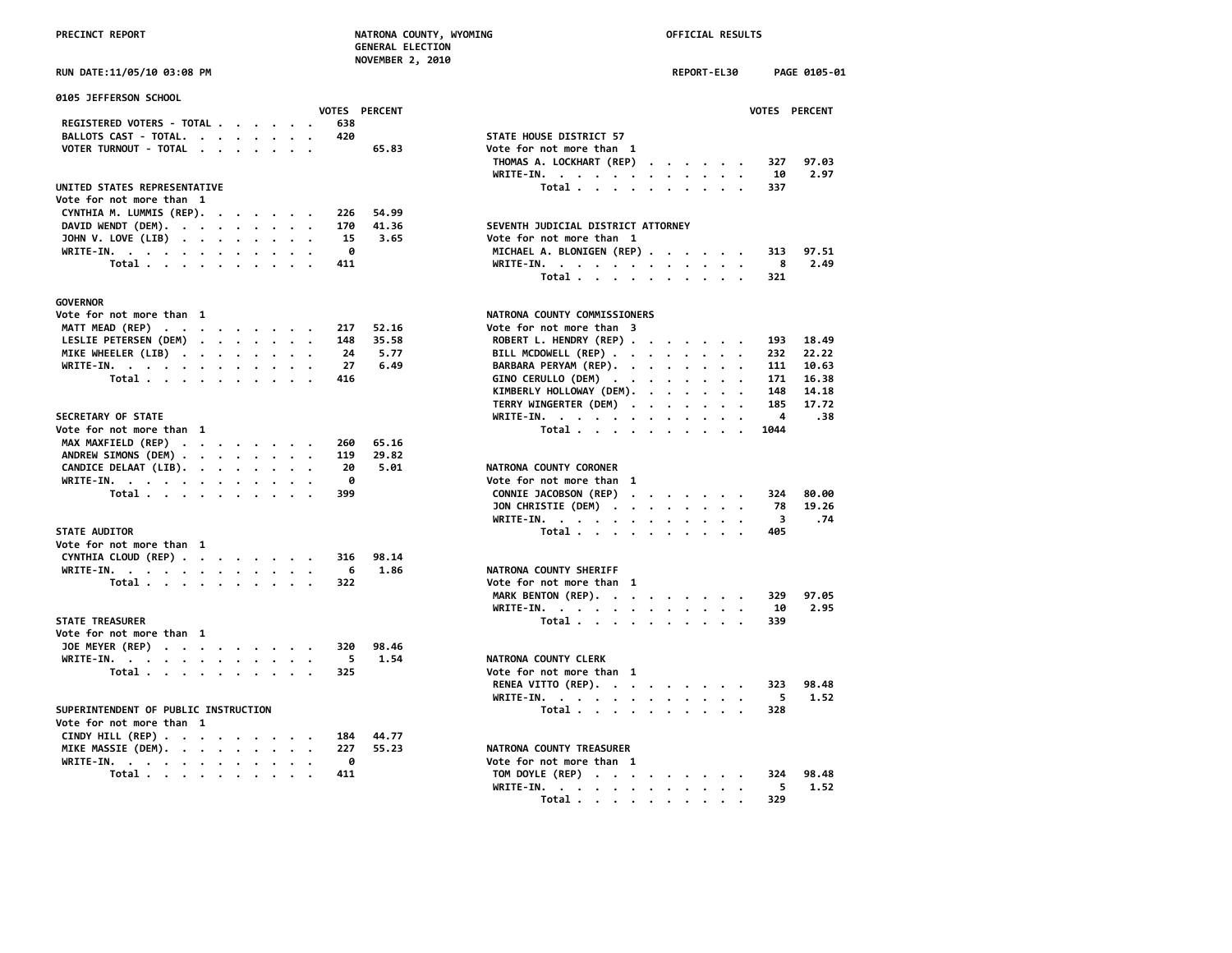**RUN DATE:11/05/10 03:08 PM REPORT-EL30 PAGE 0105-02**

| 0105 JEFFERSON SCHOOL                  |                                                                                                                                                                                                                                                                          |
|----------------------------------------|--------------------------------------------------------------------------------------------------------------------------------------------------------------------------------------------------------------------------------------------------------------------------|
| <b>VOTES PERCENT</b>                   | <b>VOTES PERCENT</b>                                                                                                                                                                                                                                                     |
| NATRONA COUNTY ASSESSOR                | CASPER COLLEGE DISTRICT BOARD OF TRUSTEE                                                                                                                                                                                                                                 |
| Vote for not more than 1               | Vote for not more than 3                                                                                                                                                                                                                                                 |
| SUSAN DEWITT (REP)<br>98.77<br>322     | 9.85<br>V. WORTH CHRISTIE.<br>83                                                                                                                                                                                                                                         |
| 1.23<br>WRITE-IN.<br>4                 | ROY COHEE<br>141<br>16.73                                                                                                                                                                                                                                                |
| Total<br>326                           | 14.47<br>CHRIS CROSSEN<br>122                                                                                                                                                                                                                                            |
|                                        | KATHY DOLAN.<br>24.20<br>204<br>$\bullet$<br>$\sim$ $\sim$ $\sim$ $\sim$ $\sim$                                                                                                                                                                                          |
|                                        | 19.45<br>CHARLIE ROBERTSON.<br>164<br>$\mathbf{r}$ , $\mathbf{r}$ , $\mathbf{r}$ , $\mathbf{r}$ , $\mathbf{r}$ , $\mathbf{r}$                                                                                                                                            |
| NATRONA COUNTY CLERK OF DISTRICT COURT | 14.95<br><b>SARAH SULZEN</b><br>126<br>$\mathbf{r}$ . The set of the set of the set of the set of the set of the set of the set of the set of the set of the set of the set of the set of the set of the set of the set of the set of the set of the set of the set of t |
| Vote for not more than 1               | WRITE-IN.<br>3<br>36.                                                                                                                                                                                                                                                    |
| GEN TUMA (REP).<br>98.48<br>324        | Total<br>843                                                                                                                                                                                                                                                             |
| 1.52<br>WRITE-IN.<br>5                 |                                                                                                                                                                                                                                                                          |
| Total<br>329                           |                                                                                                                                                                                                                                                                          |
|                                        | NATRONA COUNTY SCHOOL DIST NO 1                                                                                                                                                                                                                                          |
|                                        | Vote for not more than 4                                                                                                                                                                                                                                                 |
| RETAIN WY SUPREME COURT JUSTICE VOIGT  | 8.41<br><b>RON AKIN.</b><br>91<br>the contract of the contract of the                                                                                                                                                                                                    |
| Vote for not more than 1               | DAVE APPLEGATE.<br>8.32<br>90                                                                                                                                                                                                                                            |
| YES<br>82.44<br>291                    | LINDA BERGERON.<br>8.04<br>87<br>$\cdots$                                                                                                                                                                                                                                |
| NO.<br>62<br>17.56                     | 11,74<br>JIM BUSH.<br>127<br>$\mathbf{r}$ , and $\mathbf{r}$ , and $\mathbf{r}$ , and $\mathbf{r}$                                                                                                                                                                       |
| Total<br>353                           | AUDREY M. COTHERMAN<br>16.91<br>183                                                                                                                                                                                                                                      |
|                                        | 14.51<br>PAT KEEFE<br>157                                                                                                                                                                                                                                                |
|                                        | DEAN PAUL LORIMER.<br>58<br>5.36<br>$\cdots$                                                                                                                                                                                                                             |
| RETAIN WY SUPREME COURT JUSTICE KITE   | 79<br>7.30<br>GERALD L. QUINLAN.                                                                                                                                                                                                                                         |
| Vote for not more than 1               | the contract of the contract of the<br>SUZANNE SANDOVAL<br>120<br>11.09                                                                                                                                                                                                  |
| 83.43<br>292                           | 4.44<br>48                                                                                                                                                                                                                                                               |
| YES                                    | DOUG TUNISON<br>41                                                                                                                                                                                                                                                       |
| 16.57<br>NO.<br>58                     | C. DOUG WALKER.<br>3.79<br>1                                                                                                                                                                                                                                             |
| Total<br>350                           | WRITE-IN.<br>.09                                                                                                                                                                                                                                                         |
|                                        | Total<br>1082                                                                                                                                                                                                                                                            |
| RETAIN DISTRICT COURT JUDGE SKAVDAHL   |                                                                                                                                                                                                                                                                          |
| Vote for not more than 1               | NATRONA COUNTY SOIL CONSERVATION DIST                                                                                                                                                                                                                                    |
| YES<br>295<br>83.81                    | Vote for not more than 2                                                                                                                                                                                                                                                 |
| 16.19<br>NO.<br>57                     | 273<br>99.27<br>KELLY BURCH.                                                                                                                                                                                                                                             |
| Total<br>352                           | WRITE-IN.<br>$\overline{2}$<br>.73                                                                                                                                                                                                                                       |
|                                        | Total<br>275                                                                                                                                                                                                                                                             |
|                                        |                                                                                                                                                                                                                                                                          |
| RETAIN CIRCUIT COURT JUDGE PATCHEN     |                                                                                                                                                                                                                                                                          |
| Vote for not more than 1               | OPTIONAL ONE CENT TAX                                                                                                                                                                                                                                                    |
| YES<br>80.52<br>281                    | Vote for not more than 1                                                                                                                                                                                                                                                 |
| 19.48<br>NO.<br>68                     | 79.90<br>FOR<br>330                                                                                                                                                                                                                                                      |
| Total<br>349                           | AGAINST<br>20.10<br>83<br>$\ddotsc$<br>$\cdot$                                                                                                                                                                                                                           |
|                                        | Total<br>413                                                                                                                                                                                                                                                             |
|                                        |                                                                                                                                                                                                                                                                          |
| CASPER CITY COUNCIL WARD 1             |                                                                                                                                                                                                                                                                          |
| Vote for not more than 1               | <b>3% LODGING TAX</b>                                                                                                                                                                                                                                                    |
| KEITH B. GOODENOUGH<br>50.54<br>188    | Vote for not more than 1                                                                                                                                                                                                                                                 |
| 47.85<br>TIM STIRRETT<br>178           | 82.02<br>FOR<br>333                                                                                                                                                                                                                                                      |
| WRITE-IN.<br>6<br>1.61                 | AGAINST<br>17.98<br>73                                                                                                                                                                                                                                                   |
| Total<br>372                           | Total<br>406                                                                                                                                                                                                                                                             |

| CASPER COLLEGE DISTRICT BOARD OF TRUSTEE          |       |                      |                      |           |                                                                    |                      |                      |                      |                                               |                                                                                                                                                 |                        |  |
|---------------------------------------------------|-------|----------------------|----------------------|-----------|--------------------------------------------------------------------|----------------------|----------------------|----------------------|-----------------------------------------------|-------------------------------------------------------------------------------------------------------------------------------------------------|------------------------|--|
| Vote for not more than 3                          |       |                      |                      |           |                                                                    |                      |                      |                      |                                               |                                                                                                                                                 |                        |  |
| V. WORTH CHRISTIE. .                              |       |                      |                      | $\bullet$ |                                                                    |                      |                      |                      |                                               | $\cdot$ 83 9.85                                                                                                                                 |                        |  |
| ROY COHEE                                         |       |                      |                      |           | $\mathbf{r}=\mathbf{r}+\mathbf{r}+\mathbf{r}+\mathbf{r}$ .         |                      |                      |                      | $\sim$ $\sim$ $\sim$ $\sim$                   |                                                                                                                                                 |                        |  |
| CHRIS CROSSEN                                     |       |                      |                      |           | $\mathbf{u} = \mathbf{u} + \mathbf{u} + \mathbf{u} + \mathbf{u}$ . |                      |                      |                      | $\mathbf{r}=\mathbf{r}+\mathbf{r}$ .          |                                                                                                                                                 | 141 16.73<br>122 14.47 |  |
|                                                   |       |                      |                      |           |                                                                    |                      |                      |                      | $\mathbf{r}=\mathbf{r}+\mathbf{r}+\mathbf{r}$ | 204 24.20                                                                                                                                       |                        |  |
| KATHY DOLAN.<br>CHARLIE ROBERTSON.                |       |                      |                      |           |                                                                    |                      |                      |                      |                                               | 164                                                                                                                                             | 19.45                  |  |
| SARAH SULZEN                                      |       |                      |                      |           |                                                                    |                      |                      |                      | $\mathbf{r}$ . $\mathbf{r}$                   |                                                                                                                                                 | 126 14.95              |  |
| WRITE-IN.                                         |       |                      |                      |           |                                                                    |                      |                      |                      |                                               | $\overline{\mathbf{3}}$                                                                                                                         | .36                    |  |
|                                                   | Total |                      |                      |           |                                                                    | $\ddot{\phantom{a}}$ | $\ddot{\phantom{0}}$ |                      | $\cdot$ $\cdot$ $\cdot$                       | 843                                                                                                                                             |                        |  |
|                                                   |       |                      |                      |           |                                                                    |                      |                      |                      |                                               |                                                                                                                                                 |                        |  |
| <b>NATRONA COUNTY SCHOOL DIST NO 1</b>            |       |                      |                      |           |                                                                    |                      |                      |                      |                                               |                                                                                                                                                 |                        |  |
|                                                   |       |                      |                      |           |                                                                    |                      |                      |                      |                                               |                                                                                                                                                 |                        |  |
| Vote for not more than 4                          |       |                      |                      |           |                                                                    |                      |                      |                      |                                               |                                                                                                                                                 |                        |  |
| RON AKIN.                                         |       |                      |                      |           |                                                                    |                      |                      |                      |                                               |                                                                                                                                                 | 91 8.41                |  |
| DAVE APPLEGATE.                                   |       |                      |                      |           | $\mathbf{r}=\mathbf{r}+\mathbf{r}+\mathbf{r}+\mathbf{r}$           |                      |                      |                      | $\sim$ $\sim$ $\sim$ $\sim$                   | 90                                                                                                                                              | 8.32<br>$87$ $8.04$    |  |
| LINDA BERGERON.                                   |       |                      |                      |           | $\cdot$ $\cdot$                                                    | $\ddot{\phantom{a}}$ | $\ddot{\phantom{0}}$ |                      | $\cdots$                                      |                                                                                                                                                 |                        |  |
| JIM BUSH.                                         |       |                      |                      |           | $\ddot{\phantom{0}}$                                               | $\cdot$ $\cdot$      |                      |                      | $\mathbf{u} = \mathbf{u} + \mathbf{u}$ .      |                                                                                                                                                 | 127 11.74              |  |
| AUDREY M. COTHERMAN                               |       |                      |                      |           |                                                                    |                      |                      |                      | $\cdots$                                      | 183                                                                                                                                             | 16.91                  |  |
| PAT KEEFE                                         |       |                      |                      |           |                                                                    |                      |                      |                      | $\mathbf{r} = \mathbf{r} + \mathbf{r}$ .      | 157                                                                                                                                             | 14.51                  |  |
| DEAN PAUL LORIMER.                                |       |                      |                      |           |                                                                    |                      |                      |                      | $\mathbf{r} = \mathbf{r} + \mathbf{r}$ .      | 58                                                                                                                                              | 5.36                   |  |
| GERALD L. QUINLAN.                                |       |                      |                      |           |                                                                    |                      |                      |                      | $\cdot$ $\cdot$ $\cdot$                       | 79                                                                                                                                              | 7.30                   |  |
| SUZANNE SANDOVAL                                  |       |                      |                      |           |                                                                    |                      |                      |                      | $\mathbf{r}=\mathbf{r}+\mathbf{r}+\mathbf{r}$ |                                                                                                                                                 | ں۔ ,<br>11.09 120      |  |
| DOUG TUNISON                                      |       |                      |                      |           |                                                                    |                      |                      |                      | $\cdots$                                      | 48                                                                                                                                              | 4.44                   |  |
| C. DOUG WALKER.                                   |       |                      |                      |           | $\mathbf{r}=\mathbf{r}+\mathbf{r}+\mathbf{r}+\mathbf{r}$           |                      |                      |                      | $\mathbf{r}$ , and $\mathbf{r}$               |                                                                                                                                                 |                        |  |
| WRITE-IN.                                         |       |                      |                      |           |                                                                    |                      |                      | $\sim$ $\sim$ $\sim$ |                                               |                                                                                                                                                 | 41 3.79<br>1 .09       |  |
|                                                   | Total |                      |                      |           |                                                                    |                      |                      |                      |                                               | 1082                                                                                                                                            |                        |  |
|                                                   |       |                      |                      |           |                                                                    |                      |                      |                      |                                               |                                                                                                                                                 |                        |  |
| <b>NATRONA COUNTY SOIL CONSERVATION DIST</b>      |       |                      |                      |           |                                                                    |                      |                      |                      |                                               |                                                                                                                                                 |                        |  |
| Vote for not more than 2                          |       |                      |                      |           |                                                                    |                      |                      |                      |                                               |                                                                                                                                                 |                        |  |
| KELLY BURCH.                                      |       |                      |                      |           |                                                                    |                      |                      |                      |                                               |                                                                                                                                                 |                        |  |
| WRITE-IN. .                                       |       | $\ddot{\phantom{0}}$ | $\ddot{\phantom{0}}$ |           | $\mathbf{r}=\mathbf{r}+\mathbf{r}+\mathbf{r}+\mathbf{r}$           |                      |                      |                      | $\sim$ $\sim$ $\sim$                          | $\begin{array}{ccccccccc}\n\cdot & \cdot & \cdot & \cdot & \cdot & 273 & 99.27 \\ \cdot & \cdot & \cdot & \cdot & \cdot & 2 & .73\n\end{array}$ |                        |  |
|                                                   | Total |                      |                      |           |                                                                    |                      |                      |                      |                                               | $\cdot$ $\cdot$ $\cdot$ 275                                                                                                                     |                        |  |
|                                                   |       |                      |                      |           |                                                                    |                      |                      |                      |                                               |                                                                                                                                                 |                        |  |
| <b>OPTIONAL ONE CENT TAX</b>                      |       |                      |                      |           |                                                                    |                      |                      |                      |                                               |                                                                                                                                                 |                        |  |
|                                                   |       |                      |                      |           |                                                                    |                      |                      |                      |                                               |                                                                                                                                                 |                        |  |
| Vote for not more than 1                          |       |                      |                      |           |                                                                    |                      |                      |                      |                                               |                                                                                                                                                 |                        |  |
| FOR 330 79.90                                     |       |                      |                      |           |                                                                    |                      |                      |                      |                                               |                                                                                                                                                 |                        |  |
| AGAINST                                           |       | $\sim$               |                      |           | $\mathbf{r}$ , and $\mathbf{r}$ , and $\mathbf{r}$                 |                      |                      |                      | $\mathbf{r}=\mathbf{r}+\mathbf{r}$ .          | 83                                                                                                                                              | 20.10                  |  |
|                                                   | Total |                      |                      |           |                                                                    | $\sim$               | $\ddot{\phantom{0}}$ |                      |                                               | $\cdot \cdot \cdot$ 413                                                                                                                         |                        |  |
|                                                   |       |                      |                      |           |                                                                    |                      |                      |                      |                                               |                                                                                                                                                 |                        |  |
| <b>3% LODGING TAX</b><br>Vote for not more than 1 |       |                      |                      |           |                                                                    |                      |                      |                      |                                               |                                                                                                                                                 |                        |  |
|                                                   |       |                      |                      |           |                                                                    |                      |                      |                      |                                               |                                                                                                                                                 |                        |  |
| FOR 333 82.02<br>AGAINST 73 17.98                 |       |                      |                      |           |                                                                    |                      |                      |                      |                                               |                                                                                                                                                 |                        |  |
|                                                   |       |                      |                      |           |                                                                    |                      |                      |                      |                                               |                                                                                                                                                 |                        |  |
| Total 406                                         |       |                      |                      |           |                                                                    |                      |                      |                      |                                               |                                                                                                                                                 |                        |  |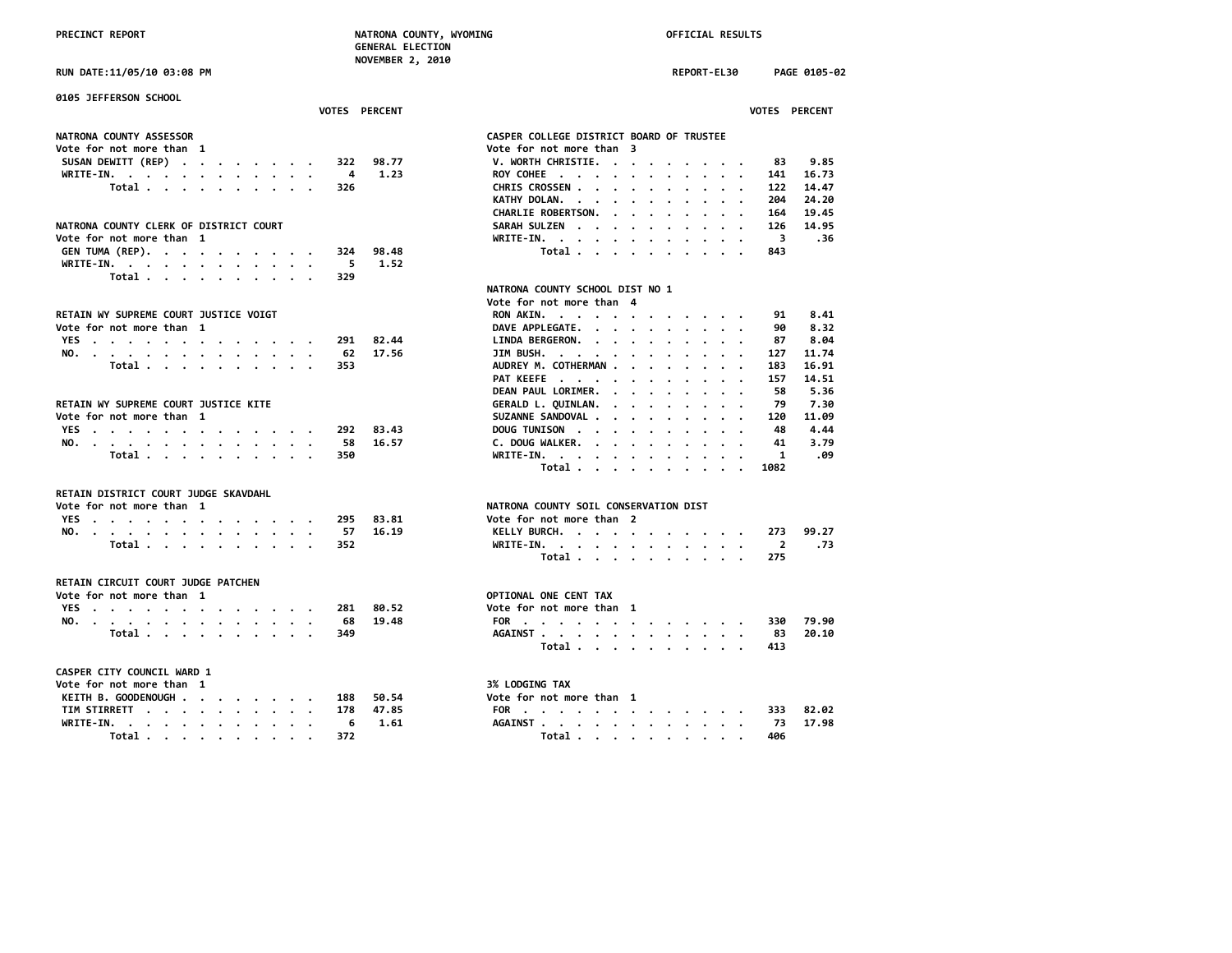**NOVEMBER 2, 2010**

| 0106 GRANT SCHOOL                                                                  |                                                                                                       |
|------------------------------------------------------------------------------------|-------------------------------------------------------------------------------------------------------|
| <b>VOTES PERCENT</b>                                                               | <b>VOTES</b>                                                                                          |
| REGISTERED VOTERS - TOTAL<br>1329                                                  |                                                                                                       |
| BALLOTS CAST - TOTAL.<br>844                                                       | STATE SENATE DISTRICT 27                                                                              |
| VOTER TURNOUT - TOTAL<br>63.51                                                     | Vote for not more than 1                                                                              |
|                                                                                    | BILL LANDEN (REP).<br>670                                                                             |
|                                                                                    | 9<br>WRITE-IN.                                                                                        |
| UNITED STATES REPRESENTATIVE                                                       | Total<br>679<br>$\cdot$                                                                               |
| Vote for not more than 1                                                           |                                                                                                       |
| CYNTHIA M. LUMMIS (REP).<br>64.85<br>535                                           |                                                                                                       |
| DAVID WENDT (DEM).<br>252<br>30.55                                                 | STATE HOUSE DISTRICT 35                                                                               |
| JOHN V. LOVE (LIB)<br>35<br>4.24                                                   | Vote for not more than 1                                                                              |
| WRITE-IN.<br>3<br>.36                                                              | KENDELL KROEKER (REP)<br>530                                                                          |
| Total<br>825                                                                       | JACK WALTS (DEM)<br>269                                                                               |
|                                                                                    | WRITE-IN.<br>- 4                                                                                      |
|                                                                                    | Total<br>803                                                                                          |
| <b>GOVERNOR</b>                                                                    |                                                                                                       |
| Vote for not more than 1                                                           |                                                                                                       |
| MATT MEAD (REP)<br>60.81<br>509                                                    | SEVENTH JUDICIAL DISTRICT ATTORNEY                                                                    |
|                                                                                    |                                                                                                       |
| LESLIE PETERSEN (DEM)<br>27.72<br>232                                              | Vote for not more than 1                                                                              |
| MIKE WHEELER (LIB)<br>32<br>3.82                                                   | MICHAEL A. BLONIGEN (REP)<br>667                                                                      |
| 7.65<br>WRITE-IN.<br>64                                                            | 13<br>WRITE-IN.                                                                                       |
| Total<br>837                                                                       | Total<br>680                                                                                          |
| SECRETARY OF STATE                                                                 | NATRONA COUNTY COMMISSIONERS                                                                          |
| Vote for not more than 1                                                           | Vote for not more than 3                                                                              |
| MAX MAXFIELD (REP)<br>72.51<br>596                                                 | ROBERT L. HENDRY (REP)<br>430                                                                         |
| ANDREW SIMONS (DEM)<br>22.51<br>185                                                | BILL MCDOWELL (REP)<br>460                                                                            |
| 4.99<br>CANDICE DELAAT (LIB).<br>41                                                | BARBARA PERYAM (REP).<br>287                                                                          |
| 0                                                                                  |                                                                                                       |
| WRITE-IN.                                                                          | GINO CERULLO (DEM)<br>302                                                                             |
| Total<br>822                                                                       | KIMBERLY HOLLOWAY (DEM).<br>278<br>$\cdots$                                                           |
|                                                                                    | TERRY WINGERTER (DEM)<br>324                                                                          |
|                                                                                    | 17<br>WRITE-IN.                                                                                       |
| <b>STATE AUDITOR</b>                                                               | Total<br>2098                                                                                         |
| Vote for not more than 1                                                           |                                                                                                       |
| CYNTHIA CLOUD (REP)<br>98.84<br>679                                                |                                                                                                       |
| WRITE-IN.<br>1.16<br>8                                                             | NATRONA COUNTY CORONER                                                                                |
| Total<br>687                                                                       | Vote for not more than 1                                                                              |
|                                                                                    | CONNIE JACOBSON (REP)<br>663<br>$\mathbf{a}$ , and $\mathbf{a}$ , and $\mathbf{a}$ , and $\mathbf{a}$ |
|                                                                                    | JON CHRISTIE (DEM)<br>142                                                                             |
| <b>STATE TREASURER</b>                                                             | 4<br>$WRITE-IN.$<br>$\cdot$ $\cdot$ $\cdot$ $\cdot$                                                   |
| Vote for not more than 1                                                           | Total<br>809                                                                                          |
| JOE MEYER (REP)<br>685<br>99.13                                                    |                                                                                                       |
| WRITE-IN.<br>6<br>.87                                                              |                                                                                                       |
| $\mathcal{A}$ . The state of the state of the state $\mathcal{A}$                  |                                                                                                       |
| Total $\cdots$ $\cdots$ $\cdots$<br>691                                            | NATRONA COUNTY SHERIFF                                                                                |
|                                                                                    | Vote for not more than 1                                                                              |
|                                                                                    | MARK BENTON (REP).<br>648                                                                             |
| SUPERINTENDENT OF PUBLIC INSTRUCTION                                               | WRITE-IN.<br>-19                                                                                      |
| Vote for not more than 1                                                           | Total<br>667                                                                                          |
| CINDY HILL (REP) $\cdot \cdot \cdot \cdot \cdot \cdot \cdot \cdot$<br>442<br>53.45 |                                                                                                       |
| MIKE MASSIE (DEM).<br>46.31<br>383                                                 |                                                                                                       |
| WRITE-IN.<br>$\overline{2}$<br>.24                                                 | NATRONA COUNTY CLERK                                                                                  |
| 827<br>Total                                                                       | Vote for not more than 1                                                                              |
|                                                                                    |                                                                                                       |

| RUN DATE:11/05/10 03:08 PM                                                |                                             | REPORT-EL30 | PAGE 0106-01          |
|---------------------------------------------------------------------------|---------------------------------------------|-------------|-----------------------|
| 0106 GRANT SCHOOL<br><b>VOTES PERCENT</b>                                 |                                             |             | VOTES PERCENT         |
| REGISTERED VOTERS - TOTAL<br>1329                                         |                                             |             |                       |
| 844<br>BALLOTS CAST - TOTAL.                                              | STATE SENATE DISTRICT 27                    |             |                       |
| VOTER TURNOUT - TOTAL<br>$\cdot$ .                                        | 63.51<br>Vote for not more than 1           |             |                       |
|                                                                           | BILL LANDEN (REP).                          |             | 98.67<br>670          |
|                                                                           | WRITE-IN.                                   | $\sim$      | 9<br>1.33             |
| UNITED STATES REPRESENTATIVE                                              | Total                                       |             | 679                   |
| Vote for not more than 1                                                  |                                             |             |                       |
| CYNTHIA M. LUMMIS (REP).<br>535<br>$\cdots$                               | 64.85                                       |             |                       |
| DAVID WENDT (DEM).<br>252                                                 | STATE HOUSE DISTRICT 35<br>30.55            |             |                       |
|                                                                           | 4.24                                        |             |                       |
| JOHN V. LOVE (LIB)<br>35                                                  | Vote for not more than 1                    |             |                       |
| 3<br>WRITE-IN.                                                            | KENDELL KROEKER (REP)<br>.36                |             | 66.00<br>530<br>33.50 |
| Total<br>825                                                              | JACK WALTS (DEM)                            |             | 269                   |
|                                                                           | WRITE-IN.                                   |             | 4<br>.50              |
|                                                                           | Total $\cdots$ $\cdots$ $\cdots$            |             | 803                   |
| <b>GOVERNOR</b>                                                           |                                             |             |                       |
| Vote for not more than 1                                                  |                                             |             |                       |
| MATT MEAD (REP)<br>509                                                    | SEVENTH JUDICIAL DISTRICT ATTORNEY<br>60.81 |             |                       |
| LESLIE PETERSEN (DEM)<br>232                                              | 27.72<br>Vote for not more than 1           |             |                       |
| 32<br>MIKE WHEELER (LIB)                                                  | 3.82<br>MICHAEL A. BLONIGEN (REP)           |             | 98.09<br>667          |
| WRITE-IN.<br>64                                                           | 7.65<br>WRITE-IN.                           |             | 13<br>1.91            |
| Total<br>837                                                              | Total                                       |             | 680                   |
| SECRETARY OF STATE                                                        | NATRONA COUNTY COMMISSIONERS                |             |                       |
| Vote for not more than 1                                                  | Vote for not more than 3                    |             |                       |
| MAX MAXFIELD (REP)<br>596                                                 | 72.51<br>ROBERT L. HENDRY (REP)             |             | 20.50<br>430          |
| ANDREW SIMONS (DEM)<br>185                                                | 22.51<br>BILL MCDOWELL (REP)                |             | 21.93<br>460          |
| CANDICE DELAAT (LIB).<br>41                                               | 4.99<br>BARBARA PERYAM (REP).               |             | 287<br>13.68          |
| 0<br>WRITE-IN.                                                            | GINO CERULLO (DEM)                          |             | 302<br>14.39          |
| Total<br>822                                                              | KIMBERLY HOLLOWAY (DEM).                    |             | 13.25<br>278          |
|                                                                           | TERRY WINGERTER (DEM)                       |             | 324<br>15.44          |
|                                                                           | WRITE-IN.                                   | $\cdot$     | 17<br>.81             |
| <b>STATE AUDITOR</b>                                                      | Total $\cdots$ $\cdots$ $\cdots$            |             | 2098                  |
| Vote for not more than 1                                                  |                                             |             |                       |
| CYNTHIA CLOUD (REP)<br>679                                                | 98.84                                       |             |                       |
| WRITE-IN.<br>8                                                            | 1.16<br>NATRONA COUNTY CORONER              |             |                       |
| 687<br>Total $\cdots$ $\cdots$ $\cdots$ $\cdots$                          | Vote for not more than 1                    |             |                       |
|                                                                           | CONNIE JACOBSON (REP)                       |             | 81.95<br>663          |
|                                                                           | JON CHRISTIE (DEM)                          |             | 17.55<br>142          |
| <b>STATE TREASURER</b>                                                    | WRITE-IN.                                   |             | 4<br>.49              |
| Vote for not more than 1                                                  |                                             | $\cdot$     | 809                   |
| 685                                                                       | Total<br>99.13                              |             |                       |
| JOE MEYER (REP)                                                           |                                             |             |                       |
| WRITE-IN, , , , , , , , , , , ,<br>6                                      | .87                                         |             |                       |
| Total<br>691                                                              | NATRONA COUNTY SHERIFF                      |             |                       |
|                                                                           | Vote for not more than 1                    |             |                       |
|                                                                           | MARK BENTON (REP).                          |             | 97.15<br>648          |
| SUPERINTENDENT OF PUBLIC INSTRUCTION<br>Vote for not more than 1          | WRITE-IN.<br>Total                          |             | 19<br>2.85<br>667     |
| CINDY HILL (REP) $\cdot \cdot \cdot \cdot \cdot \cdot \cdot \cdot$<br>442 | 53.45                                       |             |                       |
| MIKE MASSIE (DEM).<br>383<br>$\cdot$ .                                    | 46.31                                       |             |                       |
| WRITE-IN.<br>$\overline{2}$<br>$\ddot{\phantom{0}}$                       | .24<br>NATRONA COUNTY CLERK                 |             |                       |
| 827<br>Total $\cdots$ $\cdots$ $\cdots$                                   | Vote for not more than 1                    |             |                       |
|                                                                           | RENEA VITTO (REP).                          |             | 99.12<br>678          |
|                                                                           | WRITE-IN.                                   |             | .88<br>6              |
|                                                                           | Total<br>$\bullet$                          | $\bullet$   | 684                   |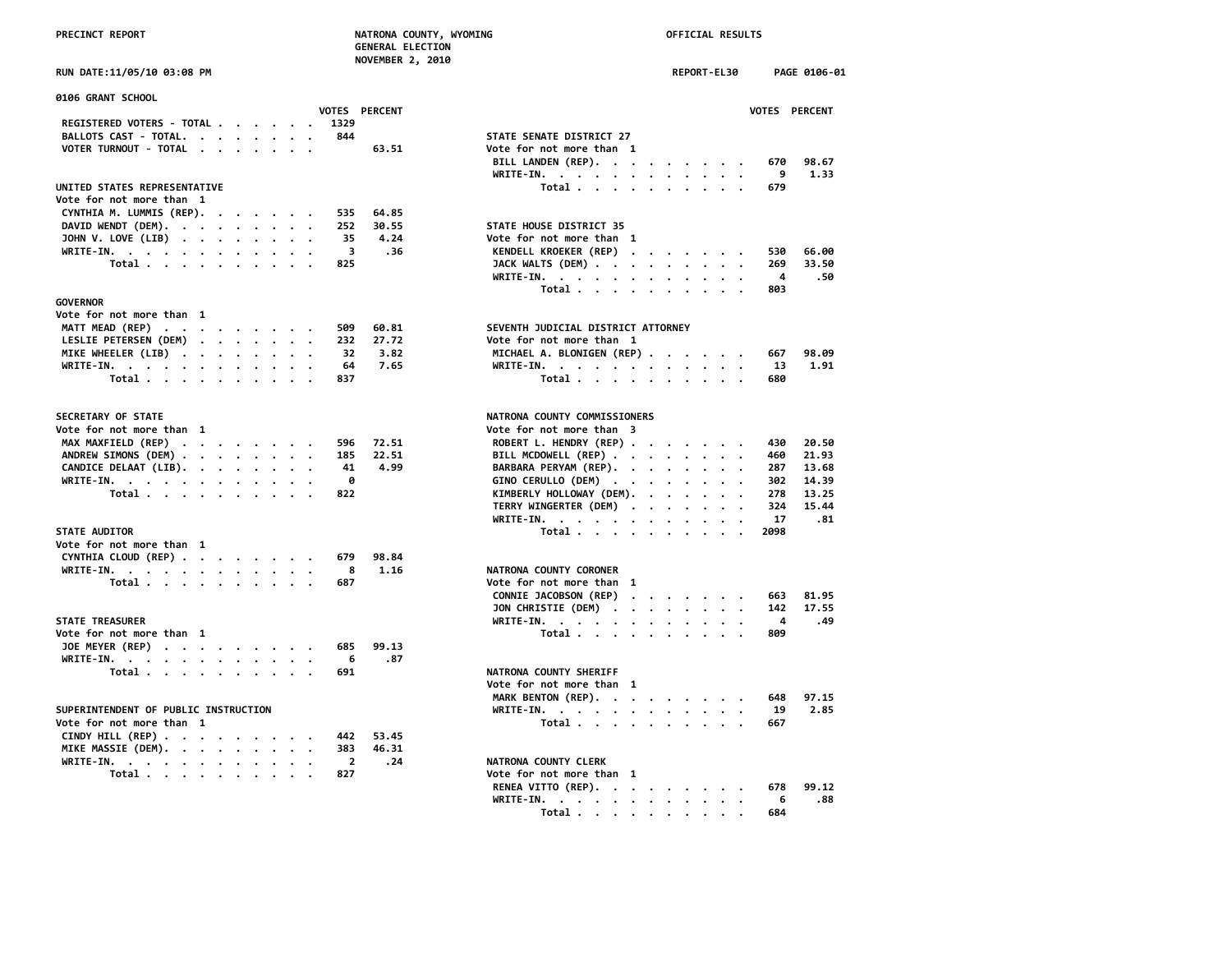**NOVEMBER 2, 2010**

**RUN DATE:11/05/10 03:08 PM REPORT-EL30 PAGE 0106-02**

| 0106 GRANT SCHOOL                      |                                                |
|----------------------------------------|------------------------------------------------|
| VOTES PERCENT                          | VOTES PERCENT                                  |
| NATRONA COUNTY TREASURER               | CASPER COLLEGE DISTRICT BOARD OF TRUSTEE       |
| Vote for not more than 1               | Vote for not more than 3                       |
| TOM DOYLE (REP)<br>99.43<br>693        | 9.99<br>V. WORTH CHRISTIE.<br>166              |
| WRITE-IN.<br>.57<br>4                  | ROY COHEE<br>355<br>21.37                      |
| 697                                    | 12.52<br>208                                   |
| Total                                  | CHRIS CROSSEN                                  |
|                                        | KATHY DOLAN.<br>342<br>20.59                   |
|                                        | 17.40<br>CHARLIE ROBERTSON.<br>289<br>$\cdots$ |
| NATRONA COUNTY ASSESSOR                | 17.64<br>SARAH SULZEN<br>293                   |
| Vote for not more than 1               | .48<br>WRITE-IN.<br>- 8                        |
| SUSAN DEWITT (REP)<br>99.26<br>668     | Total<br>1661                                  |
| WRITE-IN.<br>5<br>.74                  |                                                |
| Total<br>673                           |                                                |
|                                        | NATRONA COUNTY SCHOOL DIST NO 1                |
|                                        | Vote for not more than 4                       |
| NATRONA COUNTY CLERK OF DISTRICT COURT | 8.84<br>RON AKIN.<br>189                       |
| Vote for not more than 1               | DAVE APPLEGATE.<br>8.42<br>180                 |
| GEN TUMA (REP).<br>99.55<br>667        | 9.26<br>LINDA BERGERON.<br>198                 |
| WRITE-IN.<br>3<br>.45                  | 8.32<br>JIM BUSH.<br>178                       |
| Total<br>670                           | AUDREY M. COTHERMAN<br>11.69<br>250            |
|                                        | PAT KEEFE<br>310<br>14,49                      |
|                                        | DEAN PAUL LORIMER.<br>6.55<br>140              |
|                                        | 7.25                                           |
| RETAIN WY SUPREME COURT JUSTICE VOIGT  | GERALD L. QUINLAN.<br>155                      |
| Vote for not more than 1               | SUZANNE SANDOVAL<br>14.59<br>312               |
| YES<br>80.33<br>576                    | DOUG TUNISON<br>114<br>5.33                    |
| NO.<br>141<br>19.67                    | C. DOUG WALKER.<br>4.72<br>101                 |
| Total<br>717                           | WRITE-IN.<br>12<br>.56                         |
|                                        | Total<br>2139                                  |
|                                        |                                                |
| RETAIN WY SUPREME COURT JUSTICE KITE   |                                                |
| Vote for not more than 1               | NATRONA COUNTY FIRE PROTECTION DISTRICT        |
| YES<br>80.56<br>572                    | Vote for not more than 2                       |
| 19.44<br>NO.<br>138                    | DENNIS OBERT<br>55.88<br>19                    |
| Total<br>710                           | HAROLD WRIGHT<br>15<br>44.12                   |
|                                        | WRITE-IN.<br>0                                 |
|                                        | Total<br>34                                    |
| RETAIN DISTRICT COURT JUDGE SKAVDAHL   |                                                |
| Vote for not more than 1               |                                                |
| YES<br>79.81<br>573                    | NATRONA COUNTY SOIL CONSERVATION DIST          |
| 20.19<br>NO.<br>145                    | Vote for not more than 2                       |
| Total<br>718                           | 97.52<br>KELLY BURCH.<br>590                   |
|                                        | 2.48<br>WRITE-IN.<br>15                        |
|                                        | 605<br>Total                                   |
| RETAIN CIRCUIT COURT JUDGE PATCHEN     |                                                |
|                                        |                                                |
| Vote for not more than 1               |                                                |
| YES<br>80.20<br>567                    | OPTIONAL ONE CENT TAX                          |
| 19.80<br>NO.<br>140                    | Vote for not more than 1                       |
| Total<br>707                           | 70.84<br>FOR<br>588                            |
|                                        | 29.16<br>AGAINST<br>242                        |
|                                        | 830<br>Total                                   |
| CASPER CITY COUNCIL WARD 1             |                                                |
| Vote for not more than 1               |                                                |
| KEITH B. GOODENOUGH<br>55.60<br>412    | 3% LODGING TAX                                 |
| TIM STIRRETT<br>44.26<br>328           | Vote for not more than 1                       |
| WRITE-IN.<br>.13<br>1                  | FOR<br>78.86<br>653                            |
| Total<br>741                           | AGAINST<br>175<br>21.14                        |
|                                        |                                                |

|                                                                                                                                                                                                                                                 |     | <b>VOTES PERCENT</b> | <b>VOTES PERCENT</b>                                                                 |  |
|-------------------------------------------------------------------------------------------------------------------------------------------------------------------------------------------------------------------------------------------------|-----|----------------------|--------------------------------------------------------------------------------------|--|
| NATRONA COUNTY TREASURER                                                                                                                                                                                                                        |     |                      | CASPER COLLEGE DISTRICT BOARD OF TRUSTEE                                             |  |
| Vote for not more than 1                                                                                                                                                                                                                        |     |                      | Vote for not more than 3                                                             |  |
| TOM DOYLE (REP)                                                                                                                                                                                                                                 | 693 | 99.43                | V. WORTH CHRISTIE.<br>9.99<br>166                                                    |  |
| WRITE-IN.                                                                                                                                                                                                                                       | 4   | .57                  | ROY COHEE<br>355<br>21.37                                                            |  |
| Total                                                                                                                                                                                                                                           | 697 |                      | CHRIS CROSSEN<br>208<br>12.52                                                        |  |
|                                                                                                                                                                                                                                                 |     |                      | KATHY DOLAN.<br>342<br>20.59<br>$\cdot$<br>$\ddot{\phantom{a}}$<br>$\sim$            |  |
|                                                                                                                                                                                                                                                 |     |                      | $\cdot$<br>$\cdot$<br>$\cdot$ .<br>17.40                                             |  |
|                                                                                                                                                                                                                                                 |     |                      | CHARLIE ROBERTSON.<br>289<br>$\sim$                                                  |  |
| <b>NATRONA COUNTY ASSESSOR</b>                                                                                                                                                                                                                  |     |                      | 293<br>17.64<br>SARAH SULZEN                                                         |  |
| Vote for not more than 1                                                                                                                                                                                                                        |     |                      | 8<br>$WRITE-IN.$<br>.48<br>$\sim$<br>$\cdot$ $\cdot$ $\cdot$<br>$\cdot$ .<br>$\cdot$ |  |
| SUSAN DEWITT (REP)                                                                                                                                                                                                                              | 668 | 99.26                | Total<br>1661                                                                        |  |
| WRITE-IN.                                                                                                                                                                                                                                       | 5   | .74                  |                                                                                      |  |
| Total                                                                                                                                                                                                                                           | 673 |                      |                                                                                      |  |
|                                                                                                                                                                                                                                                 |     |                      | NATRONA COUNTY SCHOOL DIST NO 1                                                      |  |
|                                                                                                                                                                                                                                                 |     |                      | Vote for not more than 4                                                             |  |
| <b>NATRONA COUNTY CLERK OF DISTRICT COURT</b>                                                                                                                                                                                                   |     |                      | RON AKIN.<br>189<br>8.84                                                             |  |
| Vote for not more than 1                                                                                                                                                                                                                        |     |                      | DAVE APPLEGATE.<br>180<br>8.42                                                       |  |
| GEN TUMA (REP).                                                                                                                                                                                                                                 | 667 | 99.55                | LINDA BERGERON.<br>9.26<br>198                                                       |  |
| WRITE-IN.                                                                                                                                                                                                                                       | -3  | .45                  | JIM BUSH. $\cdots$ $\cdots$ $\cdots$<br>178<br>8.32                                  |  |
| Total                                                                                                                                                                                                                                           | 670 |                      | AUDREY M. COTHERMAN<br>250<br>11.69                                                  |  |
|                                                                                                                                                                                                                                                 |     |                      | PAT KEEFE<br>14.49<br>310                                                            |  |
|                                                                                                                                                                                                                                                 |     |                      |                                                                                      |  |
|                                                                                                                                                                                                                                                 |     |                      | DEAN PAUL LORIMER.<br>6.55<br>140<br>$\sim$ $\sim$                                   |  |
| RETAIN WY SUPREME COURT JUSTICE VOIGT                                                                                                                                                                                                           |     |                      | GERALD L. QUINLAN.<br>155<br>7.25                                                    |  |
| Vote for not more than 1                                                                                                                                                                                                                        |     |                      | SUZANNE SANDOVAL<br>312<br>14.59                                                     |  |
| YES                                                                                                                                                                                                                                             | 576 | 80.33                | DOUG TUNISON<br>114<br>5.33                                                          |  |
| NO.                                                                                                                                                                                                                                             | 141 | 19.67                | C. DOUG WALKER.<br>101<br>4.72<br>$\cdot$ $\cdot$ $\cdot$ $\cdot$ $\cdot$            |  |
| Total                                                                                                                                                                                                                                           | 717 |                      | $WRITE-IN.$<br>.56<br>12<br>$\cdot$<br>$\cdot$ $\cdot$<br>$\cdot$                    |  |
|                                                                                                                                                                                                                                                 |     |                      | Total<br>2139                                                                        |  |
| RETAIN WY SUPREME COURT JUSTICE KITE                                                                                                                                                                                                            |     |                      |                                                                                      |  |
| Vote for not more than 1                                                                                                                                                                                                                        |     |                      | NATRONA COUNTY FIRE PROTECTION DISTRICT                                              |  |
|                                                                                                                                                                                                                                                 |     | 80.56                | Vote for not more than 2                                                             |  |
| YES.                                                                                                                                                                                                                                            | 572 |                      |                                                                                      |  |
| NO.                                                                                                                                                                                                                                             | 138 | 19.44                | DENNIS OBERT<br>55.88<br>19                                                          |  |
| Total                                                                                                                                                                                                                                           | 710 |                      | HAROLD WRIGHT<br>44.12<br>15                                                         |  |
|                                                                                                                                                                                                                                                 |     |                      | WRITE-IN.<br>0                                                                       |  |
|                                                                                                                                                                                                                                                 |     |                      | Total<br>34                                                                          |  |
| RETAIN DISTRICT COURT JUDGE SKAVDAHL                                                                                                                                                                                                            |     |                      |                                                                                      |  |
| Vote for not more than 1                                                                                                                                                                                                                        |     |                      |                                                                                      |  |
| YES                                                                                                                                                                                                                                             | 573 | 79.81                | NATRONA COUNTY SOIL CONSERVATION DIST                                                |  |
| NO.                                                                                                                                                                                                                                             | 145 | 20.19                | Vote for not more than 2                                                             |  |
| Total                                                                                                                                                                                                                                           | 718 |                      | KELLY BURCH.<br>590<br>97.52                                                         |  |
|                                                                                                                                                                                                                                                 |     |                      | WRITE-IN.<br>15<br>2.48                                                              |  |
|                                                                                                                                                                                                                                                 |     |                      | Total<br>605                                                                         |  |
| RETAIN CIRCUIT COURT JUDGE PATCHEN                                                                                                                                                                                                              |     |                      |                                                                                      |  |
| Vote for not more than 1                                                                                                                                                                                                                        |     |                      |                                                                                      |  |
| <b>YES</b><br>$\mathbf{r}$ . The contract of the contract of the contract of the contract of the contract of the contract of the contract of the contract of the contract of the contract of the contract of the contract of the contract of th | 567 | 80.20                | OPTIONAL ONE CENT TAX                                                                |  |
| NO.                                                                                                                                                                                                                                             | 140 | 19.80                | Vote for not more than 1                                                             |  |
| Total                                                                                                                                                                                                                                           | 707 |                      | 70.84<br>FOR<br>588                                                                  |  |
|                                                                                                                                                                                                                                                 |     |                      | AGAINST<br>29.16<br>242                                                              |  |
|                                                                                                                                                                                                                                                 |     |                      | Total<br>830                                                                         |  |
| CASPER CITY COUNCIL WARD 1                                                                                                                                                                                                                      |     |                      |                                                                                      |  |
| Vote for not more than 1                                                                                                                                                                                                                        |     |                      |                                                                                      |  |
|                                                                                                                                                                                                                                                 |     | 55.60                | <b>3% LODGING TAX</b>                                                                |  |
| KEITH B. GOODENOUGH                                                                                                                                                                                                                             | 412 |                      |                                                                                      |  |
| TIM STIRRETT                                                                                                                                                                                                                                    | 328 | 44.26                | Vote for not more than 1                                                             |  |
| WRITE-IN.<br>$\bullet$                                                                                                                                                                                                                          | 1   | .13                  | 78.86<br>FOR<br>653                                                                  |  |
| Total                                                                                                                                                                                                                                           | 741 |                      | AGAINST<br>175<br>21.14                                                              |  |
|                                                                                                                                                                                                                                                 |     |                      | 828<br>Total                                                                         |  |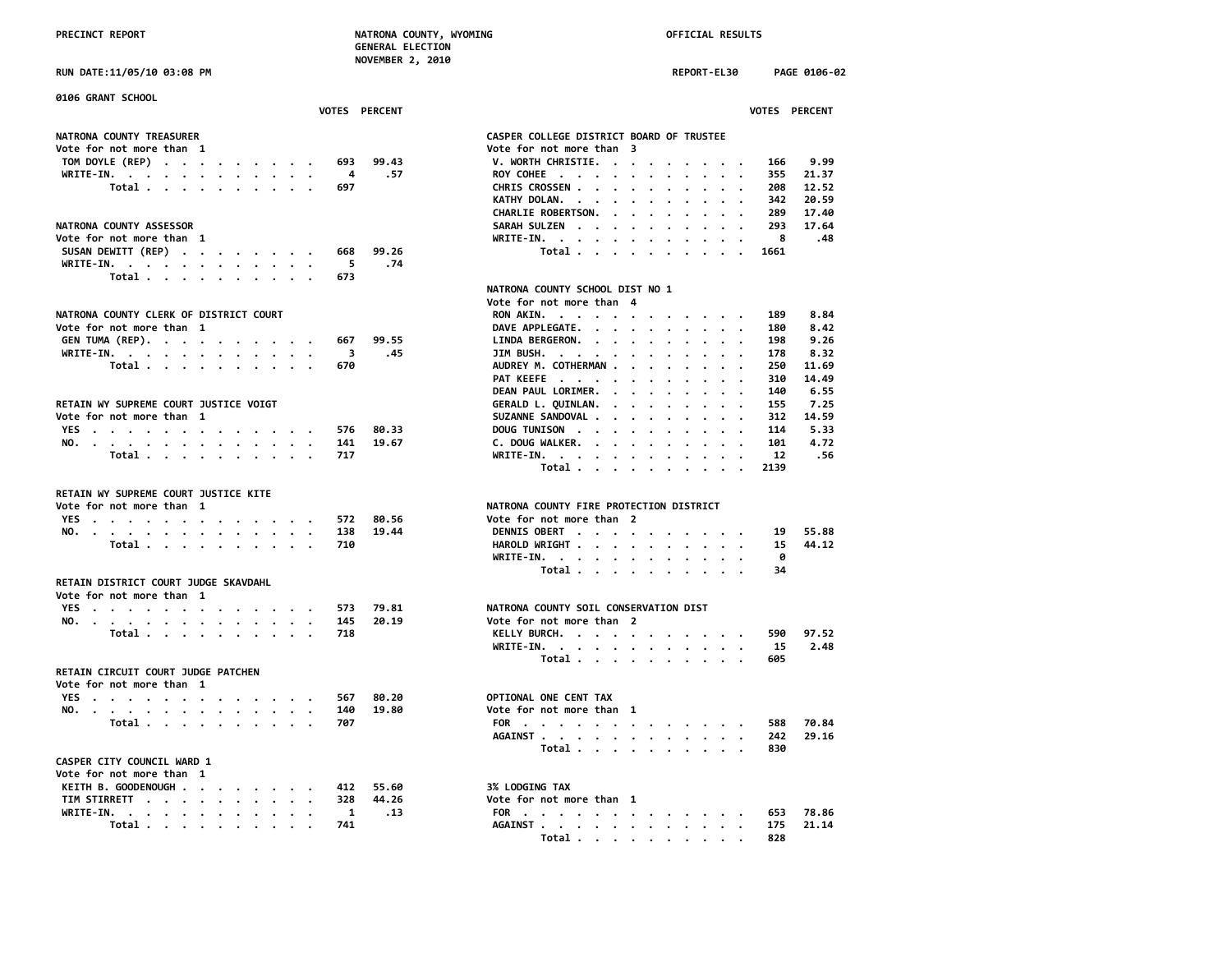| PRECINCT REPORT                                   | <b>GENERAL ELECTION</b>        | NATRONA COUNTY, WYOMING<br>OFFICIAL RESULTS                         |
|---------------------------------------------------|--------------------------------|---------------------------------------------------------------------|
| RUN DATE:11/05/10 03:08 PM                        | <b>NOVEMBER 2, 2010</b>        | <b>REPORT-EL30</b><br>PAGE 0107-01                                  |
| 0107 SENIOR CITIZENS' CENTER                      |                                |                                                                     |
| REGISTERED VOTERS - TOTAL                         | <b>VOTES PERCENT</b><br>580    | <b>VOTES PERCENT</b>                                                |
| BALLOTS CAST - TOTAL.                             | 357                            | STATE HOUSE DISTRICT 57                                             |
| VOTER TURNOUT - TOTAL                             | 61.55                          | Vote for not more than 1                                            |
|                                                   |                                | THOMAS A. LOCKHART (REP)<br>272<br>98.19<br>$\cdots$<br>1.81        |
|                                                   |                                | 5<br>$WRITE-IN.$<br>$\cdot$ $\cdot$ $\cdot$<br>$\cdots$<br>$\sim$   |
| UNITED STATES REPRESENTATIVE                      |                                | Total<br>277                                                        |
| Vote for not more than 1                          |                                |                                                                     |
| CYNTHIA M. LUMMIS (REP).                          | 200<br>57.14                   |                                                                     |
| DAVID WENDT (DEM).                                | 36.57<br>128                   | SEVENTH JUDICIAL DISTRICT ATTORNEY                                  |
| JOHN V. LOVE (LIB)                                | 21<br>6.00                     | Vote for not more than 1                                            |
| WRITE-IN.                                         | $\overline{\mathbf{1}}$<br>.29 | MICHAEL A. BLONIGEN (REP)<br>259<br>96.28                           |
| Total                                             | 350                            | WRITE-IN.<br>3.72<br>10                                             |
|                                                   |                                | Total<br>269                                                        |
| <b>GOVERNOR</b>                                   |                                |                                                                     |
| Vote for not more than 1                          |                                | NATRONA COUNTY COMMISSIONERS                                        |
| MATT MEAD (REP)                                   | 196<br>55.06                   | Vote for not more than 3                                            |
| LESLIE PETERSEN (DEM)                             | 123<br>34.55                   | ROBERT L. HENDRY (REP)<br>17.73<br>161                              |
| MIKE WHEELER (LIB)                                | 4.49<br>16                     | BILL MCDOWELL (REP)<br>20.59<br>187                                 |
| WRITE-IN.                                         | 21<br>5.90                     | BARBARA PERYAM (REP).<br>109<br>12.00                               |
| Total                                             | 356                            | GINO CERULLO (DEM)<br>162<br>17.84                                  |
|                                                   |                                | KIMBERLY HOLLOWAY (DEM).<br>130<br>14.32<br>$\cdot$ $\cdot$ $\cdot$ |
|                                                   |                                | TERRY WINGERTER (DEM)<br>156<br>17.18                               |
| SECRETARY OF STATE                                |                                | WRITE-IN.<br>3<br>.33                                               |
| Vote for not more than 1                          |                                | Total<br>908                                                        |
| MAX MAXFIELD (REP)                                | 227<br>64.31                   |                                                                     |
| ANDREW SIMONS (DEM)                               | 107<br>30.31                   |                                                                     |
| CANDICE DELAAT (LIB).<br>$\overline{\phantom{a}}$ | 19<br>5.38                     | NATRONA COUNTY CORONER                                              |
| WRITE-IN.                                         | 0                              | Vote for not more than 1                                            |
| Total                                             | 353                            | CONNIE JACOBSON (REP)<br>261<br>75.65                               |
|                                                   |                                | JON CHRISTIE (DEM)<br>81<br>23.48                                   |
|                                                   |                                | WRITE-IN.<br>3<br>.87                                               |
| <b>STATE AUDITOR</b>                              |                                | Total<br>345                                                        |
| Vote for not more than 1                          |                                |                                                                     |
| CYNTHIA CLOUD (REP)                               | 265<br>96.36                   |                                                                     |
| WRITE-IN.                                         | 3.64<br>10                     | NATRONA COUNTY SHERIFF                                              |
| Total                                             | 275                            | Vote for not more than 1                                            |
|                                                   |                                | MARK BENTON (REP).<br>96.73<br>266                                  |
|                                                   |                                | 9<br>3.27<br>WRITE-IN.                                              |
| <b>STATE TREASURER</b>                            |                                | Total<br>275                                                        |
| Vote for not more than 1                          |                                |                                                                     |
| JOE MEYER (REP)                                   | 96.74<br>267                   |                                                                     |
| WRITE-IN.                                         | 9<br>3.26                      | NATRONA COUNTY CLERK                                                |
| Total                                             | 276                            | Vote for not more than 1                                            |
|                                                   |                                | RENEA VITTO (REP).<br>270<br>98.18                                  |
|                                                   |                                | 5<br>1.82<br>WRITE-IN.                                              |
| SUPERINTENDENT OF PUBLIC INSTRUCTION              |                                | 275                                                                 |
| Vote for not more than 1                          |                                | Total $\cdots$ $\cdots$ $\cdots$                                    |
|                                                   | 189<br>53.85                   |                                                                     |
| CINDY HILL (REP)<br>MIKE MASSIE (DEM).            | 45.58<br>160                   | NATRONA COUNTY TREASURER                                            |
|                                                   | $\overline{2}$<br>.57          | Vote for not more than 1                                            |
| WRITE-IN.<br>$\bullet$                            | 351                            | 279<br>98.24                                                        |
| Total                                             |                                | TOM DOYLE (REP)                                                     |

| 0107 SENIOR CITIZENS' CENTER                     |                                                  |
|--------------------------------------------------|--------------------------------------------------|
| VOTES PERCENT                                    | VOTES PERCENT                                    |
| REGISTERED VOTERS - TOTAL<br>580                 |                                                  |
| BALLOTS CAST - TOTAL.<br>357                     | STATE HOUSE DISTRICT 57                          |
| VOTER TURNOUT - TOTAL                            | 61.55<br>Vote for not more than 1                |
|                                                  | THOMAS A. LOCKHART (REP)<br>272<br>98.19         |
|                                                  | 5<br>1.81<br>WRITE-IN.                           |
| UNITED STATES REPRESENTATIVE                     | Total<br>277                                     |
| Vote for not more than 1                         |                                                  |
| CYNTHIA M. LUMMIS (REP).<br>200                  | 57.14                                            |
| DAVID WENDT (DEM).<br>128                        | SEVENTH JUDICIAL DISTRICT ATTORNEY<br>36.57      |
| JOHN V. LOVE (LIB)<br>21                         | 6.00<br>Vote for not more than 1                 |
| WRITE-IN.<br>1                                   | MICHAEL A. BLONIGEN (REP)<br>96.28<br>.29<br>259 |
| Total<br>350                                     | 3.72<br>WRITE-IN.<br>10                          |
|                                                  | Total<br>269                                     |
|                                                  |                                                  |
| GOVERNOR                                         |                                                  |
| Vote for not more than 1                         | NATRONA COUNTY COMMISSIONERS                     |
| MATT MEAD (REP)<br>196                           | Vote for not more than 3<br>55.06                |
| LESLIE PETERSEN (DEM)<br>123                     | ROBERT L. HENDRY (REP)<br>34.55<br>17.73<br>161  |
| 16                                               | BILL MCDOWELL (REP)<br>20.59<br>4.49<br>187      |
| MIKE WHEELER (LIB)<br>21                         | 5.90<br>BARBARA PERYAM (REP).<br>109<br>12.00    |
| WRITE-IN.<br>356                                 | GINO CERULLO (DEM)<br>17.84<br>162               |
| Total                                            |                                                  |
|                                                  | KIMBERLY HOLLOWAY (DEM).<br>14.32<br>130         |
|                                                  | TERRY WINGERTER (DEM)<br>17.18<br>156            |
| <b>SECRETARY OF STATE</b>                        | WRITE-IN.<br>3<br>.33                            |
| Vote for not more than 1                         | 908<br>Total                                     |
| MAX MAXFIELD (REP)<br>227                        | 64.31                                            |
| ANDREW SIMONS (DEM)<br>107                       | 30.31                                            |
| CANDICE DELAAT (LIB).<br>19                      | NATRONA COUNTY CORONER<br>5.38                   |
| WRITE-IN.<br>0                                   | Vote for not more than 1                         |
| Total<br>353                                     | CONNIE JACOBSON (REP)<br>75.65<br>261            |
|                                                  | JON CHRISTIE (DEM)<br>81<br>23.48                |
|                                                  | 3<br>.87<br>WRITE-IN.                            |
| <b>STATE AUDITOR</b>                             | Total<br>345                                     |
| Vote for not more than 1                         |                                                  |
| CYNTHIA CLOUD (REP)<br>265                       | 96.36                                            |
| WRITE-IN.<br>10                                  | 3.64<br>NATRONA COUNTY SHERIFF                   |
| 275<br>Total $\cdots$ $\cdots$ $\cdots$ $\cdots$ | Vote for not more than 1                         |
|                                                  | MARK BENTON (REP).<br>96.73<br>266               |
|                                                  | WRITE-IN.<br>9<br>3.27                           |
| <b>STATE TREASURER</b>                           | Total<br>275                                     |
| Vote for not more than 1                         |                                                  |
| JOE MEYER (REP)<br>267                           | 96.74                                            |
| WRITE-IN.<br>9                                   | NATRONA COUNTY CLERK<br>3.26                     |
| Total $\cdots$ $\cdots$ $\cdots$ $\cdots$<br>276 | Vote for not more than 1                         |
|                                                  | 98.18<br>RENEA VITTO (REP).<br>270               |
|                                                  | 5<br>WRITE-IN.<br>1.82                           |
| SUPERINTENDENT OF PUBLIC INSTRUCTION             | Total<br>275                                     |
| Vote for not more than 1                         |                                                  |
| CINDY HILL (REP)<br>189                          | 53.85                                            |
| MIKE MASSIE (DEM).<br>160                        | 45.58<br>NATRONA COUNTY TREASURER                |
| $\overline{2}$                                   | .57<br>Vote for not more than 1                  |
| WRITE-IN.                                        |                                                  |
| Total<br>351                                     | TOM DOYLE (REP)<br>279<br>98.24                  |
|                                                  | 5<br>1.76<br>WRITE-IN.                           |
|                                                  | Total<br>284                                     |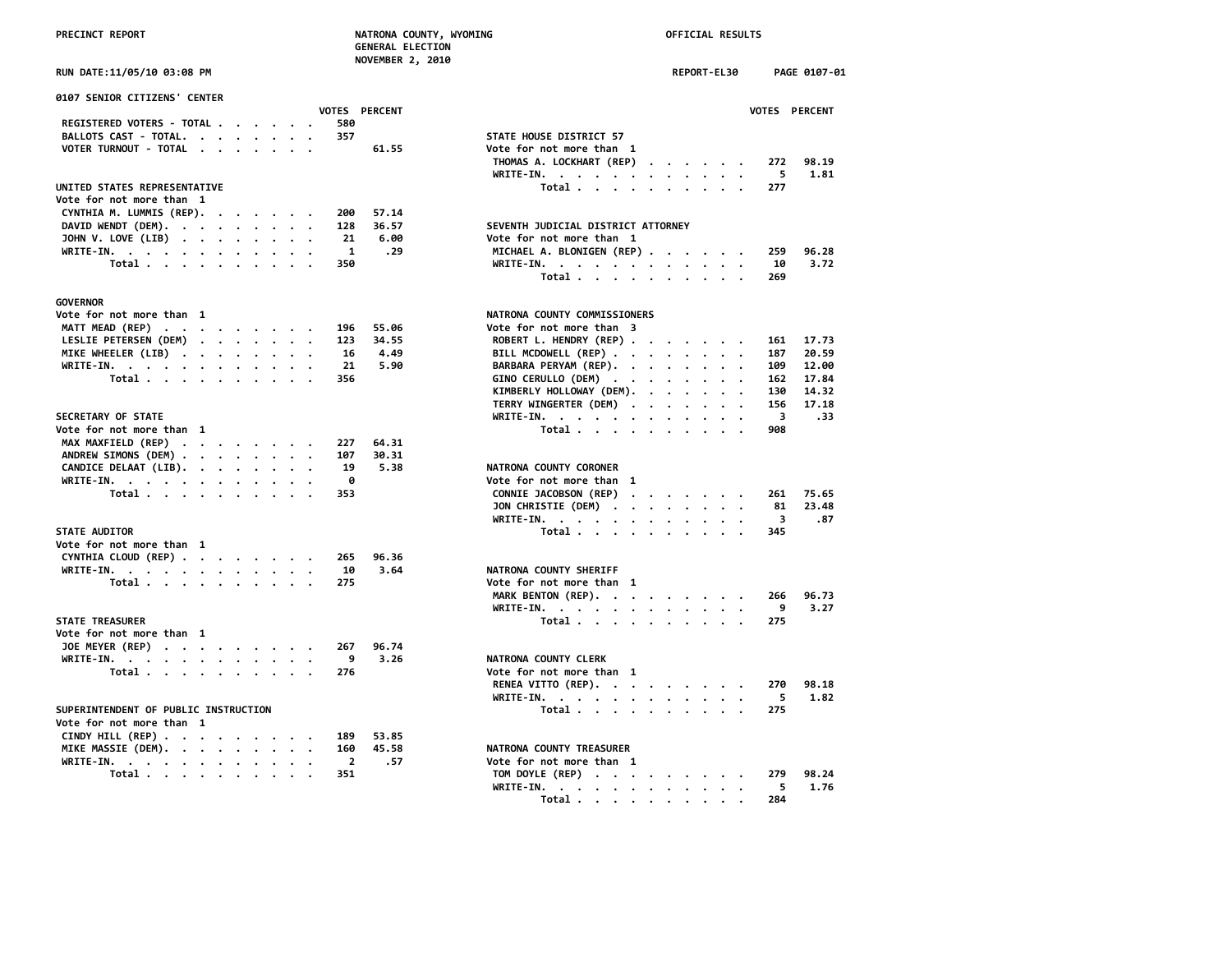**Total . . . . . . . . . . 323 Total . . . . . . . . . . 350**

**RUN DATE:11/05/10 03:08 PM REPORT-EL30 PAGE 0107-02 0107 SENIOR CITIZENS' CENTER VOTES PERCENT VOTES PERCENT NATRONA COUNTY ASSESSOR CASPER COLLEGE DISTRICT BOARD OF TRUSTEE Vote for not more than 3**<br>**V. WORTH CHRISTIE. . . . . . . . . SUSAN DEWITT (REP) . . . . . . . . 269 97.82 V. WORTH CHRISTIE. . . . . . . . . 84 11.16 WRITE-IN. . . . . . . . . . . . 6 2.18 ROY COHEE . . . . . . . . . . . 136 18.06 Total . . . . . . . . . . 275 CHRIS CROSSEN . . . . . . . . . . 102 13.55 KATHY DOLAN. . . . . . . . . . . CHARLIE ROBERTSON. . . . . . . . . 120 15.94** NATRONA COUNTY CLERK OF DISTRICT COURT<br>Vote for not more than 1 and 19.39<br>WRITE-IN. . . . . . . . . . . . . . . . 4 .53 **WRITE-IN. . . . . . . . . . . 4** .53<br>98.20 **Total** . . . . . . . . . . . 753 **GEN TUMA (REP). . . . . . . . . . 273 98.20 Total . . . . . . . . . . 753 WRITE-IN. . . . . . . . . . . . 5 1.80 Total . . . . . . . . . . 278 NATRONA COUNTY SCHOOL DIST NO 1 Vote for not more than 4 RETAIN WY SUPREME COURT JUSTICE VOIGT RON AKIN. . . . . . . . . . . . 83 8.22 DAVE APPLEGATE. . . . . . . . . . 98 9.70**<br>104.30 LINDA BERGERON. . . . . . . . . . . 104 10.30 **YES . . . . . . . . . . . . . 248 79.23 LINDA BERGERON. . . . . . . . . . 104 10.30 NO. . . . . . . . . . . . . . 65 20.77 JIM BUSH. . . . . . . . . . . . 65 6.44 Total . . . . . . . . . . . 313**<br>**PAT KEEFE** . . . . . . . . . . . . . 117 11.58 **PAT KEEFE** . . . . . . . . . . .  **DEAN PAUL LORIMER. . . . . . . . . 85 8.42 RETAIN WY SUPREME COURT JUSTICE KITE GERALD L. QUINLAN. . . . . . . . . 87 8.61 VOUGHANNE SANDOVAL . . . . . . . . . 150 14.85**<br>DOUGHANTSON . . . . . . . . . . . 51 5.05 **YES . . . . . . . . . . . . . 242 77.81 DOUG TUNISON . . . . . . . . . . 51 5.05 NO. . . . . . . . . . . . . . 69 22.19 C. DOUG WALKER. . . . . . . . . . 54 5.35 Total . . . . . . . . . . 311 WRITE-IN. . . . . . . . . . . . 6 .59 Total . . . . . . . . . . 1010 RETAIN DISTRICT COURT JUDGE SKAVDAHL NATRONA COUNTY SOIL CONSERVATION DIST**<br>Vote for not more than 2 **YES** . . . . . . . . . . . . . 242 76.58 **NO. . . . . . . . . . . . . . 74 23.42 KELLY BURCH. . . . . . . . . . . 255 97.70 Total . . . . . . . . . . 316 WRITE-IN. . . . . . . . . . . . 6 2.30 Total . . . . . . . . . . 261 RETAIN CIRCUIT COURT JUDGE PATCHEN Vote for not more than 1** OPTIONAL ONE CENT TAX<br>
YES . . . . . . . . . . . . . . . . 242 77.56 Vote for not more than 1 **YES** . . . . . . . . . . . . . . 242 77.56<br>NO<sub>t</sub> more than 1 and 1 and 1, 1 and 1 and 22.44 **NO. . . . . . . . . . . . . . 70 22.44 FOR . . . . . . . . . . . . . 254 72.36 Total . . . . . . . . . . 312 AGAINST . . . . . . . . . . . . 97 27.64 Total . . . . . . . . . . 351 CASPER CITY COUNCIL WARD 1 Vote for not more than 1 3% LODGING TAX KEITH B. GOODENOUGH . . . . . . . . 204 63.16 Vote for not more than 1 TIM STIRRETT . . . . . . . . . . 117 36.22 FOR . . . . . . . . . . . . . 270 77.14 WRITE-IN. . . . . . . . . . . . 2 .62 AGAINST . . . . . . . . . . . . 80 22.86**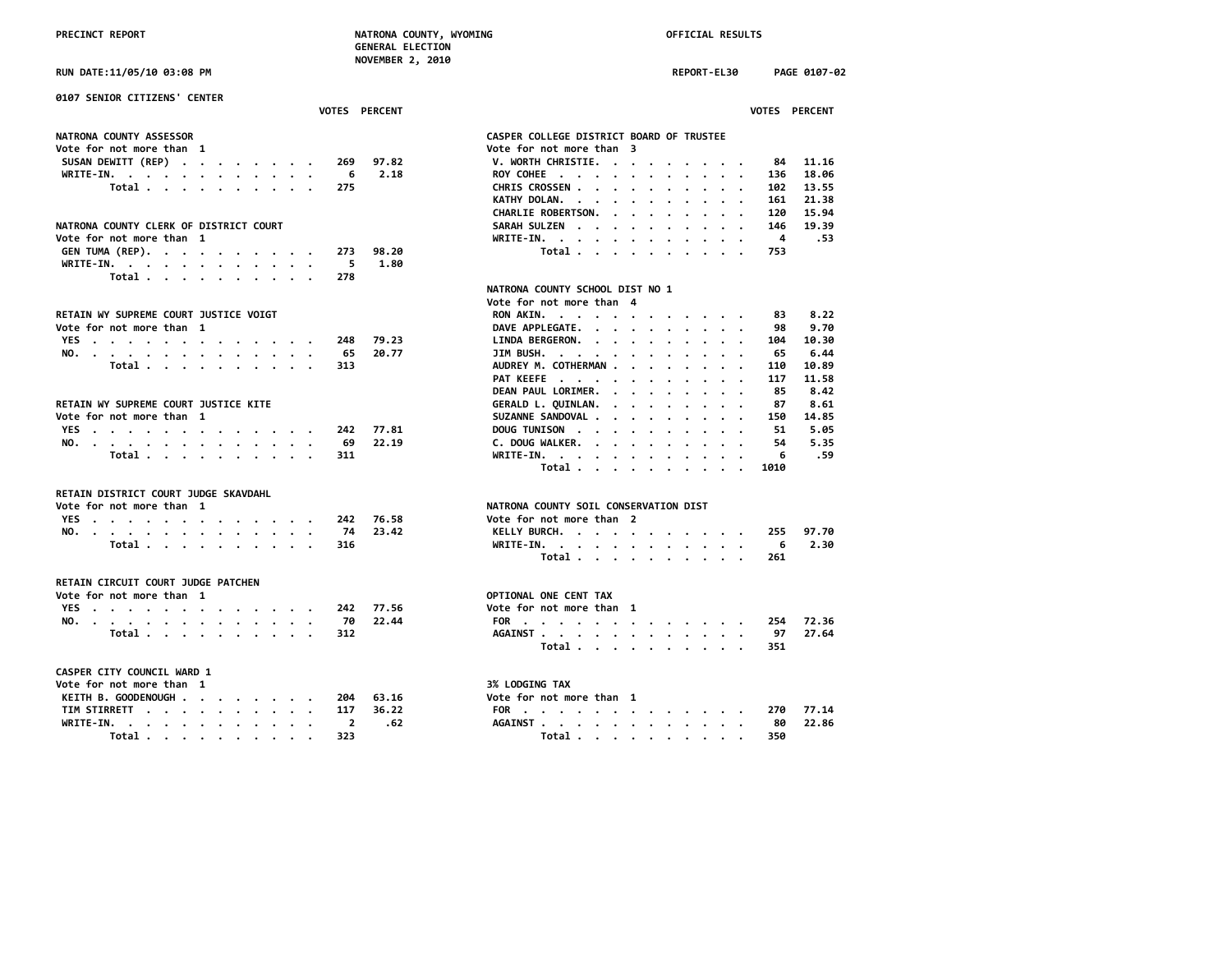|  | <b>PRECTNCT REPORT</b> |
|--|------------------------|
|  |                        |

# **PRECINCT REPORT NATRONA COUNTY, WYOMING OFFICIAL RESULTS**

 **GENERAL ELECTION NOVEMBER 2, 2010**

| VOTER TURNOUT - TOTAL 71.96        | Vote for not more than 1 |
|------------------------------------|--------------------------|
|                                    | BILL LANDEN (REP). 65    |
|                                    | - 0<br>WRITE-IN.         |
| UNITED STATES REPRESENTATIVE       | Total 65                 |
| Vote for not more than 1           |                          |
| CYNTHIA M. LUMMIS (REP). 563 75.98 |                          |
| DAVID WENDT (DEM). 156 21.05       | STATE SENATE DISTRICT 29 |
| JOHN V. LOVE (LIB) 22 2.97         | Vote for not more than 1 |
| WRITE-IN. 0                        | DREW PERKINS (REP) 2     |
| Total 741                          | WRITE-IN. 0              |
|                                    | Total 2                  |
|                                    |                          |

# **GOVERNOR**

| Vote for not more than  1       |  |  |  |  | STATE HOUSE DISTRICT 35  |  |
|---------------------------------|--|--|--|--|--------------------------|--|
| MATT MEAD (REP) 541 72.52       |  |  |  |  | Vote for not more than 1 |  |
| LESLIE PETERSEN (DEM) 161 21.58 |  |  |  |  | KENDELL KROEKER (REP) .  |  |
| MIKE WHEELER (LIB) 11 1.47      |  |  |  |  | JACK WALTS (DEM)         |  |
| WRITE-IN. 33 4.42               |  |  |  |  | $WRITE-IN.$ , , , , ,    |  |
| Total 746                       |  |  |  |  | Total                    |  |

## **SECRETARY OF STATE**

| Vote for not more than 1      |  |  |  |  | Vote for not more than 1 |  |  |  |        |
|-------------------------------|--|--|--|--|--------------------------|--|--|--|--------|
| MAX MAXFIELD (REP) 603 83.29  |  |  |  |  | STEVE HARSHMAN (REP). 2  |  |  |  |        |
| ANDREW SIMONS (DEM) 106 14.64 |  |  |  |  | WRITE-IN. 0              |  |  |  |        |
| CANDICE DELAAT (LIB). 15 2.07 |  |  |  |  | Total. 2                 |  |  |  |        |
| WRITE-IN. 0                   |  |  |  |  |                          |  |  |  |        |
| Total 724                     |  |  |  |  |                          |  |  |  |        |
|                               |  |  |  |  | STATE HOUSE DISTRICT 56  |  |  |  |        |
|                               |  |  |  |  | Vote for not more than 1 |  |  |  |        |
| <b>STATE AUDITOR</b>          |  |  |  |  | TIM STUBSON (REP).       |  |  |  | 545    |
| Mata Can nat wang than 1      |  |  |  |  | DAMELA D.U. KANDT (DEM)  |  |  |  | $\sim$ |

| vote for not more than 1      |  |  |  |  | PAMELA K.W. KANDI (DEM). 102 |  |  |  |  |
|-------------------------------|--|--|--|--|------------------------------|--|--|--|--|
| CYNTHIA CLOUD (REP) 629 99.53 |  |  |  |  | WRITE-IN. 0                  |  |  |  |  |
| WRITE-IN. 3 .47               |  |  |  |  | Total 647                    |  |  |  |  |
| Total 632                     |  |  |  |  |                              |  |  |  |  |

# **STATE TREASURER**

| Vote for not more than 1  |  |  |  |  |  | MICHAEL A. BLONIGEN (REP) 635 |  |
|---------------------------|--|--|--|--|--|-------------------------------|--|
| JOE MEYER (REP) 635 99.69 |  |  |  |  |  | WRITE-IN. 4                   |  |
| WRITE-IN. 2 .31           |  |  |  |  |  | Total 639                     |  |
| Total 637                 |  |  |  |  |  |                               |  |

# **SUPERINTENDENT OF PUBLIC INSTRUCTION VOTE FOR DETAIL ASSESSED ASSESSED ASSESSED FOR A SET OF THE SET OF THE SET OF THE SET OF THE SET OF THE SET OF THE SET OF THE SET OF THE SET OF THE SET OF THE SET OF THE SET OF THE SET**

| Vote for not more than  1    |  |  |  |  |  |
|------------------------------|--|--|--|--|--|
| CINDY HILL (REP) 432 58.70   |  |  |  |  |  |
| MIKE MASSIE (DEM). 303 41.17 |  |  |  |  |  |
| WRITE-IN. 1 .14              |  |  |  |  |  |
| Total 736                    |  |  |  |  |  |

| RUN DATE:11/05/10 03:08 PM       |                | NUVEMBER 4, 2010     |                                                | <b>REPORT-EL30</b> |                 |                | PAGE 0109-01         |
|----------------------------------|----------------|----------------------|------------------------------------------------|--------------------|-----------------|----------------|----------------------|
| 0109 7TH DAY ADVENTIST SCHOOL    |                | <b>VOTES PERCENT</b> |                                                |                    |                 |                | <b>VOTES PERCENT</b> |
| REGISTERED VOTERS - TOTAL        | 1045           |                      |                                                |                    |                 |                |                      |
| BALLOTS CAST - TOTAL.            | 752            |                      | STATE SENATE DISTRICT 27                       |                    |                 |                |                      |
| VOTER TURNOUT - TOTAL            |                | 71.96                | Vote for not more than 1                       |                    |                 |                |                      |
|                                  |                |                      | BILL LANDEN (REP).                             |                    |                 | 65             | 100.00               |
|                                  |                |                      | WRITE-IN.                                      |                    |                 | 0              |                      |
| UNITED STATES REPRESENTATIVE     |                |                      | Total                                          |                    |                 | 65             |                      |
| Vote for not more than 1         |                |                      |                                                |                    |                 |                |                      |
| CYNTHIA M. LUMMIS (REP).         | 563            | 75.98                |                                                |                    |                 |                |                      |
| DAVID WENDT (DEM).               | 156            | 21.05                | STATE SENATE DISTRICT 29                       |                    |                 |                |                      |
| JOHN V. LOVE (LIB)               | 22             | 2.97                 | Vote for not more than 1                       |                    |                 |                |                      |
| WRITE-IN.                        | 0              |                      | DREW PERKINS (REP)                             |                    |                 |                | 2 100.00             |
| Total $\ldots$ $\ldots$ $\ldots$ | 741            |                      | WRITE-IN.                                      |                    |                 | 0              |                      |
|                                  |                |                      | Total                                          |                    |                 | $\overline{2}$ |                      |
|                                  |                |                      |                                                |                    |                 |                |                      |
| <b>GOVERNOR</b>                  |                |                      |                                                |                    |                 |                |                      |
| Vote for not more than 1         |                |                      | STATE HOUSE DISTRICT 35                        |                    |                 |                |                      |
| MATT MEAD (REP)                  | 541            | 72.52                | Vote for not more than 1                       |                    |                 |                |                      |
| LESLIE PETERSEN (DEM)            | 161            | 21.58                | KENDELL KROEKER (REP)                          |                    |                 | 60             | 83.33                |
| MIKE WHEELER (LIB)               | 11             | 1.47                 | JACK WALTS (DEM)                               |                    |                 | 10             | 13.89                |
| WRITE-IN.                        | 33             | 4.42                 | WRITE-IN.                                      |                    |                 | $\overline{2}$ | 2.78                 |
| Total                            | 746            |                      |                                                |                    | $\,$ .          | 72             |                      |
|                                  |                |                      | Total                                          |                    |                 |                |                      |
| SECRETARY OF STATE               |                |                      | STATE HOUSE DISTRICT 37                        |                    |                 |                |                      |
| Vote for not more than 1         |                |                      | Vote for not more than 1                       |                    |                 |                |                      |
| MAX MAXFIELD (REP)               | 603            | 83.29                | STEVE HARSHMAN (REP).                          |                    |                 |                | 2 100.00             |
| ANDREW SIMONS (DEM)              | 106            | 14.64                | WRITE-IN.                                      |                    |                 | 0              |                      |
| CANDICE DELAAT (LIB).            | 15             | 2.07                 | Total                                          |                    |                 | $\overline{2}$ |                      |
| WRITE-IN.                        | ø              |                      |                                                |                    |                 |                |                      |
| Total                            | 724            |                      |                                                |                    |                 |                |                      |
|                                  |                |                      | STATE HOUSE DISTRICT 56                        |                    |                 |                |                      |
|                                  |                |                      | Vote for not more than 1                       |                    |                 |                |                      |
| <b>STATE AUDITOR</b>             |                |                      |                                                |                    |                 |                | 84.23                |
| Vote for not more than 1         |                |                      | TIM STUBSON (REP).<br>PAMELA R.W. KANDT (DEM). |                    |                 | 545<br>102     | 15.77                |
|                                  |                |                      |                                                |                    | $\cdot$         |                |                      |
| CYNTHIA CLOUD (REP)              | 629            | 99.53                | WRITE-IN.                                      |                    |                 | 0              |                      |
| WRITE-IN.                        | 3              | .47                  | Total                                          |                    |                 | 647            |                      |
| Total                            | 632            |                      |                                                |                    |                 |                |                      |
|                                  |                |                      | SEVENTH JUDICIAL DISTRICT ATTORNEY             |                    |                 |                |                      |
| <b>STATE TREASURER</b>           |                |                      | Vote for not more than 1                       |                    |                 |                |                      |
| Vote for not more than 1         |                |                      | MICHAEL A. BLONIGEN (REP)                      |                    |                 | 635            | 99.37                |
|                                  |                |                      |                                                |                    |                 |                |                      |
| JOE MEYER (REP)                  | 635            | 99.69                | WRITE-IN.                                      |                    | $\cdot$ $\cdot$ | 4              | .63                  |
| WRITE-IN.                        | $\overline{2}$ | .31                  | Total                                          |                    |                 | 639            |                      |
| Total                            | 637            |                      |                                                |                    |                 |                |                      |
|                                  |                |                      | NATRONA COUNTY COMMISSIONERS                   |                    |                 |                |                      |

| <b>SUPERINTENDENT OF PUBLIC INSTRUCTION</b> | Vote for not more than 3           |
|---------------------------------------------|------------------------------------|
| Vote for not more than  1                   | ROBERT L. HENDRY (REP) 426 22.40   |
| CINDY HILL (REP) 432 58.70                  | BILL MCDOWELL (REP) 518 27.23      |
| MIKE MASSIE (DEM). 303 41.17                | BARBARA PERYAM (REP). 228 11.99    |
| WRITE-IN. 1 .14                             | GINO CERULLO (DEM) 228 11.99       |
| Total 736                                   | KIMBERLY HOLLOWAY (DEM). 211 11.09 |
|                                             | TERRY WINGERTER (DEM) 280 14.72    |
|                                             | WRITE-IN. 11 .58                   |
|                                             | Total 1902                         |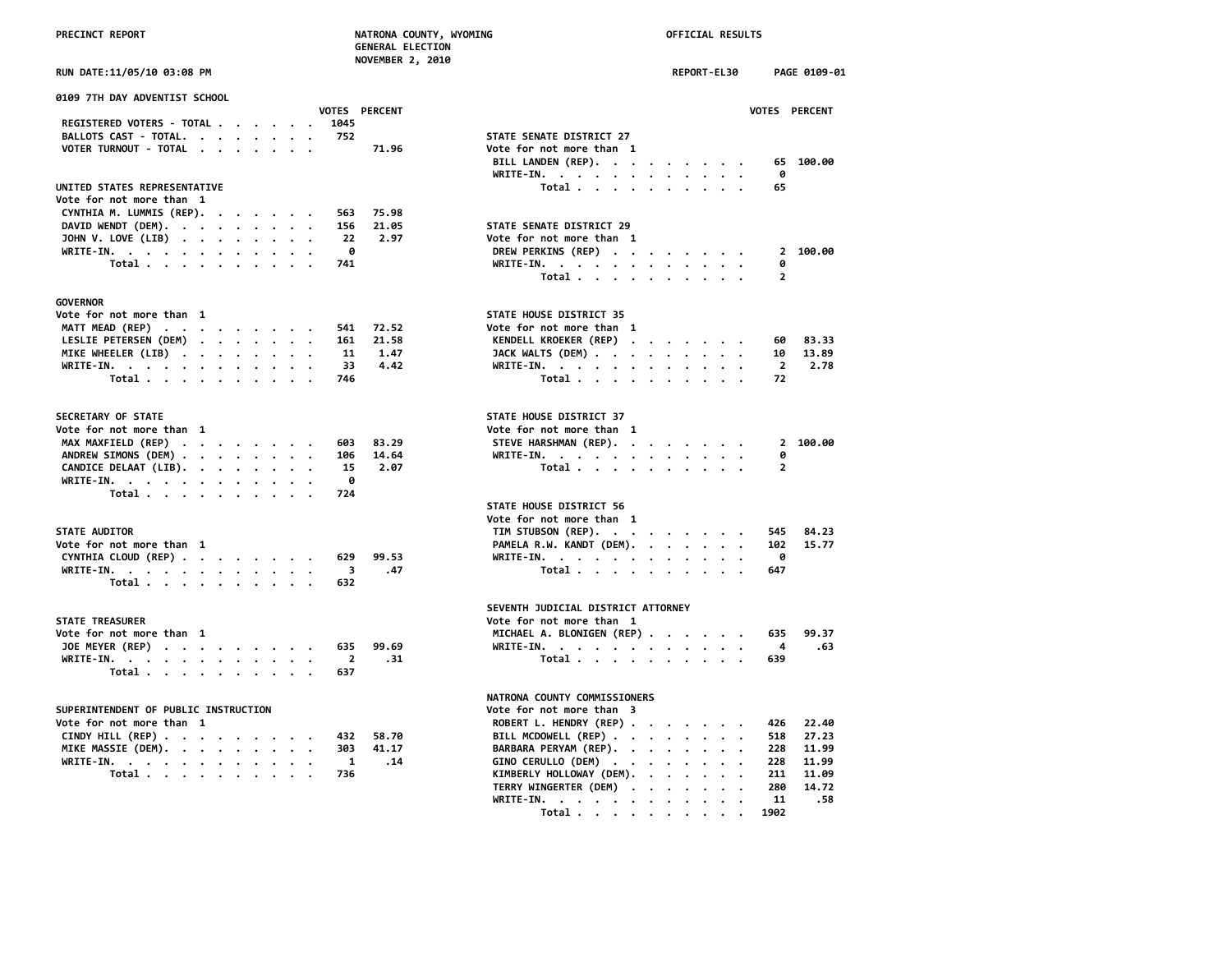|                                                                                                                                                                                               | <b>NOVEMBER 2, 2010</b>                                                                                                                                                        |
|-----------------------------------------------------------------------------------------------------------------------------------------------------------------------------------------------|--------------------------------------------------------------------------------------------------------------------------------------------------------------------------------|
| RUN DATE:11/05/10 03:08 PM                                                                                                                                                                    | REPORT-EL30<br>PAGE 0109-02                                                                                                                                                    |
| 0109 7TH DAY ADVENTIST SCHOOL<br><b>VOTES PERCENT</b>                                                                                                                                         | <b>VOTES PERCENT</b>                                                                                                                                                           |
| NATRONA COUNTY CORONER<br>Vote for not more than 1<br>CONNIE JACOBSON (REP)<br>90.15<br>659<br>JON CHRISTIE (DEM)<br>9.44<br>69<br>WRITE-IN.<br>3                                             | RETAIN DISTRICT COURT JUDGE SKAVDAHL<br>Vote for not more than 1<br>YES.<br>551 85.16<br>14.84<br>NO.<br>96<br>Total<br>.41<br>647                                             |
| Total<br>731                                                                                                                                                                                  | RETAIN CIRCUIT COURT JUDGE PATCHEN                                                                                                                                             |
| NATRONA COUNTY SHERIFF<br>Vote for not more than 1<br>MARK BENTON (REP).<br>98.28<br>629<br>1.72<br>WRITE-IN, $\cdot$ , $\cdot$ , $\cdot$ , $\cdot$ , $\cdot$ , $\cdot$<br>11<br>Total<br>640 | Vote for not more than 1<br>YES<br>534 85.30<br>14.70<br>NO.<br>92<br>Total<br>626                                                                                             |
| NATRONA COUNTY CLERK<br>Vote for not more than 1<br>RENEA VITTO (REP).<br>99.84<br>632<br>WRITE-IN.<br>1<br>Total<br>633                                                                      | CASPER CITY COUNCIL WARD 1<br>Vote for not more than 1<br>KEITH B. GOODENOUGH<br>40.68<br>277<br>TIM STIRRETT<br>402<br>59.03<br>.16<br>.29<br>WRITE-IN.<br>-2<br>Total<br>681 |
| NATRONA COUNTY TREASURER<br>Vote for not more than 1<br>TOM DOYLE (REP)<br>624 100.00<br>WRITE-IN, $\cdots$ , $\cdots$ , $\cdots$<br>ø<br>Total $\cdots$ $\cdots$ $\cdots$ $\cdots$<br>624    | CASPER COLLEGE DISTRICT BOARD OF TRUSTEE<br>Vote for not more than 3<br>V. WORTH CHRISTIE.<br>9.60<br>138<br>ROY COHEE<br>22.53<br>324<br>CHRIS CROSSEN<br>17.18<br>247        |

# **NATRONA COUNTY ASSESSOR**

| Vote for not more than 1      |  |  |  |  | WRITE-IN. 5 |  |  |  |  |  |            |
|-------------------------------|--|--|--|--|-------------|--|--|--|--|--|------------|
| SUSAN DEWITT (REP) 629 100.00 |  |  |  |  |             |  |  |  |  |  | Total 1438 |
| WRITE-IN. 0                   |  |  |  |  |             |  |  |  |  |  |            |
| Total 629                     |  |  |  |  |             |  |  |  |  |  |            |

# **NATRONA COUNTY CLERK OF DISTRICT COURT**

| Vote for not more than 1  |  |  |  |  |  | DAVE APPLEGATE. 224 11.50     |      |
|---------------------------|--|--|--|--|--|-------------------------------|------|
| GEN TUMA (REP). 619 99.68 |  |  |  |  |  | LINDA BERGERON. 154 7.91      |      |
| WRITE-IN. 2 .32           |  |  |  |  |  | JIM BUSH. 192 9.86            |      |
| Total 621                 |  |  |  |  |  | AUDREY M. COTHERMAN 203 10.42 |      |
|                           |  |  |  |  |  | PAT KEEFE 256 13.14           |      |
|                           |  |  |  |  |  | DEAN PAUL LORIMER. 150        | 7.70 |

# RETAIN WY SUPREME COURT JUSTICE VOIGT

|  |  | BLIAIN MI JULBER CUURI JUL |  |
|--|--|----------------------------|--|
|  |  | Vote for not more than 1   |  |

| <b>VE</b> |  |       |  |  |  |  |  | 540 | <b>OL</b> 1 | <b>TUNISON</b><br>DOUG                                                                                                                      | ᅂ   | .88   |
|-----------|--|-------|--|--|--|--|--|-----|-------------|---------------------------------------------------------------------------------------------------------------------------------------------|-----|-------|
| <b>NO</b> |  |       |  |  |  |  |  | 94  | 7 Л         | <b>WALKER.</b><br>DOLIG.<br>and the state of the state of the state of the state of the state of the state of the state of the state of the | -67 | 44. ج |
|           |  | rota. |  |  |  |  |  |     |             |                                                                                                                                             |     | . 10  |

# **RETAIN WY SUPREME COURT JUSTICE KITE**

| vote for not more than |  |  |  |  |  |  |           |               | NAIRUNA CUUNIY SUIL CUNSERVAIIUN DISI |  |
|------------------------|--|--|--|--|--|--|-----------|---------------|---------------------------------------|--|
|                        |  |  |  |  |  |  |           | YES 516 84.18 | Vote for not more than 2              |  |
|                        |  |  |  |  |  |  |           | NO. 97 15.82  | KELLY BURCH. 503 98.43                |  |
|                        |  |  |  |  |  |  | Total 613 |               | WRITE-IN. 8 1.57                      |  |

|                                                               |  |  |  |  | <b>VOTES PERCENT</b> |  |                                                                  |  |  |  |  |  |  | <b>VOTES PERCENT</b> |           |  |
|---------------------------------------------------------------|--|--|--|--|----------------------|--|------------------------------------------------------------------|--|--|--|--|--|--|----------------------|-----------|--|
| ATRONA COUNTY CORONER<br>ote for not more than  1             |  |  |  |  |                      |  | RETAIN DISTRICT COURT JUDGE SKAVDAHL<br>Vote for not more than 1 |  |  |  |  |  |  |                      |           |  |
| CONNIE JACOBSON (REP) 659 90.15<br>JON CHRISTIE (DEM) 69 9.44 |  |  |  |  |                      |  | YES.                                                             |  |  |  |  |  |  | NO. 96 14.84         | 551 85.16 |  |
| WRITE-IN. 3 .41<br>Total 731                                  |  |  |  |  |                      |  |                                                                  |  |  |  |  |  |  | Total 647            |           |  |
|                                                               |  |  |  |  |                      |  |                                                                  |  |  |  |  |  |  |                      |           |  |

### **RETAIN CIRCUIT COURT JUDGE PATCHEN NATRONA COUNTY SHERIFF Vote for not more than 1**

| NAIKUNA LUUNIY SHEKIFF       | vote for not more than 1 |
|------------------------------|--------------------------|
| Vote for not more than  1    | YES 534 85.30            |
| MARK BENTON (REP). 629 98.28 | NO. 92 14.70             |
| WRITE-IN. 11 1.72            | Total 626                |

# **CASPER CITY COUNCIL WARD 1**

| ATRONA COUNTY CLERK          |  |  |  |  | Vote for not more than 1 |  |  |  |  |       |
|------------------------------|--|--|--|--|--------------------------|--|--|--|--|-------|
| ote for not more than 1      |  |  |  |  | KEITH B. GOODENOUGH 277  |  |  |  |  | 40.68 |
| RENEA VITTO (REP). 632 99.84 |  |  |  |  | TIM STIRRETT 402 59.03   |  |  |  |  |       |
| WRITE-IN. 1 .16              |  |  |  |  | WRITE-IN. 2 .29          |  |  |  |  |       |
| Total 633                    |  |  |  |  | Total 681                |  |  |  |  |       |

## CASPER COLLEGE DISTRICT BOARD OF TRUSTEE

| Vote for not more than  1      | Vote for not more than 3     |  |  |  |  |      |
|--------------------------------|------------------------------|--|--|--|--|------|
| TOM DOYLE (REP) 624 100.00     | V. WORTH CHRISTIE. 138       |  |  |  |  | 9.60 |
| WRITE-IN. 0                    | ROY COHEE 324 22.53          |  |  |  |  |      |
| Total 624                      | CHRIS CROSSEN 247 17.18      |  |  |  |  |      |
|                                | KATHY DOLAN. 273 18.98       |  |  |  |  |      |
|                                | CHARLIE ROBERTSON. 249 17.32 |  |  |  |  |      |
| <b>NATRONA COUNTY ASSESSOR</b> | SARAH SULZEN 202 14.05       |  |  |  |  |      |
| Vote for not more than 1       | WRITE-IN. 5 .35              |  |  |  |  |      |
| SUSAN DEWITT (REP) 629 100.00  | Total 1438                   |  |  |  |  |      |
|                                |                              |  |  |  |  |      |

# **NATRONA COUNTY SCHOOL DIST NO 1**

|                                        |  |  |       |  |  |  |             |                           | Vote for not more than 4   |       |
|----------------------------------------|--|--|-------|--|--|--|-------------|---------------------------|----------------------------|-------|
| NATRONA COUNTY CLERK OF DISTRICT COURT |  |  |       |  |  |  |             |                           | RON AKIN.<br>175           | 8.98  |
| Vote for not more than  1              |  |  |       |  |  |  |             |                           | DAVE APPLEGATE.<br>224     | 11.50 |
|                                        |  |  |       |  |  |  |             | GEN TUMA (REP). 619 99.68 | LINDA BERGERON.<br>154     | 7.91  |
|                                        |  |  |       |  |  |  | WRITE-IN. 2 | .32                       | $JIM$ BUSH.<br>192         | 9.86  |
|                                        |  |  |       |  |  |  | Total 621   |                           | AUDREY M. COTHERMAN<br>203 | 10.42 |
|                                        |  |  |       |  |  |  |             |                           | PAT KEEFE<br>256           | 13.14 |
|                                        |  |  |       |  |  |  |             |                           | DEAN PAUL LORIMER.<br>150  | 7.70  |
| RETAIN WY SUPREME COURT JUSTICE VOIGT  |  |  |       |  |  |  |             |                           | GERALD L. QUINLAN.<br>184  | 9.45  |
| Vote for not more than  1              |  |  |       |  |  |  |             |                           | SUZANNE SANDOVAL<br>246    | 12.63 |
| YES.                                   |  |  |       |  |  |  |             | 540 85.17                 | DOUG TUNISON<br>95         | 4.88  |
|                                        |  |  |       |  |  |  |             | NO. 94 14.83              | C. DOUG WALKER.<br>67      | 3.44  |
|                                        |  |  | Total |  |  |  | 634         |                           | WRITE-IN.                  | . 10  |
|                                        |  |  |       |  |  |  |             |                           | Total 1948                 |       |
|                                        |  |  |       |  |  |  |             |                           |                            |       |

# **NATRONA COUNTY SOIL CONSERVATION DIST**

| INAINUNA COUNTI JUIL CUNJENVAIIUN PIJI    |  |  |  |  |  |                         |     |
|-------------------------------------------|--|--|--|--|--|-------------------------|-----|
| Vote for not more than 2                  |  |  |  |  |  |                         |     |
| KELLY BURCH.                              |  |  |  |  |  | 503 98.                 |     |
|                                           |  |  |  |  |  | $\overline{\mathbf{8}}$ | -1. |
| Total $\ldots$ $\ldots$ $\ldots$ $\ldots$ |  |  |  |  |  | 511                     |     |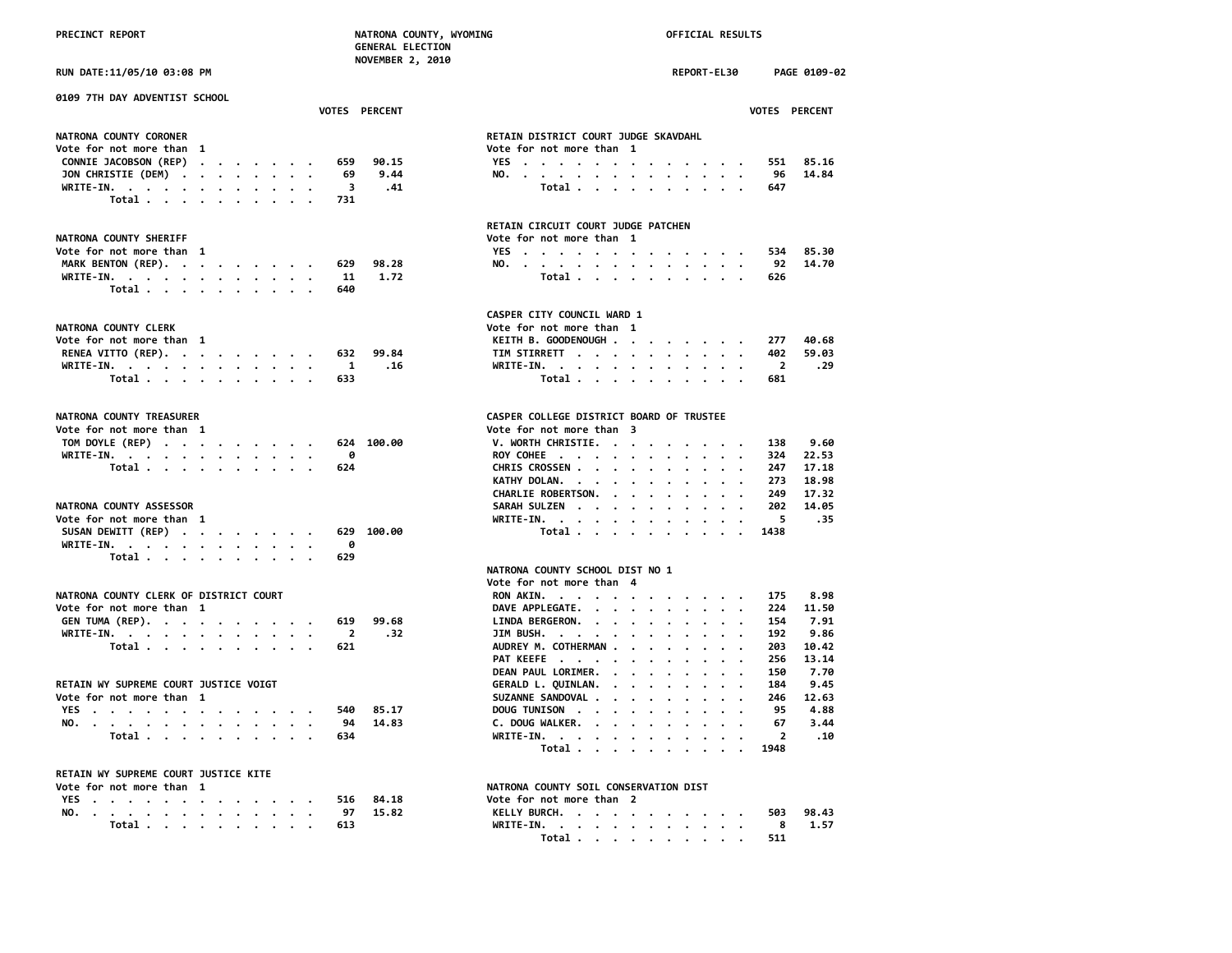**VOTES PERCENT**

**0109 7TH DAY ADVENTIST SCHOOL**

| OPTIONAL ONE CENT TAX<br>Vote for not more than 1 |  |  |  |  |  |           |  |
|---------------------------------------------------|--|--|--|--|--|-----------|--|
| FOR 558 74.70                                     |  |  |  |  |  |           |  |
| AGAINST 189 25.30                                 |  |  |  |  |  |           |  |
|                                                   |  |  |  |  |  | Total 747 |  |

**3% LODGING TAX**

| Vote for not more than  1 |  |  |  |  |  |  |       |     |                   |  |
|---------------------------|--|--|--|--|--|--|-------|-----|-------------------|--|
|                           |  |  |  |  |  |  |       |     | FOR 617 83.60     |  |
|                           |  |  |  |  |  |  |       |     | AGAINST 121 16.40 |  |
|                           |  |  |  |  |  |  | Total | 738 |                   |  |

**RUN DATE:11/05/10 03:08 PM REPORT-EL30 PAGE 0109-03**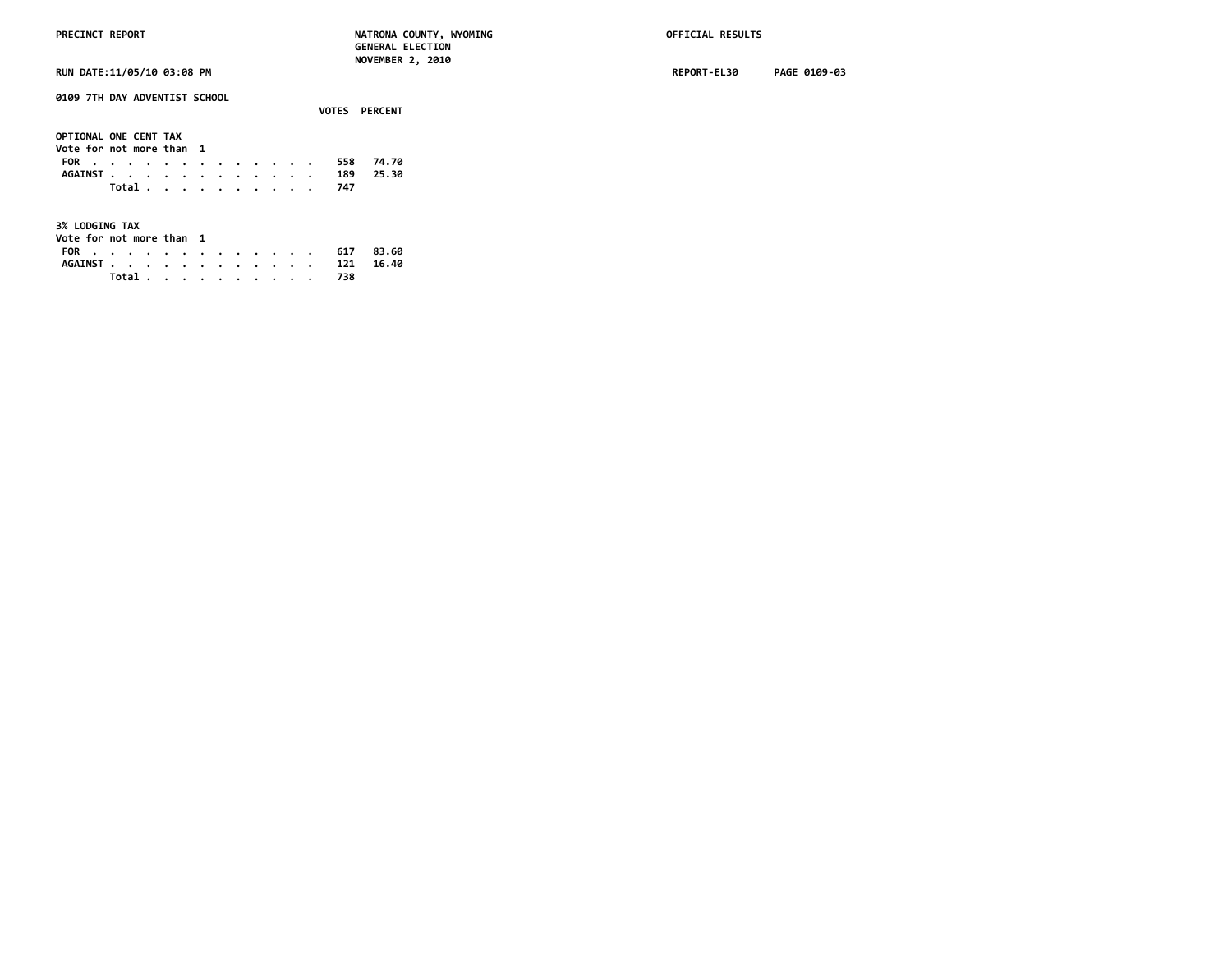|  | <b>PRECINCT REPORT</b> |  |  |
|--|------------------------|--|--|
|  |                        |  |  |

# **OFFICIAL RESULTS**

| PRECINCT REPORT                                                  |                       | NATRONA COUNTY, WYOMING<br><b>GENERAL ELECTION</b><br>NOVEMBER 2, 2010 |  | OFFICIAL RESULTS |           |      |               |
|------------------------------------------------------------------|-----------------------|------------------------------------------------------------------------|--|------------------|-----------|------|---------------|
| RUN DATE:11/05/10 03:08 PM                                       |                       |                                                                        |  | REPORT-EL30      |           |      | PAGE 0111-01  |
| 0111 CREST HILL SCHOOL                                           |                       |                                                                        |  |                  |           |      |               |
| REGISTERED VOTERS - TOTAL                                        | VOTES PERCENT<br>748  |                                                                        |  |                  |           |      | VOTES PERCENT |
| BALLOTS CAST - TOTAL.                                            | 540                   | STATE SENATE DISTRICT 29                                               |  |                  |           |      |               |
| VOTER TURNOUT - TOTAL<br>$\cdot$ $\cdot$ $\cdot$ $\cdot$ $\cdot$ | 72.19                 | Vote for not more than 1                                               |  |                  |           |      |               |
|                                                                  |                       | DREW PERKINS (REP)                                                     |  |                  |           | 434  | 98.64         |
|                                                                  |                       | WRITE-IN.                                                              |  |                  |           | 6    | 1.36          |
| UNITED STATES REPRESENTATIVE                                     |                       | Total                                                                  |  |                  |           | 440  |               |
| Vote for not more than 1                                         |                       |                                                                        |  |                  |           |      |               |
| CYNTHIA M. LUMMIS (REP).                                         | 70.27<br>371          |                                                                        |  |                  |           |      |               |
| DAVID WENDT (DEM).                                               | 141<br>26.70          | STATE HOUSE DISTRICT 37                                                |  |                  |           |      |               |
| JOHN V. LOVE (LIB)                                               | 16<br>3.03            | Vote for not more than 1                                               |  |                  |           |      |               |
| WRITE-IN.                                                        | - 0                   | STEVE HARSHMAN (REP).                                                  |  |                  |           | 396  | 97.54         |
| $\cdot$ $\cdot$                                                  | 528                   |                                                                        |  |                  |           | 10   | 2.46          |
| Total                                                            |                       | WRITE-IN.                                                              |  |                  |           | 406  |               |
|                                                                  |                       | Total                                                                  |  |                  |           |      |               |
|                                                                  |                       |                                                                        |  |                  |           |      |               |
| <b>GOVERNOR</b>                                                  |                       |                                                                        |  |                  |           |      |               |
| Vote for not more than 1                                         |                       | SEVENTH JUDICIAL DISTRICT ATTORNEY                                     |  |                  |           |      |               |
| MATT MEAD (REP)                                                  | 354<br>66.29          | Vote for not more than 1                                               |  |                  |           |      |               |
| LESLIE PETERSEN (DEM)<br>$\ddot{\phantom{1}}$                    | 25.84<br>138          | MICHAEL A. BLONIGEN (REP)                                              |  |                  |           | 428  | 98.85         |
| MIKE WHEELER (LIB)                                               | 14<br>2.62            | WRITE-IN.                                                              |  |                  |           | 5    | 1.15          |
| WRITE-IN.                                                        | 28<br>5.24            | Total                                                                  |  |                  |           | 433  |               |
| Total                                                            | 534                   |                                                                        |  |                  |           |      |               |
|                                                                  |                       |                                                                        |  |                  |           |      |               |
|                                                                  |                       | NATRONA COUNTY COMMISSIONERS                                           |  |                  |           |      |               |
| SECRETARY OF STATE                                               |                       | Vote for not more than 3                                               |  |                  |           |      |               |
| Vote for not more than 1                                         |                       | ROBERT L. HENDRY (REP)                                                 |  |                  |           | 310  | 22.51         |
| MAX MAXFIELD (REP)                                               | 80.04<br>413          | BILL MCDOWELL (REP)                                                    |  |                  |           | 368  | 26.72         |
| ANDREW SIMONS (DEM)                                              | 16.86<br>87           | BARBARA PERYAM (REP).                                                  |  |                  |           | 132  | 9.59          |
| CANDICE DELAAT (LIB).                                            | 14<br>2.71            | GINO CERULLO (DEM)                                                     |  |                  |           | 202  | 14.67         |
| WRITE-IN.                                                        | $\overline{2}$<br>.39 | KIMBERLY HOLLOWAY (DEM).                                               |  |                  |           | 128  | 9.30          |
| Total                                                            | 516                   | TERRY WINGERTER (DEM)                                                  |  |                  | $\cdot$ . | 224  | 16.27         |
|                                                                  |                       | WRITE-IN.                                                              |  |                  |           | 13   | .94           |
|                                                                  |                       | Total                                                                  |  |                  |           | 1377 |               |
| <b>STATE AUDITOR</b>                                             |                       |                                                                        |  |                  |           |      |               |
| Vote for not more than 1                                         |                       |                                                                        |  |                  |           |      |               |
|                                                                  | 429<br>99.54          | NATRONA COUNTY CORONER                                                 |  |                  |           |      |               |
| CYNTHIA CLOUD (REP)                                              | $\overline{2}$<br>.46 | Vote for not more than 1                                               |  |                  |           |      |               |
| WRITE-IN.                                                        |                       |                                                                        |  |                  |           |      |               |
| Total                                                            | 431                   | CONNIE JACOBSON (REP)                                                  |  |                  |           | 458  | 88.08         |
|                                                                  |                       | JON CHRISTIE (DEM)                                                     |  |                  |           | 58   | 11.15         |
|                                                                  |                       | WRITE-IN.                                                              |  |                  |           | 4    | .77           |
| <b>STATE TREASURER</b>                                           |                       | Total                                                                  |  |                  |           | 520  |               |
| Vote for not more than 1                                         |                       |                                                                        |  |                  |           |      |               |
| JOE MEYER (REP)                                                  | 99.30<br>428          |                                                                        |  |                  |           |      |               |
| WRITE-IN.                                                        | 3<br>.70              | NATRONA COUNTY SHERIFF                                                 |  |                  |           |      |               |
| Total $\cdots$ $\cdots$ $\cdots$                                 | 431                   | Vote for not more than 1                                               |  |                  |           |      |               |
|                                                                  |                       | MARK BENTON (REP).                                                     |  |                  |           | 439  | 98.65         |
|                                                                  |                       | WRITE-IN.                                                              |  |                  |           | 6    | 1.35          |
| SUPERINTENDENT OF PUBLIC INSTRUCTION                             |                       | Total                                                                  |  |                  |           | 445  |               |
| Vote for not more than 1                                         |                       |                                                                        |  |                  |           |      |               |
|                                                                  | 275<br>52.38          |                                                                        |  |                  |           |      |               |
| CINDY HILL (REP)                                                 |                       |                                                                        |  |                  |           |      |               |
| MIKE MASSIE (DEM).                                               | 249<br>47.43          | NATRONA COUNTY CLERK                                                   |  |                  |           |      |               |
| WRITE-IN.<br>$\cdot$                                             | .19<br>1              | Vote for not more than 1                                               |  |                  |           |      |               |
| Total $\cdots$ $\cdots$ $\cdots$                                 | 525                   | RENEA VITTO (REP).                                                     |  |                  |           | 419  | 99.76         |

| <b>RUN DATE:11/05/10 03:08 PM</b>              | REPORT-EL30                        | PAGE 0111-0   |
|------------------------------------------------|------------------------------------|---------------|
| 0111 CREST HILL SCHOOL<br><b>VOTES PERCENT</b> | <b>VOTES PERCENT</b>               |               |
| REGISTERED VOTERS - TOTAL<br>748               |                                    |               |
| BALLOTS CAST - TOTAL.<br>540                   | STATE SENATE DISTRICT 29           |               |
| VOTER TURNOUT - TOTAL<br>72.19                 | Vote for not more than 1           |               |
|                                                | DREW PERKINS (REP)<br>434<br>-6    | 98.64<br>1.36 |
| UNITED STATES REPRESENTATIVE                   | WRITE-IN.<br>Total.<br>440         |               |
| Vote for not more than 1                       |                                    |               |
| CYNTHIA M. LUMMIS (REP).<br>70.27<br>371       |                                    |               |
| 26.70<br>141                                   | STATE HOUSE DISTRICT 37            |               |
| DAVID WENDT (DEM).<br>16<br>3.03               | Vote for not more than 1           |               |
| JOHN V. LOVE (LIB)<br>0                        | 396                                | 97.54         |
| WRITE-IN.<br>Total<br>528                      | STEVE HARSHMAN (REP).<br>10        | 2.46          |
|                                                | WRITE-IN.                          |               |
|                                                | Total<br>406                       |               |
| GOVERNOR                                       | SEVENTH JUDICIAL DISTRICT ATTORNEY |               |
| Vote for not more than 1                       |                                    |               |
| MATT MEAD (REP)<br>66.29<br>354                | Vote for not more than 1           |               |
| LESLIE PETERSEN (DEM)<br>138<br>25.84          | MICHAEL A. BLONIGEN (REP)<br>428   | 98.85         |
| MIKE WHEELER (LIB)<br>14<br>2.62               | WRITE-IN.<br>-5                    | 1.15          |
| 28<br>5.24<br>WRITE-IN.<br>Total<br>534        | Total<br>433                       |               |
|                                                |                                    |               |
|                                                | NATRONA COUNTY COMMISSIONERS       |               |
| <b>SECRETARY OF STATE</b>                      | Vote for not more than 3           |               |
| Vote for not more than 1                       | ROBERT L. HENDRY (REP)<br>310      | 22.51         |
| MAX MAXFIELD (REP)<br>80.04<br>413             | BILL MCDOWELL (REP)<br>368         | 26.72         |
| ANDREW SIMONS (DEM)<br>87<br>16.86             | BARBARA PERYAM (REP).<br>132       | 9.59          |
| CANDICE DELAAT (LIB).<br>14<br>2.71            | GINO CERULLO (DEM)<br>202          | 14.67         |
| WRITE-IN.<br>$\mathbf{2}$<br>.39               | KIMBERLY HOLLOWAY (DEM).<br>128    | 9.30          |
| Total<br>516                                   | TERRY WINGERTER (DEM)<br>224       | 16.27         |
|                                                | WRITE-IN.<br>13                    | .94           |
|                                                | Total<br>1377                      |               |
| <b>STATE AUDITOR</b>                           |                                    |               |
| Vote for not more than 1                       |                                    |               |
| CYNTHIA CLOUD (REP)<br>99.54<br>429            | NATRONA COUNTY CORONER             |               |
| WRITE-IN.<br>$\mathbf{2}$<br>.46               | Vote for not more than 1           |               |
| Total<br>431                                   | CONNIE JACOBSON (REP)<br>458       | 88.08         |
|                                                | JON CHRISTIE (DEM)<br>58           | 11.15         |
|                                                | WRITE-IN.<br>4                     | .77           |
| <b>STATE TREASURER</b>                         | Total<br>520                       |               |
| Vote for not more than 1                       |                                    |               |
| JOE MEYER (REP)<br>428<br>99.30                |                                    |               |
| WRITE-IN.<br>3<br>.70                          | NATRONA COUNTY SHERIFF             |               |
| Total<br>431                                   | Vote for not more than 1           |               |
|                                                | MARK BENTON (REP).<br>439          | 98.65         |
|                                                | WRITE-IN.<br>6                     | 1.35          |
| SUPERINTENDENT OF PUBLIC INSTRUCTION           | Total<br>445                       |               |
| Vote for not more than 1                       |                                    |               |
| 275<br>52.38                                   |                                    |               |
| CINDY HILL (REP)<br>249<br>47.43               | NATRONA COUNTY CLERK               |               |
| MIKE MASSIE (DEM).                             |                                    |               |
| WRITE-IN.<br>1<br>.19                          | Vote for not more than 1           |               |
| Total<br>525                                   | RENEA VITTO (REP).<br>419          | 99.76         |
|                                                | WRITE-IN.<br>1                     | . 24          |
|                                                | Total<br>420                       |               |
|                                                |                                    |               |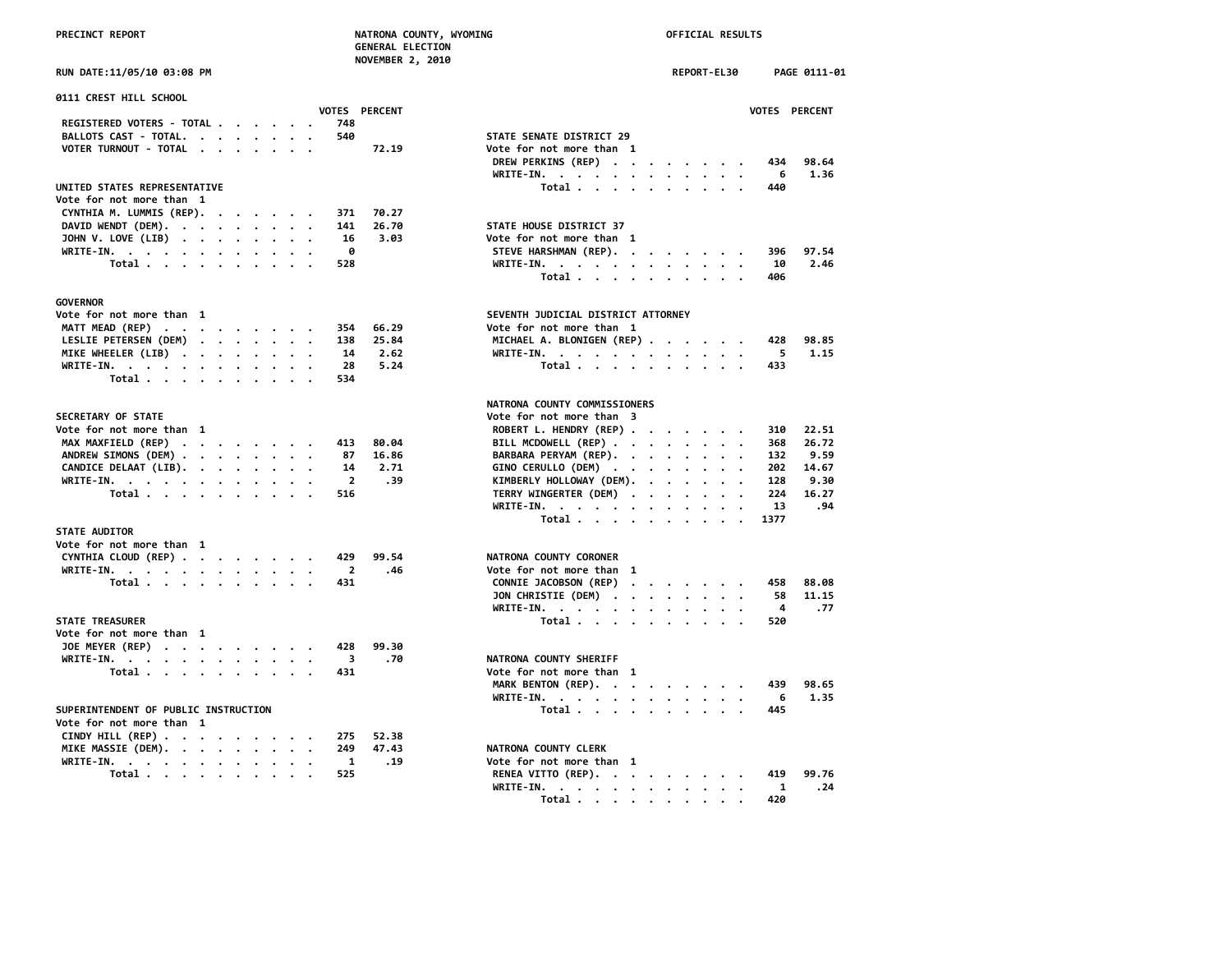**RUN DATE:11/05/10 03:08 PM REPORT-EL30 PAGE 0111-02**

| 0111 CREST HILL SCHOOL<br>VOTES PERCENT          | VOTES PERCENT                                  |
|--------------------------------------------------|------------------------------------------------|
|                                                  |                                                |
| <b>NATRONA COUNTY TREASURER</b>                  | CASPER COLLEGE DISTRICT BOARD OF TRUSTEE       |
| Vote for not more than 1                         | Vote for not more than 3                       |
| TOM DOYLE (REP)<br>437 100.00                    | V. WORTH CHRISTIE.<br>79<br>7.29               |
| WRITE-IN.<br>0                                   | ROY COHEE<br>19.37<br>210                      |
| Total<br>437                                     | 19.93<br>CHRIS CROSSEN<br>216                  |
|                                                  | KATHY DOLAN.<br>230<br>21.22<br>$\cdots$       |
|                                                  | CHARLIE ROBERTSON.<br>205<br>18.91<br>$\cdots$ |
| <b>NATRONA COUNTY ASSESSOR</b>                   | SARAH SULZEN<br>144<br>13.28                   |
| Vote for not more than 1                         | 0<br>WRITE-IN.                                 |
| SUSAN DEWITT (REP)<br>99.77<br>431               | Total<br>1084                                  |
| WRITE-IN.<br>.23<br>$\mathbf{1}$                 |                                                |
| Total<br>432                                     |                                                |
|                                                  | NATRONA COUNTY SCHOOL DIST NO 1                |
|                                                  | Vote for not more than 4                       |
| NATRONA COUNTY CLERK OF DISTRICT COURT           | 9.07<br>RON AKIN.<br>128                       |
| Vote for not more than 1                         | DAVE APPLEGATE.<br>10.63<br>150                |
| GEN TUMA (REP).<br>99.54<br>435                  | 7.16<br>LINDA BERGERON.<br>101                 |
| WRITE-IN.<br>$\overline{\mathbf{2}}$<br>.46      | JIM BUSH.<br>136<br>9.64                       |
| Total<br>437                                     | AUDREY M. COTHERMAN<br>185<br>13.11            |
|                                                  | PAT KEEFE<br>230<br>16.30                      |
|                                                  | DEAN PAUL LORIMER.<br>83<br>5.88               |
| RETAIN WY SUPREME COURT JUSTICE VOIGT            | GERALD L. QUINLAN.<br>102<br>7.23<br>$\cdots$  |
| Vote for not more than 1                         | 12.12<br>SUZANNE SANDOVAL<br>171               |
| YES<br>81.94<br>372                              | 4.96<br>DOUG TUNISON<br>70                     |
| NO.<br>82<br>18.06                               | C. DOUG WALKER.<br>3.76<br>53                  |
| Total $\cdots$ $\cdots$ $\cdots$<br>454          | .14<br>WRITE-IN.<br>$\overline{2}$             |
|                                                  | Total<br>1411                                  |
| RETAIN WY SUPREME COURT JUSTICE KITE             |                                                |
| Vote for not more than 1                         | NATRONA COUNTY SOIL CONSERVATION DIST          |
| YES<br>371<br>82.81                              | Vote for not more than 2                       |
| -77<br>17.19<br>NO.                              | KELLY BURCH.<br>98.37<br>363                   |
| Total $\cdots$ $\cdots$ $\cdots$ $\cdots$<br>448 | 1.63<br>WRITE-IN.<br>- 6                       |
|                                                  | Total<br>369                                   |
| RETAIN DISTRICT COURT JUDGE SKAVDAHL             |                                                |
| Vote for not more than 1                         | OPTIONAL ONE CENT TAX                          |
| YES<br>83.05<br>392                              | Vote for not more than 1                       |
| 16.95<br>NO.<br>- 80                             | 77.20<br>FOR<br>413                            |
| Total<br>472                                     | 22.80<br>AGAINST<br>122                        |
|                                                  | Total<br>535                                   |
| RETAIN CIRCUIT COURT JUDGE PATCHEN               |                                                |
| Vote for not more than  1                        | <b>3% LODGING TAX</b>                          |
| YES<br>372<br>82.67                              | Vote for not more than 1                       |
| 17.33<br>NO.<br>- 78                             | FOR<br>86.84<br>462                            |
| Total<br>450                                     | AGAINST<br>70<br>13.16                         |
|                                                  | Total<br>532                                   |
| CASPER CITY COUNCIL WARD 1                       |                                                |
| Vote for not more than  1                        |                                                |
| KEITH B. GOODENOUGH<br>39.02<br>192              |                                                |
| TIM STIRRETT<br>60.77<br>299                     |                                                |
| WRITE-IN.<br>1<br>.20                            |                                                |
| Total<br>492                                     |                                                |
|                                                  |                                                |

|                                                                               |                      |                       |                      |                      |                      |                      |                      |                      |                      |                | <b>VOTES PERCENT</b> |
|-------------------------------------------------------------------------------|----------------------|-----------------------|----------------------|----------------------|----------------------|----------------------|----------------------|----------------------|----------------------|----------------|----------------------|
|                                                                               |                      |                       |                      |                      |                      |                      |                      |                      |                      |                |                      |
| CASPER COLLEGE DISTRICT BOARD OF TRUSTEE                                      |                      |                       |                      |                      |                      |                      |                      |                      |                      |                |                      |
| Vote for not more than 3                                                      |                      |                       |                      |                      |                      |                      |                      |                      |                      |                |                      |
| V. WORTH CHRISTIE.                                                            |                      |                       | $\cdot$              | $\bullet$            |                      |                      |                      |                      |                      | 79             | 7.29                 |
| ROY COHEE .<br>$\ddot{\phantom{0}}$                                           |                      | $\ddot{\phantom{0}}$  | $\bullet$            | $\bullet$            | $\bullet$            | $\bullet$            | $\bullet$            | $\ddot{\phantom{0}}$ | $\cdot$              |                | 210 19.37            |
| CHRIS CROSSEN .                                                               | $\ddot{\phantom{0}}$ |                       | $\ddot{\phantom{0}}$ |                      |                      |                      |                      |                      |                      | 216            | 19.93                |
| KATHY DOLAN.<br>$\overline{\phantom{a}}$                                      |                      | $\ddot{\phantom{0}}$  | $\ddot{\phantom{0}}$ | $\cdot$              | $\cdot$              | $\cdot$              | $\ddot{\phantom{0}}$ | $\ddot{\phantom{0}}$ | $\cdot$              | 230            | 21.22                |
| <b>CHARLIE ROBERTSON.</b>                                                     |                      | $\ddot{\phantom{0}}$  | $\blacksquare$       | $\cdot$              | $\cdot$              | $\ddot{\phantom{0}}$ | $\ddot{\phantom{0}}$ | $\sim$               | $\ddot{\phantom{0}}$ | 205            | 18.91                |
| SARAH SULZEN                                                                  |                      | $\bullet$             |                      |                      |                      |                      |                      | $\ddot{\phantom{0}}$ | $\cdot$              | 144            | 13.28                |
| WRITE-IN. .                                                                   |                      | $\ddot{\phantom{0}}$  | $\ddot{\phantom{0}}$ | $\bullet$            | $\ddot{\phantom{0}}$ | $\ddot{\phantom{0}}$ | $\ddot{\phantom{0}}$ | $\ddot{\phantom{0}}$ |                      | - 0            |                      |
| Total .                                                                       | $\sim$               | $\ddot{\phantom{0}}$  | $\ddot{\phantom{0}}$ | $\bullet$            | $\ddot{\phantom{0}}$ | $\ddot{\phantom{0}}$ | $\ddot{\phantom{0}}$ | $\cdot$              |                      | 1084           |                      |
| NATRONA COUNTY SCHOOL DIST NO 1<br>Vote for not more than 4                   |                      |                       |                      |                      |                      |                      |                      |                      |                      |                |                      |
|                                                                               |                      |                       |                      |                      |                      |                      |                      |                      |                      |                |                      |
| RON AKIN.                                                                     |                      |                       | $\bullet$            |                      |                      |                      |                      |                      |                      | 128            | 9.07                 |
| DAVE APPLEGATE.                                                               |                      | $\ddot{\phantom{a}}$  | $\ddot{\phantom{a}}$ | $\bullet$            | $\bullet$            | $\cdot$              | $\bullet$            | $\cdot$              |                      |                | 150 10.63            |
| <b>LINDA BERGERON.</b>                                                        | $\sim$               | $\cdot$               | $\bullet$            | $\bullet$            | $\bullet$            | $\cdot$              | $\bullet$            | $\cdot$              |                      | 101            | 7.16                 |
| JIM BUSH.                                                                     |                      |                       | $\ddot{\phantom{0}}$ | $\bullet$            | $\ddot{\phantom{0}}$ | $\ddot{\phantom{0}}$ |                      | $\ddot{\phantom{0}}$ |                      | 136            | 9.64                 |
| AUDREY M. COTHERMAN                                                           |                      |                       |                      |                      | $\cdot$              | $\cdot$              |                      | $\ddot{\phantom{0}}$ |                      | 185            | 13.11                |
| PAT KEEFE                                                                     |                      | $\bullet$             | $\ddot{\phantom{0}}$ | $\bullet$            | $\bullet$            | $\cdot$              | $\ddot{\phantom{0}}$ | $\cdot$              |                      | 230            | 16.30                |
| DEAN PAUL LORIMER.                                                            |                      | $\ddot{\phantom{0}}$  | $\ddot{\phantom{a}}$ | $\bullet$            | $\ddot{\phantom{0}}$ | $\ddot{\phantom{0}}$ | $\ddot{\phantom{0}}$ | $\ddot{\phantom{0}}$ |                      | 83             | 5.88                 |
| GERALD L. QUINLAN.                                                            |                      | $\ddot{\phantom{a}}$  | $\ddot{\phantom{0}}$ | $\ddot{\phantom{a}}$ | $\overline{a}$       | $\ddot{\phantom{0}}$ | $\ddot{\phantom{0}}$ | $\ddot{\phantom{0}}$ | $\ddot{\phantom{0}}$ | 102            | 7.23                 |
| SUZANNE SANDOVAL .                                                            |                      | $\ddot{\phantom{0}}$  | $\ddot{\phantom{0}}$ | $\bullet$            | $\bullet$            | $\cdot$              | $\ddot{\phantom{0}}$ | $\cdot$              | $\cdot$              | 171            | 12.12                |
| DOUG TUNISON .                                                                | $\sim$               | $\ddot{\phantom{0}}$  | $\ddot{\phantom{0}}$ | $\bullet$            | $\bullet$            | $\ddot{\phantom{0}}$ | $\ddot{\phantom{0}}$ | $\bullet$            | $\bullet$            | 70             | 4.96                 |
| C. DOUG WALKER.                                                               | $\ddot{\phantom{0}}$ | $\ddot{\phantom{a}}$  | $\overline{a}$       | $\overline{a}$       | $\overline{a}$       | $\bullet$            | $\cdot$              | $\ddot{\phantom{0}}$ | $\ddot{\phantom{0}}$ | 53             | 3.76                 |
| WRITE-IN. .                                                                   |                      | $\cdot$               | $\bullet$ .          | $\ddot{\phantom{0}}$ | $\bullet$            | $\ddot{\phantom{0}}$ | $\ddot{\phantom{0}}$ | $\ddot{\phantom{0}}$ |                      | $\overline{2}$ | .14                  |
| Total                                                                         |                      | $\ddot{\phantom{0}}$  | $\ddot{\phantom{0}}$ |                      |                      |                      | $\bullet$            |                      |                      | 1411           |                      |
|                                                                               |                      |                       |                      |                      |                      |                      |                      |                      |                      |                |                      |
| NATRONA COUNTY SOIL CONSERVATION DIST                                         |                      |                       |                      |                      |                      |                      |                      |                      |                      |                |                      |
| Vote for not more than 2                                                      |                      |                       |                      |                      |                      |                      |                      |                      |                      |                |                      |
| KELLY BURCH. .                                                                |                      |                       | $\ddot{\phantom{0}}$ | $\bullet$            |                      | $\ddot{\phantom{0}}$ | $\ddot{\phantom{0}}$ | $\bullet$            | $\sim$               |                | 363 98.37            |
| WRITE-IN. .<br>$\bullet$                                                      | $\ddot{\phantom{0}}$ | $\bullet$             | $\ddot{\phantom{a}}$ | $\bullet$            | $\sim$               | $\bullet$            |                      | $\sim$ $\sim$        | $\cdot$              | 6              | 1.63                 |
| Total                                                                         |                      | $\cdot$               | $\overline{a}$       | $\mathbf{r}$         | $\blacksquare$       | $\ddot{\phantom{0}}$ |                      |                      |                      | 6<br>369       |                      |
|                                                                               |                      |                       |                      |                      |                      |                      |                      |                      |                      |                |                      |
|                                                                               |                      |                       |                      |                      |                      |                      |                      |                      |                      |                |                      |
| OPTIONAL ONE CENT TAX                                                         |                      |                       |                      |                      |                      |                      |                      |                      |                      |                |                      |
| Vote for not more than                                                        |                      |                       | 1                    |                      |                      |                      |                      |                      |                      |                |                      |
| FOR .<br>$\ddot{\phantom{a}}$<br>$\ddot{\phantom{0}}$<br>$\ddot{\phantom{a}}$ |                      | $\bullet$ . $\bullet$ | $\bullet$            | $\cdot$              |                      |                      |                      |                      |                      |                | 413 77.20            |
| <b>AGAINST</b><br>$\sim$                                                      | $\ddot{\phantom{0}}$ | $\ddot{\phantom{0}}$  | $\bullet$            | $\sim$ 100 $\sim$    | $\sim$               | $\bullet$ .          | $\ddot{\phantom{0}}$ |                      |                      | 122            | 22.80                |
| Total                                                                         |                      | $\ddot{\phantom{0}}$  | $\bullet$            | $\overline{a}$       | $\overline{a}$       | $\ddot{\phantom{a}}$ |                      |                      |                      | 535            |                      |
|                                                                               |                      |                       |                      |                      |                      |                      |                      |                      |                      |                |                      |
| 3% LODGING TAX<br>Vote for not more than                                      |                      |                       | 1                    |                      |                      |                      |                      |                      |                      |                |                      |
| FOR<br>$\ddot{\phantom{a}}$<br>$\ddot{\phantom{0}}$<br>$\cdot$<br>$\cdot$     |                      |                       | $\bullet$            |                      |                      |                      |                      |                      |                      |                | 462 86.84            |
| <b>AGAINST .</b><br>$\sim$                                                    |                      | $\ddot{\phantom{0}}$  | $\bullet$            | $\bullet$            | $\bullet$ .          | $\bullet$            |                      | $\cdot$ $\cdot$      |                      | 70             | 13.16                |
| Total .                                                                       | $\ddot{\phantom{0}}$ | $\cdot$               | $\ddot{\phantom{0}}$ | $\ddot{\phantom{0}}$ | $\ddot{\phantom{0}}$ | $\ddot{\phantom{0}}$ |                      |                      |                      | 532            |                      |
|                                                                               |                      |                       |                      |                      |                      |                      |                      |                      |                      |                |                      |
|                                                                               |                      |                       |                      |                      |                      |                      |                      |                      |                      |                |                      |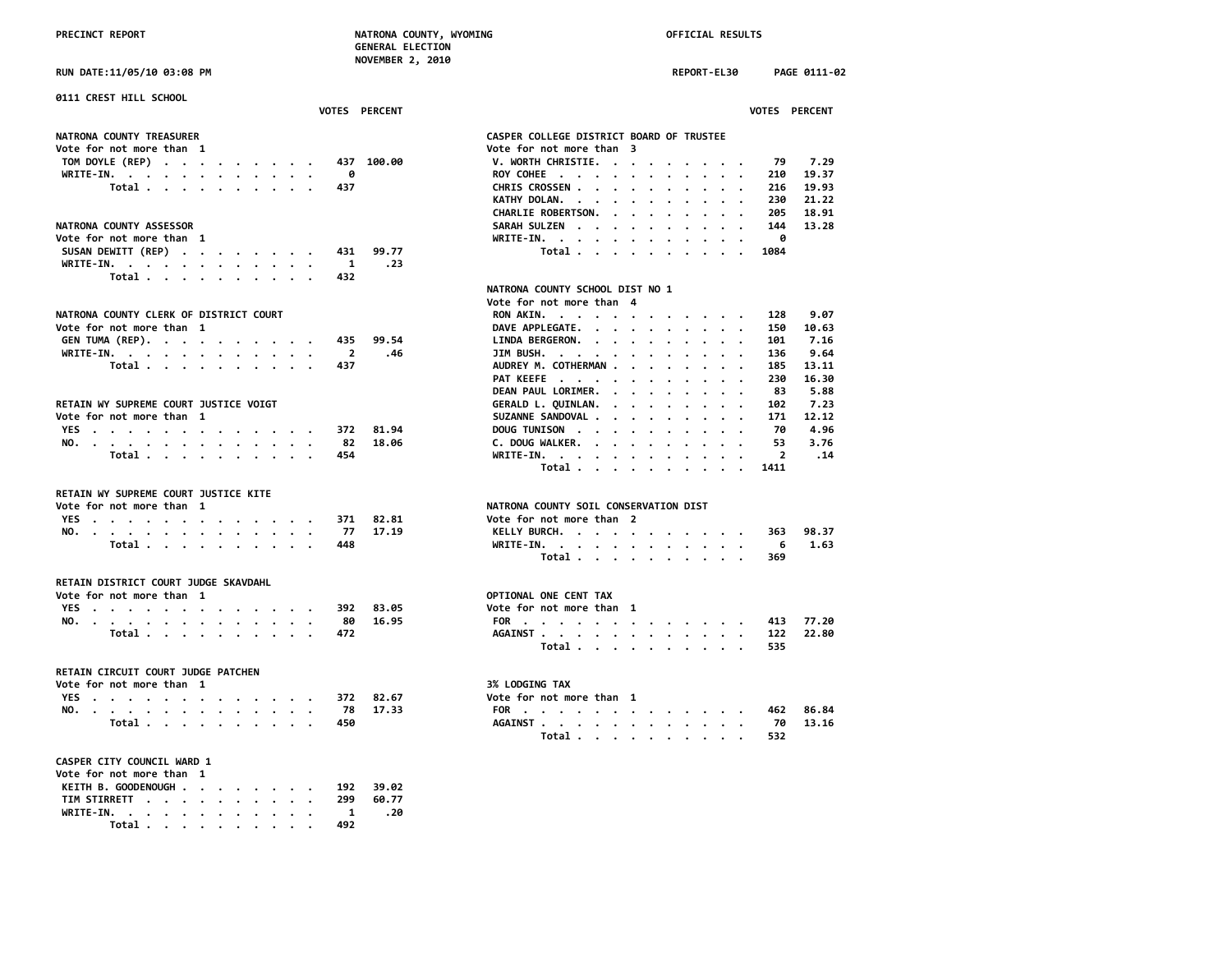| 0112 WILLARD SCHOOL                                                                |                                                                                                                |
|------------------------------------------------------------------------------------|----------------------------------------------------------------------------------------------------------------|
| VOTES PERCENT                                                                      | <b>VOTES PERCENT</b>                                                                                           |
| REGISTERED VOTERS - TOTAL<br>365                                                   |                                                                                                                |
| BALLOTS CAST - TOTAL.<br>225                                                       | STATE HOUSE DISTRICT 56                                                                                        |
| VOTER TURNOUT - TOTAL<br>61.64                                                     | Vote for not more than 1                                                                                       |
|                                                                                    | TIM STUBSON (REP).<br>66.98<br>142                                                                             |
|                                                                                    | PAMELA R.W. KANDT (DEM).<br>32.55<br>69<br>$\sim$ $\sim$                                                       |
| UNITED STATES REPRESENTATIVE                                                       | $\mathbf{1}$<br>WRITE-IN.<br>.47                                                                               |
| Vote for not more than 1                                                           | Total<br>212                                                                                                   |
| CYNTHIA M. LUMMIS (REP).<br>64.35<br>139                                           |                                                                                                                |
| DAVID WENDT (DEM).<br>30.09<br>65                                                  |                                                                                                                |
| JOHN V. LOVE (LIB)<br>5.56<br>12                                                   | SEVENTH JUDICIAL DISTRICT ATTORNEY                                                                             |
| 0<br>WRITE-IN.                                                                     | Vote for not more than 1                                                                                       |
| Total<br>216                                                                       | 94.25<br>MICHAEL A. BLONIGEN (REP)<br>164                                                                      |
|                                                                                    | 10<br>WRITE-IN.<br>5.75<br>$\sim$ $\sim$                                                                       |
|                                                                                    | 174                                                                                                            |
|                                                                                    | Total                                                                                                          |
| <b>GOVERNOR</b>                                                                    |                                                                                                                |
| Vote for not more than 1                                                           |                                                                                                                |
| MATT MEAD (REP)<br>56.16<br>123                                                    | NATRONA COUNTY COMMISSIONERS                                                                                   |
| LESLIE PETERSEN (DEM)<br>29.22<br>64                                               | Vote for not more than 3                                                                                       |
| 5.48<br>MIKE WHEELER (LIB)<br>12                                                   | ROBERT L. HENDRY (REP)<br>19.82<br>110                                                                         |
| 20<br>9.13<br>WRITE-IN.                                                            | BILL MCDOWELL (REP)<br>123<br>22.16                                                                            |
| Total<br>219                                                                       | BARBARA PERYAM (REP).<br>76<br>13.69                                                                           |
|                                                                                    | GINO CERULLO (DEM)<br>14.95<br>83                                                                              |
|                                                                                    | KIMBERLY HOLLOWAY (DEM).<br>69<br>12.43<br>$\cdot$<br>$\cdot$ .                                                |
| SECRETARY OF STATE                                                                 | TERRY WINGERTER (DEM)<br>16.40<br>91                                                                           |
| Vote for not more than 1                                                           | 3<br>. 54<br>WRITE-IN.                                                                                         |
| MAX MAXFIELD (REP)<br>68.40<br>145                                                 | Total.<br>555                                                                                                  |
| ANDREW SIMONS (DEM)<br>25.47<br>54                                                 |                                                                                                                |
| CANDICE DELAAT (LIB).<br>5.66<br>12                                                |                                                                                                                |
|                                                                                    |                                                                                                                |
| WRITE-IN.<br>1<br>.47                                                              | NATRONA COUNTY CORONER                                                                                         |
| Total<br>212                                                                       | Vote for not more than 1                                                                                       |
|                                                                                    | CONNIE JACOBSON (REP)<br>77.93<br>166<br>$\mathbf{r}$ , and $\mathbf{r}$ , and $\mathbf{r}$ , and $\mathbf{r}$ |
|                                                                                    | 21.60<br>JON CHRISTIE (DEM)<br>46                                                                              |
| <b>STATE AUDITOR</b>                                                               | $\mathbf{1}$<br>WRITE-IN.<br>.47                                                                               |
| Vote for not more than 1                                                           | 213<br>Total                                                                                                   |
| CYNTHIA CLOUD (REP)<br>96.65<br>173                                                |                                                                                                                |
| 3.35<br>WRITE-IN.<br>6                                                             |                                                                                                                |
| Total<br>179                                                                       | NATRONA COUNTY SHERIFF                                                                                         |
|                                                                                    | Vote for not more than 1                                                                                       |
|                                                                                    | MARK BENTON (REP).<br>92.05<br>162                                                                             |
| <b>STATE TREASURER</b>                                                             | 7.95<br>WRITE-IN.<br>14                                                                                        |
| Vote for not more than 1                                                           | Total<br>176                                                                                                   |
| 96.11<br>173                                                                       |                                                                                                                |
| JOE MEYER (REP)                                                                    |                                                                                                                |
| 7<br>3.89<br>WRITE-IN.                                                             |                                                                                                                |
| Total<br>180                                                                       | NATRONA COUNTY CLERK                                                                                           |
|                                                                                    | Vote for not more than 1                                                                                       |
|                                                                                    | 95.35<br>RENEA VITTO (REP).<br>164                                                                             |
| SUPERINTENDENT OF PUBLIC INSTRUCTION                                               | 8<br>4.65<br>WRITE-IN.<br>$\cdot$ .                                                                            |
| Vote for not more than 1                                                           | Total<br>172                                                                                                   |
| CINDY HILL (REP) $\cdot \cdot \cdot \cdot \cdot \cdot \cdot \cdot$<br>121<br>56.81 |                                                                                                                |
| MIKE MASSIE (DEM).<br>42.72<br>91                                                  |                                                                                                                |
| WRITE-IN.<br>1<br>.47                                                              | NATRONA COUNTY TREASURER                                                                                       |
| Total<br>213                                                                       | Vote for not more than 1                                                                                       |
|                                                                                    |                                                                                                                |

|                                                                           | NUVEMBER 4, 2010     |                                           |             |               |
|---------------------------------------------------------------------------|----------------------|-------------------------------------------|-------------|---------------|
| <b>RUN DATE:11/05/10 03:08 PM</b>                                         |                      |                                           | REPORT-EL30 | PAGE 0112-01  |
| 0112 WILLARD SCHOOL                                                       |                      |                                           |             |               |
| REGISTERED VOTERS - TOTAL<br>365                                          | <b>VOTES PERCENT</b> |                                           |             | VOTES PERCENT |
| 225                                                                       |                      | STATE HOUSE DISTRICT 56                   |             |               |
| BALLOTS CAST - TOTAL.                                                     |                      |                                           |             |               |
| VOTER TURNOUT - TOTAL                                                     | 61.64                | Vote for not more than 1                  |             |               |
|                                                                           |                      | TIM STUBSON (REP).                        |             | 142<br>66.98  |
|                                                                           |                      | PAMELA R.W. KANDT (DEM).                  |             | 32.55<br>69   |
| UNITED STATES REPRESENTATIVE                                              |                      | WRITE-IN.                                 |             | .47<br>1      |
| Vote for not more than 1                                                  |                      | Total                                     |             | 212           |
| CYNTHIA M. LUMMIS (REP).<br>139                                           | 64.35                |                                           |             |               |
| DAVID WENDT (DEM).<br>65                                                  | 30.09                |                                           |             |               |
| JOHN V. LOVE (LIB)<br>12                                                  | 5.56                 | SEVENTH JUDICIAL DISTRICT ATTORNEY        |             |               |
| 0<br>WRITE-IN.                                                            |                      | Vote for not more than 1                  |             |               |
| Total<br>216                                                              |                      | MICHAEL A. BLONIGEN (REP)                 |             | 94.25<br>164  |
|                                                                           |                      | WRITE-IN.                                 |             | 5.75<br>10    |
|                                                                           |                      | Total                                     |             | 174           |
| GOVERNOR                                                                  |                      |                                           |             |               |
| Vote for not more than  1                                                 |                      |                                           |             |               |
| MATT MEAD (REP)<br>123                                                    | 56.16                | NATRONA COUNTY COMMISSIONERS              |             |               |
| LESLIE PETERSEN (DEM)<br>64                                               | 29.22                | Vote for not more than 3                  |             |               |
| MIKE WHEELER (LIB)<br>12                                                  | 5.48                 | ROBERT L. HENDRY (REP)                    |             | 19.82<br>110  |
| WRITE-IN.<br>20                                                           | 9.13                 | BILL MCDOWELL (REP)                       |             | 123<br>22.16  |
| Total<br>219                                                              |                      | BARBARA PERYAM (REP).                     |             | 76<br>13.69   |
|                                                                           |                      | GINO CERULLO (DEM)                        |             | 14.95<br>83   |
|                                                                           |                      | KIMBERLY HOLLOWAY (DEM).                  |             | 69<br>12.43   |
| <b>SECRETARY OF STATE</b>                                                 |                      | TERRY WINGERTER (DEM)                     |             | 91<br>16.40   |
| Vote for not more than 1                                                  |                      | WRITE-IN.                                 |             | 3<br>.54      |
| MAX MAXFIELD (REP)<br>145                                                 | 68.40                | Total                                     |             | 555           |
| ANDREW SIMONS (DEM)<br>54                                                 | 25.47                |                                           |             |               |
| CANDICE DELAAT (LIB).<br>12                                               | 5.66                 |                                           |             |               |
| WRITE-IN.<br>$\mathbf{1}$                                                 | .47                  | NATRONA COUNTY CORONER                    |             |               |
| Total<br>212                                                              |                      | Vote for not more than 1                  |             |               |
|                                                                           |                      | CONNIE JACOBSON (REP)                     |             | 77.93<br>166  |
|                                                                           |                      | JON CHRISTIE (DEM)                        |             | 21.60<br>46   |
| <b>STATE AUDITOR</b>                                                      |                      | WRITE-IN.                                 |             | 1<br>.47      |
| Vote for not more than 1                                                  |                      | Total                                     |             | 213           |
| CYNTHIA CLOUD (REP)<br>173                                                | 96.65                |                                           |             |               |
| WRITE-IN.<br>6                                                            | 3.35                 |                                           |             |               |
| Total<br>179                                                              |                      | NATRONA COUNTY SHERIFF                    |             |               |
|                                                                           |                      | Vote for not more than 1                  |             |               |
|                                                                           |                      |                                           |             | 92.05<br>162  |
| <b>STATE TREASURER</b>                                                    |                      | MARK BENTON (REP).                        |             | 7.95          |
| Vote for not more than 1                                                  |                      | WRITE-IN.                                 |             | 14            |
|                                                                           |                      | Total                                     |             | 176           |
| JOE MEYER (REP)<br>173                                                    | 96.11                |                                           |             |               |
| WRITE-IN.<br>$\overline{7}$                                               | 3.89                 |                                           |             |               |
| Total<br>180                                                              |                      | NATRONA COUNTY CLERK                      |             |               |
|                                                                           |                      | Vote for not more than 1                  |             |               |
|                                                                           |                      | RENEA VITTO (REP).                        |             | 95.35<br>164  |
| SUPERINTENDENT OF PUBLIC INSTRUCTION                                      |                      | WRITE-IN.                                 |             | 8<br>4.65     |
| Vote for not more than 1                                                  |                      | Total $\cdots$ $\cdots$ $\cdots$ $\cdots$ |             | 172           |
| CINDY HILL (REP) $\cdot \cdot \cdot \cdot \cdot \cdot \cdot \cdot$<br>121 | 56.81                |                                           |             |               |
| MIKE MASSIE (DEM).<br>91                                                  | 42.72                |                                           |             |               |
| WRITE-IN.<br>1                                                            | .47                  | NATRONA COUNTY TREASURER                  |             |               |
| 213<br>Total                                                              |                      | Vote for not more than 1                  |             |               |
|                                                                           |                      | TOM DOYLE (REP)                           |             | 94.32<br>166  |
|                                                                           |                      | WRITE-IN.                                 |             | 5.68<br>10    |
|                                                                           |                      | Total                                     |             | 176           |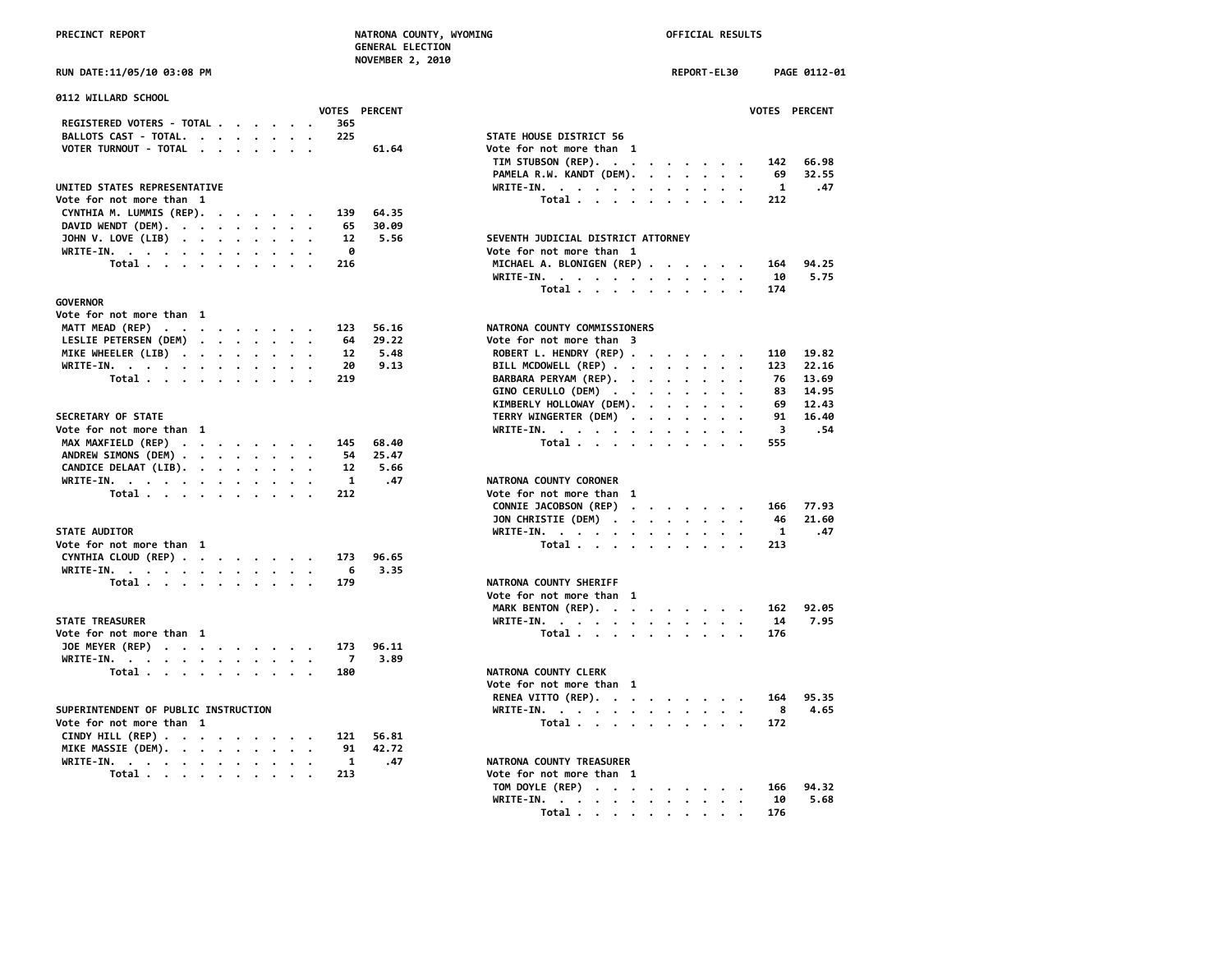**NOVEMBER 2, 2010**

**RUN DATE:11/05/10 03:08 PM REPORT-EL30 PAGE 0112-02**

| 0112 WILLARD SCHOOL                    |               |                                                                                                                                                                                                                                                                       |
|----------------------------------------|---------------|-----------------------------------------------------------------------------------------------------------------------------------------------------------------------------------------------------------------------------------------------------------------------|
|                                        | VOTES PERCENT | <b>VOTES PERCENT</b>                                                                                                                                                                                                                                                  |
| NATRONA COUNTY ASSESSOR                |               | CASPER COLLEGE DISTRICT BOARD OF TRUSTEE                                                                                                                                                                                                                              |
| Vote for not more than 1               |               | Vote for not more than 3                                                                                                                                                                                                                                              |
| SUSAN DEWITT (REP)<br>170              | 96.05         | 9.01<br>V. WORTH CHRISTIE.<br>42                                                                                                                                                                                                                                      |
| 7<br>WRITE-IN.                         | 3.95          | 19.74<br>ROY COHEE<br>92                                                                                                                                                                                                                                              |
| Total<br>177                           |               | 14,81<br>CHRIS CROSSEN<br>69                                                                                                                                                                                                                                          |
|                                        |               | KATHY DOLAN.<br>102<br>21.89<br>$\mathbf{a}$ and $\mathbf{a}$ are a set of the set of the set of the set of the set of the set of the set of the set of the set of the set of the set of the set of the set of the set of the set of the set of the set of the set of |
|                                        |               | 16.09<br><b>CHARLIE ROBERTSON.</b><br>75<br>$\cdots$                                                                                                                                                                                                                  |
| NATRONA COUNTY CLERK OF DISTRICT COURT |               | <b>SARAH SULZEN</b><br>82<br>17.60<br>the contract of the contract of the contract of the contract of the contract of the contract of the contract of                                                                                                                 |
| Vote for not more than 1               |               | WRITE-IN.<br>4<br>.86                                                                                                                                                                                                                                                 |
| GEN TUMA (REP).<br>169                 | 96.02         | Total<br>466                                                                                                                                                                                                                                                          |
| WRITE-IN.<br>7                         | 3.98          |                                                                                                                                                                                                                                                                       |
| Total<br>176                           |               |                                                                                                                                                                                                                                                                       |
|                                        |               | NATRONA COUNTY SCHOOL DIST NO 1                                                                                                                                                                                                                                       |
|                                        |               | Vote for not more than 4                                                                                                                                                                                                                                              |
| RETAIN WY SUPREME COURT JUSTICE VOIGT  |               | 10.22<br>RON AKIN.<br>61                                                                                                                                                                                                                                              |
| Vote for not more than 1               |               | DAVE APPLEGATE.<br>10.05<br>60                                                                                                                                                                                                                                        |
| YES<br>143                             | 73.71         | 12.06<br>LINDA BERGERON.<br>72                                                                                                                                                                                                                                        |
| NO.<br>51                              | 26.29         | 48<br>8.04<br>JIM BUSH.<br>the contract of the contract of the contract of                                                                                                                                                                                            |
| Total<br>194                           |               | AUDREY M. COTHERMAN<br>9.05<br>54                                                                                                                                                                                                                                     |
|                                        |               | PAT KEEFE<br>8.71<br>52                                                                                                                                                                                                                                               |
|                                        |               | DEAN PAUL LORIMER.<br>7.71<br>46                                                                                                                                                                                                                                      |
| RETAIN WY SUPREME COURT JUSTICE KITE   |               | GERALD L. QUINLAN.<br>43<br>7.20<br>$\cdots$                                                                                                                                                                                                                          |
| Vote for not more than 1               |               | SUZANNE SANDOVAL<br>13.40<br>80                                                                                                                                                                                                                                       |
| YES<br>138                             | 73.80         | 7.20<br>DOUG TUNISON<br>43                                                                                                                                                                                                                                            |
| NO.<br>49                              | 26.20         | C. DOUG WALKER.<br>35<br>5.86                                                                                                                                                                                                                                         |
| Total<br>187                           |               | WRITE-IN.<br>3<br>.50                                                                                                                                                                                                                                                 |
|                                        |               | Total<br>597                                                                                                                                                                                                                                                          |
|                                        |               |                                                                                                                                                                                                                                                                       |
| RETAIN DISTRICT COURT JUDGE SKAVDAHL   |               |                                                                                                                                                                                                                                                                       |
| Vote for not more than 1               |               | NATRONA COUNTY SOIL CONSERVATION DIST                                                                                                                                                                                                                                 |
| YES<br>136                             | 70.83         | Vote for not more than 2                                                                                                                                                                                                                                              |
| NO.<br>56                              | 29.17         | 96.27<br>KELLY BURCH.<br>155                                                                                                                                                                                                                                          |
| Total<br>192                           |               | WRITE-IN.<br>3.73<br>6<br>$\cdot$ $\cdot$                                                                                                                                                                                                                             |
|                                        |               | Total<br>161                                                                                                                                                                                                                                                          |
| RETAIN CIRCUIT COURT JUDGE PATCHEN     |               |                                                                                                                                                                                                                                                                       |
| Vote for not more than 1               |               | OPTIONAL ONE CENT TAX                                                                                                                                                                                                                                                 |
| YES<br>138                             | 73.40         | Vote for not more than 1                                                                                                                                                                                                                                              |
| NO.<br>50                              | 26.60         | 62.39<br>FOR<br>136                                                                                                                                                                                                                                                   |
| Total<br>188                           |               | AGAINST<br>82<br>37.61<br>$\sim$ $\sim$                                                                                                                                                                                                                               |
|                                        |               | Total<br>218                                                                                                                                                                                                                                                          |
|                                        |               |                                                                                                                                                                                                                                                                       |
| CASPER CITY COUNCIL WARD 1             |               |                                                                                                                                                                                                                                                                       |
| Vote for not more than 1               |               | 3% LODGING TAX                                                                                                                                                                                                                                                        |
| KEITH B. GOODENOUGH<br>100             | 49.75         | Vote for not more than 1                                                                                                                                                                                                                                              |
| TIM STIRRETT<br>99                     | 49.25         | 70.51<br>FOR<br>153                                                                                                                                                                                                                                                   |
| WRITE-IN.<br>$\overline{2}$            | 1.00          | AGAINST<br>29.49<br>64                                                                                                                                                                                                                                                |
| Total<br>201                           |               | Total<br>217                                                                                                                                                                                                                                                          |

|                                          |                                   |                      |                                   |                      |                      |                      |                                                           |                      |                      |                                                           |                      |                         | <b>VOTES PERCENT</b> |
|------------------------------------------|-----------------------------------|----------------------|-----------------------------------|----------------------|----------------------|----------------------|-----------------------------------------------------------|----------------------|----------------------|-----------------------------------------------------------|----------------------|-------------------------|----------------------|
| CASPER COLLEGE DISTRICT BOARD OF TRUSTEE |                                   |                      |                                   |                      |                      |                      |                                                           |                      |                      |                                                           |                      |                         |                      |
| Vote for not more than                   |                                   |                      |                                   |                      | 3                    |                      |                                                           |                      |                      |                                                           |                      |                         |                      |
| V. WORTH CHRISTIE.                       |                                   |                      |                                   |                      | $\bullet$            |                      |                                                           |                      |                      |                                                           |                      | 42                      | 9.01                 |
| ROY COHEE                                |                                   |                      |                                   | $\ddot{\phantom{0}}$ | $\ddot{\phantom{0}}$ | $\bullet$            | $\bullet$                                                 |                      |                      |                                                           | $\bullet$            | 92                      | 19.74                |
| CHRIS CROSSEN .                          |                                   |                      | $\ddot{\phantom{a}}$              | $\ddot{\phantom{0}}$ | $\bullet$            | $\ddot{\phantom{0}}$ | $\cdot$                                                   | $\bullet$            | $\cdot$              | $\bullet$                                                 | $\bullet$            | 69                      | 14.81                |
| KATHY DOLAN. .                           |                                   |                      |                                   | $\ddot{\phantom{0}}$ | $\cdot$              | $\ddot{\phantom{0}}$ |                                                           | $\bullet$            |                      |                                                           |                      | 102                     | 21.89                |
| CHARLIE ROBERTSON. .                     |                                   |                      |                                   |                      | $\cdot$              | $\ddot{\phantom{0}}$ | $\ddot{\phantom{0}}$                                      | $\cdot$              | $\ddot{\phantom{0}}$ | $\cdot$ $\cdot$                                           |                      | 75                      | 16.09                |
| SARAH SULZEN .                           |                                   |                      |                                   | $\ddot{\phantom{0}}$ | $\ddot{\phantom{0}}$ |                      |                                                           |                      |                      |                                                           |                      | 82                      | 17.60                |
| WRITE-IN. .                              |                                   |                      |                                   | $\ddot{\phantom{0}}$ | $\bullet$            | $\bullet$            | $\sim$                                                    | $\bullet$            |                      | $\bullet$ . $\bullet$                                     |                      | $\overline{4}$          | .86                  |
|                                          | Total .                           | $\bullet$            | $\cdot$<br>$\ddot{\phantom{0}}$   |                      |                      |                      |                                                           |                      | $\cdot$              |                                                           |                      | - 466                   |                      |
|                                          |                                   |                      |                                   |                      |                      |                      |                                                           |                      |                      |                                                           |                      |                         |                      |
| NATRONA COUNTY SCHOOL DIST NO 1          |                                   |                      |                                   |                      |                      |                      |                                                           |                      |                      |                                                           |                      |                         |                      |
| Vote for not more than                   |                                   |                      |                                   |                      | 4                    |                      |                                                           |                      |                      |                                                           |                      |                         |                      |
| RON AKIN.                                |                                   |                      |                                   |                      | $\bullet$            |                      |                                                           |                      |                      |                                                           |                      | 61                      | 10.22                |
| DAVE APPLEGATE.                          |                                   |                      | $\cdot$                           | $\ddot{\phantom{a}}$ | $\ddot{\phantom{a}}$ | $\ddot{\phantom{0}}$ |                                                           | $\ddot{\phantom{a}}$ |                      |                                                           |                      | 60                      | 10.05                |
| <b>LINDA BERGERON.</b>                   |                                   |                      | $\bullet$                         | $\ddot{\phantom{0}}$ | $\ddot{\phantom{0}}$ | $\ddot{\phantom{0}}$ | $\bullet$                                                 | $\bullet$            |                      |                                                           |                      | 72                      | 12.06                |
| JIM BUSH.                                |                                   |                      | $\cdot$                           | $\bullet$            | $\bullet$            | $\bullet$            | $\ddot{\phantom{0}}$                                      | $\overline{a}$       |                      |                                                           |                      | 48                      | 8.04                 |
| AUDREY M. COTHERMAN .                    |                                   |                      |                                   |                      | $\ddot{\phantom{0}}$ | $\ddot{\phantom{0}}$ | $\ddot{\phantom{0}}$                                      | $\ddot{\phantom{0}}$ | $\cdot$              |                                                           | $\ddot{\phantom{0}}$ | 54                      | 9.05                 |
| PAT KEEFE                                |                                   |                      |                                   | $\sim$               | $\ddot{\phantom{0}}$ | $\ddot{\phantom{0}}$ |                                                           | $\ddot{\phantom{0}}$ | $\ddot{\phantom{0}}$ | $\cdot$                                                   | $\ddot{\phantom{0}}$ | 52                      | 8.71                 |
| DEAN PAUL LORIMER. .                     |                                   |                      |                                   |                      | $\ddot{\phantom{0}}$ | $\ddot{\phantom{0}}$ | $\bullet$                                                 | $\cdot$              | $\ddot{\phantom{0}}$ | $\ddot{\phantom{0}}$                                      | $\bullet$            | -46                     | 7.71                 |
| GERALD L. QUINLAN.                       |                                   |                      |                                   |                      |                      | $\ddot{\phantom{0}}$ | $\ddot{\phantom{0}}$                                      | $\bullet$            | $\bullet$            |                                                           |                      | -43                     | 7.20                 |
| SUZANNE SANDOVAL                         |                                   |                      |                                   |                      |                      | $\ddot{\phantom{0}}$ | $\ddot{\phantom{0}}$                                      | $\cdot$              | $\ddot{\phantom{0}}$ |                                                           |                      | 80                      | 13.40                |
| DOUG TUNISON .                           |                                   |                      | $\cdot$                           | $\bullet$            | $\ddot{\phantom{a}}$ | $\ddot{\phantom{0}}$ | $\cdot$                                                   | $\ddot{\phantom{0}}$ | $\ddot{\phantom{0}}$ | $\bullet$                                                 | $\,$ .               | 43                      | 7.20                 |
| C. DOUG WALKER.                          |                                   |                      | $\ddot{\phantom{0}}$              |                      |                      |                      |                                                           |                      |                      |                                                           |                      | 35                      | 5.86                 |
| WRITE-IN.                                |                                   |                      |                                   | $\bullet$            | $\bullet$            | $\ddot{\phantom{0}}$ | $\ddot{\phantom{0}}$                                      | $\bullet$            |                      |                                                           |                      | $\overline{\mathbf{3}}$ | .50                  |
|                                          | Total .                           |                      | $\bullet$<br>$\ddot{\phantom{0}}$ | $\bullet$            | $\blacksquare$       | $\bullet$            | $\cdot$                                                   | $\ddot{\phantom{0}}$ | $\bullet$            | $\ddot{\phantom{0}}$                                      | $\bullet$            | 597                     |                      |
|                                          |                                   |                      |                                   |                      |                      |                      |                                                           |                      |                      |                                                           |                      |                         |                      |
| NATRONA COUNTY SOIL CONSERVATION DIST    |                                   |                      |                                   |                      |                      |                      |                                                           |                      |                      |                                                           |                      |                         |                      |
| Vote for not more than 2                 |                                   |                      |                                   |                      |                      |                      |                                                           |                      |                      |                                                           |                      |                         |                      |
| <b>KELLY BURCH.</b>                      |                                   | $\bullet$            | $\ddot{\phantom{0}}$              | $\bullet$            | $\ddot{\phantom{0}}$ | $\bullet$            | $\bullet$                                                 | $\bullet$            |                      | $\bullet$ , $\bullet$ , $\bullet$ , $\bullet$ , $\bullet$ |                      |                         | 155 96.27            |
| WRITE-IN. .                              |                                   |                      | $\bullet$                         | $\bullet$            | $\ddot{\phantom{0}}$ | $\bullet$            | $\cdot$                                                   | $\cdot$              | $\ddot{\phantom{0}}$ |                                                           |                      | $6^{\circ}$             | 3.73                 |
|                                          | Total                             |                      |                                   |                      | $\bullet$            | $\bullet$            | $\ddot{\phantom{0}}$                                      | $\ddot{\phantom{a}}$ | $\cdot$              | $\ddot{\phantom{0}}$                                      |                      | 161                     |                      |
|                                          |                                   |                      |                                   |                      |                      |                      |                                                           |                      |                      |                                                           |                      |                         |                      |
| OPTIONAL ONE CENT TAX                    |                                   |                      |                                   |                      |                      |                      |                                                           |                      |                      |                                                           |                      |                         |                      |
| Vote for not more than                   |                                   |                      |                                   |                      | 1                    |                      |                                                           |                      |                      |                                                           |                      |                         |                      |
| FOR .                                    | $\ddotsc$<br>$\ddot{\phantom{0}}$ |                      | $\ddotsc$                         |                      | $\ddot{\phantom{0}}$ | $\bullet$            | $\sim$ $\sim$ $\sim$                                      |                      |                      | $\cdots$                                                  |                      |                         | 136 62.39            |
| AGAINST                                  |                                   |                      | $\cdot$                           | $\bullet$            | $\ddot{\phantom{0}}$ | $\ddot{\phantom{0}}$ | $\bullet$                                                 | $\ddot{\phantom{0}}$ | $\bullet$            | $\cdot$                                                   |                      | 82                      | 37.61                |
|                                          | Total                             |                      |                                   | $\cdot$              | $\ddot{\phantom{a}}$ | $\cdot$              | $\ddot{\phantom{0}}$                                      | $\ddot{\phantom{a}}$ | $\ddot{\phantom{a}}$ | $\ddot{\phantom{0}}$                                      |                      | 218                     |                      |
|                                          |                                   |                      |                                   |                      |                      |                      |                                                           |                      |                      |                                                           |                      |                         |                      |
| 3% LODGING TAX                           |                                   |                      |                                   |                      |                      |                      |                                                           |                      |                      |                                                           |                      |                         |                      |
| Vote for not more than                   |                                   |                      |                                   |                      | 1                    |                      |                                                           |                      |                      |                                                           |                      |                         |                      |
| FOR .                                    | $\ddot{\phantom{a}}$              | $\ddot{\phantom{a}}$ |                                   |                      | $\bullet$            |                      |                                                           |                      |                      |                                                           |                      |                         | 153 70.51            |
| <b>AGAINST.</b>                          | $\ddot{\phantom{0}}$              | $\bullet$            | $\bullet$                         | $\bullet$            | $\sim$               |                      | $\bullet$ , $\bullet$ , $\bullet$ , $\bullet$ , $\bullet$ |                      | $\sim$ $\sim$ $\sim$ |                                                           |                      | 64                      | 29.49                |
|                                          | Total.                            |                      |                                   | $\ddot{\phantom{0}}$ | $\overline{a}$       | $\overline{a}$       |                                                           |                      |                      |                                                           |                      | 217                     |                      |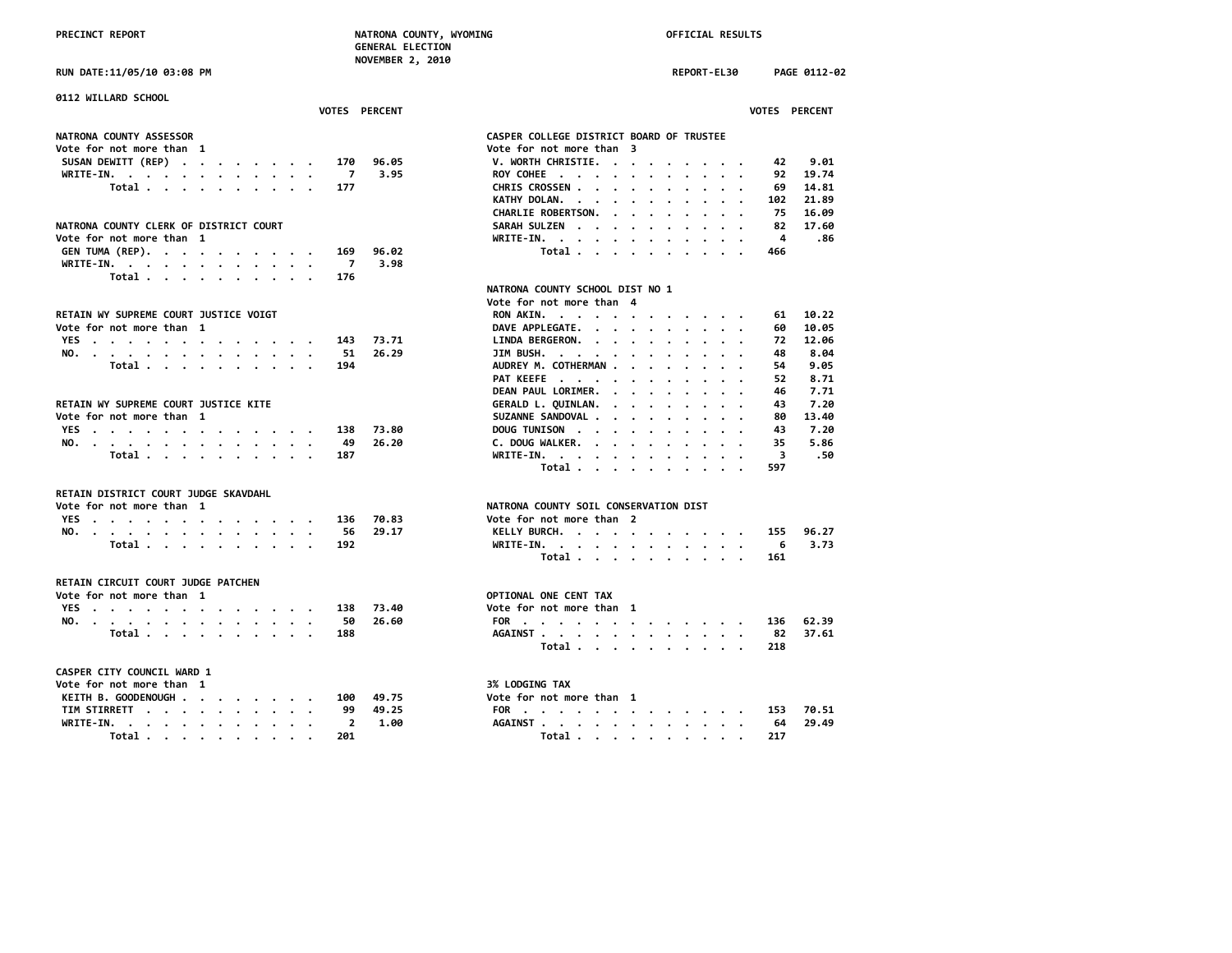|  | <b>PRECTNCT REPORT</b> |  |
|--|------------------------|--|

# **OFFICIAL RESULTS**

| PRECINCT REPORT                      |               | NATRONA COUNTY, WYOMING<br><b>GENERAL ELECTION</b><br><b>NOVEMBER 2, 2010</b> | OFFICIAL RESULTS |                      |              |               |
|--------------------------------------|---------------|-------------------------------------------------------------------------------|------------------|----------------------|--------------|---------------|
| RUN DATE:11/05/10 03:08 PM           |               |                                                                               | REPORT-EL30      |                      |              | PAGE 0201-01  |
| 0201 WESTWOOD SCHOOL @ WESTWOO       |               |                                                                               |                  |                      |              |               |
|                                      | VOTES PERCENT |                                                                               |                  |                      |              | VOTES PERCENT |
| REGISTERED VOTERS - TOTAL            | 958           |                                                                               |                  |                      |              |               |
| BALLOTS CAST - TOTAL.                | 662           | STATE SENATE DISTRICT 29                                                      |                  |                      |              |               |
| VOTER TURNOUT - TOTAL                | 69.10         | Vote for not more than 1                                                      |                  |                      |              |               |
|                                      |               | DREW PERKINS (REP)                                                            |                  |                      | 493          | 97.62         |
|                                      |               | WRITE-IN.                                                                     |                  |                      | 12           | 2.38          |
| UNITED STATES REPRESENTATIVE         |               | Total                                                                         |                  |                      | 505          |               |
| Vote for not more than 1             |               |                                                                               |                  |                      |              |               |
| CYNTHIA M. LUMMIS (REP).             | 57.19<br>374  |                                                                               |                  |                      |              |               |
| DAVID WENDT (DEM).                   | 243<br>37.16  | STATE HOUSE DISTRICT 59                                                       |                  |                      |              |               |
| JOHN V. LOVE (LIB)                   | 5.50<br>36    | Vote for not more than 1                                                      |                  |                      |              |               |
| WRITE-IN.                            | .15<br>1      | CARL R. "BUNKY" LOUCKS (REP)                                                  |                  |                      | 345          | 54.68         |
| Total<br>$\cdot$                     | 654           | MIKE GILMORE (DEM)                                                            |                  |                      | 283          | 44.85         |
|                                      |               | WRITE-IN.                                                                     |                  |                      | 3            | .48           |
|                                      |               | Total                                                                         |                  |                      | 631          |               |
| <b>GOVERNOR</b>                      |               |                                                                               |                  |                      |              |               |
| Vote for not more than 1             |               |                                                                               |                  |                      |              |               |
| MATT MEAD (REP)                      | 353<br>53.98  | SEVENTH JUDICIAL DISTRICT ATTORNEY                                            |                  |                      |              |               |
| LESLIE PETERSEN (DEM)                | 35.93<br>235  | Vote for not more than 1                                                      |                  |                      |              |               |
| MIKE WHEELER (LIB)                   | 22<br>3.36    | MICHAEL A. BLONIGEN (REP)                                                     |                  |                      | 511          | 97.33         |
| WRITE-IN.                            | 44<br>6.73    | WRITE-IN.                                                                     |                  |                      | 14           | 2.67          |
| Total                                | 654           | Total                                                                         |                  |                      | 525          |               |
|                                      |               |                                                                               |                  |                      |              |               |
| SECRETARY OF STATE                   |               | NATRONA COUNTY COMMISSIONERS                                                  |                  |                      |              |               |
| Vote for not more than 1             |               | Vote for not more than 3                                                      |                  |                      |              |               |
| MAX MAXFIELD (REP)                   | 66.98<br>430  | ROBERT L. HENDRY (REP)                                                        |                  |                      | 281          | 16.70         |
| ANDREW SIMONS (DEM)                  | 28.66<br>184  | BILL MCDOWELL (REP)                                                           |                  |                      | 356          | 21.15         |
| CANDICE DELAAT (LIB).                | 4.21<br>27    | BARBARA PERYAM (REP).                                                         |                  |                      | 205          | 12.18         |
| WRITE-IN.                            | 1<br>.16      | GINO CERULLO (DEM)                                                            |                  |                      | 282          | 16.76         |
| Total $\cdots$ $\cdots$ $\cdots$     | 642           | KIMBERLY HOLLOWAY (DEM).                                                      |                  |                      | 231          | 13.73         |
|                                      |               | TERRY WINGERTER (DEM)                                                         |                  |                      | 311          | 18.48         |
|                                      |               | WRITE-IN.                                                                     |                  |                      | 17           | 1.01          |
| <b>STATE AUDITOR</b>                 |               |                                                                               |                  |                      | 1683         |               |
| Vote for not more than 1             |               | Total $\ldots$ $\ldots$ $\ldots$ $\ldots$                                     |                  |                      |              |               |
| CYNTHIA CLOUD (REP)                  | 97.92<br>518  |                                                                               |                  |                      |              |               |
|                                      | 11<br>2.08    | NATRONA COUNTY CORONER                                                        |                  |                      |              |               |
| WRITE-IN.                            |               |                                                                               |                  |                      |              |               |
| Total                                | 529           | Vote for not more than 1                                                      |                  |                      |              |               |
|                                      |               | CONNIE JACOBSON (REP)                                                         |                  |                      | 507          | 79.97         |
|                                      |               | JON CHRISTIE (DEM)                                                            |                  |                      | 126          | 19.87         |
| <b>STATE TREASURER</b>               |               | WRITE-IN.                                                                     |                  |                      | $\mathbf{1}$ | .16           |
| Vote for not more than 1             |               | Total $\cdots$ $\cdots$ $\cdots$                                              |                  | $\ddot{\phantom{0}}$ | 634          |               |
| JOE MEYER (REP)                      | 530<br>98.33  |                                                                               |                  |                      |              |               |
| WRITE-IN.                            | 9<br>1.67     |                                                                               |                  |                      |              |               |
| Total                                | 539           | NATRONA COUNTY SHERIFF                                                        |                  |                      |              |               |
|                                      |               | Vote for not more than 1                                                      |                  |                      |              |               |
|                                      |               | MARK BENTON (REP).                                                            |                  |                      | 501          | 94.53         |
| SUPERINTENDENT OF PUBLIC INSTRUCTION |               | WRITE-IN.                                                                     |                  |                      | 29           | 5.47          |
| Vote for not more than 1             |               | Total                                                                         |                  |                      | 530          |               |
| CINDY HILL (REP)                     | 304<br>46.55  |                                                                               |                  |                      |              |               |
| MIKE MASSIE (DEM).                   | 347<br>53.14  |                                                                               |                  |                      |              |               |
| WRITE-IN.                            | 2<br>.31      | NATRONA COUNTY CLERK                                                          |                  |                      |              |               |
| Total $\cdots$ $\cdots$ $\cdots$     | 653           | Vote for not more than 1                                                      |                  |                      |              |               |
|                                      |               |                                                                               |                  |                      |              |               |

| 0201 WESTWOOD SCHOOL @ WESTWOO                       |                                                                  |
|------------------------------------------------------|------------------------------------------------------------------|
| <b>VOTES PERCENT</b>                                 | <b>VOTES PERCENT</b>                                             |
| REGISTERED VOTERS - TOTAL<br>958                     |                                                                  |
| BALLOTS CAST - TOTAL.<br>662                         | STATE SENATE DISTRICT 29                                         |
| VOTER TURNOUT - TOTAL<br>69.10                       | Vote for not more than 1                                         |
|                                                      | DREW PERKINS (REP)<br>97.62<br>493                               |
|                                                      | 2.38<br>WRITE-IN.<br>12                                          |
| UNITED STATES REPRESENTATIVE                         | Total<br>505                                                     |
| Vote for not more than 1                             |                                                                  |
| CYNTHIA M. LUMMIS (REP).<br>374<br>57.19<br>$\cdots$ |                                                                  |
| DAVID WENDT (DEM).<br>37.16<br>243                   | STATE HOUSE DISTRICT 59                                          |
| JOHN V. LOVE (LIB)<br>36<br>5.50                     | Vote for not more than 1                                         |
| WRITE-IN.<br>$\mathbf{1}$<br>.15                     | CARL R. "BUNKY" LOUCKS (REP)<br>54.68<br>345                     |
| Total<br>654                                         | MIKE GILMORE (DEM)<br>283<br>44.85                               |
|                                                      | WRITE-IN.<br>-3<br>.48                                           |
|                                                      | Total<br>631                                                     |
| <b>GOVERNOR</b>                                      |                                                                  |
| Vote for not more than 1                             |                                                                  |
| MATT MEAD (REP)<br>53.98<br>353                      | SEVENTH JUDICIAL DISTRICT ATTORNEY                               |
| LESLIE PETERSEN (DEM)<br>35.93<br>235                | Vote for not more than 1                                         |
| MIKE WHEELER (LIB)<br>3.36<br>-22                    | MICHAEL A. BLONIGEN (REP)<br>97.33<br>511                        |
| WRITE-IN.<br>44<br>6.73                              | WRITE-IN.<br>14<br>2.67                                          |
| Total<br>654                                         | Total<br>525                                                     |
|                                                      |                                                                  |
| <b>SECRETARY OF STATE</b>                            | NATRONA COUNTY COMMISSIONERS                                     |
| Vote for not more than 1                             | Vote for not more than 3                                         |
| MAX MAXFIELD (REP)<br>66.98<br>430                   | ROBERT L. HENDRY (REP)<br>16.70<br>281                           |
| ANDREW SIMONS (DEM)<br>184<br>28.66                  | BILL MCDOWELL (REP)<br>21.15<br>356                              |
| CANDICE DELAAT (LIB).<br>27<br>4.21                  | BARBARA PERYAM (REP).<br>205<br>12.18                            |
| WRITE-IN.<br>.16<br>$\mathbf{1}$                     | GINO CERULLO (DEM)<br>282<br>16.76                               |
| Total<br>642                                         | KIMBERLY HOLLOWAY (DEM).<br>231<br>13.73                         |
|                                                      | TERRY WINGERTER (DEM)<br>18.48<br>311                            |
|                                                      | 1.01<br>WRITE-IN.<br>17                                          |
| <b>STATE AUDITOR</b>                                 | Total<br>1683                                                    |
| Vote for not more than 1                             |                                                                  |
| CYNTHIA CLOUD (REP)<br>97.92<br>518                  |                                                                  |
| WRITE-IN.<br>2.08<br>11                              | NATRONA COUNTY CORONER                                           |
| Total<br>529                                         | Vote for not more than 1                                         |
|                                                      | 79.97<br>CONNIE JACOBSON (REP)<br>507                            |
|                                                      | 19.87<br>JON CHRISTIE (DEM)<br>126                               |
| <b>STATE TREASURER</b>                               | WRITE-IN.<br>$\mathbf{1}$<br>.16                                 |
| Vote for not more than 1                             | Total<br>634                                                     |
| JOE MEYER (REP)<br>98.33<br>530                      |                                                                  |
| WRITE-IN.<br>1.67<br>- 9                             |                                                                  |
| Total<br>539                                         | NATRONA COUNTY SHERIFF                                           |
|                                                      | Vote for not more than 1                                         |
|                                                      | MARK BENTON (REP).<br>94.53<br>501                               |
| SUPERINTENDENT OF PUBLIC INSTRUCTION                 | 5.47                                                             |
| Vote for not more than 1                             | WRITE-IN.<br>29                                                  |
|                                                      | Total<br>530                                                     |
| CINDY HILL (REP)<br>46.55<br>304                     |                                                                  |
| MIKE MASSIE (DEM).<br>53.14<br>347                   |                                                                  |
| WRITE-IN.<br>$\overline{\mathbf{2}}$<br>.31          | NATRONA COUNTY CLERK                                             |
| Total $\cdots$ $\cdots$ $\cdots$<br>653              | Vote for not more than 1                                         |
|                                                      | RENEA VITTO (REP).<br>98.67<br>518                               |
|                                                      | WRITE-IN.<br>1.33<br>7                                           |
|                                                      | Total .<br>525<br>$\sim$ $\sim$ $\sim$ $\sim$ $\sim$<br>$\cdots$ |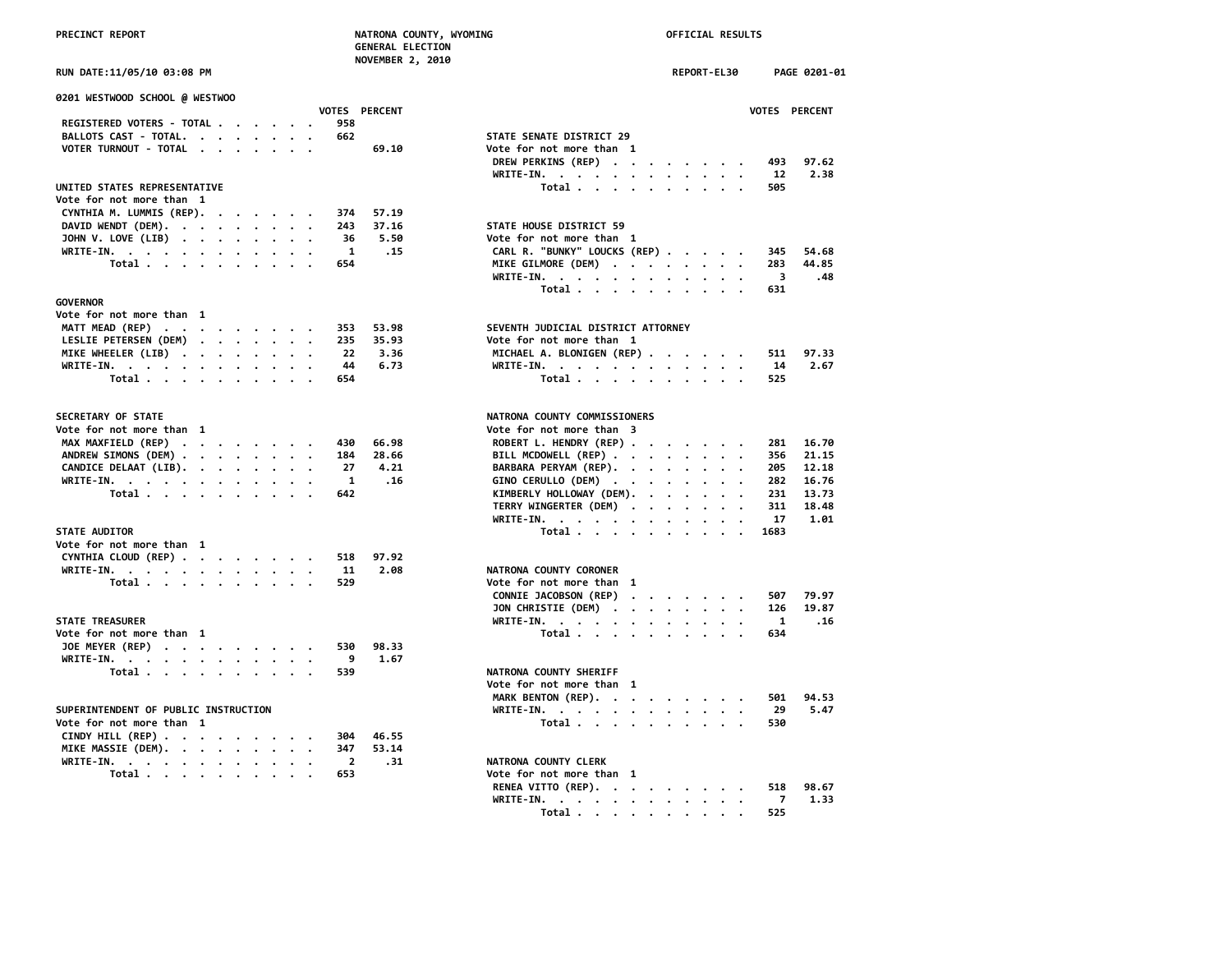| 0201 WESTWOOD SCHOOL @ WESTWOO               |                                                                                                           |
|----------------------------------------------|-----------------------------------------------------------------------------------------------------------|
| VOTES PERCENT                                | VOTES PERCENT                                                                                             |
| NATRONA COUNTY TREASURER                     | CASPER COLLEGE DISTRICT BOARD OF TRUSTEE                                                                  |
| Vote for not more than 1                     | Vote for not more than 3                                                                                  |
| TOM DOYLE (REP)<br>520<br>98.30              | V. WORTH CHRISTIE.<br>11.10<br>153                                                                        |
| 1.70<br>WRITE-IN.<br>- 9                     | ROY COHEE<br>17.92<br>247<br>$\sim$ $\sim$                                                                |
| Total<br>529                                 | CHRIS CROSSEN<br>13.35<br>184                                                                             |
|                                              | 22,71<br>KATHY DOLAN.<br>313<br>$\cdot$<br>$\cdot$ $\cdot$ $\cdot$<br>$\cdot$                             |
|                                              | <b>CHARLIE ROBERTSON.</b><br>227<br>16.47<br><u>in a serie a serie d</u>                                  |
| <b>NATRONA COUNTY ASSESSOR</b>               | SARAH SULZEN<br>251<br>18.21                                                                              |
| Vote for not more than 1                     | WRITE-IN.<br>$\overline{\mathbf{3}}$<br>.22                                                               |
| 98.66<br>514                                 | 1378                                                                                                      |
| SUSAN DEWITT (REP)<br>1.34<br>$\overline{7}$ | Total                                                                                                     |
| WRITE-IN.                                    |                                                                                                           |
| Total<br>521                                 |                                                                                                           |
|                                              | NATRONA COUNTY SCHOOL DIST NO 1                                                                           |
|                                              | Vote for not more than 4                                                                                  |
| NATRONA COUNTY CLERK OF DISTRICT COURT       | 11.54<br>RON AKIN.<br>209                                                                                 |
| Vote for not more than 1                     | DAVE APPLEGATE.<br>7.73<br>140                                                                            |
| GEN TUMA (REP).<br>519<br>98.67              | 9.94<br>LINDA BERGERON.<br>180                                                                            |
| WRITE-IN.<br>1.33<br>$\overline{z}$          | JIM BUSH. $\cdots$ $\cdots$ $\cdots$ $\cdots$<br>9.77<br>177                                              |
| Total<br>526                                 | AUDREY M. COTHERMAN.<br>204<br>11.26<br><b>Contract Contract Contract</b>                                 |
|                                              | PAT KEEFE<br>12.20<br>221                                                                                 |
|                                              | DEAN PAUL LORIMER.<br>91<br>5.02<br>$\mathbf{a}$ , and $\mathbf{a}$ , and $\mathbf{a}$ , and $\mathbf{a}$ |
| RETAIN WY SUPREME COURT JUSTICE VOIGT        | 8.89<br>GERALD L. QUINLAN.<br>161                                                                         |
| Vote for not more than  1                    | SUZANNE SANDOVAL<br>252<br>13.91                                                                          |
| YES<br>75.48<br>434                          | DOUG TUNISON<br>71<br>3.92                                                                                |
| NO.<br>141<br>24.52                          | C. DOUG WALKER.<br>101<br>5.58                                                                            |
| 575                                          | 4<br>. 22                                                                                                 |
| Total                                        | WRITE-IN.<br>Total<br>1811                                                                                |
|                                              |                                                                                                           |
| RETAIN WY SUPREME COURT JUSTICE KITE         |                                                                                                           |
| Vote for not more than 1                     | NATRONA COUNTY SOIL CONSERVATION DIST                                                                     |
| YES<br>76.53<br>437                          | Vote for not more than 2                                                                                  |
| NO.<br>134<br>23.47                          | KELLY BURCH.<br>98.94<br>467                                                                              |
| Total<br>571                                 | - 5<br>1.06                                                                                               |
|                                              | WRITE-IN.<br>Total<br>472                                                                                 |
|                                              |                                                                                                           |
| RETAIN DISTRICT COURT JUDGE SKAVDAHL         |                                                                                                           |
| Vote for not more than 1                     | OPTIONAL ONE CENT TAX                                                                                     |
| YES<br>76.67<br>447                          | Vote for not more than 1                                                                                  |
| NO.<br>136<br>23.33                          | FOR<br>452<br>68.80                                                                                       |
| Total<br>583                                 | AGAINST<br>205<br>31.20                                                                                   |
|                                              | Total<br>657                                                                                              |
|                                              |                                                                                                           |
| RETAIN CIRCUIT COURT JUDGE PATCHEN           |                                                                                                           |
| Vote for not more than 1                     | 3% LODGING TAX                                                                                            |
| YES<br>75.95<br>439                          | Vote for not more than 1                                                                                  |
| NO.<br>139<br>24.05                          | 76.91<br>FOR<br>503                                                                                       |
| Total<br>578                                 | AGAINST<br>151<br>23.09                                                                                   |
|                                              | Total<br>654                                                                                              |
|                                              |                                                                                                           |
| <b>CASPER CITY COUNCIL WARD 2</b>            |                                                                                                           |
| Vote for not more than 1                     |                                                                                                           |
| NICHOLE R. COLLIER<br>43.33<br>247           |                                                                                                           |
| PAUL MEYER<br>321<br>56.32                   |                                                                                                           |
| WRITE-IN.<br>.35<br>$\overline{2}$           |                                                                                                           |
| Total<br>570                                 |                                                                                                           |

| RUN DATE:11/05/10 03:08 PM                |                |       | REPORT-EL30<br>PAGE 0201-02                                                                          |
|-------------------------------------------|----------------|-------|------------------------------------------------------------------------------------------------------|
| 0201 WESTWOOD SCHOOL @ WESTWOO            |                |       |                                                                                                      |
|                                           | VOTES PERCENT  |       | VOTES PERCENT                                                                                        |
| NATRONA COUNTY TREASURER                  |                |       | CASPER COLLEGE DISTRICT BOARD OF TRUSTEE                                                             |
| Vote for not more than 1                  |                |       | Vote for not more than 3                                                                             |
| TOM DOYLE (REP)                           | 520            | 98.30 | V. WORTH CHRISTIE.<br>11.10<br>153                                                                   |
| WRITE-IN.                                 | و.             | 1.70  | ROY COHEE<br>247<br>17.92<br>$\overline{\phantom{a}}$                                                |
| Total                                     | 529            |       | CHRIS CROSSEN<br>184<br>13.35<br>$\cdot$ $\cdot$ $\cdot$                                             |
|                                           |                |       | KATHY DOLAN.<br>22.71<br>313                                                                         |
|                                           |                |       | CHARLIE ROBERTSON.<br>227<br>16.47                                                                   |
| NATRONA COUNTY ASSESSOR                   |                |       | 18.21<br>SARAH SULZEN<br>251<br>$\cdot$ $\cdot$<br>$\overline{\phantom{a}}$                          |
| Vote for not more than 1                  |                |       | WRITE-IN.<br>3<br>.22                                                                                |
| SUSAN DEWITT (REP)                        | 514            | 98.66 | 1378                                                                                                 |
| WRITE-IN.                                 | $\overline{7}$ | 1.34  | Total                                                                                                |
| Total $\cdots$ $\cdots$ $\cdots$ $\cdots$ | 521            |       |                                                                                                      |
|                                           |                |       | NATRONA COUNTY SCHOOL DIST NO 1                                                                      |
|                                           |                |       | Vote for not more than 4                                                                             |
| NATRONA COUNTY CLERK OF DISTRICT COURT    |                |       | 11.54<br>209                                                                                         |
|                                           |                |       | RON AKIN.<br>140<br>7.73                                                                             |
| Vote for not more than 1                  |                |       | DAVE APPLEGATE.                                                                                      |
| GEN TUMA (REP).                           | 519            | 98.67 | LINDA BERGERON.<br>9.94<br>180                                                                       |
| WRITE-IN.                                 | $\overline{7}$ | 1.33  | JIM BUSH.<br>177<br>9.77                                                                             |
| Total                                     | 526            |       | AUDREY M. COTHERMAN<br>204<br>11.26<br>$\sim$                                                        |
|                                           |                |       | PAT KEEFE<br>221<br>12.20                                                                            |
|                                           |                |       | DEAN PAUL LORIMER.<br>91<br>5.02                                                                     |
| RETAIN WY SUPREME COURT JUSTICE VOIGT     |                |       | 8.89<br>GERALD L. QUINLAN.<br>161<br>the contract of the contract of the<br>$\overline{\phantom{a}}$ |
| Vote for not more than 1                  |                |       | SUZANNE SANDOVAL<br>13.91<br>252                                                                     |
| YES                                       | 434            | 75.48 | DOUG TUNISON<br>71<br>3.92<br>$\sim$<br>$\cdot$ $\cdot$                                              |
| NO.                                       | 141            | 24.52 | C. DOUG WALKER.<br>101<br>5.58                                                                       |
| Total                                     | 575            |       | .22<br>WRITE-IN.<br>4                                                                                |
|                                           |                |       | Total<br>1811<br>$\cdot$ $\cdot$ $\cdot$ $\cdot$                                                     |
|                                           |                |       |                                                                                                      |
| RETAIN WY SUPREME COURT JUSTICE KITE      |                |       |                                                                                                      |
| Vote for not more than 1                  |                |       | NATRONA COUNTY SOIL CONSERVATION DIST                                                                |
| YES                                       | 437            | 76.53 | Vote for not more than 2                                                                             |
| NO.                                       | 134            | 23.47 | KELLY BURCH.<br>98.94<br>467                                                                         |
| Total                                     | 571            |       | WRITE-IN.<br>5<br>1.06                                                                               |
|                                           |                |       | Total<br>472                                                                                         |
| RETAIN DISTRICT COURT JUDGE SKAVDAHL      |                |       |                                                                                                      |
| Vote for not more than 1                  |                |       | OPTIONAL ONE CENT TAX                                                                                |
|                                           | 447            | 76.67 | Vote for not more than 1                                                                             |
| YES<br>NO.                                | 136            | 23.33 | FOR<br>68.80<br>452                                                                                  |
| Total                                     | 583            |       | AGAINST<br>31.20<br>205                                                                              |
|                                           |                |       | Total $\cdots$ $\cdots$ $\cdots$ $\cdots$<br>657                                                     |
|                                           |                |       |                                                                                                      |
| RETAIN CIRCUIT COURT JUDGE PATCHEN        |                |       |                                                                                                      |
| Vote for not more than 1                  |                |       | 3% LODGING TAX                                                                                       |
| YES                                       | 439            | 75.95 | Vote for not more than 1                                                                             |
| NO.                                       | 139            | 24.05 | FOR<br>76.91<br>503                                                                                  |
| Total                                     | 578            |       | AGAINST<br>23.09<br>151                                                                              |
|                                           |                |       | Total $\cdots$ $\cdots$ $\cdots$<br>654                                                              |
|                                           |                |       |                                                                                                      |
| CASPER CITY COUNCIL WARD 2                |                |       |                                                                                                      |
| Vote for not more than 1                  |                |       |                                                                                                      |
| NICHOLE R. COLLIER                        | 247            | 43.33 |                                                                                                      |
| PAUL MEYER                                | 321            | 56.32 |                                                                                                      |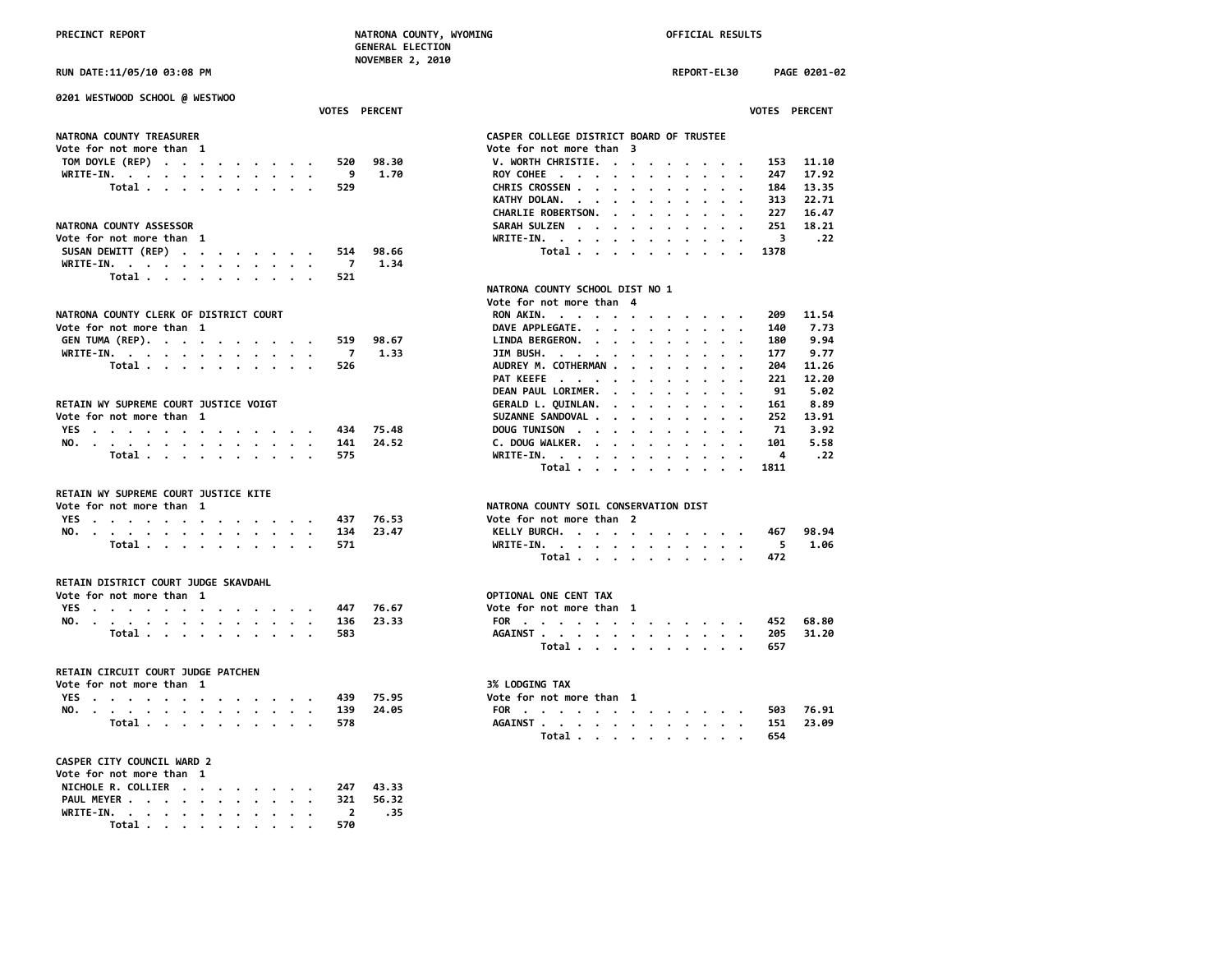|  | <b>PRECTNCT REPORT</b> |  |
|--|------------------------|--|

# **OFFICIAL RESULTS**

| PRECINCT REPORT                                |                   | NATRONA COUNTY, WYOMING                   | OFFICIAL RESULTS |         |         |                |               |
|------------------------------------------------|-------------------|-------------------------------------------|------------------|---------|---------|----------------|---------------|
|                                                |                   | <b>GENERAL ELECTION</b>                   |                  |         |         |                |               |
| RUN DATE:11/05/10 03:08 PM                     |                   | <b>NOVEMBER 2, 2010</b>                   | REPORT-EL30      |         |         |                | PAGE 0202-01  |
| 0202 MCKINLEY SCHOOL @ WESTWOO                 |                   |                                           |                  |         |         |                |               |
|                                                | VOTES PERCENT     |                                           |                  |         |         |                | VOTES PERCENT |
| REGISTERED VOTERS - TOTAL                      | 775               | STATE SENATE DISTRICT 29                  |                  |         |         |                |               |
| BALLOTS CAST - TOTAL.<br>VOTER TURNOUT - TOTAL | 491<br>63.35      | Vote for not more than 1                  |                  |         |         |                |               |
|                                                |                   | DREW PERKINS (REP)                        |                  |         |         | 366            | 96.32         |
|                                                |                   | WRITE-IN.                                 |                  |         |         | 14             | 3.68          |
| UNITED STATES REPRESENTATIVE                   |                   | Total $\ldots$ $\ldots$ $\ldots$ $\ldots$ |                  |         |         | 380            |               |
| Vote for not more than 1                       |                   |                                           |                  |         |         |                |               |
| CYNTHIA M. LUMMIS (REP).                       | 266<br>55.77      |                                           |                  |         |         |                |               |
| DAVID WENDT (DEM).                             | 38.16<br>182      | STATE HOUSE DISTRICT 59                   |                  |         |         |                |               |
| JOHN V. LOVE (LIB)                             | 29<br>6.08        | Vote for not more than 1                  |                  |         |         |                |               |
| WRITE-IN.                                      | 0                 | CARL R. "BUNKY" LOUCKS (REP)              |                  |         |         | 251            | 53.52         |
| Total<br>$\cdot$                               | 477               | MIKE GILMORE (DEM)                        |                  |         |         | 216            | 46.06         |
|                                                |                   | WRITE-IN.                                 |                  |         |         | $\overline{2}$ | .43           |
|                                                |                   | Total                                     |                  |         |         | 469            |               |
| <b>GOVERNOR</b>                                |                   |                                           |                  |         |         |                |               |
| Vote for not more than 1                       |                   |                                           |                  |         |         |                |               |
| MATT MEAD (REP)                                | 53.28<br>260      | SEVENTH JUDICIAL DISTRICT ATTORNEY        |                  |         |         |                |               |
| LESLIE PETERSEN (DEM)                          | 164<br>33.61      | Vote for not more than 1                  |                  |         |         |                |               |
| MIKE WHEELER (LIB)                             | 5.74<br>28        | MICHAEL A. BLONIGEN (REP)                 |                  |         |         | 378            | 96.68         |
| WRITE-IN.                                      | 36<br>7.38<br>488 | WRITE-IN.                                 |                  |         |         | 13<br>391      | 3.32          |
| Total                                          |                   | Total                                     |                  |         |         |                |               |
| SECRETARY OF STATE                             |                   | NATRONA COUNTY COMMISSIONERS              |                  |         |         |                |               |
| Vote for not more than 1                       |                   | Vote for not more than 3                  |                  |         |         |                |               |
| MAX MAXFIELD (REP)                             | 295<br>61.97      | ROBERT L. HENDRY (REP)                    |                  |         |         | 237            | 18.79         |
| ANDREW SIMONS (DEM)                            | 143<br>30.04      | BILL MCDOWELL (REP)                       |                  |         |         | 248            | 19.67         |
| CANDICE DELAAT (LIB).                          | 38<br>7.98        | BARBARA PERYAM (REP).                     |                  |         |         | 143            | 11.34         |
| WRITE-IN.                                      | - 0               | GINO CERULLO (DEM)                        |                  |         |         | 208            | 16.49         |
| Total                                          | 476               | KIMBERLY HOLLOWAY (DEM).                  |                  |         |         | 194            | 15.38         |
|                                                |                   | TERRY WINGERTER (DEM)                     | $\cdot$ $\cdot$  | $\cdot$ | $\cdot$ | 223            | 17.68         |
|                                                |                   | WRITE-IN.                                 |                  |         |         | 8              | .63           |
| <b>STATE AUDITOR</b>                           |                   | Total                                     |                  |         |         | 1261           |               |
| Vote for not more than 1                       |                   |                                           |                  |         |         |                |               |
| CYNTHIA CLOUD (REP)                            | 390<br>98.48      |                                           |                  |         |         |                |               |
| WRITE-IN.                                      | 1.52<br>-6        | NATRONA COUNTY CORONER                    |                  |         |         |                |               |
| Total                                          | 396               | Vote for not more than 1                  |                  |         |         |                |               |
|                                                |                   | CONNIE JACOBSON (REP)                     |                  |         |         | 342            | 72.77         |
|                                                |                   | JON CHRISTIE (DEM)                        |                  |         |         | 127            | 27.02         |
| <b>STATE TREASURER</b>                         |                   | WRITE-IN.                                 |                  |         |         | <sup>1</sup>   | .21           |
| Vote for not more than 1                       |                   | Total                                     |                  |         |         | 470            |               |
| JOE MEYER (REP)                                | 98.48<br>389      |                                           |                  |         |         |                |               |
| WRITE-IN.                                      | 1.52<br>-6        |                                           |                  |         |         |                |               |
| Total                                          | 395               | NATRONA COUNTY SHERIFF                    |                  |         |         |                |               |
|                                                |                   | Vote for not more than 1                  |                  |         |         |                |               |
|                                                |                   | MARK BENTON (REP).                        |                  |         |         |                | 381 96.21     |
| SUPERINTENDENT OF PUBLIC INSTRUCTION           |                   | WRITE-IN.                                 |                  |         |         | 15             | 3.79          |
| Vote for not more than 1                       |                   | Total $\ldots$ $\ldots$ $\ldots$ $\ldots$ |                  |         |         | 396            |               |
| CINDY HILL (REP)                               | 249<br>51.45      |                                           |                  |         |         |                |               |
| MIKE MASSIE (DEM).                             | 48.35<br>234      |                                           |                  |         |         |                |               |
| WRITE-IN.                                      | 1<br>.21          | NATRONA COUNTY CLERK                      |                  |         |         |                |               |
| Total<br>$\cdot$                               | 484               | Vote for not more than 1                  |                  |         |         |                |               |

| REGISTERED VOTERS - TOTAL<br>775<br>BALLOTS CAST - TOTAL.<br>STATE SENATE DISTRICT 29<br>491<br>VOTER TURNOUT - TOTAL<br>63.35<br>Vote for not more than 1<br>DREW PERKINS (REP)<br>96.32<br>366<br>3.68<br>WRITE-IN.<br>14<br>Total<br>380<br>CYNTHIA M. LUMMIS (REP).<br>55.77<br>266<br>DAVID WENDT (DEM).<br>38.16<br>STATE HOUSE DISTRICT 59<br>182<br>JOHN V. LOVE (LIB)<br>29<br>6.08<br>Vote for not more than 1<br>CARL R. "BUNKY" LOUCKS (REP)<br>WRITE-IN.<br>0<br>53.52<br>251<br>MIKE GILMORE (DEM)<br>46.06<br>Total<br>477<br>216<br>WRITE-IN.<br>$\overline{2}$<br>.43<br>Total<br>469<br>MATT MEAD (REP)<br>SEVENTH JUDICIAL DISTRICT ATTORNEY<br>53.28<br>260<br>LESLIE PETERSEN (DEM)<br>33.61<br>Vote for not more than 1<br>164<br>MIKE WHEELER (LIB)<br>28<br>5.74<br>MICHAEL A. BLONIGEN (REP)<br>378<br>96.68<br>WRITE-IN.<br>36<br>7.38<br>WRITE-IN.<br>13<br>3.32<br>Total<br>Total<br>488<br>391<br>NATRONA COUNTY COMMISSIONERS<br>Vote for not more than 3<br>MAX MAXFIELD (REP)<br>ROBERT L. HENDRY (REP)<br>18.79<br>295<br>61.97<br>237<br>ANDREW SIMONS (DEM)<br>BILL MCDOWELL (REP)<br>143<br>30.04<br>248<br>19.67<br>CANDICE DELAAT (LIB).<br>38<br>7.98<br>BARBARA PERYAM (REP).<br>11.34<br>143<br>GINO CERULLO (DEM)<br>WRITE-IN.<br>ø<br>208<br>16.49<br>Total<br>KIMBERLY HOLLOWAY (DEM).<br>15.38<br>476<br>194<br>TERRY WINGERTER (DEM)<br>223<br>17.68<br>WRITE-IN.<br>8<br>.63<br>Total<br>1261<br>CYNTHIA CLOUD (REP)<br>390<br>98.48<br>NATRONA COUNTY CORONER<br>WRITE-IN.<br>- 6<br>1.52<br>Total<br>396<br>Vote for not more than 1<br>CONNIE JACOBSON (REP)<br>72.77<br>342<br>JON CHRISTIE (DEM)<br>27.02<br>127<br>WRITE-IN.<br>1<br>. 21<br>Total<br>470<br>JOE MEYER (REP)<br>98.48<br>389<br>WRITE-IN.<br>6<br>1.52<br>NATRONA COUNTY SHERIFF<br>Total<br>395<br>Vote for not more than 1<br>MARK BENTON (REP).<br>96.21<br>381<br>WRITE-IN.<br>3.79<br>15<br>Total<br>396<br>CINDY HILL (REP) $\cdot \cdot \cdot \cdot \cdot \cdot \cdot \cdot$<br>51.45<br>249<br>MIKE MASSIE (DEM).<br>234<br>48.35<br>NATRONA COUNTY CLERK<br>WRITE-IN.<br>1<br>.21<br>Total $\cdots$ $\cdots$ $\cdots$<br>Vote for not more than 1<br>484<br>RENEA VITTO (REP).<br>98.23<br>388<br>WRITE-IN.<br>1.77<br>7 | 0202 MCKINLEY SCHOOL @ WESTWOO | <b>VOTES PERCENT</b> | VOTES PERCENT                           |
|--------------------------------------------------------------------------------------------------------------------------------------------------------------------------------------------------------------------------------------------------------------------------------------------------------------------------------------------------------------------------------------------------------------------------------------------------------------------------------------------------------------------------------------------------------------------------------------------------------------------------------------------------------------------------------------------------------------------------------------------------------------------------------------------------------------------------------------------------------------------------------------------------------------------------------------------------------------------------------------------------------------------------------------------------------------------------------------------------------------------------------------------------------------------------------------------------------------------------------------------------------------------------------------------------------------------------------------------------------------------------------------------------------------------------------------------------------------------------------------------------------------------------------------------------------------------------------------------------------------------------------------------------------------------------------------------------------------------------------------------------------------------------------------------------------------------------------------------------------------------------------------------------------------------------------------------------------------------------------------------------------------------------------------------------------------------------------------------------------------------------------------------------------------------------------------------------------------------------------------------------------|--------------------------------|----------------------|-----------------------------------------|
|                                                                                                                                                                                                                                                                                                                                                                                                                                                                                                                                                                                                                                                                                                                                                                                                                                                                                                                                                                                                                                                                                                                                                                                                                                                                                                                                                                                                                                                                                                                                                                                                                                                                                                                                                                                                                                                                                                                                                                                                                                                                                                                                                                                                                                                        |                                |                      |                                         |
|                                                                                                                                                                                                                                                                                                                                                                                                                                                                                                                                                                                                                                                                                                                                                                                                                                                                                                                                                                                                                                                                                                                                                                                                                                                                                                                                                                                                                                                                                                                                                                                                                                                                                                                                                                                                                                                                                                                                                                                                                                                                                                                                                                                                                                                        |                                |                      |                                         |
|                                                                                                                                                                                                                                                                                                                                                                                                                                                                                                                                                                                                                                                                                                                                                                                                                                                                                                                                                                                                                                                                                                                                                                                                                                                                                                                                                                                                                                                                                                                                                                                                                                                                                                                                                                                                                                                                                                                                                                                                                                                                                                                                                                                                                                                        |                                |                      |                                         |
| UNITED STATES REPRESENTATIVE<br>Vote for not more than 1<br>GOVERNOR<br>Vote for not more than 1<br>Vote for not more than 1<br><b>STATE AUDITOR</b><br>Vote for not more than 1<br><b>STATE TREASURER</b><br>Vote for not more than 1<br>SUPERINTENDENT OF PUBLIC INSTRUCTION<br>Vote for not more than 1                                                                                                                                                                                                                                                                                                                                                                                                                                                                                                                                                                                                                                                                                                                                                                                                                                                                                                                                                                                                                                                                                                                                                                                                                                                                                                                                                                                                                                                                                                                                                                                                                                                                                                                                                                                                                                                                                                                                             |                                |                      |                                         |
|                                                                                                                                                                                                                                                                                                                                                                                                                                                                                                                                                                                                                                                                                                                                                                                                                                                                                                                                                                                                                                                                                                                                                                                                                                                                                                                                                                                                                                                                                                                                                                                                                                                                                                                                                                                                                                                                                                                                                                                                                                                                                                                                                                                                                                                        |                                |                      |                                         |
|                                                                                                                                                                                                                                                                                                                                                                                                                                                                                                                                                                                                                                                                                                                                                                                                                                                                                                                                                                                                                                                                                                                                                                                                                                                                                                                                                                                                                                                                                                                                                                                                                                                                                                                                                                                                                                                                                                                                                                                                                                                                                                                                                                                                                                                        |                                |                      |                                         |
|                                                                                                                                                                                                                                                                                                                                                                                                                                                                                                                                                                                                                                                                                                                                                                                                                                                                                                                                                                                                                                                                                                                                                                                                                                                                                                                                                                                                                                                                                                                                                                                                                                                                                                                                                                                                                                                                                                                                                                                                                                                                                                                                                                                                                                                        |                                |                      |                                         |
|                                                                                                                                                                                                                                                                                                                                                                                                                                                                                                                                                                                                                                                                                                                                                                                                                                                                                                                                                                                                                                                                                                                                                                                                                                                                                                                                                                                                                                                                                                                                                                                                                                                                                                                                                                                                                                                                                                                                                                                                                                                                                                                                                                                                                                                        |                                |                      |                                         |
|                                                                                                                                                                                                                                                                                                                                                                                                                                                                                                                                                                                                                                                                                                                                                                                                                                                                                                                                                                                                                                                                                                                                                                                                                                                                                                                                                                                                                                                                                                                                                                                                                                                                                                                                                                                                                                                                                                                                                                                                                                                                                                                                                                                                                                                        |                                |                      |                                         |
|                                                                                                                                                                                                                                                                                                                                                                                                                                                                                                                                                                                                                                                                                                                                                                                                                                                                                                                                                                                                                                                                                                                                                                                                                                                                                                                                                                                                                                                                                                                                                                                                                                                                                                                                                                                                                                                                                                                                                                                                                                                                                                                                                                                                                                                        |                                |                      |                                         |
|                                                                                                                                                                                                                                                                                                                                                                                                                                                                                                                                                                                                                                                                                                                                                                                                                                                                                                                                                                                                                                                                                                                                                                                                                                                                                                                                                                                                                                                                                                                                                                                                                                                                                                                                                                                                                                                                                                                                                                                                                                                                                                                                                                                                                                                        |                                |                      |                                         |
|                                                                                                                                                                                                                                                                                                                                                                                                                                                                                                                                                                                                                                                                                                                                                                                                                                                                                                                                                                                                                                                                                                                                                                                                                                                                                                                                                                                                                                                                                                                                                                                                                                                                                                                                                                                                                                                                                                                                                                                                                                                                                                                                                                                                                                                        |                                |                      |                                         |
|                                                                                                                                                                                                                                                                                                                                                                                                                                                                                                                                                                                                                                                                                                                                                                                                                                                                                                                                                                                                                                                                                                                                                                                                                                                                                                                                                                                                                                                                                                                                                                                                                                                                                                                                                                                                                                                                                                                                                                                                                                                                                                                                                                                                                                                        |                                |                      |                                         |
|                                                                                                                                                                                                                                                                                                                                                                                                                                                                                                                                                                                                                                                                                                                                                                                                                                                                                                                                                                                                                                                                                                                                                                                                                                                                                                                                                                                                                                                                                                                                                                                                                                                                                                                                                                                                                                                                                                                                                                                                                                                                                                                                                                                                                                                        |                                |                      |                                         |
|                                                                                                                                                                                                                                                                                                                                                                                                                                                                                                                                                                                                                                                                                                                                                                                                                                                                                                                                                                                                                                                                                                                                                                                                                                                                                                                                                                                                                                                                                                                                                                                                                                                                                                                                                                                                                                                                                                                                                                                                                                                                                                                                                                                                                                                        |                                |                      |                                         |
|                                                                                                                                                                                                                                                                                                                                                                                                                                                                                                                                                                                                                                                                                                                                                                                                                                                                                                                                                                                                                                                                                                                                                                                                                                                                                                                                                                                                                                                                                                                                                                                                                                                                                                                                                                                                                                                                                                                                                                                                                                                                                                                                                                                                                                                        |                                |                      |                                         |
|                                                                                                                                                                                                                                                                                                                                                                                                                                                                                                                                                                                                                                                                                                                                                                                                                                                                                                                                                                                                                                                                                                                                                                                                                                                                                                                                                                                                                                                                                                                                                                                                                                                                                                                                                                                                                                                                                                                                                                                                                                                                                                                                                                                                                                                        |                                |                      |                                         |
|                                                                                                                                                                                                                                                                                                                                                                                                                                                                                                                                                                                                                                                                                                                                                                                                                                                                                                                                                                                                                                                                                                                                                                                                                                                                                                                                                                                                                                                                                                                                                                                                                                                                                                                                                                                                                                                                                                                                                                                                                                                                                                                                                                                                                                                        |                                |                      |                                         |
|                                                                                                                                                                                                                                                                                                                                                                                                                                                                                                                                                                                                                                                                                                                                                                                                                                                                                                                                                                                                                                                                                                                                                                                                                                                                                                                                                                                                                                                                                                                                                                                                                                                                                                                                                                                                                                                                                                                                                                                                                                                                                                                                                                                                                                                        |                                |                      |                                         |
|                                                                                                                                                                                                                                                                                                                                                                                                                                                                                                                                                                                                                                                                                                                                                                                                                                                                                                                                                                                                                                                                                                                                                                                                                                                                                                                                                                                                                                                                                                                                                                                                                                                                                                                                                                                                                                                                                                                                                                                                                                                                                                                                                                                                                                                        |                                |                      |                                         |
|                                                                                                                                                                                                                                                                                                                                                                                                                                                                                                                                                                                                                                                                                                                                                                                                                                                                                                                                                                                                                                                                                                                                                                                                                                                                                                                                                                                                                                                                                                                                                                                                                                                                                                                                                                                                                                                                                                                                                                                                                                                                                                                                                                                                                                                        |                                |                      |                                         |
|                                                                                                                                                                                                                                                                                                                                                                                                                                                                                                                                                                                                                                                                                                                                                                                                                                                                                                                                                                                                                                                                                                                                                                                                                                                                                                                                                                                                                                                                                                                                                                                                                                                                                                                                                                                                                                                                                                                                                                                                                                                                                                                                                                                                                                                        | <b>SECRETARY OF STATE</b>      |                      |                                         |
|                                                                                                                                                                                                                                                                                                                                                                                                                                                                                                                                                                                                                                                                                                                                                                                                                                                                                                                                                                                                                                                                                                                                                                                                                                                                                                                                                                                                                                                                                                                                                                                                                                                                                                                                                                                                                                                                                                                                                                                                                                                                                                                                                                                                                                                        |                                |                      |                                         |
|                                                                                                                                                                                                                                                                                                                                                                                                                                                                                                                                                                                                                                                                                                                                                                                                                                                                                                                                                                                                                                                                                                                                                                                                                                                                                                                                                                                                                                                                                                                                                                                                                                                                                                                                                                                                                                                                                                                                                                                                                                                                                                                                                                                                                                                        |                                |                      |                                         |
|                                                                                                                                                                                                                                                                                                                                                                                                                                                                                                                                                                                                                                                                                                                                                                                                                                                                                                                                                                                                                                                                                                                                                                                                                                                                                                                                                                                                                                                                                                                                                                                                                                                                                                                                                                                                                                                                                                                                                                                                                                                                                                                                                                                                                                                        |                                |                      |                                         |
|                                                                                                                                                                                                                                                                                                                                                                                                                                                                                                                                                                                                                                                                                                                                                                                                                                                                                                                                                                                                                                                                                                                                                                                                                                                                                                                                                                                                                                                                                                                                                                                                                                                                                                                                                                                                                                                                                                                                                                                                                                                                                                                                                                                                                                                        |                                |                      |                                         |
|                                                                                                                                                                                                                                                                                                                                                                                                                                                                                                                                                                                                                                                                                                                                                                                                                                                                                                                                                                                                                                                                                                                                                                                                                                                                                                                                                                                                                                                                                                                                                                                                                                                                                                                                                                                                                                                                                                                                                                                                                                                                                                                                                                                                                                                        |                                |                      |                                         |
|                                                                                                                                                                                                                                                                                                                                                                                                                                                                                                                                                                                                                                                                                                                                                                                                                                                                                                                                                                                                                                                                                                                                                                                                                                                                                                                                                                                                                                                                                                                                                                                                                                                                                                                                                                                                                                                                                                                                                                                                                                                                                                                                                                                                                                                        |                                |                      |                                         |
|                                                                                                                                                                                                                                                                                                                                                                                                                                                                                                                                                                                                                                                                                                                                                                                                                                                                                                                                                                                                                                                                                                                                                                                                                                                                                                                                                                                                                                                                                                                                                                                                                                                                                                                                                                                                                                                                                                                                                                                                                                                                                                                                                                                                                                                        |                                |                      |                                         |
|                                                                                                                                                                                                                                                                                                                                                                                                                                                                                                                                                                                                                                                                                                                                                                                                                                                                                                                                                                                                                                                                                                                                                                                                                                                                                                                                                                                                                                                                                                                                                                                                                                                                                                                                                                                                                                                                                                                                                                                                                                                                                                                                                                                                                                                        |                                |                      |                                         |
|                                                                                                                                                                                                                                                                                                                                                                                                                                                                                                                                                                                                                                                                                                                                                                                                                                                                                                                                                                                                                                                                                                                                                                                                                                                                                                                                                                                                                                                                                                                                                                                                                                                                                                                                                                                                                                                                                                                                                                                                                                                                                                                                                                                                                                                        |                                |                      |                                         |
|                                                                                                                                                                                                                                                                                                                                                                                                                                                                                                                                                                                                                                                                                                                                                                                                                                                                                                                                                                                                                                                                                                                                                                                                                                                                                                                                                                                                                                                                                                                                                                                                                                                                                                                                                                                                                                                                                                                                                                                                                                                                                                                                                                                                                                                        |                                |                      |                                         |
|                                                                                                                                                                                                                                                                                                                                                                                                                                                                                                                                                                                                                                                                                                                                                                                                                                                                                                                                                                                                                                                                                                                                                                                                                                                                                                                                                                                                                                                                                                                                                                                                                                                                                                                                                                                                                                                                                                                                                                                                                                                                                                                                                                                                                                                        |                                |                      |                                         |
|                                                                                                                                                                                                                                                                                                                                                                                                                                                                                                                                                                                                                                                                                                                                                                                                                                                                                                                                                                                                                                                                                                                                                                                                                                                                                                                                                                                                                                                                                                                                                                                                                                                                                                                                                                                                                                                                                                                                                                                                                                                                                                                                                                                                                                                        |                                |                      |                                         |
|                                                                                                                                                                                                                                                                                                                                                                                                                                                                                                                                                                                                                                                                                                                                                                                                                                                                                                                                                                                                                                                                                                                                                                                                                                                                                                                                                                                                                                                                                                                                                                                                                                                                                                                                                                                                                                                                                                                                                                                                                                                                                                                                                                                                                                                        |                                |                      |                                         |
|                                                                                                                                                                                                                                                                                                                                                                                                                                                                                                                                                                                                                                                                                                                                                                                                                                                                                                                                                                                                                                                                                                                                                                                                                                                                                                                                                                                                                                                                                                                                                                                                                                                                                                                                                                                                                                                                                                                                                                                                                                                                                                                                                                                                                                                        |                                |                      |                                         |
|                                                                                                                                                                                                                                                                                                                                                                                                                                                                                                                                                                                                                                                                                                                                                                                                                                                                                                                                                                                                                                                                                                                                                                                                                                                                                                                                                                                                                                                                                                                                                                                                                                                                                                                                                                                                                                                                                                                                                                                                                                                                                                                                                                                                                                                        |                                |                      |                                         |
|                                                                                                                                                                                                                                                                                                                                                                                                                                                                                                                                                                                                                                                                                                                                                                                                                                                                                                                                                                                                                                                                                                                                                                                                                                                                                                                                                                                                                                                                                                                                                                                                                                                                                                                                                                                                                                                                                                                                                                                                                                                                                                                                                                                                                                                        |                                |                      |                                         |
|                                                                                                                                                                                                                                                                                                                                                                                                                                                                                                                                                                                                                                                                                                                                                                                                                                                                                                                                                                                                                                                                                                                                                                                                                                                                                                                                                                                                                                                                                                                                                                                                                                                                                                                                                                                                                                                                                                                                                                                                                                                                                                                                                                                                                                                        |                                |                      |                                         |
|                                                                                                                                                                                                                                                                                                                                                                                                                                                                                                                                                                                                                                                                                                                                                                                                                                                                                                                                                                                                                                                                                                                                                                                                                                                                                                                                                                                                                                                                                                                                                                                                                                                                                                                                                                                                                                                                                                                                                                                                                                                                                                                                                                                                                                                        |                                |                      |                                         |
|                                                                                                                                                                                                                                                                                                                                                                                                                                                                                                                                                                                                                                                                                                                                                                                                                                                                                                                                                                                                                                                                                                                                                                                                                                                                                                                                                                                                                                                                                                                                                                                                                                                                                                                                                                                                                                                                                                                                                                                                                                                                                                                                                                                                                                                        |                                |                      |                                         |
|                                                                                                                                                                                                                                                                                                                                                                                                                                                                                                                                                                                                                                                                                                                                                                                                                                                                                                                                                                                                                                                                                                                                                                                                                                                                                                                                                                                                                                                                                                                                                                                                                                                                                                                                                                                                                                                                                                                                                                                                                                                                                                                                                                                                                                                        |                                |                      |                                         |
|                                                                                                                                                                                                                                                                                                                                                                                                                                                                                                                                                                                                                                                                                                                                                                                                                                                                                                                                                                                                                                                                                                                                                                                                                                                                                                                                                                                                                                                                                                                                                                                                                                                                                                                                                                                                                                                                                                                                                                                                                                                                                                                                                                                                                                                        |                                |                      |                                         |
|                                                                                                                                                                                                                                                                                                                                                                                                                                                                                                                                                                                                                                                                                                                                                                                                                                                                                                                                                                                                                                                                                                                                                                                                                                                                                                                                                                                                                                                                                                                                                                                                                                                                                                                                                                                                                                                                                                                                                                                                                                                                                                                                                                                                                                                        |                                |                      |                                         |
|                                                                                                                                                                                                                                                                                                                                                                                                                                                                                                                                                                                                                                                                                                                                                                                                                                                                                                                                                                                                                                                                                                                                                                                                                                                                                                                                                                                                                                                                                                                                                                                                                                                                                                                                                                                                                                                                                                                                                                                                                                                                                                                                                                                                                                                        |                                |                      |                                         |
|                                                                                                                                                                                                                                                                                                                                                                                                                                                                                                                                                                                                                                                                                                                                                                                                                                                                                                                                                                                                                                                                                                                                                                                                                                                                                                                                                                                                                                                                                                                                                                                                                                                                                                                                                                                                                                                                                                                                                                                                                                                                                                                                                                                                                                                        |                                |                      |                                         |
|                                                                                                                                                                                                                                                                                                                                                                                                                                                                                                                                                                                                                                                                                                                                                                                                                                                                                                                                                                                                                                                                                                                                                                                                                                                                                                                                                                                                                                                                                                                                                                                                                                                                                                                                                                                                                                                                                                                                                                                                                                                                                                                                                                                                                                                        |                                |                      |                                         |
|                                                                                                                                                                                                                                                                                                                                                                                                                                                                                                                                                                                                                                                                                                                                                                                                                                                                                                                                                                                                                                                                                                                                                                                                                                                                                                                                                                                                                                                                                                                                                                                                                                                                                                                                                                                                                                                                                                                                                                                                                                                                                                                                                                                                                                                        |                                |                      |                                         |
|                                                                                                                                                                                                                                                                                                                                                                                                                                                                                                                                                                                                                                                                                                                                                                                                                                                                                                                                                                                                                                                                                                                                                                                                                                                                                                                                                                                                                                                                                                                                                                                                                                                                                                                                                                                                                                                                                                                                                                                                                                                                                                                                                                                                                                                        |                                |                      |                                         |
|                                                                                                                                                                                                                                                                                                                                                                                                                                                                                                                                                                                                                                                                                                                                                                                                                                                                                                                                                                                                                                                                                                                                                                                                                                                                                                                                                                                                                                                                                                                                                                                                                                                                                                                                                                                                                                                                                                                                                                                                                                                                                                                                                                                                                                                        |                                |                      |                                         |
|                                                                                                                                                                                                                                                                                                                                                                                                                                                                                                                                                                                                                                                                                                                                                                                                                                                                                                                                                                                                                                                                                                                                                                                                                                                                                                                                                                                                                                                                                                                                                                                                                                                                                                                                                                                                                                                                                                                                                                                                                                                                                                                                                                                                                                                        |                                |                      |                                         |
|                                                                                                                                                                                                                                                                                                                                                                                                                                                                                                                                                                                                                                                                                                                                                                                                                                                                                                                                                                                                                                                                                                                                                                                                                                                                                                                                                                                                                                                                                                                                                                                                                                                                                                                                                                                                                                                                                                                                                                                                                                                                                                                                                                                                                                                        |                                |                      | Total $\cdots$ $\cdots$ $\cdots$<br>395 |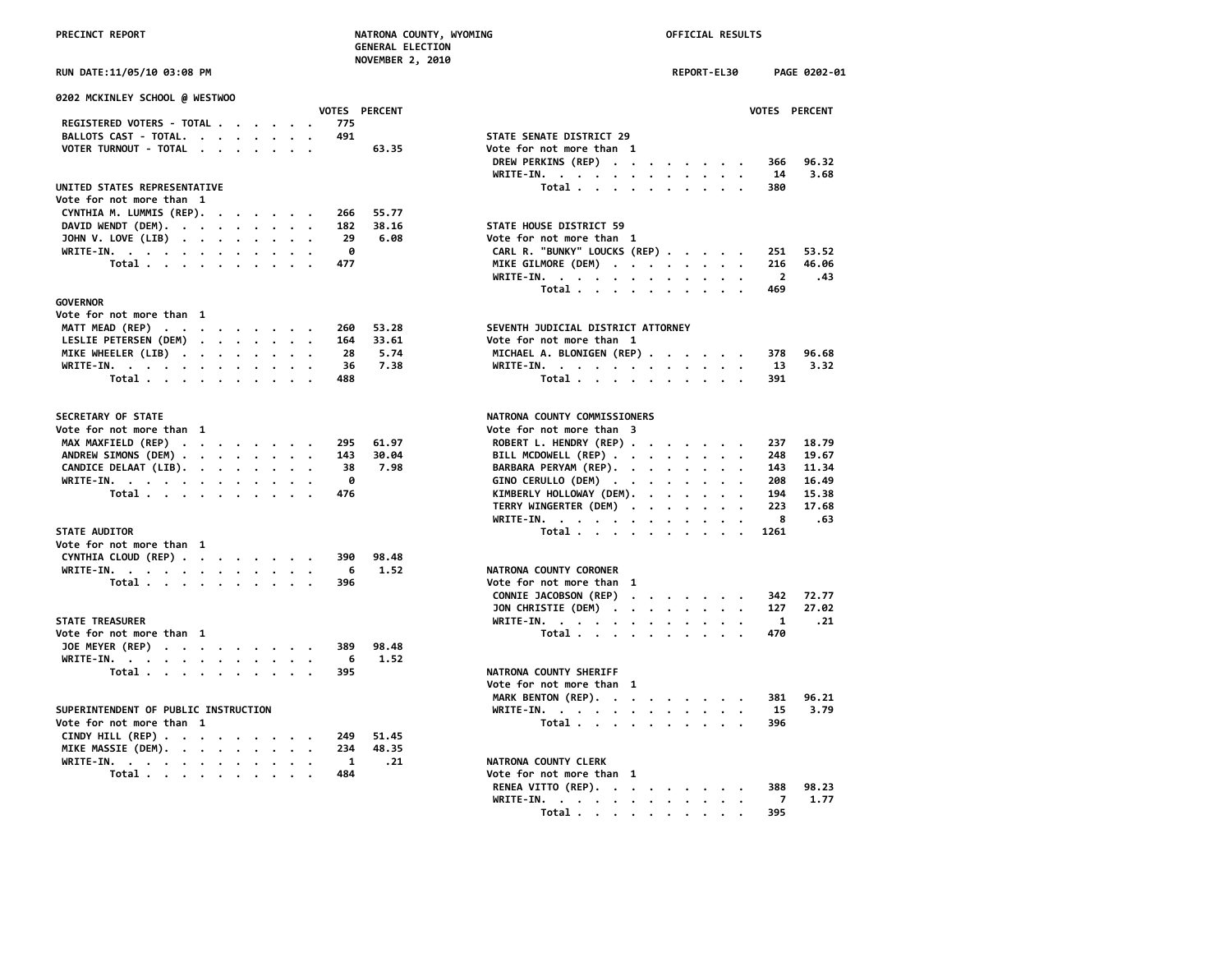## **RUN DATE:11/05/10 03:08 PM REPORT-EL30 PAGE 0202-02**

**0202 MCKINLEY SCHOOL @ WESTWOO VOTES PERCENT VOTES PERCENT**

| Vote for not more than  1 |  |  |  |  | Vote for not more than 3     |  |
|---------------------------|--|--|--|--|------------------------------|--|
| TOM DOYLE (REP) 396 98.51 |  |  |  |  | V. WORTH CHRISTIE. 109 10.80 |  |
| WRITE-IN. 6 1.49          |  |  |  |  | ROY COHEE 181 17.94          |  |
| Total 402                 |  |  |  |  | CHRIS CROSSEN 145 14.37      |  |

| NATRONA COUNTY ASSESSOR      | SARAH SULZEN 183 18.14 |
|------------------------------|------------------------|
| Vote for not more than 1     |                        |
| SUSAN DEWITT (REP) 391 98.49 | Total 1009             |
| WRITE-IN. 6 1.51             |                        |
| Total 397                    |                        |

### NATRONA COUNTY CLERK OF DISTRICT COURT

| Vote for not more than 1 |  |  |  |  |       | DAVE APPLEGATE. 112 8.13      |  |  |  |  |  |
|--------------------------|--|--|--|--|-------|-------------------------------|--|--|--|--|--|
| GEN TUMA (REP). 387      |  |  |  |  | 98.22 | LINDA BERGERON. 148 10.74     |  |  |  |  |  |
| WRITE-IN. 7 1.78         |  |  |  |  |       | JIM BUSH. 112 8.13            |  |  |  |  |  |
| Total 394                |  |  |  |  |       | AUDREY M. COTHERMAN 164 11.90 |  |  |  |  |  |

## RETAIN WY SUPREME COURT JUSTICE VOIGT

| Vote for not more than |  |       |  |  |  |  |         |       | SUZANNE SANDOVAL     |  |  |  |  | 169 | 12.26 |
|------------------------|--|-------|--|--|--|--|---------|-------|----------------------|--|--|--|--|-----|-------|
|                        |  |       |  |  |  |  | YES 327 | 74 R3 | DOUG TUNISON 70 5.08 |  |  |  |  |     |       |
|                        |  |       |  |  |  |  | NO. 110 |       | DOUGWALKER.          |  |  |  |  | 90  | 6.53  |
|                        |  | Total |  |  |  |  | 437     |       | WRITE-IN. 5 .36      |  |  |  |  |     |       |

# **RETAIN WY SUPREME COURT JUSTICE KITE**

| Vote for not more than |       |                                                                                                                                                                                                                                                                                                                                                                                                                                                            |  |  |  |   |     |       | NATRONA COUNTY SOIL CONSERVATION DIST |       |
|------------------------|-------|------------------------------------------------------------------------------------------------------------------------------------------------------------------------------------------------------------------------------------------------------------------------------------------------------------------------------------------------------------------------------------------------------------------------------------------------------------|--|--|--|---|-----|-------|---------------------------------------|-------|
|                        |       | YES.                                                                                                                                                                                                                                                                                                                                                                                                                                                       |  |  |  |   |     |       | Vote for not more than                |       |
| <b>NO</b>              |       | $\mathbf{1} \qquad \mathbf{1} \qquad \mathbf{1} \qquad \mathbf{1} \qquad \mathbf{1} \qquad \mathbf{1} \qquad \mathbf{1} \qquad \mathbf{1} \qquad \mathbf{1} \qquad \mathbf{1} \qquad \mathbf{1} \qquad \mathbf{1} \qquad \mathbf{1} \qquad \mathbf{1} \qquad \mathbf{1} \qquad \mathbf{1} \qquad \mathbf{1} \qquad \mathbf{1} \qquad \mathbf{1} \qquad \mathbf{1} \qquad \mathbf{1} \qquad \mathbf{1} \qquad \mathbf{1} \qquad \mathbf{1} \qquad \mathbf{$ |  |  |  |   | 106 | 24.48 | 360<br>KELLY BURCH.                   | 99.17 |
|                        | ⊤otal |                                                                                                                                                                                                                                                                                                                                                                                                                                                            |  |  |  | . |     |       | WRITE-IN. 3                           | . 83  |

## **RETAIN DISTRICT COURT JUDGE SKAVDAHL**

|  | Vote for not more than 1 |  |  |  |  |                  |               | OPTIONAL ONE CENT TAX    |       |
|--|--------------------------|--|--|--|--|------------------|---------------|--------------------------|-------|
|  |                          |  |  |  |  | YES. 328         | 75.40         | Vote for not more than 1 |       |
|  |                          |  |  |  |  |                  | NO. 107 24.60 | FOR 350                  | 72.16 |
|  |                          |  |  |  |  | $Total \t\t 435$ |               | AGATNST 135 27.84        |       |

## **RETAIN CIRCUIT COURT JUDGE PATCHEN**

| Vote for not more than |  |       |  |  |  |  |  |          |         | <b>3% LODGING TAX</b>  |       |
|------------------------|--|-------|--|--|--|--|--|----------|---------|------------------------|-------|
|                        |  |       |  |  |  |  |  | YES. 340 | 78.52   | Vote for not more than |       |
|                        |  |       |  |  |  |  |  | NO. 93   | - 21.48 | -362<br>FOR            | 75.26 |
|                        |  | Total |  |  |  |  |  |          |         | 24.74<br>AGAINST 119   |       |

# **CASPER CITY COUNCIL WARD 2**

| Vote for not more than 1     |  |  |  |     |  |
|------------------------------|--|--|--|-----|--|
| NICHOLE R. COLLIER 173 41.39 |  |  |  |     |  |
| PAUL MEYER 243 58.13         |  |  |  |     |  |
| WRITE-IN. 2 .48              |  |  |  |     |  |
| Total                        |  |  |  | 418 |  |

| CASPER COLLEGE DISTRICT BOARD OF TRUSTEE |
|------------------------------------------|
| Vote for not more than 3                 |
| V. WORTH CHRISTIE.<br>10.80<br>109       |
| 17.94<br>ROY COHEE<br>181                |
| 14.37<br>CHRIS CROSSEN<br>145            |
| 20.52<br>KATHY DOLAN.<br>207             |
| 17.34<br>CHARLIE ROBERTSON.<br>175       |
| 18.14<br>SARAH SULZEN<br>183             |
| WRITE-IN.<br>- 89                        |
| Total<br>1009                            |
|                                          |
|                                          |
| NATRONA COUNTY SCHOOL DIST NO 1          |
| Vote for not more than 4                 |
|                                          |

| NATRONA COUNTY CLERK OF DISTRICT COURT |       |  |  |  |  |  |     |                           | RON AKIN.           |  |  |  |  | 148 | 10.74 |
|----------------------------------------|-------|--|--|--|--|--|-----|---------------------------|---------------------|--|--|--|--|-----|-------|
| Vote for not more than  1              |       |  |  |  |  |  |     |                           | DAVE APPLEGATE.     |  |  |  |  | 112 | 8.13  |
|                                        |       |  |  |  |  |  |     | GEN TUMA (REP). 387 98.22 | LINDA BERGERON.     |  |  |  |  | 148 | 10.74 |
| WRITE-IN.                              |       |  |  |  |  |  |     | 1.78                      | JIM BUSH.           |  |  |  |  | 112 | 8.13  |
|                                        | Total |  |  |  |  |  | 394 |                           | AUDREY M. COTHERMAN |  |  |  |  | 164 | 11.90 |
|                                        |       |  |  |  |  |  |     |                           | PAT KEEFE           |  |  |  |  | 158 | 11.47 |
|                                        |       |  |  |  |  |  |     |                           | DEAN PAUL LORIMER.  |  |  |  |  | 88  | 6.39  |
| RETAIN WY SUPREME COURT JUSTICE VOIGT  |       |  |  |  |  |  |     |                           | GERALD L. QUINLAN.  |  |  |  |  | 114 | 8.27  |
| Vote for not more than  1              |       |  |  |  |  |  |     |                           | SUZANNE SANDOVAL    |  |  |  |  | 169 | 12.26 |
| YES.                                   |       |  |  |  |  |  |     | 327 74.83                 | DOUG TUNISON        |  |  |  |  | 70  | 5.08  |
| NO.                                    |       |  |  |  |  |  |     | 110 25.17                 | C. DOUG WALKER.     |  |  |  |  | 90  | 6.53  |
|                                        | Total |  |  |  |  |  | 437 |                           |                     |  |  |  |  |     | . 36  |
|                                        |       |  |  |  |  |  |     |                           | Total 1378          |  |  |  |  |     |       |
|                                        |       |  |  |  |  |  |     |                           |                     |  |  |  |  |     |       |

# **NATRONA COUNTY SOIL CONSERVATION DIST**<br>Vote for not more than 2

|  |  |  |  |  |  |           | YES 327 75.52 | Vote for not more than 2 |  |
|--|--|--|--|--|--|-----------|---------------|--------------------------|--|
|  |  |  |  |  |  |           | NO. 106 24.48 | KELLY BURCH. 360 99.17   |  |
|  |  |  |  |  |  | Total 433 |               | WRITE-IN. 3 .83          |  |
|  |  |  |  |  |  |           |               | Total. 363               |  |

# **Vote for not more than 1 OPTIONAL ONE CENT TAX**

|  |  |  |  |  |  |           | YES 328 75.40 | Vote for not more than 1 |  |
|--|--|--|--|--|--|-----------|---------------|--------------------------|--|
|  |  |  |  |  |  |           | NO. 107 24.60 | FOR 350 72.16            |  |
|  |  |  |  |  |  | Total 435 |               | AGAINST 135 27.84        |  |
|  |  |  |  |  |  |           |               | Total. 485               |  |

### **Vote for not more than 1 3% LODGING TAX**

|  | VOLE TUI NUL MUIE LIIAN 1 |  |  |  |  |  |           |               | <b>DALLUULING IAA</b>    |
|--|---------------------------|--|--|--|--|--|-----------|---------------|--------------------------|
|  |                           |  |  |  |  |  |           | YES 340 78.52 | Vote for not more than 1 |
|  |                           |  |  |  |  |  |           | NO. 93 21.48  | FOR 362 75.26            |
|  |                           |  |  |  |  |  | Total 433 |               | AGAINST 119 24.74        |
|  |                           |  |  |  |  |  |           |               | Total 481                |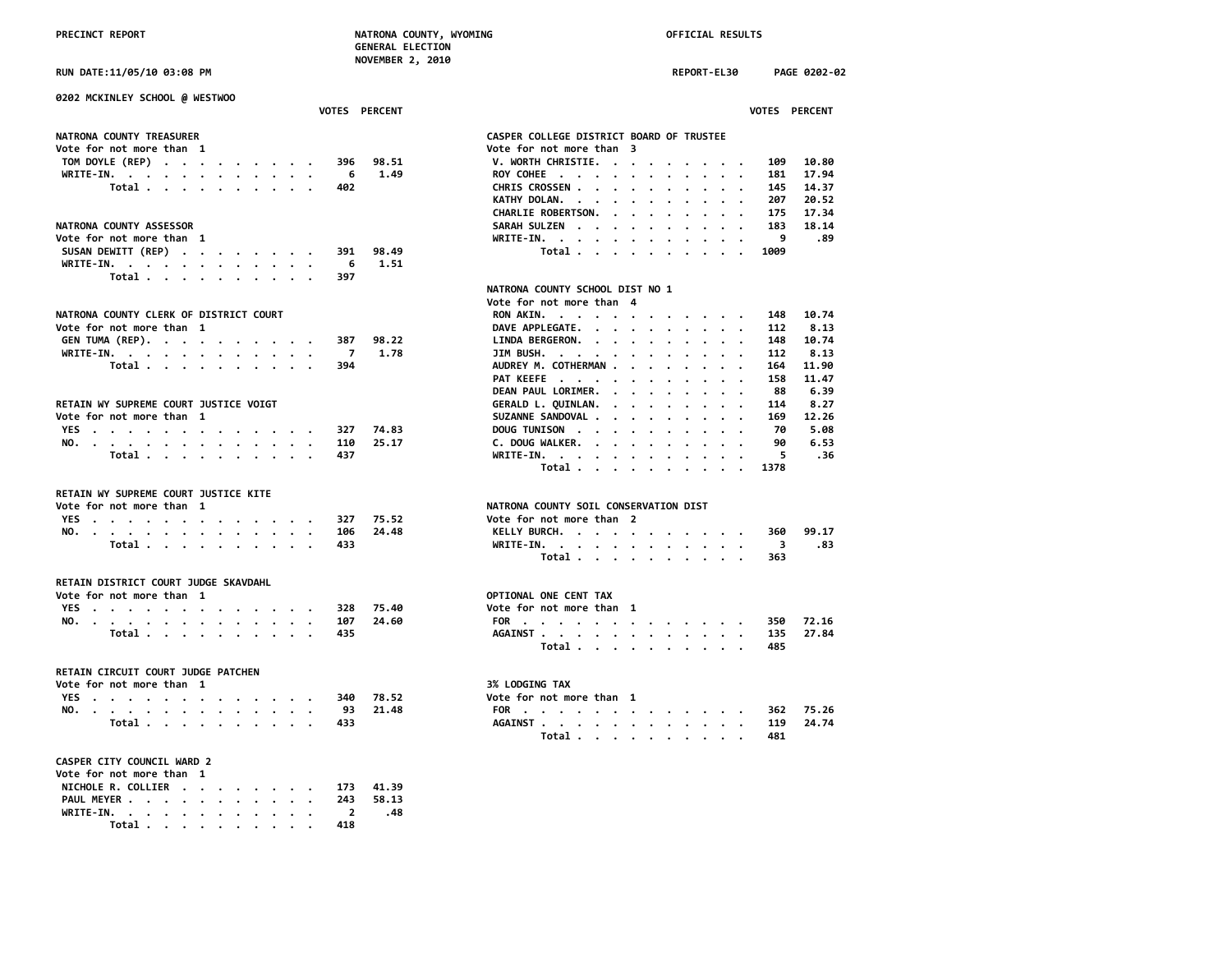# PRECINCT REPORT **NATRONA COUNTY, WYOMING NATRONA COUNTY, WYOMING OFFICIAL RESULTS**

| <b>GENERAL ELECTION</b> |  |
|-------------------------|--|
| <b>NOVEMBER 2, 2010</b> |  |

| 0203 CY JUNIOR HS                    |  |  |                         |                      |                                                                                                                |              |
|--------------------------------------|--|--|-------------------------|----------------------|----------------------------------------------------------------------------------------------------------------|--------------|
|                                      |  |  |                         | <b>VOTES PERCENT</b> |                                                                                                                | <b>VOTES</b> |
| REGISTERED VOTERS - TOTAL            |  |  | 740                     |                      |                                                                                                                |              |
| BALLOTS CAST - TOTAL.                |  |  | 454                     |                      | STATE SENATE DISTRICT 29                                                                                       |              |
| VOTER TURNOUT - TOTAL                |  |  |                         | 61.35                | Vote for not more than 1                                                                                       |              |
|                                      |  |  |                         |                      | DREW PERKINS (REP)<br>WRITE-IN.<br>$\cdot$ .                                                                   | 377<br>3     |
| UNITED STATES REPRESENTATIVE         |  |  |                         |                      | Total                                                                                                          | 380          |
| Vote for not more than 1             |  |  |                         |                      |                                                                                                                |              |
| CYNTHIA M. LUMMIS (REP).             |  |  | 290                     | 65.46                |                                                                                                                |              |
| DAVID WENDT (DEM).                   |  |  | 129                     | 29.12                | STATE HOUSE DISTRICT 59                                                                                        |              |
| JOHN V. LOVE (LIB)                   |  |  | 24                      | 5.42                 | Vote for not more than 1                                                                                       |              |
| WRITE-IN.                            |  |  | 0                       |                      | CARL R. "BUNKY" LOUCKS (REP)                                                                                   | 281          |
| Total                                |  |  | 443                     |                      | MIKE GILMORE (DEM)                                                                                             | 164          |
|                                      |  |  |                         |                      | WRITE-IN.                                                                                                      | 0            |
|                                      |  |  |                         |                      | Total                                                                                                          | 445          |
| <b>GOVERNOR</b>                      |  |  |                         |                      |                                                                                                                |              |
| Vote for not more than 1             |  |  |                         |                      |                                                                                                                |              |
| MATT MEAD (REP)                      |  |  | 283                     | 62.47                | SEVENTH JUDICIAL DISTRICT ATTORNEY                                                                             |              |
| LESLIE PETERSEN (DEM)                |  |  | 123                     | 27.15                | Vote for not more than 1                                                                                       |              |
| MIKE WHEELER (LIB)                   |  |  | 18                      | 3.97                 | MICHAEL A. BLONIGEN (REP)                                                                                      | 376          |
| WRITE-IN.                            |  |  | 29                      | 6.40                 | WRITE-IN.                                                                                                      | 5            |
| Total                                |  |  | 453                     |                      | Total                                                                                                          | 381          |
|                                      |  |  |                         |                      |                                                                                                                |              |
| SECRETARY OF STATE                   |  |  |                         |                      | NATRONA COUNTY COMMISSIONERS                                                                                   |              |
| Vote for not more than 1             |  |  |                         |                      | Vote for not more than 3                                                                                       |              |
| MAX MAXFIELD (REP)                   |  |  | 352                     | 79.64                | ROBERT L. HENDRY (REP)                                                                                         | 237          |
| ANDREW SIMONS (DEM)                  |  |  | 76                      | 17.19                | BILL MCDOWELL (REP)                                                                                            | 286          |
| CANDICE DELAAT (LIB).                |  |  | 14                      | 3.17                 | BARBARA PERYAM (REP).                                                                                          | 134          |
| WRITE-IN.                            |  |  | ø                       |                      | GINO CERULLO (DEM)                                                                                             | 174          |
| Total                                |  |  | 442                     |                      | KIMBERLY HOLLOWAY (DEM).                                                                                       | 146          |
|                                      |  |  |                         |                      | TERRY WINGERTER (DEM)<br>$\bullet$                                                                             | 183          |
|                                      |  |  |                         |                      | WRITE-IN.                                                                                                      | 12           |
| STATE AUDITOR                        |  |  |                         |                      | Total                                                                                                          | 1172         |
| Vote for not more than 1             |  |  |                         |                      |                                                                                                                |              |
| CYNTHIA CLOUD (REP)                  |  |  | 380                     | 99.22                |                                                                                                                |              |
| WRITE-IN.                            |  |  | $\overline{\mathbf{3}}$ | .78                  | NATRONA COUNTY CORONER                                                                                         |              |
| Total                                |  |  | 383                     |                      | Vote for not more than 1                                                                                       |              |
|                                      |  |  |                         |                      | CONNIE JACOBSON (REP)<br>$\mathcal{A}=\mathcal{A}=\mathcal{A}=\mathcal{A}=\mathcal{A}=\mathcal{A}=\mathcal{A}$ | 379          |
|                                      |  |  |                         |                      | JON CHRISTIE (DEM)                                                                                             | 57           |
| <b>STATE TREASURER</b>               |  |  |                         |                      | WRITE-IN.                                                                                                      | $\mathbf{1}$ |
| Vote for not more than 1             |  |  |                         |                      | Total $\cdots$ $\cdots$ $\cdots$                                                                               | 437          |
| JOE MEYER (REP)                      |  |  | 379                     | 99.48                |                                                                                                                |              |
| WRITE-IN.                            |  |  | $\overline{2}$          | .52                  |                                                                                                                |              |
| Total                                |  |  | 381                     |                      | NATRONA COUNTY SHERIFF                                                                                         |              |
|                                      |  |  |                         |                      | Vote for not more than 1                                                                                       |              |
|                                      |  |  |                         |                      | MARK BENTON (REP).                                                                                             | 374          |
| SUPERINTENDENT OF PUBLIC INSTRUCTION |  |  |                         |                      | WRITE-IN.                                                                                                      | 10           |
| Vote for not more than 1             |  |  |                         |                      | Total                                                                                                          | 384          |
| CINDY HILL $(REP)$                   |  |  | 259                     | 57.56                |                                                                                                                |              |
|                                      |  |  |                         | 42.44                |                                                                                                                |              |
| MIKE MASSIE (DEM).                   |  |  | 191                     |                      |                                                                                                                |              |
| WRITE-IN.                            |  |  | 0                       |                      | NATRONA COUNTY CLERK                                                                                           |              |
| Total                                |  |  | 450                     |                      | Vote for not more than 1                                                                                       |              |

| RUN DATE:11/05/10 03:08 PM                                         |                      |       | REPORT-EL30<br>PAGE 0203-01                           |     |
|--------------------------------------------------------------------|----------------------|-------|-------------------------------------------------------|-----|
| 0203 CY JUNIOR HS                                                  | <b>VOTES PERCENT</b> |       | VOTES PERCENT                                         |     |
| REGISTERED VOTERS - TOTAL                                          | 740                  |       |                                                       |     |
| BALLOTS CAST - TOTAL.                                              | 454                  |       | STATE SENATE DISTRICT 29                              |     |
| VOTER TURNOUT - TOTAL                                              |                      | 61.35 | Vote for not more than 1                              |     |
|                                                                    |                      |       | DREW PERKINS (REP)<br>99.21<br>377                    |     |
|                                                                    |                      |       | WRITE-IN.<br>$\overline{\mathbf{3}}$                  | .79 |
| UNITED STATES REPRESENTATIVE                                       |                      |       | Total<br>380                                          |     |
| Vote for not more than 1                                           |                      |       |                                                       |     |
| CYNTHIA M. LUMMIS (REP).<br>$\cdots$                               | 290                  | 65.46 |                                                       |     |
| DAVID WENDT (DEM).                                                 | 129                  | 29.12 | STATE HOUSE DISTRICT 59                               |     |
| JOHN V. LOVE (LIB)                                                 | 24                   | 5.42  | Vote for not more than 1                              |     |
| WRITE-IN.                                                          | 0                    |       | CARL R. "BUNKY" LOUCKS (REP)<br>281<br>63.15          |     |
| Total                                                              | 443                  |       | MIKE GILMORE (DEM)<br>36.85<br>164                    |     |
|                                                                    |                      |       | WRITE-IN.<br>0                                        |     |
|                                                                    |                      |       | Total<br>445                                          |     |
| <b>GOVERNOR</b>                                                    |                      |       |                                                       |     |
| Vote for not more than 1                                           |                      |       |                                                       |     |
| MATT MEAD (REP)                                                    | 283                  | 62.47 | SEVENTH JUDICIAL DISTRICT ATTORNEY                    |     |
| LESLIE PETERSEN (DEM)                                              | 123                  | 27.15 | Vote for not more than 1                              |     |
| MIKE WHEELER (LIB)                                                 | 18                   | 3.97  | MICHAEL A. BLONIGEN (REP)<br>98.69<br>376             |     |
| WRITE-IN.                                                          | 29                   | 6.40  | WRITE-IN.<br>5<br>1.31                                |     |
| Total                                                              | 453                  |       | Total<br>381                                          |     |
|                                                                    |                      |       |                                                       |     |
| SECRETARY OF STATE                                                 |                      |       | NATRONA COUNTY COMMISSIONERS                          |     |
| Vote for not more than 1                                           |                      |       | Vote for not more than 3                              |     |
| MAX MAXFIELD (REP)                                                 | 352                  | 79.64 | ROBERT L. HENDRY (REP)<br>20.22<br>237                |     |
| ANDREW SIMONS (DEM)                                                | 76                   | 17.19 | BILL MCDOWELL (REP)<br>24.40<br>286                   |     |
| CANDICE DELAAT (LIB).                                              | 14                   | 3.17  | BARBARA PERYAM (REP).<br>134<br>11.43                 |     |
| WRITE-IN.                                                          | 0                    |       | GINO CERULLO (DEM)<br>174<br>14.85                    |     |
| Total                                                              | 442                  |       | KIMBERLY HOLLOWAY (DEM).<br>12.46<br>146              |     |
|                                                                    |                      |       | TERRY WINGERTER (DEM)<br>183<br>15.61                 |     |
|                                                                    |                      |       | WRITE-IN.<br>12<br>1.02                               |     |
| <b>STATE AUDITOR</b>                                               |                      |       | Total $\cdots$ $\cdots$ $\cdots$<br>1172<br>$\cdot$ . |     |
| Vote for not more than 1                                           |                      |       |                                                       |     |
| CYNTHIA CLOUD (REP)                                                | 380                  | 99.22 |                                                       |     |
| WRITE-IN.                                                          | 3                    | .78   | NATRONA COUNTY CORONER                                |     |
| Total                                                              | 383                  |       | Vote for not more than 1                              |     |
|                                                                    |                      |       | CONNIE JACOBSON (REP)<br>86.73<br>379                 |     |
|                                                                    |                      |       | JON CHRISTIE (DEM)<br>13.04<br>57                     |     |
| <b>STATE TREASURER</b>                                             |                      |       | WRITE-IN.<br>-1<br>$\cdot$ $\cdot$<br>$\cdot$         | .23 |
| Vote for not more than 1                                           |                      |       | Total<br>437                                          |     |
| JOE MEYER (REP)                                                    | 379                  | 99.48 |                                                       |     |
| WRITE-IN.                                                          | - 2                  | .52   |                                                       |     |
| Total                                                              | 381                  |       | NATRONA COUNTY SHERIFF                                |     |
|                                                                    |                      |       | Vote for not more than 1                              |     |
|                                                                    |                      |       | MARK BENTON (REP).<br>374<br>97.40                    |     |
| SUPERINTENDENT OF PUBLIC INSTRUCTION                               |                      |       | 2.60<br>WRITE-IN.<br>10                               |     |
| Vote for not more than 1                                           |                      |       | Total<br>384                                          |     |
| CINDY HILL (REP) $\cdot \cdot \cdot \cdot \cdot \cdot \cdot \cdot$ | 259                  | 57.56 |                                                       |     |
| MIKE MASSIE (DEM).                                                 | 191                  | 42.44 |                                                       |     |
| WRITE-IN.<br>$\sim$ $\sim$                                         | 0                    |       | NATRONA COUNTY CLERK                                  |     |
| Total                                                              | 450                  |       | Vote for not more than 1                              |     |
|                                                                    |                      |       | RENEA VITTO (REP).<br>99.22<br>383                    |     |
|                                                                    |                      |       | WRITE-IN.<br>$_{3}$                                   | .78 |
|                                                                    |                      |       | Total<br>386<br>$\bullet$ . $\bullet$                 |     |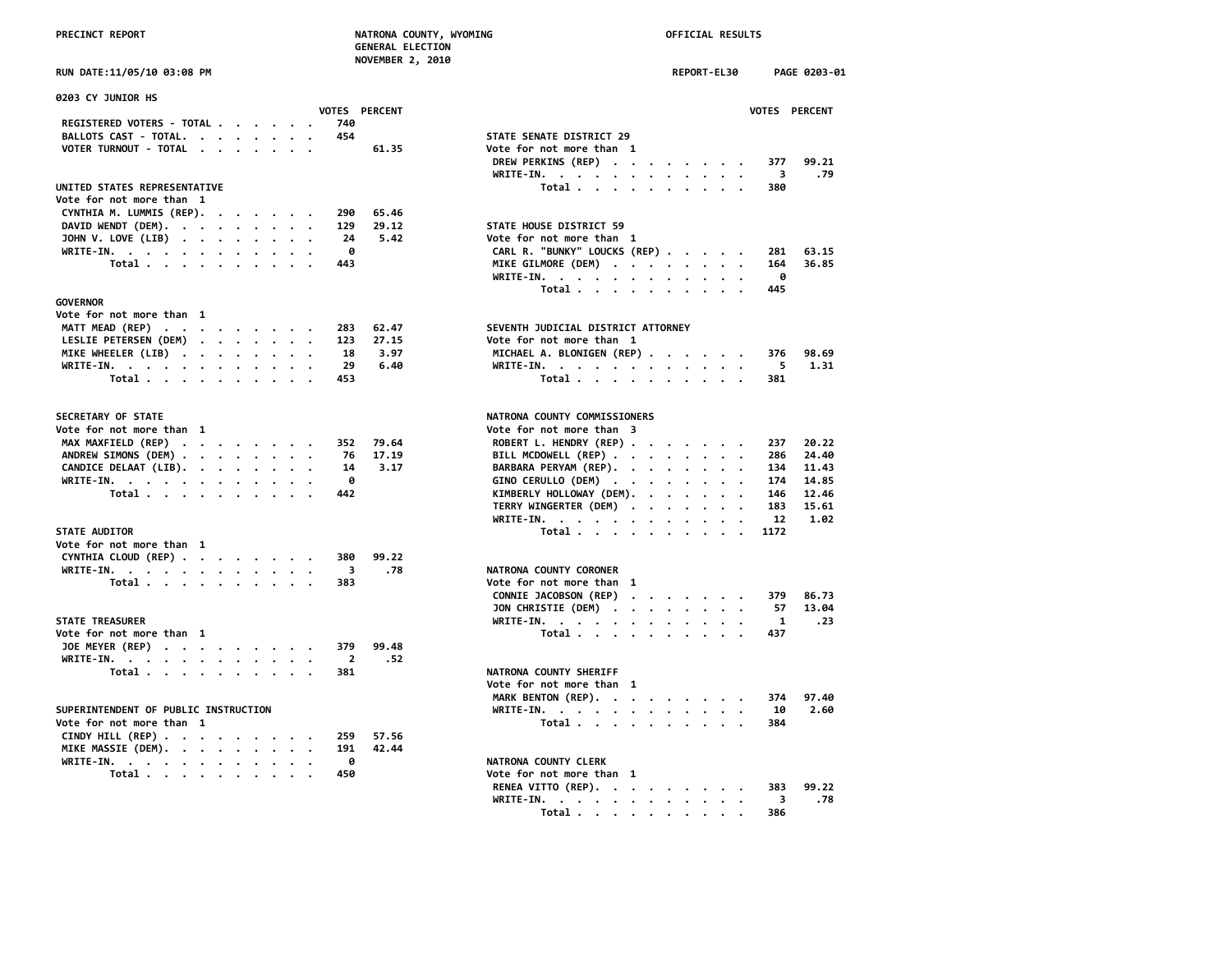**RUN DATE:11/05/10 03:08 PM REPORT-EL30 PAGE 0203-02**

| 0203 CY JUNIOR HS<br>VOTES PERCENT               | VOTES PERCENT                                                                                                                                                                                                                                                     |
|--------------------------------------------------|-------------------------------------------------------------------------------------------------------------------------------------------------------------------------------------------------------------------------------------------------------------------|
| <b>NATRONA COUNTY TREASURER</b>                  | CASPER COLLEGE DISTRICT BOARD OF TRUSTEE                                                                                                                                                                                                                          |
| Vote for not more than 1                         |                                                                                                                                                                                                                                                                   |
|                                                  | Vote for not more than 3                                                                                                                                                                                                                                          |
| TOM DOYLE (REP)<br>99.49<br>388                  | V. WORTH CHRISTIE.<br>12.51<br>121                                                                                                                                                                                                                                |
| WRITE-IN.<br>$\overline{\phantom{a}}$<br>.51     | ROY COHEE<br>191<br>19.75                                                                                                                                                                                                                                         |
| Total<br>390                                     | 13.13<br>CHRIS CROSSEN<br>127                                                                                                                                                                                                                                     |
|                                                  | KATHY DOLAN.<br>21,92<br>212<br>$\cdots$                                                                                                                                                                                                                          |
|                                                  | CHARLIE ROBERTSON.<br>147<br>15.20                                                                                                                                                                                                                                |
| <b>NATRONA COUNTY ASSESSOR</b>                   | 17.37<br>SARAH SULZEN<br>168                                                                                                                                                                                                                                      |
| Vote for not more than 1                         | WRITE-IN.<br>$\blacksquare$<br>.10                                                                                                                                                                                                                                |
| SUSAN DEWITT (REP)<br>381 100.00                 | Total<br>967                                                                                                                                                                                                                                                      |
| WRITE-IN.<br>0                                   |                                                                                                                                                                                                                                                                   |
| Total $\ldots$ $\ldots$ $\ldots$ $\ldots$<br>381 |                                                                                                                                                                                                                                                                   |
|                                                  | NATRONA COUNTY SCHOOL DIST NO 1                                                                                                                                                                                                                                   |
|                                                  | Vote for not more than 4                                                                                                                                                                                                                                          |
| NATRONA COUNTY CLERK OF DISTRICT COURT           | 9.83<br>RON AKIN.<br>131                                                                                                                                                                                                                                          |
| Vote for not more than 1                         | 135<br>10.14                                                                                                                                                                                                                                                      |
|                                                  | DAVE APPLEGATE.                                                                                                                                                                                                                                                   |
| GEN TUMA (REP).<br>99.22<br>383                  | LINDA BERGERON.<br>10.96<br>146                                                                                                                                                                                                                                   |
| .78<br>WRITE-IN.<br>$_{\rm 3}$                   | JIM BUSH.<br>10.06<br>134                                                                                                                                                                                                                                         |
| Total<br>386                                     | AUDREY M. COTHERMAN<br>11.56<br>154                                                                                                                                                                                                                               |
|                                                  | PAT KEEFE<br>164<br>12.31                                                                                                                                                                                                                                         |
|                                                  | DEAN PAUL LORIMER.<br>94<br>7.06                                                                                                                                                                                                                                  |
| RETAIN WY SUPREME COURT JUSTICE VOIGT            | GERALD L. QUINLAN.<br>6.61<br>88<br>. The contract of the contract of the contract of the contract of the contract of the contract of the contract of the contract of the contract of the contract of the contract of the contract of the contract of the contrac |
| Vote for not more than 1                         | SUZANNE SANDOVAL<br>12.24<br>163                                                                                                                                                                                                                                  |
| 81.48<br>YES<br>308                              | 4.95<br>DOUG TUNISON<br>66                                                                                                                                                                                                                                        |
| NO.<br>70<br>18.52                               | 4.28<br>C. DOUG WALKER.<br>57                                                                                                                                                                                                                                     |
| Total $\cdots$ $\cdots$ $\cdots$ $\cdots$<br>378 | WRITE-IN.<br>0                                                                                                                                                                                                                                                    |
|                                                  | Total<br>1332                                                                                                                                                                                                                                                     |
| RETAIN WY SUPREME COURT JUSTICE KITE             |                                                                                                                                                                                                                                                                   |
| Vote for not more than 1                         | NATRONA COUNTY SOIL CONSERVATION DIST                                                                                                                                                                                                                             |
| YES<br>309<br>81.10                              | Vote for not more than 2                                                                                                                                                                                                                                          |
| 18.90<br>NO.<br>-72                              | KELLY BURCH.<br>97.90<br>327                                                                                                                                                                                                                                      |
| Total<br>381                                     | 2.10<br>WRITE-IN.<br>$\overline{7}$                                                                                                                                                                                                                               |
|                                                  | Total<br>334                                                                                                                                                                                                                                                      |
| RETAIN DISTRICT COURT JUDGE SKAVDAHL             |                                                                                                                                                                                                                                                                   |
| Vote for not more than 1                         | OPTIONAL ONE CENT TAX                                                                                                                                                                                                                                             |
| 83.50<br>YES<br>334                              | Vote for not more than 1                                                                                                                                                                                                                                          |
| 16.50<br>NO.<br>66                               | FOR<br>74.55<br>331                                                                                                                                                                                                                                               |
| Total<br>400                                     | 25.45<br>AGAINST<br>113                                                                                                                                                                                                                                           |
|                                                  | 444<br>Total                                                                                                                                                                                                                                                      |
| RETAIN CIRCUIT COURT JUDGE PATCHEN               |                                                                                                                                                                                                                                                                   |
| Vote for not more than 1                         | <b>3% LODGING TAX</b>                                                                                                                                                                                                                                             |
| YES<br>83.46<br>323                              | Vote for not more than 1                                                                                                                                                                                                                                          |
| 16.54<br>NO.<br>- 64                             | FOR<br>370 83.90                                                                                                                                                                                                                                                  |
| Total<br>387                                     | AGAINST<br>71<br>16.10                                                                                                                                                                                                                                            |
|                                                  | Total<br>441                                                                                                                                                                                                                                                      |
| CASPER CITY COUNCIL WARD 2                       |                                                                                                                                                                                                                                                                   |
| Vote for not more than  1                        |                                                                                                                                                                                                                                                                   |
| NICHOLE R. COLLIER<br>175<br>44.53               |                                                                                                                                                                                                                                                                   |
| PAUL MEYER<br>218<br>55.47                       |                                                                                                                                                                                                                                                                   |
| 0                                                |                                                                                                                                                                                                                                                                   |
| WRITE-IN.<br>393                                 |                                                                                                                                                                                                                                                                   |
| Total                                            |                                                                                                                                                                                                                                                                   |

|                                                 |                                 |                      |                      |                      |                                                                                                                                                 |                                                                                                                                                                                                                                   |                                    |                      |                                                                    |                                                                             |           |                | VUIES PERLENI                                                                                                    |  |
|-------------------------------------------------|---------------------------------|----------------------|----------------------|----------------------|-------------------------------------------------------------------------------------------------------------------------------------------------|-----------------------------------------------------------------------------------------------------------------------------------------------------------------------------------------------------------------------------------|------------------------------------|----------------------|--------------------------------------------------------------------|-----------------------------------------------------------------------------|-----------|----------------|------------------------------------------------------------------------------------------------------------------|--|
| <b>CASPER COLLEGE DISTRICT BOARD OF TRUSTEE</b> |                                 |                      |                      |                      |                                                                                                                                                 |                                                                                                                                                                                                                                   |                                    |                      |                                                                    |                                                                             |           |                |                                                                                                                  |  |
| Vote for not more than 3                        |                                 |                      |                      |                      |                                                                                                                                                 |                                                                                                                                                                                                                                   |                                    |                      |                                                                    |                                                                             |           |                |                                                                                                                  |  |
| V. WORTH CHRISTIE.                              |                                 |                      |                      |                      |                                                                                                                                                 |                                                                                                                                                                                                                                   |                                    |                      |                                                                    |                                                                             |           |                | 121 12.51                                                                                                        |  |
| ROY COHEE                                       |                                 |                      |                      |                      |                                                                                                                                                 | $\mathbf{r}=\mathbf{r}+\mathbf{r}+\mathbf{r}+\mathbf{r}$                                                                                                                                                                          |                                    |                      |                                                                    | $\ddot{\phantom{0}}$                                                        | $\bullet$ |                | 191 19.75                                                                                                        |  |
| CHRIS CROSSEN                                   |                                 |                      |                      | $\ddot{\phantom{0}}$ |                                                                                                                                                 |                                                                                                                                                                                                                                   |                                    |                      | $\ddot{\phantom{0}}$                                               | $\cdot$ $\cdot$                                                             |           | 127            | 13.13                                                                                                            |  |
|                                                 |                                 |                      |                      |                      |                                                                                                                                                 |                                                                                                                                                                                                                                   |                                    |                      | $\ddot{\phantom{0}}$                                               | $\cdot$ $\cdot$                                                             |           |                | 212 21.92                                                                                                        |  |
| KATHY DOLAN.<br>CHARLIE ROBERTSON.              |                                 |                      |                      |                      |                                                                                                                                                 |                                                                                                                                                                                                                                   |                                    |                      |                                                                    | $\mathcal{L}^{\pm}$ , $\mathcal{L}^{\pm}$ , $\mathcal{L}^{\pm}$             |           |                | 15.20                                                                                                            |  |
|                                                 |                                 |                      |                      |                      |                                                                                                                                                 |                                                                                                                                                                                                                                   |                                    |                      |                                                                    | $\overline{1}$ , $\overline{1}$ , $\overline{1}$                            |           | 147            | SARAH SULZEN 168 17.37                                                                                           |  |
| WRITE-IN. .                                     |                                 |                      |                      |                      |                                                                                                                                                 |                                                                                                                                                                                                                                   |                                    |                      |                                                                    |                                                                             |           | $\blacksquare$ |                                                                                                                  |  |
|                                                 |                                 |                      |                      |                      |                                                                                                                                                 | and the contract of the contract of                                                                                                                                                                                               |                                    |                      |                                                                    |                                                                             |           | $\cdot$ 967    | .10                                                                                                              |  |
|                                                 | Total                           |                      |                      |                      |                                                                                                                                                 |                                                                                                                                                                                                                                   |                                    |                      |                                                                    |                                                                             |           |                |                                                                                                                  |  |
| <b>NATRONA COUNTY SCHOOL DIST NO 1</b>          |                                 |                      |                      |                      |                                                                                                                                                 |                                                                                                                                                                                                                                   |                                    |                      |                                                                    |                                                                             |           |                |                                                                                                                  |  |
| Vote for not more than                          |                                 |                      |                      |                      | $\overline{\mathbf{A}}$                                                                                                                         |                                                                                                                                                                                                                                   |                                    |                      |                                                                    |                                                                             |           |                |                                                                                                                  |  |
| RON AKIN.                                       |                                 |                      |                      |                      | $\bullet$ .                                                                                                                                     |                                                                                                                                                                                                                                   |                                    |                      |                                                                    | $\bullet$ .                                                                 |           |                | 131 9.83                                                                                                         |  |
| DAVE APPLEGATE.                                 |                                 |                      |                      |                      | $\sim$                                                                                                                                          | $\bullet$                                                                                                                                                                                                                         | $\sim$ $\sim$ $\sim$               |                      | $\bullet$                                                          | $\bullet$ .                                                                 |           |                | 135 10.14                                                                                                        |  |
| LINDA BERGERON. .                               |                                 |                      |                      |                      |                                                                                                                                                 | $\sim$ $\sim$ $\sim$ $\sim$                                                                                                                                                                                                       | $\bullet$                          | $\ddot{\phantom{0}}$ |                                                                    |                                                                             |           | 146            | 10.96                                                                                                            |  |
|                                                 |                                 |                      |                      |                      |                                                                                                                                                 |                                                                                                                                                                                                                                   |                                    |                      | $\sim$                                                             | $\sim$ $\sim$                                                               |           |                | 134 10.06                                                                                                        |  |
| JIM BUSH.<br>AUDREY M. COTHERMAN                |                                 |                      |                      |                      |                                                                                                                                                 |                                                                                                                                                                                                                                   |                                    |                      |                                                                    | $\mathbf{L}^{\text{max}}$ , $\mathbf{L}^{\text{max}}$                       |           | 154            | 11.56                                                                                                            |  |
| PAT KEEFE                                       |                                 |                      |                      |                      |                                                                                                                                                 |                                                                                                                                                                                                                                   | $\sim$                             | $\bullet$            | $\mathbf{1} \times \mathbf{1} \times \mathbf{1} \times \mathbf{1}$ |                                                                             |           |                | 164 12.31                                                                                                        |  |
| DEAN PAUL LORIMER.                              |                                 |                      |                      |                      |                                                                                                                                                 |                                                                                                                                                                                                                                   |                                    | $\ddot{\phantom{0}}$ |                                                                    | $\epsilon = \epsilon - \epsilon$ .                                          |           | 94             | 7.06                                                                                                             |  |
| GERALD L. QUINLAN.                              |                                 |                      |                      |                      |                                                                                                                                                 |                                                                                                                                                                                                                                   |                                    |                      | $\mathcal{A}=\mathcal{A}=\mathcal{A}$ .                            |                                                                             |           |                |                                                                                                                  |  |
| SUZANNE SANDOVAL                                |                                 |                      |                      |                      |                                                                                                                                                 |                                                                                                                                                                                                                                   | $\ddot{\phantom{0}}$               | $\ddot{\phantom{0}}$ |                                                                    |                                                                             |           |                |                                                                                                                  |  |
| DOUG TUNISON                                    |                                 |                      |                      |                      |                                                                                                                                                 |                                                                                                                                                                                                                                   | $\sim$                             | $\sim$               | $\begin{array}{cc} 1 & 1 & 1 \\ 1 & 1 & 1 \end{array}$             |                                                                             |           |                | 4.95                                                                                                             |  |
| C. DOUG WALKER.                                 |                                 |                      |                      |                      |                                                                                                                                                 |                                                                                                                                                                                                                                   |                                    |                      |                                                                    | $\bullet$ .<br><br><br><br><br><br><br><br><br><br><br><br><br><br><br><br> |           | 66<br>57       | 4.28                                                                                                             |  |
| WRITE-IN. $\cdot \cdot \cdot \cdot$             |                                 |                      |                      |                      |                                                                                                                                                 | $\sim$ $\sim$ $\sim$                                                                                                                                                                                                              |                                    |                      |                                                                    |                                                                             |           | - 0            |                                                                                                                  |  |
|                                                 |                                 |                      |                      |                      |                                                                                                                                                 |                                                                                                                                                                                                                                   | $\bullet$ .<br><br><br>$\bullet$ . |                      | $\ddot{\phantom{0}}$                                               | $\sim$ $\sim$                                                               |           | Total 1332     |                                                                                                                  |  |
|                                                 |                                 |                      |                      |                      |                                                                                                                                                 |                                                                                                                                                                                                                                   |                                    |                      |                                                                    |                                                                             |           |                |                                                                                                                  |  |
| <b>NATRONA COUNTY SOIL CONSERVATION DIST</b>    |                                 |                      |                      |                      |                                                                                                                                                 |                                                                                                                                                                                                                                   |                                    |                      |                                                                    |                                                                             |           |                |                                                                                                                  |  |
| Vote for not more than 2                        |                                 |                      |                      |                      |                                                                                                                                                 |                                                                                                                                                                                                                                   |                                    |                      |                                                                    |                                                                             |           |                |                                                                                                                  |  |
| KELLY BURCH.                                    |                                 |                      |                      |                      | $\bullet$ .<br><br><br><br><br><br><br><br><br><br><br><br><br><br><br><br><br><br><br><br><br><br><br><br><br><br><br><br><br><br><br><br><br> |                                                                                                                                                                                                                                   |                                    |                      |                                                                    |                                                                             |           |                |                                                                                                                  |  |
| WRITE-IN. .                                     |                                 |                      | $\cdot$              | $\ddot{\phantom{0}}$ |                                                                                                                                                 | $\mathbf{u} = \mathbf{u} + \mathbf{u} + \mathbf{u} + \mathbf{u} + \mathbf{u} + \mathbf{u}$ .                                                                                                                                      |                                    |                      |                                                                    |                                                                             |           |                |                                                                                                                  |  |
|                                                 | Total                           |                      |                      |                      |                                                                                                                                                 |                                                                                                                                                                                                                                   | $\sim$                             |                      |                                                                    |                                                                             |           |                | $\begin{array}{cccc} . & . & . & . & 327 & 97.90 \\ . & . & . & . & 7 & 2.10 \\ . & . & . & . & 334 \end{array}$ |  |
|                                                 |                                 |                      |                      |                      |                                                                                                                                                 |                                                                                                                                                                                                                                   |                                    |                      |                                                                    |                                                                             |           |                |                                                                                                                  |  |
| <b>OPTIONAL ONE CENT TAX</b>                    |                                 |                      |                      |                      |                                                                                                                                                 |                                                                                                                                                                                                                                   |                                    |                      |                                                                    |                                                                             |           |                |                                                                                                                  |  |
| Vote for not more than 1                        |                                 |                      |                      |                      |                                                                                                                                                 |                                                                                                                                                                                                                                   |                                    |                      |                                                                    |                                                                             |           |                |                                                                                                                  |  |
| FOR                                             |                                 |                      |                      |                      |                                                                                                                                                 |                                                                                                                                                                                                                                   |                                    |                      |                                                                    |                                                                             |           |                | $\cdot$ 331 74.55                                                                                                |  |
| AGAINST                                         |                                 |                      |                      |                      |                                                                                                                                                 | .                                                                                                                                                                                                                                 |                                    |                      |                                                                    |                                                                             |           |                | 113 25.45                                                                                                        |  |
|                                                 | Total                           |                      |                      |                      |                                                                                                                                                 |                                                                                                                                                                                                                                   | $\ddot{\phantom{0}}$               | $\ddot{\phantom{0}}$ | $\cdot$                                                            | $\sim$ $\sim$                                                               |           | 444            |                                                                                                                  |  |
| <b>3% LODGING TAX</b>                           |                                 |                      |                      |                      |                                                                                                                                                 |                                                                                                                                                                                                                                   |                                    |                      |                                                                    |                                                                             |           |                |                                                                                                                  |  |
| Vote for not more than 1                        |                                 |                      |                      |                      |                                                                                                                                                 |                                                                                                                                                                                                                                   |                                    |                      |                                                                    |                                                                             |           |                |                                                                                                                  |  |
| FOR .                                           | $\ddot{\phantom{0}}$<br>$\cdot$ | $\ddot{\phantom{0}}$ | $\ddot{\phantom{a}}$ |                      | $\sim$                                                                                                                                          |                                                                                                                                                                                                                                   |                                    |                      |                                                                    |                                                                             |           |                | $\cdot$ 370 83.90                                                                                                |  |
| AGAINST                                         |                                 | $\bullet$            |                      |                      |                                                                                                                                                 | $\mathbf{a}$ . The contribution of the contribution of the contribution of the contribution of the contribution of the contribution of the contribution of the contribution of the contribution of the contribution of the contri |                                    |                      |                                                                    |                                                                             |           | 71             | 16.10                                                                                                            |  |
|                                                 | Total                           |                      |                      |                      |                                                                                                                                                 |                                                                                                                                                                                                                                   |                                    |                      |                                                                    |                                                                             |           | . 441          |                                                                                                                  |  |
|                                                 |                                 |                      |                      |                      |                                                                                                                                                 |                                                                                                                                                                                                                                   |                                    |                      |                                                                    |                                                                             |           |                |                                                                                                                  |  |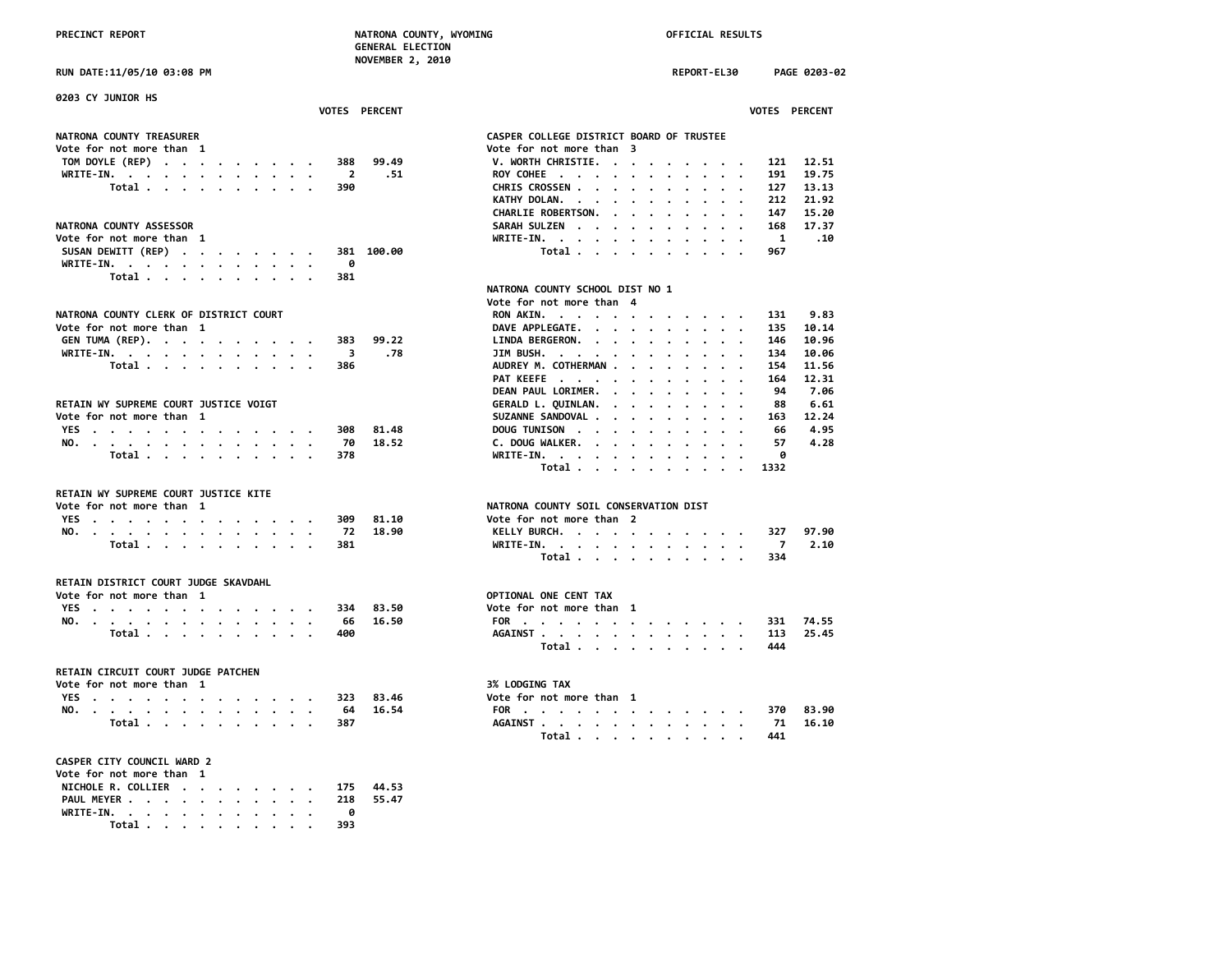|  |  | <b>PRECINCT REPORT</b> |
|--|--|------------------------|
|  |  |                        |

# **PRECIST REPORT OF A PRECIST AND REPORT OF A PRECIST REPORT OF FICIAL RESULTS**

|                                                                   | <b>GENERAL ELECTION</b> |                                    |             |           |      |               |
|-------------------------------------------------------------------|-------------------------|------------------------------------|-------------|-----------|------|---------------|
|                                                                   | <b>NOVEMBER 2, 2010</b> |                                    |             |           |      |               |
| RUN DATE:11/05/10 03:08 PM                                        |                         |                                    | REPORT-EL30 |           |      | PAGE 0204-01  |
| 0204 SOUTHRIDGE SCHOOL                                            |                         |                                    |             |           |      |               |
|                                                                   | <b>VOTES PERCENT</b>    |                                    |             |           |      | VOTES PERCENT |
| REGISTERED VOTERS - TOTAL                                         | 705                     |                                    |             |           |      |               |
| BALLOTS CAST - TOTAL.                                             | 484                     | STATE SENATE DISTRICT 29           |             |           |      |               |
| VOTER TURNOUT - TOTAL<br>$\cdot$ $\cdot$<br>$\sim$ $\sim$ $\sim$  | 68.65                   | Vote for not more than 1           |             |           |      |               |
|                                                                   |                         | DREW PERKINS (REP)                 |             |           | 367  | 97.35         |
|                                                                   |                         | WRITE-IN.                          |             |           | 10   | 2.65          |
| UNITED STATES REPRESENTATIVE                                      |                         | Total                              |             |           | 377  |               |
|                                                                   |                         |                                    |             |           |      |               |
| Vote for not more than 1                                          |                         |                                    |             |           |      |               |
| CYNTHIA M. LUMMIS (REP).                                          | 62.58<br>296            |                                    |             |           |      |               |
| DAVID WENDT (DEM).                                                | 33.19<br>157            | STATE HOUSE DISTRICT 37            |             |           |      |               |
| JOHN V. LOVE (LIB)                                                | 19<br>4.02              | Vote for not more than 1           |             |           |      |               |
| WRITE-IN.                                                         | .21<br>$\mathbf{1}$     | STEVE HARSHMAN (REP).              |             |           | 366  | 96.83         |
| Total                                                             | 473                     | WRITE-IN.                          |             |           | 12   | 3.17          |
|                                                                   |                         | Total                              |             |           | 378  |               |
| <b>GOVERNOR</b>                                                   |                         |                                    |             |           |      |               |
| Vote for not more than 1                                          |                         | SEVENTH JUDICIAL DISTRICT ATTORNEY |             |           |      |               |
| MATT MEAD (REP)                                                   | 274<br>56.73            | Vote for not more than 1           |             |           |      |               |
|                                                                   |                         |                                    |             |           |      |               |
| LESLIE PETERSEN (DEM)                                             | 32.71<br>158            | MICHAEL A. BLONIGEN (REP)          |             |           | 371  | 98.67         |
| MIKE WHEELER (LIB)                                                | 11<br>2.28              | WRITE-IN.                          |             |           | 5    | 1.33          |
| WRITE-IN.                                                         | 40<br>8.28              | Total                              |             |           | 376  |               |
| Total                                                             | 483                     |                                    |             |           |      |               |
|                                                                   |                         | NATRONA COUNTY COMMISSIONERS       |             |           |      |               |
| SECRETARY OF STATE                                                |                         | Vote for not more than 3           |             |           |      |               |
| Vote for not more than 1                                          |                         | ROBERT L. HENDRY (REP)             |             |           | 238  | 19.35         |
|                                                                   |                         |                                    |             |           |      | 22.44         |
| MAX MAXFIELD (REP)                                                | 70.78<br>327            | BILL MCDOWELL (REP)                |             |           | 276  |               |
| ANDREW SIMONS (DEM)                                               | 121<br>26.19            | BARBARA PERYAM (REP).              |             |           | 141  | 11.46         |
| CANDICE DELAAT (LIB).                                             | 14<br>3.03              | GINO CERULLO (DEM)                 |             |           | 181  | 14.72         |
| WRITE-IN.                                                         | 0                       | KIMBERLY HOLLOWAY (DEM).           |             |           | 178  | 14.47         |
| Total                                                             | 462                     | TERRY WINGERTER (DEM)              |             |           | 208  | 16.91         |
|                                                                   |                         | WRITE-IN.                          |             |           | 8    | .65           |
|                                                                   |                         | Total $\ldots$ $\ldots$ $\ldots$   |             | $\cdot$ . | 1230 |               |
| <b>STATE AUDITOR</b>                                              |                         |                                    |             |           |      |               |
| Vote for not more than 1                                          |                         |                                    |             |           |      |               |
| CYNTHIA CLOUD (REP)                                               | 97.66<br>375            | NATRONA COUNTY CORONER             |             |           |      |               |
| WRITE-IN.                                                         | 9<br>2.34               | Vote for not more than 1           |             |           |      |               |
| Total                                                             | 384                     | CONNIE JACOBSON (REP)              |             |           | 391  | 83.55         |
|                                                                   |                         |                                    |             |           | 77   | 16.45         |
|                                                                   |                         | JON CHRISTIE (DEM)                 |             |           |      |               |
|                                                                   |                         | WRITE-IN.                          |             | . .       | 0    |               |
| <b>STATE TREASURER</b>                                            |                         | Total                              |             |           | 468  |               |
| Vote for not more than 1                                          |                         |                                    |             |           |      |               |
| JOE MEYER (REP) $\cdot \cdot \cdot \cdot \cdot \cdot \cdot \cdot$ | 376<br>98.17            |                                    |             |           |      |               |
| WRITE-IN.                                                         | 1.83<br>7               | NATRONA COUNTY SHERIFF             |             |           |      |               |
| Total $\cdots$ $\cdots$ $\cdots$                                  | 383                     | Vote for not more than 1           |             |           |      |               |
|                                                                   |                         | MARK BENTON (REP).                 |             |           | 379  | 96.68         |
|                                                                   |                         | WRITE-IN.                          |             |           | 13   | 3.32          |
| SUPERINTENDENT OF PUBLIC INSTRUCTION                              |                         | Total                              |             |           | 392  |               |
| Vote for not more than 1                                          |                         |                                    |             |           |      |               |
|                                                                   |                         |                                    |             |           |      |               |
| CINDY HILL (REP)                                                  | 53.24<br>255            |                                    |             |           |      |               |
| MIKE MASSIE (DEM).                                                | 222<br>46.35            | NATRONA COUNTY CLERK               |             |           |      |               |
| WRITE-IN.<br>$\cdot$                                              | $\overline{2}$<br>.42   | Vote for not more than 1           |             |           |      |               |
| Total $\cdots$ $\cdots$ $\cdots$                                  | 479                     | RENEA VITTO (REP).                 |             |           | 368  | 99.19         |

| 0204 SOUTHRIDGE SCHOOL                                              |                       |                                                               |
|---------------------------------------------------------------------|-----------------------|---------------------------------------------------------------|
|                                                                     | VOTES PERCENT         | VOTES PERCENT                                                 |
| REGISTERED VOTERS - TOTAL<br>705<br>484                             |                       |                                                               |
| BALLOTS CAST - TOTAL.                                               |                       | STATE SENATE DISTRICT 29                                      |
| VOTER TURNOUT - TOTAL                                               | 68.65                 | Vote for not more than 1                                      |
|                                                                     |                       | DREW PERKINS (REP)<br>97.35<br>367<br>2.65<br>10              |
|                                                                     |                       | WRITE-IN.                                                     |
| UNITED STATES REPRESENTATIVE<br>Vote for not more than 1            |                       | Total<br>377                                                  |
| 296                                                                 | 62.58                 |                                                               |
| CYNTHIA M. LUMMIS (REP).                                            |                       |                                                               |
| DAVID WENDT (DEM).<br>157                                           | 33.19<br>19           | STATE HOUSE DISTRICT 37<br>Vote for not more than 1           |
| JOHN V. LOVE (LIB)                                                  | 4.02                  |                                                               |
| WRITE-IN.                                                           | -1<br>.21             | STEVE HARSHMAN (REP).<br>96.83<br>366                         |
| Total                                                               | 473                   | WRITE-IN.<br>12<br>3.17                                       |
|                                                                     |                       | Total<br>378                                                  |
| GOVERNOR                                                            |                       |                                                               |
| Vote for not more than 1                                            |                       | SEVENTH JUDICIAL DISTRICT ATTORNEY                            |
|                                                                     |                       | Vote for not more than 1                                      |
| MATT MEAD (REP)                                                     | 274<br>56.73          |                                                               |
| LESLIE PETERSEN (DEM)<br>158                                        | 32.71                 | MICHAEL A. BLONIGEN (REP)<br>371<br>98.67                     |
| MIKE WHEELER (LIB)                                                  | 11<br>2.28            | WRITE-IN.<br>5<br>1.33                                        |
| WRITE-IN.                                                           | 40<br>8.28            | Total<br>376                                                  |
| Total<br>483                                                        |                       |                                                               |
|                                                                     |                       | NATRONA COUNTY COMMISSIONERS                                  |
| <b>SECRETARY OF STATE</b>                                           |                       | Vote for not more than 3                                      |
| Vote for not more than 1                                            |                       | 19.35<br>238                                                  |
| MAX MAXFIELD (REP)<br>327                                           | 70.78                 | ROBERT L. HENDRY (REP)<br>BILL MCDOWELL (REP)<br>276<br>22.44 |
| ANDREW SIMONS (DEM)<br>121                                          | 26.19                 | BARBARA PERYAM (REP).<br>141<br>11.46                         |
| CANDICE DELAAT (LIB).                                               | 3.03<br>14            | GINO CERULLO (DEM)<br>14.72<br>181                            |
|                                                                     | 0                     |                                                               |
| WRITE-IN.                                                           |                       | KIMBERLY HOLLOWAY (DEM).<br>14.47<br>178                      |
| Total<br>462                                                        |                       | TERRY WINGERTER (DEM)<br>208<br>16.91                         |
|                                                                     |                       | WRITE-IN.<br>8<br>.65                                         |
| <b>STATE AUDITOR</b>                                                |                       | Total<br>1230                                                 |
| Vote for not more than 1                                            |                       |                                                               |
| CYNTHIA CLOUD (REP)<br>375                                          | 97.66                 | NATRONA COUNTY CORONER                                        |
|                                                                     | 9<br>2.34             | Vote for not more than 1                                      |
| WRITE-IN.<br>384                                                    |                       | CONNIE JACOBSON (REP)<br>83.55<br>391                         |
| Total                                                               |                       | 77<br>16.45                                                   |
|                                                                     |                       | JON CHRISTIE (DEM)<br>0                                       |
|                                                                     |                       | WRITE-IN.                                                     |
| <b>STATE TREASURER</b>                                              |                       | Total<br>468                                                  |
| Vote for not more than  1                                           | 98.17                 |                                                               |
| JOE MEYER (REP)                                                     | 376                   |                                                               |
| WRITE-IN, $\cdot$ , $\cdot$ , $\cdot$ , $\cdot$ , $\cdot$ , $\cdot$ | 7<br>1.83             | NATRONA COUNTY SHERIFF                                        |
| Total<br>383                                                        |                       | Vote for not more than 1                                      |
|                                                                     |                       | MARK BENTON (REP).<br>96.68<br>379                            |
|                                                                     |                       | WRITE-IN.<br>13<br>3.32                                       |
| SUPERINTENDENT OF PUBLIC INSTRUCTION                                |                       | Total<br>392                                                  |
| Vote for not more than 1                                            |                       |                                                               |
| CINDY HILL (REP) $\cdot \cdot \cdot \cdot \cdot \cdot \cdot \cdot$  | 53.24<br>255          |                                                               |
| MIKE MASSIE (DEM).<br>222                                           | 46.35                 | NATRONA COUNTY CLERK                                          |
| WRITE-IN.<br>$\cdot$ .                                              | $\overline{2}$<br>.42 | Vote for not more than 1                                      |
| 479<br>Total $\cdots$ $\cdots$ $\cdots$                             |                       | RENEA VITTO (REP).<br>99.19<br>368                            |
|                                                                     |                       | WRITE-IN.<br>.81<br>-3                                        |
|                                                                     |                       | Total<br>371                                                  |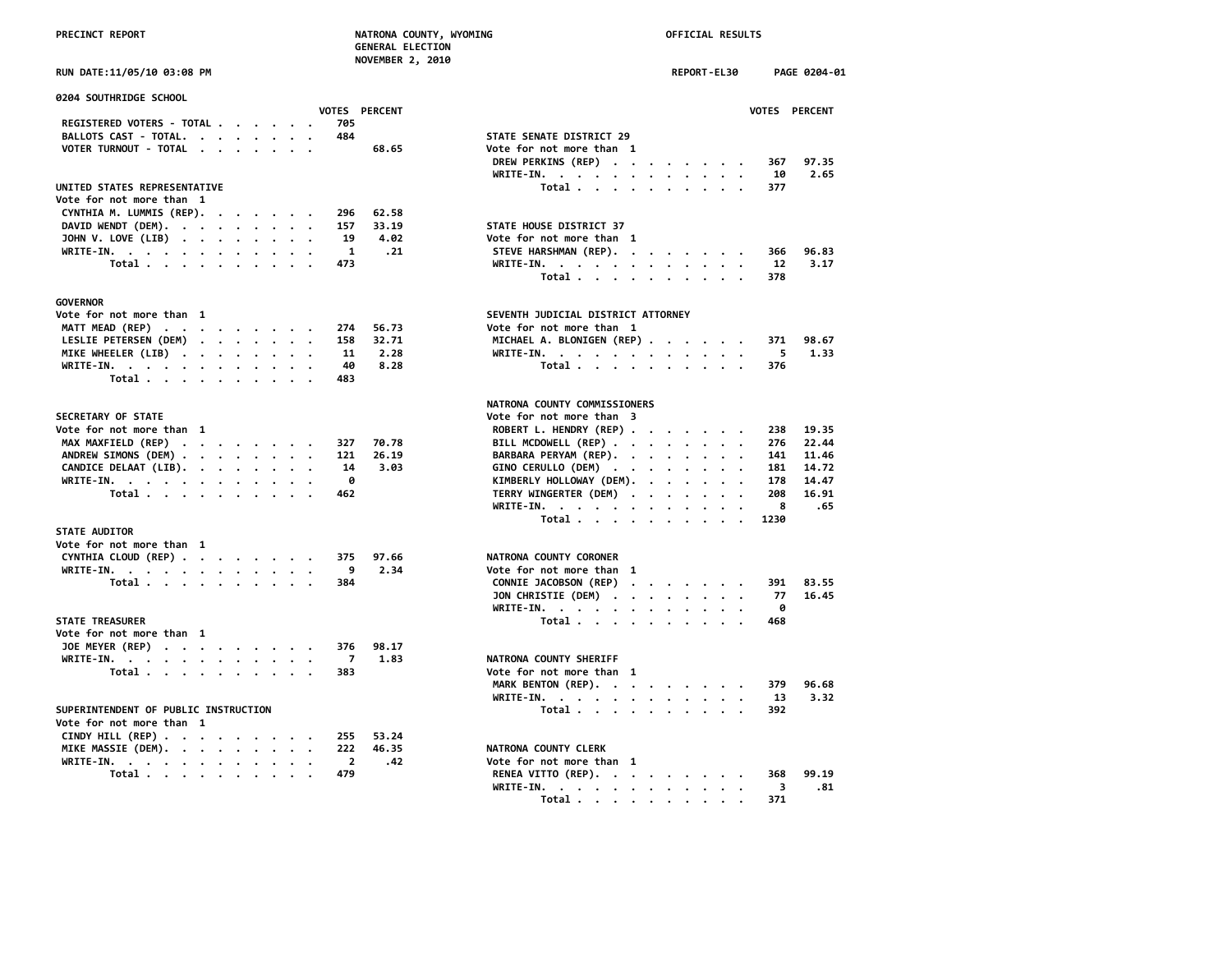**CHARLIE ROBERTSON. . . . . . . . . 129 12.91**

 **DEAN PAUL LORIMER. . . . . . . . . 65 4.84**

 **Total . . . . . . . . . . 1343**

 **Total . . . . . . . . . . 350**

 **Total . . . . . . . . . . 480**

 **Total . . . . . . . . . . 473**

**Vote for not more than 3**<br>**V. WORTH CHRISTIE. . . . . . . . .** 

 **KATHY DOLAN. . . . . . . . . .** 

**PAT KEEFE** . . . . . . . . . . .

**NATRONA COUNTY SOIL CONSERVATION DIST**<br>Vote for not more than 2

 **NATRONA COUNTY SCHOOL DIST NO 1**

PRECINCT REPORT **NATRONA COUNTY, WYOMING NATRONA COUNTY, WYOMING OFFICIAL RESULTS GENERAL ELECTION NOVEMBER 2, 2010 RUN DATE:11/05/10 03:08 PM REPORT-EL30 PAGE 0204-02 0204 SOUTHRIDGE SCHOOL VOTES PERCENT VOTES PERCENT NATRONA COUNTY TREASURER CASPER COLLEGE DISTRICT BOARD OF TRUSTEE TOM DOYLE (REP) . . . . . . . . . 383 99.74 V. WORTH CHRISTIE. . . . . . . . . 110 11.01 WRITE-IN. . . . . . . . . . . . 1 .26 ROY COHEE . . . . . . . . . . . 197 19.72 Total . . . . . . . . . . 384 CHRIS CROSSEN . . . . . . . . . . 151 15.12** NATRONA COUNTY ASSESSOR<br>
Vote for not more than 1 **Vote for not more than 1 WRITE-IN. . . . . . . . . . . . 0 SUSAN DEWITT (REP) . . . . . . . . 368 WRITE-IN. . . . . . . . . . . . 2 .54 Total . . . . . . . . . . 370 Vote for not more than 4** NATRONA COUNTY CLERK OF DISTRICT COURT<br>
Vote for not more than 1 and 100 and 2.45 **DAVE APPLEGATE. . . . . . . . . . 100 7.45**<br>P.22 **LINDA BERGERON. . . . . . . . . . . 151 11.24 GEN TUMA (REP). . . . . . . . . . 383 99.22 LINDA BERGERON. . . . . . . . . . 151 11.24 WRITE-IN. . . . . . . . . . . . 3 .78 JIM BUSH. . . . . . . . . . . . 137 10.20 TOTAL 2008 AUDREY M. COTHERMAN . . . . . . . . . . 168 12.51**<br>PAT KEEFE . . . . . . . . . . . . . . 214 15.93 RETAIN WY SUPREME COURT JUSTICE VOIGT<br>Vote for not more than 1 and 12.51 **Vote for not more than 1 SUZANNE SANDOVAL . . . . . . . . . 168 12.51 YES . . . . . . . . . . . . . 341 80.24 DOUG TUNISON . . . . . . . . . . 53 3.95 NO.** . . . . . . . . . . . . . . 84 19.76 C. DOUG WALKER. . . . . . . . . . . . . 39<br>Total . . . . . . . . . . 425 WRITE-IN. . . . . . . . . . . . . 5  **Total . . . . . . . . . . 425 WRITE-IN. . . . . . . . . . . . 5 .37 RETAIN WY SUPREME COURT JUSTICE KITE YES** . . . . . . . . . . . . . . 341 81.19 **NO. . . . . . . . . . . . . . 79 18.81 KELLY BURCH. . . . . . . . . . . 340 97.14 Total . . . . . . . . . . 420 WRITE-IN. . . . . . . . . . . . 10 2.86 RETAIN DISTRICT COURT JUDGE SKAVDAHL Vote for not more than 1 Vote for not more than 1 OPTIONAL ONE CENT TAX**<br> **YES** , , , , , , , , , , , , , , , , , , 345 80.99 **Vote for not more than 1 YES** . . . . . . . . . . . . . . 345 80.99<br>NO. . . . . . . . . . . . . . 81 19.01 **NO. . . . . . . . . . . . . . 81 19.01 FOR . . . . . . . . . . . . . 371 77.29 Total . . . . . . . . . . 426 AGAINST . . . . . . . . . . . . 109 22.71 RETAIN CIRCUIT COURT JUDGE PATCHEN** Vote for not more than 1 3% LODGING TAX **YES . . . . . . . . . . . . . 344 80.94 Vote for not more than 1 NO. . . . . . . . . . . . . . 81 19.06 FOR . . . . . . . . . . . . . 390 82.45 Total . . . . . . . . . . 425 AGAINST . . . . . . . . . . . . 83 17.55 CASPER CITY COUNCIL WARD 2 Vote for not more than 1 NICHOLE R. COLLIER . . . . . . . . 170 42.82 PAUL MEYER . . . . . . . . . . . 224 56.42**

**WRITE-IN. . . . . . . . . . . . 3 .76 Total . . . . . . . . . . 397**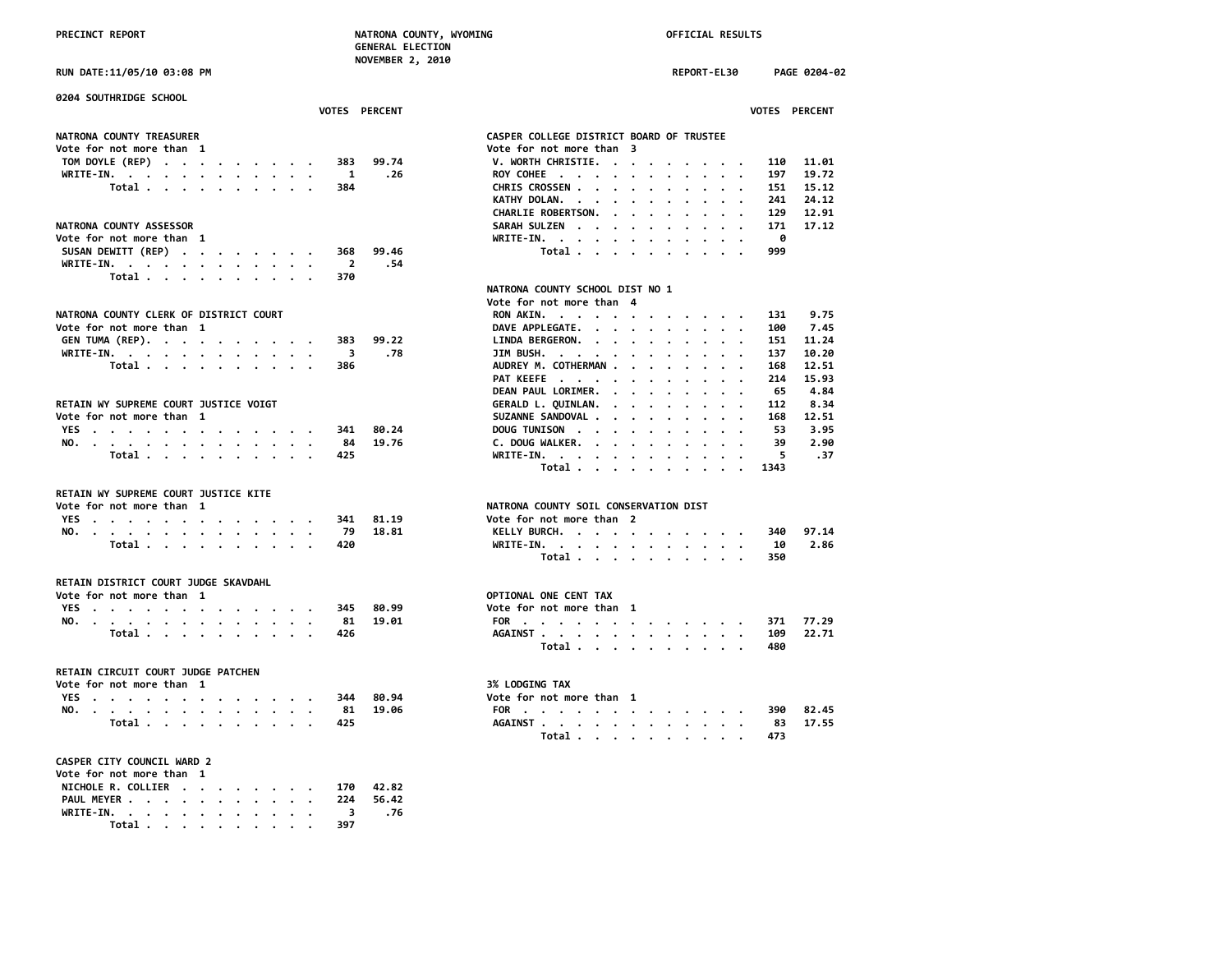| <b>RUN DATE:11/05/10 03:08 PM</b> |  |
|-----------------------------------|--|
|-----------------------------------|--|

| 0206 SHRINE CLUB                                     |                                                                           |
|------------------------------------------------------|---------------------------------------------------------------------------|
| VOTES PERCENT                                        | <b>VOTES</b>                                                              |
| REGISTERED VOTERS - TOTAL<br>1206                    |                                                                           |
| 920<br>BALLOTS CAST - TOTAL.                         | STATE SENATE DISTRICT 29                                                  |
| VOTER TURNOUT - TOTAL<br>76.29                       | Vote for not more than 1                                                  |
|                                                      | DREW PERKINS (REP)<br>745                                                 |
|                                                      | WRITE-IN.<br>- 6                                                          |
| UNITED STATES REPRESENTATIVE                         | Total<br>751                                                              |
| Vote for not more than 1                             |                                                                           |
| CYNTHIA M. LUMMIS (REP).<br>73.47<br>662<br>$\cdots$ |                                                                           |
| DAVID WENDT (DEM).<br>22.97<br>207                   | STATE HOUSE DISTRICT 37                                                   |
| JOHN V. LOVE (LIB)<br>3.33<br>30                     | Vote for not more than 1                                                  |
| $\overline{\mathbf{2}}$<br>.22<br>WRITE-IN.          | STEVE HARSHMAN (REP).<br>711                                              |
| Total<br>901                                         | WRITE-IN, $\cdot$ , $\cdot$ , $\cdot$ , $\cdot$ , $\cdot$ , $\cdot$<br>14 |
|                                                      | Total<br>725                                                              |
|                                                      |                                                                           |
| GOVERNOR                                             |                                                                           |
| Vote for not more than 1                             | SEVENTH JUDICIAL DISTRICT ATTORNEY                                        |
| MATT MEAD (REP)<br>71.52<br>653                      | Vote for not more than 1                                                  |
| LESLIE PETERSEN (DEM)<br>192<br>21.03                | MICHAEL A. BLONIGEN (REP)<br>752                                          |
| MIKE WHEELER (LIB)<br>2.85<br>26                     | 9<br>WRITE-IN.                                                            |
| 4.60<br>WRITE-IN.<br>42                              | Total<br>761                                                              |
| Total<br>913                                         |                                                                           |
|                                                      | NATRONA COUNTY COMMISSIONERS                                              |
| <b>SECRETARY OF STATE</b>                            | Vote for not more than 3                                                  |
| Vote for not more than 1                             | ROBERT L. HENDRY (REP)<br>544                                             |
| MAX MAXFIELD (REP)<br>81.33<br>723                   | BILL MCDOWELL (REP)<br>618                                                |
| ANDREW SIMONS (DEM)<br>15.52<br>138                  | BARBARA PERYAM (REP).<br>272                                              |
| CANDICE DELAAT (LIB).<br>27<br>3.04                  | 309<br>GINO CERULLO (DEM)                                                 |
| 1<br>.11                                             | KIMBERLY HOLLOWAY (DEM).<br>221                                           |
| WRITE-IN.<br>889<br>Total                            | TERRY WINGERTER (DEM)<br>354                                              |
|                                                      | 9<br>WRITE-IN.                                                            |
|                                                      | Total<br>2327                                                             |
| <b>STATE AUDITOR</b>                                 |                                                                           |
| Vote for not more than 1                             |                                                                           |
| CYNTHIA CLOUD (REP)<br>99.33<br>745                  | NATRONA COUNTY CORONER                                                    |
| WRITE-IN.<br>.67<br>5                                | Vote for not more than 1                                                  |
| Total<br>750                                         | CONNIE JACOBSON (REP)<br>798                                              |
|                                                      | JON CHRISTIE (DEM)<br>87                                                  |
|                                                      | $\overline{\mathbf{1}}$<br>WRITE-IN.                                      |
| <b>STATE TREASURER</b>                               | Total<br>886                                                              |
| Vote for not more than 1                             |                                                                           |
| JOE MEYER (REP)<br>99.60<br>752                      |                                                                           |
| .40<br>3                                             | NATRONA COUNTY SHERIFF                                                    |
| WRITE-IN.<br>755                                     | Vote for not more than 1                                                  |
| Total                                                |                                                                           |
|                                                      | MARK BENTON (REP).<br>734                                                 |
|                                                      | WRITE-IN.<br>13                                                           |
| SUPERINTENDENT OF PUBLIC INSTRUCTION                 | Total<br>747                                                              |
| Vote for not more than 1                             |                                                                           |
| CINDY HILL (REP)<br>512<br>56.95                     |                                                                           |
| MIKE MASSIE (DEM).<br>42.94<br>386                   | NATRONA COUNTY CLERK                                                      |
| WRITE-IN.<br>.11<br>1                                | Vote for not more than 1                                                  |
| Total<br>899                                         | RENEA VITTO (REP).<br>750                                                 |

| <b>NOVEMBER 2, 2010</b>                                                            |                                                        |             |      |                      |
|------------------------------------------------------------------------------------|--------------------------------------------------------|-------------|------|----------------------|
| RUN DATE:11/05/10 03:08 PM                                                         |                                                        | REPORT-EL30 |      | PAGE 0206-01         |
| 0206 SHRINE CLUB                                                                   |                                                        |             |      |                      |
| <b>VOTES PERCENT</b>                                                               |                                                        |             |      | <b>VOTES PERCENT</b> |
| REGISTERED VOTERS - TOTAL<br>1206<br>$\sim$                                        |                                                        |             |      |                      |
| BALLOTS CAST - TOTAL.<br>920                                                       | STATE SENATE DISTRICT 29                               |             |      |                      |
| VOTER TURNOUT - TOTAL<br>76.29                                                     | Vote for not more than 1                               |             |      |                      |
|                                                                                    | DREW PERKINS (REP)                                     |             | 745  | 99.20                |
|                                                                                    | WRITE-IN.                                              |             | 6    | .80                  |
| UNITED STATES REPRESENTATIVE                                                       | Total                                                  |             | 751  |                      |
| Vote for not more than 1                                                           |                                                        |             |      |                      |
| CYNTHIA M. LUMMIS (REP).<br>662<br>73.47                                           |                                                        |             |      |                      |
| DAVID WENDT (DEM).<br>207<br>22.97                                                 | STATE HOUSE DISTRICT 37                                |             |      |                      |
| JOHN V. LOVE (LIB)<br>30<br>3.33                                                   | Vote for not more than 1                               |             |      |                      |
| WRITE-IN.<br>$\overline{2}$<br>.22                                                 | STEVE HARSHMAN (REP).                                  |             | 711  | 98.07                |
| Total<br>901                                                                       | WRITE-IN.                                              |             | 14   | 1.93                 |
|                                                                                    | Total                                                  |             | 725  |                      |
|                                                                                    |                                                        |             |      |                      |
| <b>GOVERNOR</b><br>Vote for not more than 1                                        | SEVENTH JUDICIAL DISTRICT ATTORNEY                     |             |      |                      |
| MATT MEAD (REP)<br>71.52<br>653                                                    | Vote for not more than 1                               |             |      |                      |
| LESLIE PETERSEN (DEM)<br>192<br>21.03                                              | MICHAEL A. BLONIGEN (REP)                              |             | 752  | 98.82                |
| 26<br>2.85                                                                         |                                                        |             | 9    | 1.18                 |
| MIKE WHEELER (LIB)<br>42<br>4.60                                                   | WRITE-IN.<br>Total $\ldots$ $\ldots$ $\ldots$ $\ldots$ |             | 761  |                      |
| WRITE-IN.<br>Total<br>913                                                          |                                                        |             |      |                      |
|                                                                                    |                                                        |             |      |                      |
|                                                                                    | NATRONA COUNTY COMMISSIONERS                           |             |      |                      |
| <b>SECRETARY OF STATE</b>                                                          | Vote for not more than 3                               |             |      |                      |
| Vote for not more than  1                                                          | ROBERT L. HENDRY (REP)                                 |             | 544  | 23.38                |
| MAX MAXFIELD (REP)<br>81.33<br>723                                                 | BILL MCDOWELL (REP)                                    |             | 618  | 26.56                |
| ANDREW SIMONS (DEM)<br>138<br>15.52                                                | BARBARA PERYAM (REP).                                  |             | 272  | 11.69                |
| CANDICE DELAAT (LIB).<br>27<br>3.04                                                | GINO CERULLO (DEM)                                     |             | 309  | 13.28                |
| 1<br>WRITE-IN.<br>.11                                                              | KIMBERLY HOLLOWAY (DEM).                               |             | 221  | 9.50                 |
| Total<br>889                                                                       | TERRY WINGERTER (DEM)                                  |             | 354  | 15.21                |
|                                                                                    | WRITE-IN.                                              |             | 9    | .39                  |
|                                                                                    | Total                                                  |             | 2327 |                      |
| <b>STATE AUDITOR</b>                                                               |                                                        |             |      |                      |
| Vote for not more than 1                                                           |                                                        |             |      |                      |
| CYNTHIA CLOUD (REP)<br>745<br>99.33                                                | NATRONA COUNTY CORONER                                 |             |      |                      |
| 5<br>WRITE-IN.<br>.67                                                              | Vote for not more than 1                               |             |      |                      |
| Total<br>750                                                                       | CONNIE JACOBSON (REP)                                  |             | 798  | 90.07                |
|                                                                                    | JON CHRISTIE (DEM)                                     |             | 87   | 9.82                 |
|                                                                                    | WRITE-IN.                                              |             | 1    | .11                  |
| <b>STATE TREASURER</b>                                                             | Total                                                  |             | 886  |                      |
| Vote for not more than  1                                                          |                                                        |             |      |                      |
| JOE MEYER (REP)<br>752<br>99.60                                                    |                                                        |             |      |                      |
| WRITE-IN.<br>3<br>.40                                                              | NATRONA COUNTY SHERIFF                                 |             |      |                      |
| Total<br>755                                                                       | Vote for not more than 1                               |             |      |                      |
|                                                                                    | MARK BENTON (REP).                                     |             | 734  | 98.26                |
|                                                                                    | WRITE-IN.                                              |             | 13   | 1.74                 |
| SUPERINTENDENT OF PUBLIC INSTRUCTION                                               | Total                                                  |             | 747  |                      |
| Vote for not more than 1                                                           |                                                        |             |      |                      |
| CINDY HILL (REP) $\cdot \cdot \cdot \cdot \cdot \cdot \cdot \cdot$<br>56.95<br>512 |                                                        |             |      |                      |
| MIKE MASSIE (DEM).<br>386<br>42.94                                                 | NATRONA COUNTY CLERK                                   |             |      |                      |
| WRITE-IN.<br>1<br>.11                                                              | Vote for not more than 1                               |             |      |                      |
| 899                                                                                |                                                        |             | 750  | 100.00               |
| Total                                                                              | RENEA VITTO (REP).                                     |             | 0    |                      |
|                                                                                    | WRITE-IN.                                              |             | 750  |                      |
|                                                                                    | Total                                                  |             |      |                      |
|                                                                                    |                                                        |             |      |                      |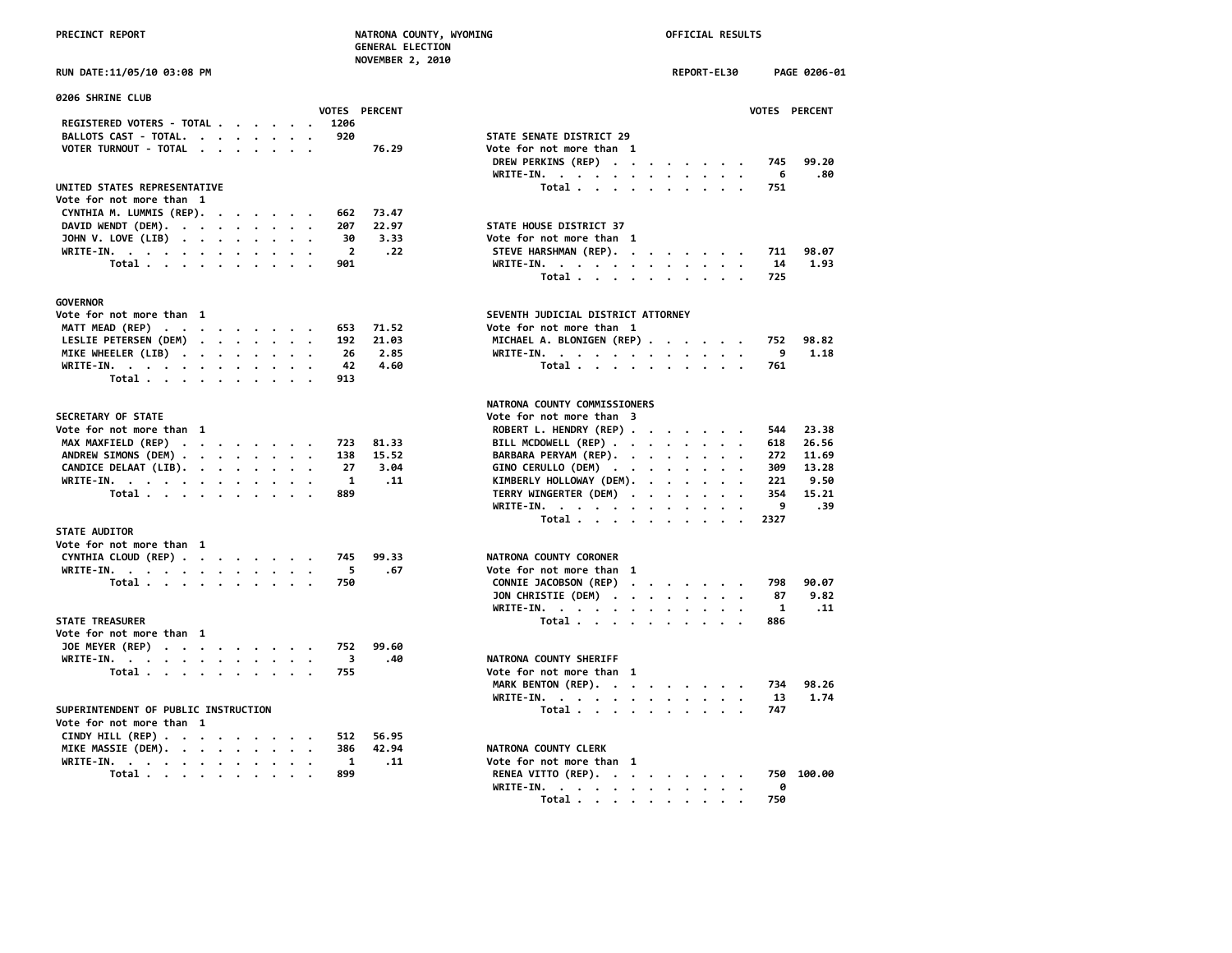**RUN DATE:11/05/10 03:08 PM REPORT-EL30 PAGE 0206-02**

| 0206 SHRINE CLUB<br>VOTES PERCENT                | VOTES PERCENT                                               |
|--------------------------------------------------|-------------------------------------------------------------|
|                                                  |                                                             |
| NATRONA COUNTY TREASURER                         | CASPER COLLEGE DISTRICT BOARD OF TRUSTEE                    |
| Vote for not more than 1                         | Vote for not more than 3                                    |
| TOM DOYLE (REP)<br>99.87<br>754                  | V. WORTH CHRISTIE.<br>8.17<br>146                           |
| WRITE-IN.<br>$\blacksquare$<br>.13               | ROY COHEE<br>337<br>18.86                                   |
| Total $\cdots$ $\cdots$ $\cdots$ $\cdots$<br>755 | 17.63<br>CHRIS CROSSEN<br>315                               |
|                                                  | KATHY DOLAN.<br>352<br>19.70                                |
|                                                  | CHARLIE ROBERTSON.<br>19.87<br>355                          |
| NATRONA COUNTY ASSESSOR                          | 15.67<br>SARAH SULZEN<br>280                                |
| Vote for not more than 1                         | WRITE-IN.<br>$\overline{2}$<br>.11                          |
| SUSAN DEWITT (REP)<br>99.87<br>742               | Total<br>1787                                               |
| WRITE-IN.<br>1<br>.13                            |                                                             |
| Total<br>743                                     |                                                             |
|                                                  | NATRONA COUNTY SCHOOL DIST NO 1                             |
|                                                  | Vote for not more than 4                                    |
| NATRONA COUNTY CLERK OF DISTRICT COURT           | 8.56<br>RON AKIN.<br>204                                    |
| Vote for not more than 1                         | DAVE APPLEGATE.<br>277<br>11.62                             |
| GEN TUMA (REP).<br>750<br>99.73                  | LINDA BERGERON.<br>213<br>8.93                              |
| WRITE-IN.<br>$\overline{\mathbf{2}}$<br>.27      | JIM BUSH.<br>295<br>12.37                                   |
| 752<br>Total $\cdots$ $\cdots$ $\cdots$ $\cdots$ | AUDREY M. COTHERMAN<br>284<br>11.91<br>$\cdot$<br>$\cdot$ . |
|                                                  | 14.05<br>PAT KEEFE<br>335                                   |
|                                                  | DEAN PAUL LORIMER.<br>132<br>5.54                           |
| RETAIN WY SUPREME COURT JUSTICE VOIGT            | GERALD L. QUINLAN.<br>7.42<br>177                           |
| Vote for not more than 1                         | 11.91<br>SUZANNE SANDOVAL<br>284                            |
| YES<br>81.78<br>642                              | 4.24<br>DOUG TUNISON<br>101                                 |
| 18.22<br>NO.<br>143                              | C. DOUG WALKER.<br>79<br>3.31                               |
| Total<br>785                                     | WRITE-IN.<br>-3<br>.13                                      |
|                                                  | Total<br>2384                                               |
|                                                  |                                                             |
| RETAIN WY SUPREME COURT JUSTICE KITE             | NATRONA COUNTY SOIL CONSERVATION DIST                       |
| Vote for not more than 1                         |                                                             |
| YES<br>82.25<br>635                              | Vote for not more than 2                                    |
| NO.<br>17.75<br>137                              | KELLY BURCH.<br>609<br>98.70                                |
| Total<br>772                                     | WRITE-IN.<br>- 8<br>1.30                                    |
|                                                  | Total<br>617                                                |
| RETAIN DISTRICT COURT JUDGE SKAVDAHL             |                                                             |
| Vote for not more than 1                         | OPTIONAL ONE CENT TAX                                       |
| YES<br>675<br>84.48                              | Vote for not more than 1                                    |
| NO.<br>124<br>15.52                              | 72.32<br>FOR<br>661                                         |
| Total<br>799                                     | 27.68<br>AGAINST<br>253                                     |
|                                                  | Total<br>914                                                |
| RETAIN CIRCUIT COURT JUDGE PATCHEN               |                                                             |
| Vote for not more than 1                         | 3% LODGING TAX                                              |
| YES<br>84.02<br>657                              | Vote for not more than 1                                    |
| 125<br>15.98                                     | 82.99<br>756                                                |
| NO.<br>Total<br>782                              | FOR<br>17.01<br>AGAINST<br>155                              |
|                                                  | Total<br>911                                                |
|                                                  |                                                             |
| CASPER CITY COUNCIL WARD 2                       |                                                             |
| Vote for not more than 1                         |                                                             |
| NICHOLE R. COLLIER<br>42.63<br>321               |                                                             |
| PAUL MEYER<br>430<br>57.10                       |                                                             |
| WRITE-IN.<br>2<br>. 27                           |                                                             |
| Total<br>753                                     |                                                             |

|                                                 |                 |                                  |                                                                  |                      |                      |                      |                      |                      |                      |                                         |           |                         | VOTES PERCENT      |  |
|-------------------------------------------------|-----------------|----------------------------------|------------------------------------------------------------------|----------------------|----------------------|----------------------|----------------------|----------------------|----------------------|-----------------------------------------|-----------|-------------------------|--------------------|--|
| <b>CASPER COLLEGE DISTRICT BOARD OF TRUSTEE</b> |                 |                                  |                                                                  |                      |                      |                      |                      |                      |                      |                                         |           |                         |                    |  |
| Vote for not more than                          |                 |                                  |                                                                  |                      | 3                    |                      |                      |                      |                      |                                         |           |                         |                    |  |
| V. WORTH CHRISTIE. .                            |                 |                                  |                                                                  |                      | $\cdot$              |                      |                      |                      |                      |                                         |           |                         | 146 8.17           |  |
| ROY COHEE                                       |                 |                                  |                                                                  | $\sim$               | $\bullet$            | $\ddot{\phantom{a}}$ | $\ddot{\phantom{0}}$ | $\bullet$            | $\ddot{\phantom{0}}$ | $\ddot{\phantom{0}}$                    | $\cdot$   | 337                     | 18.86              |  |
| CHRIS CROSSEN                                   |                 |                                  |                                                                  | $\mathbf{L}$         | $\ddot{\phantom{0}}$ |                      |                      |                      |                      |                                         | $\cdot$   | 315                     | 17.63              |  |
| KATHY DOLAN. .                                  |                 |                                  |                                                                  |                      | $\ddot{\phantom{0}}$ | $\ddot{\phantom{0}}$ | $\cdot$              | $\cdot$              | $\ddot{\phantom{0}}$ | $\cdot$ $\cdot$                         |           | 352                     | 19.70              |  |
| CHARLIE ROBERTSON. .                            |                 |                                  |                                                                  |                      | $\bullet$            | $\sim$ $\sim$        |                      | $\bullet$            |                      | $\cdots$                                |           |                         | 355 19.87          |  |
| SARAH SULZEN                                    |                 |                                  |                                                                  | $\sim$               | $\ddot{\phantom{0}}$ |                      |                      | $\ddot{\phantom{0}}$ |                      |                                         |           | 280                     | 15.67              |  |
| WRITE-IN. .                                     |                 |                                  |                                                                  | $\sim$               |                      | $\ddot{\phantom{0}}$ | $\ddot{\phantom{0}}$ | $\ddot{\phantom{0}}$ | $\ddot{\phantom{0}}$ | $\cdot$ $\cdot$<br>$\ddot{\phantom{0}}$ |           | $\overline{\mathbf{2}}$ | . 11               |  |
|                                                 | Total           |                                  |                                                                  |                      | $\bullet$            |                      |                      |                      |                      | $\cdot$ $\cdot$                         |           | 1787                    |                    |  |
|                                                 |                 |                                  |                                                                  |                      |                      |                      |                      |                      |                      |                                         |           |                         |                    |  |
| <b>NATRONA COUNTY SCHOOL DIST NO 1</b>          |                 |                                  |                                                                  |                      |                      |                      |                      |                      |                      |                                         |           |                         |                    |  |
| Vote for not more than                          |                 |                                  |                                                                  |                      | 4                    |                      |                      |                      |                      |                                         |           |                         |                    |  |
| RON AKIN.                                       |                 |                                  |                                                                  |                      |                      |                      |                      |                      |                      |                                         |           |                         | 204 8.56           |  |
| DAVE APPLEGATE. .                               |                 |                                  |                                                                  | $\ddot{\phantom{0}}$ | $\cdot$              | $\bullet$            | $\cdot$              | $\bullet$            | $\cdot$              |                                         | $\bullet$ | 277                     | 11.62              |  |
| LINDA BERGERON. .                               |                 |                                  |                                                                  | $\sim$               | $\ddot{\phantom{0}}$ | $\bullet$            | $\bullet$            | $\bullet$            | $\ddot{\phantom{0}}$ | $\ddot{\phantom{0}}$                    | $\bullet$ | 213                     | 8.93               |  |
| JIM BUSH.                                       |                 |                                  |                                                                  |                      |                      |                      |                      |                      |                      |                                         |           | 295                     | 12.37              |  |
| AUDREY M. COTHERMAN .                           |                 |                                  |                                                                  |                      | $\ddot{\phantom{0}}$ |                      | $\cdot$              | $\cdot$              | $\ddot{\phantom{0}}$ | $\cdot$ $\cdot$                         |           | 284                     | 11.91              |  |
| PAT KEEFE                                       |                 |                                  |                                                                  |                      | $\ddot{\phantom{0}}$ | $\sim$ $\sim$ $\sim$ |                      | $\ddot{\phantom{0}}$ | $\ddot{\phantom{0}}$ | $\bullet$ .<br><br><br>$\bullet$ .      |           | 335                     | 14.05              |  |
| DEAN PAUL LORIMER. .                            |                 |                                  |                                                                  |                      | $\ddot{\phantom{0}}$ |                      | $\cdot$              |                      |                      | $\cdot$ $\cdot$                         |           | 132                     | 5.54               |  |
| GERALD L. QUINLAN. .                            |                 |                                  |                                                                  |                      | $\ddot{\phantom{a}}$ | $\ddot{\phantom{0}}$ | $\bullet$            |                      |                      | $\cdot$ $\cdot$                         |           | 177                     | 7.42               |  |
| SUZANNE SANDOVAL                                |                 |                                  |                                                                  |                      |                      | $\ddot{\phantom{0}}$ | $\cdot$              | $\cdot$              |                      | $\cdots$                                |           |                         | 284 11.91          |  |
| DOUG TUNISON                                    |                 |                                  |                                                                  | $\sim$               | $\ddot{\phantom{0}}$ | $\cdot$              | $\cdot$              | $\cdot$              |                      | $\cdots$                                |           | 101                     | 4.24               |  |
| C. DOUG WALKER.                                 |                 |                                  |                                                                  |                      | $\bullet$            | $\bullet$            | $\ddot{\phantom{0}}$ | $\ddot{\phantom{0}}$ | $\ddot{\phantom{0}}$ | $\sim$ $\sim$ $\sim$                    |           |                         | 3.31               |  |
| $WRITE-IN.$                                     |                 |                                  |                                                                  |                      | $\cdot$              |                      |                      |                      |                      |                                         |           | 79<br>3                 | .13                |  |
|                                                 | Total           |                                  |                                                                  |                      | $\ddot{\phantom{0}}$ | $\ddot{\phantom{0}}$ | $\cdot$              | $\ddot{\phantom{0}}$ | $\ddot{\phantom{0}}$ | $\sim$ $\sim$                           |           | 2384                    |                    |  |
|                                                 |                 |                                  |                                                                  |                      |                      |                      |                      |                      |                      |                                         |           |                         |                    |  |
| NATRONA COUNTY SOIL CONSERVATION DIST           |                 |                                  |                                                                  |                      |                      |                      |                      |                      |                      |                                         |           |                         |                    |  |
| Vote for not more than 2                        |                 |                                  |                                                                  |                      |                      |                      |                      |                      |                      |                                         |           |                         |                    |  |
| KELLY BURCH. .                                  |                 |                                  |                                                                  |                      | $\bullet$            |                      |                      |                      |                      | $\bullet$ , $\bullet$ , $\bullet$       |           |                         | 609 98.70          |  |
| WRITE-IN. .                                     |                 |                                  | $\bullet$                                                        | $\sim$               | $\cdot$              | $\sim$ $\sim$ $\sim$ |                      | $\bullet$            | $\bullet$            | $\sim$ $\sim$                           |           | $\overline{\mathbf{8}}$ | 1.30               |  |
|                                                 | Total           |                                  |                                                                  |                      |                      |                      |                      |                      |                      |                                         |           | 617                     |                    |  |
| <b>OPTIONAL ONE CENT TAX</b>                    |                 |                                  |                                                                  |                      |                      |                      |                      |                      |                      |                                         |           |                         |                    |  |
| Vote for not more than                          |                 |                                  |                                                                  |                      | 1                    |                      |                      |                      |                      |                                         |           |                         |                    |  |
| FOR                                             |                 |                                  | $\mathbf{r} = \mathbf{r} + \mathbf{r} + \mathbf{r} + \mathbf{r}$ |                      | $\bullet$            |                      |                      |                      |                      |                                         |           |                         | 661 72.32          |  |
| AGAINST                                         |                 | $\bullet$ . The set of $\bullet$ | $\cdot$                                                          | $\sim$               | $\bullet$            | $\cdot$              | $\ddot{\phantom{0}}$ | $\sim$               |                      | $\cdots$                                |           |                         | 253 27.68          |  |
|                                                 | Total           |                                  |                                                                  | $\cdot$              | $\cdot$              | $\ddot{\phantom{0}}$ | $\cdot$              | $\ddot{\phantom{0}}$ | $\cdot$              | $\ddot{\phantom{a}}$                    | $\cdot$   | 914                     |                    |  |
| <b>3% LODGING TAX</b>                           |                 |                                  |                                                                  |                      |                      |                      |                      |                      |                      |                                         |           |                         |                    |  |
| Vote for not more than 1                        |                 |                                  |                                                                  |                      |                      |                      |                      |                      |                      |                                         |           |                         |                    |  |
|                                                 |                 |                                  |                                                                  |                      |                      |                      |                      |                      |                      |                                         |           |                         |                    |  |
| FOR<br><b>AGAINST</b>                           | $\cdot$ $\cdot$ |                                  | $\blacksquare$ .                                                 |                      |                      |                      |                      |                      |                      |                                         |           | 155                     | 756 82.99<br>17.01 |  |
|                                                 | $\cdot$ $\cdot$ |                                  |                                                                  |                      | $\sim$ $\sim$ $\sim$ | $\cdot$              |                      |                      |                      |                                         |           |                         |                    |  |
|                                                 | Total           |                                  |                                                                  | $\cdot$              | $\bullet$            |                      |                      |                      |                      |                                         |           | 911                     |                    |  |
|                                                 |                 |                                  |                                                                  |                      |                      |                      |                      |                      |                      |                                         |           |                         |                    |  |
|                                                 |                 |                                  |                                                                  |                      |                      |                      |                      |                      |                      |                                         |           |                         |                    |  |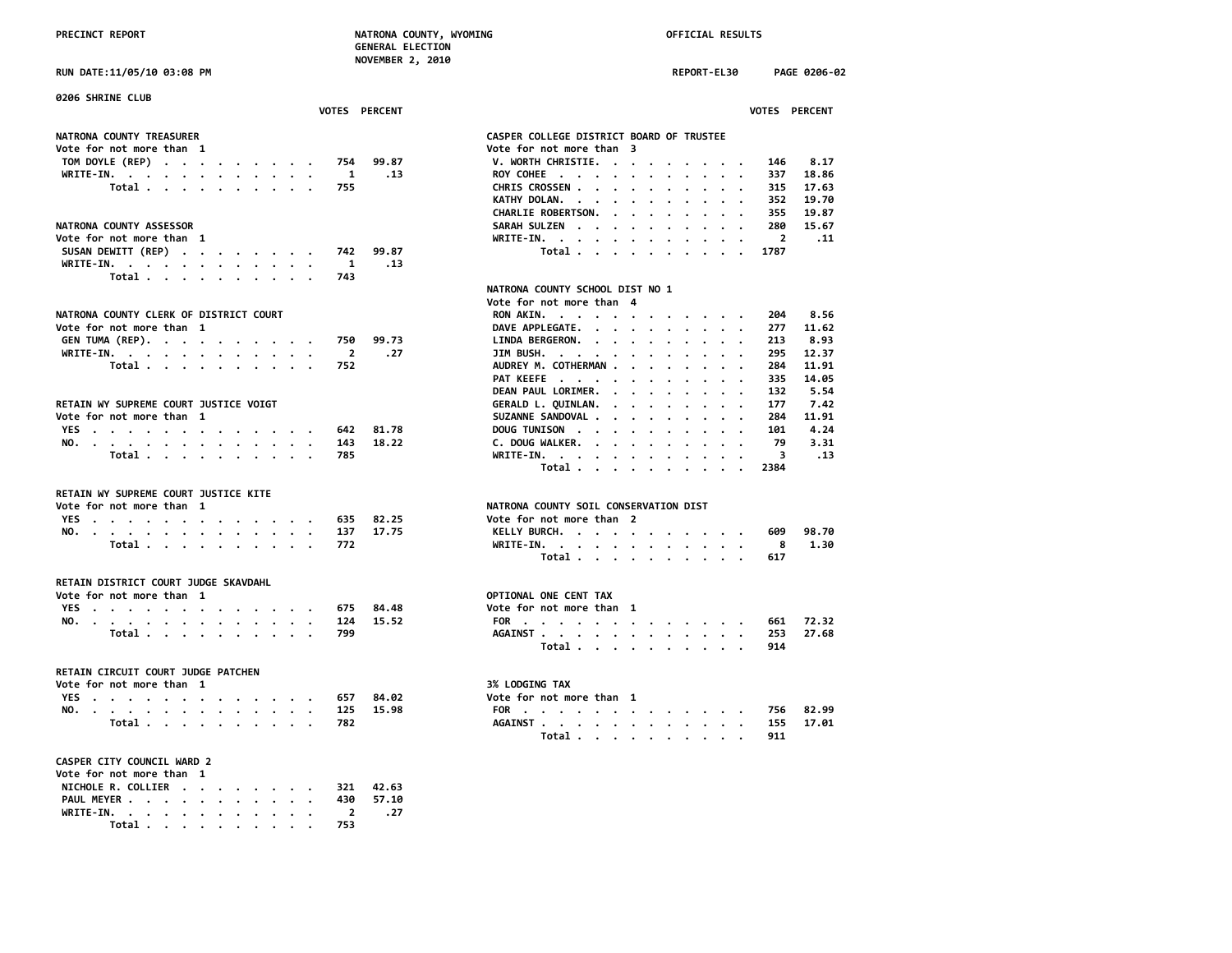|  |  | RIIN DATE∙11/A5/1A A3∙AR PM |  |
|--|--|-----------------------------|--|

| 0207 PARADISE VALLEY SCHOOL                      |                                      |
|--------------------------------------------------|--------------------------------------|
| VOTES PERCENT                                    | <b>VOTES</b>                         |
| REGISTERED VOTERS - TOTAL<br>1471                |                                      |
| BALLOTS CAST - TOTAL.<br>993                     | STATE SENATE DISTRICT 29             |
| VOTER TURNOUT - TOTAL<br>67.51                   | Vote for not more than 1             |
|                                                  | DREW PERKINS (REP)<br>0              |
|                                                  | WRITE-IN.<br>0                       |
| UNITED STATES REPRESENTATIVE                     |                                      |
| Vote for not more than 1                         |                                      |
| 74.87                                            | STATE HOUSE DISTRICT 37              |
| CYNTHIA M. LUMMIS (REP).<br>736<br>201<br>20.45  | Vote for not more than 1             |
| DAVID WENDT (DEM).<br>4.48<br>44                 |                                      |
| JOHN V. LOVE (LIB)                               | STEVE HARSHMAN (REP).<br>0           |
| WRITE-IN.<br>$\overline{2}$<br>.20               | WRITE-IN.<br>0                       |
| Total<br>983                                     |                                      |
|                                                  | STATE HOUSE DISTRICT 38              |
| GOVERNOR                                         |                                      |
|                                                  | Vote for not more than 1             |
| Vote for not more than 1                         | BOB BRECHTEL (REP)<br>694            |
| MATT MEAD (REP)<br>705<br>71.36                  | 279<br>WAYNE BEATTY (DEM)            |
| LESLIE PETERSEN (DEM)<br>177<br>17.91            | WRITE-IN.<br>$\overline{\mathbf{2}}$ |
| MIKE WHEELER (LIB)<br>34<br>3.44                 | Total<br>975                         |
| 72<br>7.29<br>WRITE-IN.                          |                                      |
| Total<br>988                                     |                                      |
|                                                  | SEVENTH JUDICIAL DISTRICT ATTORNEY   |
|                                                  | Vote for not more than 1             |
| <b>SECRETARY OF STATE</b>                        | MICHAEL A. BLONIGEN (REP)<br>818     |
| Vote for not more than 1                         | WRITE-IN.<br>12                      |
| MAX MAXFIELD (REP)<br>779<br>80.39               | Total<br>830                         |
| ANDREW SIMONS (DEM)<br>15.27<br>148              |                                      |
| CANDICE DELAAT (LIB).<br>4.13<br>40              |                                      |
| WRITE-IN.<br>$\overline{2}$<br>.21               | NATRONA COUNTY COMMISSIONERS         |
| Total<br>969                                     | Vote for not more than 3             |
|                                                  | ROBERT L. HENDRY (REP)<br>582        |
|                                                  | BILL MCDOWELL (REP)<br>608           |
| <b>STATE AUDITOR</b>                             | BARBARA PERYAM (REP).<br>348         |
| Vote for not more than  1                        | GINO CERULLO (DEM)<br>354            |
| CYNTHIA CLOUD (REP)<br>99.53<br>839              | KIMBERLY HOLLOWAY (DEM).<br>262      |
| WRITE-IN.<br>.47<br>4                            | TERRY WINGERTER (DEM)<br>366         |
| Total<br>843                                     | WRITE-IN.<br>18                      |
|                                                  | Total<br>2538                        |
|                                                  |                                      |
| <b>STATE TREASURER</b>                           |                                      |
| Vote for not more than 1                         | NATRONA COUNTY CORONER               |
| JOE MEYER (REP)<br>99.65<br>847                  | Vote for not more than 1             |
| .35<br>WRITE-IN.<br>3                            | CONNIE JACOBSON (REP)<br>826         |
| Total $\cdots$ $\cdots$ $\cdots$ $\cdots$<br>850 | JON CHRISTIE (DEM)<br>141            |
|                                                  | WRITE-IN.<br>5                       |
|                                                  | Total<br>972                         |
| SUPERINTENDENT OF PUBLIC INSTRUCTION             |                                      |
| Vote for not more than 1                         |                                      |
| CINDY HTLL (REP)<br>$611$ $62.35$                | NATRONA COUNTY SHERTEE               |

| Vote for not more than  1    |  |  |  |  |                              |  |  |  |  |  |
|------------------------------|--|--|--|--|------------------------------|--|--|--|--|--|
| CINDY HILL (REP) 611 62.35   |  |  |  |  | NATRONA COUNTY SHERIFF       |  |  |  |  |  |
| MIKE MASSIE (DEM). 368 37.55 |  |  |  |  | Vote for not more than 1     |  |  |  |  |  |
| WRITE-IN. 1 .10              |  |  |  |  | MARK BENTON (REP). 824 96.71 |  |  |  |  |  |
| Total. 980                   |  |  |  |  | WRITE-IN. 28 3.29            |  |  |  |  |  |
|                              |  |  |  |  |                              |  |  |  |  |  |

| RUN DATE:11/05/10 03:08 PM                                                                                                    | REPORT-EL30<br>PAGE 0207-01                          |
|-------------------------------------------------------------------------------------------------------------------------------|------------------------------------------------------|
| 0207 PARADISE VALLEY SCHOOL                                                                                                   |                                                      |
| <b>VOTES PERCENT</b>                                                                                                          | <b>VOTES PERCENT</b>                                 |
| REGISTERED VOTERS - TOTAL<br>1471                                                                                             |                                                      |
| BALLOTS CAST - TOTAL.<br>993                                                                                                  | STATE SENATE DISTRICT 29                             |
| VOTER TURNOUT - TOTAL<br>67.51                                                                                                | Vote for not more than 1                             |
|                                                                                                                               | DREW PERKINS (REP)<br>ø                              |
|                                                                                                                               | WRITE-IN.                                            |
| UNITED STATES REPRESENTATIVE                                                                                                  |                                                      |
| Vote for not more than 1                                                                                                      |                                                      |
| CYNTHIA M. LUMMIS (REP).<br>74.87<br>736                                                                                      | STATE HOUSE DISTRICT 37                              |
| 20.45<br>DAVID WENDT (DEM).<br>201                                                                                            | Vote for not more than 1                             |
| JOHN V. LOVE (LIB)<br>44<br>4.48                                                                                              | STEVE HARSHMAN (REP).<br>0                           |
| $\overline{2}$<br>WRITE-IN.<br>.20                                                                                            | WRITE-IN.<br>ø                                       |
| Total<br>983                                                                                                                  |                                                      |
|                                                                                                                               |                                                      |
|                                                                                                                               | STATE HOUSE DISTRICT 38                              |
| GOVERNOR                                                                                                                      | Vote for not more than 1                             |
| Vote for not more than  1                                                                                                     | BOB BRECHTEL (REP)<br>694<br>71.18                   |
| MATT MEAD (REP)<br>705<br>71.36<br>$\cdot$                                                                                    | WAYNE BEATTY (DEM)<br>279<br>28.62                   |
| LESLIE PETERSEN (DEM)<br>177<br>17.91                                                                                         | WRITE-IN.<br>2<br>. 21                               |
| MIKE WHEELER (LIB)<br>34<br>3.44                                                                                              | 975<br>Total                                         |
| 7.29<br>WRITE-IN.<br>72                                                                                                       |                                                      |
| Total<br>988                                                                                                                  |                                                      |
|                                                                                                                               | SEVENTH JUDICIAL DISTRICT ATTORNEY                   |
|                                                                                                                               | Vote for not more than 1                             |
| <b>SECRETARY OF STATE</b>                                                                                                     | MICHAEL A. BLONIGEN (REP)<br>98.55<br>818            |
| Vote for not more than 1                                                                                                      | 1.45<br>WRITE-IN.<br>12                              |
| MAX MAXFIELD (REP)<br>80.39<br>779                                                                                            | Total<br>830                                         |
| ANDREW SIMONS (DEM)<br>148<br>15.27                                                                                           |                                                      |
| CANDICE DELAAT (LIB).<br>40<br>4.13                                                                                           |                                                      |
| $\overline{2}$<br>WRITE-IN, , , , , , , , , , , ,<br>.21                                                                      | NATRONA COUNTY COMMISSIONERS                         |
| Total<br>969                                                                                                                  | Vote for not more than 3                             |
|                                                                                                                               | ROBERT L. HENDRY (REP)<br>22.93<br>582               |
|                                                                                                                               | BILL MCDOWELL (REP)<br>23.96<br>608                  |
| <b>STATE AUDITOR</b>                                                                                                          | BARBARA PERYAM (REP).<br>348<br>13.71                |
| Vote for not more than 1                                                                                                      | 13.95<br>GINO CERULLO (DEM)<br>354                   |
| CYNTHIA CLOUD (REP)<br>99.53<br>839                                                                                           | KIMBERLY HOLLOWAY (DEM).<br>10.32<br>262<br>$\cdots$ |
| WRITE-IN.<br>4<br>.47                                                                                                         | 14.42<br>TERRY WINGERTER (DEM)<br>366                |
| Total<br>843                                                                                                                  | 18<br>.71<br>WRITE-IN.                               |
|                                                                                                                               | Total<br>2538                                        |
|                                                                                                                               |                                                      |
| <b>STATE TREASURER</b>                                                                                                        |                                                      |
| Vote for not more than 1                                                                                                      | NATRONA COUNTY CORONER                               |
| JOE MEYER (REP)<br>847<br>99.65                                                                                               | Vote for not more than 1                             |
| WRITE-IN.<br>3<br>.35                                                                                                         | CONNIE JACOBSON (REP)<br>84.98<br>826                |
| Total<br>850                                                                                                                  | JON CHRISTIE (DEM)<br>14.51<br>141                   |
|                                                                                                                               | 5<br>WRITE-IN.<br>. 51                               |
|                                                                                                                               | Total<br>972                                         |
| SUPERINTENDENT OF PUBLIC INSTRUCTION                                                                                          |                                                      |
| Vote for not more than  1                                                                                                     |                                                      |
| CINDY HILL (REP) $\cdot \cdot \cdot \cdot \cdot \cdot \cdot \cdot \cdot$<br>611<br>62.35<br>MTUP MACCTP (BPM)<br><b>27 FF</b> | NATRONA COUNTY SHERIFF                               |
|                                                                                                                               |                                                      |

| MIKE MASSIE (DEM). 368 37.55 |  |  |  |  |  | Vote for not more than 1     |  |  |  |  |  |
|------------------------------|--|--|--|--|--|------------------------------|--|--|--|--|--|
| WRITE-IN. 1 .10              |  |  |  |  |  | MARK BENTON (REP). 824 96.71 |  |  |  |  |  |
| Total 980                    |  |  |  |  |  | WRITE-IN. 28 3.29            |  |  |  |  |  |
|                              |  |  |  |  |  | Total 852                    |  |  |  |  |  |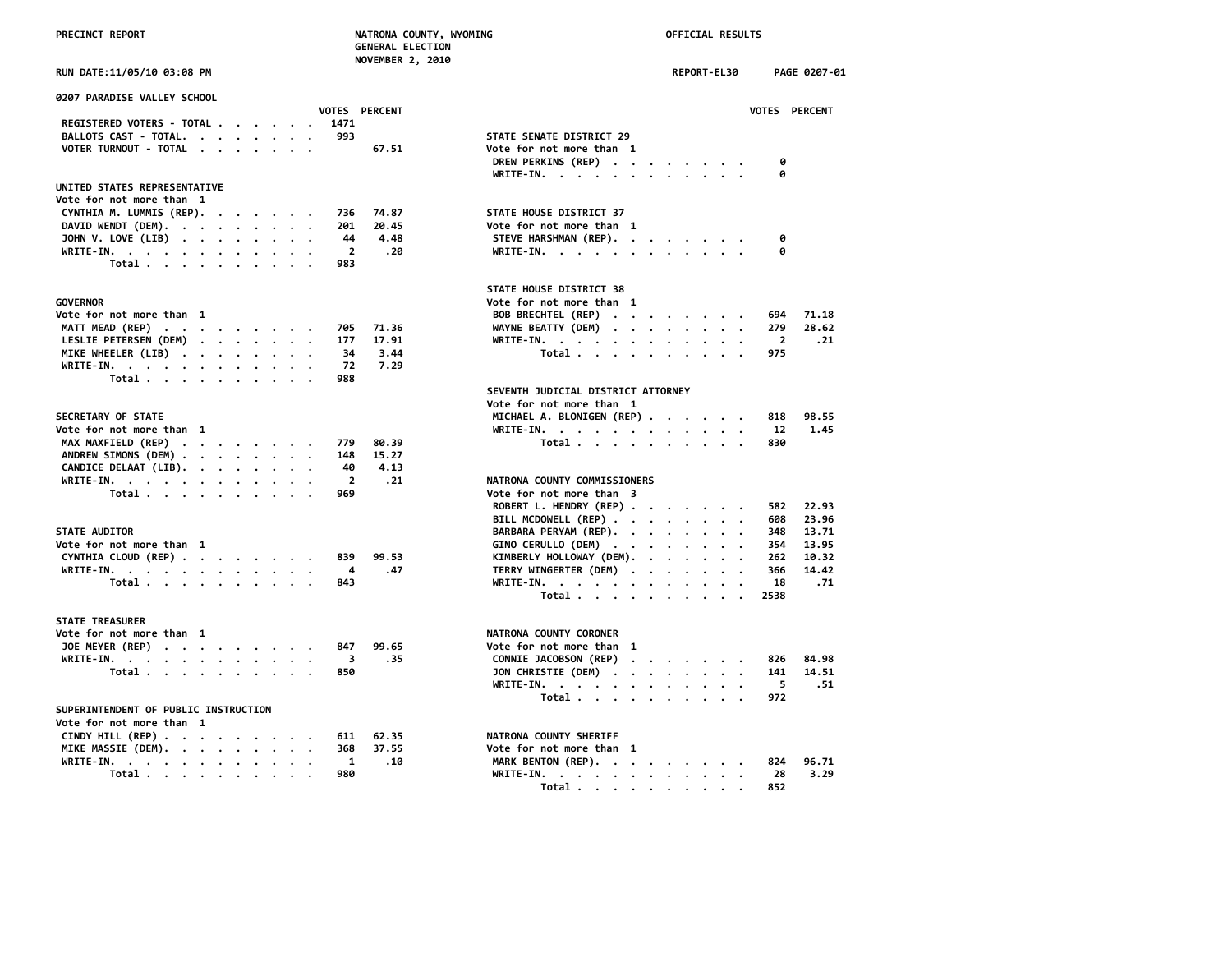**0207 PARADISE VALLEY SCHOOL**

**NATRONA COUNTY TREASURER**

**Vote for not more than 1**

**Vote for not more than 1**

**NATRONA COUNTY CLERK OF DISTRICT COURT** 

**RETAIN WY SUPREME COURT JUSTICE KITE**

# **PRECINCT REPORT NATRONA COUNTY, WYOMING OFFICIAL RESULTS**

**SUSAN DEWITT (REP) . . . . . . . . 819 99.27**<br>WRITE-IN. . . . . . . . . . . . . . 6 .73 **WRITE-IN.** . . . . . . . . . . . . 6 .73  **Total . . . . . . . . . . 825**

**NO.** . . . . . . . . . . . . . . 194 22.38

**NO.** . . . . . . . . . . . . . 171 19.26  **Total** . . . . . . . . . . . 888

 **GENERAL ELECTION NOVEMBER 2, 2010**

**RUN DATE:11/05/10 03:08 PM REPORT-EL30 PAGE 0207-02 VOTES PERCENT VOTES PERCENT**

| NATRONA COUNTY CLERK         |  |  |  |  | CASPER CITY COUNCIL WARD 2 |  |     |       |
|------------------------------|--|--|--|--|----------------------------|--|-----|-------|
| Vote for not more than 1     |  |  |  |  | Vote for not more than 1   |  |     |       |
| RENEA VITTO (REP). 827 98.92 |  |  |  |  | NICHOLE R. COLLIER         |  | 317 | 38.15 |
| WRITE-IN. 9 1.08             |  |  |  |  | PAUL MEYER 510 61.37       |  |     |       |
| Total836                     |  |  |  |  | WRITE-IN. 4 $.48$          |  |     |       |
|                              |  |  |  |  | Total. 831                 |  |     |       |
|                              |  |  |  |  |                            |  |     |       |
| NATRONA COUNTY TREASURER     |  |  |  |  |                            |  |     |       |

# CASPER COLLEGE DISTRICT BOARD OF TRUSTEE<br> **Vote for not more than 3**<br>
Vote for not more than 3

| TOM DOYLE (REP) 827 99.28      |  |  |  |  |  | Vote for not more than 3     |  |  |  |  |      |
|--------------------------------|--|--|--|--|--|------------------------------|--|--|--|--|------|
| WRITE-IN. 6 .72                |  |  |  |  |  | V. WORTH CHRISTIE. 195       |  |  |  |  | 9.73 |
| Total. 833                     |  |  |  |  |  | ROY COHEE 399 19.90          |  |  |  |  |      |
|                                |  |  |  |  |  | CHRIS CROSSEN 318 15.86      |  |  |  |  |      |
|                                |  |  |  |  |  | KATHY DOLAN. 412 20.55       |  |  |  |  |      |
| <b>NATRONA COUNTY ASSESSOR</b> |  |  |  |  |  | CHARLIE ROBERTSON. 337 16.81 |  |  |  |  |      |
| Vote for not more than  1      |  |  |  |  |  | SARAH SULZEN 328 16.36       |  |  |  |  |      |
| SUSAN DEWITT (REP) 819 99.27   |  |  |  |  |  | WRITE-IN. 16 .80             |  |  |  |  |      |
| WRITE-IN. 6 .73                |  |  |  |  |  | Total. 2005                  |  |  |  |  |      |

# **NATRONA COUNTY SCHOOL DIST NO 1**

| NAIRUNA CUUNIY CLERK UF DISIRICI CUURI |  |  |  |  |  |  |             |                           | vote for not more than 4 |  |  |  |      |       |
|----------------------------------------|--|--|--|--|--|--|-------------|---------------------------|--------------------------|--|--|--|------|-------|
| Vote for not more than  1              |  |  |  |  |  |  |             |                           | RON AKIN.                |  |  |  | -269 | 10.06 |
|                                        |  |  |  |  |  |  |             | GEN TUMA (REP). 836 99.17 | DAVE APPLEGATE.          |  |  |  | 210  | 7.85  |
|                                        |  |  |  |  |  |  | WRITE-IN. 7 | .83                       | LINDA BERGERON.          |  |  |  | 258  | 9.64  |
|                                        |  |  |  |  |  |  | Total 843   |                           | JIM BUSH.                |  |  |  | -263 | 9.83  |
|                                        |  |  |  |  |  |  |             |                           | AUDREY M. COTHERMAN      |  |  |  | 336  | 12.56 |
|                                        |  |  |  |  |  |  |             |                           | PAT KEEFE                |  |  |  | 361  | 13.50 |
| RETAIN WY SUPREME COURT JUSTICE VOIGT  |  |  |  |  |  |  |             |                           | DEAN PAUL LORIMER.       |  |  |  | 175  | 6.54  |
| Vote for not more than  1              |  |  |  |  |  |  |             |                           | GERALD L. QUINLAN.       |  |  |  | -238 | 8.90  |
| YES.                                   |  |  |  |  |  |  |             | 680 78.16                 | SUZANNE SANDOVAL         |  |  |  | 320  | 11.96 |
|                                        |  |  |  |  |  |  |             | NO. 190 21.84             | DOUG TUNISON 131         |  |  |  |      | 4.90  |
|                                        |  |  |  |  |  |  | Total 870   |                           | C. DOUG WALKER. 104      |  |  |  |      | 3.89  |
|                                        |  |  |  |  |  |  |             |                           | WRITE-IN. 10             |  |  |  |      | .37   |
|                                        |  |  |  |  |  |  |             |                           | Total 2675               |  |  |  |      |       |
|                                        |  |  |  |  |  |  |             |                           |                          |  |  |  |      |       |

# **YES** . . . . . . . . . . . . . . 673 77.62 NATRONA COUNTY SOIL CONSERVATION DIST<br>NO. . . . . . . . . . . . . . . . 194 22.38 Vote for not more than 2

| NO. | $\mathbf{r}$ , and $\mathbf{r}$ , and $\mathbf{r}$ , and $\mathbf{r}$ , and $\mathbf{r}$ , and $\mathbf{r}$ |  |  |  |  |  | 194       | Vote for not more than |  |  |  |  |  |            |       |
|-----|-------------------------------------------------------------------------------------------------------------|--|--|--|--|--|-----------|------------------------|--|--|--|--|--|------------|-------|
|     |                                                                                                             |  |  |  |  |  | Total 867 | KELLY BURCH. 720       |  |  |  |  |  |            | 98.90 |
|     |                                                                                                             |  |  |  |  |  |           | WRITE-IN. 8 1.10       |  |  |  |  |  |            |       |
|     |                                                                                                             |  |  |  |  |  |           |                        |  |  |  |  |  | Total. 728 |       |

## **YES . . . . . . . . . . . . . 717 80.74 OPTIONAL ONE CENT TAX**

|  |  |  |  |  |  |           | NO. 171 19.26 | Vote for not more than 1 |  |  |  |  |  |  |           |  |
|--|--|--|--|--|--|-----------|---------------|--------------------------|--|--|--|--|--|--|-----------|--|
|  |  |  |  |  |  | Total 888 |               | FOR 721 73.20            |  |  |  |  |  |  |           |  |
|  |  |  |  |  |  |           |               | AGAINST 264 26.80        |  |  |  |  |  |  |           |  |
|  |  |  |  |  |  |           |               |                          |  |  |  |  |  |  | Total 985 |  |

# **RETAIN CIRCUIT COURT JUDGE PATCHEN**

**RETAIN DISTRICT COURT JUDGE SKAVDAHL**

| Vote for not more than 1 |  |  |  |
|--------------------------|--|--|--|
|--------------------------|--|--|--|

| <b>YES</b> |  |      |  |  |  |  |  | 711 | າດ<br>$^{\circ}$<br>______ | 90/<br><b>LODGING TAX</b> |           |
|------------|--|------|--|--|--|--|--|-----|----------------------------|---------------------------|-----------|
| <b>NO</b>  |  |      |  |  |  |  |  | 165 | 10.7'                      | Vote for not more<br>than |           |
|            |  | fota |  |  |  |  |  | 882 |                            | <b>FOR</b><br>786         | .04<br>80 |

|  | NO. 165 |  |  |  |  |  |           | 18.ZT | vote for not more than |  |       |  |  |  |  |     |       |  |
|--|---------|--|--|--|--|--|-----------|-------|------------------------|--|-------|--|--|--|--|-----|-------|--|
|  |         |  |  |  |  |  | Total 882 |       | FOR 786                |  |       |  |  |  |  |     | 80.04 |  |
|  |         |  |  |  |  |  |           |       | AGAINST 196 19.96      |  |       |  |  |  |  |     |       |  |
|  |         |  |  |  |  |  |           |       |                        |  | Total |  |  |  |  | 982 |       |  |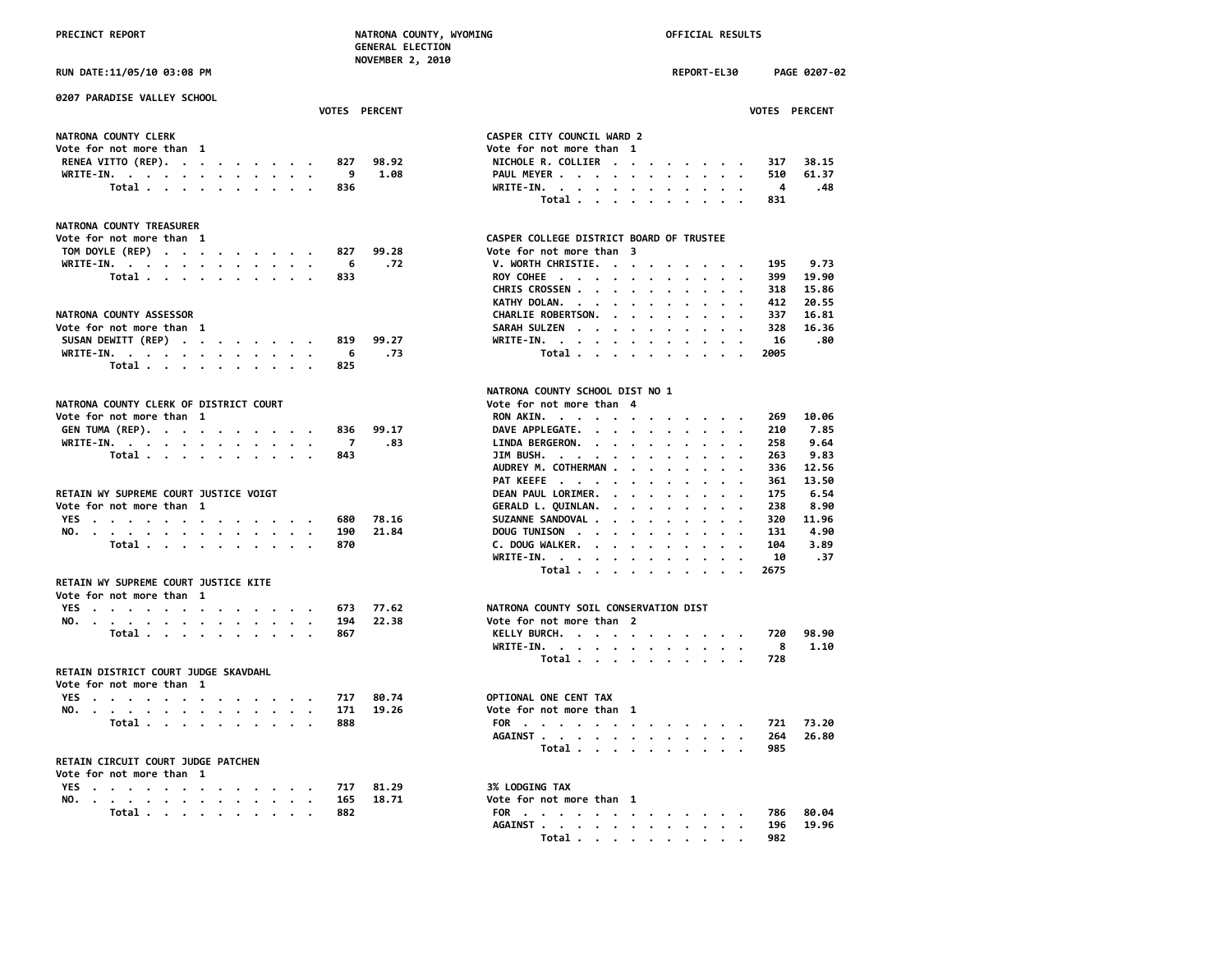| <b>0208 OREGON TRAIL SCHOOL</b>      |          |                                                                                                                 |      |                      |                                                                                                                                                           |              |
|--------------------------------------|----------|-----------------------------------------------------------------------------------------------------------------|------|----------------------|-----------------------------------------------------------------------------------------------------------------------------------------------------------|--------------|
|                                      |          |                                                                                                                 |      | <b>VOTES PERCENT</b> |                                                                                                                                                           | <b>VOTES</b> |
| REGISTERED VOTERS - TOTAL            |          |                                                                                                                 | 1234 |                      |                                                                                                                                                           |              |
| BALLOTS CAST - TOTAL.                |          |                                                                                                                 | 815  |                      | STATE HOUSE DISTRICT 38                                                                                                                                   |              |
| VOTER TURNOUT - TOTAL                |          |                                                                                                                 |      | 66.05                | Vote for not more than 1                                                                                                                                  |              |
|                                      |          |                                                                                                                 |      |                      | BOB BRECHTEL (REP)                                                                                                                                        | 581          |
|                                      |          |                                                                                                                 |      |                      | WAYNE BEATTY (DEM)<br>$\begin{array}{cccccccccccccc} \bullet & \bullet & \bullet & \bullet & \bullet & \bullet & \bullet & \bullet & \bullet \end{array}$ | 212          |
| UNITED STATES REPRESENTATIVE         |          |                                                                                                                 |      |                      | $WRITE-IN.$<br>$\cdot$ $\cdot$                                                                                                                            | 3            |
| Vote for not more than 1             |          |                                                                                                                 |      |                      | Total<br>$\sim$<br>$\cdot$                                                                                                                                | 796          |
| CYNTHIA M. LUMMIS (REP).             | $\cdots$ |                                                                                                                 | 590  | 73.20                |                                                                                                                                                           |              |
| DAVID WENDT (DEM).                   |          |                                                                                                                 | 189  | 23.45                |                                                                                                                                                           |              |
| JOHN V. LOVE (LIB)                   |          |                                                                                                                 | 26   | 3.23                 | SEVENTH JUDICIAL DISTRICT ATTORNEY                                                                                                                        |              |
| WRITE-IN.                            |          |                                                                                                                 | 1    | .12                  | Vote for not more than 1                                                                                                                                  |              |
| Total $\cdots$ $\cdots$              |          | $\begin{array}{cccccccccccccc} \bullet & \bullet & \bullet & \bullet & \bullet & \bullet & \bullet \end{array}$ | 806  |                      | MICHAEL A. BLONIGEN (REP)                                                                                                                                 | 673          |
|                                      |          |                                                                                                                 |      |                      | WRITE-IN.                                                                                                                                                 | 18           |
|                                      |          |                                                                                                                 |      |                      | Total                                                                                                                                                     | 691          |
| <b>GOVERNOR</b>                      |          |                                                                                                                 |      |                      |                                                                                                                                                           |              |
| Vote for not more than 1             |          |                                                                                                                 |      |                      |                                                                                                                                                           |              |
| MATT MEAD (REP)                      |          |                                                                                                                 | 547  | 67.61                | NATRONA COUNTY COMMISSIONERS                                                                                                                              |              |
| LESLIE PETERSEN (DEM)                |          |                                                                                                                 | 173  | 21.38                | Vote for not more than 3                                                                                                                                  |              |
| MIKE WHEELER (LIB)                   |          |                                                                                                                 | 23   | 2.84                 | ROBERT L. HENDRY (REP)                                                                                                                                    | 484          |
|                                      |          |                                                                                                                 | 66   | 8.16                 | BILL MCDOWELL (REP)                                                                                                                                       | 473          |
| WRITE-IN.                            |          |                                                                                                                 | 809  |                      |                                                                                                                                                           | 317          |
| Total                                |          |                                                                                                                 |      |                      | BARBARA PERYAM (REP).                                                                                                                                     |              |
|                                      |          |                                                                                                                 |      |                      | GINO CERULLO (DEM)                                                                                                                                        | 276          |
|                                      |          |                                                                                                                 |      |                      | KIMBERLY HOLLOWAY (DEM).<br>$\bullet$                                                                                                                     | 209          |
| SECRETARY OF STATE                   |          |                                                                                                                 |      |                      | TERRY WINGERTER (DEM)                                                                                                                                     | 293          |
| Vote for not more than 1             |          |                                                                                                                 |      |                      | WRITE-IN.                                                                                                                                                 | 18           |
| MAX MAXFIELD (REP)                   |          |                                                                                                                 | 627  | 78.77                | Total<br>$\cdot$ .                                                                                                                                        | 2070         |
| ANDREW SIMONS (DEM)                  |          |                                                                                                                 | 139  | 17.46                |                                                                                                                                                           |              |
| CANDICE DELAAT (LIB).                |          |                                                                                                                 | 29   | 3.64                 |                                                                                                                                                           |              |
| WRITE-IN.                            |          |                                                                                                                 | 1    | .13                  | NATRONA COUNTY CORONER                                                                                                                                    |              |
| Total                                |          |                                                                                                                 | 796  |                      | Vote for not more than 1                                                                                                                                  |              |
|                                      |          |                                                                                                                 |      |                      | CONNIE JACOBSON (REP)                                                                                                                                     | 694          |
|                                      |          |                                                                                                                 |      |                      | JON CHRISTIE (DEM)                                                                                                                                        | 99           |
| <b>STATE AUDITOR</b>                 |          |                                                                                                                 |      |                      | WRITE-IN.                                                                                                                                                 | 1            |
| Vote for not more than 1             |          |                                                                                                                 |      |                      | Total                                                                                                                                                     | 794          |
| CYNTHIA CLOUD (REP)                  |          |                                                                                                                 | 697  | 99.15                |                                                                                                                                                           |              |
|                                      |          |                                                                                                                 | 6    | .85                  |                                                                                                                                                           |              |
| WRITE-IN.                            |          |                                                                                                                 | 703  |                      | NATRONA COUNTY SHERIFF                                                                                                                                    |              |
| Total                                |          |                                                                                                                 |      |                      | Vote for not more than 1                                                                                                                                  |              |
|                                      |          |                                                                                                                 |      |                      |                                                                                                                                                           |              |
|                                      |          |                                                                                                                 |      |                      | MARK BENTON (REP).                                                                                                                                        | 667          |
| <b>STATE TREASURER</b>               |          |                                                                                                                 |      |                      | WRITE-IN.                                                                                                                                                 | 21           |
| Vote for not more than 1             |          |                                                                                                                 |      |                      | Total                                                                                                                                                     | 688          |
| JOE MEYER (REP)                      |          |                                                                                                                 | 704  | 99.58                |                                                                                                                                                           |              |
| WRITE-IN.                            |          |                                                                                                                 | 3    | .42                  |                                                                                                                                                           |              |
| Total                                |          |                                                                                                                 | 707  |                      | NATRONA COUNTY CLERK                                                                                                                                      |              |
|                                      |          |                                                                                                                 |      |                      | Vote for not more than 1                                                                                                                                  |              |
|                                      |          |                                                                                                                 |      |                      | RENEA VITTO (REP).                                                                                                                                        | 697          |
| SUPERINTENDENT OF PUBLIC INSTRUCTION |          |                                                                                                                 |      |                      | WRITE-IN.                                                                                                                                                 | 2            |
| Vote for not more than 1             |          |                                                                                                                 |      |                      | Total                                                                                                                                                     | 699          |
| CINDY HILL $(REP)$                   |          |                                                                                                                 | 507  | 62.98                |                                                                                                                                                           |              |
| MIKE MASSIE (DEM).                   |          |                                                                                                                 | 297  | 36.89                |                                                                                                                                                           |              |
| WRITE-IN.                            |          |                                                                                                                 | 1    | .12                  | NATRONA COUNTY TREASURER                                                                                                                                  |              |
| Total $\cdots$ $\cdots$ $\cdots$     |          |                                                                                                                 | 805  |                      | Vote for not more than 1                                                                                                                                  |              |
|                                      |          |                                                                                                                 |      |                      |                                                                                                                                                           |              |

| RUN DATE:11/05/10 03:08 PM                       | REPORT-EL30<br>PAGE 0208-01                           |
|--------------------------------------------------|-------------------------------------------------------|
| <b>0208 OREGON TRAIL SCHOOL</b><br>VOTES PERCENT | VOTES PERCENT                                         |
| REGISTERED VOTERS - TOTAL<br>1234                |                                                       |
| BALLOTS CAST - TOTAL.<br>815                     | STATE HOUSE DISTRICT 38                               |
| VOTER TURNOUT - TOTAL<br>66.05                   | Vote for not more than 1                              |
|                                                  | <b>BOB BRECHTEL (REP)</b><br>72.99<br>$\cdots$<br>581 |
|                                                  | WAYNE BEATTY (DEM)<br>212<br>26.63                    |
| UNITED STATES REPRESENTATIVE                     | WRITE-IN.<br>3<br>.38                                 |
| Vote for not more than 1                         | Total<br>796                                          |
| CYNTHIA M. LUMMIS (REP).<br>590<br>73.20         |                                                       |
| DAVID WENDT (DEM).<br>189<br>23.45               |                                                       |
| JOHN V. LOVE (LIB)<br>26<br>3.23                 | SEVENTH JUDICIAL DISTRICT ATTORNEY                    |
| WRITE-IN.<br>1<br>.12                            | Vote for not more than 1                              |
| Total<br>806                                     | MICHAEL A. BLONIGEN (REP)<br>97.40<br>673             |
|                                                  | 2.60<br>WRITE-IN.<br>18                               |
|                                                  | 691<br>Total                                          |
| <b>GOVERNOR</b>                                  |                                                       |
| Vote for not more than 1                         |                                                       |
| MATT MEAD (REP)<br>547<br>67.61                  | NATRONA COUNTY COMMISSIONERS                          |
| LESLIE PETERSEN (DEM)<br>173<br>21.38            | Vote for not more than 3                              |
| MIKE WHEELER (LIB)<br>23<br>2.84                 | ROBERT L. HENDRY (REP)<br>23.38<br>484                |
| WRITE-IN.<br>66<br>8.16                          | BILL MCDOWELL (REP)<br>473<br>22.85                   |
| Total<br>809                                     | BARBARA PERYAM (REP).<br>317<br>15.31                 |
|                                                  | GINO CERULLO (DEM)<br>276<br>13.33                    |
|                                                  | KIMBERLY HOLLOWAY (DEM).<br>209<br>10.10              |
| <b>SECRETARY OF STATE</b>                        | TERRY WINGERTER (DEM)<br>293<br>14.15                 |
| Vote for not more than 1                         | 18<br>.87                                             |
| MAX MAXFIELD (REP)<br>627<br>78.77               | WRITE-IN.<br>Total<br>2070                            |
| ANDREW SIMONS (DEM)<br>139<br>17.46              |                                                       |
| CANDICE DELAAT (LIB).<br>29<br>3.64              |                                                       |
| WRITE-IN.<br>1<br>.13                            | NATRONA COUNTY CORONER                                |
| Total<br>796                                     | Vote for not more than 1                              |
|                                                  | CONNIE JACOBSON (REP)<br>87.41<br>694                 |
|                                                  | JON CHRISTIE (DEM)<br>99<br>12.47                     |
| <b>STATE AUDITOR</b>                             | WRITE-IN.<br>1<br>.13                                 |
| Vote for not more than 1                         | Total<br>794                                          |
| CYNTHIA CLOUD (REP)<br>697<br>99.15              |                                                       |
| WRITE-IN.<br>6<br>.85                            |                                                       |
| Total<br>703                                     | NATRONA COUNTY SHERIFF                                |
|                                                  | Vote for not more than 1                              |
|                                                  | MARK BENTON (REP).<br>96.95<br>667                    |
| <b>STATE TREASURER</b>                           | 3.05<br>WRITE-IN.<br>21                               |
| Vote for not more than 1                         | Total<br>688                                          |
| JOE MEYER (REP)<br>704<br>99.58                  |                                                       |
| WRITE-IN.<br>-3<br>.42                           |                                                       |
| Total<br>707                                     | NATRONA COUNTY CLERK                                  |
|                                                  | Vote for not more than 1                              |
|                                                  | 99.71<br>697                                          |
| SUPERINTENDENT OF PUBLIC INSTRUCTION             | RENEA VITTO (REP).<br>$\overline{2}$<br>.29           |
| Vote for not more than 1                         | WRITE-IN.<br>699                                      |
| 507<br>62.98                                     | Total                                                 |
| CINDY HILL (REP)                                 |                                                       |
| MIKE MASSIE (DEM).<br>297<br>36.89               |                                                       |
| WRITE-IN.<br><b>1</b><br>.12                     | NATRONA COUNTY TREASURER                              |
| 805<br>Total                                     | Vote for not more than 1                              |
|                                                  | TOM DOYLE (REP)<br>99.42<br>688                       |
|                                                  | WRITE-IN.<br>4<br>.58                                 |
|                                                  | Total<br>692                                          |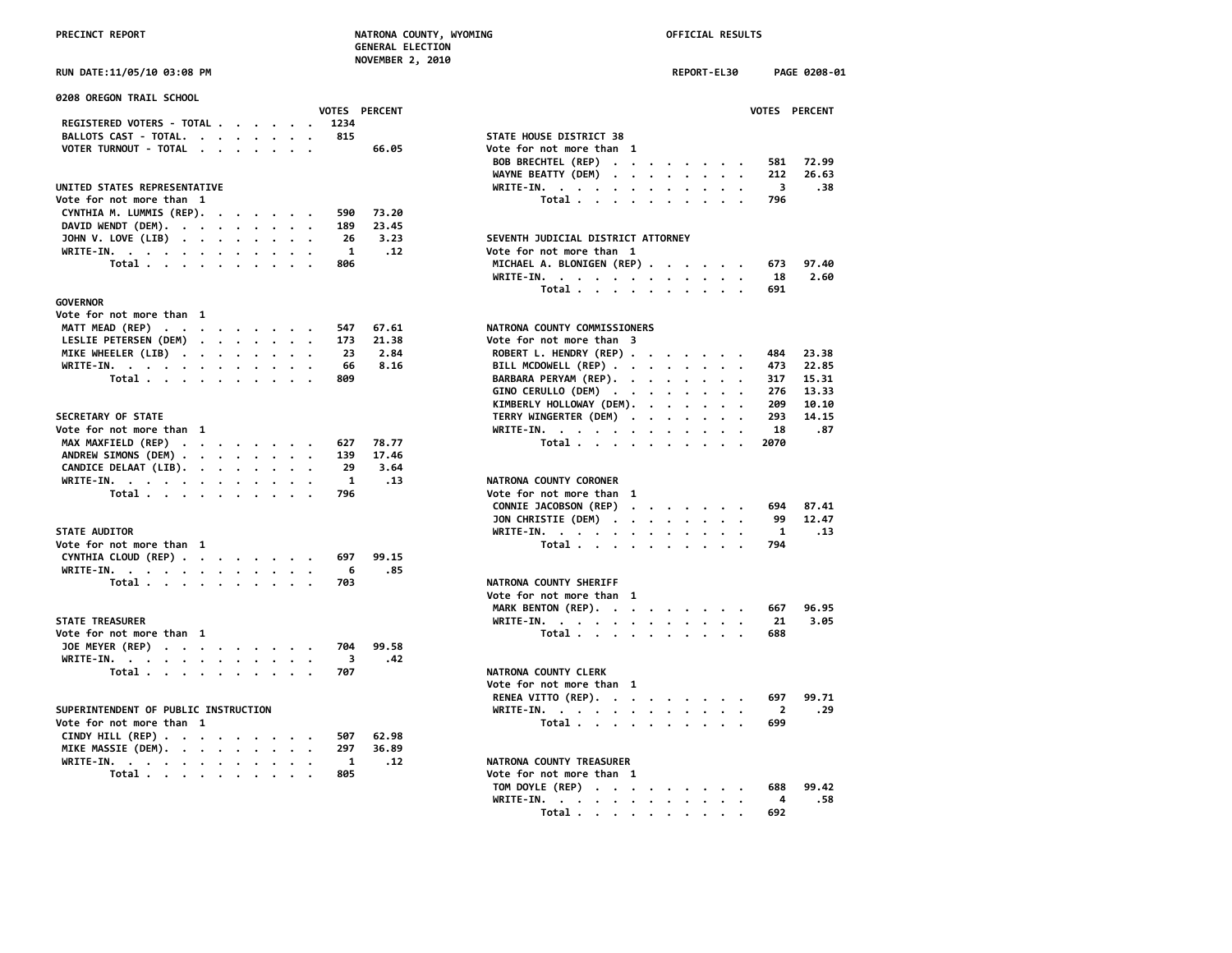**RUN DATE:11/05/10 03:08 PM REPORT-EL30 PAGE 0208-02**

| <b>0208 OREGON TRAIL SCHOOL</b>                                |                                                                                                       |
|----------------------------------------------------------------|-------------------------------------------------------------------------------------------------------|
| <b>VOTES PERCENT</b>                                           | <b>VOTES PERCENT</b>                                                                                  |
| <b>NATRONA COUNTY ASSESSOR</b>                                 | CASPER COLLEGE DISTRICT BOARD OF TRUSTEE                                                              |
| Vote for not more than 1                                       | Vote for not more than 3                                                                              |
| SUSAN DEWITT (REP)<br>99.28<br>694                             | V. WORTH CHRISTIE.<br>140<br>8.71                                                                     |
| WRITE-IN.<br>- 5<br>.72                                        | ROY COHEE<br>308<br>19.15                                                                             |
| Total<br>699                                                   | CHRIS CROSSEN<br>232<br>14.43                                                                         |
|                                                                | 21.70<br>KATHY DOLAN.<br>349                                                                          |
|                                                                | 18.53<br>CHARLIE ROBERTSON.<br>298                                                                    |
| NATRONA COUNTY CLERK OF DISTRICT COURT                         | 17.16<br>SARAH SULZEN<br>276                                                                          |
| Vote for not more than 1                                       | - 5<br>WRITE-IN.<br>. 31                                                                              |
| GEN TUMA (REP).<br>99.29<br>695                                | Total<br>1608                                                                                         |
| WRITE-IN.<br>.71<br>5                                          |                                                                                                       |
| Total<br>700                                                   |                                                                                                       |
|                                                                | NATRONA COUNTY SCHOOL DIST NO 1                                                                       |
|                                                                | Vote for not more than 4                                                                              |
| RETAIN WY SUPREME COURT JUSTICE VOIGT                          | 14.20<br>RON AKIN.<br>320                                                                             |
| Vote for not more than 1                                       | DAVE APPLEGATE.<br>8.65<br>195                                                                        |
| 79.50<br>YES<br>574                                            | LINDA BERGERON.<br>10.47<br>236                                                                       |
| 20.50<br>148                                                   | JIM BUSH.<br>8.16<br>184                                                                              |
| NO.<br>Total<br>722                                            | . The contract of the contract of the contract of the $\alpha$<br>AUDREY M. COTHERMAN<br>227<br>10.07 |
|                                                                | PAT KEEFE<br>302<br>13.40                                                                             |
|                                                                | DEAN PAUL LORIMER.<br>6.74<br>152                                                                     |
| RETAIN WY SUPREME COURT JUSTICE KITE                           | 6.57<br>GERALD L. QUINLAN.<br>148                                                                     |
|                                                                | $\cdots$<br>295<br>13.09                                                                              |
| Vote for not more than 1<br>79.27                              | SUZANNE SANDOVAL<br>4.75                                                                              |
| YES<br>566                                                     | DOUG TUNISON<br>107                                                                                   |
| 20.73<br>NO.<br>148                                            | C. DOUG WALKER.<br>3.73<br>84                                                                         |
| Total<br>714                                                   | WRITE-IN.<br>.18<br>4                                                                                 |
|                                                                | Total<br>2254                                                                                         |
| RETAIN DISTRICT COURT JUDGE SKAVDAHL                           |                                                                                                       |
| Vote for not more than 1                                       | NATRONA COUNTY FIRE PROTECTION DISTRICT                                                               |
| YES<br>80.72<br>586                                            | Vote for not more than 2                                                                              |
| 19.28<br>NO.<br>140                                            | 50.00<br>DENNIS OBERT<br>52.                                                                          |
| Total<br>726                                                   | HAROLD WRIGHT<br>49.04<br>51                                                                          |
|                                                                | .96<br>WRITE-IN.<br>$\mathbf{1}$                                                                      |
|                                                                | Total<br>104                                                                                          |
| RETAIN CIRCUIT COURT JUDGE PATCHEN<br>Vote for not more than 1 |                                                                                                       |
| YES<br>81.62<br>586                                            | NATRONA COUNTY SOIL CONSERVATION DIST                                                                 |
| 18.38<br>NO.<br>132                                            | Vote for not more than 2                                                                              |
| Total<br>718                                                   | 98.69<br>KELLY BURCH.<br>605                                                                          |
|                                                                | 1.31<br>WRITE-IN.<br>8                                                                                |
|                                                                | 613                                                                                                   |
| <b>CASPER CITY COUNCIL WARD 2</b>                              | Total                                                                                                 |
|                                                                |                                                                                                       |
| Vote for not more than 1                                       |                                                                                                       |
| NICHOLE R. COLLIER<br>44.03<br>273                             | OPTIONAL ONE CENT TAX                                                                                 |
| PAUL MEYER<br>345<br>55.65                                     | Vote for not more than 1                                                                              |
| WRITE-IN.<br>.32<br>$\overline{\mathbf{2}}$                    | 68.77<br>FOR<br>557                                                                                   |
| Total<br>620                                                   | 253<br>31.23<br>AGAINST                                                                               |
|                                                                | Total<br>810                                                                                          |
|                                                                |                                                                                                       |

| <b>NATRONA COUNTY ASSESSOR</b>         |                       | CASPER COLLEGE DISTRICT BOARD OF TRUSTEE                                                                                                                                                                 |
|----------------------------------------|-----------------------|----------------------------------------------------------------------------------------------------------------------------------------------------------------------------------------------------------|
| Vote for not more than 1               |                       | Vote for not more than 3                                                                                                                                                                                 |
| SUSAN DEWITT (REP)                     | 99.28<br>694          | V. WORTH CHRISTIE.<br>140<br>8.71                                                                                                                                                                        |
| WRITE-IN.                              | .72<br>5              | 19.15<br>ROY COHEE<br>308                                                                                                                                                                                |
| Total                                  | 699                   | CHRIS CROSSEN<br>14.43<br>232                                                                                                                                                                            |
|                                        |                       | KATHY DOLAN.<br>349<br>21.70<br>$\overline{\phantom{a}}$<br>$\sim$ $\sim$ $\sim$ $\sim$                                                                                                                  |
|                                        |                       | CHARLIE ROBERTSON.<br>298<br>18.53<br>$\cdots$                                                                                                                                                           |
| NATRONA COUNTY CLERK OF DISTRICT COURT |                       | SARAH SULZEN<br>276<br>17.16<br>$\cdots$                                                                                                                                                                 |
| Vote for not more than 1               |                       | 5<br>.31<br>WRITE-IN.<br>$\bullet$                                                                                                                                                                       |
| GEN TUMA (REP).                        | 695<br>99.29          | Total<br>1608                                                                                                                                                                                            |
| WRITE-IN.                              | 5<br>.71              |                                                                                                                                                                                                          |
| Total                                  | 700                   |                                                                                                                                                                                                          |
|                                        |                       | NATRONA COUNTY SCHOOL DIST NO 1                                                                                                                                                                          |
|                                        |                       | Vote for not more than 4                                                                                                                                                                                 |
| RETAIN WY SUPREME COURT JUSTICE VOIGT  |                       | RON AKIN.<br>320<br>14.20                                                                                                                                                                                |
| Vote for not more than 1               |                       | DAVE APPLEGATE.<br>8.65<br>195                                                                                                                                                                           |
| YES                                    | 79.50<br>574          | LINDA BERGERON.<br>10.47<br>236                                                                                                                                                                          |
|                                        | 20.50<br>148          | JIM BUSH. $\cdots$ $\cdots$ $\cdots$ $\cdots$<br>8.16<br>184                                                                                                                                             |
| NO.<br>Total                           | 722                   | AUDREY M. COTHERMAN<br>227<br>10.07                                                                                                                                                                      |
|                                        |                       | 302<br>13.40                                                                                                                                                                                             |
|                                        |                       | PAT KEEFE<br>6.74<br>152                                                                                                                                                                                 |
|                                        |                       | DEAN PAUL LORIMER.<br>$\begin{array}{cccccccccccccccccc} \bullet & \bullet & \bullet & \bullet & \bullet & \bullet & \bullet & \bullet & \bullet & \bullet & \bullet & \bullet \end{array}$<br>$\bullet$ |
| RETAIN WY SUPREME COURT JUSTICE KITE   |                       | GERALD L. QUINLAN.<br>148<br>6.57<br>$\cdot$ $\cdot$ $\cdot$ $\cdot$ $\cdot$ $\cdot$                                                                                                                     |
| Vote for not more than 1               |                       | SUZANNE SANDOVAL .<br>295<br>13.09<br>$\cdot$<br>$\cdot$<br>$\bullet$                                                                                                                                    |
| YES                                    | 79.27<br>566          | DOUG TUNISON<br>4.75<br>107                                                                                                                                                                              |
| NO.                                    | 148<br>20.73          | C. DOUG WALKER.<br>3.73<br>84<br>4                                                                                                                                                                       |
| Total                                  | 714                   | .18<br>WRITE-IN.<br>$\mathbf{r}$ . The state of the state $\mathbf{r}$                                                                                                                                   |
|                                        |                       | Total $\cdots$ $\cdots$ $\cdots$<br>2254                                                                                                                                                                 |
| RETAIN DISTRICT COURT JUDGE SKAVDAHL   |                       |                                                                                                                                                                                                          |
| Vote for not more than 1               |                       | NATRONA COUNTY FIRE PROTECTION DISTRICT                                                                                                                                                                  |
| YES                                    | 80.72<br>586          | Vote for not more than 2                                                                                                                                                                                 |
|                                        | 19.28<br>140          | DENNIS OBERT<br>50.00<br>52                                                                                                                                                                              |
| NO.<br>Total                           | 726                   | HAROLD WRIGHT<br>49.04<br>51                                                                                                                                                                             |
|                                        |                       | .96<br>1                                                                                                                                                                                                 |
|                                        |                       | WRITE-IN.<br>104                                                                                                                                                                                         |
| RETAIN CIRCUIT COURT JUDGE PATCHEN     |                       | Total                                                                                                                                                                                                    |
| Vote for not more than 1               |                       |                                                                                                                                                                                                          |
|                                        | 81.62                 | NATRONA COUNTY SOIL CONSERVATION DIST                                                                                                                                                                    |
| YES                                    | 586                   |                                                                                                                                                                                                          |
| NO.                                    | 132<br>18.38          | Vote for not more than 2<br>98.69                                                                                                                                                                        |
| Total                                  | 718                   | KELLY BURCH.<br>605                                                                                                                                                                                      |
|                                        |                       | 1.31<br>WRITE-IN.<br>8                                                                                                                                                                                   |
|                                        |                       | Total<br>613                                                                                                                                                                                             |
| <b>CASPER CITY COUNCIL WARD 2</b>      |                       |                                                                                                                                                                                                          |
| Vote for not more than 1               |                       |                                                                                                                                                                                                          |
| NICHOLE R. COLLIER                     | 44.03<br>273          | OPTIONAL ONE CENT TAX                                                                                                                                                                                    |
| PAUL MEYER                             | 345<br>55.65          | Vote for not more than 1                                                                                                                                                                                 |
| WRITE-IN.                              | $\overline{2}$<br>.32 | 68.77<br>FOR<br>557                                                                                                                                                                                      |
| Total                                  | 620                   | 253<br>31.23<br>AGAINST                                                                                                                                                                                  |
|                                        |                       | Total<br>810                                                                                                                                                                                             |
|                                        |                       |                                                                                                                                                                                                          |
|                                        |                       | 3% LODGING TAX                                                                                                                                                                                           |
|                                        |                       |                                                                                                                                                                                                          |

| Vote for not more than |  |  |  |  |
|------------------------|--|--|--|--|
| FOR 612 75.84          |  |  |  |  |
| AGAINST 195 24.16      |  |  |  |  |
| Total 807              |  |  |  |  |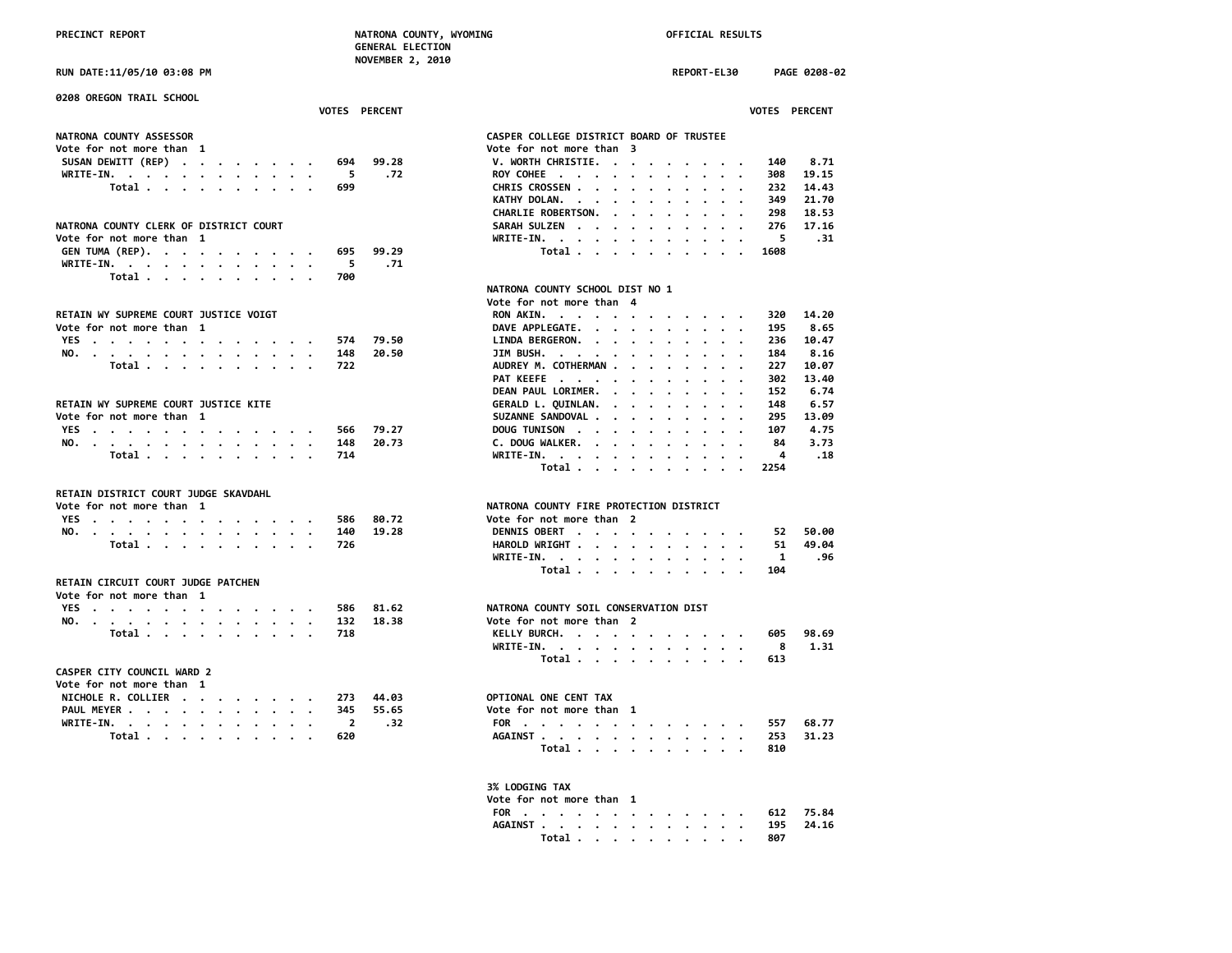| RUN DATE:11/05/10 03:08 PM                       | REPORT-EL30<br>PAGE 0209-01                     |
|--------------------------------------------------|-------------------------------------------------|
| 0209 SHEPHERD OF VALLEY CARE                     |                                                 |
| <b>VOTES PERCENT</b>                             | <b>VOTES PERCENT</b>                            |
| REGISTERED VOTERS - TOTAL<br>745                 |                                                 |
| BALLOTS CAST - TOTAL.<br>423                     | STATE SENATE DISTRICT 29                        |
| VOTER TURNOUT - TOTAL<br>56.78                   | Vote for not more than 1                        |
|                                                  | DREW PERKINS (REP)<br>0                         |
|                                                  | WRITE-IN.                                       |
| UNITED STATES REPRESENTATIVE                     |                                                 |
| Vote for not more than 1                         |                                                 |
| CYNTHIA M. LUMMIS (REP).<br>298 71.46            | STATE HOUSE DISTRICT 37                         |
| 23.26<br>DAVID WENDT (DEM).<br>97                | Vote for not more than 1                        |
| JOHN V. LOVE (LIB)<br>5.28<br>22                 | STEVE HARSHMAN (REP).                           |
| WRITE-IN.<br>0                                   | WRITE-IN.                                       |
| Total $\ldots$ $\ldots$ $\ldots$ $\ldots$<br>417 |                                                 |
|                                                  | STATE HOUSE DISTRICT 38                         |
| <b>GOVERNOR</b>                                  | Vote for not more than 1                        |
| Vote for not more than 1                         | BOB BRECHTEL (REP)<br>288 69.73                 |
| MATT MEAD (REP)<br>68.75<br>286                  | WAYNE BEATTY (DEM)<br>30.27<br>125              |
| LESLIE PETERSEN (DEM)<br>21.39<br>89             | WRITE-IN.<br>- 0                                |
| MIKE WHEELER (LIB)<br>3.37<br>14                 | Total<br>413                                    |
| 6.49<br>WRITE-IN.<br>27                          |                                                 |
| Total<br>416                                     |                                                 |
|                                                  | SEVENTH JUDICIAL DISTRICT ATTORNEY              |
|                                                  | Vote for not more than 1                        |
| <b>SECRETARY OF STATE</b>                        | MICHAEL A. BLONIGEN (REP)<br>97.28<br>358       |
| Vote for not more than 1                         | WRITE-IN, , , , , , , , , , , , ,<br>2.72<br>10 |
|                                                  |                                                 |

| JLLIANI UI JIAIL              |  |  |  |  | DILLING A. DEVINEDEN (ALF) JJO |  |
|-------------------------------|--|--|--|--|--------------------------------|--|
| Vote for not more than 1      |  |  |  |  | WRITE-IN. 10                   |  |
| MAX MAXFIELD (REP) 323 78.02  |  |  |  |  | Total 368                      |  |
| ANDREW SIMONS (DEM) 71 17.15  |  |  |  |  |                                |  |
| CANDICE DELAAT (LIB). 19 4.59 |  |  |  |  |                                |  |
| WRITE-IN. 1 .24               |  |  |  |  | NATRONA COUNTY COMMISSIONERS   |  |
| Total 414                     |  |  |  |  | Vote for not more than 3       |  |
|                               |  |  |  |  |                                |  |

# STATE AUDITOR

| Vote for not more than  1     |  |  |  |  | GINO CERULLO (DEM) 139 12.43       |  |
|-------------------------------|--|--|--|--|------------------------------------|--|
| CYNTHIA CLOUD (REP) 358 98.62 |  |  |  |  | KIMBERLY HOLLOWAY (DEM). 115 10.29 |  |
| WRITE-IN. 5 1.38              |  |  |  |  | TERRY WINGERTER (DEM) 164 14.67    |  |
| Total 363                     |  |  |  |  | WRITE-IN. 15 1.34                  |  |

# **STATE TREASURER**

| Vote for not more than 1  |  |  |  |  | NATRONA COUNTY CORONER          |  |  |  |  |  |
|---------------------------|--|--|--|--|---------------------------------|--|--|--|--|--|
| JOE MEYER (REP) 365 98.92 |  |  |  |  | Vote for not more than 1        |  |  |  |  |  |
| WRITE-IN. 4 1.08          |  |  |  |  | CONNIE JACOBSON (REP) 363 87.47 |  |  |  |  |  |
| Total 369                 |  |  |  |  | JON CHRISTIE (DEM) 52 12.53     |  |  |  |  |  |

### **SUPERINTENDENT OF PUBLIC INSTRUCTION**

| Vote for not more than  1    |  |  |  |  |                          |  |
|------------------------------|--|--|--|--|--------------------------|--|
| CINDY HILL (REP) 261 62.29   |  |  |  |  | NATRONA COUNTY SHERIFF   |  |
| MIKE MASSIE (DEM). 158 37.71 |  |  |  |  | Vote for not more than 1 |  |
| WRITE-IN. 0                  |  |  |  |  | MARK BENTON (REP).       |  |
| Total 419                    |  |  |  |  | $WRITE-IN.$              |  |

# **BALLOTS CAST - TOTAL. . . . . . . . 423 STATE SENATE DISTRICT 29** Vote for not more than 1  **DREW PERKINS (REP) . . . . . . . . 0 WRITE-IN. . . . . . . . . . . . 0 CYNTHIA M. 2018 TATE HOUSE DISTRICT 37 PAVID SEX 23.26**<br>19.28 **DAVID STEVE HARSHMAN (REP). JOHN V. LOVE HARSHMAN (REP).** . . . . . . . . . 0<br>WRITE-IN. . . . . . . . . . . . . . . . 0 **WRITE-IN. . . . . . . . . . . . STATE HOUSE DISTRICT 38**

| GOVERNOR                       |  |  |  |  | Vote for not more than 1     |  |  |  |  |  |
|--------------------------------|--|--|--|--|------------------------------|--|--|--|--|--|
| Vote for not more than  1      |  |  |  |  | BOB BRECHTEL (REP) 288 69.73 |  |  |  |  |  |
| MATT MEAD (REP) 286 68.75      |  |  |  |  | WAYNE BEATTY (DEM) 125 30.27 |  |  |  |  |  |
| LESLIE PETERSEN (DEM) 89 21.39 |  |  |  |  | WRITE-IN. 0                  |  |  |  |  |  |
| MIKE WHEELER (LIB) 14 3.37     |  |  |  |  | Total 413                    |  |  |  |  |  |

# **SEVENTH JUDICIAL DISTRICT ATTORNEY**

|                              | Vote for not more than 1            |  |
|------------------------------|-------------------------------------|--|
| <b>SECRETARY OF STATE</b>    | MICHAEL A. BLONIGEN (REP) 358 97.28 |  |
| Vote for not more than  1    | WRITE-IN. 10 2.72                   |  |
| MAX MAXFIELD (REP) 323 78.02 | Total 368                           |  |

# **EXAMPLE 24** MATRONA COUNTY COMMISSIONERS<br>Vote for not more than 3

| Total 414                     |  |  |  |  | Vote for not more than 3           |  |  |  |  |
|-------------------------------|--|--|--|--|------------------------------------|--|--|--|--|
|                               |  |  |  |  | ROBERT L. HENDRY (REP) 247 22.09   |  |  |  |  |
|                               |  |  |  |  | BILL MCDOWELL (REP) 281 25.13      |  |  |  |  |
| <b>STATE AUDITOR</b>          |  |  |  |  | BARBARA PERYAM (REP). 157 14.04    |  |  |  |  |
| Vote for not more than 1      |  |  |  |  | GINO CERULLO (DEM) 139 12.43       |  |  |  |  |
| CYNTHIA CLOUD (REP) 358 98.62 |  |  |  |  | KIMBERLY HOLLOWAY (DEM). 115 10.29 |  |  |  |  |
| WRITE-IN. 5 1.38              |  |  |  |  | TERRY WINGERTER (DEM) 164 14.67    |  |  |  |  |
| Total 363                     |  |  |  |  | WRITE-IN. 15 1.34                  |  |  |  |  |
|                               |  |  |  |  | Total 1118                         |  |  |  |  |
|                               |  |  |  |  |                                    |  |  |  |  |

# **NATRONA COUNTY CORONER**<br>Vote for not more than

| JOE MEYER (REP) 365 98.92 |  |  |  |  |  | Vote for not more than 1        |  |  |  |  |  |
|---------------------------|--|--|--|--|--|---------------------------------|--|--|--|--|--|
| WRITE-IN. 4 1.08          |  |  |  |  |  | CONNIE JACOBSON (REP) 363 87.47 |  |  |  |  |  |
| Total 369                 |  |  |  |  |  | JON CHRISTIE (DEM) 52 12.53     |  |  |  |  |  |
|                           |  |  |  |  |  | WRITE-IN. 0                     |  |  |  |  |  |
|                           |  |  |  |  |  | Total 415                       |  |  |  |  |  |

## **NATRONA COUNTY SHERIFF**

| MIKE MASSIE (DEM). 158 37.71 |  |  |  |  |  | Vote for not more than 1     |  |  |  |  |  |
|------------------------------|--|--|--|--|--|------------------------------|--|--|--|--|--|
| WRITE-IN. 0                  |  |  |  |  |  | MARK BENTON (REP). 354 95.42 |  |  |  |  |  |
| Total 419                    |  |  |  |  |  | WRITE-IN. 17 4.58            |  |  |  |  |  |
|                              |  |  |  |  |  | Total 371                    |  |  |  |  |  |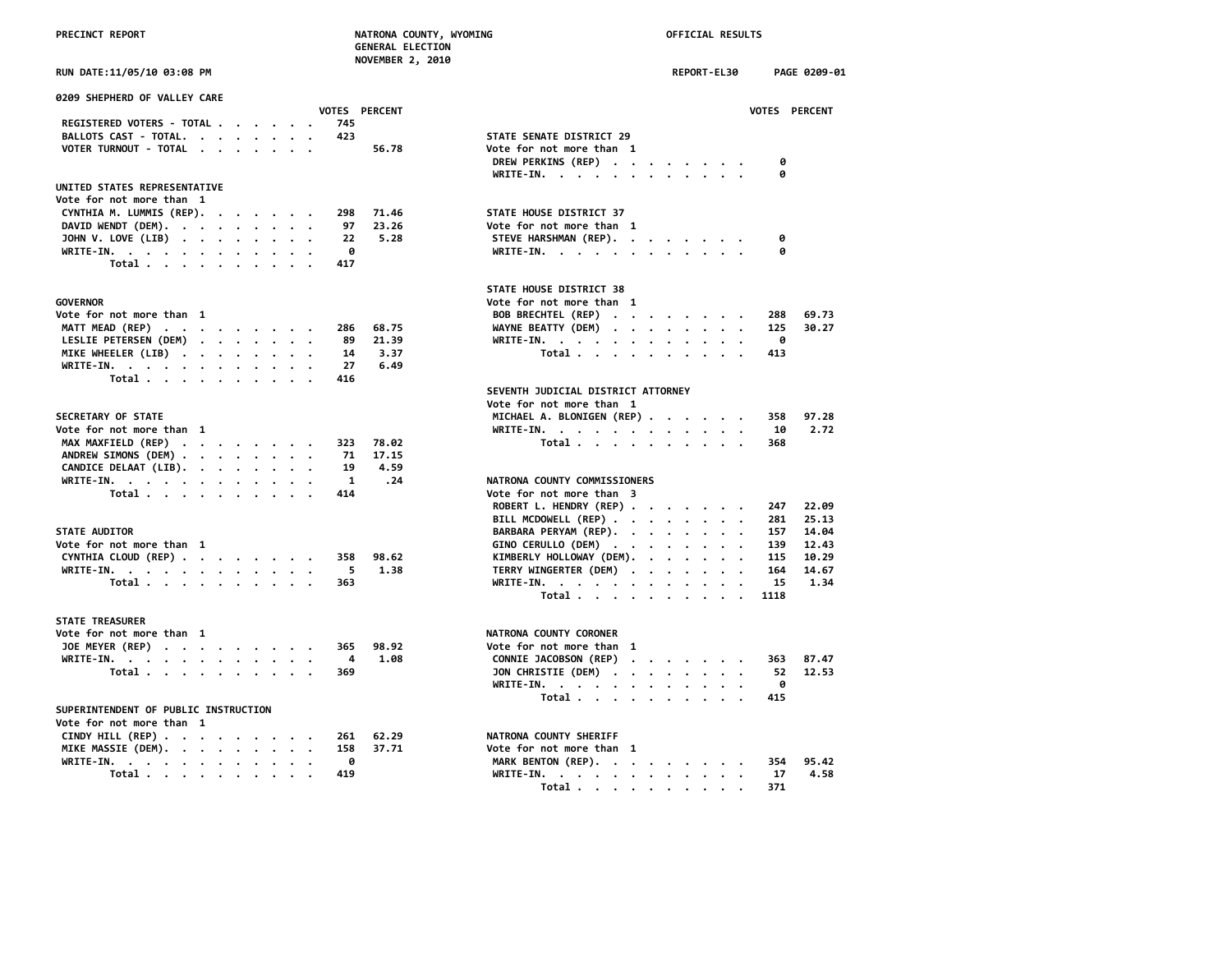| RUN DATE:11/05/10 03:08 PM                                                                                                                                                                                                                    | REPORT-EL30                                                                                                           | PAGE 0209-02 |
|-----------------------------------------------------------------------------------------------------------------------------------------------------------------------------------------------------------------------------------------------|-----------------------------------------------------------------------------------------------------------------------|--------------|
| 0209 SHEPHERD OF VALLEY CARE<br><b>VOTES PERCENT</b>                                                                                                                                                                                          | VOTES PERCENT                                                                                                         |              |
| NATRONA COUNTY CLERK                                                                                                                                                                                                                          | CASPER CITY COUNCIL WARD 2                                                                                            |              |
| Vote for not more than 1                                                                                                                                                                                                                      | Vote for not more than 1                                                                                              |              |
| RENEA VITTO (REP).<br>98.37<br>361                                                                                                                                                                                                            | NICHOLE R. COLLIER<br>168                                                                                             | 45.90        |
| 1.63<br>WRITE-IN.<br>- 6                                                                                                                                                                                                                      | PAUL MEYER<br>196                                                                                                     | 53.55        |
| Total<br>367                                                                                                                                                                                                                                  | WRITE-IN, $\cdot$ , $\cdot$ , $\cdot$ , $\cdot$ , $\cdot$ , $\cdot$<br>$\overline{2}$                                 | . 55         |
|                                                                                                                                                                                                                                               | Total<br>366                                                                                                          |              |
| NATRONA COUNTY TREASURER                                                                                                                                                                                                                      |                                                                                                                       |              |
| Vote for not more than 1                                                                                                                                                                                                                      | CASPER COLLEGE DISTRICT BOARD OF TRUSTEE                                                                              |              |
| TOM DOYLE (REP)<br>359<br>98.90                                                                                                                                                                                                               | Vote for not more than 3                                                                                              |              |
| 1.10<br>WRITE-IN.<br>4                                                                                                                                                                                                                        | V. WORTH CHRISTIE.<br>88                                                                                              | 9.72         |
| Total<br>363                                                                                                                                                                                                                                  | ROY COHEE<br>185                                                                                                      | 20.44        |
|                                                                                                                                                                                                                                               | CHRIS CROSSEN<br>110                                                                                                  | 12.15        |
|                                                                                                                                                                                                                                               | KATHY DOLAN.<br>188                                                                                                   | 20.77        |
| NATRONA COUNTY ASSESSOR                                                                                                                                                                                                                       | CHARLIE ROBERTSON.<br>163                                                                                             | 18.01        |
| Vote for not more than 1                                                                                                                                                                                                                      | SARAH SULZEN<br>160                                                                                                   | 17.68        |
| SUSAN DEWITT (REP)<br>99.18<br>363                                                                                                                                                                                                            | WRITE-IN.<br>11                                                                                                       | 1.22         |
| .82<br>WRITE-IN.<br>3                                                                                                                                                                                                                         | Total<br>905                                                                                                          |              |
| Total<br>366                                                                                                                                                                                                                                  |                                                                                                                       |              |
|                                                                                                                                                                                                                                               | NATRONA COUNTY SCHOOL DIST NO 1                                                                                       |              |
| NATRONA COUNTY CLERK OF DISTRICT COURT                                                                                                                                                                                                        | Vote for not more than 4                                                                                              |              |
| Vote for not more than 1                                                                                                                                                                                                                      | RON AKIN.<br>120                                                                                                      | 10.05        |
| GEN TUMA (REP).<br>98.90<br>361                                                                                                                                                                                                               | DAVE APPLEGATE.<br>86                                                                                                 | 7.20         |
| 1.10<br>WRITE-IN.<br>4                                                                                                                                                                                                                        | LINDA BERGERON.<br>127                                                                                                | 10.64        |
| Total<br>365                                                                                                                                                                                                                                  | JIM BUSH.<br>102                                                                                                      | 8.54         |
|                                                                                                                                                                                                                                               | AUDREY M. COTHERMAN<br>125                                                                                            | 10.47        |
|                                                                                                                                                                                                                                               | PAT KEEFE<br>150                                                                                                      | 12.56        |
| RETAIN WY SUPREME COURT JUSTICE VOIGT                                                                                                                                                                                                         | DEAN PAUL LORIMER.<br>101                                                                                             | 8.46         |
| Vote for not more than 1                                                                                                                                                                                                                      | GERALD L. QUINLAN.<br>100                                                                                             | 8.38         |
| YES<br>75.60<br>285                                                                                                                                                                                                                           | SUZANNE SANDOVAL<br>171                                                                                               | 14.32        |
| 92<br>24.40<br>NO. The contract of the contract of the contract of the contract of the contract of the contract of the contract of the contract of the contract of the contract of the contract of the contract of the contract of the contra | DOLIG TINTSON AND THE RESIDENCE OF A STATE OF A STATE OF A STATE OF A STATE OF A STATE OF A STATE OF A STATE O<br>51. | 4.27         |

### **RETAIN WY SUPREME COURT JUSTICE KITE**

| Vote for not more than 1 |  |  |  |  |  |  |           |               |                                       |
|--------------------------|--|--|--|--|--|--|-----------|---------------|---------------------------------------|
|                          |  |  |  |  |  |  |           | YES 286 76.27 | NATRONA COUNTY SOIL CONSERVATION DIST |
|                          |  |  |  |  |  |  |           | NO. 89 23.73  | Vote for not more than 2              |
|                          |  |  |  |  |  |  | Total 375 |               | KELLY BURCH.                          |

### **RETAIN DISTRICT COURT JUDGE SKAVDAHL**

| Vote for not more than 1 |  |  |  |  |  |  |               |                          |  |  |
|--------------------------|--|--|--|--|--|--|---------------|--------------------------|--|--|
|                          |  |  |  |  |  |  | YES 296 77.69 | OPTIONAL ONE CENT TAX    |  |  |
|                          |  |  |  |  |  |  | NO. 85 22.31  | Vote for not more than 1 |  |  |
|                          |  |  |  |  |  |  | Total 381     | FOR                      |  |  |

### **RETAIN CIRCUIT COURT JUDGE PATCHEN**

|  |  |  |  | Vote for not more than 1 |  |
|--|--|--|--|--------------------------|--|
|--|--|--|--|--------------------------|--|

|  |  |  |  |  |  |  |           | YES 297 79.20 | <b>3% LODGING TAX</b>    |  |
|--|--|--|--|--|--|--|-----------|---------------|--------------------------|--|
|  |  |  |  |  |  |  |           | NO. 78 20.80  | Vote for not more than 1 |  |
|  |  |  |  |  |  |  | Total 375 |               | FOR                      |  |

| <b>RUN DATE:11/05/10 03:08 PM</b>                                |       |                                |                      |                                                                     | REPORT-EL30                             | PAGE 0209-0             |       |
|------------------------------------------------------------------|-------|--------------------------------|----------------------|---------------------------------------------------------------------|-----------------------------------------|-------------------------|-------|
| 0209 SHEPHERD OF VALLEY CARE                                     |       |                                | <b>VOTES PERCENT</b> |                                                                     |                                         | VOTES PERCENT           |       |
|                                                                  |       |                                |                      |                                                                     |                                         |                         |       |
| NATRONA COUNTY CLERK                                             |       |                                |                      | CASPER CITY COUNCIL WARD 2                                          |                                         |                         |       |
| Vote for not more than 1                                         |       |                                |                      | Vote for not more than 1                                            |                                         |                         |       |
| RENEA VITTO (REP).                                               |       | 361                            | 98.37                | NICHOLE R. COLLIER                                                  |                                         | 168                     | 45.90 |
| WRITE-IN.                                                        |       | - 6                            | 1.63                 | PAUL MEYER                                                          |                                         | 196                     | 53.55 |
|                                                                  | Total | 367                            |                      | WRITE-IN.                                                           |                                         | $\overline{\mathbf{2}}$ | .55   |
|                                                                  |       |                                |                      | Total                                                               | $\cdot$ $\cdot$ $\cdot$ $\cdot$ $\cdot$ | 366                     |       |
| <b>NATRONA COUNTY TREASURER</b>                                  |       |                                |                      |                                                                     |                                         |                         |       |
| Vote for not more than 1                                         |       |                                |                      | CASPER COLLEGE DISTRICT BOARD OF TRUSTEE                            |                                         |                         |       |
| TOM DOYLE (REP)                                                  |       | 359                            | 98.90                | Vote for not more than 3                                            |                                         |                         |       |
| WRITE-IN.                                                        |       | - 4                            | 1.10                 | V. WORTH CHRISTIE.                                                  |                                         | 88                      | 9.72  |
|                                                                  | Total | 363                            |                      | ROY COHEE                                                           |                                         | 185                     | 20.44 |
|                                                                  |       |                                |                      | CHRIS CROSSEN                                                       |                                         | 110                     | 12.15 |
|                                                                  |       |                                |                      | KATHY DOLAN.                                                        |                                         | 188                     | 20.77 |
| <b>NATRONA COUNTY ASSESSOR</b>                                   |       |                                |                      | CHARLIE ROBERTSON.                                                  |                                         | 163                     | 18.01 |
|                                                                  |       |                                |                      |                                                                     |                                         |                         |       |
| Vote for not more than 1                                         |       |                                |                      | SARAH SULZEN                                                        |                                         | 160                     | 17.68 |
| SUSAN DEWITT (REP)                                               |       | 363                            | 99.18                | WRITE-IN.                                                           |                                         | 11                      | 1.22  |
| WRITE-IN.                                                        | Total | $\overline{\mathbf{3}}$<br>366 | .82                  | Total                                                               | $\cdots$                                | 905                     |       |
|                                                                  |       |                                |                      |                                                                     |                                         |                         |       |
|                                                                  |       |                                |                      | NATRONA COUNTY SCHOOL DIST NO 1                                     |                                         |                         |       |
| NATRONA COUNTY CLERK OF DISTRICT COURT                           |       |                                |                      | Vote for not more than 4                                            |                                         |                         |       |
| Vote for not more than 1                                         |       |                                |                      | RON AKIN.                                                           |                                         | 120                     | 10.05 |
| GEN TUMA (REP).                                                  |       | 361                            | 98.90                | DAVE APPLEGATE.                                                     |                                         | 86                      | 7.20  |
| WRITE-IN.                                                        |       | $\overline{4}$                 | 1.10                 | LINDA BERGERON.                                                     |                                         | 127                     | 10.64 |
|                                                                  | Total | 365                            |                      | JIM BUSH.                                                           |                                         | 102                     | 8.54  |
|                                                                  |       |                                |                      | AUDREY M. COTHERMAN                                                 |                                         | 125                     | 10.47 |
|                                                                  |       |                                |                      | PAT KEEFE                                                           |                                         | 150                     | 12.56 |
| RETAIN WY SUPREME COURT JUSTICE VOIGT                            |       |                                |                      | DEAN PAUL LORIMER.                                                  |                                         | 101                     | 8.46  |
|                                                                  |       |                                |                      |                                                                     |                                         |                         |       |
| Vote for not more than 1                                         |       |                                |                      | GERALD L. QUINLAN.                                                  |                                         | 100                     | 8.38  |
| YES                                                              |       | 285                            | 75.60                | SUZANNE SANDOVAL                                                    |                                         | 171                     | 14.32 |
| NO.                                                              |       | 92                             | 24.40                | DOUG TUNISON                                                        |                                         | 51                      | 4.27  |
|                                                                  | Total | 377                            |                      | C. DOUG WALKER.                                                     | $\cdot$ $\cdot$ $\cdot$                 | 56                      | 4.69  |
|                                                                  |       |                                |                      | WRITE-IN.                                                           |                                         | 5                       | .42   |
|                                                                  |       |                                |                      | Total                                                               |                                         | 1194                    |       |
| RETAIN WY SUPREME COURT JUSTICE KITE<br>Vote for not more than 1 |       |                                |                      |                                                                     |                                         |                         |       |
| YES                                                              |       | 286                            | 76.27                | NATRONA COUNTY SOIL CONSERVATION DIST                               |                                         |                         |       |
| NO.                                                              |       | 89                             | 23.73                | Vote for not more than 2                                            |                                         |                         |       |
|                                                                  | Total | 375                            |                      | KELLY BURCH.                                                        |                                         | 303                     | 96.81 |
|                                                                  |       |                                |                      |                                                                     |                                         |                         |       |
|                                                                  |       |                                |                      | WRITE-IN.                                                           |                                         | 10                      | 3.19  |
|                                                                  |       |                                |                      | Total                                                               |                                         | 313                     |       |
| RETAIN DISTRICT COURT JUDGE SKAVDAHL                             |       |                                |                      |                                                                     |                                         |                         |       |
| Vote for not more than 1                                         |       |                                |                      |                                                                     |                                         |                         |       |
| YES                                                              |       | 296                            | 77.69                | OPTIONAL ONE CENT TAX                                               |                                         |                         |       |
| NO.                                                              |       | 85                             | 22.31                | Vote for not more than 1                                            |                                         |                         |       |
|                                                                  | Total | 381                            |                      | FOR                                                                 |                                         | 274                     | 65.24 |
|                                                                  |       |                                |                      | AGAINST                                                             |                                         | 146                     | 34.76 |
| RETAIN CIRCUIT COURT JUDGE PATCHEN                               |       |                                |                      | Total                                                               |                                         | 420                     |       |
| Vote for not more than 1                                         |       |                                |                      |                                                                     |                                         |                         |       |
| YES                                                              |       | 297                            | 79.20                | 3% LODGING TAX                                                      |                                         |                         |       |
| NO.                                                              |       | 78                             | 20.80                | Vote for not more than 1                                            |                                         |                         |       |
|                                                                  | Total | 375                            |                      | FOR                                                                 |                                         | 330                     | 78.76 |
|                                                                  |       |                                |                      | <b>AGAINST .</b><br>the contract of the contract of the contract of |                                         | 89                      | 21.24 |
|                                                                  |       |                                |                      |                                                                     |                                         |                         |       |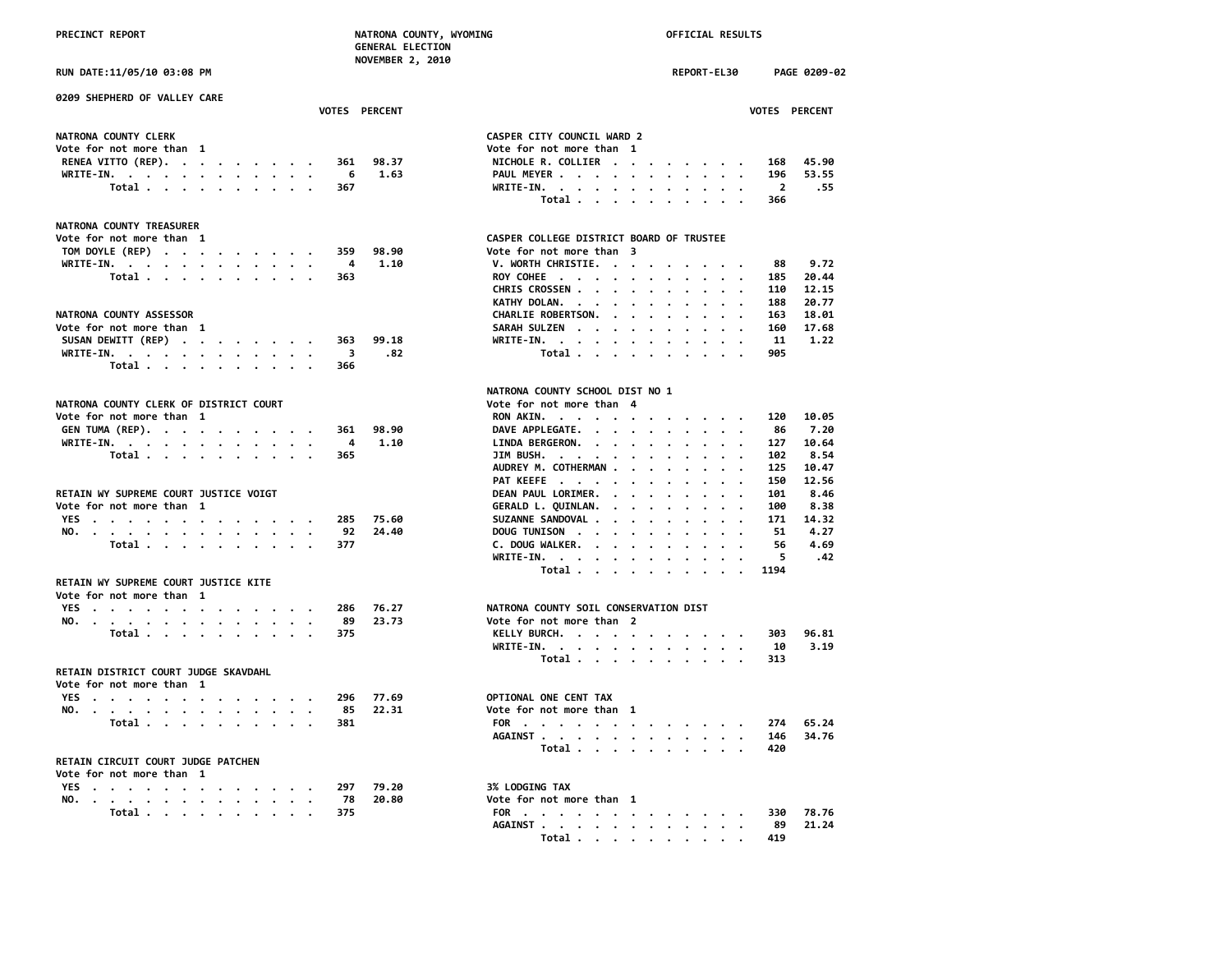| <b>PRECINCT REPORT</b> |  |
|------------------------|--|
|                        |  |

# **PRECINCT REPORT NATRONA COUNTY, WYOMING OFFICIAL RESULTS**

|                                                                    |                | <b>GENERAL ELECTION</b><br><b>NOVEMBER 2, 2010</b> |                                    |             |  |      |               |
|--------------------------------------------------------------------|----------------|----------------------------------------------------|------------------------------------|-------------|--|------|---------------|
| RUN DATE:11/05/10 03:08 PM                                         |                |                                                    |                                    | REPORT-EL30 |  |      | PAGE 0210-01  |
| 0210 BETHEL BAPTIST CHURCH                                         |                |                                                    |                                    |             |  |      |               |
|                                                                    |                | VOTES PERCENT                                      |                                    |             |  |      | VOTES PERCENT |
| REGISTERED VOTERS - TOTAL                                          | 1157           |                                                    |                                    |             |  |      |               |
| BALLOTS CAST - TOTAL.                                              | 863            |                                                    | STATE SENATE DISTRICT 29           |             |  |      |               |
| VOTER TURNOUT - TOTAL<br>$\cdot$ .                                 |                | 74.59                                              | Vote for not more than 1           |             |  |      |               |
|                                                                    |                |                                                    | DREW PERKINS (REP)                 |             |  | 685  | 99.28         |
|                                                                    |                |                                                    | WRITE-IN.                          |             |  | 5.   | .72           |
| UNITED STATES REPRESENTATIVE                                       |                |                                                    | Total                              |             |  | 690  |               |
| Vote for not more than 1                                           | 604            | 71.23                                              |                                    |             |  |      |               |
| CYNTHIA M. LUMMIS (REP).                                           | 209            | 24.65                                              | STATE HOUSE DISTRICT 37            |             |  |      |               |
| DAVID WENDT (DEM).<br>JOHN V. LOVE (LIB)                           | 34             | 4.01                                               | Vote for not more than 1           |             |  |      |               |
| WRITE-IN.                                                          | $\mathbf{1}$   | .12                                                | STEVE HARSHMAN (REP).              |             |  | 668  | 98.67         |
| Total                                                              | 848            |                                                    | WRITE-IN.                          |             |  | 9    | 1.33          |
|                                                                    |                |                                                    | Total                              |             |  | 677  |               |
|                                                                    |                |                                                    |                                    |             |  |      |               |
| <b>GOVERNOR</b>                                                    |                |                                                    |                                    |             |  |      |               |
| Vote for not more than 1                                           |                |                                                    | SEVENTH JUDICIAL DISTRICT ATTORNEY |             |  |      |               |
| MATT MEAD (REP)                                                    | 578            | 67.29                                              | Vote for not more than 1           |             |  |      |               |
| LESLIE PETERSEN (DEM)                                              | 201            | 23.40                                              | MICHAEL A. BLONIGEN (REP)          |             |  | 690  | 99.28         |
| MIKE WHEELER (LIB)                                                 | 27             | 3.14                                               | WRITE-IN.                          |             |  | 5    | .72           |
| WRITE-IN.                                                          | 53             | 6.17                                               | Total                              |             |  | 695  |               |
| Total                                                              | 859            |                                                    |                                    |             |  |      |               |
|                                                                    |                |                                                    |                                    |             |  |      |               |
|                                                                    |                |                                                    | NATRONA COUNTY COMMISSIONERS       |             |  |      |               |
| SECRETARY OF STATE                                                 |                |                                                    | Vote for not more than 3           |             |  |      |               |
| Vote for not more than 1                                           |                |                                                    | ROBERT L. HENDRY (REP)             |             |  | 496  | 22.91         |
| MAX MAXFIELD (REP)                                                 | 660            | 79.81                                              | BILL MCDOWELL (REP)                |             |  | 589  | 27.21         |
| ANDREW SIMONS (DEM)                                                | 132            | 15.96                                              | BARBARA PERYAM (REP).              |             |  | 260  | 12.01         |
| CANDICE DELAAT (LIB).<br>$\cdot$                                   | 33             | 3.99                                               | GINO CERULLO (DEM)                 |             |  | 296  | 13.67         |
| WRITE-IN.                                                          | 2              | .24                                                | KIMBERLY HOLLOWAY (DEM).           |             |  | 203  | 9.38          |
| Total                                                              | 827            |                                                    | TERRY WINGERTER (DEM)              |             |  | 312  | 14.41         |
|                                                                    |                |                                                    | WRITE-IN.                          |             |  | 9    | .42           |
|                                                                    |                |                                                    | Total                              |             |  | 2165 |               |
| <b>STATE AUDITOR</b>                                               |                |                                                    |                                    |             |  |      |               |
| Vote for not more than 1                                           |                |                                                    |                                    |             |  |      |               |
| CYNTHIA CLOUD (REP)                                                | 698            | 99.43                                              | NATRONA COUNTY CORONER             |             |  |      |               |
| WRITE-IN.                                                          | 4              | .57                                                | Vote for not more than 1           |             |  |      |               |
| Total                                                              | 702            |                                                    | CONNIE JACOBSON (REP)              |             |  | 751  | 90.05         |
|                                                                    |                |                                                    | JON CHRISTIE (DEM)                 |             |  | 82   | 9.83          |
|                                                                    |                |                                                    | WRITE-IN.                          |             |  | 1    | .12           |
| <b>STATE TREASURER</b>                                             |                |                                                    | Total                              |             |  | 834  |               |
| Vote for not more than 1                                           |                |                                                    |                                    |             |  |      |               |
| JOE MEYER (REP)                                                    | 698            | 99.01                                              |                                    |             |  |      |               |
| WRITE-IN.                                                          | $\overline{7}$ | .99                                                | NATRONA COUNTY SHERIFF             |             |  |      |               |
| Total                                                              | 705            |                                                    | Vote for not more than 1           |             |  |      |               |
|                                                                    |                |                                                    | MARK BENTON (REP).                 |             |  | 704  | 98.60         |
|                                                                    |                |                                                    | WRITE-IN.                          |             |  | 10   | 1.40          |
| SUPERINTENDENT OF PUBLIC INSTRUCTION                               |                |                                                    | Total                              |             |  | 714  |               |
| Vote for not more than 1                                           |                |                                                    |                                    |             |  |      |               |
| CINDY HILL (REP) $\cdot \cdot \cdot \cdot \cdot \cdot \cdot \cdot$ | 472            | 55.79                                              |                                    |             |  |      |               |
| MIKE MASSIE (DEM).                                                 | 372            | 43.97                                              | NATRONA COUNTY CLERK               |             |  |      |               |
| WRITE-IN.                                                          | $\overline{2}$ | .24                                                | Vote for not more than 1           |             |  |      |               |
| Total .<br>$\bullet$ .<br><br><br>$\bullet$                        | 846            |                                                    | RENEA VITTO (REP).                 |             |  | 688  | 99.71         |

| ITE-IN.<br>.                                                 |  |  |  | 9    | . 42  |
|--------------------------------------------------------------|--|--|--|------|-------|
| Total                                                        |  |  |  | 2165 |       |
| RONA COUNTY CORONER                                          |  |  |  |      |       |
| e for not more than 1                                        |  |  |  |      |       |
| NNIE JACOBSON (REP)                                          |  |  |  | 751  | 90.05 |
| N CHRISTIE (DEM) $\cdot \cdot \cdot \cdot \cdot \cdot \cdot$ |  |  |  | 82   | 9.83  |
| ITE-IN.                                                      |  |  |  | 1    | . 12  |
| Total                                                        |  |  |  | 834  |       |
| <b>RONA COUNTY SHERIFF</b>                                   |  |  |  |      |       |
| e for not more than 1                                        |  |  |  |      |       |
| RK BENTON (REP).                                             |  |  |  | 704  | 98.60 |
| ITE-IN.                                                      |  |  |  | 10   | 1.40  |
| Total                                                        |  |  |  | 714  |       |
| <b>RONA COUNTY CLERK</b>                                     |  |  |  |      |       |
| e for not more than 1                                        |  |  |  |      |       |

| WKIIE-IN. 2 .24 |  |  |  |  |  | Vote for not more than 1     |  |  |  |  |  |
|-----------------|--|--|--|--|--|------------------------------|--|--|--|--|--|
| Total 846       |  |  |  |  |  | RENEA VITTO (REP). 688 99.71 |  |  |  |  |  |
|                 |  |  |  |  |  | WRITE-IN. 2 .29              |  |  |  |  |  |
|                 |  |  |  |  |  | Total 690                    |  |  |  |  |  |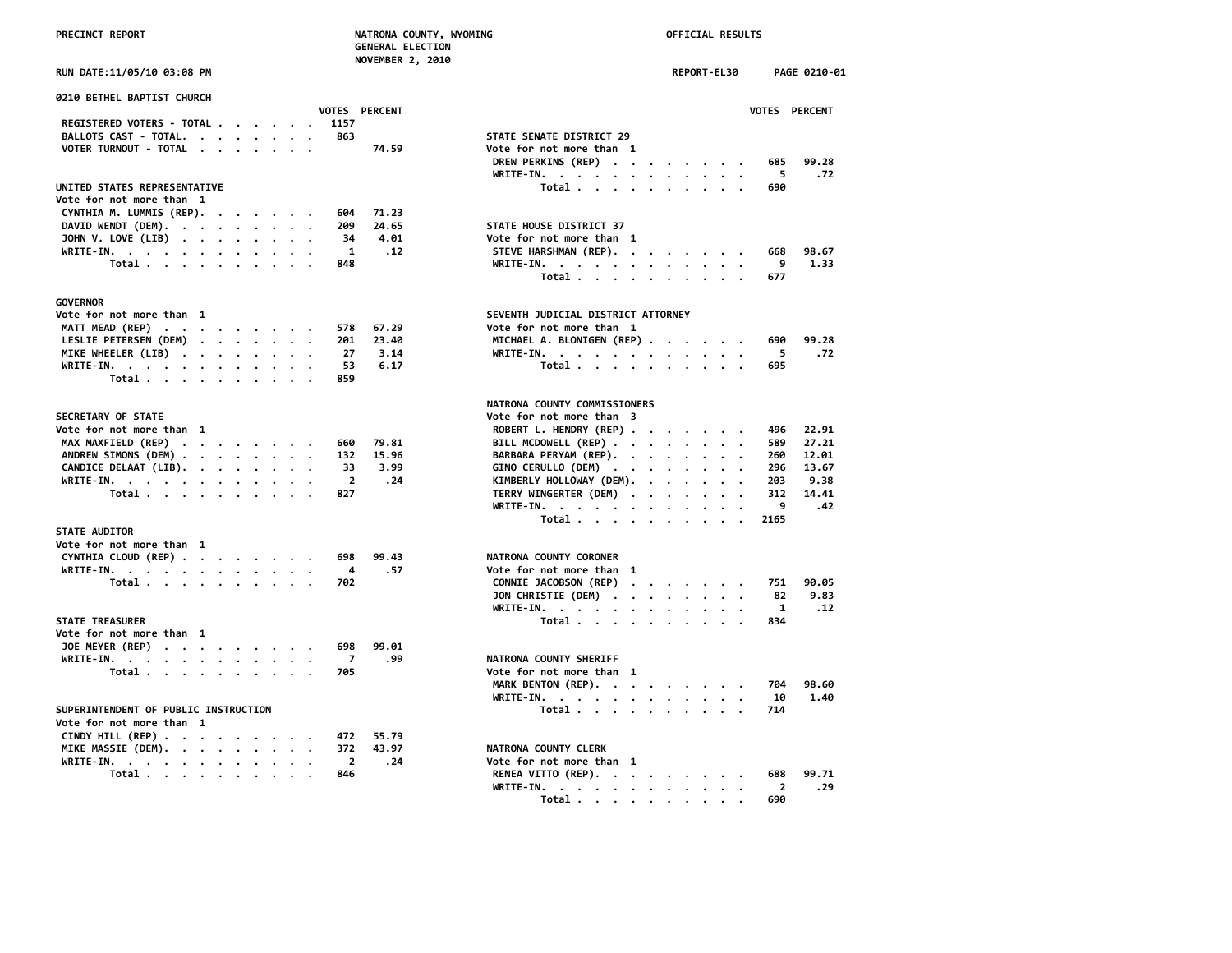**NOVEMBER 2, 2010**

**RUN DATE:11/05/10 03:08 PM REPORT-EL30 PAGE 0210-02**

| 0210 BETHEL BAPTIST CHURCH                                                   |                      |                                                                                                                                                |
|------------------------------------------------------------------------------|----------------------|------------------------------------------------------------------------------------------------------------------------------------------------|
|                                                                              | <b>VOTES PERCENT</b> | <b>VOTES PERCENT</b>                                                                                                                           |
| NATRONA COUNTY TREASURER                                                     |                      | CASPER COLLEGE DISTRICT BOARD OF TRUSTEE                                                                                                       |
|                                                                              |                      |                                                                                                                                                |
| Vote for not more than 1                                                     |                      | Vote for not more than 3                                                                                                                       |
| TOM DOYLE (REP)<br>701                                                       | 99.57                | V. WORTH CHRISTIE.<br>178<br>10.43                                                                                                             |
| WRITE-IN.<br>3                                                               | .43                  | 20.27<br>ROY COHEE<br>346                                                                                                                      |
| Total<br>704                                                                 |                      | CHRIS CROSSEN<br>254<br>14.88                                                                                                                  |
|                                                                              |                      | KATHY DOLAN.<br>343<br>20.09<br>$\cdot$<br>$\cdot$<br>$\cdot$<br>$\cdot$                                                                       |
|                                                                              |                      | CHARLIE ROBERTSON.<br>329<br>19.27<br>$\cdot$ $\cdot$ $\cdot$ $\cdot$                                                                          |
| NATRONA COUNTY ASSESSOR                                                      |                      | SARAH SULZEN<br>257<br>15.06<br>$\cdot$                                                                                                        |
| Vote for not more than 1                                                     |                      | WRITE-IN.<br>ø                                                                                                                                 |
| SUSAN DEWITT (REP)<br>685                                                    | 99.42                | Total<br>1707                                                                                                                                  |
| WRITE-IN.<br>4                                                               | .58                  |                                                                                                                                                |
| Total $\cdots$ $\cdots$ $\cdots$<br>689                                      |                      |                                                                                                                                                |
|                                                                              |                      | NATRONA COUNTY SCHOOL DIST NO 1                                                                                                                |
|                                                                              |                      |                                                                                                                                                |
|                                                                              |                      | Vote for not more than 4                                                                                                                       |
| NATRONA COUNTY CLERK OF DISTRICT COURT                                       |                      | RON AKIN.<br>208<br>9.07                                                                                                                       |
| Vote for not more than 1                                                     |                      | DAVE APPLEGATE.<br>211<br>9.20                                                                                                                 |
| GEN TUMA (REP).<br>705                                                       | 99.58                | LINDA BERGERON.<br>177<br>7.72                                                                                                                 |
| WRITE-IN.<br>3                                                               | .42                  | JIM BUSH.<br>260<br>11.34                                                                                                                      |
| Total $\cdots$ $\cdots$ $\cdots$<br>708                                      |                      | AUDREY M. COTHERMAN<br>14.09<br>323                                                                                                            |
|                                                                              |                      | 13.04<br>PAT KEEFE<br>299                                                                                                                      |
|                                                                              |                      | DEAN PAUL LORIMER.<br>6.28<br>144<br>$\bullet$ .<br><br><br><br><br><br><br><br><br><br><br><br><br>$\ddot{\phantom{a}}$<br>$\cdot$<br>$\cdot$ |
| RETAIN WY SUPREME COURT JUSTICE VOIGT                                        |                      | GERALD L. QUINLAN.<br>225<br>9.81<br>$\cdot$ $\cdot$ $\cdot$ $\cdot$<br>$\sim$ $\sim$                                                          |
| Vote for not more than 1                                                     |                      | SUZANNE SANDOVAL .<br>275<br>11.99<br>$\cdots$<br>$\cdot$<br>$\cdot$<br>$\ddot{\phantom{a}}$                                                   |
| YES<br>618                                                                   | 83.40                | 4.14<br>DOUG TUNISON<br>95<br>$\cdot$ $\cdot$ $\cdot$                                                                                          |
| 123                                                                          | 16.60                | 3.27<br>C. DOUG WALKER.<br>75                                                                                                                  |
| NO.<br>741                                                                   |                      | $\sim$<br>$\ddot{\phantom{a}}$<br>.04<br>1                                                                                                     |
| Total                                                                        |                      | WRITE-IN.<br>2293                                                                                                                              |
|                                                                              |                      | Total<br>$\cdot$ $\cdot$ $\cdot$ $\cdot$                                                                                                       |
| RETAIN WY SUPREME COURT JUSTICE KITE                                         |                      |                                                                                                                                                |
| Vote for not more than 1                                                     |                      | NATRONA COUNTY SOIL CONSERVATION DIST                                                                                                          |
| 602                                                                          | 83.15                | Vote for not more than 2                                                                                                                       |
| YES                                                                          |                      | 98.28                                                                                                                                          |
| NO.<br>122                                                                   | 16.85                | KELLY BURCH.<br>573                                                                                                                            |
| Total<br>724                                                                 |                      | WRITE-IN.<br>1.72<br>10<br>$\cdot$<br>$\blacksquare$ .                                                                                         |
|                                                                              |                      | Total $\cdots$ $\cdots$ $\cdots$<br>583                                                                                                        |
| RETAIN DISTRICT COURT JUDGE SKAVDAHL                                         |                      |                                                                                                                                                |
|                                                                              |                      | OPTIONAL ONE CENT TAX                                                                                                                          |
| Vote for not more than 1                                                     |                      |                                                                                                                                                |
| YES<br>641                                                                   | 84.90                | Vote for not more than 1                                                                                                                       |
| NO.<br>114                                                                   | 15.10                | 73.97<br>FOR<br>628                                                                                                                            |
| Total<br>755                                                                 |                      | AGAINST<br>221<br>26.03                                                                                                                        |
|                                                                              |                      | Total<br>849                                                                                                                                   |
|                                                                              |                      |                                                                                                                                                |
| RETAIN CIRCUIT COURT JUDGE PATCHEN                                           |                      |                                                                                                                                                |
| Vote for not more than 1                                                     |                      | 3% LODGING TAX                                                                                                                                 |
| YES<br>617                                                                   | 84.87                | Vote for not more than 1                                                                                                                       |
| NO.<br>110                                                                   | 15.13                | FOR<br>696<br>81.98                                                                                                                            |
| Total<br>727                                                                 |                      | AGAINST<br>153<br>18.02                                                                                                                        |
|                                                                              |                      | Total<br>849                                                                                                                                   |
|                                                                              |                      |                                                                                                                                                |
| CASPER CITY COUNCIL WARD 2                                                   |                      |                                                                                                                                                |
| Vote for not more than 1                                                     |                      |                                                                                                                                                |
| NICHOLE R. COLLIER<br>330                                                    | 46.94                |                                                                                                                                                |
| PAUL MEYER<br>372<br>$\sim$ $\sim$                                           | 52.92                |                                                                                                                                                |
| WRITE-IN, $\cdot$ , $\cdot$ , $\cdot$ , $\cdot$<br>1<br>$\ddot{\phantom{1}}$ | .14                  |                                                                                                                                                |
| Total .<br>703<br>$\blacksquare$<br>$\cdot$ .                                |                      |                                                                                                                                                |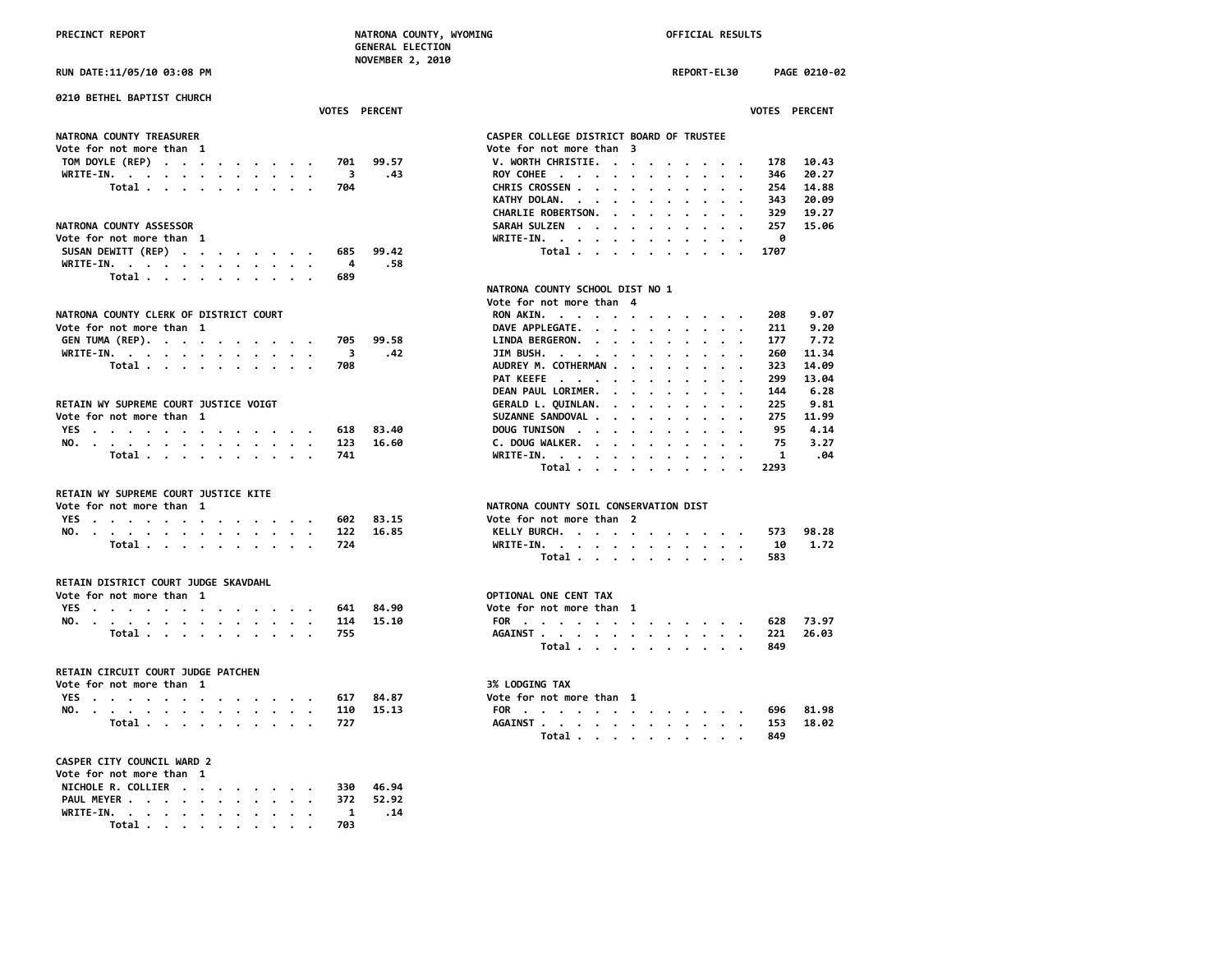| <b>PRECTNCT REPORT</b> |  |  |
|------------------------|--|--|
|                        |  |  |

# **PRECINCT REPORT NATRONA COUNTY, WYOMING OFFICIAL RESULTS**

|                                          | <b>GENERAL ELECTION</b> |                                                                                   |
|------------------------------------------|-------------------------|-----------------------------------------------------------------------------------|
|                                          | <b>NOVEMBER 2, 2010</b> |                                                                                   |
| RUN DATE:11/05/10 03:08 PM               |                         | REPORT-EL30<br>PAGE 0302-01                                                       |
| 0302 UNIVERSITY PARK SCHOOL              |                         |                                                                                   |
|                                          | <b>VOTES PERCENT</b>    | VOTES PERCENT                                                                     |
| REGISTERED VOTERS - TOTAL                | 953                     |                                                                                   |
| BALLOTS CAST - TOTAL.                    | 562                     | STATE SENATE DISTRICT 27                                                          |
| <b>VOTER TURNOUT - TOTAL</b><br>$\cdots$ | 58.97                   | Vote for not more than 1                                                          |
|                                          |                         | BILL LANDEN (REP).<br>98.13<br>315<br>1.87<br>WRITE-IN.<br>6                      |
| UNITED STATES REPRESENTATIVE             |                         | Total<br>321                                                                      |
| Vote for not more than 1                 |                         |                                                                                   |
| CYNTHIA M. LUMMIS (REP).<br>$\cdots$     | 60.68<br>338            |                                                                                   |
| DAVID WENDT (DEM).                       | 193<br>34.65            | STATE HOUSE DISTRICT 36                                                           |
| JOHN V. LOVE (LIB)                       | 26<br>4.67              | Vote for not more than 1                                                          |
|                                          | 0                       | 210<br>54.83                                                                      |
| WRITE-IN.                                |                         | GERALD GAY (REP)<br>45.17                                                         |
| Total                                    | 557                     | MARY HALES (DEM)<br>173                                                           |
|                                          |                         | WRITE-IN.<br>0                                                                    |
|                                          |                         | Total<br>383                                                                      |
| <b>GOVERNOR</b>                          |                         |                                                                                   |
| Vote for not more than 1                 |                         |                                                                                   |
| MATT MEAD (REP)                          | 58.92<br>327            | STATE HOUSE DISTRICT 56                                                           |
| LESLIE PETERSEN (DEM)                    | 189<br>34.05            | Vote for not more than 1                                                          |
| MIKE WHEELER (LIB)                       | 17<br>3.06              | TIM STUBSON (REP).<br>70.06<br>110                                                |
| WRITE-IN.                                | 22<br>3.96              | PAMELA R.W. KANDT (DEM).<br>29.94<br>47                                           |
| Total                                    | 555                     | WRITE-IN.<br>0<br>$\cdot$                                                         |
|                                          |                         | Total<br>157                                                                      |
|                                          |                         |                                                                                   |
| <b>SECRETARY OF STATE</b>                |                         |                                                                                   |
| Vote for not more than 1                 |                         | SEVENTH JUDICIAL DISTRICT ATTORNEY                                                |
| MAX MAXFIELD (REP)                       | 376<br>68.99            | Vote for not more than 1                                                          |
| ANDREW SIMONS (DEM)                      | 141<br>25.87            | MICHAEL A. BLONIGEN (REP)<br>96.96<br>446                                         |
|                                          |                         |                                                                                   |
| CANDICE DELAAT (LIB).                    | 28<br>5.14              | WRITE-IN.<br>14<br>3.04                                                           |
| WRITE-IN.                                | 0                       | Total<br>460                                                                      |
| Total                                    | 545                     |                                                                                   |
|                                          |                         | <b>NATRONA COUNTY COMMISSIONERS</b>                                               |
| <b>STATE AUDITOR</b>                     |                         | Vote for not more than 3                                                          |
| Vote for not more than 1                 |                         | ROBERT L. HENDRY (REP)<br>18.98<br>267                                            |
| CYNTHIA CLOUD (REP)                      | 456<br>98.92            | BILL MCDOWELL (REP)<br>301<br>21.39                                               |
| WRITE-IN.                                | -5<br>1.08              | BARBARA PERYAM (REP).<br>179<br>12.72                                             |
| Total                                    | 461                     | GINO CERULLO (DEM)<br>232<br>16.49                                                |
|                                          |                         | KIMBERLY HOLLOWAY (DEM).<br>190<br>13.50                                          |
|                                          |                         | TERRY WINGERTER (DEM)<br>228<br>16.20                                             |
| <b>STATE TREASURER</b>                   |                         | WRITE-IN.<br>10<br>.71                                                            |
| Vote for not more than 1                 |                         | 1407<br>Total $\cdots$ $\cdots$ $\cdots$                                          |
| JOE MEYER (REP)                          | 98.93<br>464            |                                                                                   |
| WRITE-IN.                                | 5<br>1.07               |                                                                                   |
|                                          |                         | NATRONA COUNTY CORONER                                                            |
| Total $\cdots$ $\cdots$ $\cdots$         | 469                     |                                                                                   |
|                                          |                         | Vote for not more than 1                                                          |
|                                          |                         | CONNIE JACOBSON (REP)<br>428<br>79.11                                             |
| SUPERINTENDENT OF PUBLIC INSTRUCTION     |                         | JON CHRISTIE (DEM)<br>113<br>20.89                                                |
| Vote for not more than 1                 |                         | WRITE-IN.<br>0<br>$\cdot$ $\cdot$<br>$\bullet$                                    |
| CINDY HILL (REP)                         | 56.41<br>308            | Total<br>541                                                                      |
| MIKE MASSIE (DEM).<br>$\cdot$            | 238<br>43.59            |                                                                                   |
| WRITE-IN.                                | 0                       |                                                                                   |
| Total $\cdots$ $\cdots$ $\cdots$         | 546                     | <b>NATRONA COUNTY SHERIFF</b>                                                     |
|                                          |                         | Vote for not more than 1<br>MADE DENTALL (DED)<br>$\overline{AB}$ $\overline{AB}$ |

| .     |
|-------|
|       |
|       |
|       |
|       |
|       |
| 79.11 |
| 20.89 |
|       |
|       |
|       |
|       |
|       |
|       |
| 95.73 |
| 4.27  |
|       |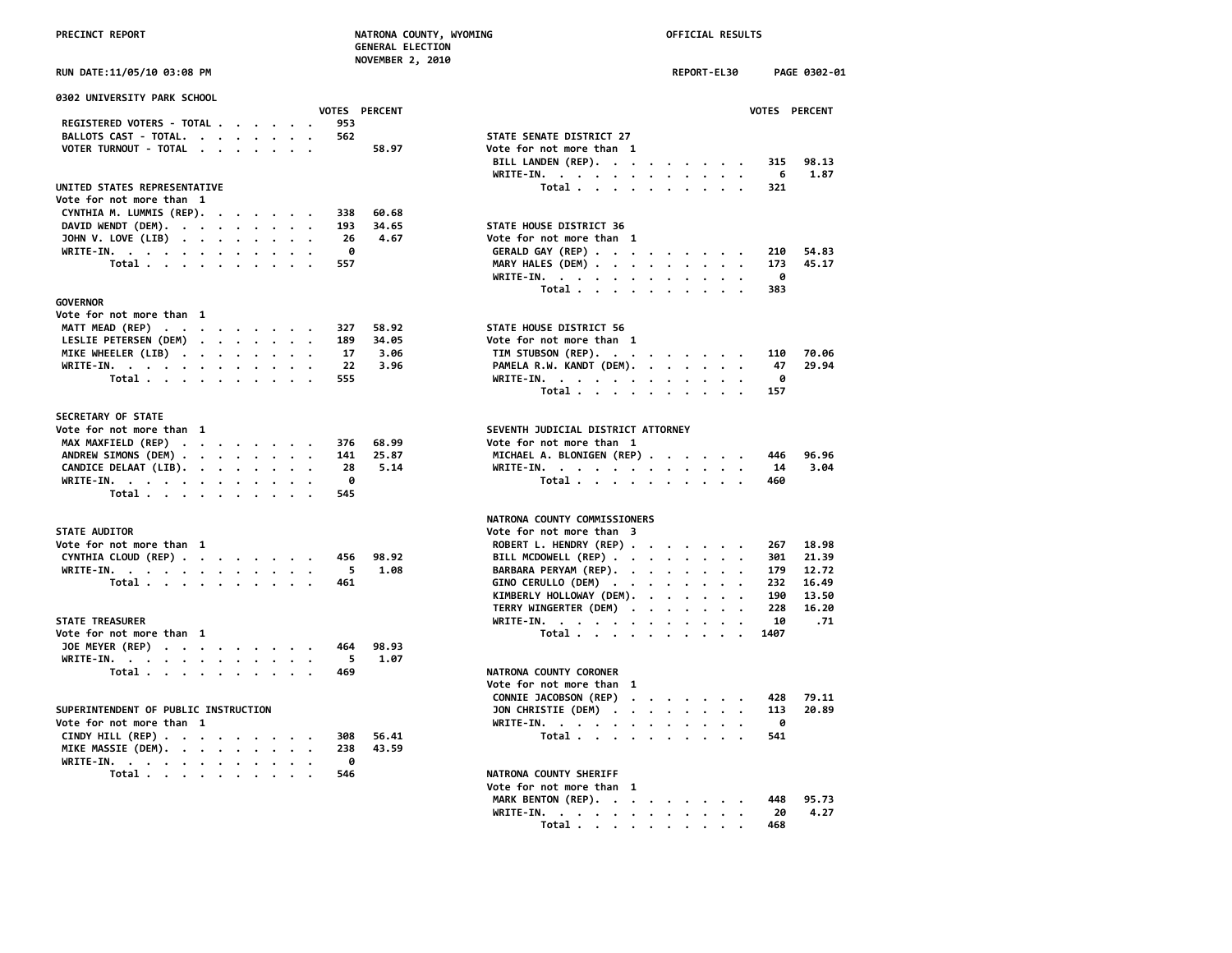| PRECINCT REPORT                        | NATRONA COUNTY, WYOMING<br><b>GENERAL ELECTION</b> |               | OFFICIAL RESULTS        |                                          |         |  |         |             |                          |                         |                |
|----------------------------------------|----------------------------------------------------|---------------|-------------------------|------------------------------------------|---------|--|---------|-------------|--------------------------|-------------------------|----------------|
| RUN DATE:11/05/10 03:08 PM             |                                                    |               | <b>NOVEMBER 2, 2010</b> |                                          |         |  |         | REPORT-EL30 |                          |                         | PAGE 0302-02   |
| 0302 UNIVERSITY PARK SCHOOL            |                                                    | VOTES PERCENT |                         |                                          |         |  |         |             |                          |                         | VOTES PERCENT  |
|                                        |                                                    |               |                         |                                          |         |  |         |             |                          |                         |                |
| NATRONA COUNTY CLERK                   |                                                    |               |                         | CASPER CITY COUNCIL WARD 3               |         |  |         |             |                          |                         |                |
| Vote for not more than 1               |                                                    |               |                         | Vote for not more than 2                 |         |  |         |             |                          |                         |                |
| RENEA VITTO (REP).                     | 463                                                | 98.72         |                         | PAUL C. BERTOGLIO.                       |         |  |         |             |                          | 239                     | 26.12<br>16.17 |
| WRITE-IN.<br>Total                     | - 6<br>469                                         | 1.28          |                         | KATE MCLEMORE<br>KENYNE SCHLAGER         |         |  |         |             |                          | 148<br>259              | 28.31          |
|                                        |                                                    |               |                         | BERTON TOEWS                             |         |  |         |             |                          | 266                     | 29.07          |
|                                        |                                                    |               |                         | WRITE-IN.                                |         |  |         |             |                          | $\overline{\mathbf{3}}$ | .33            |
| NATRONA COUNTY TREASURER               |                                                    |               |                         | Total                                    |         |  |         |             |                          | 915                     |                |
| Vote for not more than 1               |                                                    |               |                         |                                          |         |  |         |             |                          |                         |                |
| TOM DOYLE (REP)                        | 463                                                | 98.93         |                         |                                          |         |  |         |             |                          |                         |                |
| WRITE-IN.                              | 5                                                  | 1.07          |                         | CASPER COLLEGE DISTRICT BOARD OF TRUSTEE |         |  |         |             |                          |                         |                |
| Total                                  | 468                                                |               |                         | Vote for not more than 3                 |         |  |         |             |                          |                         |                |
|                                        |                                                    |               |                         | V. WORTH CHRISTIE.                       |         |  |         |             |                          | 133                     | 11.19          |
|                                        |                                                    |               |                         | ROY COHEE                                |         |  |         |             |                          | 245                     | 20.61          |
| NATRONA COUNTY ASSESSOR                |                                                    |               |                         | CHRIS CROSSEN                            |         |  |         |             |                          | 163                     | 13.71          |
| Vote for not more than 1               |                                                    |               |                         | KATHY DOLAN.                             |         |  |         |             |                          | 260                     | 21.87          |
| SUSAN DEWITT (REP)                     | 459                                                | 98.92         |                         | CHARLIE ROBERTSON.                       |         |  |         |             |                          | 176                     | 14.80          |
| WRITE-IN.                              | - 5                                                | 1.08          |                         | SARAH SULZEN                             |         |  |         |             |                          | 206                     | 17.33          |
| Total                                  | 464                                                |               |                         | WRITE-IN.                                |         |  |         |             |                          | 6                       | .50            |
|                                        |                                                    |               |                         | Total                                    |         |  |         |             |                          | 1189                    |                |
|                                        |                                                    |               |                         |                                          |         |  |         |             |                          |                         |                |
| NATRONA COUNTY CLERK OF DISTRICT COURT |                                                    |               |                         |                                          |         |  |         |             |                          |                         |                |
| Vote for not more than 1               |                                                    |               |                         | NATRONA COUNTY SCHOOL DIST NO 1          |         |  |         |             |                          |                         |                |
| GEN TUMA (REP).                        | 462                                                | 99.14         |                         | Vote for not more than 4                 |         |  |         |             |                          |                         |                |
| WRITE-IN.                              | 4<br>466                                           | .86           |                         | RON AKIN.                                |         |  |         |             |                          | 148                     | 9.54<br>8.64   |
| Total                                  |                                                    |               |                         | DAVE APPLEGATE.                          |         |  |         |             |                          | 134<br>161              | 10.38          |
|                                        |                                                    |               |                         | LINDA BERGERON.<br>JIM BUSH.             |         |  |         |             |                          | 135                     | 8.70           |
| RETAIN WY SUPREME COURT JUSTICE VOIGT  |                                                    |               |                         | AUDREY M. COTHERMAN                      |         |  |         |             |                          | 168                     | 10.83          |
| Vote for not more than 1               |                                                    |               |                         | PAT KEEFE                                |         |  |         |             |                          | 156                     | 10.06          |
| YES                                    | 393                                                | 78.29         |                         | DEAN PAUL LORIMER.                       |         |  |         |             | $\overline{\phantom{a}}$ | 92                      | 5.93           |
| NO.                                    | 109                                                | 21,71         |                         | GERALD L. QUINLAN.                       |         |  |         |             |                          | 140                     | 9.03           |
| Total                                  | 502                                                |               |                         | SUZANNE SANDOVAL<br>$\sim$               | $\cdot$ |  | $\cdot$ |             |                          | 234                     | 15.09          |
|                                        |                                                    |               |                         | DOUG TUNISON                             |         |  |         |             |                          | 93                      | 6.00           |
|                                        |                                                    |               |                         | C. DOUG WALKER.                          |         |  |         |             |                          | 79                      | 5.09           |
| RETAIN WY SUPREME COURT JUSTICE KITE   |                                                    |               |                         | WRITE-IN.                                |         |  |         |             |                          | 11                      | .71            |
| Vote for not more than 1               |                                                    |               |                         | Total                                    |         |  |         |             |                          | 1551                    |                |
| YES                                    | 394                                                | 80.41         |                         |                                          |         |  |         |             |                          |                         |                |
| NO.                                    | 96                                                 | 19.59         |                         |                                          |         |  |         |             |                          |                         |                |
| Total                                  | 490                                                |               |                         | NATRONA COUNTY SOIL CONSERVATION DIST    |         |  |         |             |                          |                         |                |
|                                        |                                                    |               |                         | Vote for not more than 2                 |         |  |         |             |                          |                         |                |
|                                        |                                                    |               |                         | KELLY BURCH.                             |         |  |         |             |                          | 426                     | 98.84          |
| RETAIN DISTRICT COURT JUDGE SKAVDAHL   |                                                    |               |                         | WRITE-IN.                                |         |  |         |             |                          | 5.                      | 1.16           |
| Vote for not more than 1               |                                                    |               |                         | Total                                    |         |  |         |             |                          | 431                     |                |
| YES                                    | 414                                                | 81.82         |                         |                                          |         |  |         |             |                          |                         |                |
| NO.                                    | 92                                                 | 18.18         |                         |                                          |         |  |         |             |                          |                         |                |
| Total                                  | 506                                                |               |                         | OPTIONAL ONE CENT TAX                    |         |  |         |             |                          |                         |                |
|                                        |                                                    |               |                         | Vote for not more than 1                 |         |  |         |             |                          |                         |                |
|                                        |                                                    |               |                         | FOR                                      |         |  |         |             |                          | 356                     | 64.03          |
| RETAIN CIRCUIT COURT JUDGE PATCHEN     |                                                    |               |                         | AGAINST                                  |         |  |         |             |                          | 200                     | 35.97          |
| Vote for not more than 1               |                                                    |               |                         | Total                                    |         |  |         |             |                          | 556                     |                |
| YES                                    | 417                                                | 83.57         |                         |                                          |         |  |         |             |                          |                         |                |
| NO.<br>.                               | 82                                                 | 16.43         |                         |                                          |         |  |         |             |                          |                         |                |

|                                                           |                      |                      |                          |                      |                      |                      |                      | <b>REPORT-EL30</b>                |                      |                         | <b>PAGE 0302-1</b>   |
|-----------------------------------------------------------|----------------------|----------------------|--------------------------|----------------------|----------------------|----------------------|----------------------|-----------------------------------|----------------------|-------------------------|----------------------|
|                                                           |                      |                      |                          |                      |                      |                      |                      |                                   |                      |                         | <b>VOTES PERCENT</b> |
| CASPER CITY COUNCIL WARD 3                                |                      |                      |                          |                      |                      |                      |                      |                                   |                      |                         |                      |
| Vote for not more than                                    |                      |                      | $\overline{\phantom{a}}$ |                      |                      |                      |                      |                                   |                      |                         |                      |
| PAUL C. BERTOGLIO.                                        |                      |                      | $\bullet$                |                      |                      | $\bullet$ .          |                      | $\bullet$ , $\bullet$ , $\bullet$ |                      | 239                     | 26.12                |
| KATE MCLEMORE .                                           | $\ddot{\phantom{0}}$ |                      |                          | $\ddot{\phantom{a}}$ | $\ddot{\phantom{0}}$ | $\ddot{\phantom{0}}$ | $\ddot{\phantom{0}}$ | $\cdot$                           |                      | 148                     | 16.17                |
| <b>KENYNE SCHLAGER</b>                                    | $\ddot{\phantom{0}}$ |                      | $\bullet$                | $\ddot{\phantom{0}}$ | $\bullet$            | $\bullet$            | $\ddot{\phantom{0}}$ | $\cdot$                           |                      | 259                     | 28.31                |
| <b>BERTON TOEWS</b>                                       |                      |                      |                          | $\ddot{\phantom{a}}$ | $\cdot$              |                      | $\ddot{\phantom{0}}$ | $\ddot{\phantom{0}}$              | $\cdot$              | 266                     | 29.07                |
| WRITE-IN.<br>$\bullet$                                    |                      | $\ddot{\phantom{0}}$ | $\ddot{\phantom{0}}$     | $\ddot{\phantom{0}}$ | $\bullet$            | $\ddot{\phantom{0}}$ |                      | $\cdot$ $\cdot$                   |                      | $\overline{\mathbf{3}}$ | .33                  |
| Total .                                                   | $\cdot$              | $\ddot{\phantom{0}}$ | $\cdot$                  |                      |                      | $\cdot$              | $\cdot$              |                                   |                      | 915                     |                      |
| CASPER COLLEGE DISTRICT BOARD OF TRUSTEE                  |                      |                      |                          |                      |                      |                      |                      |                                   |                      |                         |                      |
| Vote for not more than                                    |                      |                      | 3                        |                      |                      |                      |                      |                                   |                      |                         |                      |
| V. WORTH CHRISTIE.                                        |                      |                      | $\ddot{\phantom{0}}$     | $\bullet$            | $\bullet$            | $\bullet$            | $\ddot{\phantom{0}}$ |                                   | $\cdot$ $\cdot$      | 133                     | 11.19                |
| ROY COHEE.                                                |                      | $\cdot$ .            | $\bullet$                | $\ddot{\phantom{a}}$ | $\bullet$            | $\cdot$              |                      | $\ddot{\phantom{0}}$              |                      | 245                     | 20.61                |
| CHRIS CROSSEN .                                           |                      |                      | $\ddot{\phantom{a}}$     | $\ddot{\phantom{0}}$ | $\ddot{\phantom{0}}$ | $\ddot{\phantom{0}}$ | $\ddot{\phantom{a}}$ | $\bullet$                         | $\ddot{\phantom{0}}$ | 163                     | 13.71                |
| KATHY DOLAN.                                              |                      | $\ddot{\phantom{0}}$ | $\ddot{\phantom{0}}$     | $\ddot{\phantom{0}}$ | $\bullet$            | $\bullet$            | $\ddot{\phantom{0}}$ | $\ddot{\phantom{0}}$              |                      | 260                     | 21.87                |
| CHARLIE ROBERTSON.                                        |                      |                      | $\ddot{\phantom{0}}$     | $\ddot{\phantom{0}}$ | $\bullet$            | $\ddot{\phantom{0}}$ | $\ddot{\phantom{0}}$ | $\cdot$                           |                      | 176                     | 14.80                |
| <b>SARAH SULZEN</b><br>$\ddot{\phantom{a}}$               |                      | $\ddot{\phantom{0}}$ | $\ddot{\phantom{0}}$     | $\ddot{\phantom{0}}$ | $\ddot{\phantom{0}}$ | $\ddot{\phantom{0}}$ | $\ddot{\phantom{0}}$ | $\ddot{\phantom{0}}$              | $\bullet$            | 206                     | 17.33                |
| WRITE-IN. .                                               |                      | $\cdot$              | $\ddot{\phantom{0}}$     | $\ddot{\phantom{0}}$ | $\ddot{\phantom{0}}$ | $\ddot{\phantom{0}}$ | $\ddot{\phantom{a}}$ | $\ddot{\phantom{0}}$              |                      | - 6                     | .50                  |
| Total.                                                    | $\ddot{\phantom{0}}$ | $\cdot$              | $\cdot$                  | $\cdot$              | $\cdot$              | $\cdot$              | $\ddot{\phantom{0}}$ | $\cdot$                           | $\cdot$              | 1189                    |                      |
| NATRONA COUNTY SCHOOL DIST NO 1<br>Vote for not more than |                      |                      | 4                        |                      |                      |                      |                      |                                   |                      |                         |                      |
| RON AKIN.                                                 |                      |                      | $\bullet$                |                      |                      |                      |                      |                                   |                      | 148                     | 9.54                 |
| DAVE APPLEGATE.                                           |                      |                      | $\cdot$                  | $\ddot{\phantom{0}}$ | $\bullet$            | $\bullet$            | $\ddot{\phantom{0}}$ | $\bullet$                         |                      | 134                     | 8.64                 |
| LINDA BERGERON.                                           | $\cdot$              | $\ddot{\phantom{0}}$ | $\bullet$                | $\ddot{\phantom{0}}$ | $\bullet$            | $\bullet$            | $\bullet$            | $\ddot{\phantom{0}}$              |                      | 161                     | 10.38                |
| JIM BUSH.                                                 |                      |                      | $\ddot{\phantom{0}}$     | $\cdot$              | $\cdot$              | $\ddot{\phantom{0}}$ | $\ddot{\phantom{0}}$ | $\bullet$                         |                      | 135                     | 8.70                 |
| AUDREY M. COTHERMAN.                                      |                      |                      | $\ddot{\phantom{a}}$     | $\ddot{\phantom{0}}$ | $\bullet$            | $\bullet$            | $\cdot$              | $\bullet$                         |                      | 168                     | 10.83                |
| PAT KEEFE.                                                | $\ddotsc$            |                      | $\ddot{\phantom{0}}$     | $\ddot{\phantom{0}}$ | $\ddot{\phantom{0}}$ | $\ddot{\phantom{0}}$ | $\ddot{\phantom{0}}$ | $\ddot{\phantom{0}}$              |                      | 156                     | 10.06                |
| DEAN PAUL LORIMER.                                        |                      | $\ddot{\phantom{0}}$ | $\ddot{\phantom{0}}$     | $\ddot{\phantom{0}}$ | $\bullet$            | $\ddot{\phantom{0}}$ | $\bullet$            | $\ddot{\phantom{0}}$              | $\bullet$            | 92                      | 5.93                 |
| GERALD L. QUINLAN.                                        |                      |                      | $\cdot$ $\cdot$ $\cdot$  | $\ddot{\phantom{0}}$ | $\cdot$              | $\ddot{\phantom{0}}$ | $\ddot{\phantom{0}}$ | $\ddot{\phantom{0}}$              |                      | 140                     | 9.03                 |
| SUZANNE SANDOVAL .                                        |                      | $\ddot{\phantom{0}}$ | $\ddot{\phantom{0}}$     | $\ddot{\phantom{0}}$ | $\ddot{\phantom{0}}$ | $\ddot{\phantom{0}}$ | $\ddot{\phantom{0}}$ | $\ddot{\phantom{0}}$              | $\cdot$              | 234                     | 15.09                |
| DOUG TUNISON.                                             |                      | $\cdot$              | $\ddot{\phantom{0}}$     | $\ddot{\phantom{0}}$ | $\ddot{\phantom{0}}$ | $\ddot{\phantom{0}}$ | $\cdot$              |                                   | $\ddotsc$            | 93                      | 6.00                 |
| C. DOUG WALKER.                                           |                      | $\ddot{\phantom{0}}$ | $\ddot{\phantom{0}}$     | $\ddot{\phantom{0}}$ | $\ddot{\phantom{0}}$ | $\ddot{\phantom{0}}$ | $\ddot{\phantom{0}}$ | $\ddot{\phantom{0}}$              |                      | 79                      | 5.09                 |
| WRITE-IN.                                                 |                      | $\cdot$              | $\ddot{\phantom{0}}$     | $\bullet$            | $\ddot{\phantom{0}}$ | $\ddot{\phantom{0}}$ | $\ddot{\phantom{0}}$ | $\bullet$                         |                      | 11                      | .71                  |
| Total .                                                   | $\ddot{\phantom{0}}$ | $\cdot$              | $\ddot{\phantom{0}}$     | $\ddot{\phantom{0}}$ | $\ddot{\phantom{0}}$ | $\cdot$              | $\ddot{\phantom{a}}$ | $\sim$                            |                      | 1551                    |                      |
| NATRONA COUNTY SOIL CONSERVATION DIST                     |                      |                      |                          |                      |                      |                      |                      |                                   |                      |                         |                      |
| Vote for not more than                                    |                      |                      | $\overline{2}$           |                      |                      |                      |                      |                                   |                      |                         |                      |
| KELLY BURCH.<br>$\cdot$                                   | $\cdot$              |                      | $\ddot{\phantom{0}}$     |                      |                      |                      |                      |                                   | $\cdot$              | 426                     | 98.84                |
| WRITE-IN.<br>$\bullet$                                    | $\bullet$            | $\ddot{\phantom{0}}$ | $\ddot{\phantom{0}}$     |                      | $\ddot{\phantom{0}}$ | $\ddot{\phantom{0}}$ | $\ddot{\phantom{0}}$ |                                   |                      | 5                       | 1.16                 |
| Total                                                     | .                    |                      |                          |                      |                      |                      |                      |                                   |                      | 431                     |                      |

| Vote for not more than 1 |  |  |  |  |  |  |                   |  |
|--------------------------|--|--|--|--|--|--|-------------------|--|
|                          |  |  |  |  |  |  | FOR 356 64.03     |  |
|                          |  |  |  |  |  |  | AGAINST 200 35.97 |  |
|                          |  |  |  |  |  |  | Total 556         |  |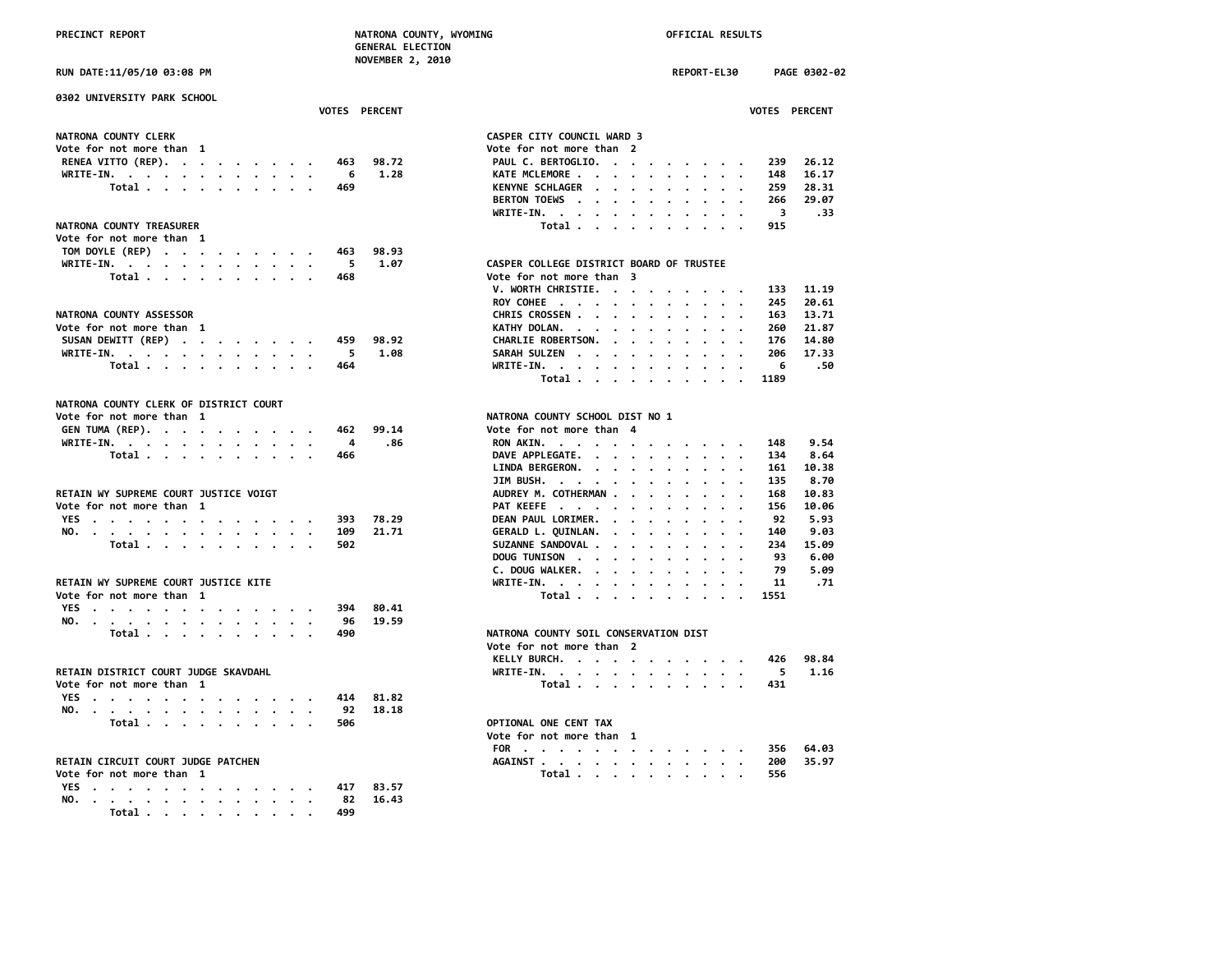**0302 UNIVERSITY PARK SCHOOL**

### **VOTES PERCENT 3% LODGING TAX Vote for not more than 1 FOR . . . . . . . . . . . . . 412 74.77 AGAINST . . . . . . . . . . . . 139 25.23 Total . . . . . . . . . . 551**

**RUN DATE:11/05/10 03:08 PM REPORT-EL30 PAGE 0302-03**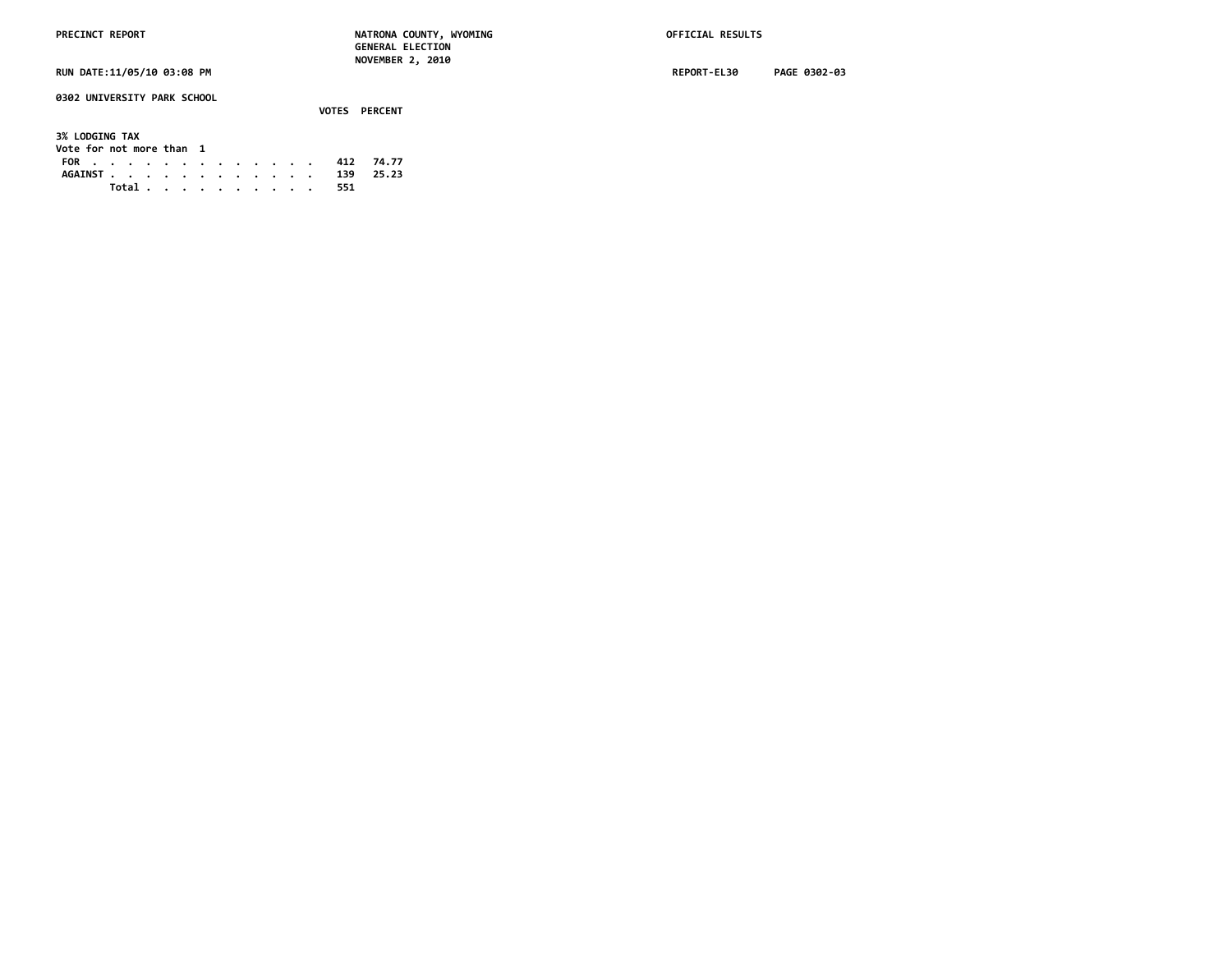| DATE . 11/AE/1A A3 . A9 DM |  |  |
|----------------------------|--|--|

| <b>0303 PINEVIEW SCHOOL</b>          |  |  |     |               |                                                                                                      |                         |
|--------------------------------------|--|--|-----|---------------|------------------------------------------------------------------------------------------------------|-------------------------|
|                                      |  |  |     | VOTES PERCENT |                                                                                                      | <b>VOTES</b>            |
| REGISTERED VOTERS - TOTAL            |  |  | 960 |               |                                                                                                      |                         |
| BALLOTS CAST - TOTAL.                |  |  | 691 |               | STATE SENATE DISTRICT 27                                                                             |                         |
| VOTER TURNOUT - TOTAL                |  |  |     | 71.98         | Vote for not more than 1                                                                             |                         |
|                                      |  |  |     |               | BILL LANDEN (REP).                                                                                   | 546                     |
|                                      |  |  |     |               | WRITE-IN.                                                                                            | 6                       |
| UNITED STATES REPRESENTATIVE         |  |  |     |               | Total                                                                                                | 552                     |
| Vote for not more than 1             |  |  |     |               |                                                                                                      |                         |
| CYNTHIA M. LUMMIS (REP).             |  |  | 417 | 62.15         |                                                                                                      |                         |
| DAVID WENDT (DEM).                   |  |  | 224 | 33.38         | STATE HOUSE DISTRICT 36                                                                              |                         |
| JOHN V. LOVE (LIB)                   |  |  | 30  | 4.47          | Vote for not more than 1                                                                             |                         |
| WRITE-IN.                            |  |  | ø   |               | GERALD GAY (REP)                                                                                     | 366                     |
| Total                                |  |  | 671 |               | MARY HALES (DEM)                                                                                     | 306                     |
|                                      |  |  |     |               | WRITE-IN.                                                                                            | - 3                     |
|                                      |  |  |     |               | Total                                                                                                | 675                     |
| <b>GOVERNOR</b>                      |  |  |     |               |                                                                                                      |                         |
| Vote for not more than 1             |  |  |     |               |                                                                                                      |                         |
| MATT MEAD (REP)                      |  |  | 401 | 58.45         | SEVENTH JUDICIAL DISTRICT ATTORNEY                                                                   |                         |
| LESLIE PETERSEN (DEM)                |  |  | 209 | 30.47         | Vote for not more than 1                                                                             |                         |
| MIKE WHEELER (LIB)                   |  |  | 25  | 3.64          | MICHAEL A. BLONIGEN (REP)                                                                            | 551                     |
| WRITE-IN.                            |  |  | 51  | 7.43          | WRITE-IN.                                                                                            | 8                       |
| Total                                |  |  | 686 |               | Total $\cdots$ $\cdots$ $\cdots$                                                                     | 559                     |
| SECRETARY OF STATE                   |  |  |     |               | NATRONA COUNTY COMMISSIONERS                                                                         |                         |
| Vote for not more than 1             |  |  |     |               | Vote for not more than 3                                                                             |                         |
| MAX MAXFIELD (REP)                   |  |  | 480 | 72.29         | ROBERT L. HENDRY (REP)                                                                               | 339                     |
| ANDREW SIMONS (DEM)                  |  |  | 151 | 22.74         | BILL MCDOWELL (REP)                                                                                  | 370                     |
| CANDICE DELAAT (LIB).                |  |  | 33  | 4.97          | BARBARA PERYAM (REP).                                                                                | 228                     |
| WRITE-IN.                            |  |  | 0   |               | GINO CERULLO (DEM)<br>$\bullet$                                                                      | 260                     |
| Total                                |  |  | 664 |               | KIMBERLY HOLLOWAY (DEM).                                                                             | 225                     |
|                                      |  |  |     |               | TERRY WINGERTER (DEM)                                                                                | 305                     |
|                                      |  |  |     |               | WRITE-IN.<br>$\bullet$<br>$\cdot$ .                                                                  | 22                      |
| <b>STATE AUDITOR</b>                 |  |  |     |               | Total                                                                                                | 1749                    |
| Vote for not more than 1             |  |  |     |               |                                                                                                      |                         |
| CYNTHIA CLOUD (REP)                  |  |  | 553 | 98.93         |                                                                                                      |                         |
| WRITE-IN.                            |  |  | 6   | 1.07          | NATRONA COUNTY CORONER                                                                               |                         |
| Total                                |  |  | 559 |               | Vote for not more than 1                                                                             |                         |
|                                      |  |  |     |               | CONNIE JACOBSON (REP)<br>$\cdot$                                                                     | 562                     |
|                                      |  |  |     |               | JON CHRISTIE (DEM)                                                                                   | 99                      |
| <b>STATE TREASURER</b>               |  |  |     |               | WRITE-IN.                                                                                            | $\overline{\mathbf{z}}$ |
| Vote for not more than 1             |  |  |     |               | Total $\cdots$ $\cdots$ $\cdots$                                                                     | 663                     |
| JOE MEYER (REP)                      |  |  | 566 | 98.95         |                                                                                                      |                         |
| WRITE-IN.                            |  |  | 6   | 1.05          |                                                                                                      |                         |
| Total                                |  |  | 572 |               | NATRONA COUNTY SHERIFF                                                                               |                         |
|                                      |  |  |     |               | Vote for not more than 1                                                                             |                         |
|                                      |  |  |     |               | MARK BENTON (REP).                                                                                   | 547                     |
| SUPERINTENDENT OF PUBLIC INSTRUCTION |  |  |     |               | WRITE-IN.<br>$\mathbf{r}$ , $\mathbf{r}$ , $\mathbf{r}$ , $\mathbf{r}$ , $\mathbf{r}$ , $\mathbf{r}$ | 16                      |
| Vote for not more than 1             |  |  |     |               | Total                                                                                                | 563                     |
| CINDY HILL (REP)                     |  |  | 384 | 56.89         |                                                                                                      |                         |
| MIKE MASSIE (DEM).                   |  |  | 291 | 43.11         |                                                                                                      |                         |
| WRITE-IN.                            |  |  | 0   |               | NATRONA COUNTY CLERK                                                                                 |                         |
| Total                                |  |  | 675 |               | Vote for not more than 1                                                                             |                         |
|                                      |  |  |     |               | BENEA VETTA (BEB)                                                                                    | $- - -$                 |

| RUN DATE:11/05/10 03:08 PM                                         |                      |       |                                                                     | REPORT-EL30 | PAGE 0303-01                   |
|--------------------------------------------------------------------|----------------------|-------|---------------------------------------------------------------------|-------------|--------------------------------|
| 0303 PINEVIEW SCHOOL                                               | <b>VOTES PERCENT</b> |       |                                                                     |             | VOTES PERCENT                  |
| REGISTERED VOTERS - TOTAL                                          | 960                  |       |                                                                     |             |                                |
| BALLOTS CAST - TOTAL.                                              | 691                  |       | STATE SENATE DISTRICT 27                                            |             |                                |
| VOTER TURNOUT - TOTAL<br>$\cdot$ .                                 |                      | 71.98 | Vote for not more than 1                                            |             |                                |
|                                                                    |                      |       | BILL LANDEN (REP).                                                  |             | 98.91<br>546                   |
|                                                                    |                      |       | WRITE-IN.                                                           |             | - 6<br>1.09                    |
| UNITED STATES REPRESENTATIVE                                       |                      |       | Total                                                               |             | 552                            |
| Vote for not more than 1                                           |                      |       |                                                                     |             |                                |
| CYNTHIA M. LUMMIS (REP).<br>$\cdots$                               | 417                  | 62.15 |                                                                     |             |                                |
| DAVID WENDT (DEM).                                                 | 224                  | 33.38 | STATE HOUSE DISTRICT 36                                             |             |                                |
| JOHN V. LOVE (LIB)                                                 | 30                   | 4.47  | Vote for not more than 1                                            |             |                                |
| WRITE-IN.                                                          | 0                    |       | GERALD GAY (REP)                                                    |             | 54.22<br>366                   |
| Total                                                              | 671                  |       | MARY HALES (DEM)                                                    |             | 45.33<br>306                   |
|                                                                    |                      |       |                                                                     |             | $\overline{\mathbf{3}}$<br>.44 |
|                                                                    |                      |       | WRITE-IN.                                                           |             | 675                            |
| <b>GOVERNOR</b>                                                    |                      |       | Total                                                               |             |                                |
|                                                                    |                      |       |                                                                     |             |                                |
| Vote for not more than 1                                           |                      |       | SEVENTH JUDICIAL DISTRICT ATTORNEY                                  |             |                                |
| MATT MEAD (REP)                                                    | 401                  | 58.45 |                                                                     |             |                                |
| LESLIE PETERSEN (DEM)                                              | 209                  | 30.47 | Vote for not more than 1                                            |             |                                |
| MIKE WHEELER (LIB)                                                 | 25                   | 3.64  | MICHAEL A. BLONIGEN (REP)                                           |             | 98.57<br>551                   |
| WRITE-IN.                                                          | 51                   | 7.43  | WRITE-IN.                                                           |             | 8<br>1.43                      |
| Total                                                              | 686                  |       | Total                                                               |             | 559                            |
| SECRETARY OF STATE                                                 |                      |       | NATRONA COUNTY COMMISSIONERS                                        |             |                                |
| Vote for not more than 1                                           |                      |       | Vote for not more than 3                                            |             |                                |
| MAX MAXFIELD (REP)                                                 | 480                  | 72.29 | ROBERT L. HENDRY (REP)                                              |             | 19.38<br>339                   |
| ANDREW SIMONS (DEM)                                                | 151                  | 22.74 | BILL MCDOWELL (REP)                                                 |             | 21.15<br>370                   |
| CANDICE DELAAT (LIB).                                              | 33                   | 4.97  | BARBARA PERYAM (REP).                                               |             | 228<br>13.04                   |
| WRITE-IN.                                                          | ø                    |       | GINO CERULLO (DEM)                                                  |             | 260<br>14.87                   |
| Total                                                              | 664                  |       | KIMBERLY HOLLOWAY (DEM).                                            |             | 225<br>12.86                   |
|                                                                    |                      |       | TERRY WINGERTER (DEM)                                               |             | 305<br>17.44                   |
|                                                                    |                      |       | WRITE-IN.                                                           |             | 22<br>1.26                     |
| <b>STATE AUDITOR</b>                                               |                      |       | Total                                                               |             | 1749                           |
| Vote for not more than 1                                           |                      |       |                                                                     |             |                                |
| CYNTHIA CLOUD (REP)                                                | 553                  | 98.93 |                                                                     |             |                                |
| WRITE-IN.                                                          | - 6                  | 1.07  | NATRONA COUNTY CORONER                                              |             |                                |
| Total                                                              | 559                  |       | Vote for not more than 1                                            |             |                                |
|                                                                    |                      |       | CONNIE JACOBSON (REP)                                               |             | 84.77<br>562                   |
|                                                                    |                      |       | JON CHRISTIE (DEM)                                                  |             | 99<br>14.93                    |
| <b>STATE TREASURER</b>                                             |                      |       | WRITE-IN, $\cdot$ , $\cdot$ , $\cdot$ , $\cdot$ , $\cdot$ , $\cdot$ | $\cdot$     | $\overline{2}$<br>.30          |
| Vote for not more than 1                                           |                      |       | Total                                                               |             | 663                            |
| JOE MEYER (REP)                                                    | 566                  | 98.95 |                                                                     |             |                                |
| WRITE-IN.                                                          | - 6                  | 1.05  |                                                                     |             |                                |
|                                                                    | 572                  |       | NATRONA COUNTY SHERIFF                                              |             |                                |
| Total                                                              |                      |       |                                                                     |             |                                |
|                                                                    |                      |       | Vote for not more than 1                                            |             |                                |
|                                                                    |                      |       | MARK BENTON (REP).                                                  |             | 547<br>97.16                   |
| SUPERINTENDENT OF PUBLIC INSTRUCTION                               |                      |       | WRITE-IN.                                                           |             | 2.84<br>16                     |
| Vote for not more than 1                                           |                      |       | Total                                                               |             | 563                            |
| CINDY HILL (REP) $\cdot \cdot \cdot \cdot \cdot \cdot \cdot \cdot$ | 384                  | 56.89 |                                                                     |             |                                |
| MIKE MASSIE (DEM).<br>$\cdot$ .                                    | 291                  | 43.11 |                                                                     |             |                                |
| WRITE-IN.                                                          | 0                    |       | NATRONA COUNTY CLERK                                                |             |                                |
| Total                                                              | 675                  |       | Vote for not more than 1                                            |             |                                |
|                                                                    |                      |       | RENEA VITTO (REP).                                                  |             | 99.46<br>557                   |
|                                                                    |                      |       | WRITE-IN.                                                           |             | .54<br>3                       |
|                                                                    |                      |       | Total .<br>$\sim$ $\sim$ $\sim$ $\sim$ $\sim$                       | $\bullet$   | 560                            |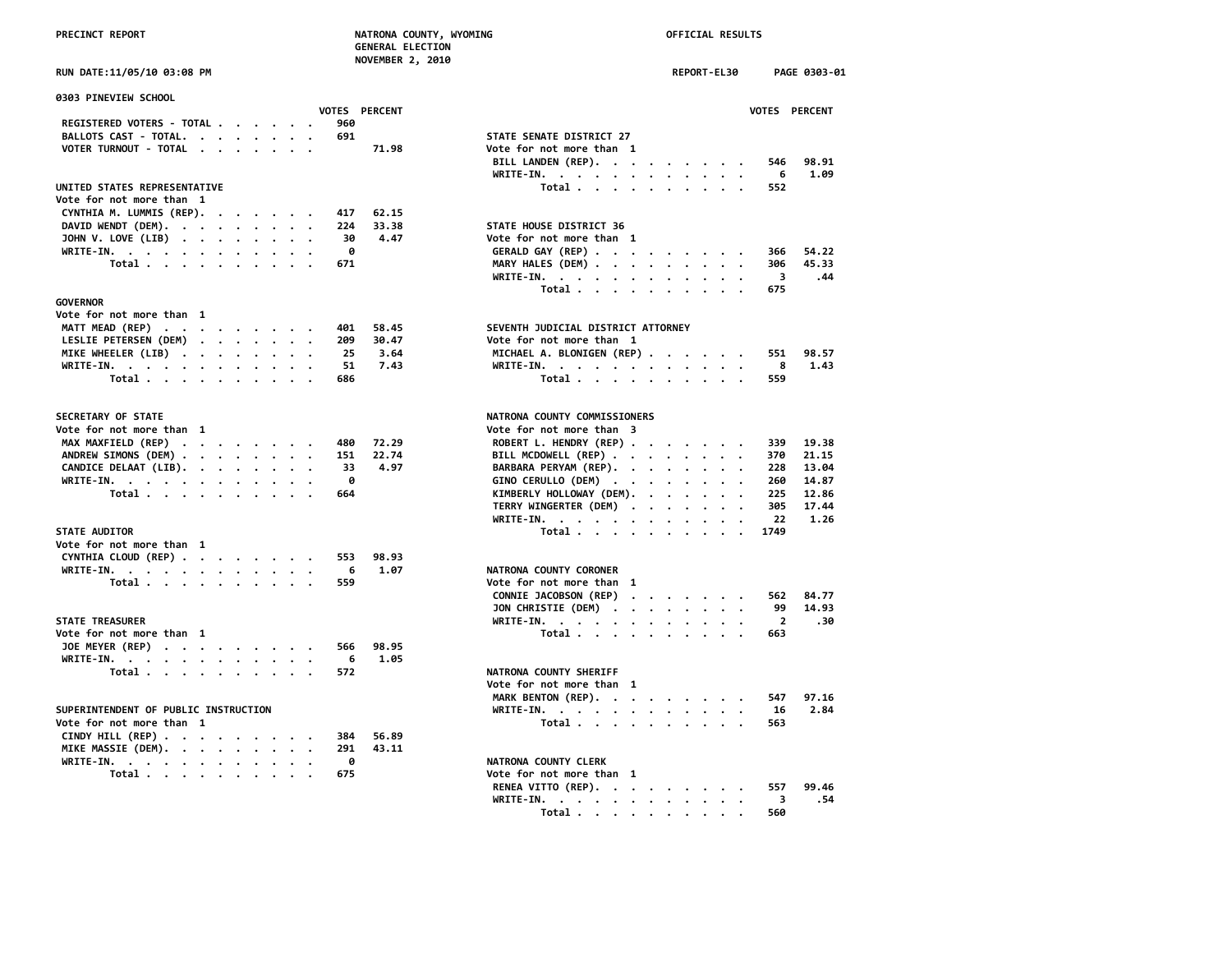| RUN DATE:11/05/10 03:08 PM                                                                                                    |               | REPORT-EL30<br>PAGE 0303-02                                     |
|-------------------------------------------------------------------------------------------------------------------------------|---------------|-----------------------------------------------------------------|
| 0303 PINEVIEW SCHOOL                                                                                                          |               |                                                                 |
|                                                                                                                               | VOTES PERCENT | <b>VOTES PERCENT</b>                                            |
| NATRONA COUNTY TREASURER                                                                                                      |               | CASPER COLLEGE DISTRICT BOARD OF TRUSTEE                        |
| Vote for not more than 1                                                                                                      |               | Vote for not more than 3                                        |
| TOM DOYLE (REP)<br>565                                                                                                        | 99.47         | V. WORTH CHRISTIE.<br>7.73<br>110                               |
| WRITE-IN.                                                                                                                     | 3<br>.53      | ROY COHEE<br>301<br>21.15                                       |
| Total $\cdots$ $\cdots$ $\cdots$<br>568                                                                                       |               | CHRIS CROSSEN<br>17.50<br>249                                   |
|                                                                                                                               |               | KATHY DOLAN.<br>21.57<br>307                                    |
|                                                                                                                               |               | CHARLIE ROBERTSON.<br>220<br>15.46                              |
| NATRONA COUNTY ASSESSOR                                                                                                       |               | SARAH SULZEN<br>232<br>16.30                                    |
| Vote for not more than 1                                                                                                      |               | .28<br>WRITE-IN.<br>4<br>$\blacksquare$<br>$\ddot{\phantom{0}}$ |
| SUSAN DEWITT (REP)<br>558                                                                                                     | 99.29         | Total<br>1423                                                   |
| WRITE-IN.                                                                                                                     | 4<br>.71      |                                                                 |
| Total<br>562                                                                                                                  |               |                                                                 |
|                                                                                                                               |               | NATRONA COUNTY SCHOOL DIST NO 1                                 |
|                                                                                                                               |               | Vote for not more than 4                                        |
| NATRONA COUNTY CLERK OF DISTRICT COURT                                                                                        |               | 9.23<br>RON AKIN.<br>172                                        |
| Vote for not more than 1                                                                                                      |               | DAVE APPLEGATE.<br>8.15<br>152                                  |
| GEN TUMA (REP).<br>559                                                                                                        | 99.64         | 10.78<br>LINDA BERGERON.<br>201                                 |
| WRITE-IN.<br>$\cdot$                                                                                                          | 2<br>.36      | JIM BUSH.<br>8.42<br>157                                        |
| Total $\cdots$ $\cdots$ $\cdots$<br>561                                                                                       |               | AUDREY M. COTHERMAN<br>12.98<br>242                             |
|                                                                                                                               |               | PAT KEEFE<br>10.94<br>204                                       |
|                                                                                                                               |               | DEAN PAUL LORIMER.<br>103<br>5.53<br>$\cdots$                   |
| RETAIN WY SUPREME COURT JUSTICE VOIGT                                                                                         |               | GERALD L. QUINLAN.<br>154<br>8.26                               |
| Vote for not more than 1                                                                                                      |               | SUZANNE SANDOVAL<br>14.65<br>273                                |
| YES<br>476                                                                                                                    | 78.94         | DOUG TUNISON<br>116<br>6.22                                     |
| NO.<br>127                                                                                                                    | 21.06         | C. DOUG WALKER.<br>85<br>4.56                                   |
| Total<br>603                                                                                                                  |               | WRITE-IN.<br>5<br>. 27                                          |
|                                                                                                                               |               | Total<br>1864                                                   |
| RETAIN WY SUPREME COURT JUSTICE KITE                                                                                          |               |                                                                 |
| Vote for not more than 1                                                                                                      |               | NATRONA COUNTY SOIL CONSERVATION DIST                           |
| YES.<br>467                                                                                                                   | 78.89         | Vote for not more than 2                                        |
| NO.<br>125                                                                                                                    | 21.11         | KELLY BURCH.<br>99.24<br>524                                    |
| Total<br>592                                                                                                                  |               | 4<br>.76<br>WRITE-IN.                                           |
|                                                                                                                               |               | Total<br>528                                                    |
|                                                                                                                               |               |                                                                 |
| RETAIN DISTRICT COURT JUDGE SKAVDAHL                                                                                          |               |                                                                 |
| Vote for not more than 1                                                                                                      |               | OPTIONAL ONE CENT TAX                                           |
| YES<br>489<br>the contract of the contract of the contract of the contract of the contract of the contract of the contract of | 80.56         | Vote for not more than 1                                        |
| NO.<br>118                                                                                                                    | 19.44         | FOR<br>75.33<br>510                                             |
| Total<br>607                                                                                                                  |               | AGAINST<br>167<br>24.67                                         |
|                                                                                                                               |               | 677<br>Total                                                    |
| RETAIN CIRCUIT COURT JUDGE PATCHEN                                                                                            |               |                                                                 |
| Vote for not more than 1                                                                                                      |               | 3% LODGING TAX                                                  |
| YES<br>494                                                                                                                    | 81.65         | Vote for not more than 1                                        |
| NO.<br>111<br>$\overline{\phantom{a}}$                                                                                        | 18.35         | FOR<br>81.68<br>553                                             |
| Total<br>605                                                                                                                  |               | AGAINST<br>124<br>18.32                                         |
|                                                                                                                               |               | 677<br>Total $\cdots$ $\cdots$ $\cdots$                         |
|                                                                                                                               |               |                                                                 |
| CASPER CITY COUNCIL WARD 3                                                                                                    |               |                                                                 |

| Vote for not more than 2     |  |  |  |  |  |
|------------------------------|--|--|--|--|--|
| PAUL C. BERTOGLIO. 282 25.18 |  |  |  |  |  |
| KATE MCLEMORE 186 16.61      |  |  |  |  |  |
| KENYNE SCHLAGER 333 29.73    |  |  |  |  |  |
| BERTON TOEWS 318 28.39       |  |  |  |  |  |
| WRITE-IN. 1 .09              |  |  |  |  |  |
| Total 1120                   |  |  |  |  |  |

| STEE |  |  |  |
|------|--|--|--|

| PER COLLEGE DISTRICT BOARD OF TRUSTEE |  |  |  |  |               |           |
|---------------------------------------|--|--|--|--|---------------|-----------|
| e for not more than  3                |  |  |  |  |               |           |
| WORTH CHRISTIE.                       |  |  |  |  | 110           | 7.73      |
| Y COHEE                               |  |  |  |  |               | 301 21.15 |
| RIS CROSSEN                           |  |  |  |  | 249           | 17.50     |
| THY DOLAN.                            |  |  |  |  | 307           | 21.57     |
| ARLIE ROBERTSON.                      |  |  |  |  | 220           | 15.46     |
| RAH SULZEN 232                        |  |  |  |  |               | 16.30     |
| ITE-IN.                               |  |  |  |  | $4 \quad .28$ |           |
| Total                                 |  |  |  |  | 1423          |           |

### **NATRONA COUNTY SCHOOL DIST NO 1**

| ote for not more than 4 |  |  |  |  |  |                                           |       |       |  |
|-------------------------|--|--|--|--|--|-------------------------------------------|-------|-------|--|
| RON AKIN.               |  |  |  |  |  |                                           | 172   | 9.23  |  |
| DAVE APPLEGATE.         |  |  |  |  |  |                                           | 152   | 8.15  |  |
| LINDA BERGERON.         |  |  |  |  |  |                                           | 201   | 10.78 |  |
| JIM BUSH.               |  |  |  |  |  |                                           | 157   | 8.42  |  |
| AUDREY M. COTHERMAN     |  |  |  |  |  |                                           | 242   | 12.98 |  |
| PAT KEEFE               |  |  |  |  |  |                                           | 204   | 10.94 |  |
| DEAN PAUL LORIMER.      |  |  |  |  |  |                                           | 103   | 5.53  |  |
| GERALD L. QUINLAN.      |  |  |  |  |  |                                           | 154   | 8.26  |  |
| SUZANNE SANDOVAL        |  |  |  |  |  |                                           | 273   | 14.65 |  |
| DOUG TUNISON            |  |  |  |  |  |                                           | 116   | 6.22  |  |
| C. DOUG WALKER.         |  |  |  |  |  |                                           | 85    | 4.56  |  |
| WRITE-IN.               |  |  |  |  |  |                                           | 5 .27 |       |  |
|                         |  |  |  |  |  | Total $\ldots$ $\ldots$ $\ldots$ $\ldots$ | 1864  |       |  |
|                         |  |  |  |  |  |                                           |       |       |  |

### **NTY SOIL CONSERVATION DIST**

| ote for not more than  2 |  |  |  |  |     |           |
|--------------------------|--|--|--|--|-----|-----------|
| KELLY BURCH.             |  |  |  |  |     | 524 99.24 |
| WRITE-IN. 4 .76          |  |  |  |  |     |           |
| Total                    |  |  |  |  | 528 |           |

| ote <del>l</del> or not more than 1 |  |  |  |  |  |                                           |                   |  |
|-------------------------------------|--|--|--|--|--|-------------------------------------------|-------------------|--|
|                                     |  |  |  |  |  |                                           | FOR 510 75.33     |  |
|                                     |  |  |  |  |  |                                           | AGAINST 167 24.67 |  |
|                                     |  |  |  |  |  | Total $\ldots$ $\ldots$ $\ldots$ $\ldots$ | 677               |  |

|  |  | ote for not more than |  |  |  |  |
|--|--|-----------------------|--|--|--|--|
|--|--|-----------------------|--|--|--|--|

|  |  |  |  |  |  |       |      | FOR 553 81.68     |
|--|--|--|--|--|--|-------|------|-------------------|
|  |  |  |  |  |  |       |      | AGAINST 124 18.32 |
|  |  |  |  |  |  | Total | -677 |                   |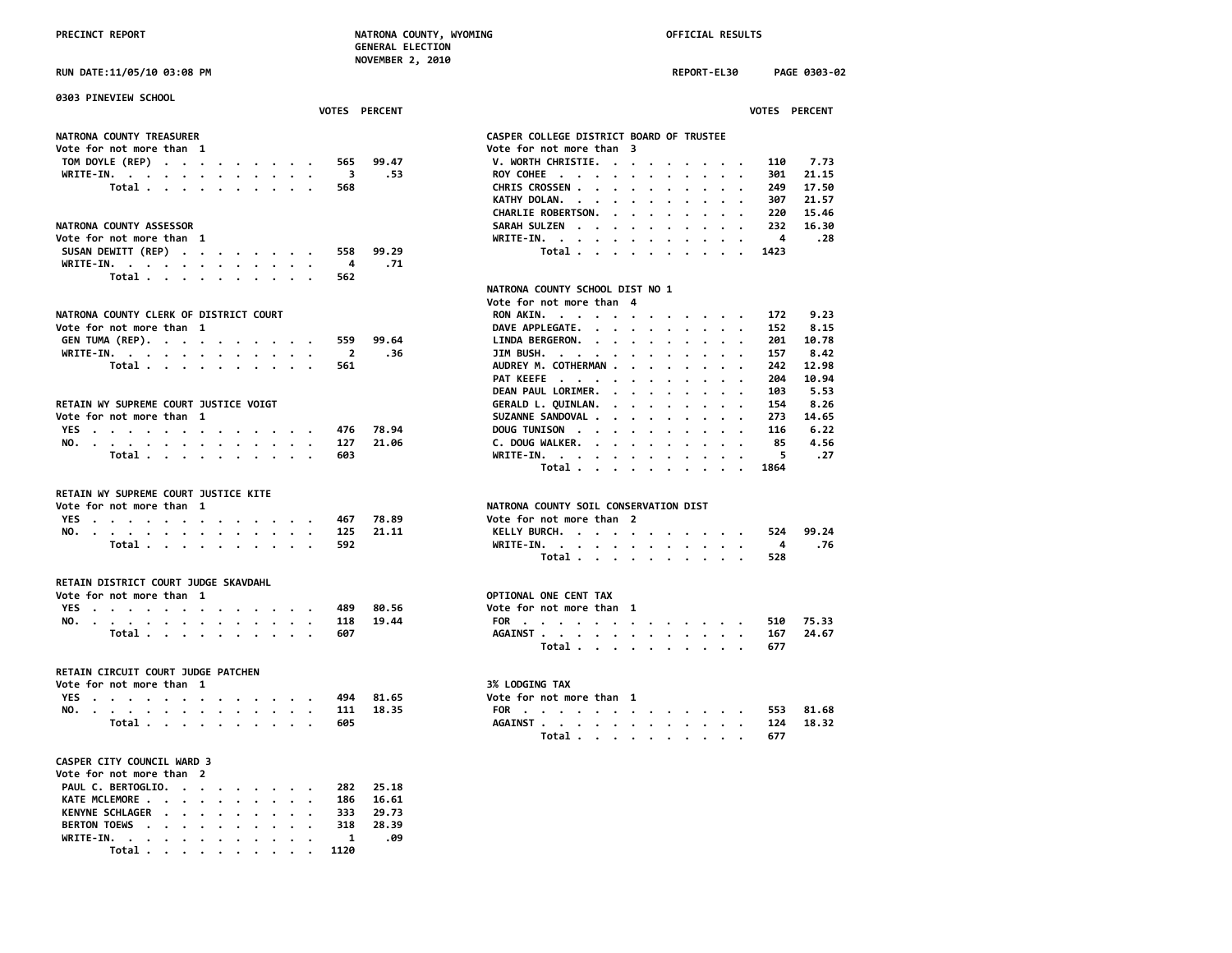**NOVEMBER 2, 2010**

**RUN DATE:11/05/10 03:08 PM** 

| 0304 SAGEWOOD SCHOOL                                               |           | <b>VOTES PERCENT</b>    |       |                                                          | <b>VOTES</b> |
|--------------------------------------------------------------------|-----------|-------------------------|-------|----------------------------------------------------------|--------------|
| REGISTERED VOTERS - TOTAL                                          |           | 1328                    |       |                                                          |              |
| BALLOTS CAST - TOTAL.                                              |           | 811                     |       | STATE HOUSE DISTRICT 57                                  |              |
| VOTER TURNOUT - TOTAL                                              |           |                         | 61.07 | Vote for not more than 1                                 |              |
|                                                                    |           |                         |       | THOMAS A. LOCKHART (REP)<br>$\cdots$                     | 670          |
|                                                                    |           |                         |       | $WRITE-IN.$                                              | 12           |
| UNITED STATES REPRESENTATIVE                                       |           |                         |       | $\sim$ $\sim$                                            |              |
|                                                                    |           |                         |       | Total<br>$\sim$ $\sim$ $\sim$ $\sim$ $\sim$              | 682          |
| Vote for not more than 1                                           |           |                         |       |                                                          |              |
| CYNTHIA M. LUMMIS (REP).                                           |           | 546                     | 68.34 |                                                          |              |
| DAVID WENDT (DEM).                                                 |           | 213                     | 26.66 | SEVENTH JUDICIAL DISTRICT ATTORNEY                       |              |
| JOHN V. LOVE (LIB)                                                 |           | 37                      | 4.63  | Vote for not more than 1                                 |              |
| WRITE-IN.                                                          |           | -3                      | .38   | MICHAEL A. BLONIGEN (REP)                                | 654          |
| Total                                                              |           | 799                     |       | WRITE-IN.                                                | -15          |
|                                                                    |           |                         |       | Total                                                    | 669          |
| <b>GOVERNOR</b>                                                    |           |                         |       |                                                          |              |
| Vote for not more than 1                                           |           |                         |       | NATRONA COUNTY COMMISSIONERS                             |              |
| MATT MEAD (REP)                                                    |           | 528                     | 65.59 | Vote for not more than 3                                 |              |
|                                                                    |           |                         |       |                                                          | 452          |
| LESLIE PETERSEN (DEM)                                              |           | 205                     | 25.47 | ROBERT L. HENDRY (REP)                                   |              |
| MIKE WHEELER (LIB)                                                 |           | 29                      | 3.60  | BILL MCDOWELL (REP)                                      | 467          |
| WRITE-IN.                                                          |           | 43                      | 5.34  | BARBARA PERYAM (REP).<br>$\sim$                          | 277          |
| Total                                                              |           | 805                     |       | GINO CERULLO (DEM)                                       | 305          |
|                                                                    |           |                         |       | KIMBERLY HOLLOWAY (DEM).                                 | 229          |
|                                                                    |           |                         |       | TERRY WINGERTER (DEM)                                    | 311          |
| SECRETARY OF STATE                                                 |           |                         |       | WRITE-IN.                                                | 17           |
| Vote for not more than 1                                           |           |                         |       | Total $\cdots$ $\cdots$ $\cdots$<br>$\sim$ $\sim$ $\sim$ | 2058         |
| MAX MAXFIELD (REP)                                                 |           | 584                     | 74.58 |                                                          |              |
| ANDREW SIMONS (DEM)                                                |           | 162                     | 20.69 |                                                          |              |
| CANDICE DELAAT (LIB).                                              | $\cdot$ . | 35                      | 4.47  | NATRONA COUNTY CORONER                                   |              |
|                                                                    |           | $\overline{\mathbf{2}}$ | .26   | Vote for not more than 1                                 |              |
| WRITE-IN.                                                          |           |                         |       |                                                          |              |
| Total                                                              |           | 783                     |       | CONNIE JACOBSON (REP)                                    | 670          |
|                                                                    |           |                         |       | JON CHRISTIE (DEM)<br>$\cdot$ $\cdot$                    | 122          |
|                                                                    |           |                         |       | WRITE-IN.                                                | 4            |
| <b>STATE AUDITOR</b>                                               |           |                         |       | Total                                                    | 796          |
| Vote for not more than 1                                           |           |                         |       |                                                          |              |
| CYNTHIA CLOUD (REP)                                                |           | 674                     | 98.83 |                                                          |              |
| WRITE-IN.                                                          |           | 8                       | 1.17  | NATRONA COUNTY SHERIFF                                   |              |
| Total                                                              |           | 682                     |       | Vote for not more than 1                                 |              |
|                                                                    |           |                         |       | MARK BENTON (REP).                                       | 655          |
|                                                                    |           |                         |       | WRITE-IN.                                                | 19           |
| <b>STATE TREASURER</b>                                             |           |                         |       | Total                                                    | 674          |
| Vote for not more than 1                                           |           |                         |       |                                                          |              |
|                                                                    |           |                         |       |                                                          |              |
| JOE MEYER (REP)                                                    |           | 672                     | 98.97 |                                                          |              |
| WRITE-IN.                                                          |           | $\overline{7}$          | 1.03  | NATRONA COUNTY CLERK                                     |              |
| Total                                                              |           | 679                     |       | Vote for not more than 1                                 |              |
|                                                                    |           |                         |       | RENEA VITTO (REP).                                       | 675          |
|                                                                    |           |                         |       | WRITE-IN.                                                | 5            |
| SUPERINTENDENT OF PUBLIC INSTRUCTION                               |           |                         |       | Total                                                    | 680          |
| Vote for not more than 1                                           |           |                         |       |                                                          |              |
| CINDY HILL (REP) $\cdot \cdot \cdot \cdot \cdot \cdot \cdot \cdot$ |           | 466                     | 58.47 |                                                          |              |
| MIKE MASSIE (DEM).                                                 |           | 327                     | 41.03 | NATRONA COUNTY TREASURER                                 |              |
|                                                                    |           |                         |       |                                                          |              |
| WRITE-IN.                                                          |           | 4                       | .50   | Vote for not more than 1                                 |              |
| Total                                                              |           | 797                     |       | TOM DOYLE (REP)                                          | 676          |

| RUN DATE:11/05/10 03:08 PM                                           | REPORT-EL30                                                                                               | PAGE 0304-01  |
|----------------------------------------------------------------------|-----------------------------------------------------------------------------------------------------------|---------------|
| <b>0304 SAGEWOOD SCHOOL</b>                                          |                                                                                                           |               |
| <b>VOTES PERCENT</b><br>REGISTERED VOTERS - TOTAL<br>1328            |                                                                                                           | VOTES PERCENT |
| BALLOTS CAST - TOTAL.<br>811                                         | STATE HOUSE DISTRICT 57                                                                                   |               |
| VOTER TURNOUT - TOTAL<br>61.07                                       | Vote for not more than 1                                                                                  |               |
|                                                                      | THOMAS A. LOCKHART (REP)<br>670                                                                           | 98.24         |
|                                                                      | WRITE-IN.                                                                                                 | 1.76<br>12    |
| UNITED STATES REPRESENTATIVE                                         | Total<br>682                                                                                              |               |
| Vote for not more than 1                                             |                                                                                                           |               |
| CYNTHIA M. LUMMIS (REP).<br>546<br>68.34                             |                                                                                                           |               |
| DAVID WENDT (DEM).<br>26.66<br>213                                   | SEVENTH JUDICIAL DISTRICT ATTORNEY                                                                        |               |
| JOHN V. LOVE (LIB)<br>37<br>4.63                                     | Vote for not more than 1                                                                                  |               |
| WRITE-IN.<br>$\overline{\mathbf{3}}$<br>.38                          | MICHAEL A. BLONIGEN (REP)<br>654                                                                          | 97.76         |
| 799                                                                  | WRITE-IN.                                                                                                 | 15<br>2.24    |
| Total                                                                | 669                                                                                                       |               |
|                                                                      | Total                                                                                                     |               |
| <b>GOVERNOR</b>                                                      |                                                                                                           |               |
| Vote for not more than 1                                             | NATRONA COUNTY COMMISSIONERS                                                                              |               |
| MATT MEAD (REP)<br>65.59<br>528                                      | Vote for not more than 3                                                                                  |               |
| LESLIE PETERSEN (DEM)<br>205<br>25.47                                | ROBERT L. HENDRY (REP)<br>452                                                                             | 21.96         |
| MIKE WHEELER (LIB)<br>29<br>3.60                                     | BILL MCDOWELL (REP)<br>467                                                                                | 22.69         |
| WRITE-IN.<br>43<br>5.34                                              | BARBARA PERYAM (REP).<br>277                                                                              | 13.46         |
| Total<br>805                                                         | GINO CERULLO (DEM)<br>305                                                                                 | 14.82         |
|                                                                      | KIMBERLY HOLLOWAY (DEM).<br>229                                                                           | 11.13         |
|                                                                      | TERRY WINGERTER (DEM)<br>311                                                                              | 15.11         |
| <b>SECRETARY OF STATE</b>                                            | WRITE-IN.                                                                                                 | 17<br>.83     |
| Vote for not more than 1                                             | Total<br>2058                                                                                             |               |
| MAX MAXFIELD (REP)<br>74.58<br>584                                   |                                                                                                           |               |
| ANDREW SIMONS (DEM)<br>20.69<br>162                                  |                                                                                                           |               |
| CANDICE DELAAT (LIB).<br>35<br>4.47                                  | NATRONA COUNTY CORONER                                                                                    |               |
| WRITE-IN.<br>$\overline{2}$<br>.26                                   | Vote for not more than 1                                                                                  |               |
| Total<br>783                                                         | CONNIE JACOBSON (REP)<br>$\mathcal{A}$ , and $\mathcal{A}$ , and $\mathcal{A}$ , and $\mathcal{A}$<br>670 | 84.17         |
|                                                                      | JON CHRISTIE (DEM)<br>122                                                                                 | 15.33         |
|                                                                      | WRITE-IN.                                                                                                 | 4<br>.50      |
| <b>STATE AUDITOR</b>                                                 | Total<br>796                                                                                              |               |
| Vote for not more than 1                                             |                                                                                                           |               |
| CYNTHIA CLOUD (REP)<br>674<br>98.83                                  |                                                                                                           |               |
| WRITE-IN.<br>8<br>1.17                                               | NATRONA COUNTY SHERIFF                                                                                    |               |
| Total<br>682                                                         | Vote for not more than 1                                                                                  |               |
|                                                                      | MARK BENTON (REP).<br>655                                                                                 | 97.18         |
|                                                                      | WRITE-IN.                                                                                                 | 2.82<br>19    |
| <b>STATE TREASURER</b>                                               | Total<br>674                                                                                              |               |
| Vote for not more than 1                                             |                                                                                                           |               |
| JOE MEYER (REP)<br>98.97<br>672                                      |                                                                                                           |               |
| WRITE-IN.<br>7<br>1.03                                               | NATRONA COUNTY CLERK                                                                                      |               |
| Total<br>679                                                         | Vote for not more than 1                                                                                  |               |
|                                                                      | RENEA VITTO (REP).<br>675                                                                                 | 99.26         |
|                                                                      | WRITE-IN.                                                                                                 | 5<br>.74      |
| SUPERINTENDENT OF PUBLIC INSTRUCTION                                 | Total<br>680                                                                                              |               |
| Vote for not more than 1                                             |                                                                                                           |               |
| CINDY HILL (REP) $\cdots$ $\cdots$ $\cdots$ $\cdots$<br>58.47<br>466 |                                                                                                           |               |
| 41.03<br>MIKE MASSIE (DEM).<br>327                                   | NATRONA COUNTY TREASURER                                                                                  |               |
| 4<br>.50                                                             | Vote for not more than 1                                                                                  |               |
| WRITE-IN.                                                            |                                                                                                           |               |
| Total<br>797                                                         | TOM DOYLE (REP)<br>676                                                                                    | 98.40         |
|                                                                      | WRITE-IN.                                                                                                 | 1.60<br>11    |
|                                                                      | Total<br>687                                                                                              |               |
|                                                                      |                                                                                                           |               |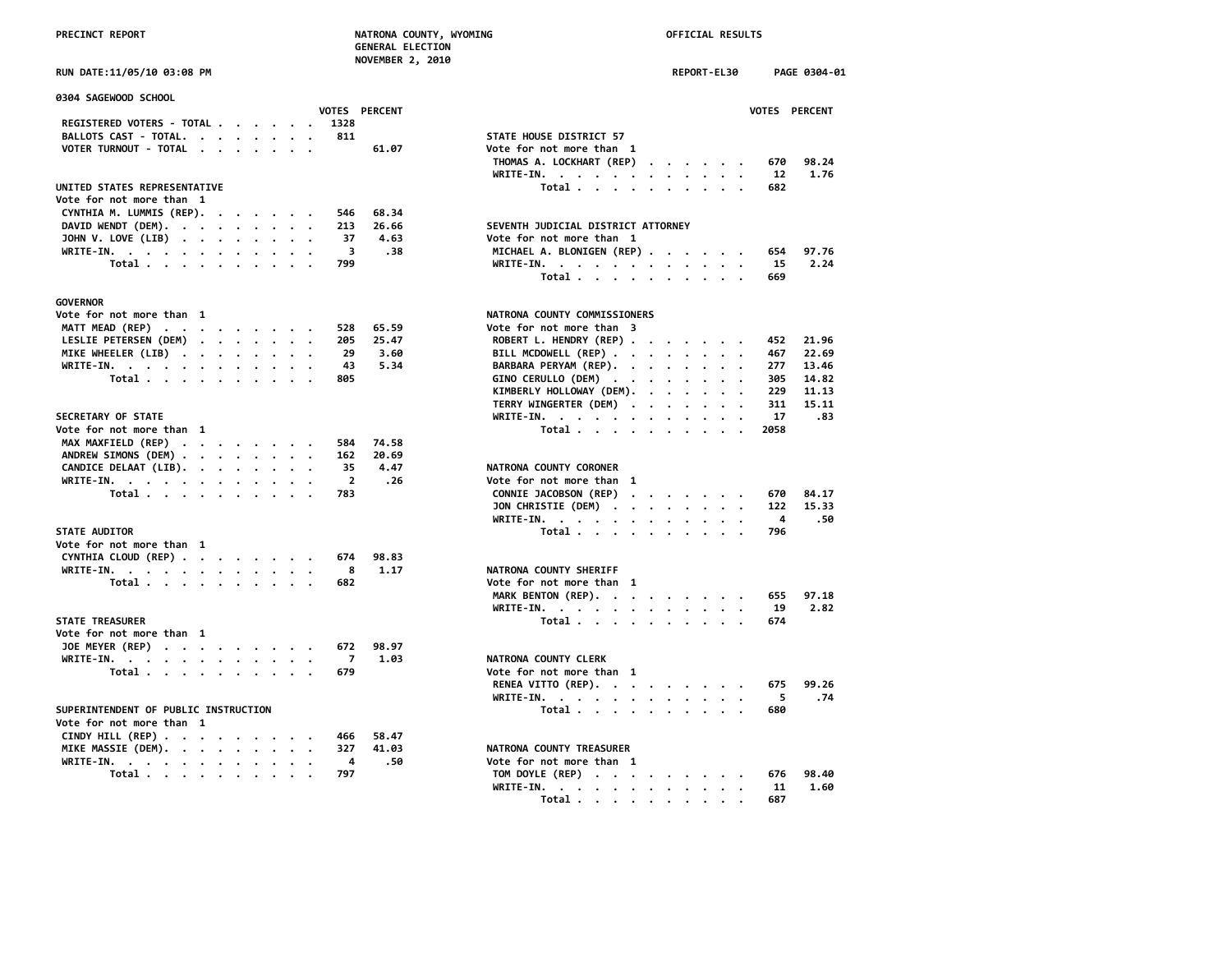PRECINCT REPORT **NATRONA COUNTY, WYOMING NATRONA COUNTY, WYOMING OFFICIAL RESULTS GENERAL ELECTION NOVEMBER 2, 2010**

**RUN DATE:11/05/10 03:08 PM REPORT-EL30 PAGE 0304-02**

**0304 SAGEWOOD SCHOOL VOTES PERCENT VOTES PERCENT NATRONA COUNTY ASSESSOR CASPER COLLEGE DISTRICT BOARD OF TRUSTEE Vote for not more than 3**<br>**V. WORTH CHRISTIE. . . . . . . . . SUSAN DEWITT (REP) . . . . . . . . 662 98.51 V. WORTH CHRISTIE. . . . . . . . . 146 8.66 WRITE-IN. . . . . . . . . . . . 10 1.49 ROY COHEE . . . . . . . . . . . 302 17.91 Total . . . . . . . . . . 672 CHRIS CROSSEN . . . . . . . . . . 292 17.32 KATHY DOLAN. . . . . . . . . . . CHARLIE ROBERTSON. . . . . . . . . 263 15.60** NATRONA COUNTY CLERK OF DISTRICT COURT<br>Vote for not more than 1 and 100 million of the SARAH SULZEN . . . . . . . . . . . . . . . 17 a.01 **Vote for not more than 1 WRITE-IN. . . . . . . . . . . . 17 1.01 GEN TUMA (REP). . . . . . . . . . 680 98.98 Total . . . . . . . . . . 1686 WRITE-IN. . . . . . . . . . . . 7 1.02 Total . . . . . . . . . . 687 NATRONA COUNTY SCHOOL DIST NO 1 PETAIN WY SUPREME COURT JUSTICE VOIGT**<br>RETAIN WY SUPREME COURT JUSTICE VOIGT AND MANUAL RON AKIN. . . . . . . . RETAIN WY SUPREME COURT JUSTICE VOIGT<br>
Vote for not more than 1 and 10.17<br>
Vote for not more than 1 and 10.17 **DAVE APPLEGATE.** . . . . . . . . . 231 10.17<br>81.45 LINDA BERGERON. . . . . . . . . . 229 10.08 **YES . . . . . . . . . . . . . 584 81.45 LINDA BERGERON. . . . . . . . . . 229 10.08 NO. . . . . . . . . . . . . . 133 18.55 JIM BUSH. . . . . . . . . . . . 177 7.79 Total . . . . . . . . . . . 717**<br> **PAT KEEFE** . . . . . . . . . . . . . 234 10.30 **PAT KEEFE** . . . . . . . . . . .  **DEAN PAUL LORIMER. . . . . . . . . 163 7.17 RETAIN WY SUPREME COURT JUSTICE KITE GERALD L. QUINLAN. . . . . . . . . 155 6.82 Vote for not more than 1 SUZANNE SANDOVAL . . . . . . . . . 310 13.64 YES . . . . . . . . . . . . . 577 81.50 DOUG TUNISON . . . . . . . . . . 148 6.51 NO.** . . . . . . . . . . . . . . . 131 18.50<br> **Total** . . . . . . . . . . . 708  **Total . . . . . . . . . . 708 WRITE-IN. . . . . . . . . . . . 12 .53 Total . . . . . . . . . . 2272 RETAIN DISTRICT COURT JUDGE SKAVDAHL NATRONA COUNTY SOIL CONSERVATION DIST**<br>Vote for not more than 2 **YES . . . . . . . . . . . . . 598 82.48 Vote for not more than 2 NO. . . . . . . . . . . . . . 127 17.52 KELLY BURCH. . . . . . . . . . . 600 97.40 Total . . . . . . . . . . 725 WRITE-IN. . . . . . . . . . . . 16 2.60 Total . . . . . . . . . . 616 RETAIN CIRCUIT COURT JUDGE PATCHEN Vote for not more than 1** OPTIONAL ONE CENT TAX<br>
YES . . . . . . . . . . . . . . . 593 83.40 Vote for not more than 1 **YES** . . . . . . . . . . . . . . 593 83.40<br>NO<sub>t</sub> more than 10 and 10 and 10 and 118 16.60 **NO. . . . . . . . . . . . . . 118 16.60 FOR . . . . . . . . . . . . . 595 74.00 Total . . . . . . . . . . 711 AGAINST . . . . . . . . . . . . 209 26.00 Total . . . . . . . . . . 804 CASPER CITY COUNCIL WARD 3 Vote for not more than 2** 3% LODGING TAX **PAUL C. BERTOGLIO. . . . . . . . . 384 28.66 Vote for not more than 1 KATE MCLEMORE . . . . . . . . . . 239 17.84 FOR . . . . . . . . . . . . . 641 80.43 KENYNE SCHLAGER . . . . . . . . . 374 27.91 AGAINST . . . . . . . . . . . . 156 19.57 BERTON TOEWS . . . . . . . . . . WRITE-IN. . . . . . . . . . . . 7 .52 Total . . . . . . . . . . 1340**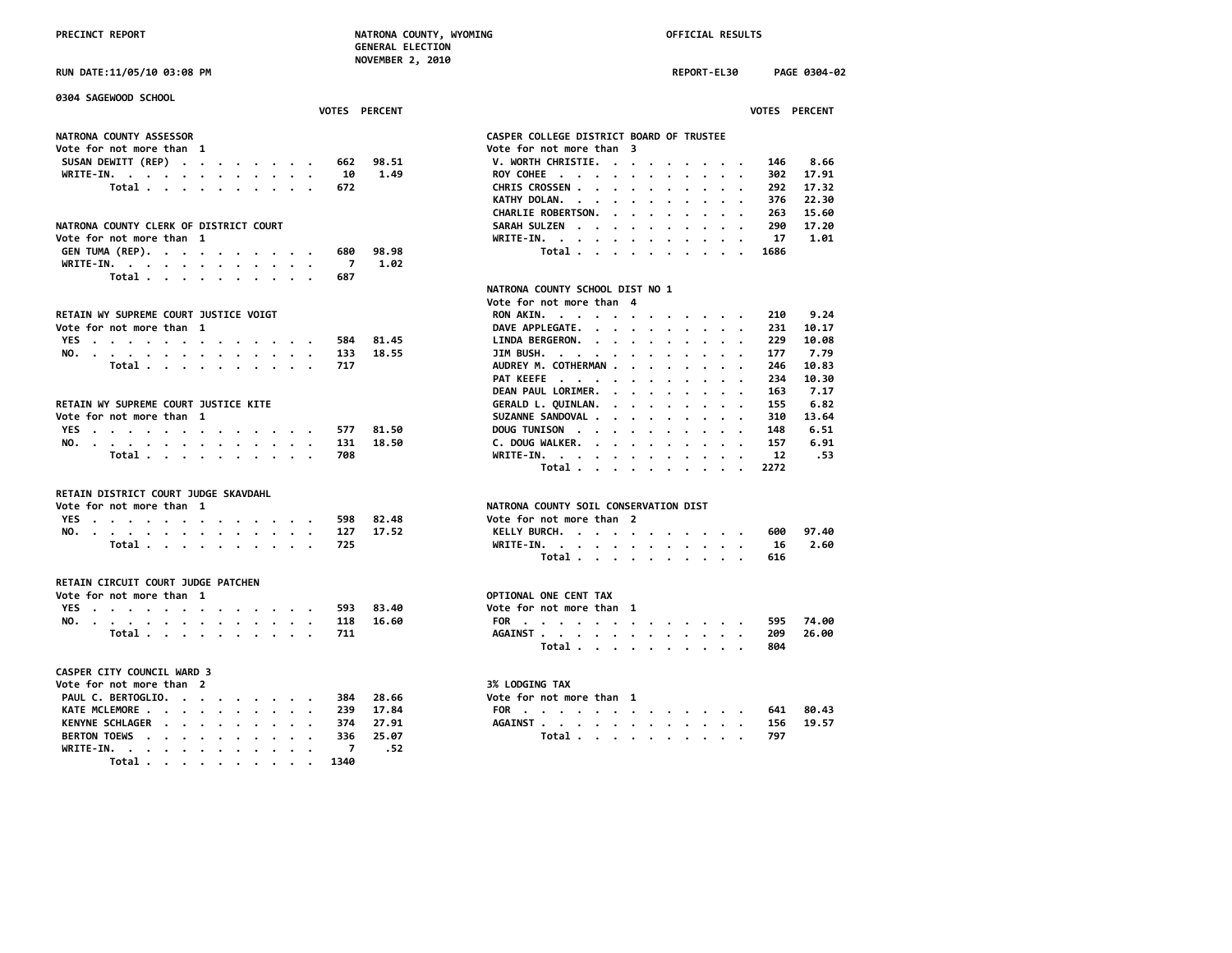**NOVEMBER 2, 2010**

| RUN DATE:11/05/10 03:08 PM |  |  |
|----------------------------|--|--|
|----------------------------|--|--|

| 0305 KELLY WALSH HS                                                                                                                                                                                                                         |  |                                                        |           |                      |                                              |              |
|---------------------------------------------------------------------------------------------------------------------------------------------------------------------------------------------------------------------------------------------|--|--------------------------------------------------------|-----------|----------------------|----------------------------------------------|--------------|
|                                                                                                                                                                                                                                             |  |                                                        |           | <b>VOTES PERCENT</b> |                                              | <b>VOTES</b> |
| REGISTERED VOTERS - TOTAL                                                                                                                                                                                                                   |  |                                                        | 905       |                      |                                              |              |
| BALLOTS CAST - TOTAL.<br>$\cdots$                                                                                                                                                                                                           |  |                                                        | 618       |                      | STATE SENATE DISTRICT 27                     |              |
| VOTER TURNOUT - TOTAL                                                                                                                                                                                                                       |  |                                                        |           | 68.29                | Vote for not more than 1                     |              |
|                                                                                                                                                                                                                                             |  |                                                        |           |                      | BILL LANDEN (REP).                           | 502          |
|                                                                                                                                                                                                                                             |  |                                                        |           |                      | WRITE-IN.                                    | 6            |
| UNITED STATES REPRESENTATIVE                                                                                                                                                                                                                |  |                                                        |           |                      | Total                                        | 508          |
| Vote for not more than 1                                                                                                                                                                                                                    |  |                                                        |           |                      |                                              |              |
| CYNTHIA M. LUMMIS (REP).                                                                                                                                                                                                                    |  |                                                        | 421       | 69.59                |                                              |              |
| DAVID WENDT (DEM).                                                                                                                                                                                                                          |  |                                                        | 167       | 27.60                | STATE HOUSE DISTRICT 36                      |              |
| JOHN V. LOVE (LIB)                                                                                                                                                                                                                          |  |                                                        | 16        | 2.64                 | Vote for not more than 1                     |              |
| WRITE-IN.                                                                                                                                                                                                                                   |  |                                                        | 1         | .17                  | GERALD GAY (REP)                             | 362          |
| Total                                                                                                                                                                                                                                       |  | $\bullet \qquad \bullet \qquad \bullet \qquad \bullet$ | 605       |                      | MARY HALES (DEM)                             | 218          |
|                                                                                                                                                                                                                                             |  |                                                        |           |                      | WRITE-IN.                                    | 0            |
|                                                                                                                                                                                                                                             |  |                                                        |           |                      | Total                                        | 580          |
| <b>GOVERNOR</b>                                                                                                                                                                                                                             |  |                                                        |           |                      |                                              |              |
| Vote for not more than 1                                                                                                                                                                                                                    |  |                                                        |           |                      |                                              |              |
| MATT MEAD (REP)                                                                                                                                                                                                                             |  |                                                        | 425       | 69.67                | SEVENTH JUDICIAL DISTRICT ATTORNEY           |              |
| LESLIE PETERSEN (DEM)                                                                                                                                                                                                                       |  |                                                        | 149       | 24.43                | Vote for not more than 1                     |              |
| MIKE WHEELER (LIB)                                                                                                                                                                                                                          |  |                                                        | 8         | 1.31                 | MICHAEL A. BLONIGEN (REP)                    | 511          |
| WRITE-IN.                                                                                                                                                                                                                                   |  |                                                        | 28        | 4.59                 | WRITE-IN.                                    | 6            |
| Total                                                                                                                                                                                                                                       |  |                                                        | 610       |                      | Total                                        | 517          |
| SECRETARY OF STATE                                                                                                                                                                                                                          |  |                                                        |           |                      | NATRONA COUNTY COMMISSIONERS                 |              |
| Vote for not more than 1                                                                                                                                                                                                                    |  |                                                        |           |                      | Vote for not more than 3                     |              |
| MAX MAXFIELD (REP)                                                                                                                                                                                                                          |  |                                                        |           | 79.50                | ROBERT L. HENDRY (REP)                       | 362          |
| ANDREW SIMONS (DEM)                                                                                                                                                                                                                         |  |                                                        | 473       | 18.66                |                                              | 373          |
|                                                                                                                                                                                                                                             |  |                                                        | 111<br>11 |                      | BILL MCDOWELL (REP)<br>BARBARA PERYAM (REP). | 191          |
| CANDICE DELAAT (LIB).                                                                                                                                                                                                                       |  |                                                        | 0         | 1.85                 |                                              |              |
| WRITE-IN.                                                                                                                                                                                                                                   |  |                                                        |           |                      | GINO CERULLO (DEM)<br>$\bullet$              | 234          |
| Total                                                                                                                                                                                                                                       |  |                                                        | 595       |                      | KIMBERLY HOLLOWAY (DEM).                     | 153          |
|                                                                                                                                                                                                                                             |  |                                                        |           |                      | TERRY WINGERTER (DEM)                        | 272          |
|                                                                                                                                                                                                                                             |  |                                                        |           |                      | WRITE-IN.                                    | 5            |
| <b>STATE AUDITOR</b>                                                                                                                                                                                                                        |  |                                                        |           |                      | Total                                        | 1590         |
| Vote for not more than 1                                                                                                                                                                                                                    |  |                                                        |           |                      |                                              |              |
| CYNTHIA CLOUD (REP)                                                                                                                                                                                                                         |  |                                                        | 504       | 99.02                |                                              |              |
| WRITE-IN.                                                                                                                                                                                                                                   |  |                                                        | 5         | .98                  | NATRONA COUNTY CORONER                       |              |
| Total                                                                                                                                                                                                                                       |  |                                                        | 509       |                      | Vote for not more than 1                     |              |
|                                                                                                                                                                                                                                             |  |                                                        |           |                      | CONNIE JACOBSON (REP)                        | 510          |
|                                                                                                                                                                                                                                             |  |                                                        |           |                      | JON CHRISTIE (DEM)                           | 84           |
| <b>STATE TREASURER</b>                                                                                                                                                                                                                      |  |                                                        |           |                      | WRITE-IN.                                    | 1            |
| Vote for not more than 1                                                                                                                                                                                                                    |  |                                                        |           |                      | Total $\ldots$ $\ldots$ $\ldots$             | 595          |
| JOE MEYER (REP)                                                                                                                                                                                                                             |  |                                                        | 504       | 99.41                |                                              |              |
| WRITE-IN.                                                                                                                                                                                                                                   |  |                                                        | 3         | .59                  |                                              |              |
| Total                                                                                                                                                                                                                                       |  |                                                        | 507       |                      | NATRONA COUNTY SHERIFF                       |              |
|                                                                                                                                                                                                                                             |  |                                                        |           |                      | Vote for not more than 1                     |              |
|                                                                                                                                                                                                                                             |  |                                                        |           |                      | MARK BENTON (REP).                           | 499          |
| SUPERINTENDENT OF PUBLIC INSTRUCTION                                                                                                                                                                                                        |  |                                                        |           |                      | WRITE-IN.                                    | 6            |
| Vote for not more than 1                                                                                                                                                                                                                    |  |                                                        |           |                      | Total $\cdots$ $\cdots$ $\cdots$             | 505          |
| CINDY HILL (REP) $\cdot \cdot \cdot \cdot \cdot \cdot \cdot \cdot$                                                                                                                                                                          |  |                                                        | 340       | 56.29                |                                              |              |
| MIKE MASSIE (DEM).                                                                                                                                                                                                                          |  |                                                        | 264       | 43.71                |                                              |              |
| WRITE-IN.<br>the contract of the contract of the contract of the contract of the contract of the contract of the contract of the contract of the contract of the contract of the contract of the contract of the contract of the contract o |  |                                                        | 0         |                      | NATRONA COUNTY CLERK                         |              |
| Total                                                                                                                                                                                                                                       |  |                                                        | 604       |                      | Vote for not more than 1                     |              |
|                                                                                                                                                                                                                                             |  |                                                        |           |                      |                                              |              |

|                                                                                    | NOVEMBER 2, 2010                          |
|------------------------------------------------------------------------------------|-------------------------------------------|
| RUN DATE:11/05/10 03:08 PM                                                         | REPORT-EL30<br>PAGE 0305-01               |
| 0305 KELLY WALSH HS                                                                |                                           |
| <b>VOTES PERCENT</b><br>REGISTERED VOTERS - TOTAL<br>905                           | VOTES PERCENT                             |
|                                                                                    |                                           |
| BALLOTS CAST - TOTAL.<br>618                                                       | STATE SENATE DISTRICT 27                  |
| VOTER TURNOUT - TOTAL<br>68.29                                                     | Vote for not more than 1                  |
|                                                                                    | BILL LANDEN (REP).<br>502<br>98.82        |
|                                                                                    | 1.18<br>WRITE-IN.<br>6                    |
| UNITED STATES REPRESENTATIVE                                                       | Total<br>508                              |
| Vote for not more than 1                                                           |                                           |
| CYNTHIA M. LUMMIS (REP).<br>69.59<br>421                                           |                                           |
| DAVID WENDT (DEM).<br>27.60<br>167                                                 | STATE HOUSE DISTRICT 36                   |
| JOHN V. LOVE (LIB)<br>16<br>2.64                                                   | Vote for not more than 1                  |
| WRITE-IN.<br>1<br>.17                                                              | GERALD GAY (REP)<br>62.41<br>362          |
| Total<br>605                                                                       | MARY HALES (DEM)<br>37.59<br>218          |
|                                                                                    | 0<br>WRITE-IN.                            |
|                                                                                    | Total<br>580                              |
| <b>GOVERNOR</b>                                                                    |                                           |
| Vote for not more than 1                                                           |                                           |
| MATT MEAD (REP)<br>69.67<br>425                                                    | SEVENTH JUDICIAL DISTRICT ATTORNEY        |
| LESLIE PETERSEN (DEM)<br>24.43<br>149                                              | Vote for not more than 1                  |
| 8<br>MIKE WHEELER (LIB)<br>1.31                                                    | MICHAEL A. BLONIGEN (REP)<br>98.84<br>511 |
| WRITE-IN.<br>28<br>4.59                                                            | WRITE-IN.<br>1.16<br>6                    |
| Total<br>610                                                                       | Total<br>517                              |
|                                                                                    |                                           |
| <b>SECRETARY OF STATE</b>                                                          | NATRONA COUNTY COMMISSIONERS              |
| Vote for not more than 1                                                           | Vote for not more than 3                  |
| MAX MAXFIELD (REP)<br>473<br>79.50                                                 | ROBERT L. HENDRY (REP)<br>22.77<br>362    |
| ANDREW SIMONS (DEM)<br>111<br>18.66                                                | BILL MCDOWELL (REP)<br>23.46<br>373       |
| CANDICE DELAAT (LIB).<br>1.85<br>11                                                | BARBARA PERYAM (REP).<br>191<br>12.01     |
| WRITE-IN.<br>0                                                                     | GINO CERULLO (DEM)<br>234<br>14.72        |
| Total<br>595                                                                       | KIMBERLY HOLLOWAY (DEM).<br>153<br>9.62   |
|                                                                                    | TERRY WINGERTER (DEM)<br>272<br>17.11     |
|                                                                                    | 5<br>.31                                  |
| <b>STATE AUDITOR</b>                                                               | WRITE-IN.<br>1590                         |
|                                                                                    | Total                                     |
| Vote for not more than 1                                                           |                                           |
| CYNTHIA CLOUD (REP)<br>504<br>99.02                                                |                                           |
| WRITE-IN.<br>5<br>.98                                                              | NATRONA COUNTY CORONER                    |
| Total<br>509                                                                       | Vote for not more than 1                  |
|                                                                                    | CONNIE JACOBSON (REP)<br>85.71<br>510     |
|                                                                                    | JON CHRISTIE (DEM)<br>14.12<br>84         |
| <b>STATE TREASURER</b>                                                             | WRITE-IN.<br>1<br>.17                     |
| Vote for not more than 1                                                           | Total<br>595                              |
| JOE MEYER (REP)<br>99.41<br>504                                                    |                                           |
| WRITE-IN.<br>$\overline{\mathbf{3}}$<br>.59                                        |                                           |
| Total<br>507                                                                       | NATRONA COUNTY SHERIFF                    |
|                                                                                    | Vote for not more than 1                  |
|                                                                                    | MARK BENTON (REP).<br>499<br>98.81        |
| SUPERINTENDENT OF PUBLIC INSTRUCTION                                               | WRITE-IN.<br>1.19<br>6                    |
| Vote for not more than 1                                                           | Total<br>505                              |
| CINDY HILL (REP) $\cdot \cdot \cdot \cdot \cdot \cdot \cdot \cdot$<br>340<br>56.29 |                                           |
| MIKE MASSIE (DEM).<br>264<br>43.71                                                 |                                           |
| WRITE-IN.<br>0                                                                     | NATRONA COUNTY CLERK                      |
| 604                                                                                |                                           |
| Total                                                                              | Vote for not more than 1                  |
|                                                                                    | RENEA VITTO (REP).<br>505<br>99.61        |
|                                                                                    | WRITE-IN.<br>.39<br>$\overline{2}$        |
|                                                                                    | 507<br>Total .<br>$\sim$ $\sim$           |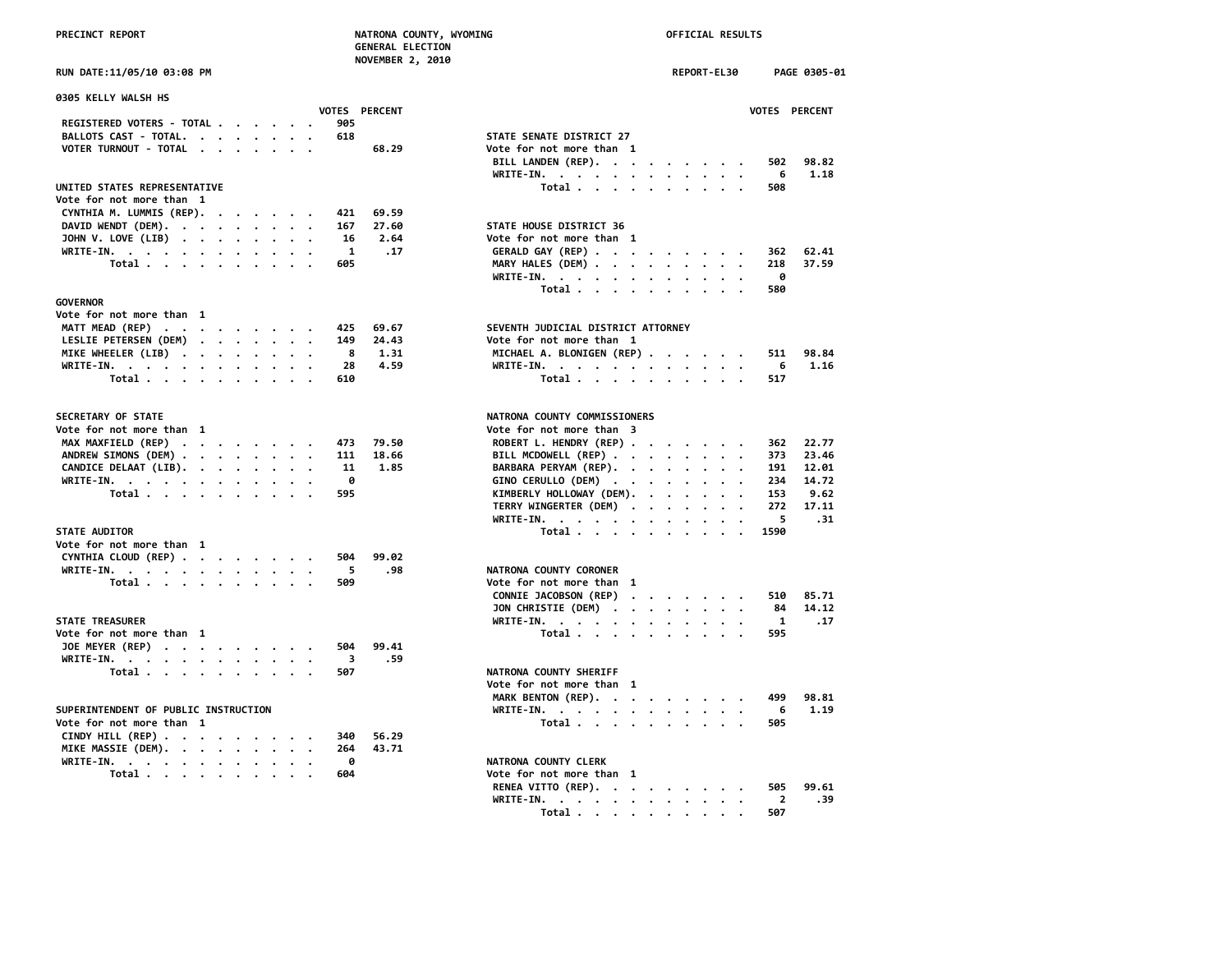**RUN DATE:11/05/10 03:08 PM REPORT-EL30 PAGE 0305-02**

| 0305 KELLY WALSH HS                                                          |                                                                            |
|------------------------------------------------------------------------------|----------------------------------------------------------------------------|
| VOTES PERCENT                                                                | VOTES PERCENT                                                              |
| NATRONA COUNTY TREASURER                                                     | CASPER COLLEGE DISTRICT BOARD OF TRUSTEE                                   |
| Vote for not more than 1                                                     | Vote for not more than 3                                                   |
| TOM DOYLE (REP)<br>99.23<br>514                                              | V. WORTH CHRISTIE.<br>8.14<br>100<br>$\cdots$                              |
| $\overline{4}$<br>.77<br>WRITE-IN.<br>$\cdot$                                | 255<br>20.75<br>ROY COHEE<br>$\cdot$<br>$\cdot$                            |
| Total<br>518                                                                 | CHRIS CROSSEN<br>188<br>15.30                                              |
|                                                                              | KATHY DOLAN.<br>247<br>20.10                                               |
|                                                                              | CHARLIE ROBERTSON.<br>19.53<br>240<br>$\cdot$ $\cdot$ $\cdot$              |
| NATRONA COUNTY ASSESSOR                                                      | 197<br>16.03<br>SARAH SULZEN<br>$\cdot$<br>$\cdot$<br>$\cdot$<br>$\cdot$   |
| Vote for not more than 1                                                     | WRITE-IN.<br>$\overline{2}$<br>.16                                         |
| SUSAN DEWITT (REP)<br>504<br>99.60                                           | Total<br>1229<br>$\sim$ $\sim$<br>$\overline{\phantom{a}}$                 |
| WRITE-IN.<br>$\overline{2}$<br>.40                                           |                                                                            |
| Total $\cdots$ $\cdots$ $\cdots$<br>506                                      |                                                                            |
|                                                                              |                                                                            |
|                                                                              | NATRONA COUNTY SCHOOL DIST NO 1                                            |
|                                                                              | Vote for not more than 4                                                   |
| NATRONA COUNTY CLERK OF DISTRICT COURT                                       | RON AKIN.<br>9.38<br>155                                                   |
| Vote for not more than 1                                                     | DAVE APPLEGATE.<br>222<br>13.44<br>$\sim$<br>$\cdot$                       |
| GEN TUMA (REP).<br>505<br>99.41                                              | 9.14<br>LINDA BERGERON.<br>151                                             |
| .59<br>WRITE-IN.<br>3                                                        | JIM BUSH.<br>9.62<br>159<br>$\cdot$ .                                      |
| Total<br>508<br>$\cdot$ $\cdot$ $\cdot$                                      | AUDREY M. COTHERMAN<br>199<br>12.05                                        |
|                                                                              | PAT KEEFE<br>204<br>12.35<br>$\cdot$                                       |
|                                                                              | DEAN PAUL LORIMER.<br>96<br>5.81<br>$\cdots$                               |
| RETAIN WY SUPREME COURT JUSTICE VOIGT                                        | 7.75<br>GERALD L. QUINLAN.<br>128<br>$\cdot$ $\cdot$<br>$\cdot$<br>$\cdot$ |
| Vote for not more than 1                                                     | SUZANNE SANDOVAL .<br>188<br>11.38<br>$\cdots$                             |
| YES<br>81.24<br>433                                                          | 74<br>4.48<br>DOUG TUNISON<br>$\sim$<br>$\overline{\phantom{a}}$           |
| NO.<br>18.76<br>100                                                          | 4.48<br>C. DOUG WALKER.<br>74                                              |
| Total<br>533                                                                 | $\overline{2}$<br>$WRITE-IN.$<br>.12                                       |
|                                                                              | Total<br>1652<br>$\overline{\phantom{a}}$                                  |
| RETAIN WY SUPREME COURT JUSTICE KITE                                         |                                                                            |
|                                                                              | NATRONA COUNTY SOIL CONSERVATION DIST                                      |
| Vote for not more than 1                                                     |                                                                            |
| YES<br>83.78<br>439                                                          | Vote for not more than 2                                                   |
| 85<br>16.22<br>NO.<br>$\cdot$                                                | 98.74<br>KELLY BURCH.<br>470                                               |
| Total<br>524                                                                 | WRITE-IN.<br>6<br>1.26                                                     |
|                                                                              | Total<br>476                                                               |
| RETAIN DISTRICT COURT JUDGE SKAVDAHL                                         |                                                                            |
| Vote for not more than 1                                                     | OPTIONAL ONE CENT TAX                                                      |
| YES<br>464<br>85.93<br>$\cdot$ $\cdot$ $\cdot$                               | Vote for not more than 1                                                   |
| NO.<br>76<br>14.07                                                           | 75.74<br>FOR<br>462                                                        |
| Total<br>540<br>$\cdot$<br>$\cdot$ $\cdot$                                   | AGAINST<br>148<br>24.26                                                    |
|                                                                              | Total<br>610                                                               |
|                                                                              |                                                                            |
| RETAIN CIRCUIT COURT JUDGE PATCHEN                                           |                                                                            |
| Vote for not more than 1                                                     | 3% LODGING TAX                                                             |
| YES<br>457<br>84.79                                                          | Vote for not more than 1                                                   |
| NO.<br>82<br>15.21                                                           | 84.24<br>FOR<br>513                                                        |
| Total<br>539                                                                 | 15.76<br>AGAINST<br>96                                                     |
|                                                                              | Total<br>609<br>$\cdot$<br>$\cdot$                                         |
| CASPER CITY COUNCIL WARD 3                                                   |                                                                            |
| Vote for not more than 2                                                     |                                                                            |
| PAUL C. BERTOGLIO.<br>334<br>32.52                                           |                                                                            |
| KATE MCLEMORE<br>11.88<br>122                                                |                                                                            |
| <b>KENYNE SCHLAGER .</b><br>276<br>26.87<br>$\sim$                           |                                                                            |
| <b>BERTON TOEWS</b><br>291<br>28.33                                          |                                                                            |
| $\sim$ $\sim$<br>$\cdot$ $\cdot$ $\cdot$<br>$\ddot{\phantom{a}}$<br>4<br>.39 |                                                                            |
| WRITE-IN. .                                                                  |                                                                            |

 **Total . . . . . . . . . . 1027**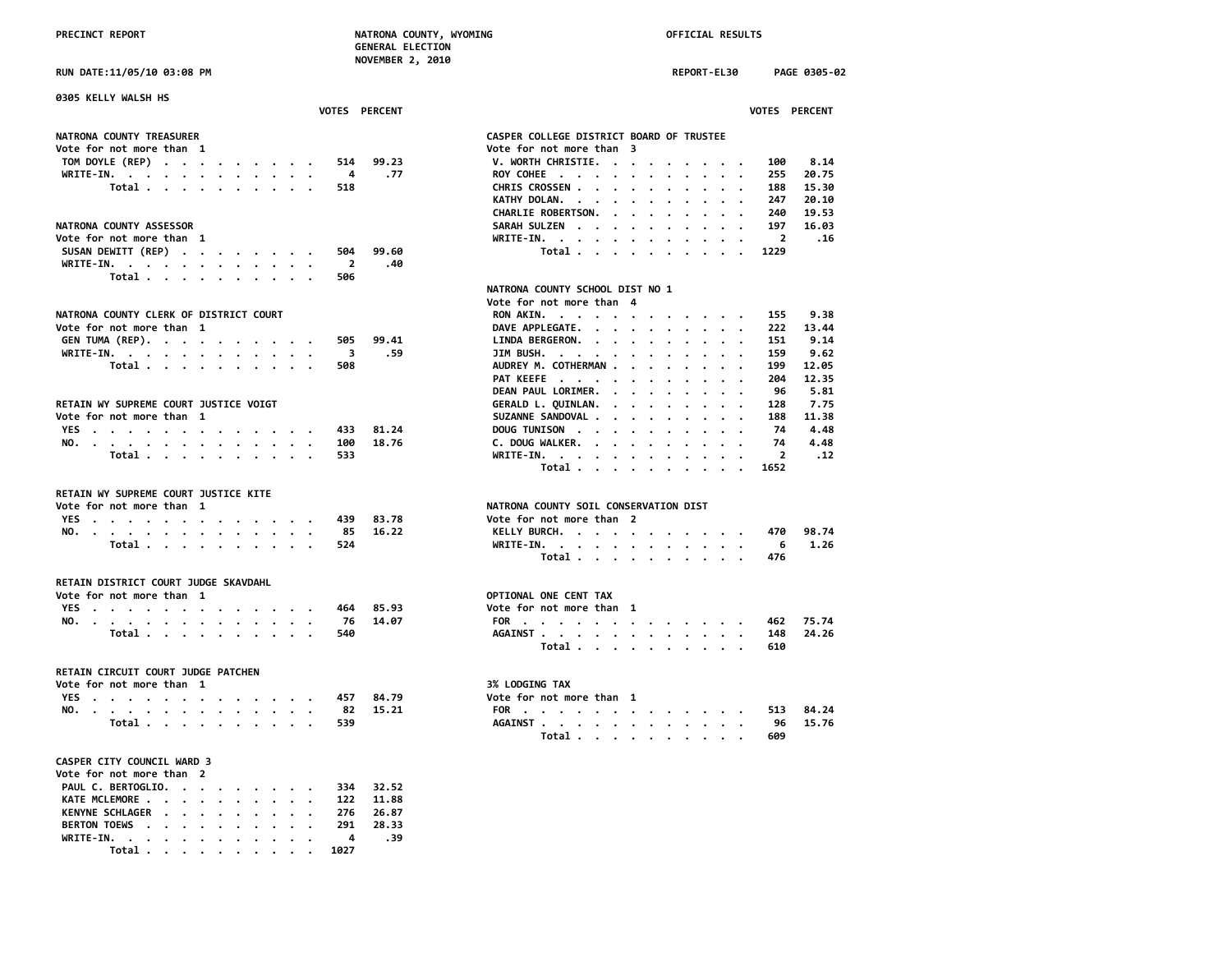| PRECINCT REPORT                                                                                                                                                                                                                             | NATRONA COUNTY, WYOMING<br><b>GENERAL ELECTION</b> |                                                     | OFFICIAL RESULTS             |
|---------------------------------------------------------------------------------------------------------------------------------------------------------------------------------------------------------------------------------------------|----------------------------------------------------|-----------------------------------------------------|------------------------------|
| RUN DATE:11/05/10 03:08 PM                                                                                                                                                                                                                  | <b>NOVEMBER 2, 2010</b>                            |                                                     | REPORT-EL30<br>PAGE 0306-01  |
| 0306 MANOR HEIGHTS SCHOOL                                                                                                                                                                                                                   |                                                    |                                                     |                              |
|                                                                                                                                                                                                                                             | VOTES PERCENT                                      |                                                     | VOTES PERCENT                |
| REGISTERED VOTERS - TOTAL<br>BALLOTS CAST - TOTAL.                                                                                                                                                                                          | 1175<br>904                                        | STATE SENATE DISTRICT 27                            |                              |
| VOTER TURNOUT - TOTAL                                                                                                                                                                                                                       | 76.94                                              | Vote for not more than 1                            |                              |
|                                                                                                                                                                                                                                             |                                                    | BILL LANDEN (REP).<br>WRITE-IN.                     | 99.87<br>747<br>1<br>.13     |
| UNITED STATES REPRESENTATIVE                                                                                                                                                                                                                |                                                    | Total                                               | 748                          |
| Vote for not more than 1                                                                                                                                                                                                                    |                                                    |                                                     |                              |
| CYNTHIA M. LUMMIS (REP).                                                                                                                                                                                                                    | 75.93<br>672                                       |                                                     |                              |
| DAVID WENDT (DEM). $\cdot \cdot \cdot \cdot \cdot \cdot \cdot \cdot$<br>JOHN V. LOVE (LIB)                                                                                                                                                  | 192<br>21.69<br>2.26<br>20                         | STATE HOUSE DISTRICT 35<br>Vote for not more than 1 |                              |
| WRITE-IN.                                                                                                                                                                                                                                   | 1<br>.11                                           | KENDELL KROEKER (REP)                               | 73.13<br>626                 |
| Total                                                                                                                                                                                                                                       | 885                                                | JACK WALTS (DEM)                                    | 229<br>26.75                 |
|                                                                                                                                                                                                                                             |                                                    | WRITE-IN.                                           | 1<br>.12                     |
|                                                                                                                                                                                                                                             |                                                    | Total                                               | 856                          |
| <b>GOVERNOR</b>                                                                                                                                                                                                                             |                                                    |                                                     |                              |
| Vote for not more than 1<br>MATT MEAD (REP)                                                                                                                                                                                                 | 661<br>73.53                                       | SEVENTH JUDICIAL DISTRICT ATTORNEY                  |                              |
| LESLIE PETERSEN (DEM)                                                                                                                                                                                                                       | 184<br>20.47                                       | Vote for not more than 1                            |                              |
| MIKE WHEELER (LIB)                                                                                                                                                                                                                          | 22<br>2.45                                         | MICHAEL A. BLONIGEN (REP)                           | 99.74<br>759                 |
| WRITE-IN.                                                                                                                                                                                                                                   | 32<br>3.56                                         | WRITE-IN.                                           | $\overline{2}$<br>.26        |
| Total                                                                                                                                                                                                                                       | 899                                                | Total                                               | 761                          |
| SECRETARY OF STATE                                                                                                                                                                                                                          |                                                    | NATRONA COUNTY COMMISSIONERS                        |                              |
| Vote for not more than 1                                                                                                                                                                                                                    |                                                    | Vote for not more than 3                            |                              |
| MAX MAXFIELD (REP)                                                                                                                                                                                                                          | 728<br>83.87                                       | ROBERT L. HENDRY (REP)                              | 544<br>23.63                 |
| ANDREW SIMONS (DEM)                                                                                                                                                                                                                         | 120<br>13.82                                       | BILL MCDOWELL (REP)                                 | 636<br>27.63                 |
| CANDICE DELAAT (LIB).<br>WRITE-IN, $\cdots$ , $\cdots$ , $\cdots$                                                                                                                                                                           | 20<br>2.30<br>ø                                    | BARBARA PERYAM (REP).<br>GINO CERULLO (DEM)         | 11.90<br>274<br>13.34<br>307 |
| Total                                                                                                                                                                                                                                       | 868                                                | KIMBERLY HOLLOWAY (DEM).                            | 196<br>8.51                  |
|                                                                                                                                                                                                                                             |                                                    | TERRY WINGERTER (DEM)                               | 14.68<br>338                 |
|                                                                                                                                                                                                                                             |                                                    | WRITE-IN.                                           | $\overline{7}$<br>.30        |
| <b>STATE AUDITOR</b>                                                                                                                                                                                                                        |                                                    | Total                                               | 2302                         |
| Vote for not more than 1                                                                                                                                                                                                                    |                                                    |                                                     |                              |
| CYNTHIA CLOUD (REP)                                                                                                                                                                                                                         | 751 100.00<br>0                                    | NATRONA COUNTY CORONER                              |                              |
| WRITE-IN.<br>Total                                                                                                                                                                                                                          | 751                                                | Vote for not more than 1                            |                              |
|                                                                                                                                                                                                                                             |                                                    | CONNIE JACOBSON (REP)                               | 89.84<br>778                 |
|                                                                                                                                                                                                                                             |                                                    | JON CHRISTIE (DEM)                                  | 9.70<br>84                   |
| <b>STATE TREASURER</b>                                                                                                                                                                                                                      |                                                    | WRITE-IN.                                           | 4<br>.46                     |
| Vote for not more than 1                                                                                                                                                                                                                    |                                                    | Total                                               | 866                          |
| JOE MEYER (REP)                                                                                                                                                                                                                             | 770 100.00                                         |                                                     |                              |
| WRITE-IN.<br>and a series of the series of the series of the series of the series of the series of the series of the series of the series of the series of the series of the series of the series of the series of the series of the series | 0<br>770                                           | NATRONA COUNTY SHERIFF                              |                              |
| Total $\cdots$ $\cdots$ $\cdots$ $\cdots$                                                                                                                                                                                                   |                                                    | Vote for not more than 1                            |                              |
|                                                                                                                                                                                                                                             |                                                    | MARK BENTON (REP).                                  | 99.09<br>760                 |
| SUPERINTENDENT OF PUBLIC INSTRUCTION                                                                                                                                                                                                        |                                                    | WRITE-IN.                                           | $\overline{7}$<br>.91        |
| Vote for not more than 1                                                                                                                                                                                                                    |                                                    | Total                                               | 767                          |
| CINDY HILL (REP)                                                                                                                                                                                                                            | 57.64<br>509                                       |                                                     |                              |
| MIKE MASSIE (DEM).                                                                                                                                                                                                                          | 372<br>42.13                                       |                                                     |                              |
| WRITE-IN.<br>Total                                                                                                                                                                                                                          | $\mathbf{2}$<br>.23<br>883                         | NATRONA COUNTY CLERK<br>Vote for not more than 1    |                              |
|                                                                                                                                                                                                                                             |                                                    |                                                     |                              |

| <b>0306 MANOR HEIGHTS SCHOOL</b>          |                              |                                                         |       |
|-------------------------------------------|------------------------------|---------------------------------------------------------|-------|
| REGISTERED VOTERS - TOTAL                 | <b>VOTES PERCENT</b><br>1175 | VOTES PERCENT                                           |       |
| BALLOTS CAST - TOTAL.                     | 904                          | STATE SENATE DISTRICT 27                                |       |
| VOTER TURNOUT - TOTAL                     | 76.94                        | Vote for not more than 1                                |       |
|                                           |                              | BILL LANDEN (REP).<br>747                               | 99.87 |
|                                           |                              | WRITE-IN.<br>$\mathbf{1}$                               | .13   |
| UNITED STATES REPRESENTATIVE              |                              | Total<br>748                                            |       |
| Vote for not more than 1                  |                              |                                                         |       |
| CYNTHIA M. LUMMIS (REP).                  | 75.93<br>672                 |                                                         |       |
| DAVID WENDT (DEM).                        | 192<br>21.69                 | STATE HOUSE DISTRICT 35                                 |       |
| JOHN V. LOVE (LIB)                        | 20<br>2.26                   | Vote for not more than 1                                |       |
| WRITE-IN.                                 | 1<br>.11                     | KENDELL KROEKER (REP)<br>626                            | 73.13 |
| Total $\cdots$ $\cdots$ $\cdots$ $\cdots$ | 885                          | JACK WALTS (DEM)<br>229                                 | 26.75 |
|                                           |                              | WRITE-IN.<br>$\mathbf{1}$                               | .12   |
|                                           |                              | 856                                                     |       |
| GOVERNOR                                  |                              | Total $\ldots$ $\ldots$ $\ldots$ $\ldots$               |       |
| Vote for not more than 1                  |                              |                                                         |       |
| MATT MEAD (REP)                           | 661<br>73.53                 | SEVENTH JUDICIAL DISTRICT ATTORNEY                      |       |
|                                           | 20.47<br>184                 | Vote for not more than 1                                |       |
| LESLIE PETERSEN (DEM)                     | 22<br>2.45                   | 759                                                     | 99.74 |
| MIKE WHEELER (LIB)<br>WRITE-IN.           | 32<br>3.56                   | MICHAEL A. BLONIGEN (REP)<br>$\overline{2}$             | .26   |
| Total                                     | 899                          | WRITE-IN.<br>761                                        |       |
|                                           |                              | Total                                                   |       |
| <b>SECRETARY OF STATE</b>                 |                              | NATRONA COUNTY COMMISSIONERS                            |       |
| Vote for not more than 1                  |                              | Vote for not more than 3                                |       |
| MAX MAXFIELD (REP)                        | 83.87<br>728                 | ROBERT L. HENDRY (REP)<br>544                           | 23.63 |
| ANDREW SIMONS (DEM)                       | 120<br>13.82                 | BILL MCDOWELL (REP)<br>636                              | 27.63 |
| CANDICE DELAAT (LIB).                     | 20<br>2.30                   | BARBARA PERYAM (REP).<br>274                            | 11.90 |
| WRITE-IN.                                 | 0                            | GINO CERULLO (DEM)<br>307                               | 13.34 |
| Total                                     | 868                          | KIMBERLY HOLLOWAY (DEM).<br>196                         | 8.51  |
|                                           |                              | TERRY WINGERTER (DEM)<br>338                            | 14.68 |
|                                           |                              | $\overline{7}$<br>WRITE-IN.<br>$\overline{\phantom{a}}$ | .30   |
| <b>STATE AUDITOR</b>                      |                              | Total<br>2302                                           |       |
| Vote for not more than 1                  |                              |                                                         |       |
| CYNTHIA CLOUD (REP)                       | 751 100.00                   |                                                         |       |
| WRITE-IN.                                 | 0                            | NATRONA COUNTY CORONER                                  |       |
| Total                                     | 751                          | Vote for not more than 1                                |       |
|                                           |                              | CONNIE JACOBSON (REP)<br>778                            | 89.84 |
|                                           |                              | JON CHRISTIE (DEM)<br>84                                | 9.70  |
| <b>STATE TREASURER</b>                    |                              | WRITE-IN.<br>4                                          | .46   |
| Vote for not more than 1                  |                              | Total<br>866                                            |       |
| JOE MEYER (REP)                           | 770 100.00                   |                                                         |       |
| WRITE-IN.                                 | 0                            |                                                         |       |
| Total                                     | 770                          | NATRONA COUNTY SHERIFF                                  |       |
|                                           |                              | Vote for not more than 1                                |       |
|                                           |                              | MARK BENTON (REP).<br>760                               | 99.09 |
| SUPERINTENDENT OF PUBLIC INSTRUCTION      |                              | WRITE-IN.<br>7                                          | .91   |
| Vote for not more than 1                  |                              | Total<br>767                                            |       |
| CINDY HILL (REP)                          | 57.64<br>509                 |                                                         |       |
| MIKE MASSIE (DEM).                        | 372<br>42.13                 |                                                         |       |
| WRITE-IN.                                 | $\overline{2}$<br>.23        | NATRONA COUNTY CLERK                                    |       |
| Total $\cdots$ $\cdots$ $\cdots$          | 883                          | Vote for not more than 1                                |       |
|                                           |                              | RENEA VITTO (REP).<br>757                               | 99.87 |
|                                           |                              | WRITE-IN.<br>1                                          | .13   |
|                                           |                              | Total<br>758                                            |       |
|                                           |                              |                                                         |       |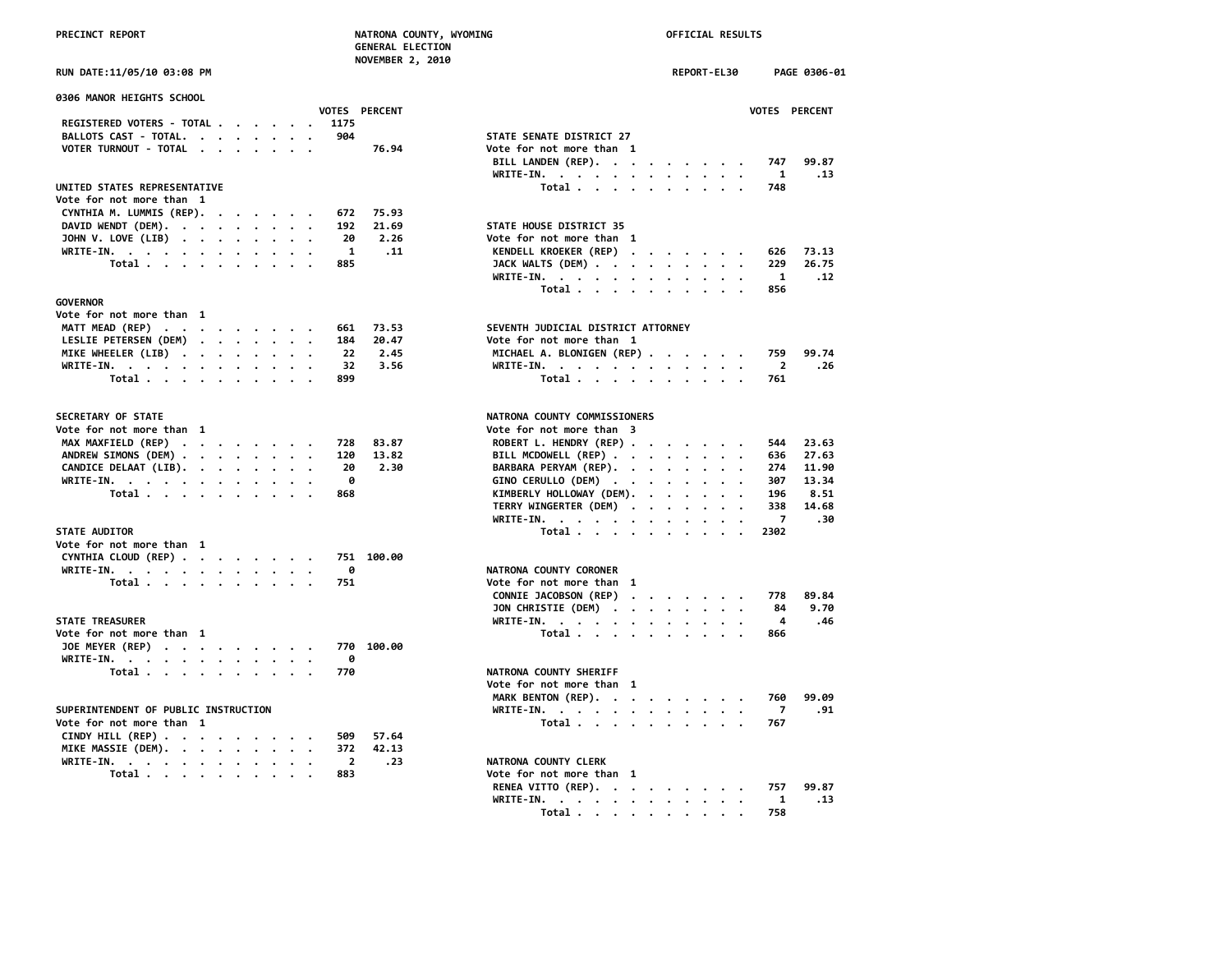| RUN DATE:11/05/10 03:08 PM                                                                                                                                                                                | REPORT-EL30<br>PAGE 0306-02                                                                                        |
|-----------------------------------------------------------------------------------------------------------------------------------------------------------------------------------------------------------|--------------------------------------------------------------------------------------------------------------------|
| 0306 MANOR HEIGHTS SCHOOL<br><b>VOTES PERCENT</b>                                                                                                                                                         | VOTES PERCENT                                                                                                      |
|                                                                                                                                                                                                           |                                                                                                                    |
| NATRONA COUNTY TREASURER                                                                                                                                                                                  | CASPER COLLEGE DISTRICT BOARD OF TRUSTEE                                                                           |
| Vote for not more than 1                                                                                                                                                                                  | Vote for not more than 3                                                                                           |
| TOM DOYLE (REP)<br>765 100.00                                                                                                                                                                             | V. WORTH CHRISTIE.<br>134<br>7.33                                                                                  |
| 0<br>WRITE-IN.                                                                                                                                                                                            | 464<br>25.37<br>ROY COHEE<br>$\overline{\phantom{a}}$                                                              |
| Total<br>765                                                                                                                                                                                              | CHRIS CROSSEN<br>257<br>14.05                                                                                      |
|                                                                                                                                                                                                           | 19.52<br>KATHY DOLAN.<br>357                                                                                       |
|                                                                                                                                                                                                           | <b>CHARLIE ROBERTSON.</b><br>355<br>19.41<br>$\sim$ $\sim$ $\sim$ $\sim$<br>$\cdot$ $\cdot$<br>$\sim$<br>$\cdot$ . |
| NATRONA COUNTY ASSESSOR                                                                                                                                                                                   | SARAH SULZEN<br>261<br>14.27                                                                                       |
| Vote for not more than 1                                                                                                                                                                                  | $\mathbf{1}$<br>.05<br>WRITE-IN.<br>$\cdots$<br>.                                                                  |
| SUSAN DEWITT (REP)<br>99.74<br>764                                                                                                                                                                        | Total<br>1829<br>$\cdots$                                                                                          |
| WRITE-IN.<br>$\overline{2}$<br>.26                                                                                                                                                                        |                                                                                                                    |
| Total<br>766                                                                                                                                                                                              |                                                                                                                    |
|                                                                                                                                                                                                           | NATRONA COUNTY SCHOOL DIST NO 1                                                                                    |
|                                                                                                                                                                                                           | Vote for not more than 4                                                                                           |
| NATRONA COUNTY CLERK OF DISTRICT COURT                                                                                                                                                                    | 9.34<br>RON AKIN.<br>224                                                                                           |
| Vote for not more than 1                                                                                                                                                                                  | DAVE APPLEGATE.<br>344<br>14.35                                                                                    |
| GEN TUMA (REP).<br>759 100.00                                                                                                                                                                             | LINDA BERGERON.<br>6.84<br>164                                                                                     |
| WRITE-IN.<br>ø<br>$\cdot$ $\cdot$                                                                                                                                                                         | JIM BUSH.<br>276<br>11.51<br>$\sim$<br>$\cdot$ .                                                                   |
| 759<br>Total                                                                                                                                                                                              | AUDREY M. COTHERMAN<br>13.34<br>320<br>$\sim$ $\sim$                                                               |
|                                                                                                                                                                                                           | PAT KEEFE<br>267<br>11.13<br>$\cdot$ $\cdot$                                                                       |
|                                                                                                                                                                                                           | DEAN PAUL LORIMER.<br>131<br>5.46<br>$\sim$ $\sim$ $\sim$                                                          |
| RETAIN WY SUPREME COURT JUSTICE VOIGT                                                                                                                                                                     | GERALD L. QUINLAN.<br>163<br>6.80<br>$\cdots$<br>$\sim$<br>$\cdot$ .                                               |
| Vote for not more than 1                                                                                                                                                                                  | SUZANNE SANDOVAL<br>283<br>11.80<br>$\ddot{\phantom{a}}$                                                           |
| 83.62<br>YES.<br>643                                                                                                                                                                                      | DOUG TUNISON<br>111<br>4.63<br>$\sim$                                                                              |
| NO.<br>126<br>16.38                                                                                                                                                                                       | C. DOUG WALKER.<br>4.59<br>110<br>$\sim$<br>$\sim$ $\sim$                                                          |
| 769<br>Total                                                                                                                                                                                              | 5<br>WRITE-IN.<br>. 21                                                                                             |
|                                                                                                                                                                                                           | Total<br>2398                                                                                                      |
| RETAIN WY SUPREME COURT JUSTICE KITE                                                                                                                                                                      |                                                                                                                    |
| Vote for not more than 1                                                                                                                                                                                  | NATRONA COUNTY SOIL CONSERVATION DIST                                                                              |
| YES<br>629<br>83.20                                                                                                                                                                                       | Vote for not more than 2                                                                                           |
| 127<br>16.80<br>NO.                                                                                                                                                                                       | 98.39<br>KELLY BURCH.<br>673                                                                                       |
| 756<br>Total                                                                                                                                                                                              | 1.61<br>WRITE-IN.<br>11                                                                                            |
|                                                                                                                                                                                                           | Total<br>684                                                                                                       |
| RETAIN DISTRICT COURT JUDGE SKAVDAHL                                                                                                                                                                      |                                                                                                                    |
| Vote for not more than 1                                                                                                                                                                                  | OPTIONAL ONE CENT TAX                                                                                              |
| YES<br>662<br>84.65                                                                                                                                                                                       | Vote for not more than 1                                                                                           |
| NO.<br>120<br>15.35                                                                                                                                                                                       | 679<br>76.64<br>FOR                                                                                                |
| Total<br>782                                                                                                                                                                                              | AGAINST<br>207<br>23.36                                                                                            |
|                                                                                                                                                                                                           | Total<br>886                                                                                                       |
| RETAIN CIRCUIT COURT JUDGE PATCHEN                                                                                                                                                                        |                                                                                                                    |
| Vote for not more than 1                                                                                                                                                                                  | 3% LODGING TAX                                                                                                     |
| YES<br>657<br>85.32                                                                                                                                                                                       | Vote for not more than 1                                                                                           |
| 113<br>14.68<br>NO.                                                                                                                                                                                       | 746<br>84.20<br>FOR                                                                                                |
| 770<br>Total                                                                                                                                                                                              | AGAINST<br>140<br>15.80                                                                                            |
|                                                                                                                                                                                                           | 886<br>Total                                                                                                       |
| CASPER CITY COUNCIL WARD 3                                                                                                                                                                                |                                                                                                                    |
| Vote for not more than 2                                                                                                                                                                                  |                                                                                                                    |
| PAUL C. BERTOGLIO.<br>30.75<br>453                                                                                                                                                                        |                                                                                                                    |
| 11.41<br>KATE MCLEMORE<br>168                                                                                                                                                                             |                                                                                                                    |
| 31.91<br><b>KENYNE SCHLAGER</b><br>470<br>$\begin{array}{cccccccccccccc} \bullet & \bullet & \bullet & \bullet & \bullet & \bullet & \bullet & \bullet & \bullet & \bullet \end{array}$<br>$\blacksquare$ |                                                                                                                    |

**BERTON TOEWS . . . . . . . . . . 380 25.80 WRITE-IN. . . . . . . . . . . . 2 .14 Total . . . . . . . . . . 1473**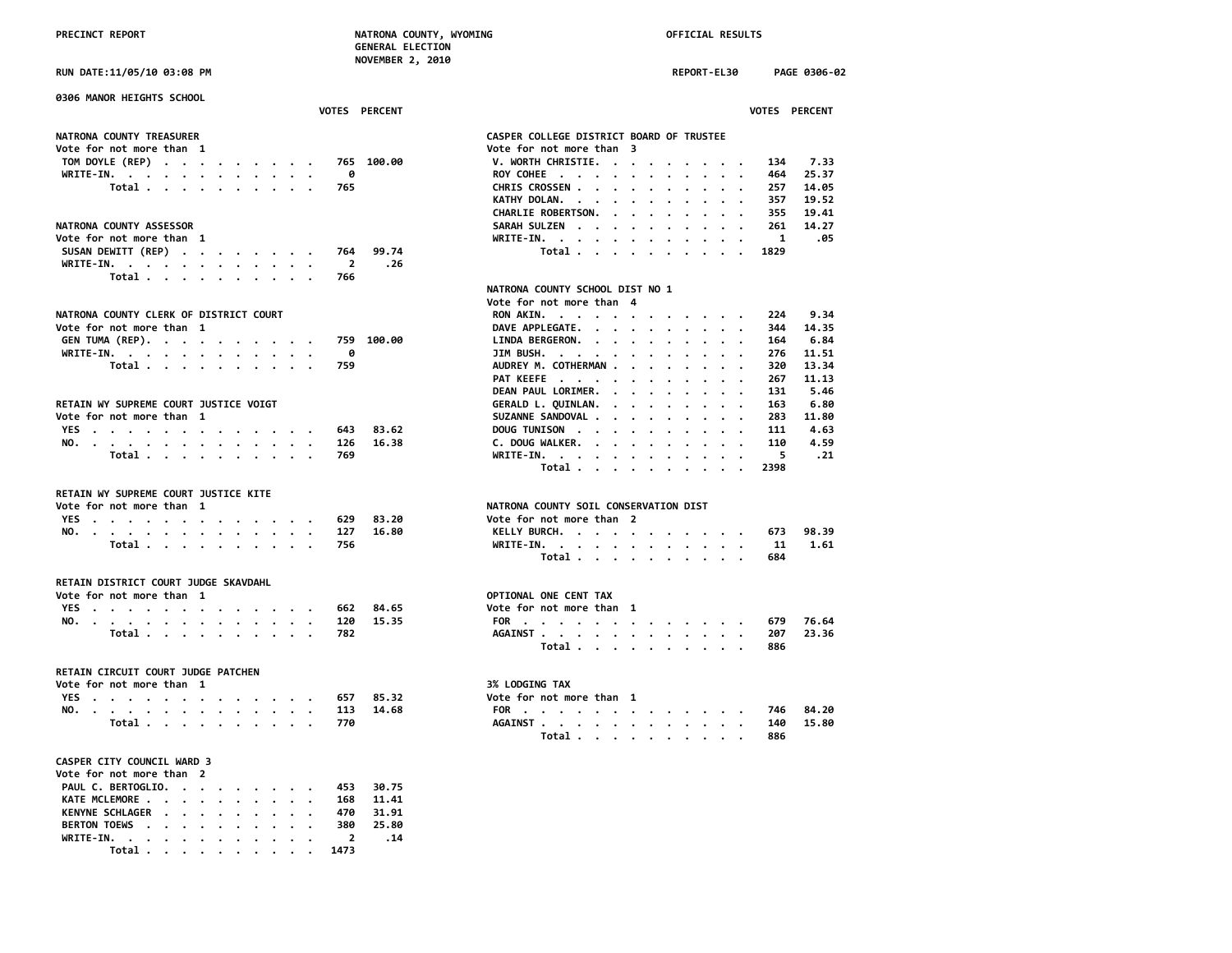| PRECINCT REPORT                                                                                                                                                     |  |  |         |              |               | NATRONA COUNTY, WYOMING<br><b>GENERAL ELECTION</b>                |  | OFFICIAL RESULTS                                                      |           |                |               |
|---------------------------------------------------------------------------------------------------------------------------------------------------------------------|--|--|---------|--------------|---------------|-------------------------------------------------------------------|--|-----------------------------------------------------------------------|-----------|----------------|---------------|
| RUN DATE:11/05/10 03:08 PM                                                                                                                                          |  |  |         |              |               | <b>NOVEMBER 2, 2010</b>                                           |  | REPORT-EL30                                                           |           |                | PAGE 0308-01  |
| 0308 PRINCE OF PEACE                                                                                                                                                |  |  |         |              |               |                                                                   |  |                                                                       |           |                |               |
|                                                                                                                                                                     |  |  |         |              | VOTES PERCENT |                                                                   |  |                                                                       |           |                | VOTES PERCENT |
| REGISTERED VOTERS - TOTAL                                                                                                                                           |  |  |         | 1240         |               |                                                                   |  |                                                                       |           |                |               |
| BALLOTS CAST - TOTAL.                                                                                                                                               |  |  |         | 759          |               | STATE HOUSE DISTRICT 57                                           |  |                                                                       |           |                |               |
| VOTER TURNOUT - TOTAL                                                                                                                                               |  |  |         |              | 61.21         | Vote for not more than 1<br>THOMAS A. LOCKHART (REP)<br>WRITE-IN. |  |                                                                       |           | 622<br>8       | 98.73<br>1.27 |
| UNITED STATES REPRESENTATIVE                                                                                                                                        |  |  |         |              |               | Total $\cdots$ $\cdots$ $\cdots$ $\cdots$                         |  |                                                                       |           | 630            |               |
| Vote for not more than 1                                                                                                                                            |  |  |         |              |               |                                                                   |  |                                                                       |           |                |               |
| CYNTHIA M. LUMMIS (REP).                                                                                                                                            |  |  |         | 490          | 65.60         |                                                                   |  |                                                                       |           |                |               |
| DAVID WENDT (DEM).                                                                                                                                                  |  |  |         | 231          | 30.92         | SEVENTH JUDICIAL DISTRICT ATTORNEY                                |  |                                                                       |           |                |               |
| JOHN V. LOVE (LIB)                                                                                                                                                  |  |  | $\cdot$ | 26           | 3.48          | Vote for not more than 1                                          |  |                                                                       |           |                |               |
| WRITE-IN.                                                                                                                                                           |  |  |         | - 0          |               | MICHAEL A. BLONIGEN (REP)                                         |  |                                                                       |           | 604            | 97.42         |
| Total                                                                                                                                                               |  |  |         | 747          |               | WRITE-IN.                                                         |  |                                                                       |           | 16             | 2.58          |
|                                                                                                                                                                     |  |  |         |              |               | Total                                                             |  |                                                                       |           | 620            |               |
| <b>GOVERNOR</b>                                                                                                                                                     |  |  |         |              |               |                                                                   |  |                                                                       |           |                |               |
| Vote for not more than 1                                                                                                                                            |  |  |         |              |               | NATRONA COUNTY COMMISSIONERS                                      |  |                                                                       |           |                |               |
| MATT MEAD (REP)                                                                                                                                                     |  |  |         | 467          | 61.77         | Vote for not more than 3                                          |  |                                                                       |           |                |               |
| LESLIE PETERSEN (DEM)                                                                                                                                               |  |  |         | 224          | 29.63         | ROBERT L. HENDRY (REP)                                            |  |                                                                       |           | 378            | 19.56         |
| MIKE WHEELER (LIB)                                                                                                                                                  |  |  |         | 22           | 2.91          | BILL MCDOWELL (REP)                                               |  |                                                                       |           | 430            | 22.25         |
| WRITE-IN.                                                                                                                                                           |  |  | $\cdot$ | 43           | 5.69          | BARBARA PERYAM (REP). .                                           |  | $\mathbf{r}$ , and $\mathbf{r}$ , and $\mathbf{r}$ , and $\mathbf{r}$ |           | 264            | 13.66         |
| Total                                                                                                                                                               |  |  |         | 756          |               | GINO CERULLO (DEM)                                                |  |                                                                       |           | 273            | 14.12         |
|                                                                                                                                                                     |  |  |         |              |               | KIMBERLY HOLLOWAY (DEM).                                          |  |                                                                       |           | 233            | 12.05         |
|                                                                                                                                                                     |  |  |         |              |               | TERRY WINGERTER (DEM)                                             |  |                                                                       |           | 348            | 18.00         |
| SECRETARY OF STATE                                                                                                                                                  |  |  |         |              |               | WRITE-IN.                                                         |  |                                                                       |           | $\overline{7}$ | .36           |
| Vote for not more than 1                                                                                                                                            |  |  |         |              |               | Total $\cdots$ $\cdots$ $\cdots$                                  |  | $\cdot$                                                               | $\cdot$ . | 1933           |               |
| MAX MAXFIELD (REP)                                                                                                                                                  |  |  |         | 532          | 72.78         |                                                                   |  |                                                                       |           |                |               |
| ANDREW SIMONS (DEM)<br>CANDICE DELAAT (LIB).                                                                                                                        |  |  |         | 169<br>29    | 23.12<br>3.97 | NATRONA COUNTY CORONER                                            |  |                                                                       |           |                |               |
| WRITE-IN, , , , , , , , , , , , ,                                                                                                                                   |  |  |         | $\mathbf{1}$ | .14           | Vote for not more than 1                                          |  |                                                                       |           |                |               |
| Total $\cdots$ $\cdots$ $\cdots$                                                                                                                                    |  |  |         | 731          |               | CONNIE JACOBSON (REP)                                             |  |                                                                       |           | 614            | 84.34         |
|                                                                                                                                                                     |  |  |         |              |               | JON CHRISTIE (DEM)                                                |  |                                                                       |           | 110            | 15.11         |
|                                                                                                                                                                     |  |  |         |              |               | WRITE-IN.                                                         |  |                                                                       |           | 4              | .55           |
| <b>STATE AUDITOR</b>                                                                                                                                                |  |  |         |              |               | Total                                                             |  |                                                                       |           | 728            |               |
| Vote for not more than 1                                                                                                                                            |  |  |         |              |               |                                                                   |  |                                                                       |           |                |               |
| CYNTHIA CLOUD (REP)                                                                                                                                                 |  |  |         | 616          | 98.56         |                                                                   |  |                                                                       |           |                |               |
| WRITE-IN.                                                                                                                                                           |  |  |         | 9            | 1.44          | NATRONA COUNTY SHERIFF                                            |  |                                                                       |           |                |               |
| Total                                                                                                                                                               |  |  |         | 625          |               | Vote for not more than 1                                          |  |                                                                       |           |                |               |
|                                                                                                                                                                     |  |  |         |              |               | MARK BENTON (REP).                                                |  |                                                                       |           | 624            | 97.65         |
|                                                                                                                                                                     |  |  |         |              |               | WRITE-IN.                                                         |  |                                                                       |           | 15             | 2.35          |
| <b>STATE TREASURER</b>                                                                                                                                              |  |  |         |              |               | Total $\cdots$ $\cdots$ $\cdots$ $\cdots$                         |  |                                                                       |           | 639            |               |
| Vote for not more than 1                                                                                                                                            |  |  |         |              |               |                                                                   |  |                                                                       |           |                |               |
| JOE MEYER (REP)                                                                                                                                                     |  |  |         | 622<br>8     | 98.73<br>1.27 | NATRONA COUNTY CLERK                                              |  |                                                                       |           |                |               |
| WRITE-IN.                                                                                                                                                           |  |  |         | 630          |               | Vote for not more than 1                                          |  |                                                                       |           |                |               |
| Total                                                                                                                                                               |  |  |         |              |               | RENEA VITTO (REP).                                                |  |                                                                       |           | 622            | 99.20         |
|                                                                                                                                                                     |  |  |         |              |               | WRITE-IN.                                                         |  |                                                                       |           | 5              | .80           |
| SUPERINTENDENT OF PUBLIC INSTRUCTION                                                                                                                                |  |  |         |              |               | Total                                                             |  |                                                                       |           | 627            |               |
| Vote for not more than 1                                                                                                                                            |  |  |         |              |               |                                                                   |  |                                                                       |           |                |               |
| CINDY HILL (REP) $\cdot \cdot \cdot \cdot \cdot \cdot \cdot \cdot$                                                                                                  |  |  |         | 409          | 54.53         |                                                                   |  |                                                                       |           |                |               |
| MIKE MASSIE (DEM).<br>$\begin{array}{cccccccccccccc} \bullet & \bullet & \bullet & \bullet & \bullet & \bullet & \bullet & \bullet & \bullet & \bullet \end{array}$ |  |  |         | 339          | 45.20         | NATRONA COUNTY TREASURER                                          |  |                                                                       |           |                |               |

| RUN DATE:11/05/10 03:08 PM                                               |                                  |          | REPORT-EL30 |  |                          | PAGE 0308-0   |
|--------------------------------------------------------------------------|----------------------------------|----------|-------------|--|--------------------------|---------------|
| <b>0308 PRINCE OF PEACE</b>                                              |                                  |          |             |  |                          |               |
| VOTES PERCENT<br>REGISTERED VOTERS - TOTAL<br>1240                       |                                  |          |             |  |                          | VOTES PERCENT |
| BALLOTS CAST - TOTAL.<br>759<br>STATE HOUSE DISTRICT 57                  |                                  |          |             |  |                          |               |
| VOTER TURNOUT - TOTAL<br>61.21<br>Vote for not more than 1               |                                  |          |             |  |                          |               |
| THOMAS A. LOCKHART (REP)                                                 |                                  | $\cdots$ |             |  | 622                      | 98.73         |
| WRITE-IN.                                                                |                                  |          |             |  | 8                        | 1.27          |
| UNITED STATES REPRESENTATIVE                                             |                                  |          |             |  | 630                      |               |
| Vote for not more than 1                                                 | Total                            |          |             |  |                          |               |
| CYNTHIA M. LUMMIS (REP).<br>490<br>65.60                                 |                                  |          |             |  |                          |               |
| DAVID WENDT (DEM).<br>SEVENTH JUDICIAL DISTRICT ATTORNEY<br>30.92<br>231 |                                  |          |             |  |                          |               |
| Vote for not more than 1<br>26<br>3.48                                   |                                  |          |             |  |                          |               |
| JOHN V. LOVE (LIB)<br>ø                                                  |                                  |          |             |  | 604                      | 97.42         |
| MICHAEL A. BLONIGEN (REP)<br>WRITE-IN.<br>747                            |                                  |          |             |  | 16                       | 2.58          |
| Total<br>WRITE-IN.                                                       |                                  |          |             |  |                          |               |
|                                                                          | Total                            |          |             |  | 620                      |               |
| GOVERNOR                                                                 |                                  |          |             |  |                          |               |
| Vote for not more than 1<br>NATRONA COUNTY COMMISSIONERS                 |                                  |          |             |  |                          |               |
| Vote for not more than 3<br>MATT MEAD (REP)<br>61.77<br>467              |                                  |          |             |  |                          |               |
| LESLIE PETERSEN (DEM)<br>ROBERT L. HENDRY (REP)<br>224<br>29.63          |                                  |          |             |  | 378                      | 19.56         |
| 22<br>2.91<br>BILL MCDOWELL (REP)<br>MIKE WHEELER (LIB)                  |                                  |          |             |  | 430                      | 22.25         |
| BARBARA PERYAM (REP).<br>WRITE-IN.<br>43<br>5.69                         |                                  |          |             |  | 264                      | 13.66         |
| GINO CERULLO (DEM)<br>Total<br>756                                       |                                  |          |             |  | 273                      | 14.12         |
| KIMBERLY HOLLOWAY (DEM).                                                 |                                  |          |             |  | 233                      | 12.05         |
| TERRY WINGERTER (DEM)                                                    |                                  |          |             |  | 348                      | 18.00         |
| <b>SECRETARY OF STATE</b><br>WRITE-IN.                                   |                                  |          |             |  | $\overline{\phantom{a}}$ | .36           |
| Vote for not more than 1                                                 | Total                            |          |             |  | 1933                     |               |
| MAX MAXFIELD (REP)<br>72.78<br>532                                       |                                  |          |             |  |                          |               |
| ANDREW SIMONS (DEM)<br>169<br>23.12                                      |                                  |          |             |  |                          |               |
| CANDICE DELAAT (LIB).<br>29<br>NATRONA COUNTY CORONER<br>3.97            |                                  |          |             |  |                          |               |
| WRITE-IN.<br>Vote for not more than 1<br>1<br>.14                        |                                  |          |             |  |                          |               |
| Total<br>CONNIE JACOBSON (REP)<br>731                                    |                                  |          |             |  | 614                      | 84.34         |
| JON CHRISTIE (DEM)                                                       |                                  |          |             |  | 110                      | 15.11         |
| WRITE-IN.                                                                |                                  |          |             |  | 4                        | . 55          |
| <b>STATE AUDITOR</b>                                                     | Total                            |          |             |  | 728                      |               |
| Vote for not more than 1                                                 |                                  |          |             |  |                          |               |
| CYNTHIA CLOUD (REP)<br>98.56<br>616                                      |                                  |          |             |  |                          |               |
| NATRONA COUNTY SHERIFF<br>WRITE-IN.<br>9<br>1.44                         |                                  |          |             |  |                          |               |
| Total<br>Vote for not more than 1<br>625                                 |                                  |          |             |  |                          |               |
| MARK BENTON (REP).                                                       |                                  |          |             |  | 624                      | 97.65         |
| WRITE-IN.                                                                |                                  |          |             |  | 15                       | 2.35          |
| <b>STATE TREASURER</b>                                                   | Total                            |          |             |  | 639                      |               |
| Vote for not more than 1                                                 |                                  |          |             |  |                          |               |
| JOE MEYER (REP)<br>98.73<br>622                                          |                                  |          |             |  |                          |               |
| NATRONA COUNTY CLERK<br>8<br>1.27                                        |                                  |          |             |  |                          |               |
| WRITE-IN.<br>Vote for not more than 1<br>630                             |                                  |          |             |  |                          |               |
| Total                                                                    |                                  |          |             |  |                          | 99.20         |
| RENEA VITTO (REP).                                                       |                                  |          |             |  | 622                      |               |
| WRITE-IN.                                                                |                                  |          |             |  | 5                        | .80           |
| SUPERINTENDENT OF PUBLIC INSTRUCTION                                     | Total                            |          |             |  | 627                      |               |
| Vote for not more than 1                                                 |                                  |          |             |  |                          |               |
| CINDY HILL (REP) $\cdots$ $\cdots$ $\cdots$ $\cdots$<br>409<br>54.53     |                                  |          |             |  |                          |               |
| MIKE MASSIE (DEM).<br>NATRONA COUNTY TREASURER<br>339<br>45.20           |                                  |          |             |  |                          |               |
| .27<br>Vote for not more than 1<br>WRITE-IN.<br>$\overline{2}$           |                                  |          |             |  |                          |               |
| TOM DOYLE (REP)<br>Total<br>750                                          |                                  |          |             |  | 619                      | 99.20         |
| WRITE-IN.                                                                |                                  |          |             |  | 5                        | .80           |
|                                                                          | Total $\cdots$ $\cdots$ $\cdots$ |          |             |  | 624                      |               |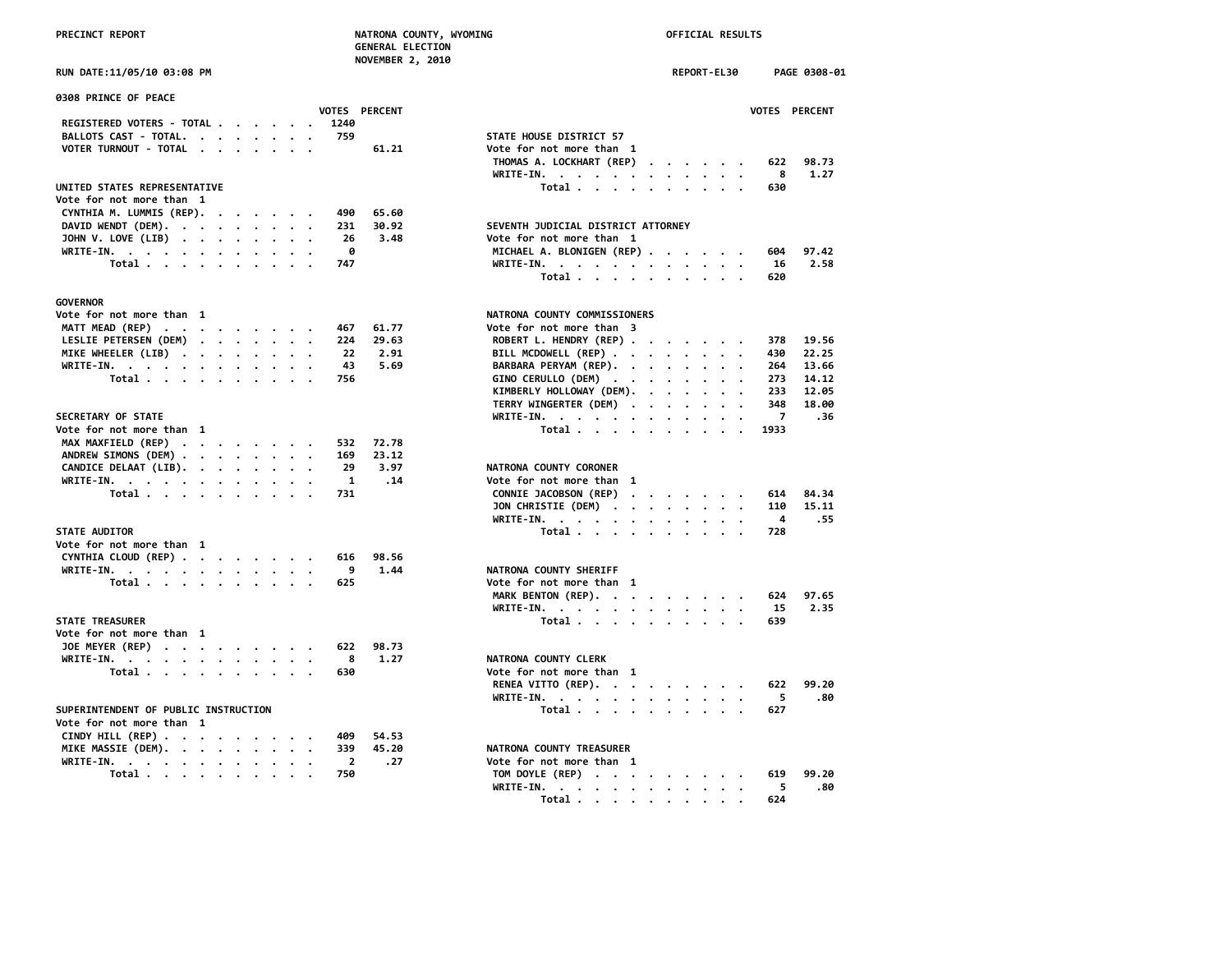PRECINCT REPORT **NATRONA COUNTY, WYOMING NATRONA COUNTY, WYOMING OFFICIAL RESULTS GENERAL ELECTION NOVEMBER 2, 2010**

**RUN DATE:11/05/10 03:08 PM REPORT-EL30 PAGE 0308-02 0308 PRINCE OF PEACE VOTES PERCENT VOTES PERCENT** NATRONA COUNTY ASSESSOR<br>
Vote for not more than 1 **Vote for not more than 3**<br>**V. WORTH CHRISTIE. . . . . . . . . SUSAN DEWITT (REP) . . . . . . . . 613 98.87 V. WORTH CHRISTIE. . . . . . . . . 155 10.42 WRITE-IN. . . . . . . . . . . . 7 1.13 ROY COHEE . . . . . . . . . . . 315 21.17 Total . . . . . . . . . . 620 CHRIS CROSSEN . . . . . . . . . . 219 14.72 KATHY DOLAN. . . . . . . . . . . CHARLIE ROBERTSON. . . . . . . . . 206 13.84** NATRONA COUNTY CLERK OF DISTRICT COURT<br>Vote for not more than 1 and 27 and 28 and 28 and 28 and 28 and 28 and 28 and 28 and 28 and 27 and 27 and 27 and 27 **Vote for not more than 1 WRITE-IN. . . . . . . . . . . . 4 .27 GEN TUMA (REP). . . . . . . . . . . 628**<br>WRITE-IN. . . . . . . . . . . . . 7 **WRITE-IN. . . . . . . . . . . . 7 1.10 Total . . . . . . . . . . 635 NATRONA COUNTY SCHOOL DIST NO 1 Vote for not more than 4** RETAIN WY SUPREME COURT JUSTICE VOIGT<br>
Vote for not more than 1 and 1,14 set of the country of the country of the country of the country of the coun<br>
DAVE APPLEGATE. . . . . . . . . . . 227 11.14 **DAVE APPLEGATE.** . . . . . . . . . 227 11.14<br>**81.11** LINDA BERGERON. . . . . . . . . . 221 10.85 **YES . . . . . . . . . . . . . 528 81.11 LINDA BERGERON. . . . . . . . . . 221 10.85 NO. . . . . . . . . . . . . . 123 18.89 JIM BUSH. . . . . . . . . . . . 208 10.21 Total . . . . . . . . . . . 651** AUDREY M. COTHERMAN . . . . . . . . . 266 13.06<br>PAT KEEFE . . . . . . . . . . . . . . . 215 10.55 **PAT KEEFE** . . . . . . . . . . . **DEAN PAUL LORIMER. . . . . . . . . 143 7.02** RETAIN WY SUPREME COURT JUSTICE KITE<br>Vote for not more than 1 and 10 and 10 and 10 and 10 and 10 and 10 and 10 and 10 and 10 and 11.40 **SUZANNE SANDOVAL . . . . . . . . 273 13.40**<br>**81.38 DOUG TUNISON** . . . . . . . . . . . . 77 3.78 **YES . . . . . . . . . . . . . 529 81.38 DOUG TUNISON . . . . . . . . . . 77 3.78 NO. . . . . . . . . . . . . . 121 18.62 C. DOUG WALKER. . . . . . . . . . 96 4.71 Total . . . . . . . . . . 650 WRITE-IN. . . . . . . . . . . . 3 .15 Total . . . . . . . . . . 2037 RETAIN DISTRICT COURT JUDGE SKAVDAHL NATRONA COUNTY SOIL CONSERVATION DIST**<br>Vote for not more than 2 **YES** . . . . . . . . . . . . . . 539 81.54<br>NO. . . . . . . . . . . . . . 122 18.46 **NO. . . . . . . . . . . . . . 122 18.46 KELLY BURCH. . . . . . . . . . . 544 98.55 Total . . . . . . . . . . 661 WRITE-IN. . . . . . . . . . . . 8 1.45 Total . . . . . . . . . . 552 RETAIN CIRCUIT COURT JUDGE PATCHEN Vote for not more than 1 Vote for not more than 1 OPTIONAL ONE CENT TAX**<br> **YES** , , , , , , , , , , , , , , , , , , 514 80.06 **1 Vote for not more than 1 YES . . . . . . . . . . . . . 514 80.06 Vote for not more than 1 NO. . . . . . . . . . . . . . 128 19.94 FOR . . . . . . . . . . . . . 549 73.49 Total . . . . . . . . . . 642 AGAINST . . . . . . . . . . . . 198 26.51 Total . . . . . . . . . . 747 CASPER CITY COUNCIL WARD 3 Vote for not more than 2** 3% LODGING TAX **PAUL C. BERTOGLIO. . . . . . . . . 308 24.78 Vote for not more than 1 KATE MCLEMORE . . . . . . . . . . 196 15.77 FOR . . . . . . . . . . . . . 612 82.04 KENYNE SCHLAGER . . . . . . . . . 431 34.67 AGAINST . . . . . . . . . . . . 134 17.96 BERTON TOEWS . . . . . . . . . . 302 24.30 Total . . . . . . . . . . 746 WRITE-IN. . . . . . . . . . . . 6 .48 Total . . . . . . . . . . 1243**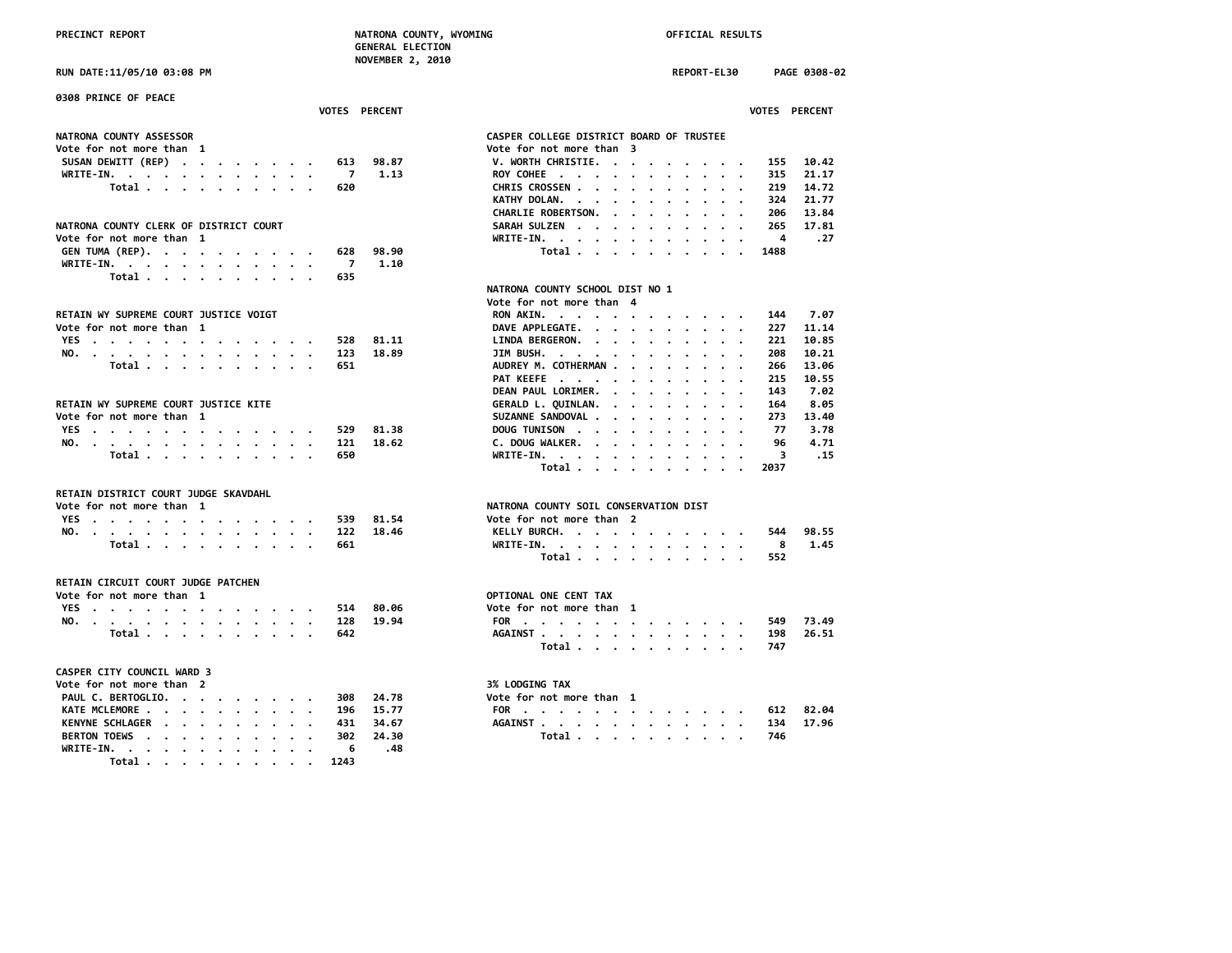| UN DATE:11/05/10 03:08 PM |  |  |
|---------------------------|--|--|
|                           |  |  |

| 0309 VERDA JAMES SCHOOL                            | VOTES PERCENT | <b>VOTES</b>                                                                    |
|----------------------------------------------------|---------------|---------------------------------------------------------------------------------|
| REGISTERED VOTERS - TOTAL                          | 731           |                                                                                 |
| BALLOTS CAST - TOTAL.                              | 461           | STATE SENATE DISTRICT 27                                                        |
| VOTER TURNOUT - TOTAL                              | 63.06         | Vote for not more than 1                                                        |
|                                                    |               | BILL LANDEN (REP).<br>370                                                       |
|                                                    |               | 3                                                                               |
|                                                    |               | WRITE-IN.                                                                       |
| UNITED STATES REPRESENTATIVE                       |               | Total<br>373                                                                    |
| Vote for not more than 1                           |               |                                                                                 |
| CYNTHIA M. LUMMIS (REP).                           | 293<br>64.40  |                                                                                 |
| DAVID WENDT (DEM).                                 | 31.65<br>144  | STATE HOUSE DISTRICT 36                                                         |
| JOHN V. LOVE (LIB) $\cdot \cdot \cdot \cdot \cdot$ | 3.96<br>18    | Vote for not more than 1                                                        |
| WRITE-IN.                                          | 0             | 275<br>GERALD GAY (REP)                                                         |
| Total                                              | 455           | MARY HALES (DEM)<br>168                                                         |
|                                                    |               | WRITE-IN.<br>2                                                                  |
|                                                    |               | Total<br>445                                                                    |
| <b>GOVERNOR</b>                                    |               |                                                                                 |
| Vote for not more than 1                           |               |                                                                                 |
| MATT MEAD (REP)                                    | 299<br>65.00  | SEVENTH JUDICIAL DISTRICT ATTORNEY                                              |
| LESLIE PETERSEN (DEM)                              | 27.39<br>126  | Vote for not more than 1                                                        |
| MIKE WHEELER (LIB)                                 | 3.04<br>14    | MICHAEL A. BLONIGEN (REP)<br>366                                                |
|                                                    | 21<br>4.57    | 8                                                                               |
| WRITE-IN.                                          |               | WRITE-IN.<br>$\cdot$ .                                                          |
| Total                                              | 460           | Total $\cdots$ $\cdots$ $\cdots$<br>374                                         |
| SECRETARY OF STATE                                 |               | NATRONA COUNTY COMMISSIONERS                                                    |
| Vote for not more than 1                           |               | Vote for not more than 3                                                        |
| MAX MAXFIELD (REP)                                 | 73.99<br>330  | ROBERT L. HENDRY (REP)<br>251                                                   |
| ANDREW SIMONS (DEM)                                | 96<br>21.52   | BILL MCDOWELL (REP)<br>265                                                      |
|                                                    | 4.48          | 161                                                                             |
| CANDICE DELAAT (LIB).<br>$\cdot$                   | 20            | BARBARA PERYAM (REP).<br>$\cdot$                                                |
| WRITE-IN.                                          | 0             | GINO CERULLO (DEM)<br>176                                                       |
| Total $\cdots$ $\cdots$ $\cdots$                   | 446           | KIMBERLY HOLLOWAY (DEM).<br>141                                                 |
|                                                    |               | TERRY WINGERTER (DEM)<br>199                                                    |
|                                                    |               | 4<br>WRITE-IN.                                                                  |
| <b>STATE AUDITOR</b>                               |               | 1197<br>Total $\cdots$ $\cdots$<br>$\sim$                                       |
| Vote for not more than 1                           |               |                                                                                 |
| CYNTHIA CLOUD (REP)                                | 375<br>98.43  |                                                                                 |
| WRITE-IN.                                          | 1.57<br>6     | NATRONA COUNTY CORONER                                                          |
| Total                                              | 381           | Vote for not more than 1                                                        |
|                                                    |               | CONNIE JACOBSON (REP)<br>374<br>$\cdot$ $\cdot$ $\cdot$ $\cdot$ $\cdot$ $\cdot$ |
|                                                    |               | 70<br>JON CHRISTIE (DEM)<br>$\cdot$                                             |
| STATE TREASURER                                    |               | 1<br>$WRITE-IN.$<br>$\cdot$ $\cdot$ $\cdot$ $\cdot$ $\cdot$                     |
| Vote for not more than 1                           |               | Total $\cdots$ $\cdots$ $\cdots$<br>445                                         |
| JOE MEYER (REP)                                    | 98.69<br>378  |                                                                                 |
| WRITE-IN.                                          | 5<br>1.31     |                                                                                 |
|                                                    | 383           | NATRONA COUNTY SHERIFF                                                          |
| Total                                              |               |                                                                                 |
|                                                    |               | Vote for not more than 1                                                        |
|                                                    |               | MARK BENTON (REP).<br>380                                                       |
| SUPERINTENDENT OF PUBLIC INSTRUCTION               |               | 7<br>WRITE-IN.<br>$\cdot$                                                       |
| Vote for not more than 1                           |               | Total $\cdots$ $\cdots$ $\cdots$<br>387                                         |
| CINDY HILL (REP)                                   | 51.88<br>235  |                                                                                 |
| MIKE MASSIE (DEM).<br>$\cdot$ $\cdot$              | 47.90<br>217  |                                                                                 |
| WRITE-IN.                                          | 1<br>.22      | NATRONA COUNTY CLERK                                                            |
| Total                                              | 453           | Vote for not more than 1                                                        |

 **NOVEMBER 2, 2010**

| RUN DATE:11/05/10 03:08 PM                                           | REPORT-EL30<br>PAGE 0309-01                                                                       |
|----------------------------------------------------------------------|---------------------------------------------------------------------------------------------------|
| 0309 VERDA JAMES SCHOOL                                              |                                                                                                   |
| VOTES PERCENT<br>REGISTERED VOTERS - TOTAL<br>731                    | VOTES PERCENT                                                                                     |
| BALLOTS CAST - TOTAL.<br>461                                         | STATE SENATE DISTRICT 27                                                                          |
|                                                                      | Vote for not more than 1                                                                          |
| VOTER TURNOUT - TOTAL<br>63.06                                       | BILL LANDEN (REP).<br>99.20<br>370                                                                |
|                                                                      | WRITE-IN.<br>3<br>.80                                                                             |
| UNITED STATES REPRESENTATIVE                                         | Total<br>373                                                                                      |
| Vote for not more than 1                                             |                                                                                                   |
| CYNTHIA M. LUMMIS (REP).<br>293<br>64.40                             |                                                                                                   |
| DAVID WENDT (DEM).<br>144<br>31.65                                   | STATE HOUSE DISTRICT 36                                                                           |
| JOHN V. LOVE (LIB)<br>3.96<br>18                                     | Vote for not more than 1                                                                          |
| 0<br>WRITE-IN.                                                       | GERALD GAY (REP)<br>275<br>61.80                                                                  |
| Total $\ldots$ $\ldots$ $\ldots$ $\ldots$<br>455                     | MARY HALES (DEM)<br>168<br>37.75                                                                  |
|                                                                      | $\overline{2}$<br>WRITE-IN.<br>.45                                                                |
|                                                                      | Total<br>445                                                                                      |
| GOVERNOR                                                             |                                                                                                   |
| Vote for not more than 1                                             |                                                                                                   |
| MATT MEAD (REP)<br>65.00<br>299                                      | SEVENTH JUDICIAL DISTRICT ATTORNEY                                                                |
| LESLIE PETERSEN (DEM)<br>27.39<br>126                                | Vote for not more than 1                                                                          |
| MIKE WHEELER (LIB)<br>14<br>3.04                                     | MICHAEL A. BLONIGEN (REP)<br>97.86<br>366                                                         |
| 21<br>4.57<br>WRITE-IN.                                              | 2.14<br>WRITE-IN.<br>8                                                                            |
| Total<br>460                                                         | Total<br>374                                                                                      |
| <b>SECRETARY OF STATE</b>                                            | NATRONA COUNTY COMMISSIONERS                                                                      |
| Vote for not more than 1                                             | Vote for not more than 3                                                                          |
| MAX MAXFIELD (REP)<br>73.99<br>330                                   | ROBERT L. HENDRY (REP)<br>251<br>20.97                                                            |
| ANDREW SIMONS (DEM)<br>21.52<br>96                                   | BILL MCDOWELL (REP)<br>22.14<br>265                                                               |
| CANDICE DELAAT (LIB).<br>20<br>4.48                                  | BARBARA PERYAM (REP).<br>13.45<br>161                                                             |
| WRITE-IN.<br>0                                                       | GINO CERULLO (DEM)<br>176<br>14.70                                                                |
| Total<br>446                                                         | KIMBERLY HOLLOWAY (DEM).<br>141<br>11.78                                                          |
|                                                                      | TERRY WINGERTER (DEM)<br>199<br>16.62                                                             |
|                                                                      | 4<br>.33<br>WRITE-IN.                                                                             |
| <b>STATE AUDITOR</b>                                                 | Total<br>1197                                                                                     |
| Vote for not more than 1                                             |                                                                                                   |
| CYNTHIA CLOUD (REP)<br>98.43<br>375                                  |                                                                                                   |
| WRITE-IN.<br>6<br>1.57                                               | NATRONA COUNTY CORONER                                                                            |
| 381<br>Total $\cdots$ $\cdots$ $\cdots$                              | Vote for not more than 1                                                                          |
|                                                                      | CONNIE JACOBSON (REP)<br>84.04<br>374                                                             |
|                                                                      | JON CHRISTIE (DEM)<br>70<br>15.73                                                                 |
| <b>STATE TREASURER</b>                                               | WRITE-IN.<br>-1<br>. 22                                                                           |
| Vote for not more than 1                                             | Total<br>445                                                                                      |
| JOE MEYER (REP)<br>378<br>98.69                                      |                                                                                                   |
| WRITE-IN.<br>-5<br>1.31                                              |                                                                                                   |
| 383                                                                  | NATRONA COUNTY SHERIFF                                                                            |
| Total                                                                | Vote for not more than 1                                                                          |
|                                                                      |                                                                                                   |
|                                                                      | MARK BENTON (REP).<br>380<br>98.19                                                                |
| SUPERINTENDENT OF PUBLIC INSTRUCTION                                 | 1.81<br>WRITE-IN.<br>7                                                                            |
| Vote for not more than 1                                             | 387<br>Total                                                                                      |
| CINDY HILL (REP) $\cdots$ $\cdots$ $\cdots$ $\cdots$<br>51.88<br>235 |                                                                                                   |
| MIKE MASSIE (DEM).<br>217<br>47.90                                   |                                                                                                   |
| WRITE-IN.<br>$\mathbf{1}$<br>.22                                     | NATRONA COUNTY CLERK                                                                              |
| 453<br>Total                                                         | Vote for not more than 1                                                                          |
|                                                                      | RENEA VITTO (REP).<br>379<br>99.48                                                                |
|                                                                      | WRITE-IN.<br>$\overline{2}$<br>.52                                                                |
|                                                                      | 381<br>Total .<br>$\sim$ $\sim$ $\sim$<br>$\sim$ $\sim$ $\sim$ $\sim$ $\sim$ $\sim$ $\sim$ $\sim$ |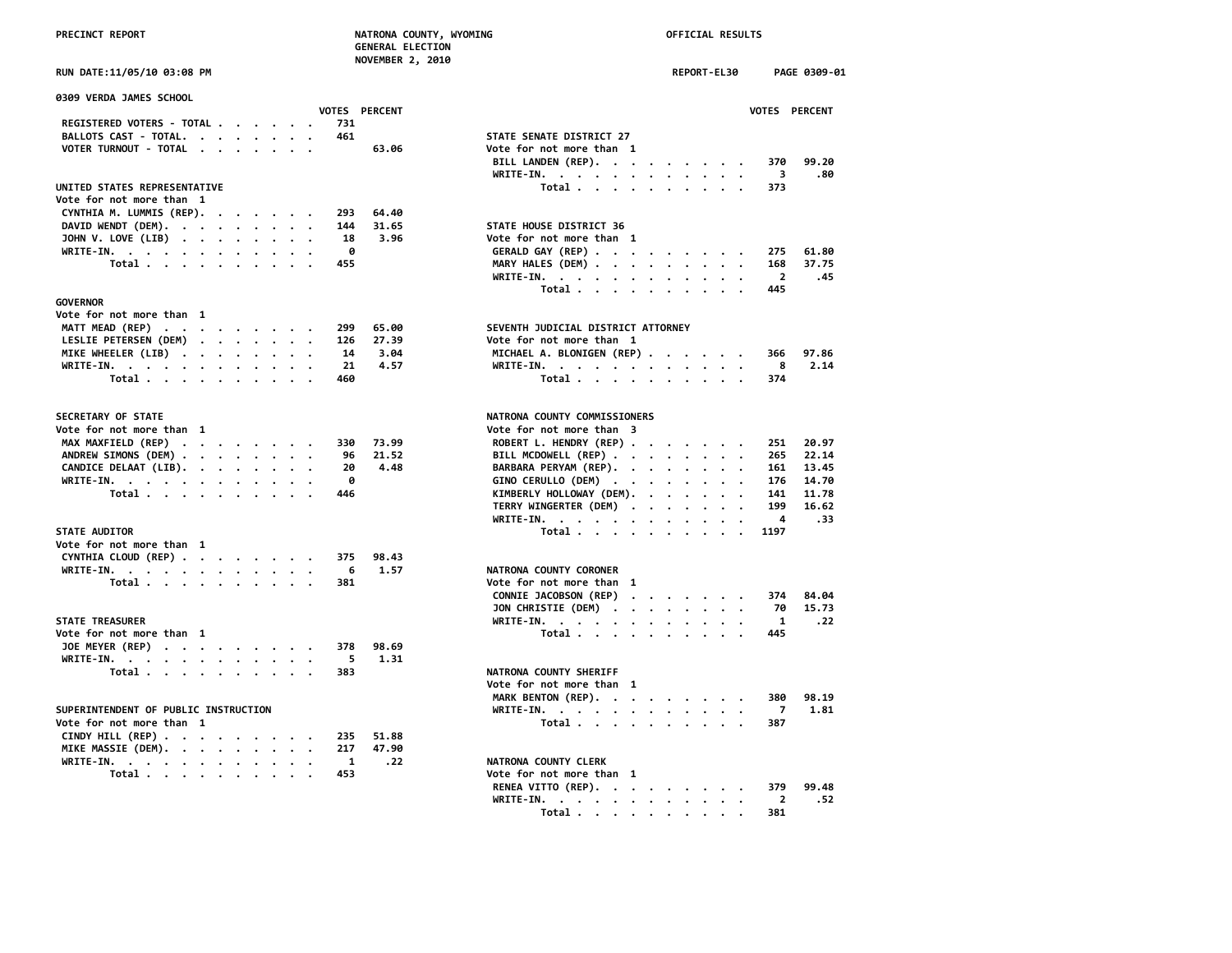**NOVEMBER 2, 2010**

**RUN DATE:11/05/10 03:08 PM REPORT-EL30 PAGE 0309-02**

| 0309 VERDA JAMES SCHOOL                                                                                                                                                                                                                                                  |                      |                                                                                                             |
|--------------------------------------------------------------------------------------------------------------------------------------------------------------------------------------------------------------------------------------------------------------------------|----------------------|-------------------------------------------------------------------------------------------------------------|
|                                                                                                                                                                                                                                                                          | <b>VOTES PERCENT</b> | <b>VOTES PERCENT</b>                                                                                        |
| <b>NATRONA COUNTY TREASURER</b>                                                                                                                                                                                                                                          |                      | CASPER COLLEGE DISTRICT BOARD OF TRUSTEE                                                                    |
| Vote for not more than 1                                                                                                                                                                                                                                                 |                      | Vote for not more than 3                                                                                    |
| TOM DOYLE (REP)<br>384                                                                                                                                                                                                                                                   | 99.22                | V. WORTH CHRISTIE.<br>11.81<br>117                                                                          |
| WRITE-IN.<br>$\overline{\phantom{a}}$                                                                                                                                                                                                                                    | .78                  | ROY COHEE<br>192<br>19.37<br>$\mathbf{a}$ . The second contribution of the second contribution $\mathbf{a}$ |
| Total $\cdots$ $\cdots$ $\cdots$<br>387                                                                                                                                                                                                                                  |                      | CHRIS CROSSEN<br>159<br>16.04                                                                               |
|                                                                                                                                                                                                                                                                          |                      | KATHY DOLAN.<br>222<br>22.40                                                                                |
|                                                                                                                                                                                                                                                                          |                      | 15.94<br>CHARLIE ROBERTSON.<br>158                                                                          |
| <b>NATRONA COUNTY ASSESSOR</b>                                                                                                                                                                                                                                           |                      | SARAH SULZEN<br>140<br>14.13                                                                                |
| Vote for not more than 1                                                                                                                                                                                                                                                 |                      | WRITE-IN.<br>$\overline{\mathbf{3}}$<br>30.                                                                 |
| SUSAN DEWITT (REP)<br>385                                                                                                                                                                                                                                                | 99.23                | Total<br>991                                                                                                |
| WRITE-IN.<br>$\overline{\mathbf{3}}$                                                                                                                                                                                                                                     | .77                  |                                                                                                             |
| Total<br>388                                                                                                                                                                                                                                                             |                      |                                                                                                             |
|                                                                                                                                                                                                                                                                          |                      | NATRONA COUNTY SCHOOL DIST NO 1                                                                             |
|                                                                                                                                                                                                                                                                          |                      | Vote for not more than 4                                                                                    |
| NATRONA COUNTY CLERK OF DISTRICT COURT                                                                                                                                                                                                                                   |                      | 7.89<br>RON AKIN.<br>102                                                                                    |
| Vote for not more than 1                                                                                                                                                                                                                                                 |                      | DAVE APPLEGATE.<br>136<br>10.53                                                                             |
| GEN TUMA (REP).<br>380                                                                                                                                                                                                                                                   | 99.22                | LINDA BERGERON.<br>10.60<br>137                                                                             |
| WRITE-IN.<br>$\overline{\mathbf{3}}$                                                                                                                                                                                                                                     | .78                  | JIM BUSH. $\cdots$ $\cdots$ $\cdots$<br>131<br>10.14                                                        |
| Total<br>383                                                                                                                                                                                                                                                             |                      | AUDREY M. COTHERMAN<br>151<br>11.69                                                                         |
|                                                                                                                                                                                                                                                                          |                      | 12.62<br>PAT KEEFE<br>163<br>.                                                                              |
|                                                                                                                                                                                                                                                                          |                      | DEAN PAUL LORIMER.<br>5.80<br>75                                                                            |
| RETAIN WY SUPREME COURT JUSTICE VOIGT                                                                                                                                                                                                                                    |                      | GERALD L. QUINLAN.<br>7.82<br>101<br>$\cdot$                                                                |
| Vote for not more than 1                                                                                                                                                                                                                                                 |                      | 13.08<br>SUZANNE SANDOVAL<br>169                                                                            |
| YES<br>323                                                                                                                                                                                                                                                               | 80.95                | DOUG TUNISON<br>72<br>5.57                                                                                  |
| NO.<br>- 76                                                                                                                                                                                                                                                              | 19.05                | C. DOUG WALKER.<br>48<br>3.72                                                                               |
| Total<br>399                                                                                                                                                                                                                                                             |                      | $WRITE-IN.$<br>7<br>.54                                                                                     |
|                                                                                                                                                                                                                                                                          |                      | Total<br>1292<br>$\sim$ $\sim$ $\sim$ $\sim$                                                                |
| RETAIN WY SUPREME COURT JUSTICE KITE                                                                                                                                                                                                                                     |                      |                                                                                                             |
| Vote for not more than 1                                                                                                                                                                                                                                                 |                      | NATRONA COUNTY SOIL CONSERVATION DIST                                                                       |
| YES<br>309                                                                                                                                                                                                                                                               | 78.83                | Vote for not more than 2                                                                                    |
| NO.<br>83                                                                                                                                                                                                                                                                | 21.17                | 98.62<br>KELLY BURCH.<br>357                                                                                |
| . The contract of the contract of the contract of the contract of the contract of the contract of the contract of the contract of the contract of the contract of the contract of the contract of the contract of the contrac<br>Total $\cdots$ $\cdots$ $\cdots$<br>392 |                      | WRITE-IN.<br>- 5<br>1.38                                                                                    |
|                                                                                                                                                                                                                                                                          |                      | Total<br>362                                                                                                |
|                                                                                                                                                                                                                                                                          |                      |                                                                                                             |
| RETAIN DISTRICT COURT JUDGE SKAVDAHL                                                                                                                                                                                                                                     |                      |                                                                                                             |
| Vote for not more than 1                                                                                                                                                                                                                                                 |                      | OPTIONAL ONE CENT TAX                                                                                       |
| <b>YES</b><br>331<br>the contract of the contract of the contract of the contract of the contract of the contract of the contract of                                                                                                                                     | 81.53                | Vote for not more than 1                                                                                    |
| NO.<br>- 75                                                                                                                                                                                                                                                              | 18.47                | 72.93<br>FOR<br>334                                                                                         |
| Total<br>406                                                                                                                                                                                                                                                             |                      | AGAINST<br>27.07<br>124                                                                                     |
|                                                                                                                                                                                                                                                                          |                      | Total<br>458                                                                                                |
|                                                                                                                                                                                                                                                                          |                      |                                                                                                             |
| RETAIN CIRCUIT COURT JUDGE PATCHEN                                                                                                                                                                                                                                       |                      |                                                                                                             |
| Vote for not more than 1                                                                                                                                                                                                                                                 |                      | 3% LODGING TAX                                                                                              |
| YES<br>324                                                                                                                                                                                                                                                               | 81.00                | Vote for not more than 1                                                                                    |
| NO. .<br>-76                                                                                                                                                                                                                                                             | 19.00                | 81.22<br>FOR<br>372                                                                                         |
| Total<br>400                                                                                                                                                                                                                                                             |                      | AGAINST<br>86<br>18.78                                                                                      |
|                                                                                                                                                                                                                                                                          |                      | Total<br>458                                                                                                |
|                                                                                                                                                                                                                                                                          |                      |                                                                                                             |
| <b>CASPER CITY COUNCIL WARD 3</b>                                                                                                                                                                                                                                        |                      |                                                                                                             |
| Vote for not more than 2                                                                                                                                                                                                                                                 |                      |                                                                                                             |
| PAUL C. BERTOGLIO.<br>222                                                                                                                                                                                                                                                | 28.76                |                                                                                                             |
| KATE MCLEMORE .<br>115<br>$\mathbf{r}$ . The contribution of the contribution of the contribution of the contribution of the contribution of the contribution of the contribution of the contribution of the contribution of the contribution of the contri              | 14.90                |                                                                                                             |
| KENYNE SCHLAGER<br>203                                                                                                                                                                                                                                                   | 26.30                |                                                                                                             |
| BERTON TOEWS<br>231<br>$\cdot$ $\cdot$ $\cdot$ $\cdot$ $\cdot$                                                                                                                                                                                                           | 29.92                |                                                                                                             |
| WRITE-IN. .                                                                                                                                                                                                                                                              | .13<br>$\mathbf{1}$  |                                                                                                             |

|                                                                       |                                                                                                                                                                                                                                                                                                                                                                                                                              |                                                                |                      |                      |                      |             |                                                                                                 |           |                                                                                                                                                                                                                                                                                                                                                                                                                        |                      |                      |                                                                                                    | VOTES PERCENT                 |  |
|-----------------------------------------------------------------------|------------------------------------------------------------------------------------------------------------------------------------------------------------------------------------------------------------------------------------------------------------------------------------------------------------------------------------------------------------------------------------------------------------------------------|----------------------------------------------------------------|----------------------|----------------------|----------------------|-------------|-------------------------------------------------------------------------------------------------|-----------|------------------------------------------------------------------------------------------------------------------------------------------------------------------------------------------------------------------------------------------------------------------------------------------------------------------------------------------------------------------------------------------------------------------------|----------------------|----------------------|----------------------------------------------------------------------------------------------------|-------------------------------|--|
|                                                                       |                                                                                                                                                                                                                                                                                                                                                                                                                              |                                                                |                      |                      |                      |             |                                                                                                 |           |                                                                                                                                                                                                                                                                                                                                                                                                                        |                      |                      |                                                                                                    |                               |  |
| SPER COLLEGE DISTRICT BOARD OF TRUSTEE                                |                                                                                                                                                                                                                                                                                                                                                                                                                              |                                                                |                      |                      |                      |             |                                                                                                 |           |                                                                                                                                                                                                                                                                                                                                                                                                                        |                      |                      |                                                                                                    |                               |  |
| te for not more than 3                                                |                                                                                                                                                                                                                                                                                                                                                                                                                              |                                                                |                      |                      |                      |             |                                                                                                 |           |                                                                                                                                                                                                                                                                                                                                                                                                                        |                      |                      |                                                                                                    |                               |  |
| . WORTH CHRISTIE.                                                     |                                                                                                                                                                                                                                                                                                                                                                                                                              |                                                                |                      |                      |                      |             |                                                                                                 |           | $\mathcal{A}=\mathcal{A}=\mathcal{A}=\mathcal{A}=\mathcal{A}=\mathcal{A}$ .                                                                                                                                                                                                                                                                                                                                            |                      |                      |                                                                                                    | 117 11.81                     |  |
|                                                                       |                                                                                                                                                                                                                                                                                                                                                                                                                              |                                                                |                      |                      |                      |             | $\mathcal{A}^{\mathcal{A}}$ , and $\mathcal{A}^{\mathcal{A}}$ , and $\mathcal{A}^{\mathcal{A}}$ |           | $\mathbf{1} \times \mathbf{1} \times \mathbf{1} \times \mathbf{1}$                                                                                                                                                                                                                                                                                                                                                     |                      |                      | 192                                                                                                | 19.37                         |  |
| OY COHEE<br>HRIS CROSSEN                                              |                                                                                                                                                                                                                                                                                                                                                                                                                              |                                                                |                      |                      |                      |             | $\sim$                                                                                          | $\bullet$ | $\bullet$ .                                                                                                                                                                                                                                                                                                                                                                                                            | $\bullet$            | $\bullet$            | 159<br>222                                                                                         | 16.04                         |  |
| ATHY DOLAN.<br>HARLIE ROBERTSON.                                      |                                                                                                                                                                                                                                                                                                                                                                                                                              |                                                                |                      |                      |                      |             |                                                                                                 |           |                                                                                                                                                                                                                                                                                                                                                                                                                        |                      |                      |                                                                                                    | 22.40                         |  |
|                                                                       |                                                                                                                                                                                                                                                                                                                                                                                                                              |                                                                |                      |                      |                      |             |                                                                                                 |           |                                                                                                                                                                                                                                                                                                                                                                                                                        |                      |                      | 158                                                                                                | 15.94                         |  |
| ARAH SULZEN                                                           |                                                                                                                                                                                                                                                                                                                                                                                                                              |                                                                |                      |                      | $\sim$               | $\bullet$ . | $\bullet$                                                                                       | $\bullet$ |                                                                                                                                                                                                                                                                                                                                                                                                                        |                      |                      | $\cdot \cdot \cdot$ 140 14.13                                                                      |                               |  |
| RITE-IN. .                                                            |                                                                                                                                                                                                                                                                                                                                                                                                                              | $\epsilon$ , $\epsilon$ , $\epsilon$ , $\epsilon$ , $\epsilon$ |                      |                      |                      |             |                                                                                                 |           |                                                                                                                                                                                                                                                                                                                                                                                                                        |                      |                      |                                                                                                    | .30                           |  |
|                                                                       | Total                                                                                                                                                                                                                                                                                                                                                                                                                        |                                                                |                      |                      | $\sim$               |             |                                                                                                 |           |                                                                                                                                                                                                                                                                                                                                                                                                                        |                      |                      | $\begin{array}{cccccccccccccc} .&.&.&.&.&.&.&3 \\ .&.&.&.&.&.&.&.&.&991 \end{array}$               |                               |  |
|                                                                       |                                                                                                                                                                                                                                                                                                                                                                                                                              |                                                                |                      |                      |                      |             |                                                                                                 |           |                                                                                                                                                                                                                                                                                                                                                                                                                        |                      |                      |                                                                                                    |                               |  |
| TRONA COUNTY SCHOOL DIST NO 1                                         |                                                                                                                                                                                                                                                                                                                                                                                                                              |                                                                |                      |                      |                      |             |                                                                                                 |           |                                                                                                                                                                                                                                                                                                                                                                                                                        |                      |                      |                                                                                                    |                               |  |
| te for not more than 4                                                |                                                                                                                                                                                                                                                                                                                                                                                                                              |                                                                |                      |                      |                      |             |                                                                                                 |           |                                                                                                                                                                                                                                                                                                                                                                                                                        |                      |                      |                                                                                                    |                               |  |
| ON AKIN.                                                              |                                                                                                                                                                                                                                                                                                                                                                                                                              |                                                                |                      |                      | $\ddot{\phantom{0}}$ | $\cdot$     |                                                                                                 |           | $\mathcal{A}=\mathcal{A}=\mathcal{A}=\mathcal{A}=\mathcal{A}=\mathcal{A}$                                                                                                                                                                                                                                                                                                                                              |                      |                      |                                                                                                    | 102 7.89                      |  |
| AVE APPLEGATE.                                                        |                                                                                                                                                                                                                                                                                                                                                                                                                              |                                                                |                      |                      |                      |             |                                                                                                 |           | $\sim$ $\sim$ $\sim$                                                                                                                                                                                                                                                                                                                                                                                                   |                      | $\ddot{\phantom{0}}$ |                                                                                                    | 136 10.53                     |  |
| INDA BERGERON.                                                        |                                                                                                                                                                                                                                                                                                                                                                                                                              |                                                                |                      |                      |                      | $\bullet$ . | $\bullet$                                                                                       | $\bullet$ | $\bullet$                                                                                                                                                                                                                                                                                                                                                                                                              | $\bullet$ .          | $\bullet$            |                                                                                                    | 137 10.60                     |  |
| IM BUSH.<br>UDREY M. COTHERMAN                                        |                                                                                                                                                                                                                                                                                                                                                                                                                              |                                                                |                      |                      |                      |             |                                                                                                 |           |                                                                                                                                                                                                                                                                                                                                                                                                                        |                      | $\bullet$            | 131                                                                                                | 10.14                         |  |
|                                                                       |                                                                                                                                                                                                                                                                                                                                                                                                                              |                                                                |                      |                      |                      |             |                                                                                                 |           |                                                                                                                                                                                                                                                                                                                                                                                                                        |                      | $\ddot{\phantom{0}}$ | 151                                                                                                | 11.69                         |  |
| AT KEEFE                                                              |                                                                                                                                                                                                                                                                                                                                                                                                                              |                                                                |                      |                      |                      | $\bullet$   | $\bullet$ .                                                                                     | $\sim$    | $\mathbf{r}=\mathbf{r}+\mathbf{r}$ .                                                                                                                                                                                                                                                                                                                                                                                   |                      |                      |                                                                                                    | 163 12.62                     |  |
| EAN PAUL LORIMER.                                                     |                                                                                                                                                                                                                                                                                                                                                                                                                              |                                                                |                      |                      |                      |             |                                                                                                 |           | $\mathcal{A}=\mathcal{A}=\mathcal{A}=\mathcal{A}=\mathcal{A}$                                                                                                                                                                                                                                                                                                                                                          |                      | $\ddot{\phantom{0}}$ | 75                                                                                                 | 5.80                          |  |
| ERALD L. QUINLAN.<br>UZANNE SANDOVAL<br>OUG TUNISON<br>. DOUG WALKER. |                                                                                                                                                                                                                                                                                                                                                                                                                              |                                                                |                      |                      |                      |             |                                                                                                 |           |                                                                                                                                                                                                                                                                                                                                                                                                                        |                      |                      |                                                                                                    | 101 7.82<br>169 13.08<br>7.82 |  |
|                                                                       |                                                                                                                                                                                                                                                                                                                                                                                                                              |                                                                |                      |                      |                      |             |                                                                                                 |           |                                                                                                                                                                                                                                                                                                                                                                                                                        |                      |                      |                                                                                                    |                               |  |
|                                                                       |                                                                                                                                                                                                                                                                                                                                                                                                                              |                                                                |                      |                      |                      |             |                                                                                                 |           |                                                                                                                                                                                                                                                                                                                                                                                                                        |                      |                      | 72                                                                                                 | 5.57                          |  |
|                                                                       |                                                                                                                                                                                                                                                                                                                                                                                                                              |                                                                |                      |                      |                      |             |                                                                                                 |           |                                                                                                                                                                                                                                                                                                                                                                                                                        |                      |                      | 48                                                                                                 | 3.72                          |  |
| RITE-IN.                                                              |                                                                                                                                                                                                                                                                                                                                                                                                                              |                                                                | $\sim$ $\sim$ $\sim$ |                      |                      |             |                                                                                                 |           |                                                                                                                                                                                                                                                                                                                                                                                                                        |                      |                      | $\overline{7}$                                                                                     | .54                           |  |
|                                                                       | Total                                                                                                                                                                                                                                                                                                                                                                                                                        |                                                                |                      |                      |                      |             |                                                                                                 |           |                                                                                                                                                                                                                                                                                                                                                                                                                        |                      |                      |                                                                                                    |                               |  |
|                                                                       |                                                                                                                                                                                                                                                                                                                                                                                                                              |                                                                |                      |                      |                      |             |                                                                                                 |           |                                                                                                                                                                                                                                                                                                                                                                                                                        |                      |                      |                                                                                                    |                               |  |
| TRONA COUNTY SOIL CONSERVATION DIST                                   |                                                                                                                                                                                                                                                                                                                                                                                                                              |                                                                |                      |                      |                      |             |                                                                                                 |           |                                                                                                                                                                                                                                                                                                                                                                                                                        |                      |                      |                                                                                                    |                               |  |
| te for not more than 2                                                |                                                                                                                                                                                                                                                                                                                                                                                                                              |                                                                |                      |                      |                      |             |                                                                                                 |           |                                                                                                                                                                                                                                                                                                                                                                                                                        |                      |                      |                                                                                                    |                               |  |
| ELLY BURCH.                                                           |                                                                                                                                                                                                                                                                                                                                                                                                                              |                                                                |                      |                      | $\ddot{\phantom{0}}$ |             |                                                                                                 |           |                                                                                                                                                                                                                                                                                                                                                                                                                        |                      |                      |                                                                                                    |                               |  |
| RITE-IN. .                                                            |                                                                                                                                                                                                                                                                                                                                                                                                                              |                                                                |                      |                      |                      |             |                                                                                                 |           | $\mathbf{u}=\mathbf{u}+\mathbf{u}+\mathbf{u}+\mathbf{u}+\mathbf{u}+\mathbf{u}+\mathbf{u}+\mathbf{u}+\mathbf{u}+\mathbf{u}+\mathbf{u}+\mathbf{u}+\mathbf{u}+\mathbf{u}+\mathbf{u}+\mathbf{u}+\mathbf{u}+\mathbf{u}+\mathbf{u}+\mathbf{u}+\mathbf{u}+\mathbf{u}+\mathbf{u}+\mathbf{u}+\mathbf{u}+\mathbf{u}+\mathbf{u}+\mathbf{u}+\mathbf{u}+\mathbf{u}+\mathbf{u}+\mathbf{u}+\mathbf{u}+\mathbf{u}+\mathbf{u}+\mathbf{$ |                      |                      | $\begin{array}{cccc} . & . & . & . & 357 & 98.62 \\ . & . & . & . & . & . & . & . & . \end{array}$ |                               |  |
|                                                                       | Total                                                                                                                                                                                                                                                                                                                                                                                                                        |                                                                |                      |                      |                      |             |                                                                                                 |           | $\sim$                                                                                                                                                                                                                                                                                                                                                                                                                 | $\ddot{\phantom{0}}$ | $\ddot{\phantom{a}}$ | 362                                                                                                |                               |  |
|                                                                       |                                                                                                                                                                                                                                                                                                                                                                                                                              |                                                                |                      |                      |                      |             |                                                                                                 |           |                                                                                                                                                                                                                                                                                                                                                                                                                        |                      |                      |                                                                                                    |                               |  |
|                                                                       |                                                                                                                                                                                                                                                                                                                                                                                                                              |                                                                |                      |                      |                      |             |                                                                                                 |           |                                                                                                                                                                                                                                                                                                                                                                                                                        |                      |                      |                                                                                                    |                               |  |
| <b>TIONAL ONE CENT TAX</b>                                            |                                                                                                                                                                                                                                                                                                                                                                                                                              |                                                                |                      |                      |                      |             |                                                                                                 |           |                                                                                                                                                                                                                                                                                                                                                                                                                        |                      |                      |                                                                                                    |                               |  |
| te for not more than 1                                                |                                                                                                                                                                                                                                                                                                                                                                                                                              |                                                                |                      |                      |                      |             |                                                                                                 |           |                                                                                                                                                                                                                                                                                                                                                                                                                        |                      |                      |                                                                                                    |                               |  |
| OR                                                                    | $\mathbf{u} = \mathbf{u} + \mathbf{u} + \mathbf{u} + \mathbf{u} + \mathbf{u} + \mathbf{u} + \mathbf{u} + \mathbf{u} + \mathbf{u} + \mathbf{u} + \mathbf{u} + \mathbf{u} + \mathbf{u} + \mathbf{u} + \mathbf{u} + \mathbf{u} + \mathbf{u} + \mathbf{u} + \mathbf{u} + \mathbf{u} + \mathbf{u} + \mathbf{u} + \mathbf{u} + \mathbf{u} + \mathbf{u} + \mathbf{u} + \mathbf{u} + \mathbf{u} + \mathbf{u} + \mathbf{u} + \mathbf$ |                                                                |                      |                      |                      |             |                                                                                                 |           |                                                                                                                                                                                                                                                                                                                                                                                                                        |                      |                      | $\cdot$ 334 72.93<br>$\cdot$ 124 27.07                                                             |                               |  |
| GAINST                                                                |                                                                                                                                                                                                                                                                                                                                                                                                                              |                                                                |                      |                      |                      |             |                                                                                                 |           |                                                                                                                                                                                                                                                                                                                                                                                                                        |                      |                      |                                                                                                    |                               |  |
|                                                                       | Total                                                                                                                                                                                                                                                                                                                                                                                                                        |                                                                |                      | $\ddot{\phantom{a}}$ | $\ddot{\phantom{a}}$ | $\sim$      | $\sim$                                                                                          | $\sim$    | $\ddot{\phantom{0}}$                                                                                                                                                                                                                                                                                                                                                                                                   | $\ddot{\phantom{a}}$ | $\ddot{\phantom{a}}$ | 458                                                                                                |                               |  |
|                                                                       |                                                                                                                                                                                                                                                                                                                                                                                                                              |                                                                |                      |                      |                      |             |                                                                                                 |           |                                                                                                                                                                                                                                                                                                                                                                                                                        |                      |                      |                                                                                                    |                               |  |
| <b>LODGING TAX</b>                                                    |                                                                                                                                                                                                                                                                                                                                                                                                                              |                                                                |                      |                      |                      |             |                                                                                                 |           |                                                                                                                                                                                                                                                                                                                                                                                                                        |                      |                      |                                                                                                    |                               |  |
| te for not more than 1                                                |                                                                                                                                                                                                                                                                                                                                                                                                                              |                                                                |                      |                      |                      |             |                                                                                                 |           |                                                                                                                                                                                                                                                                                                                                                                                                                        |                      |                      |                                                                                                    |                               |  |
|                                                                       |                                                                                                                                                                                                                                                                                                                                                                                                                              |                                                                |                      |                      |                      |             |                                                                                                 |           |                                                                                                                                                                                                                                                                                                                                                                                                                        |                      |                      |                                                                                                    |                               |  |
|                                                                       |                                                                                                                                                                                                                                                                                                                                                                                                                              |                                                                |                      |                      |                      |             |                                                                                                 |           |                                                                                                                                                                                                                                                                                                                                                                                                                        |                      |                      |                                                                                                    |                               |  |
|                                                                       |                                                                                                                                                                                                                                                                                                                                                                                                                              |                                                                |                      |                      |                      |             |                                                                                                 |           |                                                                                                                                                                                                                                                                                                                                                                                                                        |                      |                      | UK 372 81.22<br>GAINST 86 18.78<br>Total 458                                                       |                               |  |
|                                                                       |                                                                                                                                                                                                                                                                                                                                                                                                                              |                                                                |                      |                      |                      |             |                                                                                                 |           |                                                                                                                                                                                                                                                                                                                                                                                                                        |                      |                      |                                                                                                    |                               |  |
|                                                                       |                                                                                                                                                                                                                                                                                                                                                                                                                              |                                                                |                      |                      |                      |             |                                                                                                 |           |                                                                                                                                                                                                                                                                                                                                                                                                                        |                      |                      |                                                                                                    |                               |  |
|                                                                       |                                                                                                                                                                                                                                                                                                                                                                                                                              |                                                                |                      |                      |                      |             |                                                                                                 |           |                                                                                                                                                                                                                                                                                                                                                                                                                        |                      |                      |                                                                                                    |                               |  |
|                                                                       |                                                                                                                                                                                                                                                                                                                                                                                                                              |                                                                |                      |                      |                      |             |                                                                                                 |           |                                                                                                                                                                                                                                                                                                                                                                                                                        |                      |                      |                                                                                                    |                               |  |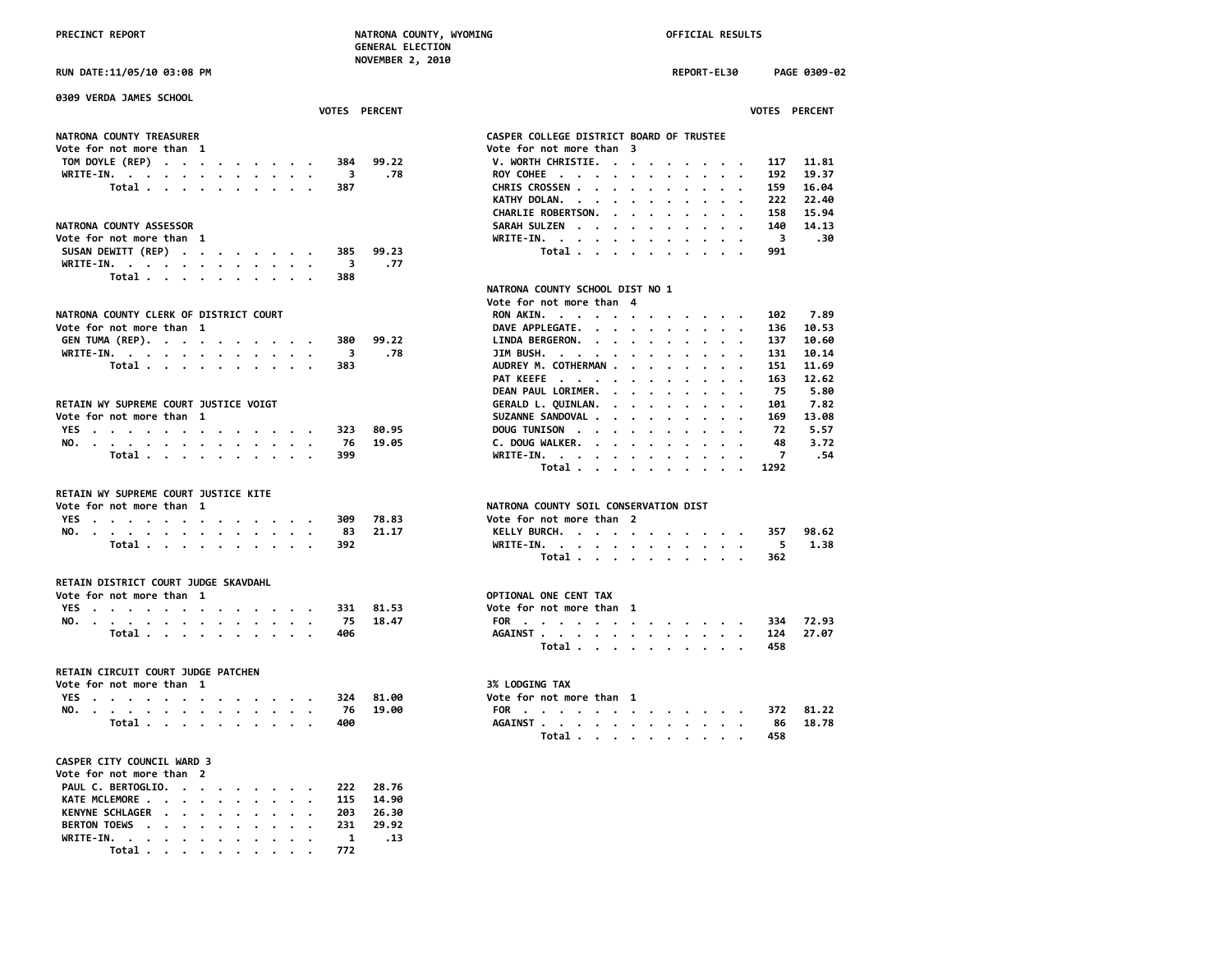### **PRECINCT REPORT NATRONA COUNTY, WYOMING OFFICIAL RESULTS GENERAL ELECTION NOVEMBER 2, 2010**

|                            |  |  |  |                      | <b>NOVEMBER</b> |  |
|----------------------------|--|--|--|----------------------|-----------------|--|
| RUN DATE:11/05/10 03:08 PM |  |  |  |                      |                 |  |
| 0310 CENTENNIAL JR HS      |  |  |  |                      |                 |  |
|                            |  |  |  | <b>VOTES PERCENT</b> |                 |  |
| REGISTERED VOTERS - TOTAL  |  |  |  | 1789                 |                 |  |
| BALLOTS CAST - TOTAL.      |  |  |  | 1394                 |                 |  |
| VOTER TURNOUT - TOTAL      |  |  |  |                      | 77.92           |  |

### UNITED STATES REPRESENTATIVE

| Vote for not more than 1            |  |  |  |  |                          |
|-------------------------------------|--|--|--|--|--------------------------|
| CYNTHIA M. LUMMIS (REP). 1036 76.01 |  |  |  |  |                          |
| DAVID WENDT (DEM). 284 20.84        |  |  |  |  | STATE HOUSE DISTRICT 35  |
| JOHN V. LOVE (LIB) 40 2.93          |  |  |  |  | Vote for not more than 1 |
| WRITE-IN. 3 .22                     |  |  |  |  | KENDELL KROEKER (REP).   |
| Total 1363                          |  |  |  |  | JACK WALTS (DEM)         |

### **GOVERNOR**

| Vote for not more than  1       |  |  |  |  |                                    |
|---------------------------------|--|--|--|--|------------------------------------|
| MATT MEAD (REP) 1061 76.72      |  |  |  |  | SEVENTH JUDICIAL DISTRICT ATTORNEY |
| LESLIE PETERSEN (DEM) 243 17.57 |  |  |  |  | Vote for not more than 1           |
| MIKE WHEELER (LIB) 20 1.45      |  |  |  |  | MICHAEL A. BLONIGEN (REP)          |
| WRITE-IN. 59 4.27               |  |  |  |  | WRITE-IN.                          |
| Total 1383                      |  |  |  |  | Total                              |

### **SECRETARY OF STATE**

| Vote for not more than 1      |  |  |  |  | Vote for not more than 3 |
|-------------------------------|--|--|--|--|--------------------------|
| MAX MAXFIELD (REP) 1151 84.94 |  |  |  |  | ROBERT L. HENDRY (REP).  |
| ANDREW SIMONS (DEM) 168 12.40 |  |  |  |  | BILL MCDOWELL (REP)      |
| CANDICE DELAAT (LIB). 36 2.66 |  |  |  |  | BARBARA PERYAM (REP). .  |
| WRITE-IN. 0                   |  |  |  |  | GINO CERULLO (DEM)       |
| Total 1355                    |  |  |  |  | KIMBERLY HOLLOWAY (DEM). |

### **STATE AUDITOR**

| Vote for not more than 1       |  |  |  |  |      |                          |  |
|--------------------------------|--|--|--|--|------|--------------------------|--|
| CYNTHIA CLOUD (REP) 1189 99.17 |  |  |  |  |      |                          |  |
| WRITE-IN. 10                   |  |  |  |  | - 83 | NATRONA COUNTY CORONER   |  |
| Total 1199                     |  |  |  |  |      | Vote for not more than 1 |  |

### **STATE TREASURER**

| Vote for not more than 1   |  |  |  |  |  | Total 1352             |  |
|----------------------------|--|--|--|--|--|------------------------|--|
| JOE MEYER (REP) 1191 99.33 |  |  |  |  |  |                        |  |
| WRITE-IN. 8 .67            |  |  |  |  |  |                        |  |
| Total 1199                 |  |  |  |  |  | NATRONA COUNTY SHERIFF |  |

## **SUPERINTENDENT OF PUBLIC INSTRUCTION**<br>Vote for not more than 1

| Vote for not more than 1     |  |  |  |  | $10t$ al                 |  |
|------------------------------|--|--|--|--|--------------------------|--|
| CINDY HILL (REP) 800 58.57   |  |  |  |  |                          |  |
| MIKE MASSIE (DEM). 565 41.36 |  |  |  |  |                          |  |
| WRITE-IN. 1 .07              |  |  |  |  | NATRONA COUNTY CLERK     |  |
| Total 1366                   |  |  |  |  | Vote for not more than 1 |  |

|                                                | NUVEMBER 2, 2010     |                                                                                                                                            |  |
|------------------------------------------------|----------------------|--------------------------------------------------------------------------------------------------------------------------------------------|--|
| RUN DATE:11/05/10 03:08 PM                     |                      | <b>REPORT-EL30</b><br>PAGE 0310-01                                                                                                         |  |
| 0310 CENTENNIAL JR HS                          |                      |                                                                                                                                            |  |
|                                                | <b>VOTES PERCENT</b> | VOTES PERCENT                                                                                                                              |  |
| REGISTERED VOTERS - TOTAL<br>1789              |                      |                                                                                                                                            |  |
| BALLOTS CAST - TOTAL.<br>1394                  |                      | STATE SENATE DISTRICT 27                                                                                                                   |  |
| VOTER TURNOUT - TOTAL                          | 77.92                | Vote for not more than 1                                                                                                                   |  |
|                                                |                      | BILL LANDEN (REP).<br>1188<br>99.25                                                                                                        |  |
|                                                |                      | 9<br>.75<br>WRITE-IN.<br>the contract of the contract of the contract of the contract of the contract of the contract of the contract of   |  |
| UNITED STATES REPRESENTATIVE                   |                      | Total<br>1197                                                                                                                              |  |
| Vote for not more than 1                       |                      |                                                                                                                                            |  |
| CYNTHIA M. LUMMIS (REP).<br>1036               | 76.01                |                                                                                                                                            |  |
| DAVID WENDT (DEM).<br>284                      | 20.84                | STATE HOUSE DISTRICT 35                                                                                                                    |  |
| JOHN V. LOVE (LIB)<br>40                       | 2.93                 | Vote for not more than 1                                                                                                                   |  |
| WRITE-IN.                                      | 3<br>.22             | KENDELL KROEKER (REP)<br>78.12<br>1007                                                                                                     |  |
| Total<br>1363                                  |                      | 21.57<br>JACK WALTS (DEM)<br>278                                                                                                           |  |
|                                                |                      | WRITE-IN.<br>4<br>. 31                                                                                                                     |  |
|                                                |                      | Total<br>1289                                                                                                                              |  |
| <b>GOVERNOR</b>                                |                      |                                                                                                                                            |  |
| Vote for not more than 1                       |                      |                                                                                                                                            |  |
| MATT MEAD (REP)<br>1061                        | 76.72                | SEVENTH JUDICIAL DISTRICT ATTORNEY                                                                                                         |  |
| LESLIE PETERSEN (DEM)<br>243                   | 17.57                | Vote for not more than 1                                                                                                                   |  |
| 20<br>MIKE WHEELER (LIB)                       | 1.45                 | MICHAEL A. BLONIGEN (REP)<br>99.17<br>1195                                                                                                 |  |
| 59<br>WRITE-IN.                                | 4.27                 | WRITE-IN.<br>10<br>.83                                                                                                                     |  |
| Total<br>1383                                  |                      | Total<br>1205                                                                                                                              |  |
|                                                |                      |                                                                                                                                            |  |
| SECRETARY OF STATE                             |                      | NATRONA COUNTY COMMISSIONERS                                                                                                               |  |
| Vote for not more than 1                       |                      | Vote for not more than 3                                                                                                                   |  |
| MAX MAXFIELD (REP)<br>1151                     | 84.94                | ROBERT L. HENDRY (REP)<br>22.74<br>794                                                                                                     |  |
| ANDREW SIMONS (DEM)<br>168                     | 12.40                | BILL MCDOWELL (REP)<br>28.04<br>979                                                                                                        |  |
| CANDICE DELAAT (LIB).<br>36                    | 2.66                 | BARBARA PERYAM (REP).<br>11.89<br>415<br>$\,$ .                                                                                            |  |
| WRITE-IN.                                      | 0                    | GINO CERULLO (DEM)<br>418<br>11.97                                                                                                         |  |
| Total<br>1355                                  |                      | KIMBERLY HOLLOWAY (DEM).<br>8.34<br>291                                                                                                    |  |
|                                                |                      | TERRY WINGERTER (DEM)<br>580<br>16.61                                                                                                      |  |
|                                                |                      | 14<br>.40<br>WRITE-IN.                                                                                                                     |  |
| <b>STATE AUDITOR</b>                           |                      | Total<br>3491                                                                                                                              |  |
| Vote for not more than 1                       |                      |                                                                                                                                            |  |
| CYNTHIA CLOUD (REP)<br>1189                    | 99.17                |                                                                                                                                            |  |
| 10<br>WRITE-IN, $\cdots$ , $\cdots$ , $\cdots$ | .83                  | NATRONA COUNTY CORONER                                                                                                                     |  |
| Total<br>1199                                  |                      | Vote for not more than 1                                                                                                                   |  |
|                                                |                      | CONNIE JACOBSON (REP)<br>1205<br>89.13                                                                                                     |  |
|                                                |                      | JON CHRISTIE (DEM)<br>10.65<br>144                                                                                                         |  |
| <b>STATE TREASURER</b>                         |                      | .22<br>3                                                                                                                                   |  |
| Vote for not more than 1                       |                      | WRITE-IN.<br>Total<br>1352                                                                                                                 |  |
| JOE MEYER (REP)<br>1191                        | 99.33                |                                                                                                                                            |  |
|                                                |                      |                                                                                                                                            |  |
| WRITE-IN.<br>$\cdot$ $\cdot$                   | 8<br>.67             |                                                                                                                                            |  |
| Total<br>1199                                  |                      | NATRONA COUNTY SHERIFF                                                                                                                     |  |
|                                                |                      | Vote for not more than 1                                                                                                                   |  |
|                                                |                      | MARK BENTON (REP).<br>98.47<br>1161                                                                                                        |  |
| SUPERINTENDENT OF PUBLIC INSTRUCTION           |                      | WRITE-IN.<br>1.53<br>the contract of the contract of the contract of the contract of the contract of the contract of the contract of<br>18 |  |
| Vote for not more than 1                       | 0.0000000000000      | Total<br>1179                                                                                                                              |  |

### **NATRONA COUNTY CLERK**

| Total 1366 |  |  | Vote for not more than 1      |  |
|------------|--|--|-------------------------------|--|
|            |  |  | RENEA VITTO (REP). 1168 99.40 |  |
|            |  |  | WRITE-IN. 7 $.60$             |  |
|            |  |  | Total 1175                    |  |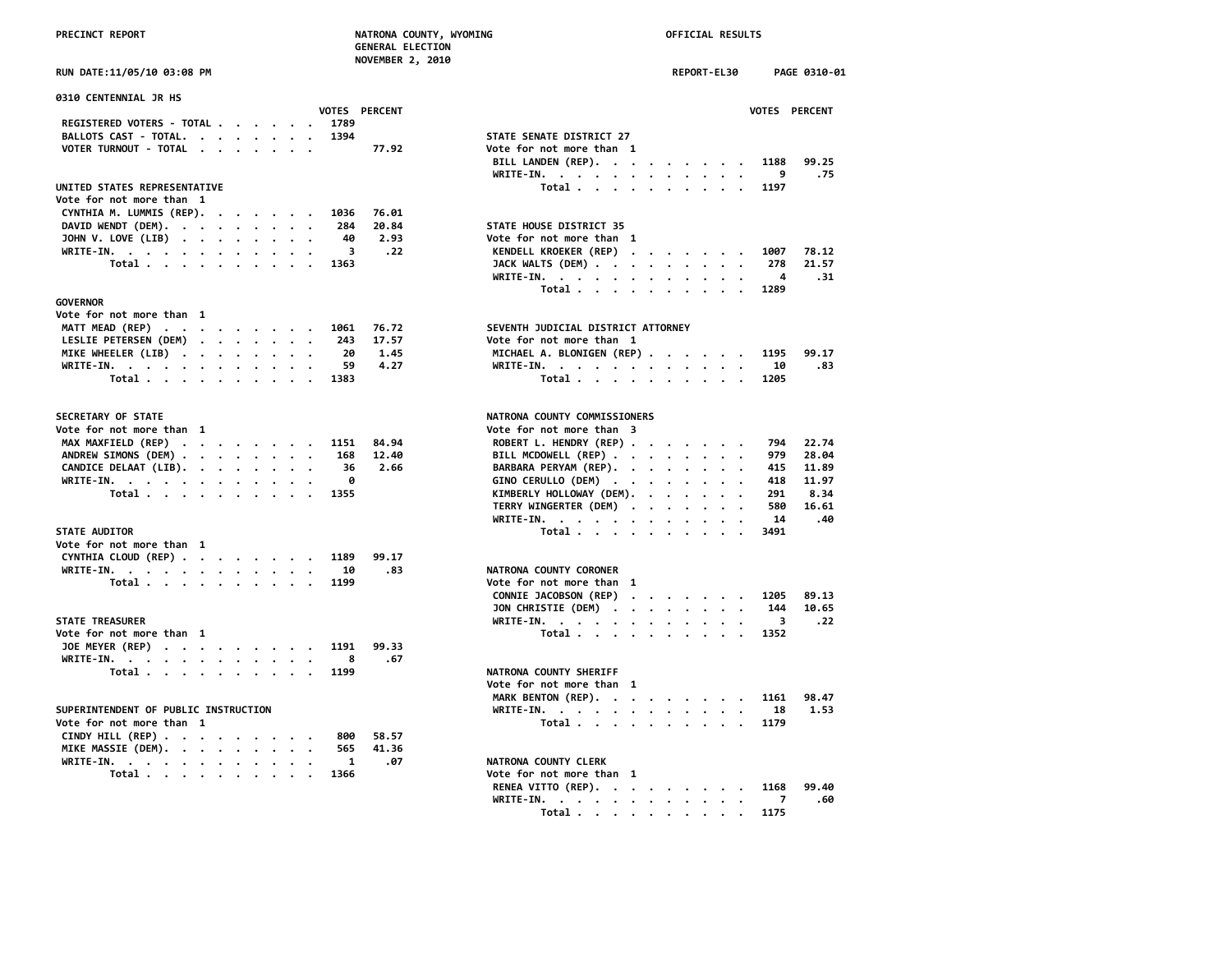**RUN DATE:11/05/10 03:08 PM REPORT-EL30 PAGE 0310-02**

| 0310 CENTENNIAL JR HS                     | <b>VOTES PERCENT</b> |                                          | <b>VOTES PERCENT</b>           |
|-------------------------------------------|----------------------|------------------------------------------|--------------------------------|
| NATRONA COUNTY TREASURER                  |                      | CASPER COLLEGE DISTRICT BOARD OF TRUSTEE |                                |
| Vote for not more than 1                  |                      | Vote for not more than 3                 |                                |
| TOM DOYLE (REP) 1176 99.32                |                      | V. WORTH CHRISTIE.                       | 7.27<br>201                    |
| WRITE-IN.                                 | .68<br>8             | ROY COHEE                                | 24.84<br>687                   |
| Total 1184                                |                      | CHRIS CROSSEN                            | 17.39<br>481                   |
|                                           |                      | KATHY DOLAN.                             | 20.07<br>555                   |
|                                           |                      | CHARLIE ROBERTSON.                       | 18.66<br>516                   |
| NATRONA COUNTY ASSESSOR                   |                      | SARAH SULZEN                             | 11.71<br>324                   |
| Vote for not more than 1                  |                      | WRITE-IN.                                | .07<br>$\overline{\mathbf{2}}$ |
| SUSAN DEWITT (REP) 1166                   | 98.90                | Total                                    | 2766                           |
| WRITE-IN.                                 | 1.10<br>-13          |                                          |                                |
| Total                                     | 1179                 |                                          |                                |
|                                           |                      | NATRONA COUNTY SCHOOL DIST NO 1          |                                |
|                                           |                      | Vote for not more than 4                 |                                |
| NATRONA COUNTY CLERK OF DISTRICT COURT    |                      | RON AKIN.                                | 7.83<br>278                    |
| Vote for not more than 1                  |                      | DAVE APPLEGATE.                          | 13.46<br>478                   |
| GEN TUMA (REP). 1178                      | 99.41                | LINDA BERGERON.                          | 5.63<br>200                    |
| WRITE-IN.                                 | . 59                 | JIM BUSH.                                | 11.92<br>423                   |
| Total 1185                                |                      | AUDREY M. COTHERMAN                      | 12.45<br>442                   |
|                                           |                      | PAT KEEFE                                | 13.86<br>492                   |
|                                           |                      | DEAN PAUL LORIMER.                       | 6.14<br>218                    |
| RETAIN WY SUPREME COURT JUSTICE VOIGT     |                      | GERALD L. QUINLAN.                       | 7.30<br>259                    |
| Vote for not more than 1                  |                      | SUZANNE SANDOVAL                         | 447<br>12.59                   |
| YES 1006 84.68                            |                      | DOUG TUNISON                             | 4.56<br>162                    |
| NO.                                       | 15.32<br>182         | C. DOUG WALKER.                          | 4.14<br>147                    |
| Total $\cdots$ $\cdots$ $\cdots$ $\cdots$ | 1188                 | WRITE-IN.                                | .11                            |
|                                           |                      | Total                                    | 3550                           |

### **RETAIN WY SUPREME COURT JUSTICE KITE**

| Vote for not more than |  |  |  |  |  |  |               |        | NATRONA COUNTY SOTL CONSERVATION DIST |       |
|------------------------|--|--|--|--|--|--|---------------|--------|---------------------------------------|-------|
|                        |  |  |  |  |  |  | YES. 980      | -83.26 | Vote for not more than 2              |       |
|                        |  |  |  |  |  |  | NO. 197 16.74 |        | KELLY BURCH. 1032                     | 99.04 |
|                        |  |  |  |  |  |  | Total 1177    |        | WRITE-IN. 10                          | . 96  |

### **RETAIN DISTRICT COURT JUDGE SKAVDAHL**

| Vote for not more than |  |         |  |  |  |  |               | OPTIONAL ONE CENT TAX  |  |  |  |  |  |  |      |       |
|------------------------|--|---------|--|--|--|--|---------------|------------------------|--|--|--|--|--|--|------|-------|
| YES.                   |  |         |  |  |  |  | 1060          | Vote for not more than |  |  |  |  |  |  |      |       |
|                        |  |         |  |  |  |  | NO. 158 12.97 | FOR                    |  |  |  |  |  |  | 1068 | 77.28 |
|                        |  | Total 7 |  |  |  |  | 1218          | AGAINST                |  |  |  |  |  |  | 314  |       |

### **RETAIN CIRCUIT COURT JUDGE PATCHEN**

| Vote for not more than 1 |  |  |  |  |  |  |  |               |                | <b>3% LODGING TAX</b>    |       |
|--------------------------|--|--|--|--|--|--|--|---------------|----------------|--------------------------|-------|
|                          |  |  |  |  |  |  |  |               | YES 1006 85.18 | Vote for not more than 1 |       |
|                          |  |  |  |  |  |  |  | NO. 175 14.82 |                | FOR 1180                 | 85.76 |
|                          |  |  |  |  |  |  |  | Total 1181    |                | AGAINST 196 14.24        |       |

### **CASPER CITY COUNCIL WARD 3**

| Vote for not more than 2     |  |  |  |  |  |
|------------------------------|--|--|--|--|--|
| PAUL C. BERTOGLIO. 728 31.97 |  |  |  |  |  |
| KATE MCLEMORE 242 10.63      |  |  |  |  |  |
| KENYNE SCHLAGER 694 30.48    |  |  |  |  |  |
| BERTON TOEWS 610 26.79       |  |  |  |  |  |
| WRITE-IN. 3 .13              |  |  |  |  |  |
| Total 2277                   |  |  |  |  |  |

| ote for not more than 3           |                          |  |  |  |  |      |       |  |
|-----------------------------------|--------------------------|--|--|--|--|------|-------|--|
| V. WORTH CHRISTIE.                |                          |  |  |  |  | 201  | 7.27  |  |
| <b>ROY COHEE</b>                  |                          |  |  |  |  | 687  | 24.84 |  |
| <b>CHRIS CROSSEN .</b>            |                          |  |  |  |  | 481  | 17.39 |  |
| KATHY DOLAN.                      | $\overline{\phantom{a}}$ |  |  |  |  | 555  | 20.07 |  |
| <b>CHARLIE ROBERTSON.</b>         |                          |  |  |  |  | 516  | 18.66 |  |
| SARAH SULZEN                      |                          |  |  |  |  | 324  | 11.71 |  |
| WRITE-IN.<br>$\ddot{\phantom{a}}$ |                          |  |  |  |  | 2    | . 07  |  |
| Total .                           |                          |  |  |  |  | 2766 |       |  |
|                                   |                          |  |  |  |  |      |       |  |
| ATRONA COUNTY SCHOOL DIST NO 1    |                          |  |  |  |  |      |       |  |
| ote for not more than 4           |                          |  |  |  |  |      |       |  |
| <b>RON AKIN.</b>                  |                          |  |  |  |  | 278  | 7.83  |  |
| <b>DAVE APPLEGATE.</b>            |                          |  |  |  |  | 478  | 13.46 |  |

| AVE APPLEGATE.     |  |  |  |  | 478 | 13.46 |
|--------------------|--|--|--|--|-----|-------|
| INDA BERGERON.     |  |  |  |  | 200 | 5.63  |
| IM BUSH.           |  |  |  |  | 423 | 11.92 |
| UDREY M. COTHERMAN |  |  |  |  | 442 | 12.45 |
| AT KEEFE           |  |  |  |  | 492 | 13.86 |
| EAN PAUL LORIMER.  |  |  |  |  | 218 | 6.14  |
| ERALD L. QUINLAN.  |  |  |  |  | 259 | 7.30  |
| UZANNE SANDOVAL    |  |  |  |  | 447 | 12.59 |
| OUGTUNISON         |  |  |  |  | 162 | 4.56  |
| . DOUG WALKER.     |  |  |  |  | 147 | 4.14  |
| RITE-IN. 4 .11     |  |  |  |  |     |       |
| Total 3550         |  |  |  |  |     |       |
|                    |  |  |  |  |     |       |

# **NATRONA COUNTY SOIL CONSERVATION DIST**<br>Vote for not more than 2

|  |  |  |  |  |  | YES 980 83.26 | Vote for not more than 2 |  |  |  |  |  |
|--|--|--|--|--|--|---------------|--------------------------|--|--|--|--|--|
|  |  |  |  |  |  | NO. 197 16.74 | KELLY BURCH. 1032 99.04  |  |  |  |  |  |
|  |  |  |  |  |  | Total 1177    | WRITE-IN. 10 .96         |  |  |  |  |  |
|  |  |  |  |  |  |               | Total 1042               |  |  |  |  |  |

### **OPTIONAL ONE CENT TAX YES . . . . . . . . . . . . . 1060 87.03 Vote for not more than 1**

|  |  |  |  |  |  |  |            |               | VOLE TO THOL MOTE LIGHT 1 |  |
|--|--|--|--|--|--|--|------------|---------------|---------------------------|--|
|  |  |  |  |  |  |  |            | NO. 158 12.97 | FOR 1068 77.28            |  |
|  |  |  |  |  |  |  | Total 1218 |               | AGAINST 314 22.72         |  |
|  |  |  |  |  |  |  |            |               | Total 1382                |  |

# **Vote for not more than 1 3% LODGING TAX**

| NO. | . 175 |  |  |  |  |  |        | 14.82 | <b>FOR</b><br>$\mathbf{1}$ , and $\mathbf{1}$ , and $\mathbf{1}$ , and $\mathbf{1}$ , and $\mathbf{1}$ , and $\mathbf{1}$ |  |  |  |  |  |                                                                                          | 1180      | 85.76 |
|-----|-------|--|--|--|--|--|--------|-------|---------------------------------------------------------------------------------------------------------------------------|--|--|--|--|--|------------------------------------------------------------------------------------------|-----------|-------|
|     | Total |  |  |  |  |  | . 1181 |       | <b>AGAINST</b>                                                                                                            |  |  |  |  |  |                                                                                          | 196 14.24 |       |
|     |       |  |  |  |  |  |        |       |                                                                                                                           |  |  |  |  |  | $\mathbf{r}$ , and $\mathbf{r}$ , and $\mathbf{r}$ , and $\mathbf{r}$ , and $\mathbf{r}$ | 1376      |       |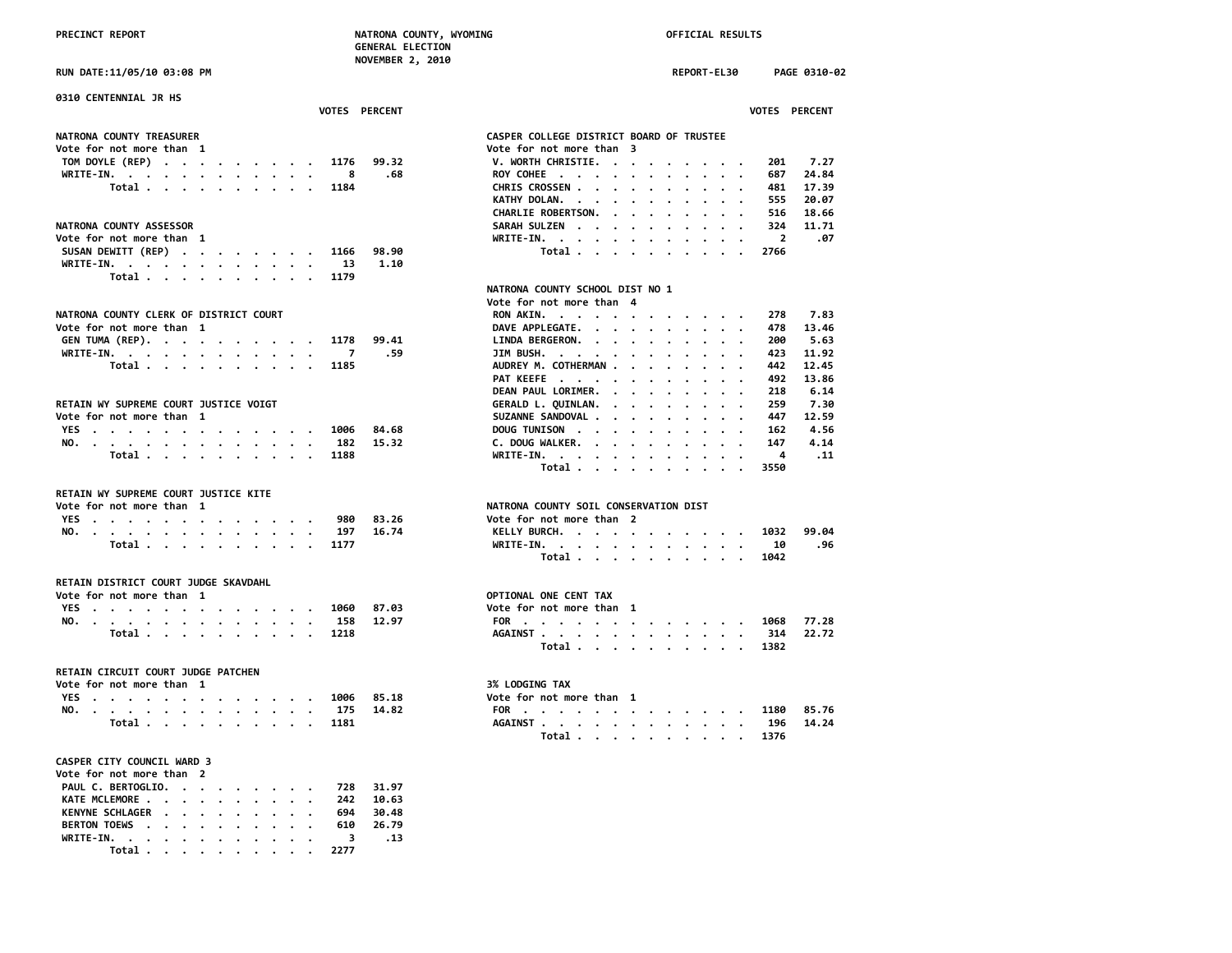|                            | --------------------- |             |              |
|----------------------------|-----------------------|-------------|--------------|
|                            | 2010<br>NOVEMBER 2    |             |              |
| RUN DATE:11/05/10 03:08 PM |                       | REPORT-EL30 | PAGE 0401-01 |

| 0401 EVANSVILLE SCHOOL                                   |                                                      |
|----------------------------------------------------------|------------------------------------------------------|
| <b>VOTES PERCENT</b><br>REGISTERED VOTERS - TOTAL<br>718 | <b>VOTES</b>                                         |
| BALLOTS CAST - TOTAL.<br>485                             | STATE SENATE DISTRICT 27                             |
| VOTER TURNOUT - TOTAL<br>67.55                           | Vote for not more than 1                             |
|                                                          | BILL LANDEN (REP).<br>388                            |
|                                                          | WRITE-IN.<br>1                                       |
| UNITED STATES REPRESENTATIVE                             | Total<br>389<br>$\sim$ $\sim$                        |
| Vote for not more than 1                                 |                                                      |
| CYNTHIA M. LUMMIS (REP).<br>65.62<br>313                 |                                                      |
| DAVID WENDT (DEM).<br>28.30<br>135                       | STATE HOUSE DISTRICT 35                              |
| 29<br>6.08                                               | Vote for not more than 1                             |
| JOHN V. LOVE (LIB)<br>0                                  | 9                                                    |
| WRITE-IN.<br>477                                         | KENDELL KROEKER (REP)<br>6                           |
| Total                                                    | JACK WALTS (DEM)<br>ø                                |
|                                                          | WRITE-IN.                                            |
| <b>GOVERNOR</b>                                          | Total<br>15                                          |
| Vote for not more than 1                                 |                                                      |
| MATT MEAD (REP)<br>306<br>63.88                          | STATE HOUSE DISTRICT 36                              |
| LESLIE PETERSEN (DEM)<br>24.43<br>117                    | Vote for not more than 1                             |
| 26<br>5.43                                               | 287                                                  |
| MIKE WHEELER (LIB)<br>30<br>6.26                         | GERALD GAY (REP)<br>168                              |
| WRITE-IN.<br>479                                         | MARY HALES (DEM)<br>- 0                              |
| Total                                                    | WRITE-IN.                                            |
|                                                          | 455<br>Total                                         |
| SECRETARY OF STATE                                       |                                                      |
| Vote for not more than 1                                 | SEVENTH JUDICIAL DISTRICT ATTORNEY                   |
| MAX MAXFIELD (REP)<br>74.15<br>350                       | Vote for not more than 1                             |
| ANDREW SIMONS (DEM)<br>20.76<br>98                       | MICHAEL A. BLONIGEN (REP)<br>402                     |
| CANDICE DELAAT (LIB).<br>24<br>5.08                      | 9<br>WRITE-IN.                                       |
| WRITE-IN.<br>ø                                           | Total $\cdots$ $\cdots$ $\cdots$<br>411              |
| Total<br>472                                             |                                                      |
|                                                          |                                                      |
|                                                          | NATRONA COUNTY COMMISSIONERS                         |
| <b>STATE AUDITOR</b>                                     | Vote for not more than 3                             |
| Vote for not more than 1                                 | ROBERT L. HENDRY (REP)<br>232                        |
| CYNTHIA CLOUD (REP)<br>99.51<br>404                      | BILL MCDOWELL (REP)<br>249                           |
| $\overline{2}$<br>WRITE-IN.<br>.49                       | BARBARA PERYAM (REP).<br>186<br>$\cdot$<br>$\bullet$ |
| Total<br>406                                             | GINO CERULLO (DEM)<br>162                            |
|                                                          | KIMBERLY HOLLOWAY (DEM).<br>161                      |
|                                                          | TERRY WINGERTER (DEM)<br>191                         |
| <b>STATE TREASURER</b>                                   | 8<br>WRITE-IN.                                       |
| Vote for not more than 1                                 | Total<br>1189                                        |
| JOE MEYER (REP)<br>406<br>99.51                          |                                                      |
| .49<br>WRITE-IN.<br>$\overline{2}$                       |                                                      |
| Total<br>408                                             | NATRONA COUNTY CORONER                               |
|                                                          | Vote for not more than 1                             |
|                                                          | CONNIE JACOBSON (REP)<br>367                         |
| SUPERINTENDENT OF PUBLIC INSTRUCTION                     | JON CHRISTIE (DEM)<br>100                            |
| Vote for not more than 1                                 | 0                                                    |
| 59.28<br>281                                             | WRITE-IN.<br>Total $\cdots$ $\cdots$ $\cdots$<br>467 |
| CINDY HILL $(REP)$                                       |                                                      |
| MIKE MASSIE (DEM).<br>193<br>40.72                       |                                                      |
| WRITE-IN.<br>0                                           |                                                      |
| Total $\cdots$ $\cdots$ $\cdots$<br>474                  | NATRONA COUNTY SHERIFF                               |
|                                                          | Vote for not more than 1                             |

| 0401 EVANSVILLE SCHOOL                                                    |                       |                                                                    |
|---------------------------------------------------------------------------|-----------------------|--------------------------------------------------------------------|
|                                                                           | <b>VOTES PERCENT</b>  | <b>VOTES PERCENT</b>                                               |
| REGISTERED VOTERS - TOTAL<br>718                                          |                       |                                                                    |
| 485<br>BALLOTS CAST - TOTAL.                                              |                       | STATE SENATE DISTRICT 27                                           |
| VOTER TURNOUT - TOTAL                                                     | 67.55                 | Vote for not more than 1                                           |
|                                                                           |                       | BILL LANDEN (REP).<br>388<br>99.74                                 |
| UNITED STATES REPRESENTATIVE                                              |                       | WRITE-IN.<br>1<br>.26<br>Total $\cdots$ $\cdots$ $\cdots$          |
| Vote for not more than 1                                                  |                       | 389                                                                |
| CYNTHIA M. LUMMIS (REP).<br>313                                           | 65.62                 |                                                                    |
| DAVID WENDT (DEM).<br>135                                                 | 28.30                 | STATE HOUSE DISTRICT 35                                            |
| JOHN V. LOVE (LIB)                                                        | 29<br>6.08            | Vote for not more than 1                                           |
| WRITE-IN.                                                                 | ø                     | KENDELL KROEKER (REP)<br>60.00<br>9                                |
| Total<br>477                                                              |                       | JACK WALTS (DEM)<br>40.00<br>6                                     |
|                                                                           |                       | WRITE-IN.<br>ø                                                     |
|                                                                           |                       | Total<br>15                                                        |
| GOVERNOR                                                                  |                       |                                                                    |
| Vote for not more than 1                                                  |                       |                                                                    |
| MATT MEAD (REP)<br>306                                                    | 63.88                 | STATE HOUSE DISTRICT 36                                            |
| LESLIE PETERSEN (DEM)<br>117                                              | 24.43                 | Vote for not more than 1                                           |
| MIKE WHEELER (LIB)                                                        | 26<br>5.43            | GERALD GAY (REP)<br>287<br>63.08                                   |
| WRITE-IN.                                                                 | 30<br>6.26            | MARY HALES (DEM)<br>168<br>36.92                                   |
| Total<br>479                                                              |                       | WRITE-IN.<br>0                                                     |
|                                                                           |                       | Total<br>455                                                       |
| <b>SECRETARY OF STATE</b>                                                 |                       |                                                                    |
| Vote for not more than 1                                                  |                       | SEVENTH JUDICIAL DISTRICT ATTORNEY                                 |
| MAX MAXFIELD (REP)<br>350                                                 | 74.15                 | Vote for not more than 1                                           |
| ANDREW SIMONS (DEM)                                                       | 98<br>20.76           | MICHAEL A. BLONIGEN (REP)<br>97.81<br>402                          |
| CANDICE DELAAT (LIB).                                                     | 24<br>5.08            | 9<br>2.19<br>WRITE-IN.                                             |
| WRITE-IN.                                                                 | 0                     | Total<br>411                                                       |
| Total<br>472                                                              |                       |                                                                    |
|                                                                           |                       |                                                                    |
|                                                                           |                       | NATRONA COUNTY COMMISSIONERS                                       |
| <b>STATE AUDITOR</b><br>Vote for not more than 1                          |                       | Vote for not more than 3<br>ROBERT L. HENDRY (REP)<br>19.51<br>232 |
| CYNTHIA CLOUD (REP)<br>404                                                | 99.51                 | BILL MCDOWELL (REP)<br>249<br>20.94                                |
| WRITE-IN.                                                                 | $\overline{2}$<br>.49 | BARBARA PERYAM (REP).<br>15.64<br>186                              |
| 406<br>Total                                                              |                       | GINO CERULLO (DEM)<br>162<br>13.62                                 |
|                                                                           |                       | KIMBERLY HOLLOWAY (DEM).<br>13.54<br>161                           |
|                                                                           |                       | TERRY WINGERTER (DEM)<br>191<br>16.06                              |
| <b>STATE TREASURER</b>                                                    |                       | WRITE-IN.<br>8<br>.67                                              |
| Vote for not more than 1                                                  |                       | Total<br>1189                                                      |
| JOE MEYER (REP) $\cdot \cdot \cdot \cdot \cdot \cdot \cdot \cdot$<br>406  | 99.51                 |                                                                    |
| WRITE-IN.                                                                 | $\overline{2}$<br>.49 |                                                                    |
| 408<br>Total                                                              |                       | NATRONA COUNTY CORONER                                             |
|                                                                           |                       | Vote for not more than 1                                           |
|                                                                           |                       | CONNIE JACOBSON (REP)<br>78.59<br>367                              |
| SUPERINTENDENT OF PUBLIC INSTRUCTION                                      |                       | 21.41<br>JON CHRISTIE (DEM)<br>100                                 |
| Vote for not more than 1                                                  | 59.28                 | 0<br>WRITE-IN.                                                     |
| CINDY HILL (REP) $\cdot \cdot \cdot \cdot \cdot \cdot \cdot \cdot$<br>281 |                       | Total<br>467                                                       |
| MIKE MASSIE (DEM).<br>193                                                 | 40.72<br>0            |                                                                    |
| WRITE-IN.<br>Total<br>474                                                 |                       | NATRONA COUNTY SHERIFF                                             |
|                                                                           |                       | Vote for not more than 1                                           |
|                                                                           |                       | MARK BENTON (REP).<br>393<br>96.32                                 |
|                                                                           |                       | WRITE-IN.<br>3.68<br>15                                            |
|                                                                           |                       | Total<br>408                                                       |
|                                                                           |                       |                                                                    |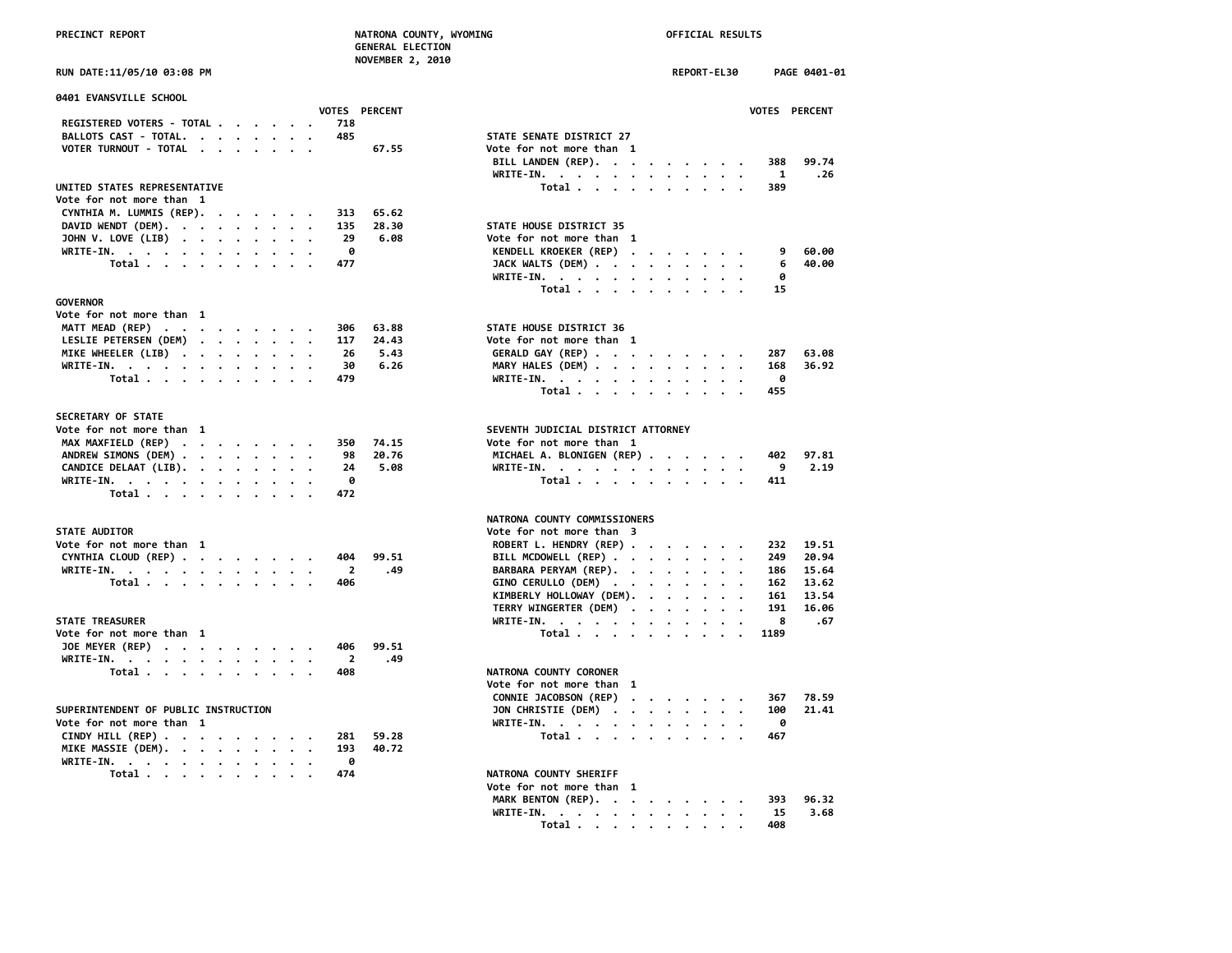|  | <b>PRECINCT REPORT</b> |
|--|------------------------|
|  |                        |

| <b>KEPUKI</b> | <b>NAIRUNA COUNTY, N</b> |
|---------------|--------------------------|
|               | <b>GENERAL ELECTION</b>  |
|               | <b>NOVEMBER 2, 2010</b>  |
|               |                          |

**0401 EVANSVILLE SCHOOL**

| <b>VOTES</b>                 | <b>PERCENT</b> |                          |  |  |  | <b>VOTES</b> | <b>PERCENT</b> |
|------------------------------|----------------|--------------------------|--|--|--|--------------|----------------|
| NATRONA COUNTY CLERK         |                | <b>EVANSVILLE MAYOR</b>  |  |  |  |              |                |
| Vote for not more than 1     |                | Vote for not more than 1 |  |  |  |              |                |
| RENEA VITTO (REP). 405 99.51 |                | PHIL HINDS 369           |  |  |  |              | 93.18          |
| WRITE-IN. 2 .49              |                | WRITE-IN. 27             |  |  |  |              | 6.82           |
| Total. 407                   |                | Total 396                |  |  |  |              |                |

| NATRONA COUNTY TREASURER  | EVANSVILLE TOWN COUNCIL   |
|---------------------------|---------------------------|
| Vote for not more than 1  | Vote for not more than 2  |
| TOM DOYLE (REP) 410 99.76 | 51.76<br>LAURA BECKER 352 |
| WRITE-IN. 1 .24           | 298 43.82<br>JOHN R. LANG |
| Total 411                 | 4.41<br>WRITE-IN. 30      |

### **NATRONA COUNTY ASSESSOR**

| Vote for not more than 1     |  |  |  |  | CASPER COLLEGE DISTRICT BOARD OF TRUSTEE |         |
|------------------------------|--|--|--|--|------------------------------------------|---------|
| SUSAN DEWITT (REP) 402 99.75 |  |  |  |  | Vote for not more than 3                 |         |
| WRITE-IN. 1 .25              |  |  |  |  | V. WORTH CHRISTIE. 85 8.64               |         |
| Total. 403                   |  |  |  |  | ROY COHEE 201                            | - 20.43 |

## **NATRONA COUNTY CLERK OF DISTRICT COURT<br>Vote for not more than 1**

| Vote for not more than    |  |  |  |     | SARAH SULZEN 197 20.02 |  |
|---------------------------|--|--|--|-----|------------------------|--|
| GEN TUMA (REP). 403 99.75 |  |  |  |     | WRITE-IN. 2 .20        |  |
| WRITE-IN. 1 .25           |  |  |  |     | Total 984              |  |
| Total                     |  |  |  | 404 |                        |  |

### **RETAIN WY SUPREME COURT JUSTICE VOIGT**

| Vote for not more than 1 |  |  |  |  |  |  |           |               | RON AKIN. 106 7.84        |  |  |  |  |  |  |
|--------------------------|--|--|--|--|--|--|-----------|---------------|---------------------------|--|--|--|--|--|--|
|                          |  |  |  |  |  |  |           | YES 322 76.85 | DAVE APPLEGATE. 114 8.43  |  |  |  |  |  |  |
|                          |  |  |  |  |  |  |           | NO. 97 23.15  | LINDA BERGERON. 142 10.50 |  |  |  |  |  |  |
|                          |  |  |  |  |  |  | Total 419 |               | JIM BUSH. 91 6.73         |  |  |  |  |  |  |

### **RETAIN WY SUPREME COURT JUSTICE KITE DEAN PAUL LORIMER. . . . . . . . . 90 6.66**

| Vote for not more than 1 |  |                  |  |  |  |  |         |              | GERALD L. OUINLAN. 112 8.28 |  |  |  |  |  |      |
|--------------------------|--|------------------|--|--|--|--|---------|--------------|-----------------------------|--|--|--|--|--|------|
|                          |  |                  |  |  |  |  | YES 323 | 77. KA       | SUZANNE SANDOVAL 219 16.20  |  |  |  |  |  |      |
|                          |  |                  |  |  |  |  |         | NO. 93 22.36 | DOUG TUNISON 77 5.70        |  |  |  |  |  |      |
|                          |  | Total <i>. .</i> |  |  |  |  |         |              | DOUGWALKER. 60              |  |  |  |  |  | 4.44 |

### **RETAIN DISTRICT COURT JUDGE SKAVDAHL**

| Vote for not more than 1 |  |  |  |  |  |  |           |               |                           |
|--------------------------|--|--|--|--|--|--|-----------|---------------|---------------------------|
|                          |  |  |  |  |  |  |           | YES 333 79.10 | NATRONA COUNTY SOIL CONSE |
|                          |  |  |  |  |  |  |           | NO. 88 20.90  | Vote for not more than 2  |
|                          |  |  |  |  |  |  | Total 421 |               | KELLY BURCH.              |

### **RETAIN CIRCUIT COURT JUDGE PATCHEN**

### **Vote for not more than 1**

| <b>YES</b> |  |       |  |  |  |                                                  |  |                                                                                                                        | 332 | 79.43 | OPTIONAL ONE CENT TAX    |       |
|------------|--|-------|--|--|--|--------------------------------------------------|--|------------------------------------------------------------------------------------------------------------------------|-----|-------|--------------------------|-------|
| NO.        |  |       |  |  |  |                                                  |  | <u>a serie de la carra de la carra de la carra de la carra de la carra de la carra de la carra de la carra de la c</u> | 86  | 20.57 | Vote for not more than 1 |       |
|            |  | Total |  |  |  | $\sim$ $\sim$ $\sim$ $\sim$ $\sim$ $\sim$ $\sim$ |  |                                                                                                                        | 418 |       | 320                      | 68.38 |

# **PRECIAL RESULTS**

**RUN DATE:11/05/10 03:08 PM REPORT-EL30 PAGE 0401-02**

|  | <b>VOTES PERCEI</b> |
|--|---------------------|
|  |                     |

### **EVANSVILLE MAYOR** Vote for not more than 1<br>FILL HINDS . . . . . **RENEA VITTO (REP). . . . . . . . . 405 99.51 PHIL HINDS . . . . . . . . . . . 369 93.18 WRITE-IN.** . . . . . . . . . . . . 27<br>Total . . . . . . . . . . 396  **Total . . . . . . . . . . 407 Total . . . . . . . . . . 396**

| Vote for not more than  1 |  |  |  | TOM DOYLE (REP) 410 99.76<br>WRITE-IN. 1 .24<br>Total 411 | Vote for not more than 2 |  |  |  | LAURA BECKER 352 51.76<br>30HN R. LANG 298 43.82<br>WRITE-IN. 30 4.41<br>Total 680 |
|---------------------------|--|--|--|-----------------------------------------------------------|--------------------------|--|--|--|------------------------------------------------------------------------------------|

# CASPER COLLEGE DISTRICT BOARD OF TRUSTEE<br>Vote for not more than 3

| SUSAN DEWITT (REP) 402 99.75           |  |  |  |  |  |           | Vote for not more than 3     |  |  |  |  |  |  |
|----------------------------------------|--|--|--|--|--|-----------|------------------------------|--|--|--|--|--|--|
| WRITE-IN. 1 .25                        |  |  |  |  |  |           | V. WORTH CHRISTIE. 85 8.64   |  |  |  |  |  |  |
|                                        |  |  |  |  |  | Total 403 | ROY COHEE 201 20.43          |  |  |  |  |  |  |
|                                        |  |  |  |  |  |           | CHRIS CROSSEN 154 15.65      |  |  |  |  |  |  |
|                                        |  |  |  |  |  |           | KATHY DOLAN. 215 21.85       |  |  |  |  |  |  |
| NATRONA COUNTY CLERK OF DISTRICT COURT |  |  |  |  |  |           | CHARLIE ROBERTSON. 130 13.21 |  |  |  |  |  |  |
| Vote for not more than  1              |  |  |  |  |  |           | SARAH SULZEN 197 20.02       |  |  |  |  |  |  |
| GEN TUMA (REP). 403 99.75              |  |  |  |  |  |           | WRITE-IN. 2 .20              |  |  |  |  |  |  |
| WRITE-IN. 1 .25                        |  |  |  |  |  |           | Total 984                    |  |  |  |  |  |  |
|                                        |  |  |  |  |  |           |                              |  |  |  |  |  |  |

# **NATRONA COUNTY SCHOOL DIST NO 1**

|  | RETAIN WY SUPREME COURT JUSTICE VOIGT |  |  |  |  |  |      |              | Vote for not more than 4   |       |
|--|---------------------------------------|--|--|--|--|--|------|--------------|----------------------------|-------|
|  | Vote for not more than  1             |  |  |  |  |  |      |              | RON AKIN.<br>106           | 7.84  |
|  | YES.                                  |  |  |  |  |  |      | 322 76.85    | DAVE APPLEGATE.<br>114     | 8.43  |
|  |                                       |  |  |  |  |  |      | NO. 97 23.15 | LINDA BERGERON.<br>142     | 10.50 |
|  | Total 419                             |  |  |  |  |  |      |              | $JIM$ BUSH.<br>91          | 6.73  |
|  |                                       |  |  |  |  |  |      |              | AUDREY M. COTHERMAN<br>152 | 11.24 |
|  |                                       |  |  |  |  |  |      |              | PAT KEEFE<br>189           | 13.98 |
|  | RETAIN WY SUPREME COURT JUSTICE KITE  |  |  |  |  |  |      |              | DEAN PAUL LORIMER.<br>90   | 6.66  |
|  | Vote for not more than  1             |  |  |  |  |  |      |              | GERALD L. QUINLAN.<br>112  | 8.28  |
|  | YES.                                  |  |  |  |  |  | -323 | 77.64        | SUZANNE SANDOVAL<br>219    | 16.20 |
|  |                                       |  |  |  |  |  |      | NO. 93 22.36 | DOUG TUNISON 77            | 5.70  |
|  | Total                                 |  |  |  |  |  | 416  |              | C. DOUG WALKER. 60         | 4.44  |
|  |                                       |  |  |  |  |  |      |              | WRITE-IN.<br>A             |       |
|  |                                       |  |  |  |  |  |      |              | Total 1352                 |       |
|  |                                       |  |  |  |  |  |      |              |                            |       |

### **NATRONA COUNTY SOIL CONSERVATION DIST**

|  |  |  |  |  |  |           | NO. 88 20.90 | Vote for not more than 2 |       |
|--|--|--|--|--|--|-----------|--------------|--------------------------|-------|
|  |  |  |  |  |  | Total 421 |              | KELLY BURCH. 383         | 98.97 |
|  |  |  |  |  |  |           |              | WRITE-IN. 4 1.03         |       |
|  |  |  |  |  |  |           |              | Total 387                |       |

## **OPTIONAL ONE CENT TAX**

| NO. | $\mathbf{r}$ , and $\mathbf{r}$ , and $\mathbf{r}$ , and $\mathbf{r}$ , and $\mathbf{r}$ , and $\mathbf{r}$ |  |  |  |  |  | 86 | 20.57 | Vote for not more than |  |  |  |  |  |  |       |                   |       |  |
|-----|-------------------------------------------------------------------------------------------------------------|--|--|--|--|--|----|-------|------------------------|--|--|--|--|--|--|-------|-------------------|-------|--|
|     | Total                                                                                                       |  |  |  |  |  |    |       |                        |  |  |  |  |  |  |       | FOR 320           | 68.38 |  |
|     |                                                                                                             |  |  |  |  |  |    |       |                        |  |  |  |  |  |  |       | AGAINST 148 31.62 |       |  |
|     |                                                                                                             |  |  |  |  |  |    |       |                        |  |  |  |  |  |  | Total | 468               |       |  |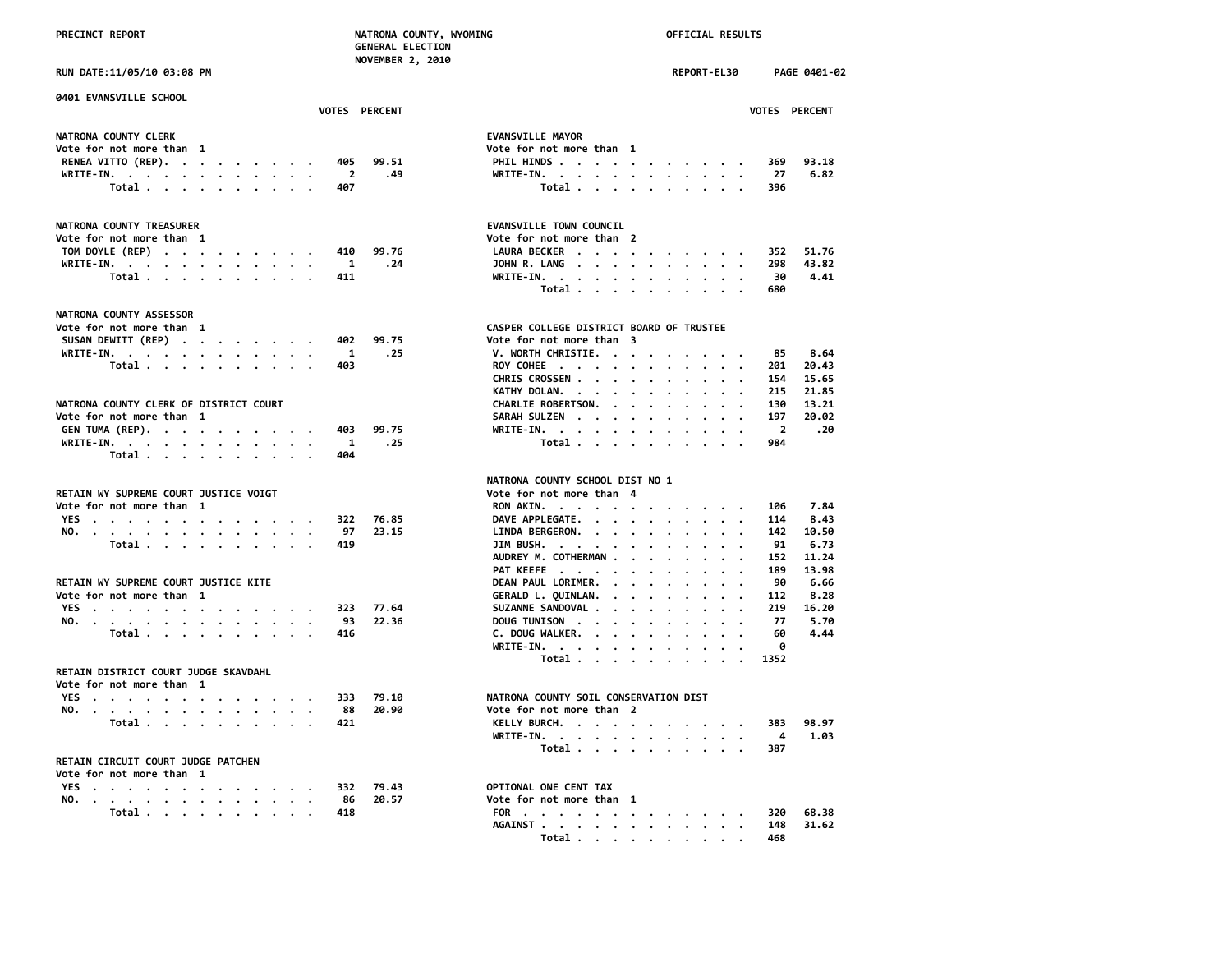**0401 EVANSVILLE SCHOOL**

 **VOTES PERCENT 3% LODGING TAX Vote for not more than 1 FOR . . . . . . . . . . . . . 355 76.18 AGAINST . . . . . . . . . . . . 111 23.82 Total . . . . . . . . . . 466**

**RUN DATE:11/05/10 03:08 PM REPORT-EL30 PAGE 0401-03**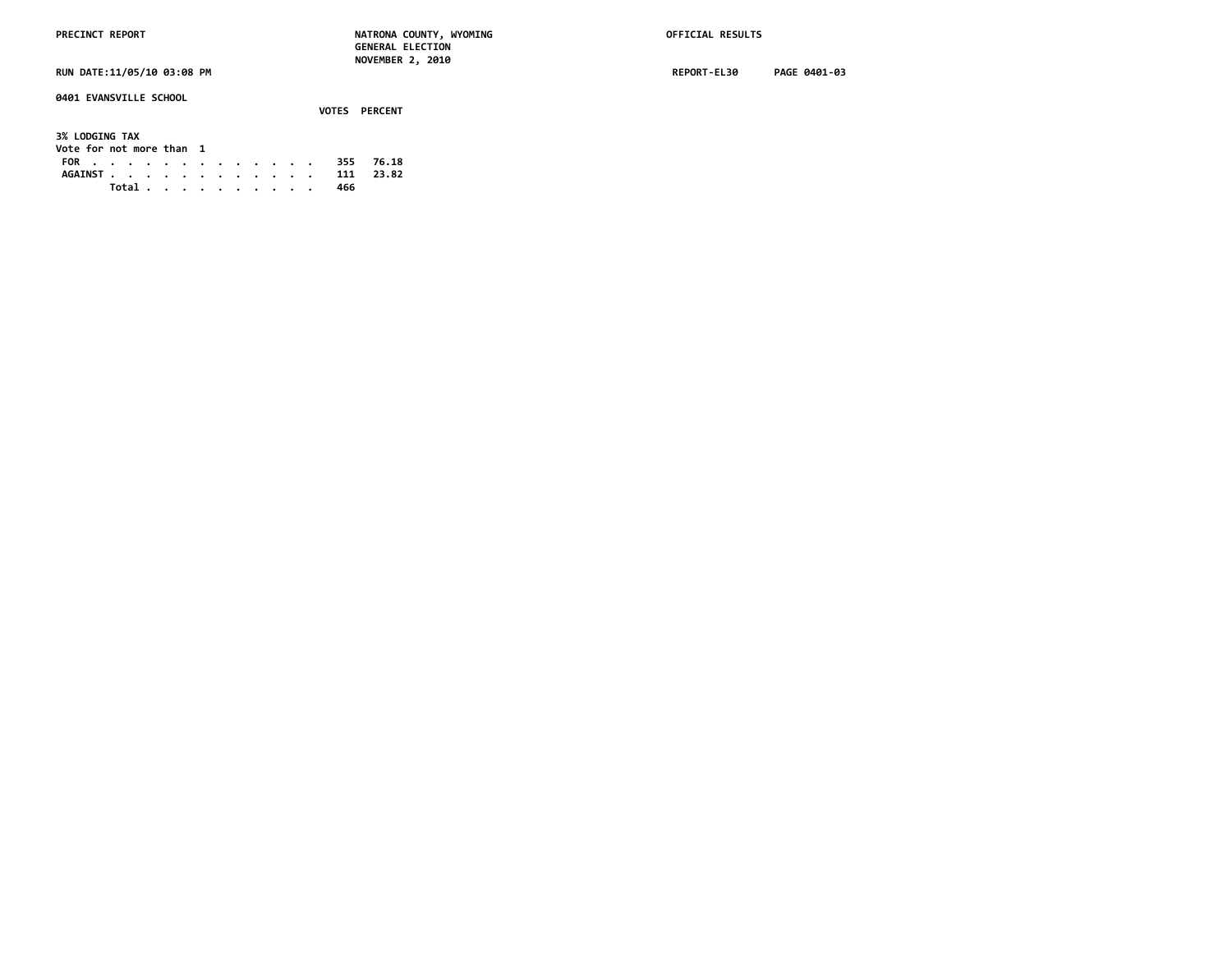|  | <b>PRECINCT REPORT</b> |  |
|--|------------------------|--|
|  |                        |  |

| <b>ULINLINAL LLLLCTION</b><br>NOVEMBER 2, 2010            |                                                  |
|-----------------------------------------------------------|--------------------------------------------------|
| RUN DATE:11/05/10 03:08 PM                                | REPORT-EL30<br>PAGE 0402-01                      |
| <b>0402 EVANSVILLE SCHOOL-OUT</b>                         |                                                  |
| VOTES PERCENT<br>948                                      | VOTES PERCENT                                    |
| REGISTERED VOTERS - TOTAL<br>BALLOTS CAST - TOTAL.<br>665 | STATE SENATE DISTRICT 27                         |
| VOTER TURNOUT - TOTAL<br>70.15                            | Vote for not more than 1                         |
|                                                           | 98.72<br>BILL LANDEN (REP).<br>542               |
|                                                           | WRITE-IN.<br>1.28<br>7                           |
| UNITED STATES REPRESENTATIVE                              | Total<br>549                                     |
| Vote for not more than 1                                  |                                                  |
| CYNTHIA M. LUMMIS (REP).<br>498<br>75.80                  |                                                  |
| DAVID WENDT (DEM).<br>17.35<br>114                        | STATE HOUSE DISTRICT 35                          |
| JOHN V. LOVE (LIB)<br>44<br>6.70                          | Vote for not more than 1                         |
| WRITE-IN.<br>1<br>.15                                     | KENDELL KROEKER (REP)<br>493<br>78.63            |
| Total<br>657                                              | JACK WALTS (DEM)<br>21.37<br>134                 |
|                                                           | WRITE-IN.<br>0                                   |
|                                                           | 627<br>Total                                     |
| GOVERNOR                                                  |                                                  |
| Vote for not more than 1                                  |                                                  |
| MATT MEAD (REP)<br>71.10<br>470                           | SEVENTH JUDICIAL DISTRICT ATTORNEY               |
| LESLIE PETERSEN (DEM)<br>115<br>17.40                     | Vote for not more than 1                         |
| MIKE WHEELER (LIB)<br>29<br>4.39                          | MICHAEL A. BLONIGEN (REP)<br>97.42<br>528        |
| 7.11<br>WRITE-IN.<br>47                                   | 2.58<br>WRITE-IN.<br>14                          |
| Total<br>661                                              | Total $\ldots$ $\ldots$ $\ldots$ $\ldots$<br>542 |
|                                                           |                                                  |
| <b>SECRETARY OF STATE</b>                                 | NATRONA COUNTY COMMISSIONERS                     |
| Vote for not more than  1                                 | Vote for not more than 3                         |
| MAX MAXFIELD (REP)<br>530<br>82.04                        | ROBERT L. HENDRY (REP)<br>24.09<br>398           |
| ANDREW SIMONS (DEM)<br>12.38<br>80                        | BILL MCDOWELL (REP)<br>434<br>26.27              |
| CANDICE DELAAT (LIB).<br>5.57<br>36                       | BARBARA PERYAM (REP).<br>217<br>13.14            |
| WRITE-IN.<br>0                                            | GINO CERULLO (DEM)<br>216<br>13.08               |
| Total<br>646                                              | KIMBERLY HOLLOWAY (DEM).<br>181<br>10.96         |
|                                                           | TERRY WINGERTER (DEM)<br>182<br>11.02            |
|                                                           | 1.45<br>WRITE-IN.<br>24                          |
| <b>STATE AUDITOR</b>                                      | Total<br>1652                                    |
| Vote for not more than 1                                  |                                                  |
| CYNTHIA CLOUD (REP)<br>99.47<br>563                       |                                                  |
| WRITE-IN.<br>3<br>.53                                     | NATRONA COUNTY CORONER                           |
| Total<br>566                                              | Vote for not more than 1                         |
|                                                           | CONNIE JACOBSON (REP)<br>87.21<br>559            |
|                                                           | JON CHRISTIE (DEM)<br>12.48<br>80                |
| <b>STATE TREASURER</b>                                    | $\overline{2}$<br>WRITE-IN.<br>.31               |
| Vote for not more than 1                                  | Total<br>641                                     |
| JOE MEYER (REP)<br>563<br>99.65                           |                                                  |
| WRITE-IN.<br>$\overline{2}$<br>.35                        |                                                  |
| Total<br>565                                              | NATRONA COUNTY SHERIFF                           |
|                                                           | Vote for not more than 1                         |
|                                                           | MARK BENTON (REP).<br>532<br>97.26               |
| SUPERINTENDENT OF PUBLIC INSTRUCTION                      | 2.74<br>WRITE-IN.<br>15                          |
| Vote for not more than 1                                  | Total<br>547                                     |
| CINDY HILL (REP)<br>447<br>69.63                          |                                                  |
| MIKE MASSIE (DEM).<br>193<br>30.06                        |                                                  |
| WRITE-IN.<br>$\overline{2}$<br>.31                        | NATRONA COUNTY CLERK                             |
| Total<br>642                                              | Vote for not more than 1                         |
|                                                           | RENEA VITTO (REP).<br>99.46<br>552               |
|                                                           | .54<br>WRITE-IN.<br>3                            |
|                                                           | 555<br>Total                                     |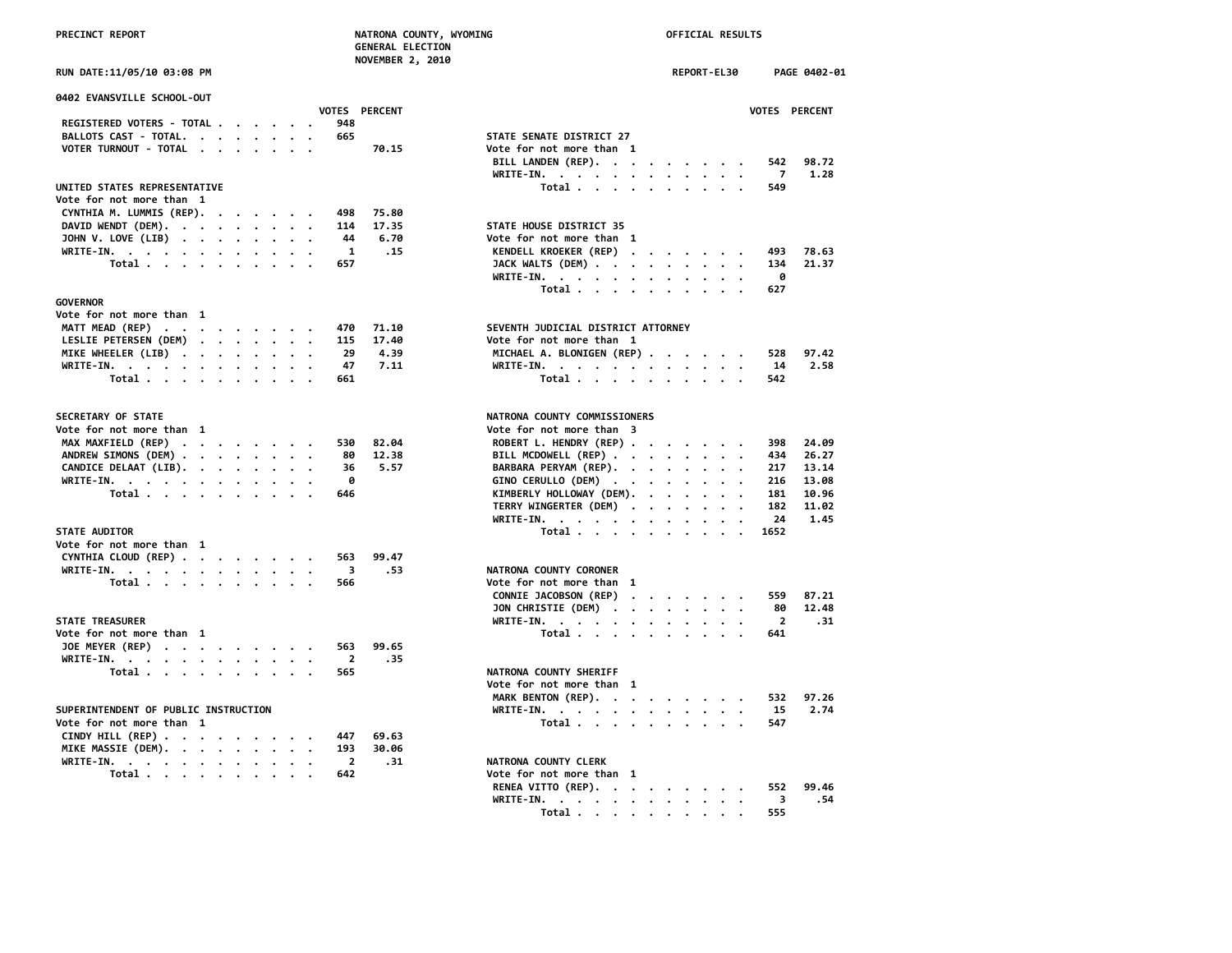**NOVEMBER 2, 2010 RUN DATE:11/05/10 03:08 PM REPORT-EL30 PAGE 0402-02 0402 EVANSVILLE SCHOOL-OUT VOTES PERCENT VOTES PERCENT NATRONA COUNTY TREASURER CASPER COLLEGE DISTRICT BOARD OF TRUSTEE Vote for not more than 1 Vote for not more than 3 TOM DOYLE (REP) . . . . . . . . . 562 99.65 V. WORTH CHRISTIE. . . . . . . . . 107 8.47 WRITE-IN. . . . . . . . . . . . 2 .35 ROY COHEE . . . . . . . . . . . 289 22.88 Total . . . . . . . . . . 564 CHRIS CROSSEN . . . . . . . . . . 176 13.94 KATHY DOLAN. . . . . . . . . . . 256 20.27** NATRONA COUNTY ASSESSOR<br>
Vote for not more than 1 **Vote for not more than 1**<br>SUSAN DEWITT (REP) . . . . . . . . . . 536 99.26 **SUSAN DEWITT (REP) . . . . . . . . . 536 WRITE-IN. . . . . . . . . . . . 4 .74 Total . . . . . . . . . . 540 NATRONA COUNTY SCHOOL DIST NO 1** *Vote for not more than* 4 NATRONA COUNTY CLERK OF DISTRICT COURT<br>Vote for not more than 1 **Vote for not more than 1**<br>GEN TUMA (REP). . . . . . . . . . . . 523 99.24 LI **GEN TUMA (REP). . . . . . . . . . 523 99.24 LINDA BERGERON. . . . . . . . . . 171 10.64 WRITE-IN.** . . . . . . . . . . . . . . 4 .76 JI<br>Total . . . . . . . . . . 527 AU  **Total .** . . . . . . . . . . . 527 AU AU  **PAT KEEFE . . . . . . . . . . . 196 12.20** RETAIN WY SUPREME COURT JUSTICE VOIGT<br>Vote for not more than 1 **Vote for not more than 1** SU<br> **YES** . . . . . . . . . . . . . . . . . 393 70.18 **DO YES** . . . . . . . . . . . . . . 393 70.18 DO<br>NO. . . . . . . . . . . . . . . 167 29.82 C. **NO.** . . . . . . . . . . . . . . . . 167 29.82 C.<br>Total . . . . . . . . . . 560 MR  **Total . . . . . . . . . . . 560 Total . . . . . . . . . . 1607 RETAIN WY SUPREME COURT JUSTICE KITE Vote for not more than 1 NATRONA COUNTY FIRE PROTECTION DISTRICT YES** . . . . . . . . . . . . . 388 70.67 **NO.** . . . . . . . . . . . . . . . 161 29.33 DE  **Total .** . . . . . . . . . . . 549 **HA**<br>WR  **WRITE-IN. . . . . . . . . . . . 1 .13 Total . . . . . . . . . . 760 RETAIN DISTRICT COURT JUDGE SKAVDAHL Vote for not more than 1 YES** . . . . . . . . . . . . . . 402 71.02 NAT<br>NO. . . . . . . . . . . . . . 164 28.98 Vot **NO. . . . . . . . . . . . . . 164 28.98 Vote for not more than 2 Total . . . . . . . . . . . 566 WRITE-IN. . . . . . . . . . . . 13 2.63 Total . . . . . . . . . . 494 RETAIN CIRCUIT COURT JUDGE PATCHEN Vote for not more than 1 YES** . . . . . . . . . . . . . 413 72.20 **OPT NO. . . . . . . . . . . . . . 159 27.80 Vote for not more than 1 Total .** . . . . . . . . . . . 572 **FO**<br>AG  **AGAINST . . . . . . . . . . . . 286 44.14 Total . . . . . . . . . . 648**

| CHARLIE ROBERTSON. 236 20.27                              |       |         |                      |  |  |  |                                                                                                                                                                                            |                                                                                                                                        |                                        |
|-----------------------------------------------------------|-------|---------|----------------------|--|--|--|--------------------------------------------------------------------------------------------------------------------------------------------------------------------------------------------|----------------------------------------------------------------------------------------------------------------------------------------|----------------------------------------|
| SARAH SULZEN                                              |       |         |                      |  |  |  |                                                                                                                                                                                            |                                                                                                                                        |                                        |
| WRITE-IN. .                                               |       |         |                      |  |  |  |                                                                                                                                                                                            |                                                                                                                                        |                                        |
|                                                           | Total |         |                      |  |  |  |                                                                                                                                                                                            |                                                                                                                                        |                                        |
|                                                           |       |         |                      |  |  |  |                                                                                                                                                                                            |                                                                                                                                        |                                        |
|                                                           |       |         |                      |  |  |  |                                                                                                                                                                                            |                                                                                                                                        |                                        |
| NATRONA COUNTY SCHOOL DIST NO 1                           |       |         |                      |  |  |  |                                                                                                                                                                                            |                                                                                                                                        |                                        |
|                                                           |       |         |                      |  |  |  |                                                                                                                                                                                            |                                                                                                                                        |                                        |
| Vote for not more than 4                                  |       |         |                      |  |  |  |                                                                                                                                                                                            |                                                                                                                                        |                                        |
| RON AKIN.                                                 |       |         |                      |  |  |  |                                                                                                                                                                                            | $\cdot$ 122 7.59                                                                                                                       |                                        |
| DAVE APPLEGATE. .                                         |       |         | $\sim$               |  |  |  |                                                                                                                                                                                            | $\cdot$ 145 9.02<br>. 171 10.64                                                                                                        |                                        |
| LINDA BERGERON.                                           |       |         |                      |  |  |  |                                                                                                                                                                                            |                                                                                                                                        |                                        |
| JIM BUSH.                                                 |       |         | $\ddot{\phantom{0}}$ |  |  |  |                                                                                                                                                                                            | $\cdot$ 162 10.08                                                                                                                      |                                        |
| AUDREY M. COTHERMAN.                                      |       |         |                      |  |  |  | the contract of the contract of the                                                                                                                                                        |                                                                                                                                        | 156           9.71<br>196        12.20 |
| PAT KEEFE                                                 |       |         |                      |  |  |  | $\mathcal{L}^{\mathcal{A}}(\mathcal{A}^{\mathcal{A}}(\mathcal{A}^{\mathcal{A}}(\mathcal{A}^{\mathcal{A}}(\mathcal{A}^{\mathcal{A}}(\mathcal{A}^{\mathcal{A}}(\mathcal{A}^{\mathcal{A}})))$ |                                                                                                                                        |                                        |
| DEAN PAUL LORIMER. .                                      |       |         |                      |  |  |  |                                                                                                                                                                                            |                                                                                                                                        |                                        |
|                                                           |       |         |                      |  |  |  |                                                                                                                                                                                            | $\begin{array}{cccccccccccc} . & . & . & . & . & . & . & . & 111 & & 6.91 \\ . & . & . & . & . & . & . & . & 124 & & 7.72 \end{array}$ |                                        |
| GERALD L. QUINLAN. 124 7.72<br>SUZANNE SANDOVAL 231 14.37 |       |         |                      |  |  |  |                                                                                                                                                                                            |                                                                                                                                        |                                        |
| DOUG TUNISON                                              |       |         |                      |  |  |  |                                                                                                                                                                                            |                                                                                                                                        |                                        |
| C. DOUG WALKER.                                           |       |         |                      |  |  |  | $\mathbf{u} = \mathbf{u} + \mathbf{u} + \mathbf{u} + \mathbf{u} + \mathbf{u} + \mathbf{u} + \mathbf{u}$                                                                                    | $\cdot$ 104 6.47<br>. 85 5.29                                                                                                          |                                        |
| WRITE-IN.                                                 |       |         |                      |  |  |  |                                                                                                                                                                                            | $\bullet$                                                                                                                              |                                        |
|                                                           |       |         |                      |  |  |  |                                                                                                                                                                                            | Total 1607                                                                                                                             |                                        |
|                                                           |       |         |                      |  |  |  |                                                                                                                                                                                            |                                                                                                                                        |                                        |
|                                                           |       |         |                      |  |  |  |                                                                                                                                                                                            |                                                                                                                                        |                                        |
| NATRONA COUNTY FIRE PROTECTION DISTRICT                   |       |         |                      |  |  |  |                                                                                                                                                                                            |                                                                                                                                        |                                        |
|                                                           |       |         |                      |  |  |  |                                                                                                                                                                                            |                                                                                                                                        |                                        |
| Vote for not more than 2                                  |       |         |                      |  |  |  |                                                                                                                                                                                            |                                                                                                                                        |                                        |
| DENNIS OBERT .                                            |       | $\cdot$ |                      |  |  |  |                                                                                                                                                                                            | $\cdot$ 360 47.37<br>$\cdot$ 399 52.50                                                                                                 |                                        |
| HAROLD WRIGHT                                             |       |         |                      |  |  |  |                                                                                                                                                                                            |                                                                                                                                        |                                        |
| WRITE-IN.                                                 |       |         |                      |  |  |  | and a series of the series                                                                                                                                                                 | $\mathbf{1}$                                                                                                                           | $\ldots$ 13                            |
|                                                           | Total |         |                      |  |  |  |                                                                                                                                                                                            | 760                                                                                                                                    |                                        |
|                                                           |       |         |                      |  |  |  |                                                                                                                                                                                            |                                                                                                                                        |                                        |
|                                                           |       |         |                      |  |  |  |                                                                                                                                                                                            |                                                                                                                                        |                                        |
| NATRONA COUNTY SOIL CONSERVATION DIST                     |       |         |                      |  |  |  |                                                                                                                                                                                            |                                                                                                                                        |                                        |
| Vote for not more than 2                                  |       |         |                      |  |  |  |                                                                                                                                                                                            |                                                                                                                                        |                                        |
|                                                           |       |         |                      |  |  |  |                                                                                                                                                                                            |                                                                                                                                        |                                        |
|                                                           |       |         |                      |  |  |  |                                                                                                                                                                                            |                                                                                                                                        |                                        |
|                                                           |       |         |                      |  |  |  |                                                                                                                                                                                            | Total 494                                                                                                                              |                                        |
|                                                           |       |         |                      |  |  |  |                                                                                                                                                                                            |                                                                                                                                        |                                        |
|                                                           |       |         |                      |  |  |  |                                                                                                                                                                                            |                                                                                                                                        |                                        |
| OPTIONAL ONE CENT TAX                                     |       |         |                      |  |  |  |                                                                                                                                                                                            |                                                                                                                                        |                                        |
| Vote for not more than 1                                  |       |         |                      |  |  |  |                                                                                                                                                                                            |                                                                                                                                        |                                        |
|                                                           |       |         |                      |  |  |  |                                                                                                                                                                                            |                                                                                                                                        |                                        |
| FOR 362 55.86                                             |       |         |                      |  |  |  |                                                                                                                                                                                            |                                                                                                                                        |                                        |
| AGAINST<br>Total                                          |       |         |                      |  |  |  |                                                                                                                                                                                            |                                                                                                                                        | 286  44.14<br>648                      |
|                                                           |       |         |                      |  |  |  |                                                                                                                                                                                            |                                                                                                                                        |                                        |
|                                                           |       |         |                      |  |  |  |                                                                                                                                                                                            |                                                                                                                                        |                                        |
|                                                           |       |         |                      |  |  |  |                                                                                                                                                                                            |                                                                                                                                        |                                        |
| 3% LODGING TAX                                            |       |         |                      |  |  |  |                                                                                                                                                                                            |                                                                                                                                        |                                        |

### **Vote for not more than 1**

| <b>FOR</b>     |       |  |  |  |  |  | $\mathbf{r}$ , and the state of the state $\mathbf{r}$ , and $\mathbf{r}$ | 469 |             |
|----------------|-------|--|--|--|--|--|---------------------------------------------------------------------------|-----|-------------|
| <b>AGAINST</b> |       |  |  |  |  |  |                                                                           |     | . 178 27.51 |
|                | Total |  |  |  |  |  |                                                                           | 647 |             |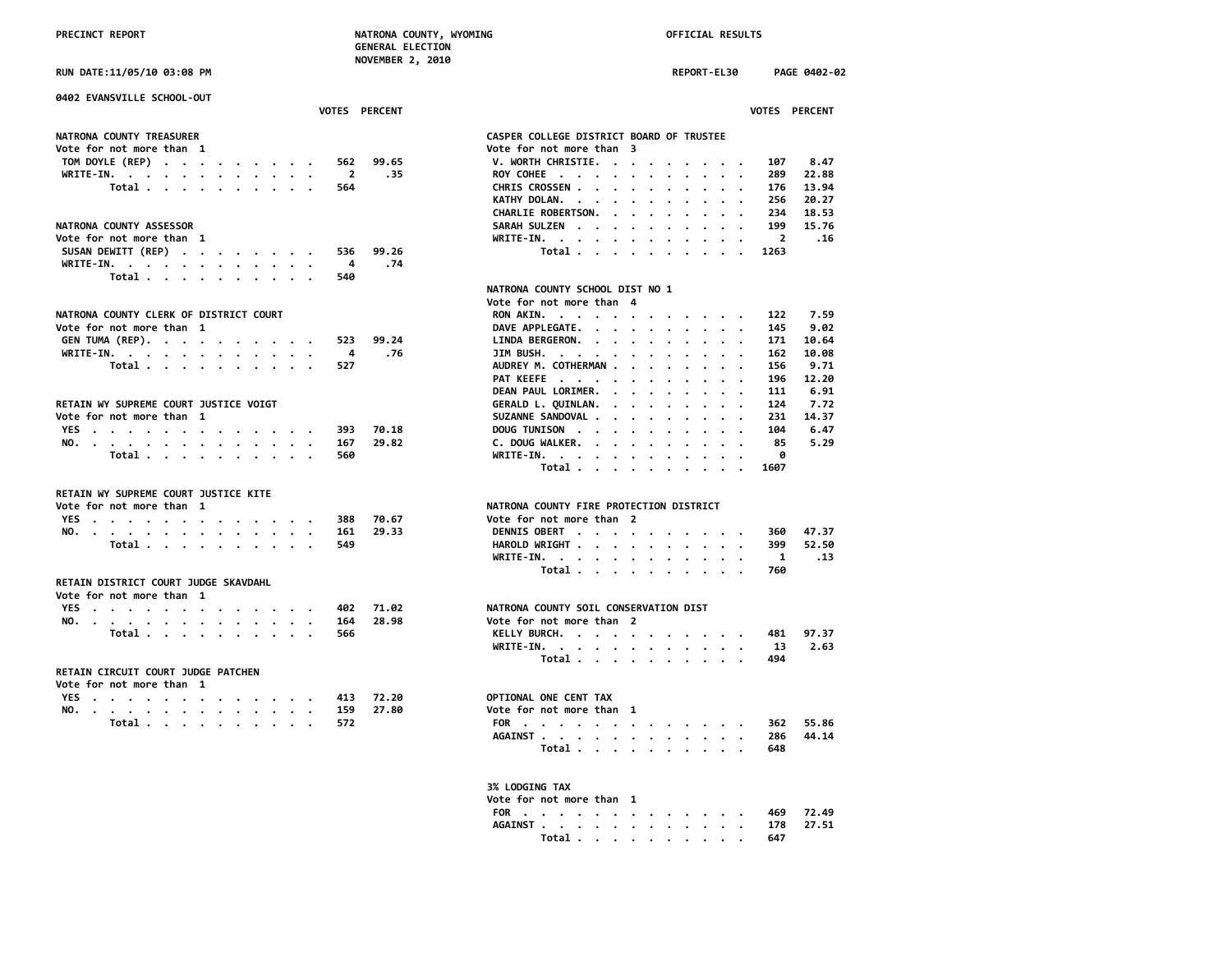**NOVEMBER 2, 2010**

### **RUN DATE:11/05/10 03:08 PM**

| 0501 HAT SIX RANCH                          |  |  |                |               |                                                                                                                     |              |
|---------------------------------------------|--|--|----------------|---------------|---------------------------------------------------------------------------------------------------------------------|--------------|
|                                             |  |  |                | VOTES PERCENT |                                                                                                                     | <b>VOTES</b> |
| REGISTERED VOTERS - TOTAL                   |  |  | 83             |               |                                                                                                                     |              |
| BALLOTS CAST - TOTAL.                       |  |  | 68             |               | STATE HOUSE DISTRICT 38                                                                                             |              |
| VOTER TURNOUT - TOTAL                       |  |  |                | 81.93         | Vote for not more than 1                                                                                            |              |
|                                             |  |  |                |               | BOB BRECHTEL (REP)<br>$\sim$ $\sim$ $\sim$ $\sim$ $\sim$                                                            | 51           |
|                                             |  |  |                |               | WAYNE BEATTY (DEM)<br>$\cdots$                                                                                      | 13           |
| UNITED STATES REPRESENTATIVE                |  |  |                |               | WRITE-IN.                                                                                                           | $\mathbf{1}$ |
| Vote for not more than 1                    |  |  |                |               | Total                                                                                                               | 65           |
| CYNTHIA M. LUMMIS (REP).                    |  |  | 49             | 72.06         |                                                                                                                     |              |
| DAVID WENDT (DEM).                          |  |  | 17             | 25.00         |                                                                                                                     |              |
| JOHN V. LOVE (LIB)                          |  |  | $\overline{2}$ | 2.94          | SEVENTH JUDICIAL DISTRICT ATTORNEY                                                                                  |              |
| WRITE-IN.                                   |  |  | ø              |               | Vote for not more than 1                                                                                            |              |
| Total                                       |  |  | 68             |               | MICHAEL A. BLONIGEN (REP)                                                                                           | 58           |
|                                             |  |  |                |               | WRITE-IN.                                                                                                           | 0            |
|                                             |  |  |                |               | Total                                                                                                               | 58           |
| <b>GOVERNOR</b>                             |  |  |                |               |                                                                                                                     |              |
| Vote for not more than 1                    |  |  |                |               |                                                                                                                     |              |
| MATT MEAD (REP)                             |  |  | 52             | 76.47         | NATRONA COUNTY COMMISSIONERS                                                                                        |              |
| LESLIE PETERSEN (DEM)                       |  |  | 12             | 17.65         | Vote for not more than 3                                                                                            |              |
| MIKE WHEELER (LIB)                          |  |  | ø              |               | ROBERT L. HENDRY (REP)                                                                                              | 42           |
| WRITE-IN.                                   |  |  | 4              | 5.88          | BILL MCDOWELL (REP)                                                                                                 | 50           |
| Total                                       |  |  | 68             |               | BARBARA PERYAM (REP).                                                                                               | 16           |
|                                             |  |  |                |               | GINO CERULLO (DEM)                                                                                                  | 18           |
|                                             |  |  |                |               |                                                                                                                     | 22           |
| <b>SECRETARY OF STATE</b>                   |  |  |                |               | KIMBERLY HOLLOWAY (DEM).                                                                                            | 20           |
|                                             |  |  |                |               | TERRY WINGERTER (DEM)<br>$\cdot$                                                                                    |              |
| Vote for not more than 1                    |  |  |                |               | WRITE-IN.                                                                                                           | 4            |
| MAX MAXFIELD (REP)                          |  |  | 53             | 81.54         | Total                                                                                                               | 172          |
| ANDREW SIMONS (DEM)                         |  |  | 10             | 15.38         |                                                                                                                     |              |
| CANDICE DELAAT (LIB).                       |  |  | $\overline{2}$ | 3.08          |                                                                                                                     |              |
| WRITE-IN.                                   |  |  | 0              |               | NATRONA COUNTY CORONER                                                                                              |              |
| Total                                       |  |  | 65             |               | Vote for not more than 1                                                                                            |              |
|                                             |  |  |                |               | CONNIE JACOBSON (REP)<br>$\mathbf{u} = \mathbf{u} + \mathbf{u} + \mathbf{u} + \mathbf{u} + \mathbf{u} + \mathbf{u}$ | 58           |
|                                             |  |  |                |               | JON CHRISTIE (DEM)                                                                                                  | 6            |
| <b>STATE AUDITOR</b>                        |  |  |                |               | WRITE-IN.                                                                                                           | 0            |
| Vote for not more than 1                    |  |  |                |               | Total                                                                                                               | 64           |
| CYNTHIA CLOUD (REP)                         |  |  |                | 57 100.00     |                                                                                                                     |              |
| WRITE-IN.                                   |  |  | ø              |               |                                                                                                                     |              |
| Total                                       |  |  | 57             |               | NATRONA COUNTY SHERIFF                                                                                              |              |
|                                             |  |  |                |               | Vote for not more than 1                                                                                            |              |
|                                             |  |  |                |               | MARK BENTON (REP).                                                                                                  | 58           |
| <b>STATE TREASURER</b>                      |  |  |                |               | WRITE-IN, $\cdots$ , $\cdots$ , $\cdots$                                                                            | 0            |
| Vote for not more than 1                    |  |  |                |               | Total                                                                                                               | 58           |
| JOE MEYER (REP)                             |  |  | 59             | 100.00        |                                                                                                                     |              |
| WRITE-IN.                                   |  |  | 0              |               |                                                                                                                     |              |
| Total $\cdots$ $\cdots$                     |  |  | 59             |               | NATRONA COUNTY CLERK                                                                                                |              |
|                                             |  |  |                |               | Vote for not more than 1                                                                                            |              |
|                                             |  |  |                |               | RENEA VITTO (REP).                                                                                                  | 55           |
| SUPERINTENDENT OF PUBLIC INSTRUCTION        |  |  |                |               | WRITE-IN.                                                                                                           | 1            |
| Vote for not more than 1                    |  |  |                |               | Total.                                                                                                              | 56           |
| CINDY HILL (REP) $\cdots$ $\cdots$ $\cdots$ |  |  | 41             | 61.19         |                                                                                                                     |              |
| MIKE MASSIE (DEM).                          |  |  | 26             | 38.81         |                                                                                                                     |              |
|                                             |  |  | 0              |               | NATRONA COUNTY TREASURER                                                                                            |              |
| WRITE-IN.<br>Total                          |  |  | 67             |               | Vote for not more than 1                                                                                            |              |
|                                             |  |  |                |               |                                                                                                                     |              |

| RUN DATE:11/05/10 03:08 PM                                                        | NOVEMBER 4, 2010<br>REPORT-EL30<br>PAGE 0501-01 |  |
|-----------------------------------------------------------------------------------|-------------------------------------------------|--|
|                                                                                   |                                                 |  |
| 0501 HAT SIX RANCH                                                                |                                                 |  |
| VOTES PERCENT<br>REGISTERED VOTERS - TOTAL<br>83                                  | VOTES PERCENT                                   |  |
| 68                                                                                |                                                 |  |
| BALLOTS CAST - TOTAL.                                                             | STATE HOUSE DISTRICT 38                         |  |
| VOTER TURNOUT - TOTAL<br>81.93                                                    | Vote for not more than 1                        |  |
|                                                                                   | BOB BRECHTEL (REP)<br>51<br>78.46               |  |
|                                                                                   | WAYNE BEATTY (DEM)<br>20.00<br>13               |  |
| UNITED STATES REPRESENTATIVE                                                      | 1.54<br>WRITE-IN.<br>1                          |  |
| Vote for not more than 1                                                          | Total<br>65                                     |  |
| CYNTHIA M. LUMMIS (REP).<br>72.06<br>49                                           |                                                 |  |
| DAVID WENDT (DEM).<br>25.00<br>17                                                 |                                                 |  |
| JOHN V. LOVE (LIB)<br>$\overline{2}$<br>2.94                                      | SEVENTH JUDICIAL DISTRICT ATTORNEY              |  |
| WRITE-IN.<br>0                                                                    | Vote for not more than 1                        |  |
| Total<br>68                                                                       | MICHAEL A. BLONIGEN (REP)<br>58 100.00          |  |
|                                                                                   | WRITE-IN.<br>0                                  |  |
|                                                                                   |                                                 |  |
|                                                                                   | Total<br>58                                     |  |
| <b>GOVERNOR</b>                                                                   |                                                 |  |
| Vote for not more than 1                                                          |                                                 |  |
| MATT MEAD (REP)<br>76.47<br>52                                                    | NATRONA COUNTY COMMISSIONERS                    |  |
| LESLIE PETERSEN (DEM)<br>17.65<br>12                                              | Vote for not more than 3                        |  |
| MIKE WHEELER (LIB)<br>0                                                           | ROBERT L. HENDRY (REP)<br>24.42<br>42           |  |
| 4<br>5.88<br>WRITE-IN.                                                            | BILL MCDOWELL (REP)<br>50<br>29.07              |  |
| Total<br>68                                                                       | BARBARA PERYAM (REP).<br>9.30<br>16             |  |
|                                                                                   | GINO CERULLO (DEM)<br>10.47<br>18               |  |
|                                                                                   | KIMBERLY HOLLOWAY (DEM).<br>22<br>12.79         |  |
| <b>SECRETARY OF STATE</b>                                                         | TERRY WINGERTER (DEM)<br>20<br>11.63            |  |
| Vote for not more than 1                                                          | 4<br>2.33                                       |  |
| 81.54<br>53                                                                       | WRITE-IN.<br>172                                |  |
| MAX MAXFIELD (REP)<br>10<br>15.38                                                 | Total                                           |  |
| ANDREW SIMONS (DEM)                                                               |                                                 |  |
| CANDICE DELAAT (LIB).<br>$\overline{2}$<br>3.08                                   |                                                 |  |
| WRITE-IN.<br>0                                                                    | NATRONA COUNTY CORONER                          |  |
| Total<br>65                                                                       | Vote for not more than 1                        |  |
|                                                                                   | CONNIE JACOBSON (REP)<br>90.63<br>58            |  |
|                                                                                   | 9.38<br>JON CHRISTIE (DEM)<br>6                 |  |
| <b>STATE AUDITOR</b>                                                              | WRITE-IN.<br>ø                                  |  |
| Vote for not more than 1                                                          | Total<br>64                                     |  |
| CYNTHIA CLOUD (REP)<br>57 100.00                                                  |                                                 |  |
| WRITE-IN.<br>0                                                                    |                                                 |  |
| 57<br>Total $\cdots$ $\cdots$ $\cdots$ $\cdots$                                   | NATRONA COUNTY SHERIFF                          |  |
|                                                                                   | Vote for not more than 1                        |  |
|                                                                                   | MARK BENTON (REP).<br>58 100.00                 |  |
| <b>STATE TREASURER</b>                                                            | 0                                               |  |
| Vote for not more than 1                                                          | WRITE-IN.<br>Total<br>58                        |  |
|                                                                                   |                                                 |  |
| JOE MEYER (REP)<br>59 100.00                                                      |                                                 |  |
| WRITE-IN.<br>0                                                                    |                                                 |  |
| Total<br>59                                                                       | NATRONA COUNTY CLERK                            |  |
|                                                                                   | Vote for not more than 1                        |  |
|                                                                                   | 98.21<br>RENEA VITTO (REP).<br>55               |  |
| SUPERINTENDENT OF PUBLIC INSTRUCTION                                              | WRITE-IN.<br>$\mathbf{1}$<br>1.79               |  |
| Vote for not more than 1                                                          | Total $\cdots$ $\cdots$ $\cdots$ $\cdots$<br>56 |  |
| CINDY HILL (REP) $\cdot \cdot \cdot \cdot \cdot \cdot \cdot \cdot$<br>41<br>61.19 |                                                 |  |
| MIKE MASSIE (DEM).<br>26<br>38.81                                                 |                                                 |  |
| WRITE-IN.<br>0                                                                    | NATRONA COUNTY TREASURER                        |  |
| Total<br>67                                                                       | Vote for not more than 1                        |  |
|                                                                                   | 56 100.00                                       |  |
|                                                                                   | TOM DOYLE (REP)                                 |  |
|                                                                                   | WRITE-IN.<br>ø                                  |  |
|                                                                                   | Total<br>56                                     |  |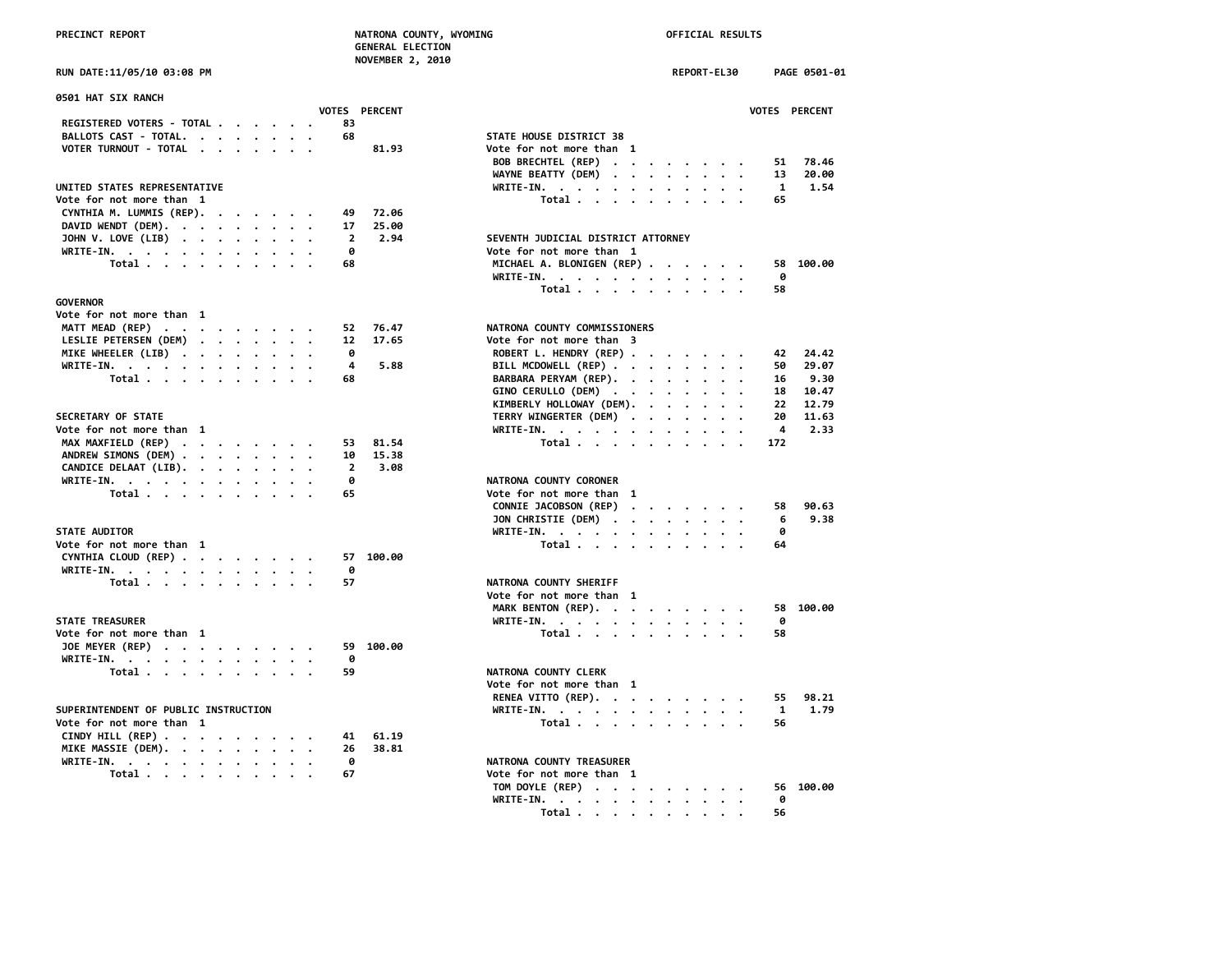**RUN DATE:11/05/10 03:08 PM REPORT-EL30 PAGE 0501-02**

| 0501 HAT SIX RANCH<br>VOTES PERCENT                                       | <b>VOTES PERCENT</b>                                                                                                                                                                                                                                                 |
|---------------------------------------------------------------------------|----------------------------------------------------------------------------------------------------------------------------------------------------------------------------------------------------------------------------------------------------------------------|
|                                                                           |                                                                                                                                                                                                                                                                      |
| <b>NATRONA COUNTY ASSESSOR</b>                                            | NATRONA COUNTY SCHOOL DIST NO 1                                                                                                                                                                                                                                      |
| Vote for not more than  1                                                 | Vote for not more than 4                                                                                                                                                                                                                                             |
| SUSAN DEWITT (REP)<br>57 100.00                                           | 6.17<br>RON AKIN.<br>10                                                                                                                                                                                                                                              |
| WRITE-IN.<br>0                                                            | 9.26<br>DAVE APPLEGATE.<br>15                                                                                                                                                                                                                                        |
| Total<br>57                                                               | 4.94<br>LINDA BERGERON.<br>8<br><u>in a serie series de la provincia de la provincia de la provincia de la provincia de la provincia de la provincia de la provincia de la provincia de la provincia de la provincia de la provincia de la provincia de la provi</u> |
|                                                                           | 4.32<br>JIM BUSH.<br>7<br>$\cdots$<br>$\cdots$                                                                                                                                                                                                                       |
|                                                                           | AUDREY M. COTHERMAN<br>14.20<br>23                                                                                                                                                                                                                                   |
| NATRONA COUNTY CLERK OF DISTRICT COURT                                    | PAT KEEFE<br>17.28<br>28<br>$\sim$<br>$\cdots$                                                                                                                                                                                                                       |
| Vote for not more than  1                                                 | 7.41<br>DEAN PAUL LORIMER.<br>12<br>$\mathbf{r}$ , $\mathbf{r}$ , $\mathbf{r}$ , $\mathbf{r}$ , $\mathbf{r}$ , $\mathbf{r}$                                                                                                                                          |
| GEN TUMA (REP).<br>98.28<br>57                                            | GERALD L. QUINLAN.<br>12.35<br>20                                                                                                                                                                                                                                    |
| WRITE-IN.<br>1.72<br>1                                                    | SUZANNE SANDOVAL .<br>10.49<br>17<br>$\cdot$ $\cdot$ $\cdot$ $\cdot$                                                                                                                                                                                                 |
| Total<br>58                                                               | 8.02<br>DOUG TUNISON<br>13                                                                                                                                                                                                                                           |
|                                                                           | C. DOUG WALKER.<br>9<br>5.56                                                                                                                                                                                                                                         |
|                                                                           | WRITE-IN.<br>0                                                                                                                                                                                                                                                       |
| RETAIN WY SUPREME COURT JUSTICE VOIGT                                     | Total<br>162                                                                                                                                                                                                                                                         |
| Vote for not more than 1                                                  |                                                                                                                                                                                                                                                                      |
| YES<br>66.67<br>40                                                        |                                                                                                                                                                                                                                                                      |
| 33.33<br>NO.<br>20                                                        | NATRONA COUNTY FIRE PROTECTION DISTRICT                                                                                                                                                                                                                              |
| Total<br>60                                                               | Vote for not more than 2                                                                                                                                                                                                                                             |
|                                                                           | DENNIS OBERT<br>50.00<br>40                                                                                                                                                                                                                                          |
|                                                                           | HAROLD WRIGHT<br>50.00<br>40                                                                                                                                                                                                                                         |
| RETAIN WY SUPREME COURT JUSTICE KITE                                      | ø<br>WRITE-IN.                                                                                                                                                                                                                                                       |
| Vote for not more than 1                                                  | Total<br>80                                                                                                                                                                                                                                                          |
| YES<br>68.33<br>41                                                        |                                                                                                                                                                                                                                                                      |
| 31.67<br>NO.<br>19                                                        |                                                                                                                                                                                                                                                                      |
| Total<br>60                                                               | NATRONA COUNTY SOIL CONSERVATION DIST                                                                                                                                                                                                                                |
|                                                                           | Vote for not more than 2                                                                                                                                                                                                                                             |
|                                                                           | KELLY BURCH.<br>97.83<br>45                                                                                                                                                                                                                                          |
| RETAIN DISTRICT COURT JUDGE SKAVDAHL                                      | -1<br>2.17<br>WRITE-IN.                                                                                                                                                                                                                                              |
| Vote for not more than 1                                                  | Total<br>46                                                                                                                                                                                                                                                          |
| 71.67<br>YES<br>the contract of the contract of the contract of the<br>43 |                                                                                                                                                                                                                                                                      |
| 28.33<br>NO.<br>17                                                        |                                                                                                                                                                                                                                                                      |
| 60<br>Total $\cdots$ $\cdots$ $\cdots$                                    | OPTIONAL ONE CENT TAX                                                                                                                                                                                                                                                |
|                                                                           | Vote for not more than 1                                                                                                                                                                                                                                             |
|                                                                           | FOR<br>68.66<br>46                                                                                                                                                                                                                                                   |
| RETAIN CIRCUIT COURT JUDGE PATCHEN                                        | 31.34<br>21<br>AGAINST                                                                                                                                                                                                                                               |
| Vote for not more than 1                                                  | Total<br>67                                                                                                                                                                                                                                                          |
| YES<br>68.85<br>42                                                        |                                                                                                                                                                                                                                                                      |
| NO.<br>19<br>31.15                                                        |                                                                                                                                                                                                                                                                      |
| Total $\ldots$ $\ldots$ $\ldots$ $\ldots$<br>61                           | 3% LODGING TAX                                                                                                                                                                                                                                                       |
|                                                                           | Vote for not more than 1                                                                                                                                                                                                                                             |
|                                                                           | 78.79<br>FOR<br>52                                                                                                                                                                                                                                                   |
| CASPER COLLEGE DISTRICT BOARD OF TRUSTEE                                  | 21.21<br>AGAINST<br>14                                                                                                                                                                                                                                               |
| Vote for not more than 3                                                  | Total<br>66                                                                                                                                                                                                                                                          |
| V. WORTH CHRISTIE.<br>8.53<br>11                                          |                                                                                                                                                                                                                                                                      |
| ROY COHEE<br>32<br>24.81                                                  |                                                                                                                                                                                                                                                                      |
| CHRIS CROSSEN<br>9.30<br>12                                               |                                                                                                                                                                                                                                                                      |
| KATHY DOLAN.<br>18.60<br>24                                               |                                                                                                                                                                                                                                                                      |
| CHARLIE ROBERTSON.<br>24<br>18.60                                         |                                                                                                                                                                                                                                                                      |
| SARAH SULZEN<br>19.38<br>25                                               |                                                                                                                                                                                                                                                                      |
| WRITE-IN.<br>1<br>.78                                                     |                                                                                                                                                                                                                                                                      |
| Total<br>129                                                              |                                                                                                                                                                                                                                                                      |

| NATRONA COUNTY SCHOOL DIST NO 1         |                                      |                      |                      |                      |                      |                          |                      |                      |                                   |                      |                          |                |       |
|-----------------------------------------|--------------------------------------|----------------------|----------------------|----------------------|----------------------|--------------------------|----------------------|----------------------|-----------------------------------|----------------------|--------------------------|----------------|-------|
| Vote for not more than                  |                                      |                      |                      |                      | 4                    |                          |                      |                      |                                   |                      |                          |                |       |
| <b>RON AKIN.</b>                        | $\cdot$ $\cdot$                      |                      |                      |                      | $\bullet$            |                          |                      |                      |                                   |                      |                          | 10             | 6.17  |
| DAVE APPLEGATE.                         |                                      |                      | $\ddot{\phantom{0}}$ | $\cdot$              | $\ddot{\phantom{0}}$ | $\bullet$                | $\bullet$            | $\ddot{\phantom{0}}$ | $\ddot{\phantom{0}}$              | $\bullet$            |                          | 15             | 9.26  |
| LINDA BERGERON. .                       |                                      |                      |                      | $\ddot{\phantom{0}}$ | $\ddot{\phantom{0}}$ | $\bullet$                | $\cdot$              | $\bullet$            | $\bullet$                         | $\bullet$            | $\bullet$                | - 8            | 4.94  |
| JIM BUSH. .                             |                                      |                      |                      |                      | $\bullet$            | $\bullet$                |                      | $\ddot{\phantom{0}}$ |                                   |                      |                          | $\overline{7}$ | 4.32  |
| AUDREY M. COTHERMAN .                   |                                      |                      |                      |                      | $\cdot$              | $\ddot{\phantom{a}}$     | $\cdot$              | $\cdot$              | $\cdot$                           |                      |                          | 23             | 14.20 |
| PAT KEEFE.                              |                                      | $\cdot$              |                      | $\ddot{\phantom{0}}$ | $\cdot$              | $\sim$                   | $\ddot{\phantom{0}}$ | $\bullet$            | $\bullet$                         | $\bullet$            | $\bullet$                | 28             | 17.28 |
| DEAN PAUL LORIMER.                      |                                      |                      |                      | $\ddot{\phantom{0}}$ | $\ddot{\phantom{0}}$ | $\ddot{\phantom{a}}$     | $\cdot$              | $\ddot{\phantom{a}}$ | $\ddot{\phantom{a}}$              | $\bullet$            | $\cdot$                  | 12             | 7.41  |
| GERALD L. QUINLAN.                      |                                      |                      |                      | $\ddot{\phantom{0}}$ | $\ddot{\phantom{a}}$ | $\ddot{\phantom{0}}$     | $\bullet$            |                      | $\bullet$                         | $\bullet$            | $\bullet$                | 20             | 12.35 |
| SUZANNE SANDOVAL .                      |                                      |                      |                      |                      | $\cdot$ $\cdot$      | $\ddot{\phantom{0}}$     | $\cdot$              | $\ddot{\phantom{0}}$ | $\ddot{\phantom{0}}$              | $\bullet$            | $\bullet$                | 17             | 10.49 |
| <b>DOUG TUNISON</b>                     |                                      | $\sim$ $\sim$        |                      | $\ddot{\phantom{0}}$ | $\ddot{\phantom{a}}$ | $\ddot{\phantom{0}}$     | $\ddot{\phantom{0}}$ | $\ddot{\phantom{0}}$ | $\ddot{\phantom{0}}$              | $\bullet$            | $\bullet$                | 13             | 8.02  |
| C. DOUG WALKER. .                       |                                      |                      |                      | $\ddot{\phantom{0}}$ | $\ddot{\phantom{0}}$ | $\sim$                   | $\ddot{\phantom{0}}$ | $\bullet$            | $\ddot{\phantom{0}}$              | $\ddot{\phantom{0}}$ | $\bullet$                | 9              | 5.56  |
| <b>WRITE-IN.</b>                        |                                      |                      | $\bullet$            | $\ddot{\phantom{0}}$ | $\bullet$            | $\bullet$                | $\bullet$            |                      | $\bullet$                         |                      | $\bullet$                | 0              |       |
|                                         | Total                                |                      |                      | $\ddotsc$            |                      | $\overline{\phantom{a}}$ | $\overline{a}$       | $\ddot{\phantom{0}}$ | $\overline{a}$                    |                      | $\overline{\phantom{a}}$ | 162            |       |
|                                         |                                      |                      |                      |                      |                      |                          |                      |                      |                                   |                      |                          |                |       |
|                                         |                                      |                      |                      |                      |                      |                          |                      |                      |                                   |                      |                          |                |       |
| NATRONA COUNTY FIRE PROTECTION DISTRICT |                                      |                      |                      |                      |                      |                          |                      |                      |                                   |                      |                          |                |       |
| Vote for not more than                  |                                      |                      |                      |                      | $\overline{2}$       |                          |                      |                      |                                   |                      |                          |                |       |
| <b>DENNIS OBERT</b>                     |                                      | $\ddot{\phantom{a}}$ |                      |                      | $\bullet$            |                          |                      |                      |                                   |                      |                          | 40             | 50.00 |
| HAROLD WRIGHT.                          |                                      |                      | $\cdot$              | $\cdot$              | $\ddot{\phantom{0}}$ | $\ddot{\phantom{a}}$     | $\ddot{\phantom{0}}$ |                      | $\ddot{\phantom{a}}$              | $\ddot{\phantom{0}}$ |                          | -40            | 50.00 |
| WRITE-IN.                               | $\cdot$                              |                      |                      | $\bullet$ .          | $\ddot{\phantom{0}}$ | $\cdot$                  | $\ddot{\phantom{0}}$ | $\bullet$            |                                   |                      |                          | - 0            |       |
|                                         | Total .                              |                      | $\cdot$              | $\ddot{\phantom{0}}$ | $\ddot{\phantom{0}}$ | $\ddot{\phantom{a}}$     | $\cdot$              |                      | $\bullet$                         | $\bullet$            | $\bullet$                | 80             |       |
|                                         |                                      |                      |                      |                      |                      |                          |                      |                      |                                   |                      |                          |                |       |
|                                         |                                      |                      |                      |                      |                      |                          |                      |                      |                                   |                      |                          |                |       |
| NATRONA COUNTY SOIL CONSERVATION DIST   |                                      |                      |                      |                      |                      |                          |                      |                      |                                   |                      |                          |                |       |
| Vote for not more than                  |                                      |                      |                      |                      | $\overline{2}$       |                          |                      |                      |                                   |                      |                          |                |       |
| KELLY BURCH.                            |                                      |                      |                      |                      | $\bullet$            |                          |                      |                      |                                   |                      |                          | 45             | 97.83 |
| WRITE-IN. .                             |                                      |                      |                      |                      | $\ddot{\phantom{0}}$ | $\ddot{\phantom{0}}$     | $\ddot{\phantom{0}}$ | $\bullet$            |                                   |                      | $\bullet$                | $\mathbf{1}$   | 2.17  |
|                                         | Total                                |                      |                      | $\bullet$            | $\ddot{\phantom{0}}$ | $\ddot{\phantom{a}}$     | $\cdot$              | $\ddot{\phantom{a}}$ | $\bullet$<br>$\ddot{\phantom{a}}$ | $\cdot$<br>$\bullet$ | $\bullet$                | -46            |       |
|                                         |                                      |                      |                      |                      |                      |                          |                      |                      |                                   |                      |                          |                |       |
|                                         |                                      |                      |                      |                      |                      |                          |                      |                      |                                   |                      |                          |                |       |
| OPTIONAL ONE CENT TAX                   |                                      |                      |                      |                      |                      |                          |                      |                      |                                   |                      |                          |                |       |
| Vote for not more than                  |                                      |                      |                      |                      | 1                    |                          |                      |                      |                                   |                      |                          |                |       |
| FOR .                                   |                                      |                      |                      |                      |                      |                          |                      |                      |                                   |                      |                          | 46             | 68.66 |
|                                         | $\ddot{\phantom{0}}$                 | $\cdot$              | $\cdot$              | $\cdot$              | $\ddot{\phantom{0}}$ |                          | $\sim$ $\sim$        | $\cdot$              |                                   | $\cdot$ $\cdot$      | $\bullet$                | 21             | 31.34 |
| AGAINST                                 | Total .                              |                      | $\bullet$            | $\bullet$            | $\bullet$            | $\bullet$                | $\ddot{\phantom{0}}$ | $\bullet$            | $\bullet$                         | $\ddot{\phantom{0}}$ | $\bullet$                | 67             |       |
|                                         |                                      |                      | $\ddot{\phantom{a}}$ | $\cdot$              |                      | $\overline{a}$           |                      |                      |                                   |                      |                          |                |       |
|                                         |                                      |                      |                      |                      |                      |                          |                      |                      |                                   |                      |                          |                |       |
| 3% LODGING TAX                          |                                      |                      |                      |                      |                      |                          |                      |                      |                                   |                      |                          |                |       |
|                                         |                                      |                      |                      |                      |                      |                          |                      |                      |                                   |                      |                          |                |       |
| Vote for not more than                  |                                      |                      |                      |                      | 1                    |                          |                      |                      |                                   |                      |                          |                |       |
| FOR .                                   |                                      |                      |                      |                      | $\bullet$            |                          |                      |                      |                                   |                      |                          | 52             | 78.79 |
| <b>AGAINST</b>                          | $\cdot$<br>$\overline{a}$<br>Total . |                      |                      | $\cdot$              | $\ddot{\phantom{0}}$ | $\ddot{\phantom{0}}$     | $\ddot{\phantom{0}}$ | $\ddot{\phantom{0}}$ |                                   |                      | $\bullet$                | 14             | 21.21 |
|                                         |                                      |                      | $\bullet$            | $\cdot$              | $\ddot{\phantom{0}}$ | $\bullet$                | $\ddot{\phantom{0}}$ | $\ddot{\phantom{0}}$ | $\ddot{\phantom{0}}$              | $\ddot{\phantom{0}}$ | $\bullet$                | 66             |       |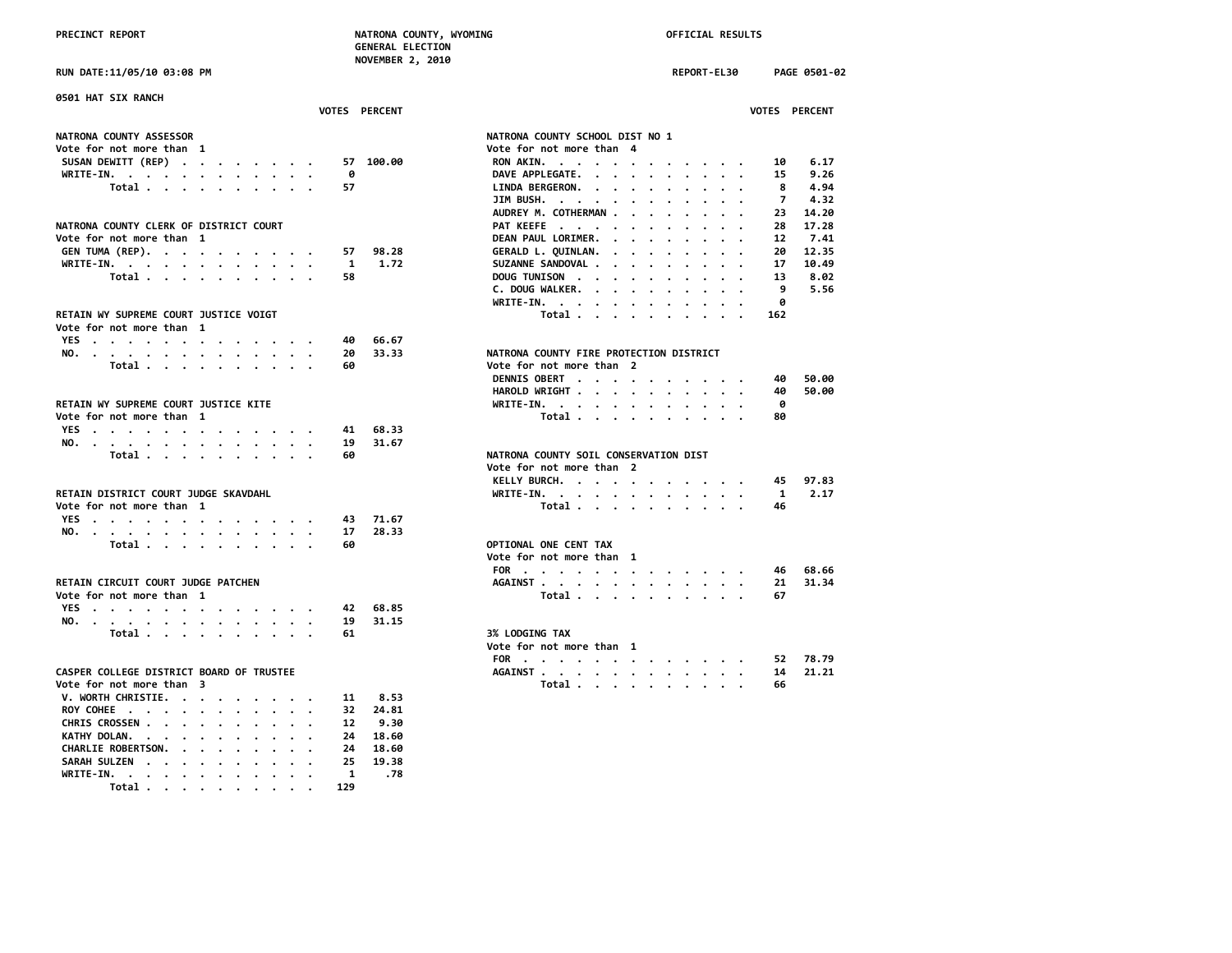**NOVEMBER 2, 2010**

| 0701 MIDWEST TOWN HALL                                             |          |  |  |                |                      |                                                                                                        |                         |
|--------------------------------------------------------------------|----------|--|--|----------------|----------------------|--------------------------------------------------------------------------------------------------------|-------------------------|
|                                                                    |          |  |  |                | <b>VOTES PERCENT</b> |                                                                                                        | <b>VOTES</b>            |
| REGISTERED VOTERS - TOTAL                                          |          |  |  | 203            |                      |                                                                                                        |                         |
| BALLOTS CAST - TOTAL.                                              |          |  |  | 126            |                      | STATE HOUSE DISTRICT 38                                                                                |                         |
| VOTER TURNOUT - TOTAL                                              |          |  |  |                | 62.07                | Vote for not more than 1                                                                               |                         |
|                                                                    |          |  |  |                |                      | <b>BOB BRECHTEL (REP)</b><br>$\mathcal{A}=\mathcal{A}=\mathcal{A}=\mathcal{A}=\mathcal{A}=\mathcal{A}$ | 86                      |
|                                                                    |          |  |  |                |                      | WAYNE BEATTY (DEM)<br>$\mathbf{r}$ , $\mathbf{r}$ , $\mathbf{r}$ , $\mathbf{r}$                        | 35                      |
| UNITED STATES REPRESENTATIVE                                       |          |  |  |                |                      | WRITE-IN.                                                                                              | $\overline{\mathbf{1}}$ |
| Vote for not more than 1                                           |          |  |  |                |                      | Total                                                                                                  | 122                     |
| CYNTHIA M. LUMMIS (REP).                                           | $\cdots$ |  |  | 98             | 79.03                |                                                                                                        |                         |
| DAVID WENDT (DEM).                                                 |          |  |  | 22             | 17.74                |                                                                                                        |                         |
| JOHN V. LOVE (LIB) $\cdot \cdot \cdot \cdot \cdot \cdot \cdot$     |          |  |  | $\overline{2}$ | 1.61                 | SEVENTH JUDICIAL DISTRICT ATTORNEY                                                                     |                         |
| WRITE-IN.                                                          |          |  |  | $\overline{2}$ | 1.61                 | Vote for not more than 1                                                                               |                         |
| Total                                                              |          |  |  | 124            |                      | MICHAEL A. BLONIGEN (REP)                                                                              | 105                     |
|                                                                    |          |  |  |                |                      |                                                                                                        | $\mathbf{1}$            |
|                                                                    |          |  |  |                |                      | WRITE-IN.                                                                                              |                         |
|                                                                    |          |  |  |                |                      | Total                                                                                                  | 106                     |
| <b>GOVERNOR</b>                                                    |          |  |  |                |                      |                                                                                                        |                         |
| Vote for not more than 1                                           |          |  |  |                |                      |                                                                                                        |                         |
| MATT MEAD (REP)                                                    |          |  |  | 91             | 72.22                | NATRONA COUNTY COMMISSIONERS                                                                           |                         |
| LESLIE PETERSEN (DEM)                                              |          |  |  | 18             | 14.29                | Vote for not more than 3                                                                               |                         |
| MIKE WHEELER (LIB)                                                 |          |  |  | 5              | 3.97                 | ROBERT L. HENDRY (REP)                                                                                 | 66                      |
| WRITE-IN.                                                          |          |  |  | 12             | 9.52                 | BILL MCDOWELL (REP)                                                                                    | 80                      |
| Total                                                              |          |  |  | 126            |                      | BARBARA PERYAM (REP).                                                                                  | 61                      |
|                                                                    |          |  |  |                |                      | GINO CERULLO (DEM)                                                                                     | 33                      |
|                                                                    |          |  |  |                |                      | KIMBERLY HOLLOWAY (DEM).                                                                               | 23                      |
| SECRETARY OF STATE                                                 |          |  |  |                |                      | TERRY WINGERTER (DEM)                                                                                  | 50                      |
| Vote for not more than 1                                           |          |  |  |                |                      | WRITE-IN.                                                                                              | 5                       |
| MAX MAXFIELD (REP)                                                 |          |  |  | 101            | 82.11                | Total $\cdots$ $\cdots$ $\cdots$                                                                       | 318                     |
| ANDREW SIMONS (DEM)                                                |          |  |  | 16             | 13.01                |                                                                                                        |                         |
| CANDICE DELAAT (LIB).                                              |          |  |  | 5              | 4.07                 |                                                                                                        |                         |
|                                                                    |          |  |  | $\mathbf{1}$   | .81                  | NATRONA COUNTY CORONER                                                                                 |                         |
| WRITE-IN.                                                          |          |  |  |                |                      |                                                                                                        |                         |
| Total                                                              |          |  |  | 123            |                      | Vote for not more than 1                                                                               |                         |
|                                                                    |          |  |  |                |                      | CONNIE JACOBSON (REP)<br>$\mathbf{a}$ . The second contribution of $\mathbf{a}$                        | 117                     |
|                                                                    |          |  |  |                |                      | JON CHRISTIE (DEM)<br>$\cdot$<br>$\bullet$                                                             | 8                       |
| <b>STATE AUDITOR</b>                                               |          |  |  |                |                      | WRITE-IN.                                                                                              | ø                       |
| Vote for not more than 1                                           |          |  |  |                |                      | Total                                                                                                  | 125                     |
| CYNTHIA CLOUD (REP)                                                |          |  |  |                | 113 100.00           |                                                                                                        |                         |
| WRITE-IN.                                                          |          |  |  | 0              |                      |                                                                                                        |                         |
| Total                                                              |          |  |  | 113            |                      | NATRONA COUNTY SHERIFF                                                                                 |                         |
|                                                                    |          |  |  |                |                      | Vote for not more than 1                                                                               |                         |
|                                                                    |          |  |  |                |                      | MARK BENTON (REP).                                                                                     | 103                     |
| <b>STATE TREASURER</b>                                             |          |  |  |                |                      | WRITE-IN.                                                                                              | 6                       |
| Vote for not more than 1                                           |          |  |  |                |                      | Total $\cdots$ $\cdots$ $\cdots$                                                                       | 109                     |
| JOE MEYER (REP)                                                    |          |  |  |                | 112 100.00           |                                                                                                        |                         |
| WRITE-IN.                                                          |          |  |  | 0              |                      |                                                                                                        |                         |
| Total                                                              |          |  |  | 112            |                      | NATRONA COUNTY CLERK                                                                                   |                         |
|                                                                    |          |  |  |                |                      | Vote for not more than 1                                                                               |                         |
|                                                                    |          |  |  |                |                      |                                                                                                        | 109                     |
|                                                                    |          |  |  |                |                      | RENEA VITTO (REP).                                                                                     |                         |
| SUPERINTENDENT OF PUBLIC INSTRUCTION                               |          |  |  |                |                      | WRITE-IN.                                                                                              | 1                       |
| Vote for not more than 1                                           |          |  |  |                |                      | Total                                                                                                  | 110                     |
| CINDY HILL (REP) $\cdot \cdot \cdot \cdot \cdot \cdot \cdot \cdot$ |          |  |  | 77             | 62.10                |                                                                                                        |                         |
| MIKE MASSIE (DEM).                                                 |          |  |  | 47             | 37.90                |                                                                                                        |                         |
| WRITE-IN.                                                          |          |  |  | 0              |                      | NATRONA COUNTY TREASURER                                                                               |                         |
| Total                                                              |          |  |  | 124            |                      | Vote for not more than 1                                                                               |                         |

|                                                   | <b>NOVEMBER 2, 2010</b>                         |
|---------------------------------------------------|-------------------------------------------------|
| RUN DATE:11/05/10 03:08 PM                        | REPORT-EL30<br>PAGE 0701-01                     |
| 0701 MIDWEST TOWN HALL                            |                                                 |
| <b>VOTES PERCENT</b>                              | VOTES PERCENT                                   |
| REGISTERED VOTERS - TOTAL<br>203                  |                                                 |
| BALLOTS CAST - TOTAL.<br>126                      | STATE HOUSE DISTRICT 38                         |
| VOTER TURNOUT - TOTAL                             | 62.07<br>Vote for not more than 1               |
|                                                   | BOB BRECHTEL (REP)<br>70.49<br>86               |
|                                                   | WAYNE BEATTY (DEM)<br>35<br>28.69               |
| UNITED STATES REPRESENTATIVE                      | WRITE-IN.<br>1<br>.82                           |
| Vote for not more than 1                          | Total<br>122                                    |
| CYNTHIA M. LUMMIS (REP).<br>98                    | 79.03                                           |
| DAVID WENDT (DEM).<br>22                          | 17.74                                           |
| $\overline{2}$                                    | 1.61<br>SEVENTH JUDICIAL DISTRICT ATTORNEY      |
| JOHN V. LOVE (LIB)<br>$\overline{2}$              | 1.61<br>Vote for not more than 1                |
| WRITE-IN.<br>124                                  | 99.06                                           |
| Total $\cdots$ $\cdots$ $\cdots$ $\cdots$         | MICHAEL A. BLONIGEN (REP)<br>105                |
|                                                   | WRITE-IN.<br>1<br>.94                           |
|                                                   | Total<br>106                                    |
| <b>GOVERNOR</b>                                   |                                                 |
| Vote for not more than 1                          |                                                 |
| MATT MEAD (REP)<br>91                             | NATRONA COUNTY COMMISSIONERS<br>72.22           |
| LESLIE PETERSEN (DEM)<br>18                       | 14.29<br>Vote for not more than 3               |
| 5<br>MIKE WHEELER (LIB)                           | 3.97<br>ROBERT L. HENDRY (REP)<br>20.75<br>66   |
| WRITE-IN.<br>12                                   | 25.16<br>9.52<br>BILL MCDOWELL (REP)<br>80      |
| Total<br>126                                      | BARBARA PERYAM (REP).<br>61<br>19.18            |
|                                                   | GINO CERULLO (DEM)<br>10.38<br>33               |
|                                                   | KIMBERLY HOLLOWAY (DEM).<br>23<br>7.23          |
| SECRETARY OF STATE                                | TERRY WINGERTER (DEM)<br>15.72<br>50<br>$\cdot$ |
| Vote for not more than 1                          | WRITE-IN.<br>5.<br>1.57                         |
|                                                   | 82.11<br>318                                    |
| MAX MAXFIELD (REP)<br>101                         | Total<br>13.01                                  |
| ANDREW SIMONS (DEM)<br>16                         |                                                 |
| 5<br>CANDICE DELAAT (LIB).                        | 4.07                                            |
| WRITE-IN.<br>1                                    | .81<br>NATRONA COUNTY CORONER                   |
| 123<br>Total                                      | Vote for not more than 1                        |
|                                                   | CONNIE JACOBSON (REP)<br>93.60<br>117           |
|                                                   | JON CHRISTIE (DEM)<br>8<br>6.40                 |
| <b>STATE AUDITOR</b>                              | ø<br>WRITE-IN.                                  |
| Vote for not more than 1                          | Total<br>125                                    |
| CYNTHIA CLOUD (REP)<br>113 100.00                 |                                                 |
| WRITE-IN.<br>0                                    |                                                 |
| 113<br>Total $\ldots$ $\ldots$ $\ldots$ $\ldots$  | NATRONA COUNTY SHERIFF                          |
|                                                   | Vote for not more than 1                        |
|                                                   | MARK BENTON (REP).<br>94.50<br>103              |
| <b>STATE TREASURER</b>                            | 5.50<br>WRITE-IN.<br>- 6                        |
| Vote for not more than 1                          | Total<br>109                                    |
| JOE MEYER (REP)<br>112 100.00                     |                                                 |
| ø                                                 |                                                 |
| WRITE-IN.                                         |                                                 |
| Total<br>112                                      | NATRONA COUNTY CLERK                            |
|                                                   | Vote for not more than 1                        |
|                                                   | RENEA VITTO (REP).<br>99.09<br>109              |
| SUPERINTENDENT OF PUBLIC INSTRUCTION              | .91<br>WRITE-IN.<br>-1                          |
| Vote for not more than 1                          | Total<br>110                                    |
| CINDY HILL (REP) $\cdots$ $\cdots$ $\cdots$<br>77 | 62.10                                           |
| MIKE MASSIE (DEM).<br>47                          | 37.90                                           |
| ø<br>WRITE-IN.<br>$\overline{\phantom{a}}$        | NATRONA COUNTY TREASURER                        |
| Total<br>124                                      | Vote for not more than 1                        |
|                                                   | TOM DOYLE (REP)<br>98.15<br>106                 |
|                                                   | $\overline{2}$<br>WRITE-IN.<br>1.85             |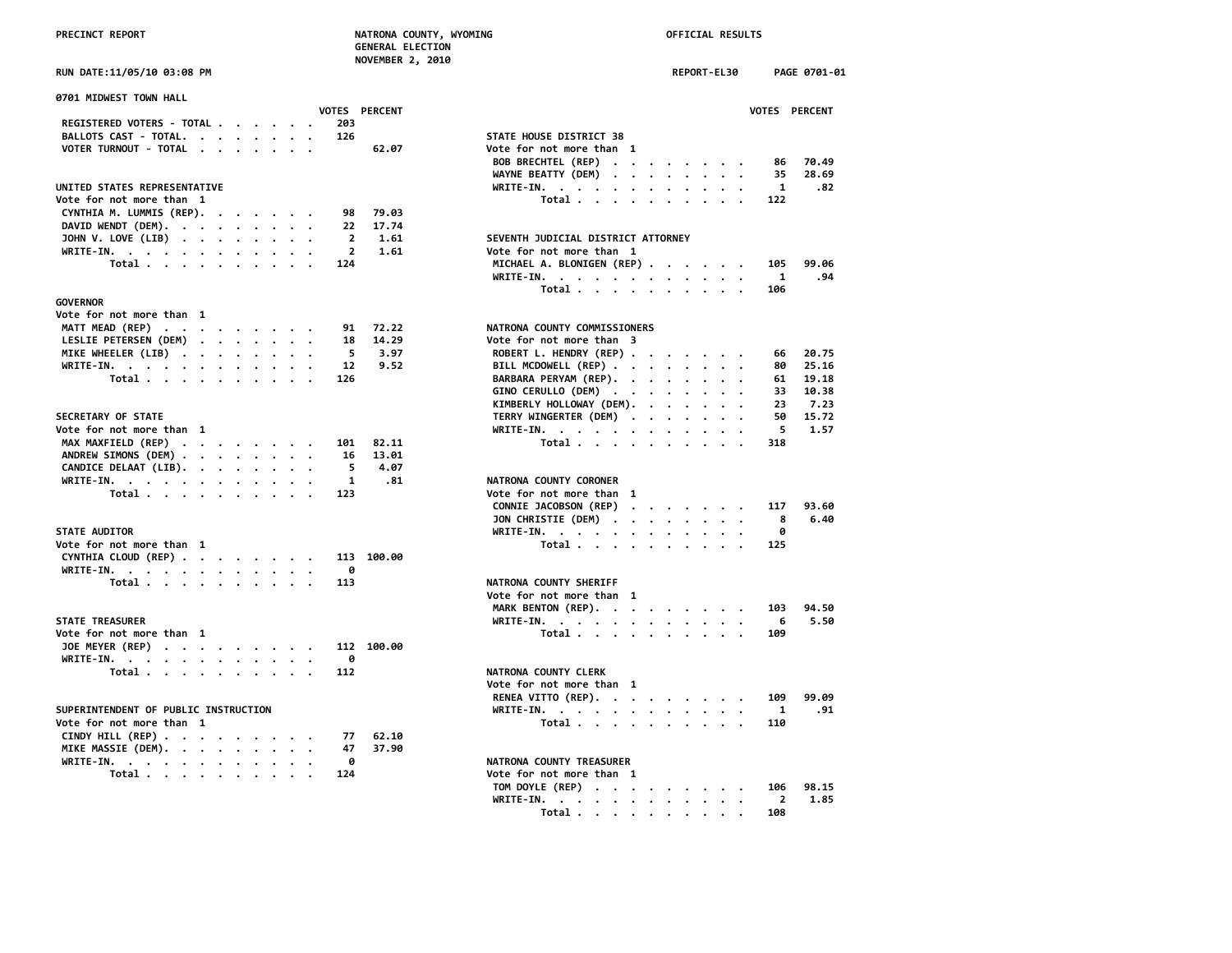**GENERAL ELECTION NOVEMBER 2, 2010**

**PRECINCT REPORT NATRONA COUNTY, WYOMING OFFICIAL RESULTS RUN DATE:11/05/10 03:08 PM REPORT-EL30 PAGE 0701-02 0701 MIDWEST TOWN HALL NATRONA COUNTY ASSESSOR Vote for not more than 1 Vote for not more than 4 SUSAN DEWITT (REP) . . . . . . . . 109 98.20 WRITE-IN.** . . . . . . . . . . . . 2 1.80  **Total . . . . . . . . . . . 111 NATRONA COUNTY CLERK OF DISTRICT COURT** Vote for not more than 1 **GEN TUMA (REP). . . . . . . . . . 109 100.00**<br>WRITE-IN. . . . . . . . . . . . . 0 **WRITE-IN.** . . . . . . . . . . .  **Total . . . . . . . . . . . 109** RETAIN WY SUPREME COURT JUSTICE VOIGT **Vote for not more than 1 YES . . . . . . . . . . . . . 85 73.91 NO.** . . . . . . . . . . . . . . 30 26.09  **Total . . . . . . . . . . 115** RETAIN WY SUPREME COURT JUSTICE KITE Vote for not more than 1 **YES . . . . . . . . . . . . . 91 80.53 NO. . . . . . . . . . . . . . 22 19.47 Total . . . . . . . . . . 113 1992 The Vote for not more than 2 Vote for not more than** 2 **RETAIN DISTRICT COURT JUDGE SKAVDAHL Vote for not more than 1**<br>**YES** . . . . . . . . . . . . . . 91 79.82 **YES . . . . . . . . . . . . . 91 79.82 NO. . . . . . . . . . . . . . 23 20.18 Total** . . . . . . . . . . . 114 *Vote for not more than* 1 **RETAIN CIRCUIT COURT JUDGE PATCHEN Vote for not more than 1**<br>**YES** . . . . . . . . . . . . . . . . . 94 82.46 **YES** . . . . . . . . . . . . . . **NO. . . . . . . . . . . . . . 20 17.54 Total . . . . . . . . . . 114 1** Vote for not more than 1 **CASPER COLLEGE DISTRICT BOARD OF TRUSTEE** Vote for not more than 3 **V. WORTH CHRISTIE. . . . . . . . . 35 13.62 ROY COHEE . . . . . . . . . . . 44 17.12 CHRIS CROSSEN . . . . . . . . . . 38 14.79 KATHY DOLAN. . . . . . . . . . . 62 24.12** CHARLIE ROBERTSON. . . . . . . . . **SARAH SULZEN . . . . . . . . . . 43 16.73 WRITE-IN. . . . . . . . . . . . 1 .39 Total . . . . . . . . . . 257**

| VOTES PERCENT                            | VOTES PERCENT                                                                                                                                                                                                                                                      |
|------------------------------------------|--------------------------------------------------------------------------------------------------------------------------------------------------------------------------------------------------------------------------------------------------------------------|
| <b>NATRONA COUNTY ASSESSOR</b>           | NATRONA COUNTY SCHOOL DIST NO 1                                                                                                                                                                                                                                    |
| Vote for not more than 1                 | Vote for not more than 4                                                                                                                                                                                                                                           |
| SUSAN DEWITT (REP)<br>98.20<br>109       | RON AKIN.<br>6.63<br>25                                                                                                                                                                                                                                            |
| 1.80<br>WRITE-IN.<br>$\overline{2}$      | DAVE APPLEGATE.<br>14.32<br>54                                                                                                                                                                                                                                     |
| Total<br>111                             | LINDA BERGERON.<br>9.02<br>34<br>$\mathbf{r}$ . The set of the set of the set of the set of the set of the set of the set of the set of the set of the set of the set of the set of the set of the set of the set of the set of the set of the set of the set of t |
|                                          | JIM BUSH.<br>43<br>11.41                                                                                                                                                                                                                                           |
|                                          | AUDREY M. COTHERMAN<br>9.28<br>35                                                                                                                                                                                                                                  |
| NATRONA COUNTY CLERK OF DISTRICT COURT   | PAT KEEFE<br>14.85<br>56                                                                                                                                                                                                                                           |
| Vote for not more than 1                 | DEAN PAUL LORIMER.<br>3.71<br>14<br>$\mathbf{r}$ , $\mathbf{r}$ , $\mathbf{r}$ , $\mathbf{r}$ , $\mathbf{r}$                                                                                                                                                       |
| GEN TUMA (REP).<br>109 100.00            | GERALD L. QUINLAN.<br>5.84<br>22<br>$\mathbf{r}$ , $\mathbf{r}$ , $\mathbf{r}$ , $\mathbf{r}$ , $\mathbf{r}$<br>$\cdot$                                                                                                                                            |
| 0<br>WRITE-IN.                           | SUZANNE SANDOVAL<br>51<br>13.53                                                                                                                                                                                                                                    |
| Total<br>109                             | DOUG TUNISON<br>19<br>5.04                                                                                                                                                                                                                                         |
|                                          | C. DOUG WALKER.<br>24<br>6.37                                                                                                                                                                                                                                      |
|                                          | WRITE-IN.<br>ø                                                                                                                                                                                                                                                     |
| RETAIN WY SUPREME COURT JUSTICE VOIGT    | Total<br>377                                                                                                                                                                                                                                                       |
| Vote for not more than 1                 |                                                                                                                                                                                                                                                                    |
| YES<br>85<br>73.91                       |                                                                                                                                                                                                                                                                    |
| 26.09<br>NO.<br>30                       | NATRONA COUNTY FIRE PROTECTION DISTRICT                                                                                                                                                                                                                            |
| Total<br>115                             | Vote for not more than 2                                                                                                                                                                                                                                           |
|                                          | DENNIS OBERT<br>45.45<br>5                                                                                                                                                                                                                                         |
|                                          | HAROLD WRIGHT<br>54.55<br>6                                                                                                                                                                                                                                        |
| RETAIN WY SUPREME COURT JUSTICE KITE     | WRITE-IN.<br>0                                                                                                                                                                                                                                                     |
| Vote for not more than 1                 | Total<br>11                                                                                                                                                                                                                                                        |
| 80.53<br>YES.<br>91                      |                                                                                                                                                                                                                                                                    |
| 19.47<br>22<br>NO.                       |                                                                                                                                                                                                                                                                    |
| Total<br>113                             | NATRONA COUNTY SOIL CONSERVATION DIST                                                                                                                                                                                                                              |
|                                          | Vote for not more than 2                                                                                                                                                                                                                                           |
|                                          | KELLY BURCH.<br>99.03<br>102                                                                                                                                                                                                                                       |
| RETAIN DISTRICT COURT JUDGE SKAVDAHL     | WRITE-IN.<br>1<br>.97                                                                                                                                                                                                                                              |
| Vote for not more than 1                 | Total<br>103                                                                                                                                                                                                                                                       |
| 79.82<br>YES.<br>91                      |                                                                                                                                                                                                                                                                    |
| 20.18<br>NO.<br>23                       |                                                                                                                                                                                                                                                                    |
| Total<br>114                             | OPTIONAL ONE CENT TAX                                                                                                                                                                                                                                              |
|                                          | Vote for not more than 1                                                                                                                                                                                                                                           |
|                                          | 70.97<br>FOR<br>88                                                                                                                                                                                                                                                 |
| RETAIN CIRCUIT COURT JUDGE PATCHEN       | AGAINST<br>29.03<br>36                                                                                                                                                                                                                                             |
| Vote for not more than 1                 | Total<br>124                                                                                                                                                                                                                                                       |
| YES<br>82.46<br>94                       |                                                                                                                                                                                                                                                                    |
| 17.54<br>NO.<br>20                       |                                                                                                                                                                                                                                                                    |
| 114<br>Total                             | 3% LODGING TAX                                                                                                                                                                                                                                                     |
|                                          | Vote for not more than 1                                                                                                                                                                                                                                           |
|                                          | 60.66<br>FOR<br>74                                                                                                                                                                                                                                                 |
| CASPER COLLEGE DISTRICT BOARD OF TRUSTEE | AGAINST<br>39.34<br>48                                                                                                                                                                                                                                             |
| Vote for not more than 3                 | Total $\cdots$ $\cdots$ $\cdots$<br>122                                                                                                                                                                                                                            |
| V. WORTH CHRISTIE.<br>35.<br>13.62       |                                                                                                                                                                                                                                                                    |
|                                          |                                                                                                                                                                                                                                                                    |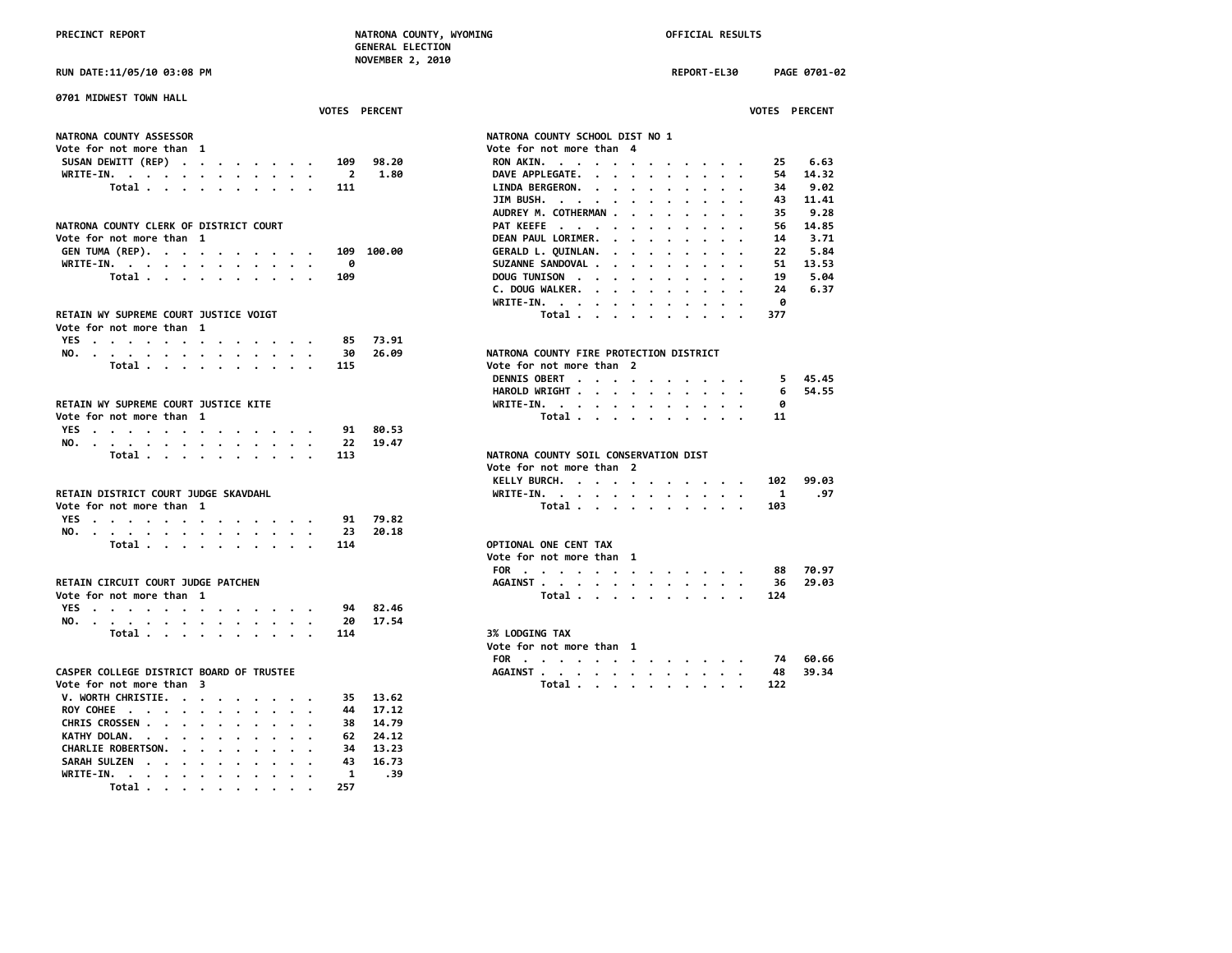|  | <b>PRECINCT REPORT</b> |  |
|--|------------------------|--|

| PRECINCT REPORT                                                          |                             | NATRONA COUNTY, WYOMING<br><b>GENERAL ELECTION</b><br><b>NOVEMBER 2, 2010</b> | OFFICIAL RESULTS                                                                        |                      |
|--------------------------------------------------------------------------|-----------------------------|-------------------------------------------------------------------------------|-----------------------------------------------------------------------------------------|----------------------|
| RUN DATE:11/05/10 03:08 PM                                               |                             |                                                                               | <b>REPORT-EL30</b>                                                                      | PAGE 0702-01         |
| 0702 EDGERTON TOWN HALL                                                  |                             |                                                                               |                                                                                         |                      |
|                                                                          | <b>VOTES PERCENT</b><br>120 |                                                                               |                                                                                         | VOTES PERCENT        |
| REGISTERED VOTERS - TOTAL<br>BALLOTS CAST - TOTAL.                       | 89                          | STATE HOUSE DISTRICT 58                                                       |                                                                                         |                      |
| VOTER TURNOUT - TOTAL                                                    | 74.17                       | Vote for not more than 1                                                      |                                                                                         |                      |
|                                                                          |                             | LISA SHEPPERSON (REP)                                                         | $\mathbf{r}$ , $\mathbf{r}$ , $\mathbf{r}$ , $\mathbf{r}$ , $\mathbf{r}$ , $\mathbf{r}$ | 84 100.00            |
|                                                                          |                             | WRITE-IN.                                                                     |                                                                                         | 0                    |
| UNITED STATES REPRESENTATIVE                                             |                             | Total                                                                         |                                                                                         | 84                   |
| Vote for not more than 1                                                 |                             |                                                                               |                                                                                         |                      |
| CYNTHIA M. LUMMIS (REP).                                                 | 79.78<br>71                 |                                                                               |                                                                                         |                      |
| DAVID WENDT (DEM).                                                       | 15<br>16.85                 | SEVENTH JUDICIAL DISTRICT ATTORNEY                                            |                                                                                         |                      |
| JOHN V. LOVE (LIB)                                                       | 3<br>3.37                   | Vote for not more than 1                                                      |                                                                                         |                      |
| WRITE-IN.                                                                | ø                           | MICHAEL A. BLONIGEN (REP)                                                     |                                                                                         | 79 100.00            |
| Total                                                                    | 89                          | WRITE-IN.                                                                     |                                                                                         | 0                    |
|                                                                          |                             | Total                                                                         |                                                                                         | 79                   |
| <b>GOVERNOR</b>                                                          |                             |                                                                               |                                                                                         |                      |
| Vote for not more than 1                                                 |                             | NATRONA COUNTY COMMISSIONERS                                                  |                                                                                         |                      |
| MATT MEAD (REP)                                                          | 80.68<br>71                 | Vote for not more than 3                                                      |                                                                                         |                      |
| LESLIE PETERSEN (DEM)                                                    | 11<br>12.50                 | ROBERT L. HENDRY (REP)                                                        |                                                                                         | 26.29<br>56          |
| MIKE WHEELER (LIB)                                                       | 6.82<br>6                   | BILL MCDOWELL (REP)                                                           |                                                                                         | 24.41<br>52          |
| WRITE-IN.                                                                | ø                           | BARBARA PERYAM (REP).                                                         |                                                                                         | 45<br>21.13          |
| Total                                                                    | 88                          | GINO CERULLO (DEM)                                                            |                                                                                         | 21<br>9.86           |
|                                                                          |                             | KIMBERLY HOLLOWAY (DEM).                                                      |                                                                                         | 15<br>7.04           |
|                                                                          |                             |                                                                               |                                                                                         | 23<br>10.80          |
|                                                                          |                             | TERRY WINGERTER (DEM)                                                         |                                                                                         | $\mathbf{1}$         |
| SECRETARY OF STATE                                                       |                             | WRITE-IN.                                                                     |                                                                                         | .47                  |
| Vote for not more than 1                                                 |                             | Total                                                                         |                                                                                         | 213                  |
| MAX MAXFIELD (REP)                                                       | 83.91<br>73                 |                                                                               |                                                                                         |                      |
| ANDREW SIMONS (DEM)                                                      | 9<br>10.34                  |                                                                               |                                                                                         |                      |
| CANDICE DELAAT (LIB).                                                    | 5<br>5.75                   | NATRONA COUNTY CORONER                                                        |                                                                                         |                      |
| WRITE-IN.                                                                | 0                           | Vote for not more than 1                                                      |                                                                                         |                      |
| Total                                                                    | 87                          | CONNIE JACOBSON (REP)                                                         |                                                                                         | 79<br>90.80          |
|                                                                          |                             | JON CHRISTIE (DEM)                                                            |                                                                                         | 7<br>8.05            |
|                                                                          |                             | WRITE-IN.                                                                     |                                                                                         | 1.15<br>$\mathbf{1}$ |
| STATE AUDITOR                                                            |                             | Total                                                                         |                                                                                         | 87                   |
| Vote for not more than 1                                                 |                             |                                                                               |                                                                                         |                      |
| CYNTHIA CLOUD (REP)                                                      | 82<br>98.80                 |                                                                               |                                                                                         |                      |
| WRITE-IN.                                                                | $\mathbf{1}$<br>1.20        | NATRONA COUNTY SHERIFF                                                        |                                                                                         |                      |
| Total                                                                    | 83                          | Vote for not more than 1                                                      |                                                                                         |                      |
|                                                                          |                             | MARK BENTON (REP).                                                            |                                                                                         | 78 100.00            |
|                                                                          |                             | WRITE-IN.                                                                     |                                                                                         | ø                    |
| STATE TREASURER                                                          |                             | Total                                                                         |                                                                                         | 78                   |
| Vote for not more than 1                                                 |                             |                                                                               |                                                                                         |                      |
| JOE MEYER (REP)                                                          | 98.78<br>81                 |                                                                               |                                                                                         |                      |
| WRITE-IN.                                                                | $\mathbf{1}$<br>1.22        | NATRONA COUNTY CLERK                                                          |                                                                                         |                      |
| Total                                                                    | 82                          | Vote for not more than 1                                                      |                                                                                         |                      |
|                                                                          |                             | RENEA VITTO (REP).                                                            |                                                                                         | 98.77<br>80          |
|                                                                          |                             | WRITE-IN.                                                                     |                                                                                         | 1.23<br>1            |
| SUPERINTENDENT OF PUBLIC INSTRUCTION                                     |                             | Total                                                                         |                                                                                         | 81                   |
| Vote for not more than 1                                                 |                             |                                                                               |                                                                                         |                      |
| CINDY HILL (REP) $\cdot \cdot \cdot \cdot \cdot \cdot \cdot \cdot \cdot$ | 62.92<br>56                 |                                                                               |                                                                                         |                      |
| MIKE MASSIE (DEM).                                                       | 37.08<br>33                 | NATRONA COUNTY TREASURER                                                      |                                                                                         |                      |
| WRITE-IN.                                                                | 0                           | Vote for not more than 1                                                      |                                                                                         |                      |
| Total $\cdots$ $\cdots$                                                  | 89                          | TOM DOYLE (REP)                                                               |                                                                                         | 98.80<br>82          |
|                                                                          |                             | WRITE-IN.                                                                     |                                                                                         | 1.20<br>$\mathbf{1}$ |
|                                                                          |                             | Total                                                                         |                                                                                         | 83                   |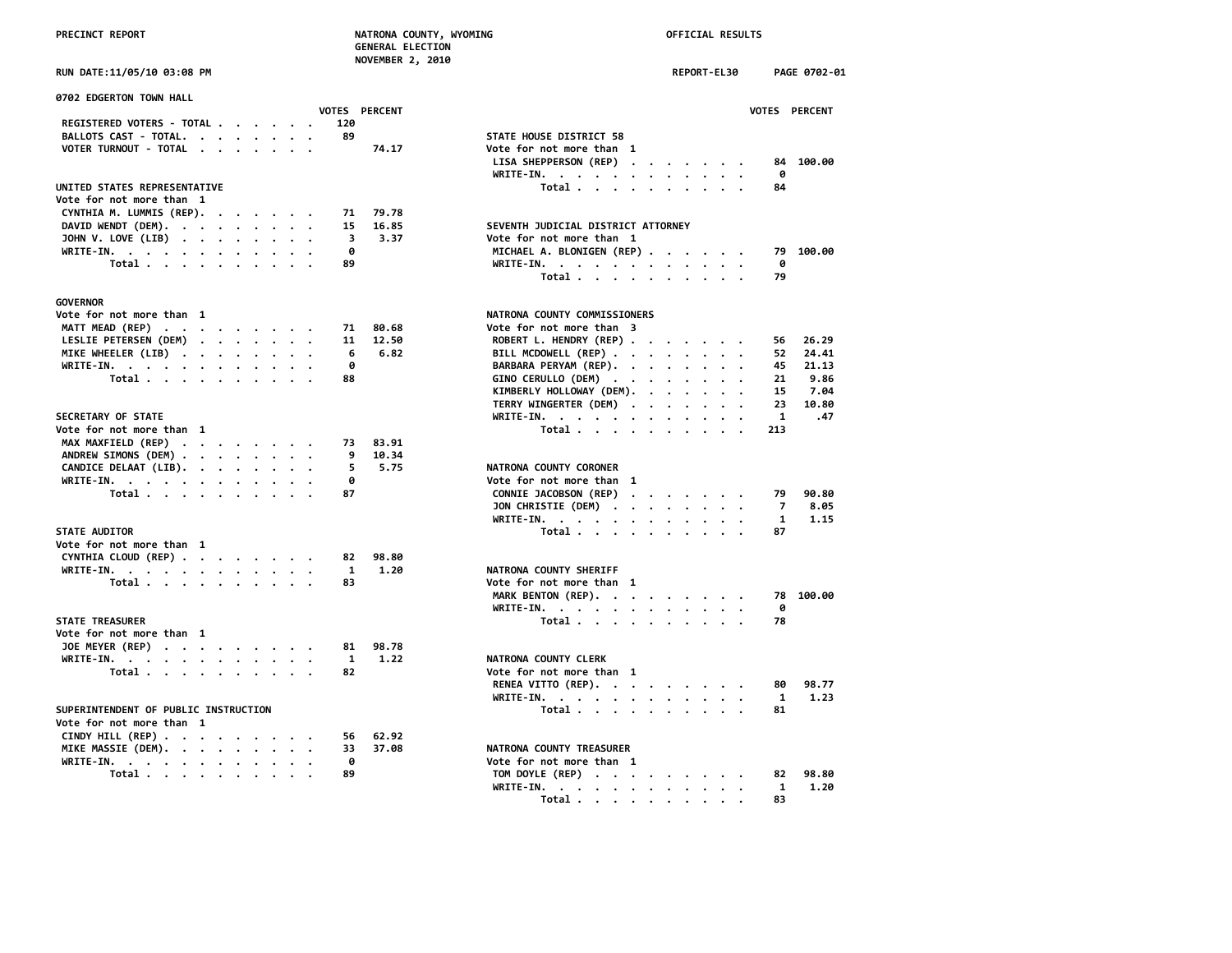**RUN DATE:11/05/10 03:08 PM REPORT-EL30 PAGE 0702-02**

| 0702 EDGERTON TOWN HALL                                                              |                                                                                                  |
|--------------------------------------------------------------------------------------|--------------------------------------------------------------------------------------------------|
| VOTES PERCENT                                                                        | VOTES PERCENT                                                                                    |
| NATRONA COUNTY ASSESSOR                                                              | NATRONA COUNTY SCHOOL DIST NO 1                                                                  |
| Vote for not more than 1                                                             | Vote for not more than 4                                                                         |
| SUSAN DEWITT (REP)<br>81<br>98.78                                                    | 8.43<br>22<br>RON AKIN.                                                                          |
| WRITE-IN, $\cdots$ , $\cdots$ , $\cdots$ , $\cdots$<br>1<br>1.22                     | 13.41<br>DAVE APPLEGATE.<br>35                                                                   |
| Total<br>82                                                                          | LINDA BERGERON.<br>24<br>9.20                                                                    |
|                                                                                      | JIM BUSH. $\cdot \cdot \cdot \cdot \cdot \cdot \cdot$<br>12.26<br>32<br>$\overline{\phantom{a}}$ |
|                                                                                      | AUDREY M. COTHERMAN.<br>32<br>12.26<br>$\cdot$ $\cdot$ $\cdot$                                   |
| NATRONA COUNTY CLERK OF DISTRICT COURT                                               | PAT KEEFE<br>28<br>10.73                                                                         |
| Vote for not more than 1                                                             | DEAN PAUL LORIMER.<br>10<br>3.83<br>$\cdots$                                                     |
| GEN TUMA (REP).<br>98.75<br>79                                                       | 4.21<br>GERALD L. QUINLAN.<br>11<br>$\sim$ $\sim$ $\sim$ $\sim$                                  |
| WRITE-IN.<br>1.25<br>1                                                               | SUZANNE SANDOVAL<br>32<br>12.26                                                                  |
| Total $\cdots$ $\cdots$ $\cdots$ $\cdots$<br>80                                      | DOUG TUNISON<br>20<br>7.66                                                                       |
|                                                                                      | C. DOUG WALKER.<br>15<br>5.75                                                                    |
|                                                                                      | 0<br>WRITE-IN.                                                                                   |
| RETAIN WY SUPREME COURT JUSTICE VOIGT                                                | Total<br>261                                                                                     |
| Vote for not more than 1                                                             |                                                                                                  |
| 77.11<br>YES<br>64                                                                   |                                                                                                  |
| NO.<br>19<br>22.89                                                                   | NATRONA COUNTY FIRE PROTECTION DISTRICT                                                          |
| Total $\cdots$ $\cdots$ $\cdots$<br>83                                               | Vote for not more than 2                                                                         |
|                                                                                      | DENNIS OBERT<br>46.15<br>6                                                                       |
|                                                                                      | $\overline{7}$<br>53.85<br>HAROLD WRIGHT                                                         |
| RETAIN WY SUPREME COURT JUSTICE KITE                                                 | ø<br>WRITE-IN.                                                                                   |
| Vote for not more than 1                                                             | Total<br>13                                                                                      |
| 75.61<br>62                                                                          |                                                                                                  |
| YES<br>24.39<br>20                                                                   |                                                                                                  |
| NO.<br>Total<br>82                                                                   | NATRONA COUNTY SOIL CONSERVATION DIST                                                            |
|                                                                                      | Vote for not more than 2                                                                         |
|                                                                                      | 97.47<br>77                                                                                      |
|                                                                                      | KELLY BURCH.                                                                                     |
| RETAIN DISTRICT COURT JUDGE SKAVDAHL                                                 | 2.53<br>WRITE-IN.<br>$\overline{2}$                                                              |
| Vote for not more than 1                                                             | 79<br>Total                                                                                      |
| YES<br>74.12<br>63                                                                   |                                                                                                  |
| 22<br>25.88<br>NO.                                                                   |                                                                                                  |
| Total $\cdots$ $\cdots$ $\cdots$<br>85                                               | OPTIONAL ONE CENT TAX                                                                            |
|                                                                                      | Vote for not more than 1                                                                         |
|                                                                                      | FOR<br>72.41<br>63                                                                               |
| RETAIN CIRCUIT COURT JUDGE PATCHEN                                                   | 27.59<br>AGAINST<br>24                                                                           |
| Vote for not more than 1                                                             | Total<br>87                                                                                      |
| YES<br>77.11<br>64                                                                   |                                                                                                  |
| 22.89<br>19<br>NO.                                                                   |                                                                                                  |
| Total<br>83                                                                          | <b>3% LODGING TAX</b>                                                                            |
|                                                                                      | Vote for not more than 1                                                                         |
|                                                                                      | 67.05<br>FOR<br>59                                                                               |
| CASPER COLLEGE DISTRICT BOARD OF TRUSTEE                                             | AGAINST<br>29<br>32.95                                                                           |
| Vote for not more than 3                                                             | Total<br>88                                                                                      |
| V. WORTH CHRISTIE.<br>9.45<br>19                                                     |                                                                                                  |
| 19.90<br>ROY COHEE<br>40                                                             |                                                                                                  |
| CHRIS CROSSEN<br>15.92<br>32                                                         |                                                                                                  |
| KATHY DOLAN.<br>22.89<br>46<br>$\cdot$ .<br>.                                        |                                                                                                  |
| CHARLIE ROBERTSON.<br>14.43<br>29<br>$\cdot$ $\cdot$ $\cdot$ $\cdot$ $\cdot$ $\cdot$ |                                                                                                  |
| SARAH SULZEN<br>35<br>17.41<br>$\sim$                                                |                                                                                                  |
| WRITE-IN.<br>ø                                                                       |                                                                                                  |
| Total $\cdots$ $\cdots$ $\cdots$<br>201                                              |                                                                                                  |
|                                                                                      |                                                                                                  |

|                                                                           |                            |                      |                         |                                                           |                      |                      |                                 |                      |                                                                                            |                 |                | <b>VOTES PERCENT</b>                     |  |
|---------------------------------------------------------------------------|----------------------------|----------------------|-------------------------|-----------------------------------------------------------|----------------------|----------------------|---------------------------------|----------------------|--------------------------------------------------------------------------------------------|-----------------|----------------|------------------------------------------|--|
| <b>IATRONA COUNTY SCHOOL DIST NO 1</b>                                    |                            |                      |                         |                                                           |                      |                      |                                 |                      |                                                                                            |                 |                |                                          |  |
| ote for not more than 4                                                   |                            |                      |                         |                                                           |                      |                      |                                 |                      |                                                                                            |                 |                |                                          |  |
| <b>RON AKIN.</b>                                                          | $\cdot$ $\cdot$            |                      |                         | $\cdots$                                                  |                      |                      |                                 |                      |                                                                                            |                 |                | 22 8.43                                  |  |
| DAVE APPLEGATE. .                                                         |                            |                      | $\ddot{\phantom{0}}$    | $\ddot{\phantom{0}}$                                      | $\sim$               | $\cdot$              | $\cdot$                         | $\bullet$            |                                                                                            |                 | 35             | 13.41                                    |  |
| LINDA BERGERON.                                                           |                            |                      |                         | $\ddot{\phantom{0}}$                                      | $\ddot{\phantom{0}}$ | $\bullet$            | $\ddot{\phantom{0}}$            | $\cdot$              |                                                                                            | $\bullet$       | 24             | 9.20                                     |  |
| JIM BUSH.                                                                 |                            | $\cdot$              | $\sim$                  | $\bullet$                                                 | $\ddot{\phantom{0}}$ | $\bullet$ .          |                                 | $\ddot{\phantom{0}}$ |                                                                                            |                 |                |                                          |  |
| AUDREY M. COTHERMAN.                                                      |                            |                      |                         |                                                           | $\ddot{\phantom{0}}$ | $\bullet$            | $\bullet$                       |                      |                                                                                            |                 |                | 32 12.26<br>32 12.26                     |  |
| PAT KEEFE                                                                 |                            |                      |                         | $\bullet$                                                 | $\ddot{\phantom{0}}$ | $\bullet$            | $\bullet$                       | $\ddot{\phantom{0}}$ | $\ddot{\phantom{0}}$                                                                       | $\bullet$       | 28             | 10.73                                    |  |
| DEAN PAUL LORIMER. .                                                      |                            |                      |                         | $\ddot{\phantom{0}}$                                      | $\ddot{\phantom{0}}$ | $\bullet$            | $\bullet$                       | $\ddot{\phantom{0}}$ | $\ddot{\phantom{0}}$                                                                       |                 | 10             | 3.83                                     |  |
| GERALD L. QUINLAN. .                                                      |                            |                      |                         | $\ddot{\phantom{0}}$                                      | $\ddot{\phantom{0}}$ | $\bullet$            | $\bullet$                       | $\cdot$              | $\cdot$                                                                                    | $\bullet$       | 11             | 4.21                                     |  |
| SUZANNE SANDOVAL                                                          |                            |                      |                         | $\ddot{\phantom{0}}$                                      |                      | $\cdot$ $\cdot$      | $\bullet$                       |                      |                                                                                            | $\bullet$       |                | 32 12.26                                 |  |
| DOUG TUNISON                                                              |                            |                      | $\ddot{\phantom{0}}$    | $\ddot{\phantom{0}}$                                      | $\ddot{\phantom{0}}$ | $\ddot{\phantom{0}}$ | $\cdot$                         | $\ddot{\phantom{0}}$ |                                                                                            | $\cdot$ $\cdot$ | 20             | 7.66                                     |  |
| C. DOUG WALKER.                                                           |                            |                      |                         | $\ddot{\phantom{0}}$                                      |                      | $\cdot$ $\cdot$      | $\sim$                          |                      | $\cdot$ $\cdot$ $\cdot$                                                                    |                 | 15             | 5.75                                     |  |
| WRITE-IN.                                                                 |                            | $\cdot$ $\cdot$      |                         | $\sim$                                                    |                      | $\cdot$ $\cdot$      | $\sim$                          | $\cdot$              | $\sim$                                                                                     |                 | - 0            |                                          |  |
|                                                                           | Total                      |                      |                         | $\ddot{\phantom{0}}$                                      |                      |                      | $\cdot$ $\cdot$ $\cdot$ $\cdot$ | $\ddot{\phantom{0}}$ | $\ddot{\phantom{0}}$                                                                       |                 | 261            |                                          |  |
|                                                                           |                            |                      |                         |                                                           |                      |                      |                                 |                      |                                                                                            |                 |                |                                          |  |
| <b>IATRONA COUNTY FIRE PROTECTION DISTRICT</b><br>ote for not more than 2 |                            |                      |                         |                                                           |                      |                      |                                 |                      |                                                                                            |                 |                |                                          |  |
| <b>DENNIS OBERT.</b>                                                      |                            |                      |                         |                                                           |                      |                      |                                 |                      |                                                                                            |                 |                | 6 46.15                                  |  |
| HAROLD WRIGHT                                                             |                            |                      |                         | $\bullet$<br>$\ddot{\phantom{0}}$                         |                      |                      |                                 | $\cdot$ .            |                                                                                            |                 | 7 <sup>7</sup> | 53.85                                    |  |
|                                                                           |                            |                      |                         |                                                           |                      |                      |                                 |                      | $\mathbf{z} = \mathbf{z} + \mathbf{z} + \mathbf{z} + \mathbf{z} + \mathbf{z} + \mathbf{z}$ |                 | െ              |                                          |  |
| WRITE-IN.                                                                 | Total                      |                      |                         | $\bullet$<br>$\sim$                                       | $\sim$ $\sim$        |                      |                                 |                      | $\cdot$ $\cdot$ $\cdot$ $\cdot$ $\cdot$ $\cdot$                                            |                 | 13             |                                          |  |
|                                                                           |                            |                      |                         |                                                           |                      |                      |                                 | $\cdot$ $\cdot$      |                                                                                            |                 |                |                                          |  |
| <b>IATRONA COUNTY SOIL CONSERVATION DIST</b>                              |                            |                      |                         |                                                           |                      |                      |                                 |                      |                                                                                            |                 |                |                                          |  |
| ote for not more than 2                                                   |                            |                      |                         |                                                           |                      |                      |                                 |                      |                                                                                            |                 |                |                                          |  |
| KELLY BURCH.                                                              |                            |                      |                         | $\cdots$                                                  |                      |                      |                                 |                      |                                                                                            |                 |                | $\cdot$ $\cdot$ $\cdot$ $\cdot$ 77 97.47 |  |
| WRITE-IN. .                                                               |                            |                      | $\cdot$ $\cdot$ $\cdot$ |                                                           |                      |                      |                                 |                      |                                                                                            |                 | $\overline{2}$ | 2.53                                     |  |
|                                                                           | Total                      |                      |                         | $\ddot{\phantom{a}}$                                      | $\sim$ $\sim$        | $\sim$               |                                 | $\sim$ $\sim$        |                                                                                            |                 | 79             |                                          |  |
| <b>PTIONAL ONE CENT TAX</b>                                               |                            |                      |                         |                                                           |                      |                      |                                 |                      |                                                                                            |                 |                |                                          |  |
| ote for not more than                                                     |                            |                      |                         | 1                                                         |                      |                      |                                 |                      |                                                                                            |                 |                |                                          |  |
| FOR $\cdots$ $\cdots$                                                     |                            |                      |                         |                                                           |                      |                      |                                 |                      |                                                                                            |                 |                | 63 72.41                                 |  |
| AGAINST                                                                   |                            | $\cdot$              | $\ddot{\phantom{0}}$    | $\bullet$ , $\bullet$ , $\bullet$ , $\bullet$ , $\bullet$ |                      |                      |                                 |                      | $\cdot$ $\cdot$ $\cdot$ $\cdot$                                                            |                 | 24             | 27.59                                    |  |
|                                                                           | Total                      |                      |                         | $\mathbf{r}$ , $\mathbf{r}$ , $\mathbf{r}$                |                      |                      |                                 | $\cdot$ $\cdot$      | $\cdot$ $\cdot$                                                                            |                 | 87             |                                          |  |
|                                                                           |                            |                      |                         |                                                           |                      |                      |                                 |                      |                                                                                            |                 |                |                                          |  |
| <b>3% LODGING TAX</b>                                                     |                            |                      |                         |                                                           |                      |                      |                                 |                      |                                                                                            |                 |                |                                          |  |
| ote for not more than 1                                                   |                            |                      |                         |                                                           |                      |                      |                                 |                      |                                                                                            |                 |                |                                          |  |
| FOR .                                                                     | $\sim$ $\sim$<br>$\bullet$ | $\ddot{\phantom{0}}$ |                         | $\bullet$                                                 |                      |                      |                                 |                      |                                                                                            |                 |                | 59 67.05                                 |  |
| <b>AGAINST</b> .                                                          |                            |                      |                         |                                                           |                      |                      |                                 |                      |                                                                                            |                 | 29             | 32.95                                    |  |
|                                                                           | Total                      |                      |                         | $\ddot{\phantom{0}}$                                      |                      | $\ddot{\phantom{0}}$ | $\ddot{\phantom{a}}$            |                      |                                                                                            |                 | 88             |                                          |  |
|                                                                           |                            |                      |                         |                                                           |                      |                      |                                 |                      |                                                                                            |                 |                |                                          |  |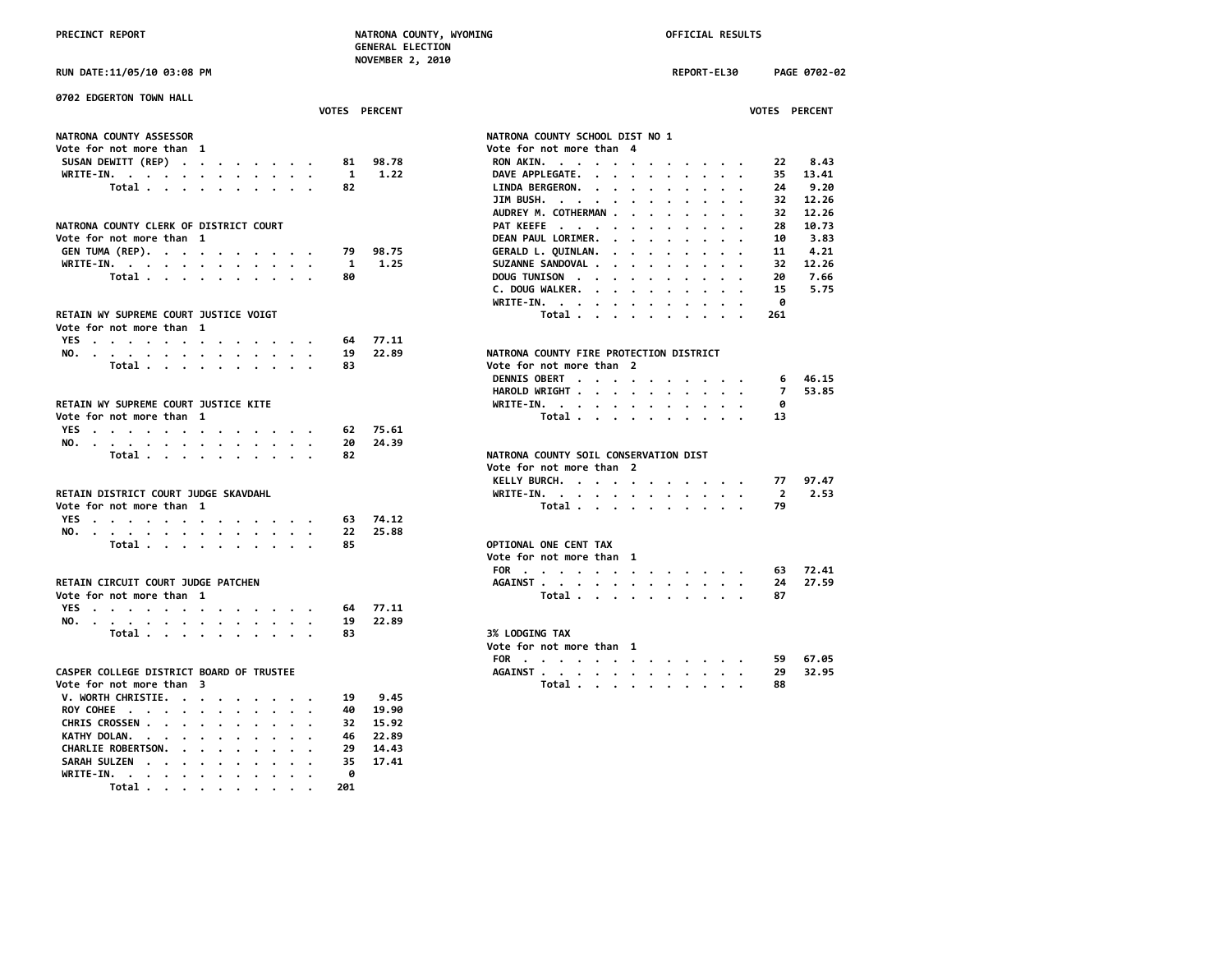|  | <b>PRECTNCT REPORT</b> |  |
|--|------------------------|--|

# **PRECINCT REPORT NATRONA COUNTY, WYOMING OFFICIAL RESULTS**

|                                                                    |                      | <b>GENERAL ELECTION</b> |                                                                                                                                    |             |  |                |                      |
|--------------------------------------------------------------------|----------------------|-------------------------|------------------------------------------------------------------------------------------------------------------------------------|-------------|--|----------------|----------------------|
|                                                                    |                      | <b>NOVEMBER 2, 2010</b> |                                                                                                                                    |             |  |                |                      |
| RUN DATE:11/05/10 03:08 PM                                         |                      |                         |                                                                                                                                    | REPORT-EL30 |  |                | PAGE 0801-01         |
| 0801 MILLS COMMUNITY CENTER                                        |                      |                         |                                                                                                                                    |             |  |                |                      |
|                                                                    | <b>VOTES PERCENT</b> |                         |                                                                                                                                    |             |  |                | <b>VOTES PERCENT</b> |
| REGISTERED VOTERS - TOTAL                                          | 1164                 |                         |                                                                                                                                    |             |  |                |                      |
| BALLOTS CAST - TOTAL.                                              | 723                  |                         | STATE SENATE DISTRICT 29                                                                                                           |             |  |                |                      |
| VOTER TURNOUT - TOTAL                                              |                      | 62.11                   | Vote for not more than 1                                                                                                           |             |  |                |                      |
|                                                                    |                      |                         | DREW PERKINS (REP)                                                                                                                 |             |  | 343            | 97.72                |
|                                                                    |                      |                         | WRITE-IN.                                                                                                                          |             |  | 8              | 2.28                 |
| UNITED STATES REPRESENTATIVE                                       |                      |                         | Total                                                                                                                              |             |  | 351            |                      |
| Vote for not more than 1                                           |                      |                         |                                                                                                                                    |             |  |                |                      |
| CYNTHIA M. LUMMIS (REP).                                           | 436                  | 61.24                   |                                                                                                                                    |             |  |                |                      |
| DAVID WENDT (DEM).                                                 | 220                  | 30.90                   | STATE HOUSE DISTRICT 58                                                                                                            |             |  |                |                      |
| JOHN V. LOVE (LIB)                                                 | 54                   | 7.58                    | Vote for not more than 1                                                                                                           |             |  |                |                      |
|                                                                    | $\overline{2}$       | .28                     | LISA SHEPPERSON (REP)                                                                                                              |             |  | 230            | 98.29                |
| WRITE-IN.<br>Total                                                 | 712                  |                         | WRITE-IN.                                                                                                                          |             |  | 4              | 1.71                 |
|                                                                    |                      |                         |                                                                                                                                    |             |  |                |                      |
|                                                                    |                      |                         | Total                                                                                                                              |             |  | 234            |                      |
| <b>GOVERNOR</b>                                                    |                      |                         |                                                                                                                                    |             |  |                |                      |
| Vote for not more than 1                                           |                      |                         | STATE HOUSE DISTRICT 59                                                                                                            |             |  |                |                      |
| MATT MEAD (REP)                                                    | 409                  | 57.20                   | Vote for not more than 1                                                                                                           |             |  |                |                      |
| LESLIE PETERSEN (DEM)                                              | 216                  | 30.21                   | CARL R. "BUNKY" LOUCKS (REP)                                                                                                       |             |  | 230            | 55.16                |
| MIKE WHEELER (LIB)                                                 | 40                   | 5.59                    | MIKE GILMORE (DEM)                                                                                                                 |             |  | 185            | 44.36                |
| WRITE-IN.                                                          | 50                   | 6.99                    | WRITE-IN.                                                                                                                          |             |  | $\overline{2}$ | .48                  |
| Total                                                              | 715                  |                         | Total                                                                                                                              |             |  | 417            |                      |
|                                                                    |                      |                         |                                                                                                                                    |             |  |                |                      |
| SECRETARY OF STATE                                                 |                      |                         | SEVENTH JUDICIAL DISTRICT ATTORNEY                                                                                                 |             |  |                |                      |
|                                                                    |                      |                         |                                                                                                                                    |             |  |                |                      |
| Vote for not more than 1                                           |                      |                         | Vote for not more than 1                                                                                                           |             |  |                |                      |
| MAX MAXFIELD (REP)                                                 | 469                  | 66.15                   | MICHAEL A. BLONIGEN (REP)                                                                                                          |             |  | 557            | 96.87                |
| ANDREW SIMONS (DEM)                                                | 179                  | 25.25                   | WRITE-IN.                                                                                                                          |             |  | 18             | 3.13                 |
| CANDICE DELAAT (LIB).                                              | 59                   | 8.32                    | Total                                                                                                                              |             |  | 575            |                      |
| WRITE-IN.                                                          | $\overline{2}$       | .28                     |                                                                                                                                    |             |  |                |                      |
| Total                                                              | 709                  |                         |                                                                                                                                    |             |  |                |                      |
|                                                                    |                      |                         | NATRONA COUNTY COMMISSIONERS                                                                                                       |             |  |                |                      |
|                                                                    |                      |                         | Vote for not more than 3                                                                                                           |             |  |                |                      |
| <b>STATE AUDITOR</b>                                               |                      |                         | ROBERT L. HENDRY (REP)                                                                                                             |             |  | 347            | 18.81                |
| Vote for not more than 1                                           |                      |                         | BILL MCDOWELL (REP)                                                                                                                |             |  | 370            | 20.05                |
| CYNTHIA CLOUD (REP)                                                | 581                  | 98.64                   | BARBARA PERYAM (REP).                                                                                                              |             |  | 288            | 15.61                |
| WRITE-IN.                                                          | 8                    | 1.36                    | GINO CERULLO (DEM)                                                                                                                 |             |  | 267            | 14,47                |
| Total                                                              | 589                  |                         | KIMBERLY HOLLOWAY (DEM).                                                                                                           |             |  | 260            | 14.09                |
|                                                                    |                      |                         | TERRY WINGERTER (DEM)                                                                                                              |             |  | 287            | 15.56                |
|                                                                    |                      |                         | WRITE-IN.                                                                                                                          |             |  | 26             | 1.41                 |
| <b>STATE TREASURER</b>                                             |                      |                         | Total                                                                                                                              |             |  | 1845           |                      |
| Vote for not more than 1                                           |                      |                         |                                                                                                                                    |             |  |                |                      |
|                                                                    | 587                  | 98.66                   |                                                                                                                                    |             |  |                |                      |
| JOE MEYER (REP)                                                    |                      |                         |                                                                                                                                    |             |  |                |                      |
| WRITE-IN.                                                          | 8                    | 1.34                    | NATRONA COUNTY CORONER                                                                                                             |             |  |                |                      |
| Total                                                              | 595                  |                         | Vote for not more than 1                                                                                                           |             |  |                |                      |
|                                                                    |                      |                         | CONNIE JACOBSON (REP)                                                                                                              |             |  | 556            | 78.98                |
|                                                                    |                      |                         | JON CHRISTIE (DEM)                                                                                                                 |             |  | 146            | 20.74                |
| SUPERINTENDENT OF PUBLIC INSTRUCTION                               |                      |                         | WRITE-IN.                                                                                                                          |             |  | $\overline{2}$ | .28                  |
| Vote for not more than 1                                           |                      |                         | Total                                                                                                                              |             |  | 704            |                      |
| CINDY HILL (REP) $\cdot \cdot \cdot \cdot \cdot \cdot \cdot \cdot$ | 412                  | 58.27                   |                                                                                                                                    |             |  |                |                      |
| MIKE MASSIE (DEM).                                                 | 292                  | 41.30                   |                                                                                                                                    |             |  |                |                      |
| WRITE-IN.<br>$\cdot$                                               | 3                    | .42                     | NATRONA COUNTY SHERIFF                                                                                                             |             |  |                |                      |
| Total $\cdots$ $\cdots$                                            | 707                  |                         | Vote for not more than 1                                                                                                           |             |  |                |                      |
|                                                                    |                      |                         | MARK BENTON (REP).                                                                                                                 |             |  | 562            | 95.42                |
|                                                                    |                      |                         | <b>WRTTF-TN</b><br>the contract of the contract of the contract of the contract of the contract of the contract of the contract of |             |  |                | 27 4.58              |
|                                                                    |                      |                         |                                                                                                                                    |             |  |                |                      |

**WRITE-IN. . . . . . . . . . . . 27 4.58 Total . . . . . . . . . . 589**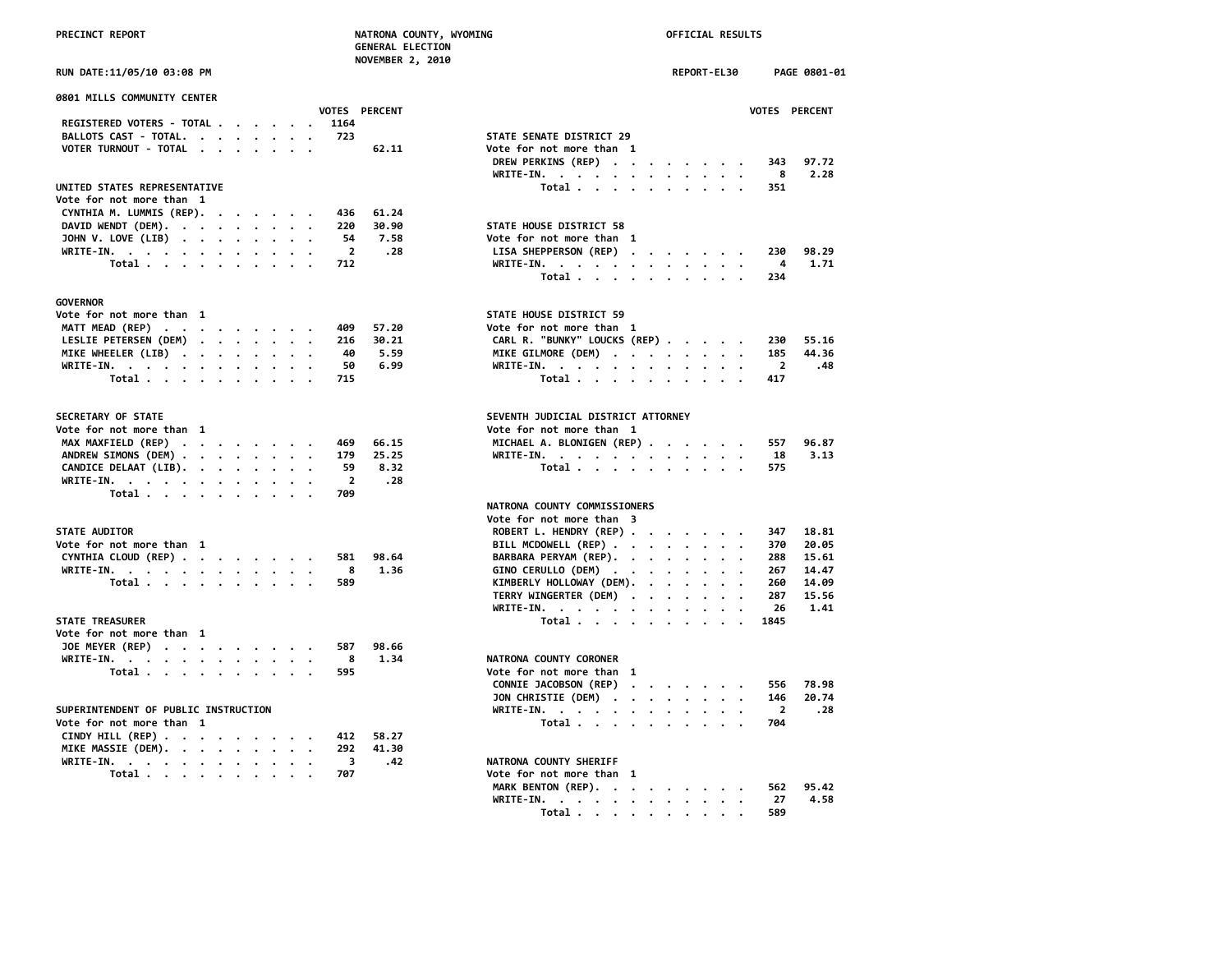### **PRECINCT REPORT NATRONA COUNTY, WYOMING OFFICIAL RESULTS**

### **0801 MILLS COMMUNITY CENTER**

| NATRONA COUNTY CLERK<br>Vote for not more than 1<br>RENEA VITTO (REP). 596 99.00<br>WRITE-IN. 6 1.00<br>Total 602 |  |  |  |  |  |                    |
|-------------------------------------------------------------------------------------------------------------------|--|--|--|--|--|--------------------|
|                                                                                                                   |  |  |  |  |  | <b>MILLS MAYOR</b> |
|                                                                                                                   |  |  |  |  |  | Vote for not       |
|                                                                                                                   |  |  |  |  |  | JOE E. DILI        |
|                                                                                                                   |  |  |  |  |  | TANISE M. I        |
|                                                                                                                   |  |  |  |  |  | WRITE-IN.          |

 **GENERAL ELECTION NOVEMBER 2, 2010**

### **NATRONA COUNTY TREASURER**

| Vote for not more than  1 |  |  |  |  |  |      | MILLS TOWN COUNCIL      |
|---------------------------|--|--|--|--|--|------|-------------------------|
| TOM DOYLE (REP) 595 99.33 |  |  |  |  |  |      | Vote for not more       |
| WRITE-IN. 4               |  |  |  |  |  | . 67 | LAWANDA K. COGDIL       |
| Total 599                 |  |  |  |  |  |      | <b>VINCENT GARGIULO</b> |

### **NATRONA COUNTY ASSESSOR**

| Vote for not more than 1     |  |  |  |  |                           |  |
|------------------------------|--|--|--|--|---------------------------|--|
| SUSAN DEWITT (REP) 590 99.33 |  |  |  |  | CASPER COLLEGE DISTRICT B |  |
| WRITE-IN. 4 .67              |  |  |  |  | Vote for not more than 3  |  |
| Total 594                    |  |  |  |  | V. WORTH CHRISTIE.        |  |

| NATRONA COUNTY CLERK OF DISTRICT COURT | KATHY DOLAN. 345 22.59          |
|----------------------------------------|---------------------------------|
| Vote for not more than 1               | CHARLIE ROBERTSON.<br>206 13.49 |
| GEN TUMA (REP). 585 98.98              | SARAH SULZEN 283 18.53          |
| WRITE-IN. 6 1.02                       | WRITE-IN. 4 .26                 |
| Total 591                              | Total 1527                      |

| RETAIN WY SUPREME COURT JUSTICE VOIGT |  |  |  |  |  |  |           |                | NATRONA COUNTY SCHOOL DIST NO 1 |  |
|---------------------------------------|--|--|--|--|--|--|-----------|----------------|---------------------------------|--|
| Vote for not more than 1              |  |  |  |  |  |  |           |                | Vote for not more than 4        |  |
|                                       |  |  |  |  |  |  |           | YES. 458 71.90 | RON AKIN. 186 9.09              |  |
|                                       |  |  |  |  |  |  |           | NO. 179 28.10  | DAVE APPLEGATE. 199 9.72        |  |
|                                       |  |  |  |  |  |  | Total 637 |                | LINDA BERGERON. 262 12.80       |  |

### RETAIN WY SUPREME COURT JUSTICE KITE

| Vote for not more than 1 |  |  |  |  |  |  |           |               | DEAN PAUL LORIMER. 91 4.45  |  |  |  |  |  |
|--------------------------|--|--|--|--|--|--|-----------|---------------|-----------------------------|--|--|--|--|--|
|                          |  |  |  |  |  |  |           | YES 465 72.54 | GERALD L. OUINLAN. 127 6.20 |  |  |  |  |  |
|                          |  |  |  |  |  |  |           | NO. 176 27.46 | SUZANNE SANDOVAL 322 15.73  |  |  |  |  |  |
|                          |  |  |  |  |  |  | Total 641 |               | DOUG TUNISON 129 6.30       |  |  |  |  |  |

### RETAIN DISTRICT COURT JUDGE SKAVDAHL

| Vote for not more than 1 |  |  |  |  |  |  |  |
|--------------------------|--|--|--|--|--|--|--|
|--------------------------|--|--|--|--|--|--|--|

|  |  |  |  |  |  |  |           | YES 470 73.55 |                           |
|--|--|--|--|--|--|--|-----------|---------------|---------------------------|
|  |  |  |  |  |  |  |           | NO. 169 26.45 | NATRONA COUNTY SOIL CONSE |
|  |  |  |  |  |  |  | Total 639 |               | Vote for not more than 2  |

### **RETAIN CIRCUIT COURT JUDGE PATCHEN**

### **Vote for not more than 1**

|  |  |  |  |  |  |  | YES 466 73.04 |  |
|--|--|--|--|--|--|--|---------------|--|
|  |  |  |  |  |  |  | NO. 172 26.96 |  |
|  |  |  |  |  |  |  | Total 638     |  |

# **RUN DATE:11/05/10 03:08 PM REPORT-EL30 PAGE 0801-02 VOTES PERCENT VOTES PERCENT**

| Vote for not more than  1                                    |  |  |  |  | Vote for not more than 1     |  |  |  |  |  |
|--------------------------------------------------------------|--|--|--|--|------------------------------|--|--|--|--|--|
| RENEA VITTO (REP). 596 99.00                                 |  |  |  |  | JOE E. DILL. 317 46.55       |  |  |  |  |  |
| WRITE-IN. 6 1.00                                             |  |  |  |  | TANISE M. LAVERING 350 51.40 |  |  |  |  |  |
| Total 602                                                    |  |  |  |  | WRITE-IN. 14 2.06            |  |  |  |  |  |
|                                                              |  |  |  |  | Total 681                    |  |  |  |  |  |
| <b>NATRONA COUNTY TREASURER</b><br>Vote for not more than  1 |  |  |  |  | MILLS TOWN COUNCIL           |  |  |  |  |  |
|                                                              |  |  |  |  |                              |  |  |  |  |  |

### Vote for not more than 2 **WARITER: 1999 LAWANDA K. COGDILL . . . . . . . . . . . 462 46.02**<br>**VINCENT GARGIULO . . . . . . . . . . . 516 51.3**9  **TORGENT GARGIULO .** . . . . . . . . . 516 51.39<br>WRITE-IN. . . . . . . . . . . . . 26 2.59  **WRITE-IN. . . . . . . . . . . . 26 2.59 Total . . . . . . . . . . 1004**

# CASPER COLLEGE DISTRICT BOARD OF TRUSTEE<br>Vote for not more than 3

| WRITE-IN. 4 .67                        |  |  |  |  |  | Vote for not more than 3     |  |  |  |  |  |
|----------------------------------------|--|--|--|--|--|------------------------------|--|--|--|--|--|
| Total 594                              |  |  |  |  |  | V. WORTH CHRISTIE. 163 10.67 |  |  |  |  |  |
|                                        |  |  |  |  |  | ROY COHEE 311 20.37          |  |  |  |  |  |
|                                        |  |  |  |  |  | CHRIS CROSSEN 215 14.08      |  |  |  |  |  |
| NATRONA COUNTY CLERK OF DISTRICT COURT |  |  |  |  |  | KATHY DOLAN. 345 22.59       |  |  |  |  |  |
| Vote for not more than  1              |  |  |  |  |  | CHARLIE ROBERTSON. 206 13.49 |  |  |  |  |  |
| GEN TUMA (REP). 585 98.98              |  |  |  |  |  | SARAH SULZEN 283 18.53       |  |  |  |  |  |
| WRITE-IN. 6 1.02                       |  |  |  |  |  | WRITE-IN. 4 .26              |  |  |  |  |  |
| Total 591                              |  |  |  |  |  | Total 1527                   |  |  |  |  |  |
|                                        |  |  |  |  |  |                              |  |  |  |  |  |

| Vote for not more than 1             |  |               |  |  |  |  |           |       | Vote for not more than 4                                                 |       |
|--------------------------------------|--|---------------|--|--|--|--|-----------|-------|--------------------------------------------------------------------------|-------|
| YES                                  |  | $\frac{1}{2}$ |  |  |  |  | 458       | 71.90 | RON AKIN.<br>186                                                         | 9.09  |
|                                      |  |               |  |  |  |  | NO. 179   | 28.10 | DAVE APPLEGATE.<br>199                                                   | 9.72  |
|                                      |  |               |  |  |  |  | Total 637 |       | LINDA BERGERON.<br>262                                                   | 12.80 |
|                                      |  |               |  |  |  |  |           |       | JIM BUSH. $\cdot \cdot \cdot \cdot \cdot \cdot \cdot \cdot \cdot$<br>167 | 8.16  |
|                                      |  |               |  |  |  |  |           |       | AUDREY M. COTHERMAN<br>190                                               | 9.28  |
| RETAIN WY SUPREME COURT JUSTICE KITE |  |               |  |  |  |  |           |       | PAT KEEFE<br>234                                                         | 11.43 |
| Vote for not more than  1            |  |               |  |  |  |  |           |       | DEAN PAUL LORIMER,<br>91                                                 | 4.45  |
|                                      |  | YES.          |  |  |  |  | 465       | 72.54 | GERALD L. QUINLAN.<br>127                                                | 6.20  |
|                                      |  | NO.           |  |  |  |  | 176       | 27.46 | SUZANNE SANDOVAL<br>322                                                  | 15.73 |
|                                      |  | Total         |  |  |  |  | 641       |       | DOUG TUNISON<br>129                                                      | 6.30  |
|                                      |  |               |  |  |  |  |           |       | C. DOUG WALKER.<br>136                                                   | 6.64  |
|                                      |  |               |  |  |  |  |           |       | WRITE-IN.<br>4                                                           | .20   |
| RETAIN DISTRICT COURT JUDGE SKAVDAHL |  |               |  |  |  |  |           |       | Total $\cdots$<br>2047                                                   |       |

# **NATRONA COUNTY SOIL CONSERVATION DIST**<br>Vote for not more than 2

| fot a i<br>$\mathbf{r}$ , $\mathbf{r}$ , $\mathbf{r}$ , $\mathbf{r}$ , $\mathbf{r}$ , $\mathbf{r}$ | than<br>Vote for not<br>more                                                                                  |      |
|----------------------------------------------------------------------------------------------------|---------------------------------------------------------------------------------------------------------------|------|
|                                                                                                    | KELLY BURCH.<br>-561                                                                                          | 98.  |
|                                                                                                    | WRITE-IN. 8                                                                                                   | 1.41 |
| RETAIN CIRCUIT COURT<br><b>JUDGE PATCHEN</b>                                                       | 569<br>$\mathbf{r}$ , $\mathbf{r}$ , $\mathbf{r}$ , $\mathbf{r}$ , $\mathbf{r}$ , $\mathbf{r}$ , $\mathbf{r}$ |      |

### **NO. . . . . . . . . . . . . . 172 26.96 OPTIONAL ONE CENT TAX Total . . . . . . . . . . 638 Vote for not more than 1**

| 10Ld 1 |  |  |  |  | . | - מכס | VOLE TOI NOL MORE LIIAN |       |
|--------|--|--|--|--|---|-------|-------------------------|-------|
|        |  |  |  |  |   |       | FOR 428                 | 60.11 |
|        |  |  |  |  |   |       | AGAINST 284             | 39.89 |
|        |  |  |  |  |   |       | Total 712               |       |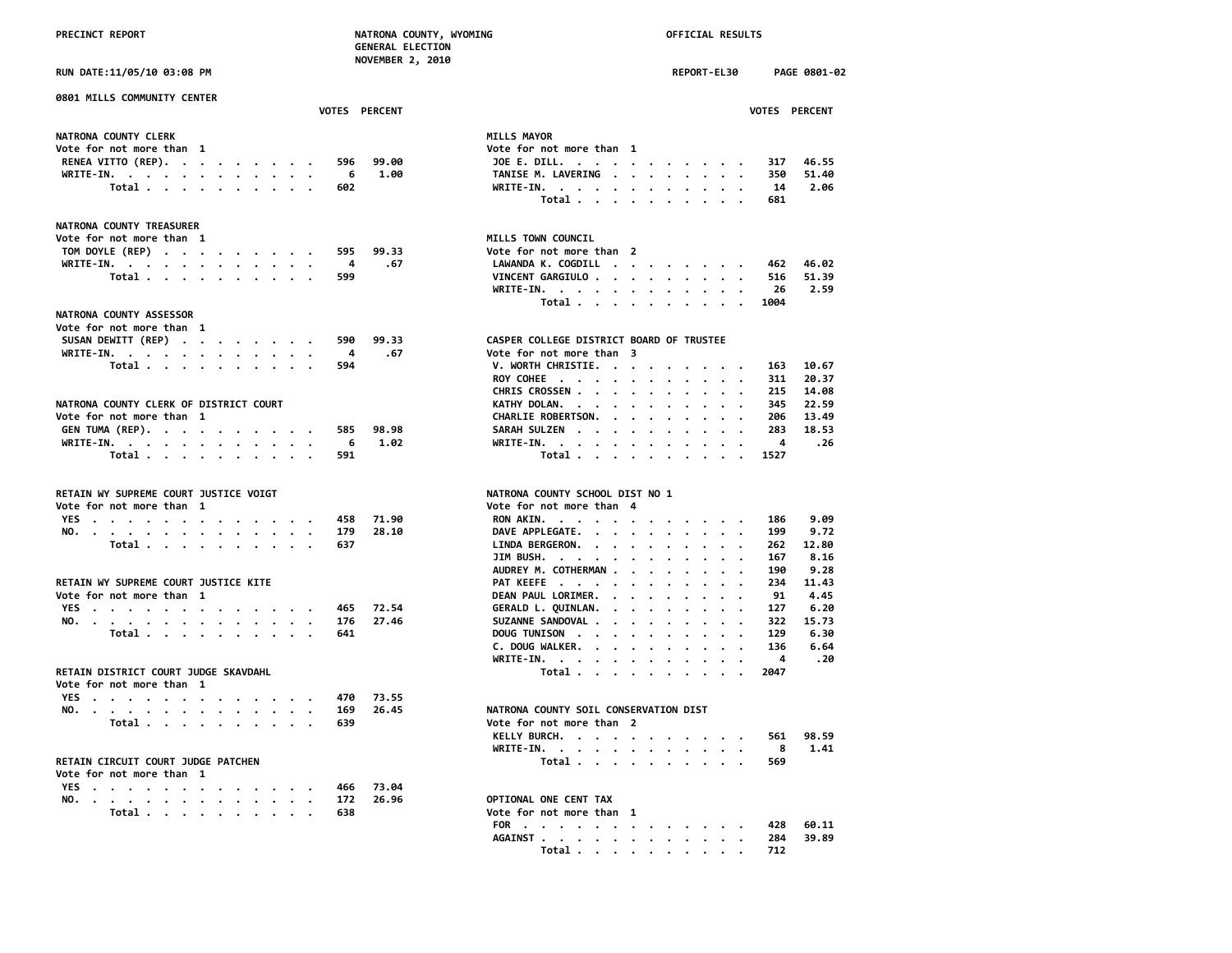**0801 MILLS COMMUNITY CENTER**

 **VOTES PERCENT 3% LODGING TAX Vote for not more than 1 FOR . . . . . . . . . . . . . 497 70.40 AGAINST . . . . . . . . . . . . 209 29.60 Total . . . . . . . . . . 706**

**RUN DATE:11/05/10 03:08 PM REPORT-EL30 PAGE 0801-03**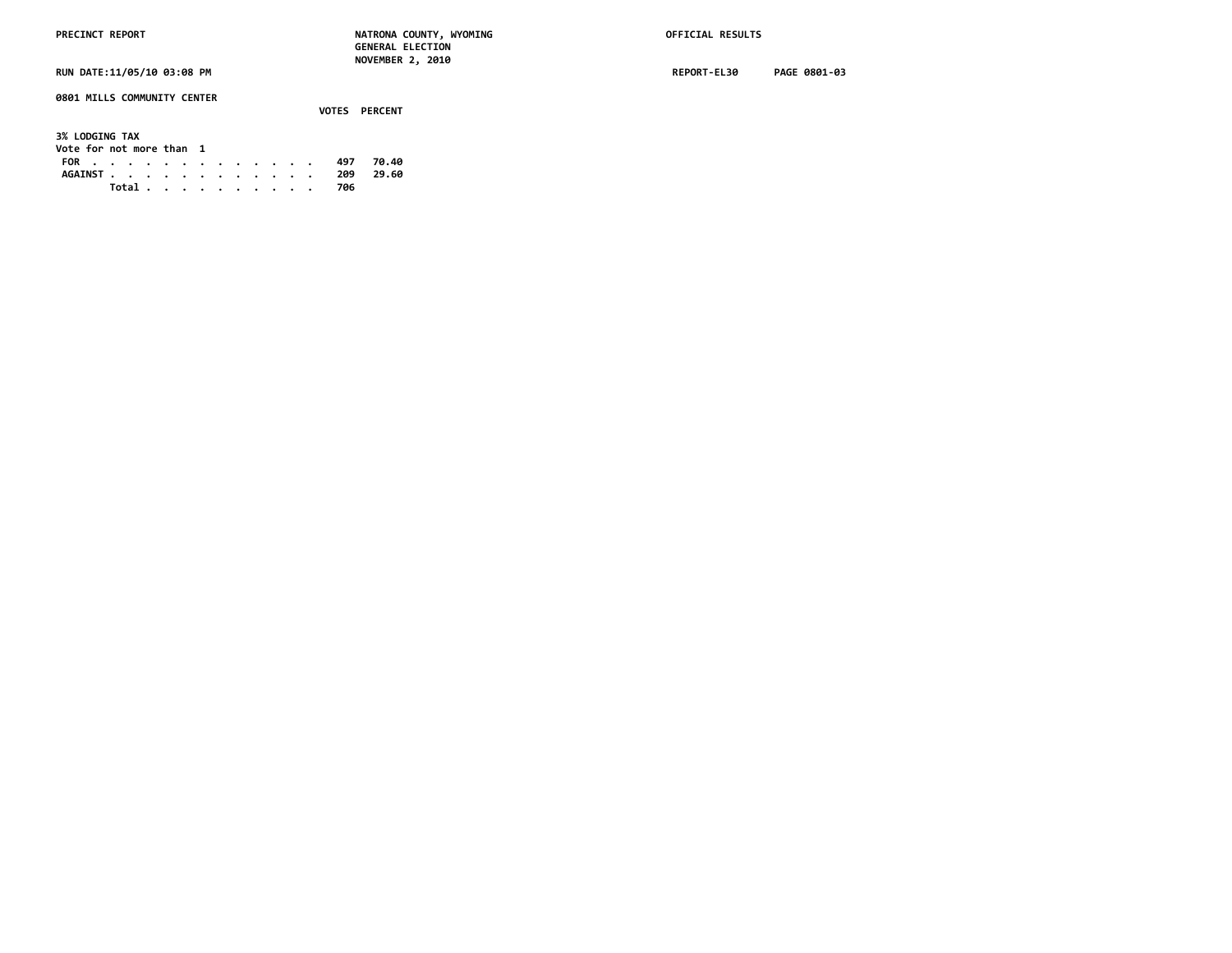| <b>RECINCT REPORT</b> |  |
|-----------------------|--|
|                       |  |

# **PRECINCT REPORT NATRONA COUNTY, WYOMING OFFICIAL RESULTS**

 **GENERAL ELECTION NOVEMBER 2, 2010**

**RUN DATE:11/05/10 03:08 PM REPORT-EL30 PAGE 0802-01**

| 0802 MOUNTAIN VIEW SCHOOL                    |                                       |
|----------------------------------------------|---------------------------------------|
| VOTES PERCENT                                | <b>VOTES</b>                          |
| REGISTERED VOTERS - TOTAL<br>307             |                                       |
| 240<br>BALLOTS CAST - TOTAL.                 | STATE SENATE DISTRICT 29              |
| VOTER TURNOUT - TOTAL<br>78.18               | Vote for not more than 1              |
|                                              | DREW PERKINS (REP)<br>157             |
|                                              | WRITE-IN.<br>3                        |
| UNITED STATES REPRESENTATIVE                 | Total<br>160                          |
| Vote for not more than 1                     |                                       |
| CYNTHIA M. LUMMIS (REP).<br>65.40<br>155     |                                       |
| DAVID WENDT (DEM).<br>28.69<br>68            | STATE HOUSE DISTRICT 58               |
| JOHN V. LOVE (LIB)<br>11<br>4.64             | Vote for not more than 1              |
| WRITE-IN.<br>$\overline{\mathbf{3}}$<br>1.27 | LISA SHEPPERSON (REP)<br>20           |
| Total $\cdots$ $\cdots$ $\cdots$<br>237      | WRITE-IN.<br>з                        |
|                                              | Total<br>23                           |
| <b>GOVERNOR</b>                              |                                       |
| Vote for not more than 1                     | STATE HOUSE DISTRICT 59               |
| MATT MEAD (REP)<br>57.56<br>137              | Vote for not more than 1              |
| LESLIE PETERSEN (DEM)<br>26.05<br>62         | CARL R. "BUNKY" LOUCKS (REP)<br>104   |
| MIKE WHEELER (LIB)<br>$\overline{7}$<br>2.94 | MIKE GILMORE (DEM)<br>101             |
| 13.45<br>WRITE-IN.<br>32                     | WRITE-IN.<br>$\overline{\phantom{a}}$ |
| Total<br>238                                 | Total<br>207                          |
|                                              |                                       |
| <b>SECRETARY OF STATE</b>                    | SEVENTH JUDICIAL DISTRICT ATTORNEY    |
| Vote for not more than 1                     | Vote for not more than 1              |
| MAX MAXFIELD (REP)<br>69.70<br>161           | MICHAEL A. BLONIGEN (REP)<br>172      |
| ANDREW SIMONS (DEM)<br>21,21<br>49           | WRITE-IN.<br>- 8                      |
| CANDICE DELAAT (LIB).<br>7.36<br>17          | Total<br>180                          |
| WRITE-IN.<br>1.73<br>4                       |                                       |
| Total<br>231                                 |                                       |
|                                              | NATRONA COUNTY COMMISSIONERS          |
|                                              | Vote for not more than 3              |
| <b>STATE AUDITOR</b>                         | ROBERT L. HENDRY (REP)<br>101         |
| Vote for not more than 1                     | BILL MCDOWELL (REP)<br>132            |
| CYNTHIA CLOUD (REP)<br>190<br>97.94          | BARBARA PERYAM (REP).<br>-71          |
| WRITE-IN.<br>2.06<br>$\overline{4}$          | GINO CERULLO (DEM)<br>110             |
| 194<br>Total                                 | KIMBERLY HOLLOWAY (DEM).<br>-79       |
|                                              | TERRY WINGERTER (DEM)<br>80           |
|                                              | WRITE-IN.<br>33                       |
| <b>STATE TREASURER</b>                       | Total<br>606                          |
| Vote for not more than  1                    |                                       |
| JOE MEYER (REP)<br>194<br>98.48              |                                       |
| WRITE-IN.<br>1.52<br>3                       | NATRONA COUNTY CORONER                |
| Total<br>197                                 | Vote for not more than 1              |
|                                              | CONNIE JACOBSON (REP)<br>194          |
|                                              | JON CHRISTIE (DEM)<br>-35             |
| SUPERINTENDENT OF PUBLIC INSTRUCTION         | WRITE-IN.<br>- 3                      |
| Vote for not more than 1                     | Total<br>232                          |
| CINDY HILL (REP)<br>123<br>52.56             |                                       |
| MIKE MASSIE (DEM).<br>108<br>46.15           |                                       |
| WRITE-IN.<br>1.28<br>- 3                     | NATRONA COUNTY SHERIFF                |
| Total<br>234                                 | Vote for not more than 1              |
|                                              | MARK BENTON (REP).<br>164             |

| 0802 MOUNTAIN VIEW SCHOOL            | VOTES PERCENT | VOTES PERCENT                                       |
|--------------------------------------|---------------|-----------------------------------------------------|
| 307<br>REGISTERED VOTERS - TOTAL     |               |                                                     |
| BALLOTS CAST - TOTAL.<br>240         |               | STATE SENATE DISTRICT 29                            |
| VOTER TURNOUT - TOTAL                | 78.18         | Vote for not more than 1                            |
|                                      |               | DREW PERKINS (REP)<br>98.13<br>157<br>$\cdot$       |
|                                      |               | 1.88<br>WRITE-IN.<br>3                              |
| UNITED STATES REPRESENTATIVE         |               | Total<br>160                                        |
| Vote for not more than 1             |               |                                                     |
| CYNTHIA M. LUMMIS (REP).<br>155      | 65.40         |                                                     |
| DAVID WENDT (DEM).<br>68             | 28.69         | STATE HOUSE DISTRICT 58                             |
| JOHN V. LOVE (LIB)<br>11             | 4.64          | Vote for not more than 1                            |
| WRITE-IN.                            | 3<br>1.27     | LISA SHEPPERSON (REP)<br>86.96<br>20                |
| 237<br>Total                         |               | 3<br>13.04<br>WRITE-IN.                             |
|                                      |               | Total<br>23                                         |
|                                      |               |                                                     |
| GOVERNOR<br>Vote for not more than 1 |               | STATE HOUSE DISTRICT 59                             |
|                                      |               |                                                     |
| MATT MEAD (REP)<br>137               | 57.56         | Vote for not more than 1                            |
| LESLIE PETERSEN (DEM)<br>62          | 26.05         | CARL R. "BUNKY" LOUCKS (REP)<br>50.24<br>104        |
| MIKE WHEELER (LIB)<br>$\overline{7}$ | 2.94          | MIKE GILMORE (DEM)<br>48.79<br>101                  |
| WRITE-IN.<br>32                      | 13.45         | WRITE-IN.<br>$\overline{2}$<br>.97                  |
| Total<br>238                         |               | Total<br>207                                        |
| <b>SECRETARY OF STATE</b>            |               | SEVENTH JUDICIAL DISTRICT ATTORNEY                  |
|                                      |               | Vote for not more than 1                            |
| Vote for not more than 1             |               |                                                     |
| MAX MAXFIELD (REP)<br>161            | 69.70         | MICHAEL A. BLONIGEN (REP)<br>95.56<br>172           |
| ANDREW SIMONS (DEM)<br>49            | 21.21         | 4.44<br>WRITE-IN.<br>8                              |
| CANDICE DELAAT (LIB).<br>17          | 7.36          | Total $\cdots$ $\cdots$ $\cdots$ $\cdots$<br>180    |
| 4<br>WRITE-IN.                       | 1.73          |                                                     |
| Total<br>231                         |               |                                                     |
|                                      |               | NATRONA COUNTY COMMISSIONERS                        |
|                                      |               | Vote for not more than 3                            |
| <b>STATE AUDITOR</b>                 |               | ROBERT L. HENDRY (REP)<br>16.67<br>101              |
| Vote for not more than 1             |               | BILL MCDOWELL (REP)<br>132<br>21.78                 |
| CYNTHIA CLOUD (REP)<br>190           | 97.94         | BARBARA PERYAM (REP).<br>71<br>11.72                |
| 4<br>WRITE-IN.                       | 2.06          | GINO CERULLO (DEM)<br>110<br>18.15                  |
| 194<br>Total                         |               | KIMBERLY HOLLOWAY (DEM).<br>79<br>13.04<br>$\cdots$ |
|                                      |               | TERRY WINGERTER (DEM)<br>13.20<br>80                |
|                                      |               | WRITE-IN.<br>33<br>5.45                             |
| <b>STATE TREASURER</b>               |               | Total<br>606                                        |
| Vote for not more than 1             |               |                                                     |
| JOE MEYER (REP)<br>194               | 98.48         |                                                     |
|                                      |               |                                                     |
| WRITE-IN.                            | 3<br>1.52     | NATRONA COUNTY CORONER                              |
| Total<br>197                         |               | Vote for not more than 1                            |
|                                      |               | CONNIE JACOBSON (REP)<br>83.62<br>194               |
|                                      |               | JON CHRISTIE (DEM)<br>35<br>15.09                   |
| SUPERINTENDENT OF PUBLIC INSTRUCTION |               | 1.29<br>WRITE-IN.<br>3                              |
| Vote for not more than 1             |               | Total<br>232                                        |
| CINDY HILL (REP)<br>123              | 52.56         |                                                     |
| MIKE MASSIE (DEM).<br>108            | 46.15         |                                                     |
| $\overline{\mathbf{3}}$<br>WRITE-IN. | 1.28          | NATRONA COUNTY SHERIFF                              |
| Total<br>234                         |               | Vote for not more than 1                            |
|                                      |               |                                                     |

| Total 234 |  |  |  |  | Vote for not more than 1     |  |
|-----------|--|--|--|--|------------------------------|--|
|           |  |  |  |  | MARK BENTON (REP). 164 92.66 |  |
|           |  |  |  |  | WRITE-IN. 13 7.34            |  |
|           |  |  |  |  | Total 177                    |  |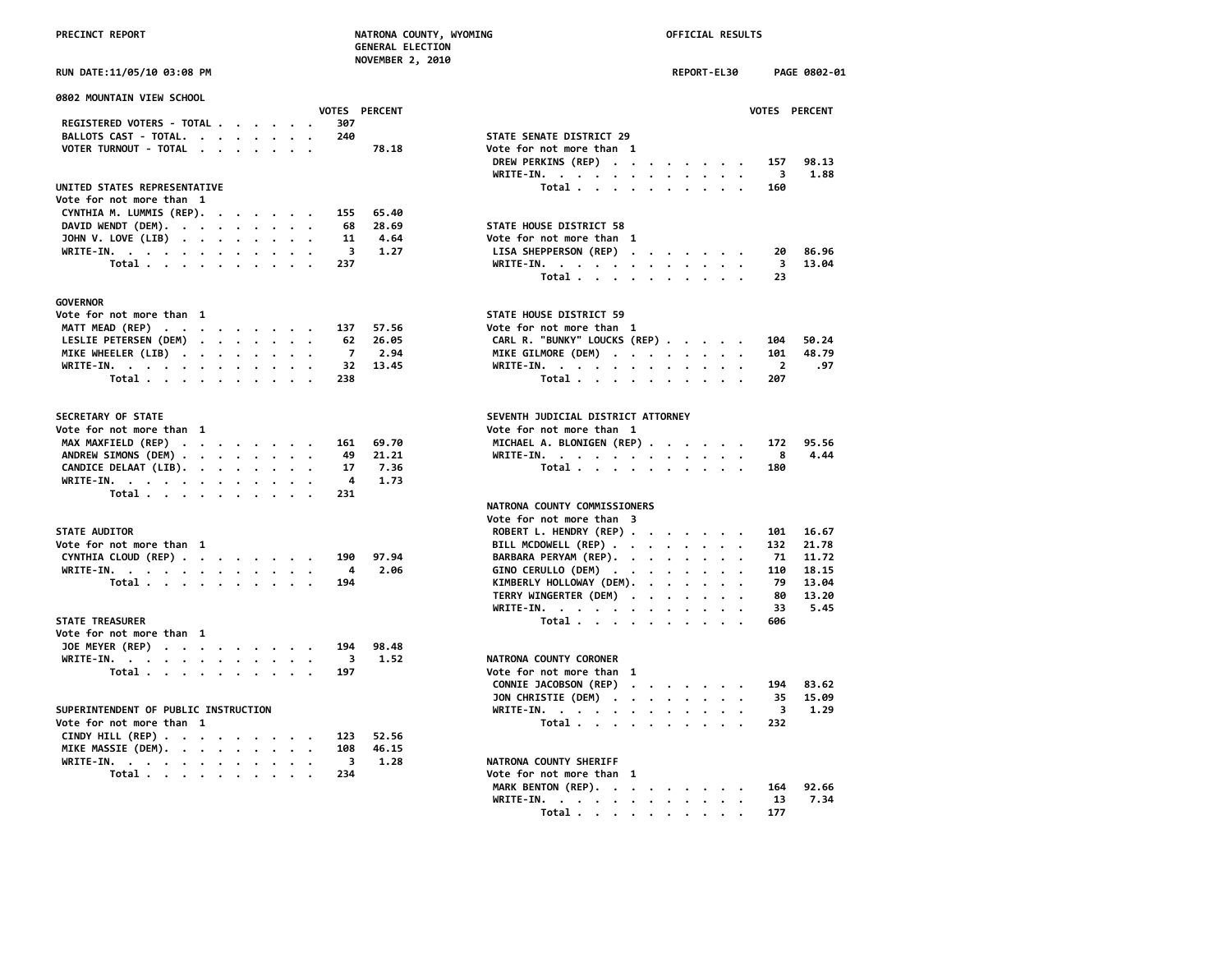**AGAINST . . . . . . . . . . . . 81 34.32 Total . . . . . . . . . . 236**

**RUN DATE:11/05/10 03:08 PM REPORT-EL30 PAGE 0802-02**

| 0802 MOUNTAIN VIEW SCHOOL                                                                                       |                      |                                                         |
|-----------------------------------------------------------------------------------------------------------------|----------------------|---------------------------------------------------------|
|                                                                                                                 | <b>VOTES PERCENT</b> | <b>VOTES PERCENT</b>                                    |
| NATRONA COUNTY CLERK                                                                                            |                      | CASPER COLLEGE DISTRICT BOARD OF TRUSTEE                |
| Vote for not more than 1                                                                                        |                      | Vote for not more than 3                                |
| RENEA VITTO (REP).                                                                                              | 194<br>98.48         | V. WORTH CHRISTIE.<br>12.13<br>58                       |
| WRITE-IN.                                                                                                       | 3<br>1.52            | ROY COHEE<br>88<br>18.41                                |
| Total                                                                                                           | 197                  | 14.23<br>CHRIS CROSSEN<br>68                            |
|                                                                                                                 |                      | 20.92<br>KATHY DOLAN.<br>100<br>$\cdot$ $\cdot$ $\cdot$ |
|                                                                                                                 |                      | CHARLIE ROBERTSON.<br>77<br>16.11                       |
| NATRONA COUNTY TREASURER                                                                                        |                      | SARAH SULZEN<br>17.15<br>82                             |
| Vote for not more than 1                                                                                        |                      | 5<br>1.05<br>WRITE-IN.                                  |
| TOM DOYLE (REP)                                                                                                 | 97.95<br>191         | Total<br>478                                            |
| WRITE-IN.                                                                                                       | 4<br>2.05            |                                                         |
| Total                                                                                                           | 195                  |                                                         |
|                                                                                                                 |                      | NATRONA COUNTY SCHOOL DIST NO 1                         |
|                                                                                                                 |                      | Vote for not more than 4                                |
| NATRONA COUNTY ASSESSOR                                                                                         |                      | 9.67<br>59.                                             |
|                                                                                                                 |                      | RON AKIN.                                               |
| Vote for not more than 1                                                                                        |                      | DAVE APPLEGATE.<br>8.69<br>53                           |
| SUSAN DEWITT (REP)                                                                                              | 97.41<br>188         | LINDA BERGERON.<br>11.48<br>70                          |
| WRITE-IN.                                                                                                       | 2.59<br>5            | 10.66<br>JIM BUSH.<br>65                                |
| Total $\cdots$ $\cdots$ $\cdots$ $\cdots$                                                                       | 193                  | AUDREY M. COTHERMAN<br>61<br>10.00                      |
|                                                                                                                 |                      | PAT KEEFE<br>63<br>10.33                                |
|                                                                                                                 |                      | DEAN PAUL LORIMER.<br>7.70<br>47                        |
| NATRONA COUNTY CLERK OF DISTRICT COURT                                                                          |                      | 7.70<br>GERALD L. QUINLAN.<br>47<br>$\sim$              |
| Vote for not more than 1                                                                                        |                      | SUZANNE SANDOVAL<br>78<br>12.79                         |
| GEN TUMA (REP).                                                                                                 | 97.92<br>188         | 4.92<br>DOUG TUNISON<br>30                              |
| WRITE-IN.                                                                                                       | 2.08<br>4            | 4.92<br>C. DOUG WALKER.<br>30                           |
| Total                                                                                                           | 192                  | $\overline{7}$<br>1.15<br>WRITE-IN.                     |
|                                                                                                                 |                      | Total<br>610                                            |
| RETAIN WY SUPREME COURT JUSTICE VOIGT                                                                           |                      |                                                         |
| Vote for not more than 1                                                                                        |                      | NATRONA COUNTY FIRE PROTECTION DISTRICT                 |
| YES                                                                                                             | 65.71<br>138         | Vote for not more than 2                                |
| NO.                                                                                                             | 34.29<br>72          | DENNIS OBERT<br>49.45<br>136                            |
| Total                                                                                                           | 210                  | HAROLD WRIGHT<br>135<br>49.09                           |
|                                                                                                                 |                      | 1.45<br>WRITE-IN.<br>4                                  |
|                                                                                                                 |                      | Total<br>275                                            |
| RETAIN WY SUPREME COURT JUSTICE KITE                                                                            |                      |                                                         |
| Vote for not more than 1                                                                                        |                      |                                                         |
| YES                                                                                                             | 63.94<br>133         | NATRONA COUNTY SOIL CONSERVATION DIST                   |
| NO.                                                                                                             | 75<br>36.06          | Vote for not more than 2                                |
| Total                                                                                                           | 208                  | KELLY BURCH.<br>95.65<br>176                            |
|                                                                                                                 |                      | WRITE-IN.<br>4.35<br>8                                  |
|                                                                                                                 |                      | Total<br>184                                            |
| RETAIN DISTRICT COURT JUDGE SKAVDAHL                                                                            |                      |                                                         |
| Vote for not more than 1                                                                                        |                      |                                                         |
| YES                                                                                                             | 139<br>65.88         | OPTIONAL ONE CENT TAX                                   |
| NO.                                                                                                             | 72<br>34.12          | Vote for not more than 1                                |
| Total                                                                                                           | 211                  | 51.26<br>FOR<br>122                                     |
|                                                                                                                 |                      | AGAINST<br>48.74<br>116                                 |
|                                                                                                                 |                      | Total<br>238                                            |
| RETAIN CIRCUIT COURT JUDGE PATCHEN                                                                              |                      |                                                         |
| Vote for not more than 1                                                                                        |                      |                                                         |
| YES                                                                                                             | 67.46<br>141         | 3% LODGING TAX                                          |
| NO.                                                                                                             | 32.54<br>68          | Vote for not more than 1                                |
| Total .                                                                                                         | 209                  | 155<br>65.68<br>FOR                                     |
| the contract of the contract of the contract of the contract of the contract of the contract of the contract of |                      |                                                         |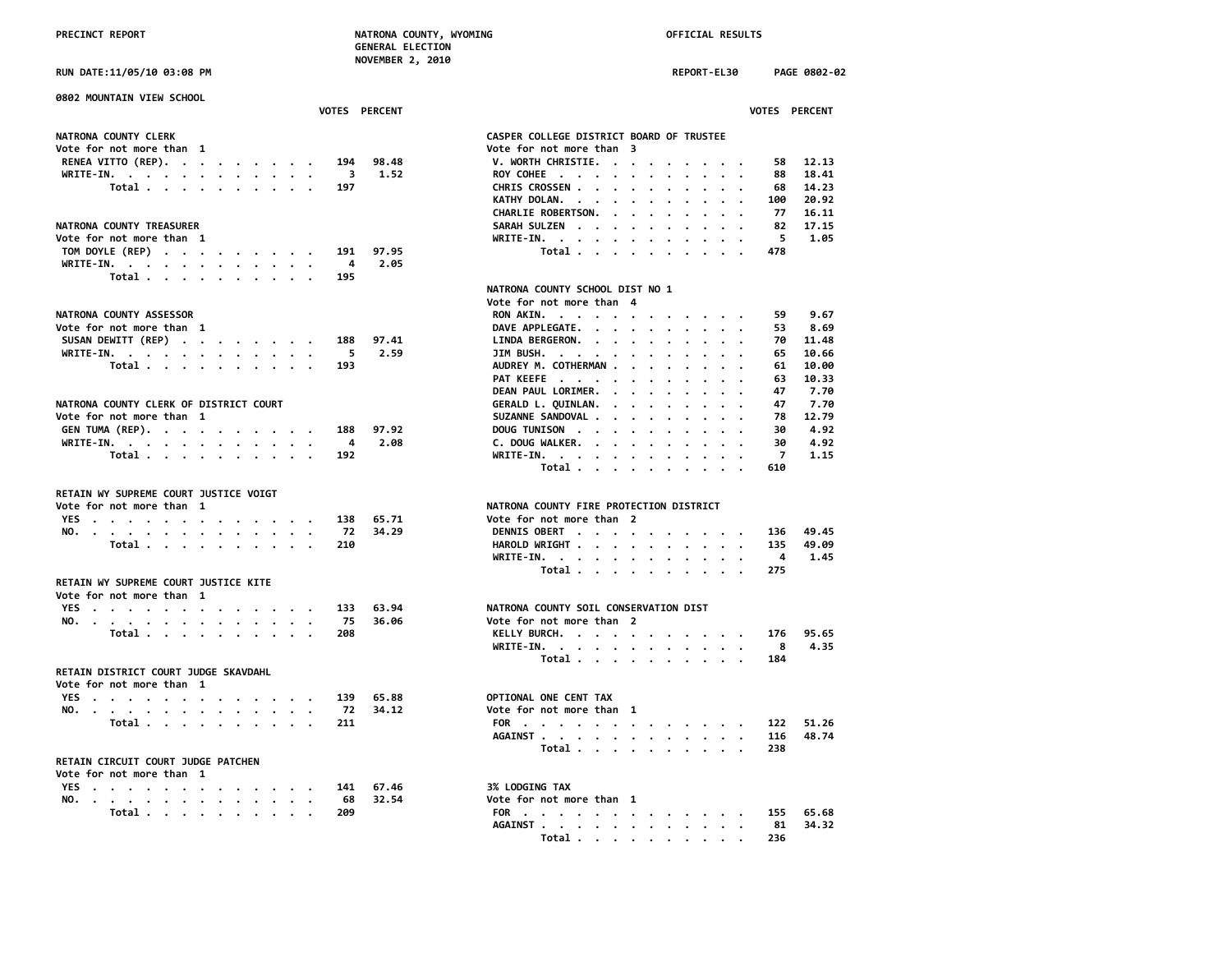| PRECINCT REPORT                                                               | NATRONA COUNTY, WYOMING<br><b>GENERAL ELECTION</b> | OFFICIAL RESULTS                                                                                                                                                |
|-------------------------------------------------------------------------------|----------------------------------------------------|-----------------------------------------------------------------------------------------------------------------------------------------------------------------|
| RUN DATE:11/05/10 03:08 PM                                                    | NOVEMBER 2, 2010                                   | REPORT-EL30<br>PAGE 0803-01                                                                                                                                     |
| 0803 WARDWELL WATER & SEWER                                                   | VOTES PERCENT                                      | VOTES PERCENT                                                                                                                                                   |
| <b>REGISTERED VOTERS - TOTAL .</b><br>$\cdot$ $\cdot$ $\cdot$ $\cdot$ $\cdot$ | 562                                                |                                                                                                                                                                 |
| BALLOTS CAST - TOTAL.<br>$\cdot$ $\cdot$ $\cdot$ $\cdot$                      | 380                                                | STATE HOUSE DISTRICT 58                                                                                                                                         |
| VOTER TURNOUT - TOTAL                                                         | 67.62                                              | Vote for not more than 1                                                                                                                                        |
|                                                                               |                                                    | LISA SHEPPERSON (REP)<br>319<br>97.85<br>$\mathbf{u} = \mathbf{u} + \mathbf{u} + \mathbf{u} + \mathbf{u} + \mathbf{u} + \mathbf{u}$<br>$WRITE-IN.$<br>7<br>2.15 |
| UNITED STATES REPRESENTATIVE                                                  |                                                    | $\mathcal{A}$ . The set of the set of $\mathcal{A}$<br>$\bullet$<br>Total<br>326                                                                                |
| Vote for not more than 1                                                      |                                                    |                                                                                                                                                                 |
| CYNTHIA M. LUMMIS (REP).                                                      | 72.53<br>272                                       |                                                                                                                                                                 |
|                                                                               | 75<br>20.00                                        | SEVENTH JUDICIAL DISTRICT ATTORNEY                                                                                                                              |
| DAVID WENDT (DEM).                                                            |                                                    |                                                                                                                                                                 |
| JOHN V. LOVE (LIB)<br>$\cdot$                                                 | 28<br>7.47                                         | Vote for not more than 1                                                                                                                                        |
| WRITE-IN.                                                                     | 0                                                  | MICHAEL A. BLONIGEN (REP)<br>295<br>96.72                                                                                                                       |
| Total                                                                         | 375                                                | 3.28<br>WRITE-IN.<br>10<br>$\cdot$<br>$\sim$                                                                                                                    |
|                                                                               |                                                    | Total<br>305                                                                                                                                                    |
| <b>GOVERNOR</b>                                                               |                                                    |                                                                                                                                                                 |
| Vote for not more than 1                                                      |                                                    | NATRONA COUNTY COMMISSIONERS                                                                                                                                    |
| MATT MEAD (REP)                                                               | 62.37<br>237                                       | Vote for not more than 3                                                                                                                                        |
| LESLIE PETERSEN (DEM)                                                         | 88<br>23.16                                        | ROBERT L. HENDRY (REP)<br>190<br>19.59                                                                                                                          |
| MIKE WHEELER (LIB)                                                            | 25<br>6.58                                         | BILL MCDOWELL (REP)<br>225<br>23.20                                                                                                                             |
| WRITE-IN.                                                                     | 30<br>7.89                                         | BARBARA PERYAM (REP).<br>148<br>15.26                                                                                                                           |
| Total<br>$\cdot$ $\cdot$ $\cdot$                                              | 380                                                | GINO CERULLO (DEM)<br>129<br>13.30<br>$\cdot$ .<br>$\sim$                                                                                                       |
|                                                                               |                                                    | KIMBERLY HOLLOWAY (DEM).<br>131<br>13.51<br>$\cdot$ $\cdot$ $\cdot$                                                                                             |
|                                                                               |                                                    | TERRY WINGERTER (DEM)<br>114<br>11.75<br>$\sim$<br>$\ddot{\phantom{a}}$<br>$\cdot$<br>$\ddot{\phantom{a}}$<br>$\cdot$<br>$\cdot$ .                              |
| SECRETARY OF STATE                                                            |                                                    | WRITE-IN.<br>33<br>3.40                                                                                                                                         |
| Vote for not more than 1                                                      |                                                    | Total<br>970                                                                                                                                                    |
| MAX MAXFIELD (REP)                                                            | 78.05<br>288                                       |                                                                                                                                                                 |
| ANDREW SIMONS (DEM)                                                           | 14.36<br>53                                        |                                                                                                                                                                 |
| CANDICE DELAAT (LIB).                                                         | 27<br>7.32                                         | NATRONA COUNTY CORONER                                                                                                                                          |
| WRITE-IN.                                                                     | $\mathbf{1}$<br>.27                                | Vote for not more than 1                                                                                                                                        |
|                                                                               | 369                                                | CONNIE JACOBSON (REP)<br>83.70<br>308                                                                                                                           |
| Total                                                                         |                                                    | $\mathcal{A}$ , and $\mathcal{A}$ , and $\mathcal{A}$ , and $\mathcal{A}$<br>58<br>15.76                                                                        |
|                                                                               |                                                    | JON CHRISTIE (DEM)<br>$\overline{2}$<br>.54                                                                                                                     |
|                                                                               |                                                    | WRITE-IN.<br>$\sim$<br>$\cdot$ .                                                                                                                                |
| STATE AUDITOR<br>Vote for not more than 1                                     |                                                    | Total<br>368                                                                                                                                                    |
|                                                                               |                                                    |                                                                                                                                                                 |
| CYNTHIA CLOUD (REP)                                                           | 315<br>98.75                                       |                                                                                                                                                                 |
| WRITE-IN.                                                                     | 1.25<br>- 4                                        | NATRONA COUNTY SHERIFF                                                                                                                                          |
| Total                                                                         | 319                                                | Vote for not more than 1                                                                                                                                        |
|                                                                               |                                                    | MARK BENTON (REP).<br>96.10<br>296                                                                                                                              |
|                                                                               |                                                    | 12<br>3.90<br>WRITE-IN.                                                                                                                                         |
| <b>STATE TREASURER</b>                                                        |                                                    | Total<br>308                                                                                                                                                    |
| Vote for not more than 1                                                      |                                                    |                                                                                                                                                                 |
| JOE MEYER (REP)                                                               | 319<br>99.07                                       |                                                                                                                                                                 |
| WRITE-IN.                                                                     | $\overline{\mathbf{3}}$<br>.93                     | NATRONA COUNTY CLERK                                                                                                                                            |
| Total $\cdots$ $\cdots$ $\cdots$                                              | 322                                                | Vote for not more than 1                                                                                                                                        |
|                                                                               |                                                    | RENEA VITTO (REP).<br>322<br>98.47                                                                                                                              |
|                                                                               |                                                    | WRITE-IN.<br>5<br>1.53<br>$\mathbf{r}$ , and $\mathbf{r}$ , and $\mathbf{r}$ , and $\mathbf{r}$ , and $\mathbf{r}$                                              |
| SUPERINTENDENT OF PUBLIC INSTRUCTION                                          |                                                    | Total $\cdots$ $\cdots$ $\cdots$<br>327                                                                                                                         |
| Vote for not more than 1                                                      |                                                    |                                                                                                                                                                 |
| CINDY HILL (REP)                                                              | 244<br>65.77                                       |                                                                                                                                                                 |
| MIKE MASSIE (DEM).<br>$\ddot{\phantom{0}}$<br>$\cdot$ $\cdot$<br>$\cdot$ .    | 125<br>33.69                                       | NATRONA COUNTY TREASURER                                                                                                                                        |
| WRITE-IN.                                                                     | $\overline{2}$<br>.54                              | Vote for not more than 1                                                                                                                                        |
| Total                                                                         | 371                                                | TOM DOYLE (REP)<br>321<br>98.77                                                                                                                                 |
|                                                                               |                                                    |                                                                                                                                                                 |

| MARK BENTON (REP). 296 96.10 |  |  |  |  |  |
|------------------------------|--|--|--|--|--|
| WRITE-IN. 12 3.90            |  |  |  |  |  |
| Total 308                    |  |  |  |  |  |
|                              |  |  |  |  |  |

| Vote for not more than 1     |  |  |  |  |  |
|------------------------------|--|--|--|--|--|
| RENEA VITTO (REP). 322 98.47 |  |  |  |  |  |
| WRITE-IN. 5 1.53             |  |  |  |  |  |
| Total 327                    |  |  |  |  |  |

| WRITE-IN. 2 . |  |  |  |  |  |           | Vote for not more than |       |
|---------------|--|--|--|--|--|-----------|------------------------|-------|
|               |  |  |  |  |  | Total 371 | TOM DOYLE (REP) 321    | 98.77 |
|               |  |  |  |  |  |           | WRITE-IN. 4 1.23       |       |
|               |  |  |  |  |  |           | Total 325              |       |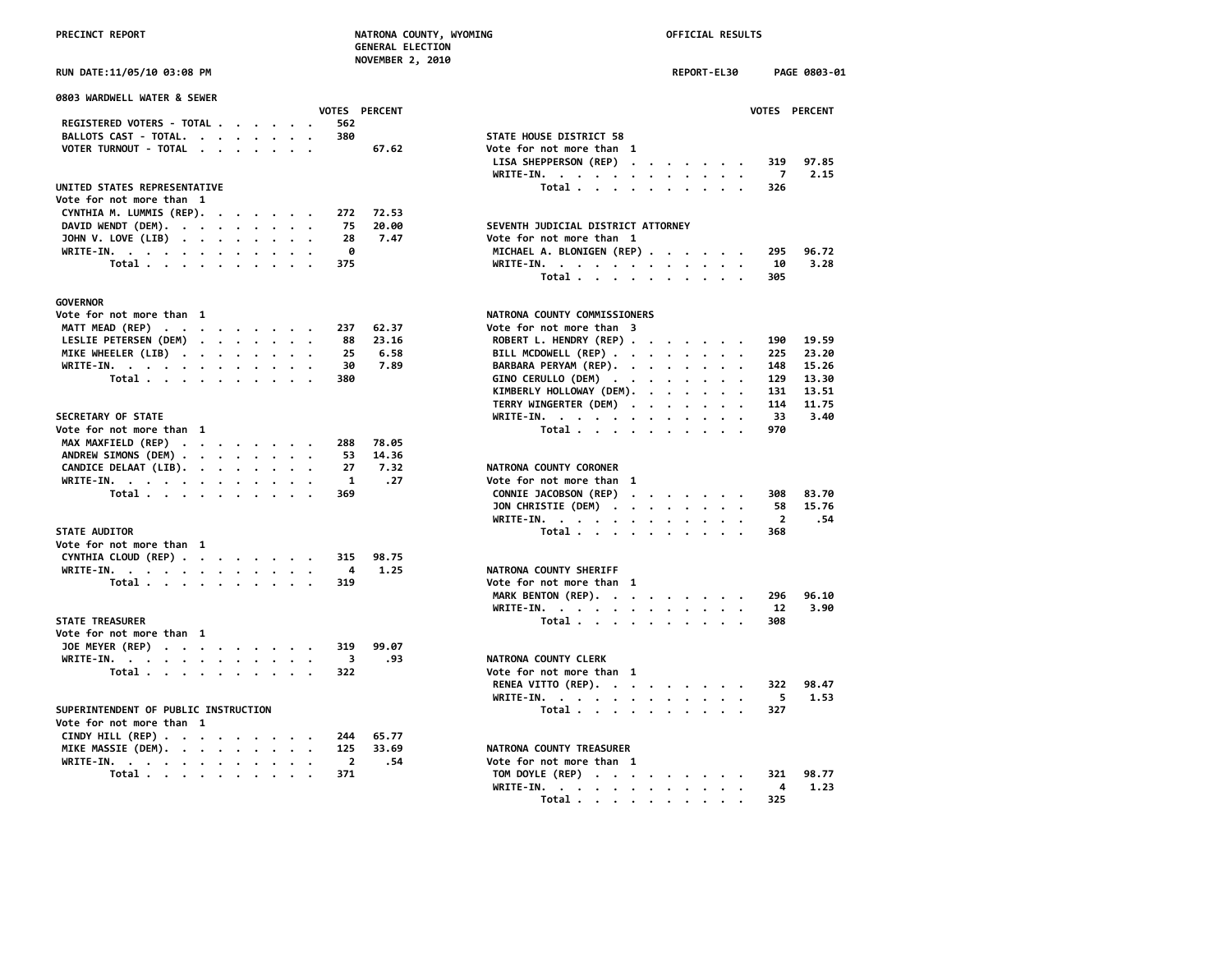**RUN DATE:11/05/10 03:08 PM REPORT-EL30 PAGE 0803-02**

| 0803 WARDWELL WATER & SEWER                                 |                                                                                                                                                                                                                                                                       |
|-------------------------------------------------------------|-----------------------------------------------------------------------------------------------------------------------------------------------------------------------------------------------------------------------------------------------------------------------|
| VOTES PERCENT                                               | VOTES PERCENT                                                                                                                                                                                                                                                         |
| NATRONA COUNTY ASSESSOR                                     | NATRONA COUNTY SCHOOL DIST NO 1                                                                                                                                                                                                                                       |
| Vote for not more than 1                                    | Vote for not more than 4                                                                                                                                                                                                                                              |
| SUSAN DEWITT (REP)<br>99.08<br>323                          | 10.43<br>112                                                                                                                                                                                                                                                          |
| WRITE-IN.<br>$\overline{\mathbf{3}}$<br>.92                 | RON AKIN.<br>9.50<br>DAVE APPLEGATE.<br>102<br>$\cdot$ $\cdot$ $\cdot$                                                                                                                                                                                                |
| Total<br>326                                                | 12.85<br>138<br>LINDA BERGERON.                                                                                                                                                                                                                                       |
|                                                             | 9.96<br>107                                                                                                                                                                                                                                                           |
|                                                             | JIM BUSH.                                                                                                                                                                                                                                                             |
|                                                             | AUDREY M. COTHERMAN<br>9.40<br>101                                                                                                                                                                                                                                    |
| NATRONA COUNTY CLERK OF DISTRICT COURT                      | PAT KEEFE<br>11.27<br>121                                                                                                                                                                                                                                             |
| Vote for not more than 1                                    | 6.15<br>DEAN PAUL LORIMER.<br>66                                                                                                                                                                                                                                      |
| GEN TUMA (REP).<br>99.11<br>333                             | GERALD L. QUINLAN.<br>6.33<br>68<br>$\mathbf{r}$ . The set of the set of the set of the set of the set of the set of the set of the set of the set of the set of the set of the set of the set of the set of the set of the set of the set of the set of the set of t |
| WRITE-IN.<br>$\overline{\mathbf{3}}$<br>.89                 | SUZANNE SANDOVAL<br>14.06<br>151                                                                                                                                                                                                                                      |
| Total<br>336                                                | DOUG TUNISON<br>45<br>4.19<br>$\ddot{\phantom{0}}$                                                                                                                                                                                                                    |
|                                                             | C. DOUG WALKER.<br>55<br>5.12                                                                                                                                                                                                                                         |
|                                                             | WRITE-IN.<br>8<br>.74                                                                                                                                                                                                                                                 |
| RETAIN WY SUPREME COURT JUSTICE VOIGT                       | Total $\cdots$ $\cdots$ $\cdots$<br>1074<br>$\cdot$ .                                                                                                                                                                                                                 |
| Vote for not more than 1                                    |                                                                                                                                                                                                                                                                       |
| 70.50<br>YES<br>239                                         |                                                                                                                                                                                                                                                                       |
| NO.<br>100<br>29.50                                         | NATRONA COUNTY FIRE PROTECTION DISTRICT                                                                                                                                                                                                                               |
| Total<br>339                                                | Vote for not more than 2                                                                                                                                                                                                                                              |
|                                                             | DENNIS OBERT<br>51.04<br>246                                                                                                                                                                                                                                          |
|                                                             | 48.34<br>HAROLD WRIGHT<br>233                                                                                                                                                                                                                                         |
| RETAIN WY SUPREME COURT JUSTICE KITE                        | WRITE-IN.<br>$\overline{\mathbf{3}}$<br>.62                                                                                                                                                                                                                           |
| Vote for not more than 1                                    | Total<br>482                                                                                                                                                                                                                                                          |
| YES<br>69.85<br>234                                         |                                                                                                                                                                                                                                                                       |
| NO.<br>101<br>30.15                                         |                                                                                                                                                                                                                                                                       |
| Total<br>335                                                | NATRONA COUNTY SOIL CONSERVATION DIST                                                                                                                                                                                                                                 |
|                                                             | Vote for not more than 2                                                                                                                                                                                                                                              |
|                                                             | 95.62                                                                                                                                                                                                                                                                 |
|                                                             | KELLY BURCH.<br>284                                                                                                                                                                                                                                                   |
| RETAIN DISTRICT COURT JUDGE SKAVDAHL                        | 4.38<br>WRITE-IN.<br>13                                                                                                                                                                                                                                               |
| Vote for not more than 1                                    | Total<br>297                                                                                                                                                                                                                                                          |
| YES<br>72.35<br>246                                         |                                                                                                                                                                                                                                                                       |
| 27.65<br>NO.<br>94                                          |                                                                                                                                                                                                                                                                       |
| Total<br>340                                                | OPTIONAL ONE CENT TAX                                                                                                                                                                                                                                                 |
|                                                             | Vote for not more than 1                                                                                                                                                                                                                                              |
|                                                             | 49.73<br>FOR<br>187                                                                                                                                                                                                                                                   |
| RETAIN CIRCUIT COURT JUDGE PATCHEN                          | 50.27<br>AGAINST<br>189                                                                                                                                                                                                                                               |
| Vote for not more than 1                                    | 376<br>Total                                                                                                                                                                                                                                                          |
| YES<br>71.64<br>240                                         |                                                                                                                                                                                                                                                                       |
| NO.<br>95<br>28.36                                          |                                                                                                                                                                                                                                                                       |
| Total<br>335                                                | 3% LODGING TAX                                                                                                                                                                                                                                                        |
|                                                             | Vote for not more than 1                                                                                                                                                                                                                                              |
|                                                             | 67.12<br>FOR<br>249                                                                                                                                                                                                                                                   |
| CASPER COLLEGE DISTRICT BOARD OF TRUSTEE                    | AGAINST<br>32.88<br>122                                                                                                                                                                                                                                               |
| Vote for not more than 3                                    | Total<br>371                                                                                                                                                                                                                                                          |
| 9.38<br>V. WORTH CHRISTIE.<br>77                            |                                                                                                                                                                                                                                                                       |
| ROY COHEE<br>161<br>19.61                                   |                                                                                                                                                                                                                                                                       |
| CHRIS CROSSEN<br>99<br>12.06<br>$\cdot$ .                   |                                                                                                                                                                                                                                                                       |
| KATHY DOLAN.<br>22.78<br>187                                |                                                                                                                                                                                                                                                                       |
| CHARLIE ROBERTSON.<br>142<br>17.30<br>$\cdots$<br>$\cdot$ . |                                                                                                                                                                                                                                                                       |
| SARAH SULZEN<br>18.27<br>150                                |                                                                                                                                                                                                                                                                       |
| 5<br>.61                                                    |                                                                                                                                                                                                                                                                       |
| WRITE-IN.<br>Total<br>821                                   |                                                                                                                                                                                                                                                                       |
|                                                             |                                                                                                                                                                                                                                                                       |

| 803 WARDWELL WATER & SEWER              |                                                                                                                                                                                                                                                                            |
|-----------------------------------------|----------------------------------------------------------------------------------------------------------------------------------------------------------------------------------------------------------------------------------------------------------------------------|
| VOTES PERCENT                           | VOTES PERCENT                                                                                                                                                                                                                                                              |
| <b>ATRONA COUNTY ASSESSOR</b>           | NATRONA COUNTY SCHOOL DIST NO 1                                                                                                                                                                                                                                            |
| ote for not more than 1                 | Vote for not more than 4                                                                                                                                                                                                                                                   |
| SUSAN DEWITT (REP)<br>323               | RON AKIN.<br>99.08<br>112<br>10.43                                                                                                                                                                                                                                         |
| WRITE-IN.<br>3<br>$\ddot{\phantom{a}}$  | DAVE APPLEGATE.<br>9.50<br>.92<br>102<br>$\mathbf{r}$ . The contract of the contract of the contract of the contract of the contract of the contract of the contract of the contract of the contract of the contract of the contract of the contract of the contract of th |
| Total<br>326                            | LINDA BERGERON.<br>138<br>12.85<br>$\mathbf{r}$ . The set of the set of the set of the set of the set of the set of the set of the set of the set of the set of the set of the set of the set of the set of the set of the set of the set of the set of the set of t       |
|                                         | JIM BUSH.<br>9.96<br>107<br>$\cdots$                                                                                                                                                                                                                                       |
|                                         | AUDREY M. COTHERMAN<br>9.40<br>101                                                                                                                                                                                                                                         |
| ATRONA COUNTY CLERK OF DISTRICT COURT   | PAT KEEFE<br>11.27<br>121                                                                                                                                                                                                                                                  |
| ote for not more than 1                 | DEAN PAUL LORIMER.<br>6.15<br>66<br>$\mathbf{r}$ , $\mathbf{r}$ , $\mathbf{r}$ , $\mathbf{r}$ , $\mathbf{r}$                                                                                                                                                               |
|                                         | 6.33                                                                                                                                                                                                                                                                       |
| GEN TUMA (REP).<br>333                  | GERALD L. QUINLAN.<br>99.11<br>68<br>.89<br>14.06                                                                                                                                                                                                                          |
| WRITE-IN.<br>3                          | SUZANNE SANDOVAL .<br>151<br>$\cdots$                                                                                                                                                                                                                                      |
| Total<br>336                            | DOUG TUNISON<br>4.19<br>45                                                                                                                                                                                                                                                 |
|                                         | C. DOUG WALKER.<br>5.12<br>55                                                                                                                                                                                                                                              |
|                                         | .74<br>WRITE-IN.<br>8                                                                                                                                                                                                                                                      |
| ETAIN WY SUPREME COURT JUSTICE VOIGT    | Total<br>1074                                                                                                                                                                                                                                                              |
| ote for not more than  1                |                                                                                                                                                                                                                                                                            |
| YES<br>239                              | 70.50                                                                                                                                                                                                                                                                      |
| NO.<br>100                              | NATRONA COUNTY FIRE PROTECTION DISTRICT<br>29.50                                                                                                                                                                                                                           |
| 339<br>Total $\cdots$ $\cdots$ $\cdots$ | Vote for not more than 2                                                                                                                                                                                                                                                   |
|                                         | DENNIS OBERT<br>51.04<br>246                                                                                                                                                                                                                                               |
|                                         | HAROLD WRIGHT<br>48.34<br>233                                                                                                                                                                                                                                              |
| ETAIN WY SUPREME COURT JUSTICE KITE     | WRITE-IN.<br>3<br>.62                                                                                                                                                                                                                                                      |
| ote for not more than 1                 | Total<br>482                                                                                                                                                                                                                                                               |
| YES<br>234                              | 69.85                                                                                                                                                                                                                                                                      |
| NO.<br>101                              | 30.15                                                                                                                                                                                                                                                                      |
| Total<br>335                            | NATRONA COUNTY SOIL CONSERVATION DIST                                                                                                                                                                                                                                      |
|                                         | Vote for not more than 2                                                                                                                                                                                                                                                   |
|                                         | KELLY BURCH.<br>95.62<br>284                                                                                                                                                                                                                                               |
|                                         |                                                                                                                                                                                                                                                                            |
| ETAIN DISTRICT COURT JUDGE SKAVDAHL     | 4.38<br>WRITE-IN.<br>13                                                                                                                                                                                                                                                    |
| ote for not more than  1                | Total<br>297                                                                                                                                                                                                                                                               |
| YES<br>246                              | 72.35                                                                                                                                                                                                                                                                      |
| NO.<br>94                               | 27.65                                                                                                                                                                                                                                                                      |
| Total $\cdots$ $\cdots$ $\cdots$<br>340 | OPTIONAL ONE CENT TAX                                                                                                                                                                                                                                                      |
|                                         | Vote for not more than 1                                                                                                                                                                                                                                                   |
|                                         | FOR<br>49.73<br>187                                                                                                                                                                                                                                                        |
| ETAIN CIRCUIT COURT JUDGE PATCHEN       | AGAINST<br>50.27<br>189                                                                                                                                                                                                                                                    |
| ote for not more than  1                | Total<br>376                                                                                                                                                                                                                                                               |
| YES<br>240                              | 71.64                                                                                                                                                                                                                                                                      |
| NO.<br>95                               | 28.36                                                                                                                                                                                                                                                                      |
| Total $\cdots$ $\cdots$ $\cdots$<br>335 | <b>3% LODGING TAX</b>                                                                                                                                                                                                                                                      |
|                                         | Vote for not more than 1                                                                                                                                                                                                                                                   |
|                                         | FOR<br>67.12<br>249                                                                                                                                                                                                                                                        |
| ASPER COLLEGE DISTRICT BOARD OF TRUSTEE | 32.88<br>AGAINST.<br>122                                                                                                                                                                                                                                                   |
| ote for not more than 3                 | Total<br>371                                                                                                                                                                                                                                                               |
| V. WORTH CHRISTIE.                      | 9.38                                                                                                                                                                                                                                                                       |
| 77                                      |                                                                                                                                                                                                                                                                            |
| ROY COHEE<br>161<br>$\sim$              | 19.61                                                                                                                                                                                                                                                                      |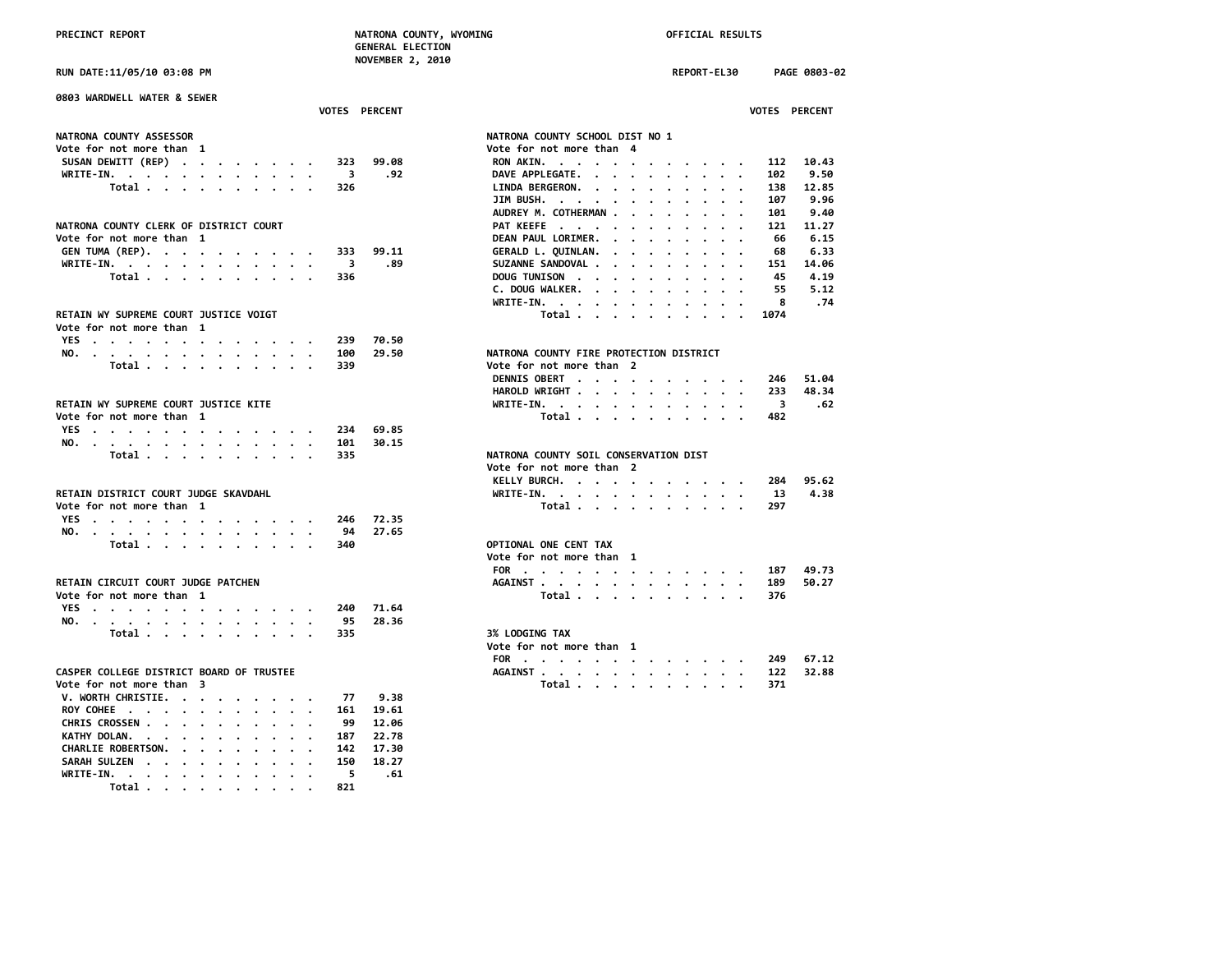| PRECINCT REPORT                                |                                | NATRONA COUNTY, WYOMING<br><b>GENERAL ELECTION</b> | OFFICIAL RESULTS     |                      |
|------------------------------------------------|--------------------------------|----------------------------------------------------|----------------------|----------------------|
| RUN DATE:11/05/10 03:08 PM                     |                                | NOVEMBER 2, 2010                                   | REPORT-EL30          | PAGE 0804-01         |
| 0804 CHRISTIAN CHURCH OF CASPE                 |                                |                                                    |                      |                      |
|                                                | <b>VOTES PERCENT</b>           |                                                    |                      | <b>VOTES PERCENT</b> |
| REGISTERED VOTERS - TOTAL                      | 991                            |                                                    |                      |                      |
| BALLOTS CAST - TOTAL.                          | 741                            | STATE HOUSE DISTRICT 58                            |                      |                      |
| VOTER TURNOUT - TOTAL                          | 74.77                          | Vote for not more than 1                           |                      |                      |
|                                                |                                | LISA SHEPPERSON (REP)                              |                      | 635<br>97.84         |
| UNITED STATES REPRESENTATIVE                   |                                | WRITE-IN.                                          |                      | 2.16<br>14           |
| Vote for not more than 1                       |                                | Total                                              |                      | 649                  |
|                                                |                                |                                                    |                      |                      |
| CYNTHIA M. LUMMIS (REP).                       | 75.51<br>552                   | SEVENTH JUDICIAL DISTRICT ATTORNEY                 |                      |                      |
| DAVID WENDT (DEM).<br>$\overline{\phantom{a}}$ | 138<br>18.88<br>39<br>5.34     |                                                    |                      |                      |
| JOHN V. LOVE (LIB)                             | $\overline{\mathbf{2}}$<br>.27 | Vote for not more than 1                           |                      | 97.60                |
| WRITE-IN.                                      | 731                            | MICHAEL A. BLONIGEN (REP)                          |                      | 611<br>2.40          |
| Total                                          |                                | WRITE-IN.                                          |                      | 15                   |
|                                                |                                | Total                                              |                      | 626                  |
| <b>GOVERNOR</b>                                |                                |                                                    |                      |                      |
| Vote for not more than 1                       |                                | NATRONA COUNTY COMMISSIONERS                       |                      |                      |
| MATT MEAD (REP)                                | 505<br>68.52                   | Vote for not more than 3                           |                      |                      |
| LESLIE PETERSEN (DEM)                          | 131<br>17.77                   | ROBERT L. HENDRY (REP)                             |                      | 19.95<br>380         |
| MIKE WHEELER (LIB)                             | 28<br>3.80                     | BILL MCDOWELL (REP)                                |                      | 26.46<br>504         |
| WRITE-IN.                                      | 73<br>9.91                     | BARBARA PERYAM (REP).                              |                      | 244<br>12.81         |
| Total                                          | 737                            | GINO CERULLO (DEM)                                 |                      | 278<br>14.59         |
|                                                |                                | KIMBERLY HOLLOWAY (DEM).                           |                      | 228<br>11.97         |
|                                                |                                | TERRY WINGERTER (DEM)                              |                      | 240<br>12.60         |
| SECRETARY OF STATE                             |                                | WRITE-IN.                                          |                      | 31<br>1.63           |
| Vote for not more than 1                       |                                | Total                                              |                      | 1905                 |
| MAX MAXFIELD (REP)                             | 80.55<br>588                   |                                                    |                      |                      |
| ANDREW SIMONS (DEM)                            | 13.84<br>101                   |                                                    |                      |                      |
| CANDICE DELAAT (LIB).                          | 41<br>5.62                     | NATRONA COUNTY CORONER                             |                      |                      |
|                                                | 0                              | Vote for not more than 1                           |                      |                      |
| WRITE-IN.                                      |                                |                                                    |                      | 88.71                |
| Total                                          | 730                            | CONNIE JACOBSON (REP)                              |                      | 644                  |
|                                                |                                | JON CHRISTIE (DEM)                                 |                      | 11.16<br>81          |
|                                                |                                | WRITE-IN.                                          |                      | $\mathbf{1}$<br>.14  |
| <b>STATE AUDITOR</b>                           |                                | Total                                              |                      | 726                  |
| Vote for not more than 1                       |                                |                                                    |                      |                      |
| CYNTHIA CLOUD (REP)                            | 99.07<br>636                   |                                                    |                      |                      |
| WRITE-IN.                                      | - 6<br>.93                     | NATRONA COUNTY SHERIFF                             |                      |                      |
| Total                                          | 642                            | Vote for not more than 1                           |                      |                      |
|                                                |                                | MARK BENTON (REP).                                 |                      | 611<br>96.07         |
|                                                |                                | WRITE-IN, , , , , , , , , , , , ,                  |                      | 25<br>3.93           |
| <b>STATE TREASURER</b>                         |                                | Total                                              |                      | 636                  |
| Vote for not more than 1                       |                                |                                                    |                      |                      |
| JOE MEYER (REP)                                | 99.54<br>647                   |                                                    |                      |                      |
| WRITE-IN.                                      | $\overline{\mathbf{3}}$<br>.46 | NATRONA COUNTY CLERK                               |                      |                      |
| Total                                          | 650                            | Vote for not more than 1                           |                      |                      |
|                                                |                                | RENEA VITTO (REP).                                 |                      | 643<br>99.38         |
|                                                |                                | WRITE-IN.                                          |                      | 4<br>.62             |
| SUPERINTENDENT OF PUBLIC INSTRUCTION           |                                | Total                                              |                      | 647                  |
| Vote for not more than 1                       |                                |                                                    |                      |                      |
| CINDY HILL (REP)                               | 475<br>65.52                   |                                                    |                      |                      |
| MIKE MASSIE (DEM).                             | 34.34<br>249                   | NATRONA COUNTY TREASURER                           |                      |                      |
| WRITE-IN.<br>$\cdot$                           | .14<br>1                       | Vote for not more than 1                           |                      |                      |
| Total                                          | 725                            | TOM DOYLE (REP)                                    |                      | 99.38<br>640         |
|                                                |                                | WRITE-IN.                                          | $\ddot{\phantom{a}}$ | 4<br>.62             |
|                                                |                                | Total $\ldots$ $\ldots$ $\ldots$ $\ldots$          |                      | 644                  |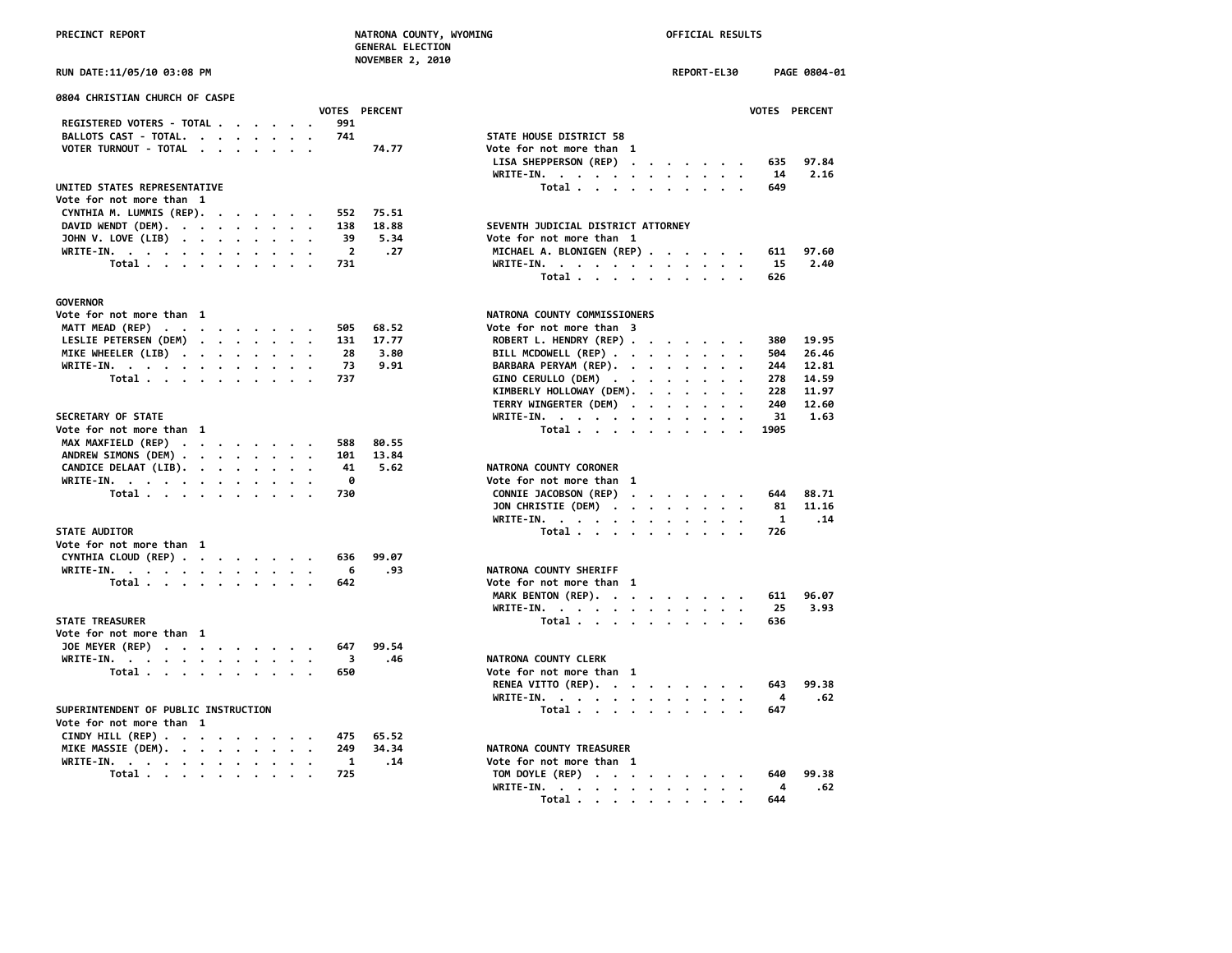**PRECINCT REPORT NATRONA COUNTY, WYOMING OFFICIAL RESULTS NOVEMBER 2, 2010**

|                                                                                                                                                                         | <b>GENERAL ELECTION</b>                                                                                        |
|-------------------------------------------------------------------------------------------------------------------------------------------------------------------------|----------------------------------------------------------------------------------------------------------------|
| <b>RUN DATE:11/05/10 03:08 PM</b>                                                                                                                                       | <b>NOVEMBER 2, 2010</b><br><b>REPORT-EL30</b><br>PAGE 0804-02                                                  |
| 0804 CHRISTIAN CHURCH OF CASPE                                                                                                                                          |                                                                                                                |
| <b>VOTES PERCENT</b>                                                                                                                                                    | VOTES PERCENT                                                                                                  |
| <b>NATRONA COUNTY ASSESSOR</b>                                                                                                                                          | NATRONA COUNTY SCHOOL DIST NO 1                                                                                |
| Vote for not more than 1                                                                                                                                                | Vote for not more than 4                                                                                       |
| SUSAN DEWITT (REP)<br>628                                                                                                                                               | RON AKIN.<br>10.11<br>98.90<br>191                                                                             |
| WRITE-IN.<br>$\overline{7}$                                                                                                                                             | DAVE APPLEGATE.<br>1.10<br>10.11<br>191                                                                        |
| Total<br>635                                                                                                                                                            | LINDA BERGERON. .<br>10.80<br>204<br>$\cdot$<br>$\cdot$<br>$\cdot$ $\cdot$ $\cdot$<br>$\sim$ $\sim$<br>$\cdot$ |
|                                                                                                                                                                         | JIM BUSH.<br>9.63<br>182                                                                                       |
|                                                                                                                                                                         | AUDREY M. COTHERMAN .<br>10.96<br>207<br>$\sim$                                                                |
| NATRONA COUNTY CLERK OF DISTRICT COURT                                                                                                                                  | PAT KEEFE<br>245<br>12.97<br>$\cdot$ $\cdot$<br>$\cdots$                                                       |
| Vote for not more than 1                                                                                                                                                | DEAN PAUL LORIMER.<br>89<br>4.71<br>$\sim$ $\sim$ $\sim$<br>$\ddotsc$                                          |
| GEN TUMA (REP).<br>640<br>$\begin{array}{cccccccccccccc} \bullet & \bullet & \bullet & \bullet & \bullet & \bullet & \bullet & \bullet & \bullet & \bullet \end{array}$ | GERALD L. QUINLAN. .<br>98.92<br>152<br>8.05                                                                   |
| WRITE-IN.<br>-7                                                                                                                                                         | 1.08<br>SUZANNE SANDOVAL .<br>252<br>13.34<br>$\cdot$ $\cdot$                                                  |
| Total<br>647                                                                                                                                                            | DOUG TUNISON<br>77<br>4.08<br>$\cdot$                                                                          |
|                                                                                                                                                                         | 4.39<br>C. DOUG WALKER.<br>83                                                                                  |
|                                                                                                                                                                         | 16<br>WRITE-IN.<br>.85                                                                                         |
| RETAIN WY SUPREME COURT JUSTICE VOIGT                                                                                                                                   | 1889                                                                                                           |
|                                                                                                                                                                         | Total                                                                                                          |
| Vote for not more than 1                                                                                                                                                |                                                                                                                |
| YES<br>468                                                                                                                                                              | 72.67                                                                                                          |
| NO.<br>176                                                                                                                                                              | NATRONA COUNTY FIRE PROTECTION DISTRICT<br>27.33                                                               |
| Total<br>644<br>$\cdots$                                                                                                                                                | Vote for not more than 2                                                                                       |
|                                                                                                                                                                         | DENNIS OBERT<br>420<br>47.24                                                                                   |
|                                                                                                                                                                         | 51.74<br>HAROLD WRIGHT<br>460                                                                                  |
| RETAIN WY SUPREME COURT JUSTICE KITE                                                                                                                                    | 9<br>1.01<br>WRITE-IN.                                                                                         |
| Vote for not more than 1                                                                                                                                                | Total<br>889                                                                                                   |
| YES<br>457                                                                                                                                                              | 72.08                                                                                                          |
| NO.<br>177                                                                                                                                                              | 27.92                                                                                                          |
| Total<br>634                                                                                                                                                            | NATRONA COUNTY SOIL CONSERVATION DIST                                                                          |
|                                                                                                                                                                         | Vote for not more than 2                                                                                       |
|                                                                                                                                                                         | KELLY BURCH.<br>95.87<br>534                                                                                   |
| RETAIN DISTRICT COURT JUDGE SKAVDAHL                                                                                                                                    | 4.13<br>WRITE-IN.<br>23                                                                                        |
| Vote for not more than 1                                                                                                                                                | Total<br>557                                                                                                   |
| YES<br>484                                                                                                                                                              | 74.12                                                                                                          |
| NO.<br>169                                                                                                                                                              | 25.88                                                                                                          |
| Total<br>653                                                                                                                                                            | OPTIONAL ONE CENT TAX                                                                                          |
|                                                                                                                                                                         | Vote for not more than 1                                                                                       |
|                                                                                                                                                                         | FOR<br>55.48<br>405                                                                                            |
| RETAIN CIRCUIT COURT JUDGE PATCHEN                                                                                                                                      | AGAINST<br>325<br>44.52                                                                                        |
| Vote for not more than 1                                                                                                                                                | Total<br>730                                                                                                   |
| 473                                                                                                                                                                     | 73.33                                                                                                          |
| YES                                                                                                                                                                     |                                                                                                                |
| NO.<br>172<br>645                                                                                                                                                       | 26.67<br><b>3% LODGING TAX</b>                                                                                 |
| Total                                                                                                                                                                   |                                                                                                                |
|                                                                                                                                                                         | Vote for not more than 1                                                                                       |
|                                                                                                                                                                         | 69.45<br>FOR<br>507                                                                                            |
| CASPER COLLEGE DISTRICT BOARD OF TRUSTEE                                                                                                                                | AGAINST<br>223<br>30.55                                                                                        |
| Vote for not more than  3                                                                                                                                               | Total<br>730                                                                                                   |
| V. WORTH CHRISTIE.<br>140                                                                                                                                               | 9.78                                                                                                           |
| ROY COHEE<br>283                                                                                                                                                        | 19.76                                                                                                          |
| CHRIS CROSSEN<br>189                                                                                                                                                    | 13.20                                                                                                          |
| KATHY DOLAN.<br>280                                                                                                                                                     | 19.55                                                                                                          |
| CHARLIE ROBERTSON.<br>273<br>$\cdot$                                                                                                                                    | 19.06                                                                                                          |
| SARAH SULZEN<br>258                                                                                                                                                     | 18.02                                                                                                          |
| WRITE-IN.<br>9                                                                                                                                                          | .63                                                                                                            |
| Total .<br>1432<br>$\sim$ $\sim$ $\sim$ $\sim$ $\sim$                                                                                                                   |                                                                                                                |

| 0804 CHRISTIAN CHURCH OF CASPE<br><b>VOTES PERCENT</b>                                                     | <b>VOTES PERCENT</b>                                                                                                                                                                                                                                                      |
|------------------------------------------------------------------------------------------------------------|---------------------------------------------------------------------------------------------------------------------------------------------------------------------------------------------------------------------------------------------------------------------------|
|                                                                                                            |                                                                                                                                                                                                                                                                           |
| <b>NATRONA COUNTY ASSESSOR</b>                                                                             | NATRONA COUNTY SCHOOL DIST NO 1                                                                                                                                                                                                                                           |
| Vote for not more than 1                                                                                   | Vote for not more than 4                                                                                                                                                                                                                                                  |
| 98.90<br>SUSAN DEWITT (REP)<br>628                                                                         | RON AKIN.<br>191<br>10.11                                                                                                                                                                                                                                                 |
| 7<br>1.10<br>WRITE-IN.<br>$\mathbf{r}$ , and $\mathbf{r}$ , and $\mathbf{r}$ , and $\mathbf{r}$<br>$\cdot$ | DAVE APPLEGATE.<br>10.11<br>191                                                                                                                                                                                                                                           |
| Total<br>635                                                                                               | 10.80<br>LINDA BERGERON.<br>204<br>$\mathbf{r}$ , $\mathbf{r}$ , $\mathbf{r}$ , $\mathbf{r}$ , $\mathbf{r}$                                                                                                                                                               |
|                                                                                                            | JIM BUSH.<br>9.63<br>182                                                                                                                                                                                                                                                  |
|                                                                                                            | AUDREY M. COTHERMAN.<br>10.96<br>207<br>$\mathbf{r}$ . The set of the set of the set of the set of the set of the set of the set of the set of the set of the set of the set of the set of the set of the set of the set of the set of the set of the set of the set of t |
| NATRONA COUNTY CLERK OF DISTRICT COURT                                                                     | PAT KEEFE<br>12.97<br>245                                                                                                                                                                                                                                                 |
| Vote for not more than 1                                                                                   | DEAN PAUL LORIMER.<br>89<br>4.71<br>$\mathbf{r}$ , $\mathbf{r}$ , $\mathbf{r}$ , $\mathbf{r}$ , $\mathbf{r}$                                                                                                                                                              |
| GEN TUMA (REP).<br>98.92<br>640                                                                            | 8.05<br>GERALD L. QUINLAN.<br>152<br>$\cdot$ $\cdot$ $\cdot$ $\cdot$ $\cdot$ $\cdot$ $\cdot$                                                                                                                                                                              |
| 7<br>1.08<br>WRITE-IN.                                                                                     | SUZANNE SANDOVAL .<br>13.34<br>252<br>$\cdots$                                                                                                                                                                                                                            |
| 647                                                                                                        | 4.08<br>77                                                                                                                                                                                                                                                                |
| Total                                                                                                      | DOUG TUNISON                                                                                                                                                                                                                                                              |
|                                                                                                            | C. DOUG WALKER.<br>83<br>4.39                                                                                                                                                                                                                                             |
|                                                                                                            | WRITE-IN.<br>.85<br>16                                                                                                                                                                                                                                                    |
| RETAIN WY SUPREME COURT JUSTICE VOIGT                                                                      | Total<br>1889                                                                                                                                                                                                                                                             |
| Vote for not more than  1                                                                                  |                                                                                                                                                                                                                                                                           |
| YES<br>468<br>72.67                                                                                        |                                                                                                                                                                                                                                                                           |
| NO.<br>176<br>27.33                                                                                        | NATRONA COUNTY FIRE PROTECTION DISTRICT                                                                                                                                                                                                                                   |
| Total $\cdots$ $\cdots$ $\cdots$<br>644                                                                    | Vote for not more than 2                                                                                                                                                                                                                                                  |
|                                                                                                            | DENNIS OBERT<br>47.24<br>420                                                                                                                                                                                                                                              |
|                                                                                                            | HAROLD WRIGHT<br>51.74<br>460                                                                                                                                                                                                                                             |
| RETAIN WY SUPREME COURT JUSTICE KITE                                                                       | 9<br>1.01<br>WRITE-IN.                                                                                                                                                                                                                                                    |
| Vote for not more than 1                                                                                   | Total<br>889                                                                                                                                                                                                                                                              |
| YES<br>72.08<br>457                                                                                        |                                                                                                                                                                                                                                                                           |
| 177<br>27.92<br>NO.                                                                                        |                                                                                                                                                                                                                                                                           |
| Total<br>634                                                                                               | NATRONA COUNTY SOIL CONSERVATION DIST                                                                                                                                                                                                                                     |
|                                                                                                            | Vote for not more than 2                                                                                                                                                                                                                                                  |
|                                                                                                            | 95.87                                                                                                                                                                                                                                                                     |
|                                                                                                            | KELLY BURCH.<br>534                                                                                                                                                                                                                                                       |
| RETAIN DISTRICT COURT JUDGE SKAVDAHL                                                                       | 4.13<br>WRITE-IN.<br>23                                                                                                                                                                                                                                                   |
| Vote for not more than 1                                                                                   | Total<br>557                                                                                                                                                                                                                                                              |
| YES<br>74.12<br>484                                                                                        |                                                                                                                                                                                                                                                                           |
| 25.88<br>NO.<br>169                                                                                        |                                                                                                                                                                                                                                                                           |
| Total<br>653                                                                                               | OPTIONAL ONE CENT TAX                                                                                                                                                                                                                                                     |
|                                                                                                            | Vote for not more than 1                                                                                                                                                                                                                                                  |
|                                                                                                            | FOR<br>55.48<br>405                                                                                                                                                                                                                                                       |
| RETAIN CIRCUIT COURT JUDGE PATCHEN                                                                         | 44.52<br>AGAINST<br>325                                                                                                                                                                                                                                                   |
| Vote for not more than 1                                                                                   | Total<br>730                                                                                                                                                                                                                                                              |
| YES<br>473<br>73.33                                                                                        |                                                                                                                                                                                                                                                                           |
| 26.67<br>NO.<br>172                                                                                        |                                                                                                                                                                                                                                                                           |
| Total<br>645                                                                                               | <b>3% LODGING TAX</b>                                                                                                                                                                                                                                                     |
|                                                                                                            | Vote for not more than 1                                                                                                                                                                                                                                                  |
|                                                                                                            |                                                                                                                                                                                                                                                                           |
|                                                                                                            | FOR<br>69.45<br>507                                                                                                                                                                                                                                                       |
| CASPER COLLEGE DISTRICT BOARD OF TRUSTEE                                                                   | 30.55<br>AGAINST<br>223                                                                                                                                                                                                                                                   |
| Vote for not more than 3                                                                                   | Total<br>730                                                                                                                                                                                                                                                              |
| V. WORTH CHRISTIE.<br>9.78<br>140                                                                          |                                                                                                                                                                                                                                                                           |
| ROY COHEE<br>19.76<br>283                                                                                  |                                                                                                                                                                                                                                                                           |
|                                                                                                            |                                                                                                                                                                                                                                                                           |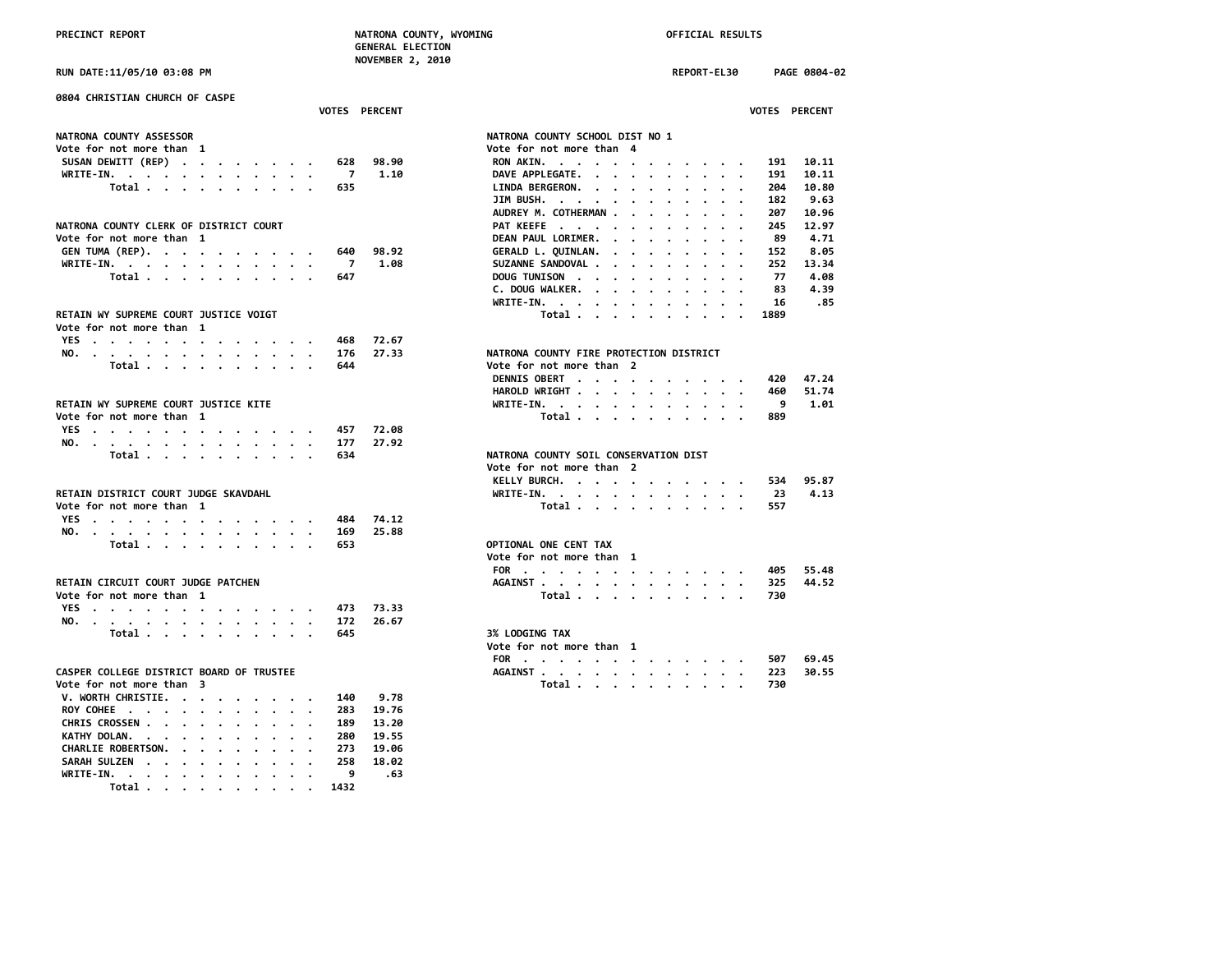| GENERAL ELECTION        |  |  |
|-------------------------|--|--|
| <b>NOVEMBER 2, 2010</b> |  |  |

| 0805 BAR NUNN SCHOOL                                               |  |  |                         |               |                                             |                |
|--------------------------------------------------------------------|--|--|-------------------------|---------------|---------------------------------------------|----------------|
|                                                                    |  |  |                         | VOTES PERCENT |                                             | <b>VOTES</b>   |
| REGISTERED VOTERS - TOTAL                                          |  |  | 914                     |               |                                             |                |
| BALLOTS CAST - TOTAL.                                              |  |  | 609                     |               | STATE HOUSE DISTRICT 58                     |                |
| VOTER TURNOUT - TOTAL                                              |  |  |                         | 66.63         | Vote for not more than 1                    |                |
|                                                                    |  |  |                         |               | LISA SHEPPERSON (REP)                       | 518            |
| UNITED STATES REPRESENTATIVE                                       |  |  |                         |               | WRITE-IN.<br>Total                          | - 5<br>523     |
| Vote for not more than 1                                           |  |  |                         |               |                                             |                |
| CYNTHIA M. LUMMIS (REP).                                           |  |  | 464                     | 76.95         |                                             |                |
| DAVID WENDT (DEM).                                                 |  |  | 108                     | 17.91         | SEVENTH JUDICIAL DISTRICT ATTORNEY          |                |
| JOHN V. LOVE (LIB)                                                 |  |  | 28                      | 4.64          | Vote for not more than 1                    |                |
|                                                                    |  |  | $\overline{\mathbf{3}}$ | .50           | MICHAEL A. BLONIGEN (REP)                   | 486            |
| WRITE-IN.<br>Total                                                 |  |  | 603                     |               | $WRITE-IN.$                                 | 14             |
|                                                                    |  |  |                         |               | $\sim$ $\sim$                               | 500            |
|                                                                    |  |  |                         |               | Total $\cdots$ $\cdots$ $\cdots$            |                |
| <b>GOVERNOR</b>                                                    |  |  |                         |               |                                             |                |
| Vote for not more than 1                                           |  |  |                         |               | NATRONA COUNTY COMMISSIONERS                |                |
| MATT MEAD (REP)                                                    |  |  | 449                     | 73.97         | Vote for not more than 3                    |                |
| LESLIE PETERSEN (DEM)                                              |  |  | 91                      | 14.99         | ROBERT L. HENDRY (REP)                      | 367            |
| MIKE WHEELER (LIB)                                                 |  |  | 30                      | 4.94          | BILL MCDOWELL (REP)<br>$\ddot{\phantom{a}}$ | 378            |
| WRITE-IN.                                                          |  |  | 37                      | 6.10          | BARBARA PERYAM (REP).                       | 289            |
| Total                                                              |  |  | 607                     |               | GINO CERULLO (DEM)                          | 146            |
|                                                                    |  |  |                         |               | KIMBERLY HOLLOWAY (DEM).                    | 163            |
|                                                                    |  |  |                         |               | TERRY WINGERTER (DEM)                       | 207            |
| <b>SECRETARY OF STATE</b>                                          |  |  |                         |               | WRITE-IN.<br>$\cdot$<br>$\cdot$ .           | 11             |
| Vote for not more than 1                                           |  |  |                         |               | Total                                       | 1561           |
| MAX MAXFIELD (REP)                                                 |  |  | 483                     | 81.86         |                                             |                |
| ANDREW SIMONS (DEM)                                                |  |  | 69                      | 11.69         |                                             |                |
|                                                                    |  |  | 38                      | 6.44          | NATRONA COUNTY CORONER                      |                |
| CANDICE DELAAT (LIB). $\cdot \cdot \cdot \cdot \cdot$              |  |  | 0                       |               | Vote for not more than 1                    |                |
| WRITE-IN.                                                          |  |  | 590                     |               |                                             | 521            |
| Total                                                              |  |  |                         |               | CONNIE JACOBSON (REP)                       | 69             |
|                                                                    |  |  |                         |               | JON CHRISTIE (DEM)                          |                |
| <b>STATE AUDITOR</b>                                               |  |  |                         |               | WRITE-IN.                                   | 1              |
| Vote for not more than 1                                           |  |  |                         |               | Total                                       | 591            |
|                                                                    |  |  |                         |               |                                             |                |
| CYNTHIA CLOUD (REP)                                                |  |  | 524                     | 98.68         |                                             |                |
| WRITE-IN.                                                          |  |  | $\overline{7}$          | 1.32          | NATRONA COUNTY SHERIFF                      |                |
| Total $\cdots$ $\cdots$ $\cdots$                                   |  |  | 531                     |               | Vote for not more than 1                    |                |
|                                                                    |  |  |                         |               | MARK BENTON (REP).                          | 488            |
|                                                                    |  |  |                         |               | WRITE-IN.                                   | -18            |
| <b>STATE TREASURER</b>                                             |  |  |                         |               | Total                                       | 506            |
| Vote for not more than 1                                           |  |  |                         |               |                                             |                |
| JOE MEYER (REP)                                                    |  |  | 521                     | 99.43         |                                             |                |
| WRITE-IN.                                                          |  |  | 3                       | .57           | NATRONA COUNTY CLERK                        |                |
| Total                                                              |  |  | 524                     |               | Vote for not more than 1                    |                |
|                                                                    |  |  |                         |               | RENEA VITTO (REP).                          | 506            |
|                                                                    |  |  |                         |               | WRITE-IN.                                   | $\overline{2}$ |
| SUPERINTENDENT OF PUBLIC INSTRUCTION                               |  |  |                         |               | Total                                       | 508            |
| Vote for not more than 1                                           |  |  |                         |               |                                             |                |
| CINDY HILL (REP) $\cdot \cdot \cdot \cdot \cdot \cdot \cdot \cdot$ |  |  | 380                     | 63.65         |                                             |                |
| MIKE MASSIE (DEM).                                                 |  |  | 217                     | 36.35         | NATRONA COUNTY TREASURER                    |                |
| WRITE-IN.                                                          |  |  | 0                       |               | Vote for not more than 1                    |                |
| Total                                                              |  |  | 597                     |               | TOM DOYLE (REP)                             | 513            |

| NOVEMBER 2, 2010                                                                   |                                    |             |                       |
|------------------------------------------------------------------------------------|------------------------------------|-------------|-----------------------|
| RUN DATE:11/05/10 03:08 PM                                                         |                                    | REPORT-EL30 | PAGE 0805-01          |
| 0805 BAR NUNN SCHOOL<br>VOTES PERCENT                                              |                                    |             | VOTES PERCENT         |
| REGISTERED VOTERS - TOTAL<br>914                                                   |                                    |             |                       |
| BALLOTS CAST - TOTAL.<br>609<br>$\ddot{\phantom{a}}$                               | STATE HOUSE DISTRICT 58            |             |                       |
| VOTER TURNOUT - TOTAL<br>66.63                                                     | Vote for not more than 1           |             |                       |
|                                                                                    | LISA SHEPPERSON (REP)              |             | 99.04<br>518          |
|                                                                                    | WRITE-IN.                          |             | 5<br>.96              |
| UNITED STATES REPRESENTATIVE                                                       | Total                              |             | 523                   |
| Vote for not more than 1                                                           |                                    |             |                       |
| CYNTHIA M. LUMMIS (REP).<br>76.95<br>464                                           |                                    |             |                       |
| DAVID WENDT (DEM).<br>17.91<br>108                                                 | SEVENTH JUDICIAL DISTRICT ATTORNEY |             |                       |
| JOHN V. LOVE (LIB)<br>28<br>4.64<br>$\cdot$                                        | Vote for not more than 1           |             |                       |
| 3<br>.50<br>WRITE-IN.                                                              | MICHAEL A. BLONIGEN (REP)          |             | 97.20<br>486          |
| Total $\cdots$ $\cdots$ $\cdots$<br>603                                            |                                    |             | 2.80<br>14            |
|                                                                                    | WRITE-IN.<br>Total                 |             | 500                   |
|                                                                                    |                                    |             |                       |
| <b>GOVERNOR</b>                                                                    |                                    |             |                       |
| Vote for not more than 1                                                           | NATRONA COUNTY COMMISSIONERS       |             |                       |
| MATT MEAD (REP)<br>449<br>73.97                                                    | Vote for not more than 3           |             |                       |
| LESLIE PETERSEN (DEM)<br>91<br>14.99                                               | ROBERT L. HENDRY (REP)             |             | 367<br>23.51          |
| MIKE WHEELER (LIB)<br>30<br>4.94                                                   | BILL MCDOWELL (REP)                |             | 378<br>24.22          |
| WRITE-IN.<br>37<br>6.10                                                            | BARBARA PERYAM (REP).              |             | 289<br>18.51          |
| Total<br>607                                                                       | GINO CERULLO (DEM)                 |             | 9.35<br>146           |
|                                                                                    | KIMBERLY HOLLOWAY (DEM).           |             | 163<br>10.44          |
|                                                                                    | TERRY WINGERTER (DEM)              |             | 207<br>13.26          |
| <b>SECRETARY OF STATE</b>                                                          | WRITE-IN.                          |             | 11<br>.70             |
| Vote for not more than 1                                                           | Total                              |             | 1561                  |
| MAX MAXFIELD (REP)<br>483<br>81.86                                                 |                                    |             |                       |
| ANDREW SIMONS (DEM)<br>69<br>11.69                                                 |                                    |             |                       |
| CANDICE DELAAT (LIB).<br>38<br>6.44                                                | NATRONA COUNTY CORONER             |             |                       |
| WRITE-IN.<br>0                                                                     | Vote for not more than 1           |             |                       |
| Total<br>590                                                                       | CONNIE JACOBSON (REP)              |             | 521<br>88.16          |
|                                                                                    | JON CHRISTIE (DEM)                 |             | 69<br>11.68           |
|                                                                                    | WRITE-IN.                          |             | 1<br>.17              |
| <b>STATE AUDITOR</b>                                                               | Total                              |             | 591                   |
| Vote for not more than 1                                                           |                                    |             |                       |
| CYNTHIA CLOUD (REP)<br>524<br>98.68                                                |                                    |             |                       |
| $\overline{7}$<br>1.32<br>WRITE-IN.                                                | NATRONA COUNTY SHERIFF             |             |                       |
| Total<br>531                                                                       | Vote for not more than 1           |             |                       |
|                                                                                    | MARK BENTON (REP).                 |             | 488<br>96.44          |
|                                                                                    | WRITE-IN.                          |             | 3.56<br>18            |
| <b>STATE TREASURER</b>                                                             | Total                              |             | 506                   |
| Vote for not more than 1                                                           |                                    |             |                       |
| JOE MEYER (REP)<br>521<br>99.43                                                    |                                    |             |                       |
| 3<br>.57<br>WRITE-IN, $\cdots$ , $\cdots$ , $\cdots$ , $\cdots$                    | NATRONA COUNTY CLERK               |             |                       |
| Total<br>524                                                                       | Vote for not more than 1           |             |                       |
|                                                                                    | RENEA VITTO (REP).                 |             | 99.61<br>506          |
|                                                                                    | WRITE-IN.                          |             | $\overline{2}$<br>.39 |
| SUPERINTENDENT OF PUBLIC INSTRUCTION                                               | Total                              |             | 508                   |
| Vote for not more than 1                                                           |                                    |             |                       |
| CINDY HILL (REP) $\cdot \cdot \cdot \cdot \cdot \cdot \cdot \cdot$<br>63.65<br>380 |                                    |             |                       |
| MIKE MASSIE (DEM).<br>217<br>36.35                                                 | <b>NATRONA COUNTY TREASURER</b>    |             |                       |
| ø<br>WRITE-IN.                                                                     | Vote for not more than 1           |             |                       |
| 597<br>Total $\cdots$ $\cdots$ $\cdots$                                            | TOM DOYLE (REP)                    |             | 99.42<br>513          |
|                                                                                    | WRITE-IN.                          |             | 3<br>.58              |
|                                                                                    | Total                              |             | 516                   |
|                                                                                    |                                    |             |                       |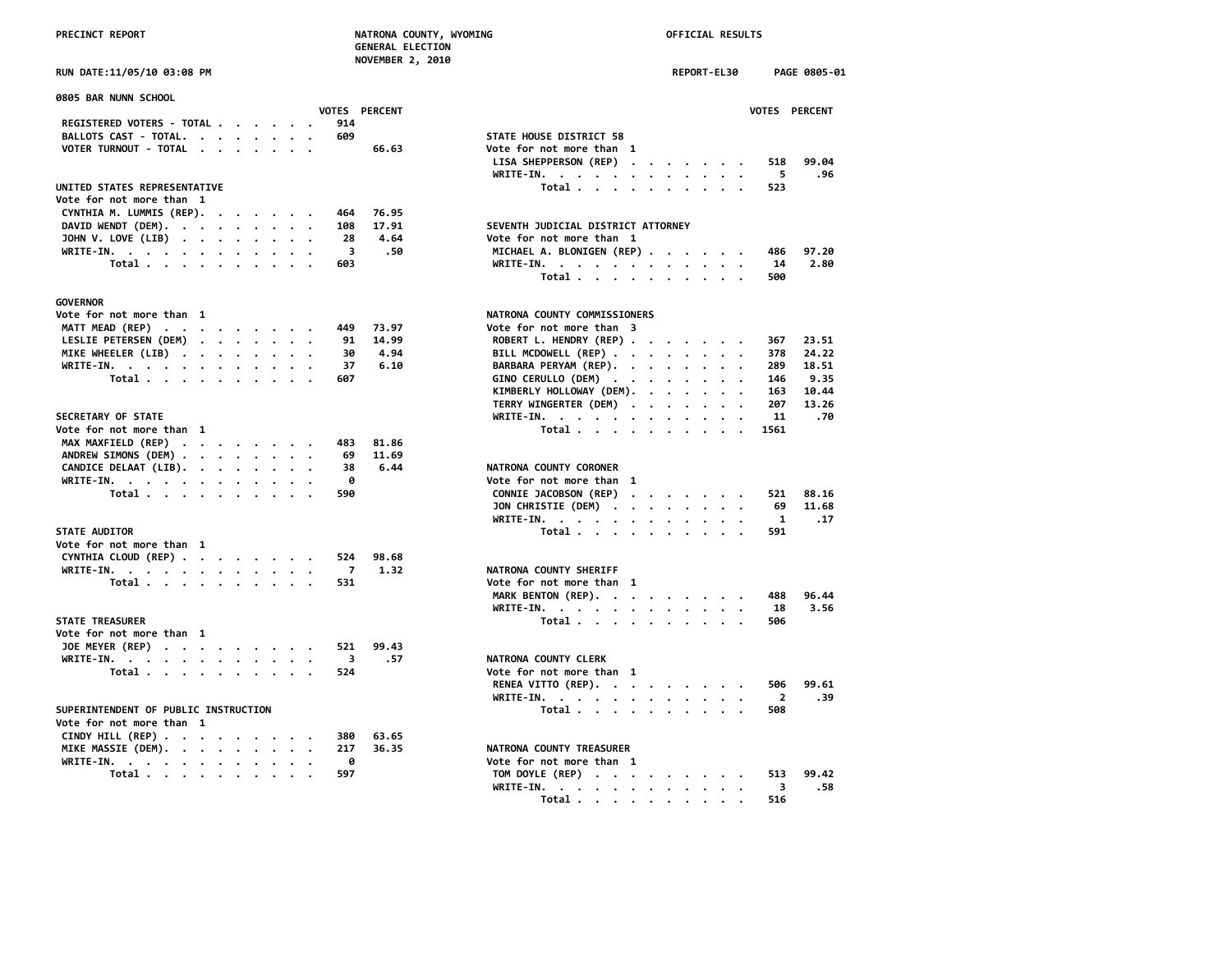**NOVEMBER 2, 2010 RUN DATE:11/05/10 03:08 PM REPORT-EL30 PAGE 0805-02 0805 BAR NUNN SCHOOL VOTES PERCENT VOTES PERCENT** NATRONA COUNTY ASSESSOR<br>
Vote for not more than 1 **Vote for not more than 1 Vote for not more than 2 SUSAN DEWITT (REP) . . . . . . . . 512 99.61 WRITE-IN.** . . . . . . . . . . . . 2 .39  **Total . . . . . . . . . . . 514 WENDELL TEKELL. . . . . . . . . . 165 16.29 WRITE-IN. . . . . . . . . . . . 2 .20 NATRONA COUNTY CLERK OF DISTRICT COURT Vote for not more than 1 GEN TUMA (REP). . . . . . . . . . 521 99.62 WRITE-IN. . . . . . . . . . . . . 2 .38 CASPER CASPER COLLEGE DISTRICT BOARD OF TRUSTEE**<br>Total . . . . . . . . . 523 Vo  **Total . . . . . . . . . . 523 V. WORTH CHRISTIE. . . . . . . . . 124 11.67 RETAIN WY SUPREME COURT JUSTICE VOIGT** Vote for not more than 1 **YES** . . . . . . . . . . . . . . 390 74.57 **NO. . . . . . . . . . . . . . 133 25.43 SARAH SULZEN . . . . . . . . . . 213 20.04 Total . . . . . . . . . . . 523 Total . . . . . . . . . . 1063 RETAIN WY SUPREME COURT JUSTICE KITE Vote for not more than 1 NATRONA COUNTY SCHOOL DIST NO 1 YES** . . . . . . . . . . . . . 388 75.93 **NO.** . . . . . . . . . . . . . . 123 24.07  **Total . . . . . . . . . . 511 LINDA BERGERON. . . . . . . . . . 170 11.81 RETAIN DISTRICT COURT JUDGE SKAVDAHL** Vote for not more than 1 **YES** . . . . . . . . . . . . . . 390 74.86 **NO.** . . . . . . . . . . . . . . 131 25.14  **Total . . . . . . . . . . . 521 DOUG TUNISON . . . . . . . . . . 70 4.86 C. DOUG WALKER. . . . . . . . . . 73 5.07 RETAIN CIRCUIT COURT JUDGE PATCHEN** Vote for not more than 1 **YES . . . . . . . . . . . . . 388 75.49 NO. . . . . . . . . . . . . . 126 24.51 Total .** . . . . . . . . . . 514 NM  **Vote for not more than 2 KELLY BURCH. . . . . . . . . . . 424 99.30 BAR NUNN MAYOR WRITE-IN. . . . . . . . . . . . 3 .70** Vote for not more than 1 **KEN BUTLER . . . . . . . . . . . 199 35.79 JERRY L. PETTY. . . . . . . . . . 353 63.49 WRITE-IN. . . . . . . . . . . . 4 .72 OPTIONAL ONE CENT TAX Total . . . . . . . . . . FOR . . . . . . . . . . . . . 426 70.76**

|                                                                                                          |                                 |                             |                      |                                                                                                                                                         |                      |                      |                      |                                                                                                                 |                      |                         | <b>VOTES PERCENT</b> |
|----------------------------------------------------------------------------------------------------------|---------------------------------|-----------------------------|----------------------|---------------------------------------------------------------------------------------------------------------------------------------------------------|----------------------|----------------------|----------------------|-----------------------------------------------------------------------------------------------------------------|----------------------|-------------------------|----------------------|
|                                                                                                          |                                 |                             |                      |                                                                                                                                                         |                      |                      |                      |                                                                                                                 |                      |                         |                      |
| AR NUNN TOWN COUNCIL                                                                                     |                                 |                             |                      |                                                                                                                                                         |                      |                      |                      |                                                                                                                 |                      |                         |                      |
| ote for not more than 2                                                                                  |                                 |                             |                      |                                                                                                                                                         |                      |                      |                      |                                                                                                                 |                      |                         |                      |
| <b>JOHN R. BLASE</b>                                                                                     |                                 |                             |                      | $\begin{array}{cccccccccccccc} \bullet & \bullet & \bullet & \bullet & \bullet & \bullet & \bullet & \bullet & \bullet & \bullet & \bullet \end{array}$ |                      |                      |                      |                                                                                                                 |                      |                         | 437 43.14            |
| LOLA A. HOFFMAN                                                                                          |                                 |                             |                      |                                                                                                                                                         | $\sim$               | $\sim$               |                      | $\begin{array}{cccccccccccccc} \bullet & \bullet & \bullet & \bullet & \bullet & \bullet \end{array}$           |                      | 156                     | 15.40                |
| STEVEN HOLLISTER                                                                                         |                                 |                             |                      |                                                                                                                                                         | $\sim$ $\sim$        |                      |                      | $\bullet$ , $\bullet$ , $\bullet$ , $\bullet$ , $\bullet$                                                       |                      | 253                     | 24.98                |
| WENDELL TEKELL.                                                                                          |                                 |                             |                      |                                                                                                                                                         | $\cdot$              | $\bullet$            |                      | $\cdots$                                                                                                        |                      | 165                     | 16.29                |
| WRITE-IN.<br>$\ddot{\phantom{0}}$<br>$\mathbf{r}=\mathbf{r}+\mathbf{r}+\mathbf{r}+\mathbf{r}+\mathbf{r}$ |                                 |                             |                      |                                                                                                                                                         | $\cdot$              | $\bullet$            |                      | $\cdot$ $\cdot$ $\cdot$                                                                                         |                      | $\overline{2}$          | .20                  |
| Total                                                                                                    |                                 | $\ddot{\phantom{a}}$        | $\sim$               |                                                                                                                                                         |                      |                      |                      | $\cdot$ $\cdot$                                                                                                 |                      | 1013                    |                      |
|                                                                                                          |                                 |                             |                      |                                                                                                                                                         |                      |                      |                      |                                                                                                                 |                      |                         |                      |
|                                                                                                          |                                 |                             |                      |                                                                                                                                                         |                      |                      |                      |                                                                                                                 |                      |                         |                      |
| <b>ASPER COLLEGE DISTRICT BOARD OF TRUSTEE</b>                                                           |                                 |                             |                      |                                                                                                                                                         |                      |                      |                      |                                                                                                                 |                      |                         |                      |
| ote for not more than                                                                                    |                                 |                             | 3                    |                                                                                                                                                         |                      |                      |                      |                                                                                                                 |                      |                         |                      |
| <b>V. WORTH CHRISTIE. .</b>                                                                              |                                 |                             | $\bullet$            | $\cdot$                                                                                                                                                 | $\bullet$            | $\cdot$              |                      | $\cdots$                                                                                                        |                      | 124                     | 11.67                |
| ROY COHEE                                                                                                |                                 |                             |                      |                                                                                                                                                         | $\sim$               | $\sim$               |                      | $\cdot$ $\cdot$ $\cdot$                                                                                         |                      | 230                     | 21.64                |
| CHRIS CROSSEN                                                                                            |                                 |                             |                      |                                                                                                                                                         | $\sim$               |                      |                      | $\begin{array}{cccccccccccccc} \bullet & \bullet & \bullet & \bullet & \bullet & \bullet & \bullet \end{array}$ |                      | 136                     | 12.79                |
| KATHY DOLAN. .                                                                                           |                                 | $\ddot{\phantom{0}}$        |                      | $\sim$ $\sim$                                                                                                                                           | $\cdot$              | $\bullet$            |                      | $\cdots$                                                                                                        |                      | 222                     | 20.88                |
| CHARLIE ROBERTSON.                                                                                       |                                 |                             |                      |                                                                                                                                                         | $\sim$               | $\bullet$            | $\ddot{\phantom{0}}$ |                                                                                                                 | $\ddotsc$            | 137                     | 12.89                |
| SARAH SULZEN                                                                                             |                                 |                             |                      | $\ddot{\phantom{0}}$                                                                                                                                    | $\ddot{\phantom{0}}$ | $\bullet$ .          |                      | $\bullet$ , $\bullet$ , $\bullet$ , $\bullet$                                                                   |                      | 213                     | 20.04                |
| WRITE-IN. .<br>$\bullet$                                                                                 |                                 | $\sim$ $\sim$ $\sim$ $\sim$ |                      | $\cdot$                                                                                                                                                 | $\sim$               | $\ddot{\phantom{0}}$ |                      | $\cdots$                                                                                                        |                      | $\mathbf{1}$            | .09                  |
| Total                                                                                                    |                                 |                             |                      |                                                                                                                                                         |                      |                      |                      |                                                                                                                 |                      | 1063                    |                      |
|                                                                                                          |                                 |                             |                      |                                                                                                                                                         |                      |                      |                      |                                                                                                                 |                      |                         |                      |
| ATRONA COUNTY SCHOOL DIST NO 1                                                                           |                                 |                             |                      |                                                                                                                                                         |                      |                      |                      |                                                                                                                 |                      |                         |                      |
| ote for not more than                                                                                    |                                 |                             | 4                    |                                                                                                                                                         |                      |                      |                      |                                                                                                                 |                      |                         |                      |
| <b>RON AKIN. .</b>                                                                                       |                                 |                             |                      |                                                                                                                                                         |                      |                      |                      |                                                                                                                 |                      | 116                     | 8.06                 |
| DAVE APPLEGATE.                                                                                          | $\ddot{\phantom{0}}$            |                             |                      | $\mathbf{r}=\mathbf{r}=\mathbf{r}=\mathbf{r}=\mathbf{r}=\mathbf{r}=\mathbf{r}=\mathbf{r}=\mathbf{r}$                                                    |                      |                      |                      |                                                                                                                 |                      | 122                     | 8.47                 |
|                                                                                                          |                                 |                             | $\ddot{\phantom{0}}$ | $\ddot{\phantom{0}}$                                                                                                                                    | $\bullet$            | $\bullet$            |                      | $\cdot$ $\cdot$                                                                                                 |                      | 170                     | 11.81                |
| LINDA BERGERON.<br>JIM BUSH.                                                                             |                                 |                             |                      | $\bullet$                                                                                                                                               | $\ddot{\phantom{0}}$ | $\bullet$            | $\bullet$            | $\bullet$ . $\bullet$                                                                                           |                      | 151                     | 10.49                |
| AUDREY M. COTHERMAN .                                                                                    | $\bullet$ .<br><br><br><br><br> | $\ddot{\phantom{0}}$        | $\bullet$            | $\bullet$                                                                                                                                               | $\sim$               | $\sim$               |                      | $\cdot$ $\cdot$ $\cdot$                                                                                         | $\ddot{\phantom{0}}$ | 165                     | 11.46                |
|                                                                                                          |                                 |                             | $\ddot{\phantom{0}}$ | $\cdot$                                                                                                                                                 | $\ddot{\phantom{a}}$ | $\ddot{\phantom{0}}$ | $\ddot{\phantom{0}}$ | $\ddot{\phantom{0}}$                                                                                            | $\cdot$              | 171                     | 11.88                |
| PAT KEEFE<br>DEAN PAUL LORIMER.                                                                          |                                 |                             |                      |                                                                                                                                                         | $\sim$               | $\bullet$            | $\bullet$ .          |                                                                                                                 | $\cdot$ $\cdot$      | 93                      | 6.46                 |
|                                                                                                          |                                 |                             |                      |                                                                                                                                                         | $\ddot{\phantom{0}}$ | $\ddot{\phantom{0}}$ | $\ddot{\phantom{0}}$ | $\ddot{\phantom{0}}$                                                                                            | $\ddot{\phantom{0}}$ | 95                      | 6.60                 |
| GERALD L. QUINLAN.<br>SUZANNE SANDOVAL                                                                   |                                 |                             |                      |                                                                                                                                                         | $\ddot{\phantom{0}}$ | $\bullet$            | $\cdot$              | $\ddot{\phantom{0}}$                                                                                            | $\,$ .               | 211                     | 14.65                |
| DOUG TUNISON                                                                                             |                                 |                             |                      |                                                                                                                                                         | $\sim$               | $\bullet$ .          |                      | $\cdot$ $\cdot$ $\cdot$                                                                                         |                      | 70                      | 4.86                 |
| C. DOUG WALKER.                                                                                          |                                 |                             |                      |                                                                                                                                                         | $\cdot$              | $\bullet$            | $\bullet$            | $\cdot$ $\cdot$                                                                                                 |                      | 73                      | 5.07                 |
|                                                                                                          |                                 |                             |                      |                                                                                                                                                         | $\cdot$              | $\sim$               |                      | $\bullet$ , $\bullet$ , $\bullet$ , $\bullet$                                                                   |                      | $\overline{\mathbf{3}}$ | .21                  |
| WRITE-IN.<br>Total                                                                                       |                                 |                             |                      |                                                                                                                                                         |                      |                      |                      |                                                                                                                 | $\bullet$            | 1440                    |                      |
|                                                                                                          |                                 |                             |                      |                                                                                                                                                         |                      |                      |                      |                                                                                                                 |                      |                         |                      |
|                                                                                                          |                                 |                             |                      |                                                                                                                                                         |                      |                      |                      |                                                                                                                 |                      |                         |                      |
| ATRONA COUNTY SOIL CONSERVATION DIST                                                                     |                                 |                             |                      |                                                                                                                                                         |                      |                      |                      |                                                                                                                 |                      |                         |                      |
| ote for not more than 2                                                                                  |                                 |                             |                      |                                                                                                                                                         |                      |                      |                      |                                                                                                                 |                      |                         |                      |
| KELLY BURCH. 424 99.30                                                                                   |                                 |                             |                      |                                                                                                                                                         |                      |                      |                      |                                                                                                                 |                      |                         |                      |
| UDITE THE                                                                                                |                                 |                             |                      |                                                                                                                                                         |                      |                      |                      |                                                                                                                 |                      |                         | $\mathbf{a}$         |

| CELLY BURCH. |  |  |  |  |  | 424 99.30 |  |
|--------------|--|--|--|--|--|-----------|--|
|              |  |  |  |  |  |           |  |
| Total        |  |  |  |  |  | 427       |  |

| 10 د 55b |  |  |  |  |  | vote for not more than |  |
|----------|--|--|--|--|--|------------------------|--|
|          |  |  |  |  |  | FOR 426 70.76          |  |
|          |  |  |  |  |  | AGAINST 176 29.24      |  |
|          |  |  |  |  |  | Total 602              |  |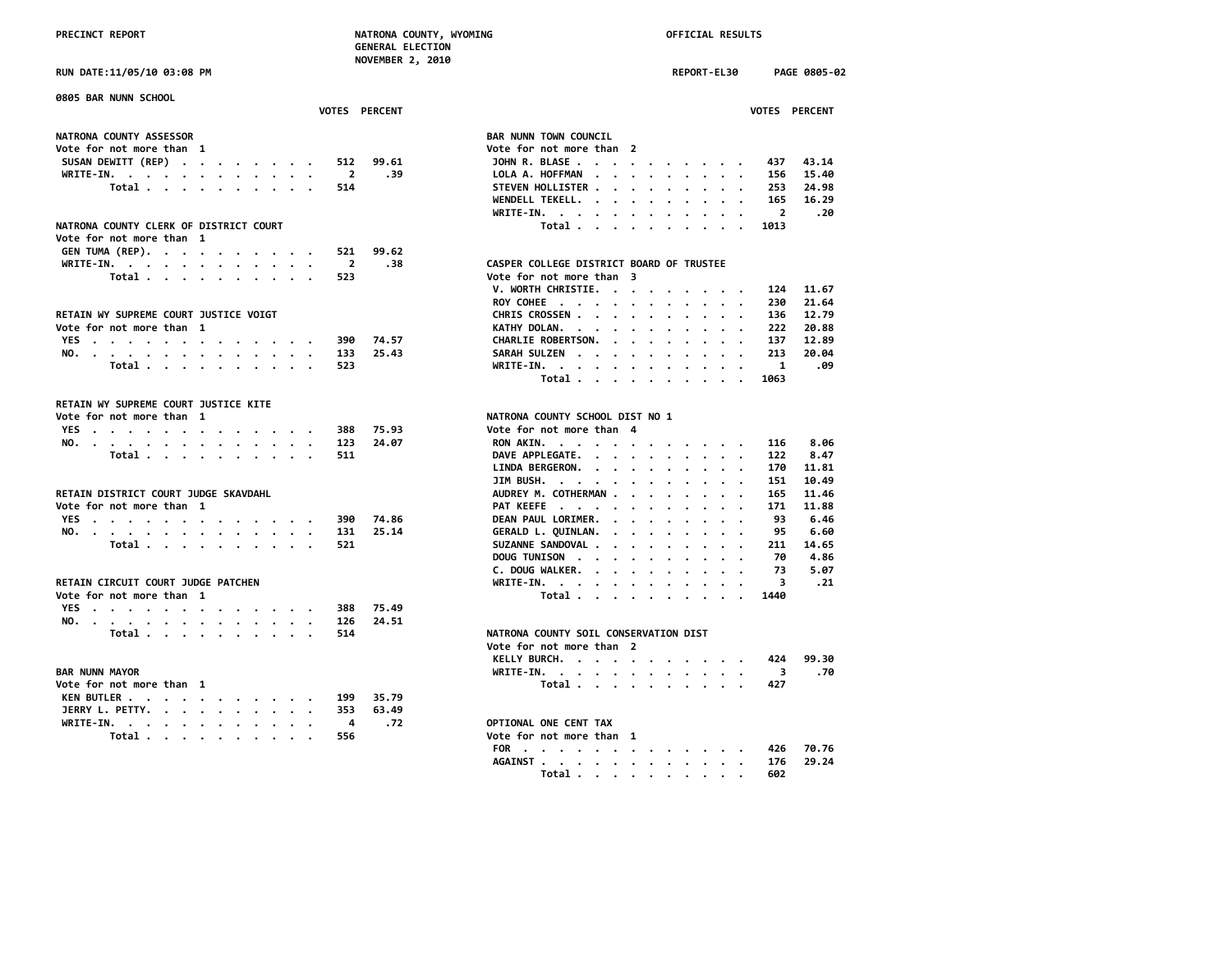**0805 BAR NUNN SCHOOL**

|                                                   |       |  |  |  |  |  |     | <b>VOTES PERCENT</b> |  |
|---------------------------------------------------|-------|--|--|--|--|--|-----|----------------------|--|
| <b>3% LODGING TAX</b><br>Vote for not more than 1 |       |  |  |  |  |  |     |                      |  |
| FOR                                               |       |  |  |  |  |  | 482 | 80.33                |  |
| AGAINST 118                                       |       |  |  |  |  |  |     | 19.67                |  |
|                                                   | Total |  |  |  |  |  | 600 |                      |  |

**RUN DATE:11/05/10 03:08 PM REPORT-EL30 PAGE 0805-03**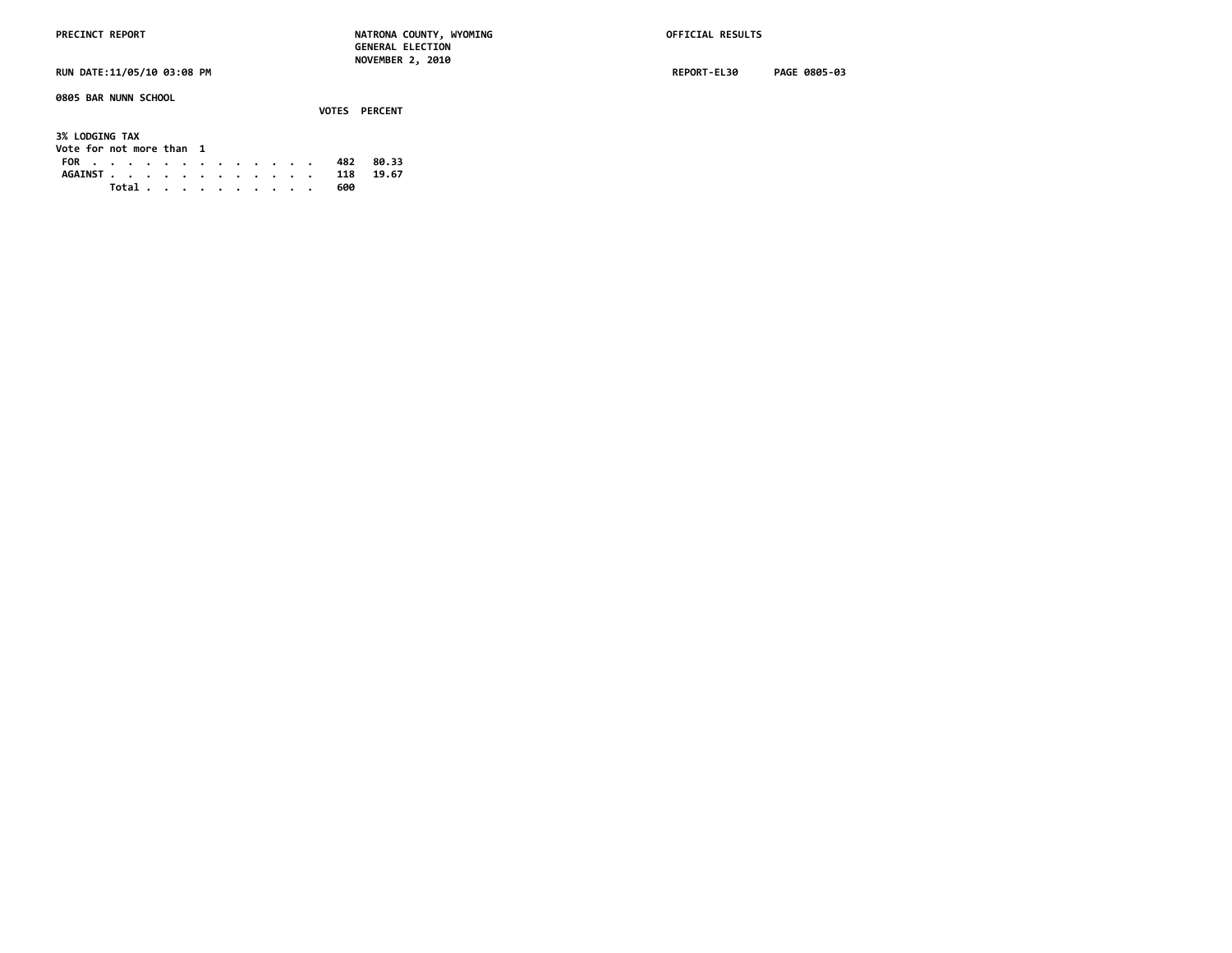|  | <b>PRECINCT REPORT</b> |  |  |
|--|------------------------|--|--|
|  |                        |  |  |

|                                                                                    | <b>NOVEMBER 2, 2010</b>                                  |     |
|------------------------------------------------------------------------------------|----------------------------------------------------------|-----|
| RUN DATE:11/05/10 03:08 PM                                                         | REPORT-EL30<br>PAGE 0901-01                              |     |
| 0901 WYOMING GAME & FISH                                                           |                                                          |     |
| VOTES PERCENT                                                                      | VOTES PERCENT                                            |     |
| REGISTERED VOTERS - TOTAL<br>1187                                                  |                                                          |     |
| BALLOTS CAST - TOTAL.<br>875                                                       | STATE SENATE DISTRICT 29                                 |     |
| VOTER TURNOUT - TOTAL<br>73.72                                                     | Vote for not more than 1                                 |     |
|                                                                                    | DREW PERKINS (REP)<br>716<br>99.58                       |     |
|                                                                                    | WRITE-IN.<br>3                                           | .42 |
| UNITED STATES REPRESENTATIVE                                                       | Total $\cdots$ $\cdots$ $\cdots$ $\cdots$<br>719         |     |
| Vote for not more than 1                                                           |                                                          |     |
| CYNTHIA M. LUMMIS (REP).<br>77.27<br>663                                           |                                                          |     |
| DAVID WENDT (DEM).<br>19.35<br>166                                                 | STATE HOUSE DISTRICT 37                                  |     |
| JOHN V. LOVE (LIB)<br>27<br>3.15                                                   | Vote for not more than 1                                 |     |
| WRITE-IN.<br>$\overline{\mathbf{2}}$<br>858                                        | .23<br>STEVE HARSHMAN (REP).<br>684<br>98.84<br>1.16     |     |
| Total                                                                              | WRITE-IN.<br>8                                           |     |
|                                                                                    | Total<br>692                                             |     |
| <b>GOVERNOR</b>                                                                    |                                                          |     |
| Vote for not more than 1                                                           | STATE HOUSE DISTRICT 59                                  |     |
| MATT MEAD (REP)<br>71.73<br>619                                                    | Vote for not more than 1                                 |     |
| LESLIE PETERSEN (DEM)<br>152<br>17.61                                              | CARL R. "BUNKY" LOUCKS (REP)<br>7<br>70.00               |     |
| MIKE WHEELER (LIB)<br>26<br>3.01                                                   | MIKE GILMORE (DEM)<br>3<br>30.00                         |     |
| WRITE-IN.<br>7.65<br>66<br>$\cdot$<br>$\overline{\phantom{a}}$                     | WRITE-IN.<br>0                                           |     |
| Total<br>863                                                                       | Total<br>10                                              |     |
|                                                                                    |                                                          |     |
| SECRETARY OF STATE                                                                 | SEVENTH JUDICIAL DISTRICT ATTORNEY                       |     |
| Vote for not more than 1                                                           | Vote for not more than 1                                 |     |
| MAX MAXFIELD (REP)<br>83.14<br>705                                                 | MICHAEL A. BLONIGEN (REP)<br>99.45<br>723                |     |
| ANDREW SIMONS (DEM)<br>115<br>13.56                                                | 4<br>.55<br>WRITE-IN.                                    |     |
| CANDICE DELAAT (LIB).<br>27<br>3.18                                                | Total<br>727                                             |     |
| WRITE-IN.<br>$\mathbf{1}$                                                          | .12                                                      |     |
| Total $\cdots$ $\cdots$ $\cdots$ $\cdots$<br>848                                   |                                                          |     |
|                                                                                    | NATRONA COUNTY COMMISSIONERS                             |     |
|                                                                                    | Vote for not more than 3                                 |     |
| <b>STATE AUDITOR</b>                                                               | ROBERT L. HENDRY (REP)<br>489<br>22.37                   |     |
| Vote for not more than 1                                                           | BILL MCDOWELL (REP)<br>561<br>25.66                      |     |
| CYNTHIA CLOUD (REP)<br>99.59<br>730                                                | BARBARA PERYAM (REP).<br>273<br>12.49                    |     |
| 3<br>WRITE-IN.                                                                     | .41<br>GINO CERULLO (DEM)<br>321<br>14.68                |     |
| Total<br>733                                                                       | KIMBERLY HOLLOWAY (DEM).<br>226<br>10.34                 |     |
|                                                                                    | TERRY WINGERTER (DEM)<br>287<br>13.13                    |     |
|                                                                                    | WRITE-IN.<br>29<br>1.33                                  |     |
| <b>STATE TREASURER</b>                                                             | Total<br>2186                                            |     |
| Vote for not more than 1                                                           |                                                          |     |
| JOE MEYER (REP)<br>735<br>99.73                                                    |                                                          |     |
| WRITE-IN, $\cdots$ , $\cdots$ , $\cdots$ , $\cdots$<br>2                           | .27<br>NATRONA COUNTY CORONER                            |     |
| Total<br>737                                                                       | Vote for not more than 1                                 |     |
|                                                                                    | CONNIE JACOBSON (REP)<br>747<br>89.14                    |     |
|                                                                                    | JON CHRISTIE (DEM)<br>90<br>10.74                        |     |
| SUPERINTENDENT OF PUBLIC INSTRUCTION                                               | WRITE-IN.<br>1                                           | .12 |
| Vote for not more than 1                                                           | Total<br>838                                             |     |
| CINDY HILL (REP) $\cdot \cdot \cdot \cdot \cdot \cdot \cdot \cdot$<br>65.77<br>561 |                                                          |     |
| 34.23<br>MIKE MASSIE (DEM).<br>292                                                 |                                                          |     |
| 0<br>WRITE-IN.                                                                     | NATRONA COUNTY SHERIFF                                   |     |
| Total $\cdots$ $\cdots$ $\cdots$<br>853                                            | Vote for not more than 1                                 |     |
|                                                                                    | MARK BENTON (REP).<br>98.10<br>721                       |     |
|                                                                                    | 14<br>1.90<br>WRITE-IN.                                  |     |
|                                                                                    | 735<br>Total $\cdots$ $\cdots$ $\cdots$<br>$\sim$ $\sim$ |     |
|                                                                                    |                                                          |     |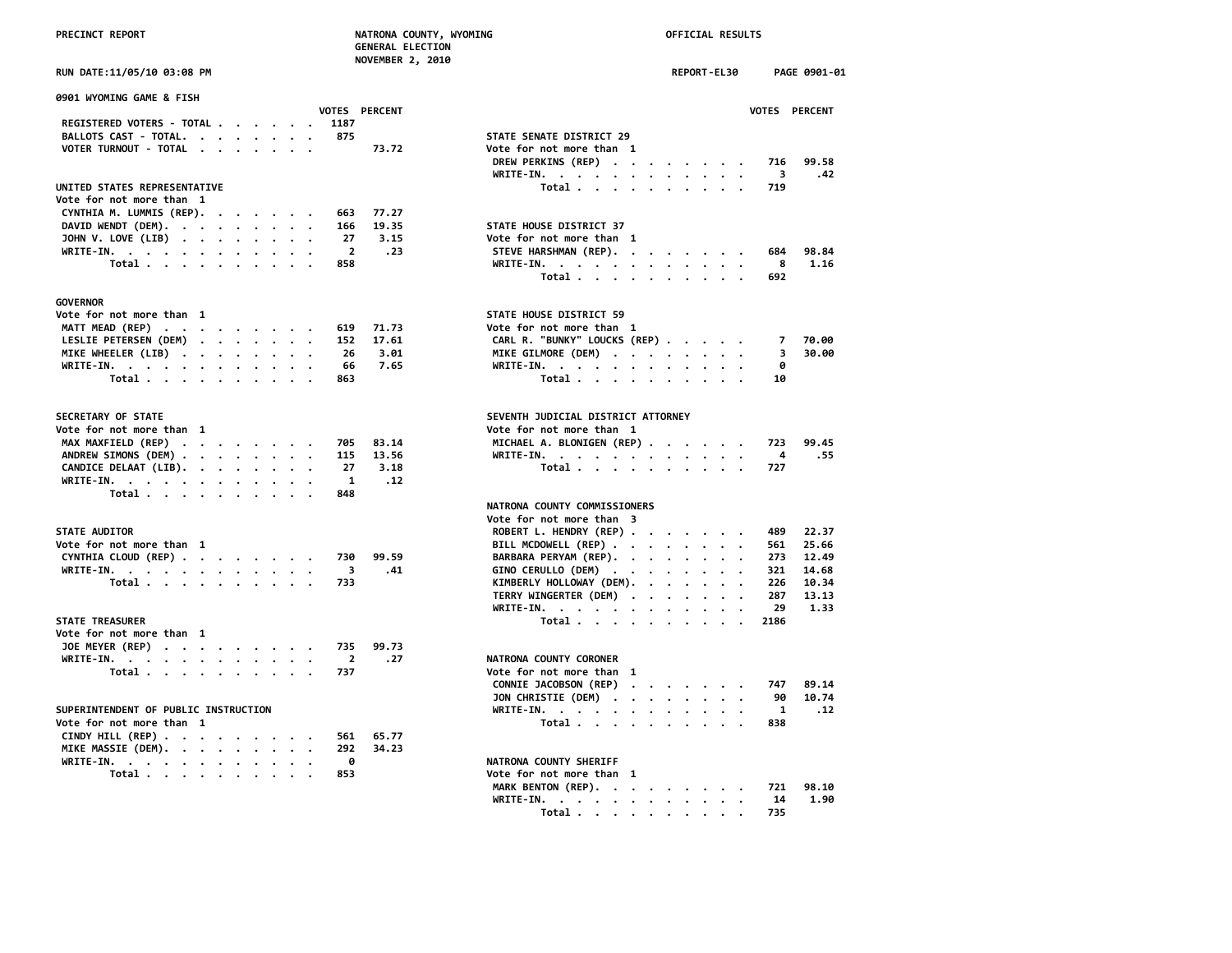|                                         | NOVEMBER 2, 2010                                                   |
|-----------------------------------------|--------------------------------------------------------------------|
| RUN DATE:11/05/10 03:08 PM              | <b>REPORT-EL30</b><br>PAGE 0901-02                                 |
| 0901 WYOMING GAME & FISH                |                                                                    |
| VOTES PERCENT                           | VOTES PERCENT                                                      |
| NATRONA COUNTY CLERK                    | CASPER COLLEGE DISTRICT BOARD OF TRUSTEE                           |
| Vote for not more than 1                | Vote for not more than 3                                           |
| RENEA VITTO (REP).<br>99.58<br>710      | V. WORTH CHRISTIE.<br>9.00<br>155<br>$\cdots$                      |
| WRITE-IN.<br>.42<br>$_{3}$              | ROY COHEE<br>385<br>22.36                                          |
| Total $\cdots$ $\cdots$ $\cdots$<br>713 | CHRIS CROSSEN<br>255<br>14.81                                      |
|                                         | KATHY DOLAN.<br>376<br>21.84                                       |
|                                         | CHARLIE ROBERTSON.<br>293<br>17.02                                 |
| NATRONA COUNTY TREASURER                | 256<br>14.87<br>SARAH SULZEN                                       |
| Vote for not more than 1                | WRITE-IN.<br>$\overline{2}$<br>.12<br>$\cdot$<br>$\cdot$           |
| TOM DOYLE (REP)<br>734 100.00           | Total<br>1722                                                      |
| WRITE-IN.<br>0                          |                                                                    |
| Total<br>734                            |                                                                    |
|                                         | NATRONA COUNTY SCHOOL DIST NO 1                                    |
|                                         | Vote for not more than 4                                           |
|                                         |                                                                    |
| NATRONA COUNTY ASSESSOR                 | 9.19<br>RON AKIN.<br>205                                           |
| Vote for not more than 1                | DAVE APPLEGATE.<br>9.46<br>211                                     |
| SUSAN DEWITT (REP)<br>99.58<br>712      | LINDA BERGERON.<br>216<br>9.68                                     |
| WRITE-IN.<br>3<br>.42                   | JIM BUSH.<br>257<br>11.52                                          |
| Total $\cdots$ $\cdots$ $\cdots$<br>715 | AUDREY M. COTHERMAN<br>285<br>12.77<br>$\ddot{\phantom{a}}$        |
|                                         | PAT KEEFE<br>284<br>12.73<br>$\sim$<br>$\cdot$ $\cdot$             |
|                                         | DEAN PAUL LORIMER.<br>120<br>5.38<br>$\cdots$                      |
| NATRONA COUNTY CLERK OF DISTRICT COURT  | GERALD L. QUINLAN.<br>178<br>7.98                                  |
| Vote for not more than 1                | SUZANNE SANDOVAL<br>275<br>12.33<br>$\cdot$                        |
| GEN TUMA (REP).<br>730 100.00           | DOUG TUNISON<br>103<br>4.62                                        |
| 0<br>WRITE-IN.                          | C. DOUG WALKER.<br>95<br>4.26<br>$\cdot$                           |
| Total<br>730                            | $\overline{2}$<br>.09<br>WRITE-IN.<br>$\bullet$<br>$\cdot$ $\cdot$ |
|                                         | Total<br>2231                                                      |
| RETAIN WY SUPREME COURT JUSTICE VOIGT   |                                                                    |
| Vote for not more than 1                | NATRONA COUNTY FIRE PROTECTION DISTRICT                            |
| 539                                     |                                                                    |
| 74.55<br>YES                            | Vote for not more than 2                                           |
| NO.<br>184<br>25.45                     | DENNIS OBERT<br>50.10<br>500                                       |
| Total<br>723                            | HAROLD WRIGHT<br>493<br>49.40                                      |
|                                         | WRITE-IN.<br>5<br>.50<br>$\cdot$ $\cdot$                           |
|                                         | Total<br>998                                                       |
| RETAIN WY SUPREME COURT JUSTICE KITE    |                                                                    |
| Vote for not more than 1                |                                                                    |
| YES<br>75.52<br>540                     | CASPER MOUNTAIN FIRE DISTRICT DIRECTOR CASPER MTN FIRE             |
| 24.48<br>NO.<br>175                     | Vote for not more than 2                                           |
| Total<br>715<br>$\sim$ $\sim$           | 45.45<br>DICK BREHM<br>5.                                          |
|                                         | SAM WEAVER<br>6<br>54.55                                           |
|                                         | WRITE-IN.<br>0<br>$\sim$ $\sim$                                    |
| RETAIN DISTRICT COURT JUDGE SKAVDAHL    | Total<br>11                                                        |
| Vote for not more than 1                |                                                                    |
| YES<br>588<br>78.71                     |                                                                    |
| 21.29<br>159                            | NATRONA COUNTY SOIL CONSERVATION DIST                              |
| NO.<br>747                              | Vote for not more than 2                                           |
| Total                                   |                                                                    |
|                                         | KELLY BURCH.<br>629<br>99.06                                       |
|                                         | .94<br>WRITE-IN.<br>6                                              |
| RETAIN CIRCUIT COURT JUDGE PATCHEN      | Total<br>635                                                       |
| Vote for not more than 1                |                                                                    |
| YES<br>78.44<br>575                     |                                                                    |
| NO.<br>21.56<br>158                     | OPTIONAL ONE CENT TAX                                              |
| Total .<br>733                          | Vote for not more than 1                                           |

| 0901 WYOMING GAME & FISH                |                                                             |
|-----------------------------------------|-------------------------------------------------------------|
| VOTES PERCENT                           | VOTES PERCENT                                               |
| <b>NATRONA COUNTY CLERK</b>             | CASPER COLLEGE DISTRICT BOARD OF TRUSTEE                    |
| Vote for not more than 1                | Vote for not more than 3                                    |
| RENEA VITTO (REP).<br>710<br>99.58      | 9.00<br>V. WORTH CHRISTIE.<br>155                           |
| WRITE-IN.<br>3<br>.42                   | ROY COHEE<br>385<br>22.36                                   |
| Total<br>713                            | CHRIS CROSSEN<br>255<br>14.81                               |
|                                         | KATHY DOLAN.<br>376<br>21.84<br>$\cdots$                    |
|                                         | CHARLIE ROBERTSON.<br>17.02<br>293                          |
| <b>NATRONA COUNTY TREASURER</b>         | 14.87<br>SARAH SULZEN<br>256                                |
| Vote for not more than 1                | WRITE-IN.<br>$\overline{2}$<br>.12                          |
| TOM DOYLE (REP)<br>734 100.00           | Total<br>1722                                               |
| WRITE-IN.<br>ø                          |                                                             |
| 734                                     |                                                             |
| Total                                   |                                                             |
|                                         | NATRONA COUNTY SCHOOL DIST NO 1<br>Vote for not more than 4 |
| <b>NATRONA COUNTY ASSESSOR</b>          | 9.19<br>RON AKIN.<br>205                                    |
| Vote for not more than 1                | DAVE APPLEGATE.<br>9.46<br>211                              |
| SUSAN DEWITT (REP)<br>99.58<br>712      | 9.68<br>LINDA BERGERON.<br>216                              |
| WRITE-IN.<br>3<br>.42                   | JIM BUSH.<br>257<br>11.52                                   |
| Total<br>715                            | AUDREY M. COTHERMAN<br>285<br>12.77                         |
|                                         | PAT KEEFE<br>12.73<br>284                                   |
|                                         | $\cdot$                                                     |
|                                         | 5.38<br>DEAN PAUL LORIMER.<br>120                           |
| NATRONA COUNTY CLERK OF DISTRICT COURT  | GERALD L. QUINLAN.<br>7.98<br>178                           |
| Vote for not more than  1               | SUZANNE SANDOVAL<br>275<br>12.33                            |
| GEN TUMA (REP).<br>730 100.00           | DOUG TUNISON<br>103<br>4.62<br>$\cdot$                      |
| WRITE-IN.<br>0                          | C. DOUG WALKER.<br>4.26<br>95                               |
| Total<br>730                            | $\overline{2}$<br>.09<br>$WRITE-IN.$                        |
|                                         | Total<br>2231                                               |
| RETAIN WY SUPREME COURT JUSTICE VOIGT   |                                                             |
| Vote for not more than 1                | NATRONA COUNTY FIRE PROTECTION DISTRICT                     |
| 74.55<br>YES<br>539                     | Vote for not more than 2                                    |
| NO.<br>184<br>25.45                     | DENNIS OBERT<br>500<br>50.10                                |
| Total<br>723                            | HAROLD WRIGHT<br>493<br>49.40                               |
|                                         | WRITE-IN.<br>5<br>.50                                       |
|                                         | 998                                                         |
| RETAIN WY SUPREME COURT JUSTICE KITE    | Total $\ldots$ $\ldots$ $\ldots$ $\ldots$                   |
| Vote for not more than 1                |                                                             |
| 75.52<br>540                            | CASPER MOUNTAIN FIRE DISTRICT DIRECTOR CASPER MTN FIRE      |
| YES                                     |                                                             |
| NO.<br>175<br>24.48                     | Vote for not more than 2                                    |
| Total<br>715                            | DICK BREHM<br>45.45<br>5.                                   |
|                                         | SAM WEAVER<br>54.55<br>6                                    |
|                                         | WRITE-IN.<br>ø                                              |
| RETAIN DISTRICT COURT JUDGE SKAVDAHL    | Total<br>11                                                 |
| Vote for not more than 1                |                                                             |
| YES<br>588<br>78.71                     |                                                             |
| NO.<br>159<br>21.29                     | NATRONA COUNTY SOIL CONSERVATION DIST                       |
| Total $\cdots$ $\cdots$ $\cdots$<br>747 | Vote for not more than 2                                    |
|                                         | KELLY BURCH.<br>629<br>99.06                                |
|                                         | WRITE-IN.<br>.94<br>6                                       |
| RETAIN CIRCUIT COURT JUDGE PATCHEN      | Total $\cdots$ $\cdots$ $\cdots$ $\cdots$<br>635            |
|                                         |                                                             |
| Vote for not more than 1                |                                                             |
| 78.44<br>YES<br>575                     |                                                             |
| 158<br>21.56<br>NO.                     | OPTIONAL ONE CENT TAX                                       |
| 733<br>Total                            | Vote for not more than 1                                    |
|                                         | 65.08<br>FOR<br>561                                         |
|                                         | AGAINST<br>301<br>34.92                                     |
|                                         | Total .<br>862                                              |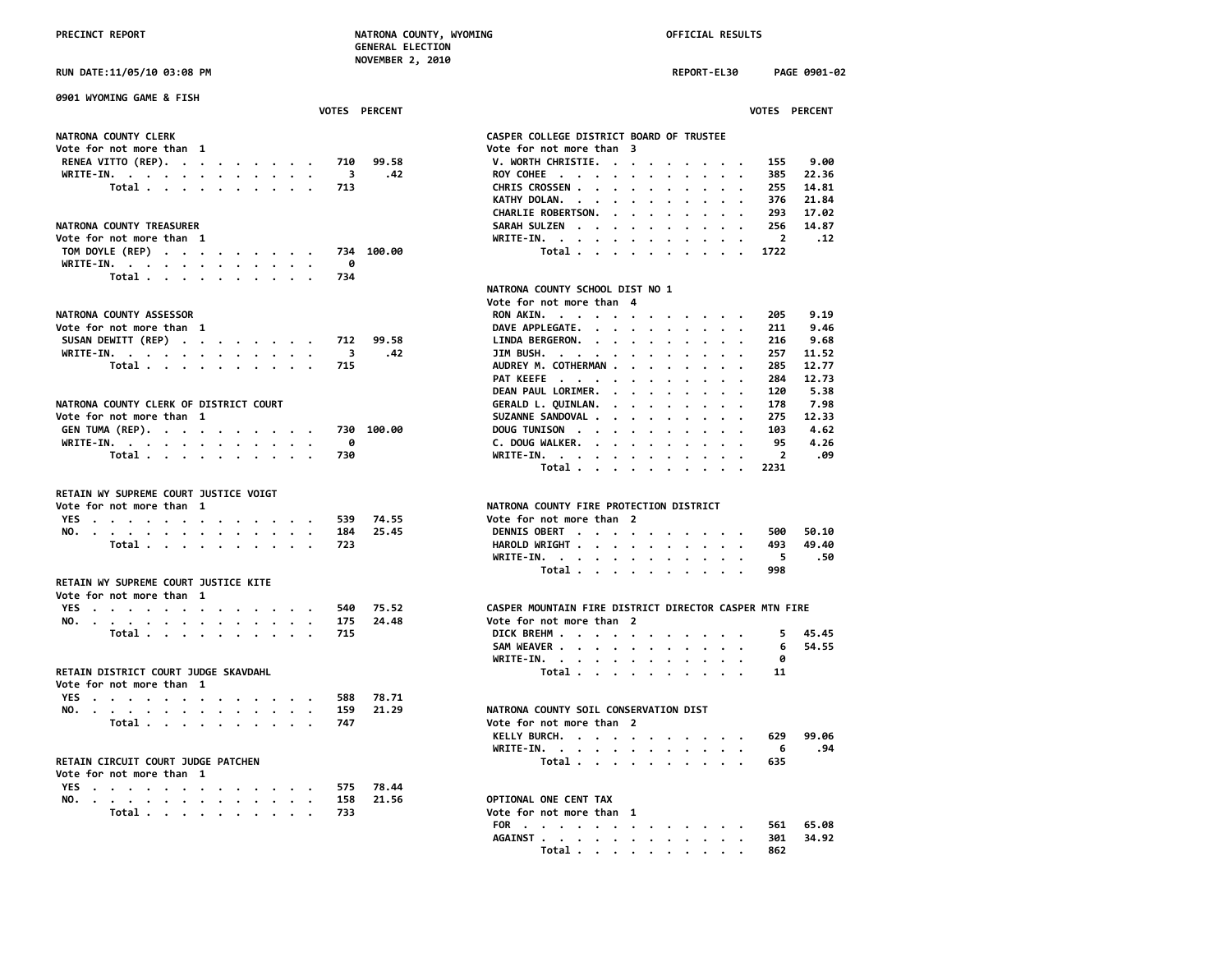**0901 WYOMING GAME & FISH**

 **VOTES PERCENT 3% LODGING TAX Vote for not more than 1 FOR . . . . . . . . . . . . . 679 79.60 AGAINST . . . . . . . . . . . . 174 20.40 Total . . . . . . . . . . 853**

**RUN DATE:11/05/10 03:08 PM REPORT-EL30 PAGE 0901-03**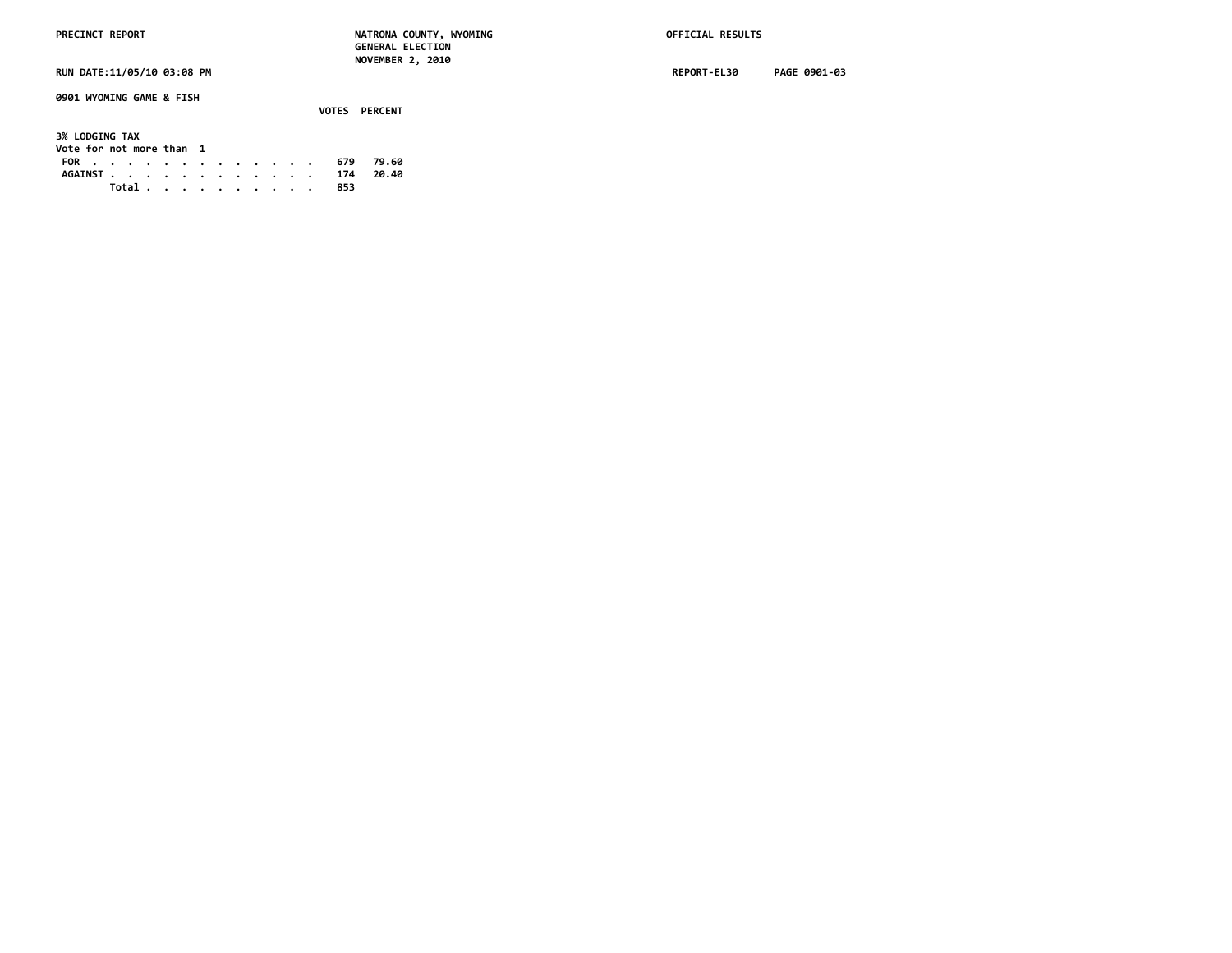|  |  | RUN DATE:11/05/10 03:08 PM |  |
|--|--|----------------------------|--|

| 1101 RED CREEK SCHOOL                                              |                      |                                                                                                                |     |
|--------------------------------------------------------------------|----------------------|----------------------------------------------------------------------------------------------------------------|-----|
|                                                                    | <b>VOTES PERCENT</b> | <b>VOTES</b>                                                                                                   |     |
| REGISTERED VOTERS - TOTAL                                          | 116                  |                                                                                                                |     |
| BALLOTS CAST - TOTAL.                                              | 88                   | STATE HOUSE DISTRICT 38                                                                                        |     |
| VOTER TURNOUT - TOTAL                                              | 75.86                | Vote for not more than 1                                                                                       |     |
|                                                                    |                      | BOB BRECHTEL (REP)                                                                                             | 67  |
|                                                                    |                      | WAYNE BEATTY (DEM)                                                                                             | 16  |
| UNITED STATES REPRESENTATIVE                                       |                      | WRITE-IN.                                                                                                      | 0   |
| Vote for not more than 1                                           |                      | Total                                                                                                          | 83  |
| CYNTHIA M. LUMMIS (REP).                                           | 89.16<br>74          |                                                                                                                |     |
| DAVID WENDT (DEM).                                                 | 6.02<br>5            |                                                                                                                |     |
| JOHN V. LOVE (LIB)                                                 | 4.82<br>4            | SEVENTH JUDICIAL DISTRICT ATTORNEY                                                                             |     |
| WRITE-IN.                                                          | 0                    | Vote for not more than 1                                                                                       |     |
| Total                                                              | 83                   | MICHAEL A. BLONIGEN (REP)                                                                                      | 75  |
|                                                                    |                      |                                                                                                                | 0   |
|                                                                    |                      | WRITE-IN.                                                                                                      |     |
|                                                                    |                      | Total                                                                                                          | 75  |
| <b>GOVERNOR</b>                                                    |                      |                                                                                                                |     |
| Vote for not more than 1                                           |                      |                                                                                                                |     |
| MATT MEAD (REP)                                                    | 85.06<br>74          | NATRONA COUNTY COMMISSIONERS                                                                                   |     |
| LESLIE PETERSEN (DEM)                                              | 3<br>3.45            | Vote for not more than 3                                                                                       |     |
| MIKE WHEELER (LIB)                                                 | 4<br>4.60            | ROBERT L. HENDRY (REP)                                                                                         | 63  |
| WRITE-IN.                                                          | 6.90<br>6            | BILL MCDOWELL (REP)                                                                                            | 63  |
| Total $\cdots$ $\cdots$ $\cdots$                                   | 87                   | BARBARA PERYAM (REP).                                                                                          | 34  |
|                                                                    |                      | GINO CERULLO (DEM)                                                                                             | 15  |
|                                                                    |                      | KIMBERLY HOLLOWAY (DEM).                                                                                       | 10  |
| SECRETARY OF STATE                                                 |                      | TERRY WINGERTER (DEM)                                                                                          | 27  |
| Vote for not more than 1                                           |                      | WRITE-IN.                                                                                                      | 0   |
| MAX MAXFIELD (REP)                                                 | 85.71<br>72          | Total                                                                                                          | 212 |
| ANDREW SIMONS (DEM)                                                | 7.14<br>6            |                                                                                                                |     |
| CANDICE DELAAT (LIB).                                              | 7.14<br>6            |                                                                                                                |     |
|                                                                    | ø                    |                                                                                                                |     |
| WRITE-IN.                                                          |                      | NATRONA COUNTY CORONER                                                                                         |     |
| Total                                                              | 84                   | Vote for not more than 1                                                                                       |     |
|                                                                    |                      | CONNIE JACOBSON (REP)<br>$\mathcal{A}=\mathcal{A}=\mathcal{A}=\mathcal{A}=\mathcal{A}=\mathcal{A}=\mathcal{A}$ | 79  |
|                                                                    |                      | JON CHRISTIE (DEM)                                                                                             | 3   |
| <b>STATE AUDITOR</b>                                               |                      | WRITE-IN.                                                                                                      | 0   |
| Vote for not more than 1                                           |                      | Total                                                                                                          | 82  |
| CYNTHIA CLOUD (REP)                                                | 74 100.00            |                                                                                                                |     |
| WRITE-IN.                                                          | 0                    |                                                                                                                |     |
| Total                                                              | 74                   | NATRONA COUNTY SHERIFF                                                                                         |     |
|                                                                    |                      | Vote for not more than 1                                                                                       |     |
|                                                                    |                      | MARK BENTON (REP).                                                                                             | 80  |
| <b>STATE TREASURER</b>                                             |                      | WRITE-IN.                                                                                                      | 0   |
| Vote for not more than 1                                           |                      | Total                                                                                                          | 80  |
| JOE MEYER (REP)                                                    | 100.00<br>75         |                                                                                                                |     |
|                                                                    | 0                    |                                                                                                                |     |
| WRITE-IN.                                                          |                      |                                                                                                                |     |
| Total                                                              | 75                   | NATRONA COUNTY CLERK                                                                                           |     |
|                                                                    |                      | Vote for not more than 1                                                                                       |     |
|                                                                    |                      | RENEA VITTO (REP).                                                                                             | 77  |
| SUPERINTENDENT OF PUBLIC INSTRUCTION                               |                      | WRITE-IN.                                                                                                      | 0   |
| Vote for not more than 1                                           |                      | Total                                                                                                          | 77  |
| CINDY HILL (REP) $\cdot \cdot \cdot \cdot \cdot \cdot \cdot \cdot$ | 67.06<br>57          |                                                                                                                |     |
| MIKE MASSIE (DEM).                                                 | 32.94<br>28          |                                                                                                                |     |
| WRITE-IN.                                                          | 0                    | NATRONA COUNTY TREASURER                                                                                       |     |
| Total $\cdots$ $\cdots$ $\cdots$                                   | 85                   | Vote for not more than 1                                                                                       |     |
|                                                                    |                      |                                                                                                                |     |

| RUN DATE:11/05/10 03:08 PM                                          | REPORT-EL30<br>PAGE 1101-01                                      |
|---------------------------------------------------------------------|------------------------------------------------------------------|
| <b>1101 RED CREEK SCHOOL</b>                                        | VOTES PERCENT                                                    |
| VOTES PERCENT<br>REGISTERED VOTERS - TOTAL<br>116                   |                                                                  |
| BALLOTS CAST - TOTAL.<br>88                                         | STATE HOUSE DISTRICT 38                                          |
| VOTER TURNOUT - TOTAL<br>75.86                                      | Vote for not more than 1                                         |
|                                                                     | BOB BRECHTEL (REP)<br>80.72<br>67                                |
|                                                                     | 19.28<br>WAYNE BEATTY (DEM)<br>16                                |
| UNITED STATES REPRESENTATIVE                                        | WRITE-IN.<br>0                                                   |
| Vote for not more than 1                                            | Total<br>83                                                      |
| CYNTHIA M. LUMMIS (REP).<br>89.16<br>74                             |                                                                  |
| DAVID WENDT (DEM).<br>6.02<br>5                                     |                                                                  |
| JOHN V. LOVE (LIB)<br>4.82<br>4                                     | SEVENTH JUDICIAL DISTRICT ATTORNEY                               |
| WRITE-IN.<br>0                                                      | Vote for not more than 1                                         |
| Total<br>83                                                         | MICHAEL A. BLONIGEN (REP)<br>75 100.00                           |
|                                                                     | WRITE-IN.<br>0                                                   |
|                                                                     | 75<br>Total                                                      |
| <b>GOVERNOR</b>                                                     |                                                                  |
| Vote for not more than 1                                            |                                                                  |
| MATT MEAD (REP)<br>74<br>85.06                                      | NATRONA COUNTY COMMISSIONERS                                     |
| LESLIE PETERSEN (DEM)<br>3.45<br>3                                  | Vote for not more than 3                                         |
| 4<br>4.60                                                           | 29.72<br>63                                                      |
| MIKE WHEELER (LIB)<br>6<br>6.90                                     | ROBERT L. HENDRY (REP)<br>BILL MCDOWELL (REP)<br>29.72<br>63     |
| WRITE-IN.<br>87                                                     | BARBARA PERYAM (REP).<br>34<br>16.04                             |
| Total                                                               | 15<br>7.08                                                       |
|                                                                     | GINO CERULLO (DEM)<br>10<br>4.72                                 |
| <b>SECRETARY OF STATE</b>                                           | KIMBERLY HOLLOWAY (DEM).<br>TERRY WINGERTER (DEM)<br>27<br>12.74 |
|                                                                     |                                                                  |
| Vote for not more than 1                                            | WRITE-IN.<br>0                                                   |
| MAX MAXFIELD (REP)<br>72<br>85.71<br>7.14<br>6                      | Total<br>212                                                     |
| ANDREW SIMONS (DEM)                                                 |                                                                  |
| CANDICE DELAAT (LIB).<br>7.14<br>6                                  |                                                                  |
| WRITE-IN.<br>0                                                      | NATRONA COUNTY CORONER                                           |
| Total<br>84                                                         | Vote for not more than 1                                         |
|                                                                     | CONNIE JACOBSON (REP)<br>96.34<br>79                             |
|                                                                     | JON CHRISTIE (DEM)<br>3<br>3.66                                  |
| <b>STATE AUDITOR</b>                                                | WRITE-IN.<br>0                                                   |
| Vote for not more than 1                                            | Total<br>82                                                      |
| CYNTHIA CLOUD (REP)<br>74 100.00                                    |                                                                  |
| WRITE-IN.<br>0                                                      |                                                                  |
| Total<br>74                                                         | NATRONA COUNTY SHERIFF                                           |
|                                                                     | Vote for not more than 1                                         |
|                                                                     | MARK BENTON (REP).<br>100.00<br>80                               |
| <b>STATE TREASURER</b>                                              | WRITE-IN.<br>0                                                   |
| Vote for not more than 1                                            | Total<br>80                                                      |
| JOE MEYER (REP)<br>75 100.00                                        |                                                                  |
| WRITE-IN.<br>0                                                      |                                                                  |
| Total<br>75                                                         | NATRONA COUNTY CLERK                                             |
|                                                                     | Vote for not more than 1                                         |
|                                                                     | RENEA VITTO (REP).<br>77 100.00                                  |
| SUPERINTENDENT OF PUBLIC INSTRUCTION                                | WRITE-IN.<br>0                                                   |
| Vote for not more than 1                                            | Total<br>77                                                      |
| CINDY HILL (REP) $\cdots$ $\cdots$ $\cdots$ $\cdots$<br>67.06<br>57 |                                                                  |
| MIKE MASSIE (DEM).<br>32.94<br>28                                   |                                                                  |
| WRITE-IN.<br>0                                                      | NATRONA COUNTY TREASURER                                         |
| Total $\cdots$ $\cdots$ $\cdots$<br>85                              | Vote for not more than 1                                         |
|                                                                     | TOM DOYLE (REP)<br>77 100.00                                     |
|                                                                     | WRITE-IN.<br>ø                                                   |
|                                                                     | Total<br>77                                                      |
|                                                                     |                                                                  |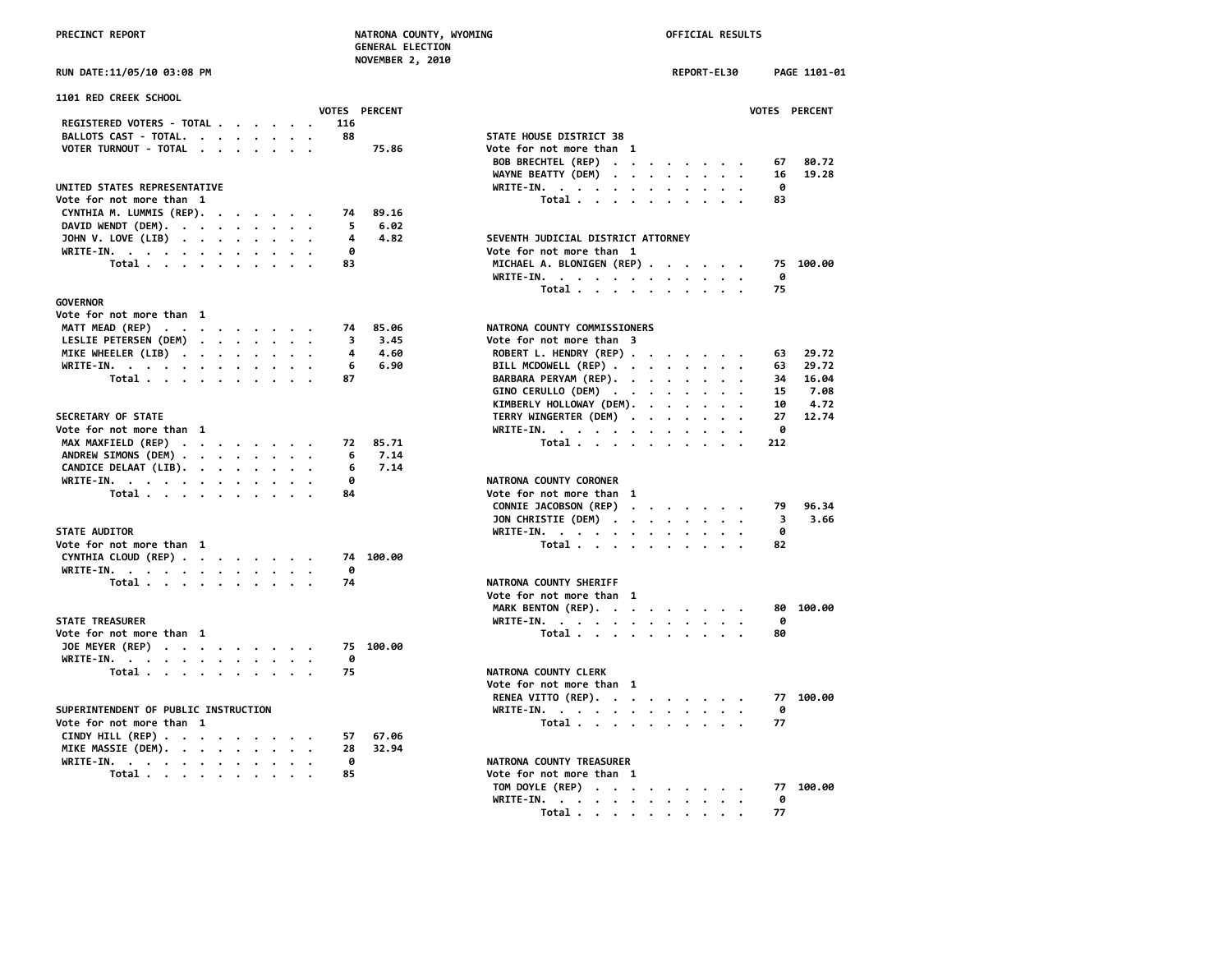**RUN DATE:11/05/10 03:08 PM REPORT-EL30 PAGE 1101-02**

**WRITE-IN. . . . . . . . . . . . 0 Total . . . . . . . . . . 156**

| 1101 RED CREEK SCHOOL                     |    | <b>VOTES PERCENT</b> | <b>VOTES PERCENT</b>                                                                                      |
|-------------------------------------------|----|----------------------|-----------------------------------------------------------------------------------------------------------|
| NATRONA COUNTY ASSESSOR                   |    |                      | NATRONA COUNTY SCHOOL DIST NO 1                                                                           |
| Vote for not more than 1                  |    |                      | Vote for not more than 4                                                                                  |
| SUSAN DEWITT (REP)                        |    | 76 100.00            | 10.31<br>RON AKIN.<br>20                                                                                  |
| WRITE-IN.                                 | ø  |                      | DAVE APPLEGATE.<br>18<br>9.28                                                                             |
| Total                                     | 76 |                      | LINDA BERGERON.<br>13<br>6.70                                                                             |
|                                           |    |                      | 9.79<br>JIM BUSH.<br>19                                                                                   |
|                                           |    |                      | AUDREY M. COTHERMAN<br>10.31<br>20                                                                        |
| NATRONA COUNTY CLERK OF DISTRICT COURT    |    |                      | PAT KEEFE<br>17.01<br>33                                                                                  |
| Vote for not more than 1                  |    |                      | DEAN PAUL LORIMER.<br>4<br>2.06                                                                           |
| GEN TUMA (REP).                           |    | 76 100.00            | 9.79<br>GERALD L. QUINLAN.<br>19<br>$\mathbf{r}$ , and $\mathbf{r}$ , and $\mathbf{r}$ , and $\mathbf{r}$ |
| WRITE-IN.                                 | 0  |                      | SUZANNE SANDOVAL<br>15.46<br>30                                                                           |
| Total                                     | 76 |                      | 6.19<br>DOUG TUNISON<br>12                                                                                |
|                                           |    |                      | 3.09<br>C. DOUG WALKER.<br>6                                                                              |
|                                           |    |                      | ø                                                                                                         |
|                                           |    |                      | WRITE-IN, , , , , , , , , , , ,                                                                           |
| RETAIN WY SUPREME COURT JUSTICE VOIGT     |    |                      | Total<br>194                                                                                              |
| Vote for not more than 1                  |    |                      |                                                                                                           |
| YES                                       | 58 | 76.32                |                                                                                                           |
| NO.                                       | 18 | 23.68                | NATRONA COUNTY FIRE PROTECTION DISTRICT                                                                   |
| Total $\cdots$ $\cdots$ $\cdots$ $\cdots$ | 76 |                      | Vote for not more than 2                                                                                  |
|                                           |    |                      | DENNIS OBERT<br>45.74<br>43                                                                               |
|                                           |    |                      | HAROLD WRIGHT<br>54.26<br>51                                                                              |
| RETAIN WY SUPREME COURT JUSTICE KITE      |    |                      | 0<br>WRITE-IN.                                                                                            |
| Vote for not more than 1                  |    |                      | Total<br>94                                                                                               |
| YES                                       | 54 | 72.97                |                                                                                                           |
| NO.                                       | 20 | 27.03                |                                                                                                           |
| Total $\cdots$ $\cdots$ $\cdots$ $\cdots$ | 74 |                      | NATRONA COUNTY SOIL CONSERVATION DIST                                                                     |
|                                           |    |                      | Vote for not more than 2                                                                                  |
|                                           |    |                      | KELLY BURCH.<br>89.09<br>49                                                                               |
| RETAIN DISTRICT COURT JUDGE SKAVDAHL      |    |                      | 10.91<br>WRITE-IN.<br>6                                                                                   |
| Vote for not more than 1                  |    |                      | Total<br>55                                                                                               |
| YES                                       | 59 | 80.82                |                                                                                                           |
| NO.                                       | 14 | 19.18                |                                                                                                           |
| Total                                     | 73 |                      | OPTIONAL ONE CENT TAX                                                                                     |
|                                           |    |                      | Vote for not more than 1                                                                                  |
|                                           |    |                      | 63.95<br>FOR<br>55                                                                                        |
| RETAIN CIRCUIT COURT JUDGE PATCHEN        |    |                      | 36.05<br>AGAINST.<br>31                                                                                   |
| Vote for not more than 1                  |    |                      | Total<br>86                                                                                               |
|                                           |    |                      |                                                                                                           |
| YES.                                      | 59 | 80.82                |                                                                                                           |
| NO.                                       | 14 | 19.18                |                                                                                                           |
| Total                                     | 73 |                      | <b>3% LODGING TAX</b>                                                                                     |
|                                           |    |                      | Vote for not more than 1                                                                                  |
|                                           |    |                      | FOR<br>78.41<br>69                                                                                        |
| CASPER COLLEGE DISTRICT BOARD OF TRUSTEE  |    |                      | AGAINST<br>21.59<br>19<br>$\ddotsc$                                                                       |
| Vote for not more than 3                  |    |                      | Total<br>88                                                                                               |
| V. WORTH CHRISTIE.                        | 15 | 9.62                 |                                                                                                           |
| ROY COHEE                                 | 39 | 25.00                |                                                                                                           |
| CHRIS CROSSEN                             | 26 | 16.67                |                                                                                                           |
| KATHY DOLAN.                              | 31 | 19.87                |                                                                                                           |
| CHARLIE ROBERTSON.                        | 32 | 20.51                |                                                                                                           |
| SARAH SULZEN                              | 13 | 8.33                 |                                                                                                           |
|                                           |    |                      |                                                                                                           |

| JIM BUSH.                              |         |         |        |        |  |                                                                               |                                                                                                | 19                      | 9.79                   |
|----------------------------------------|---------|---------|--------|--------|--|-------------------------------------------------------------------------------|------------------------------------------------------------------------------------------------|-------------------------|------------------------|
| AUDREY M. COTHERMAN                    |         |         |        |        |  |                                                                               |                                                                                                | 20                      | 10.31                  |
| PAT KEEFE                              |         |         |        |        |  |                                                                               |                                                                                                | 33                      | 17.01                  |
| DEAN PAUL LORIMER.                     |         |         |        |        |  |                                                                               |                                                                                                | $\overline{\mathbf{A}}$ | 2.06                   |
|                                        |         |         |        |        |  |                                                                               |                                                                                                | 19                      | 9.79                   |
| GERALD L. QUINLAN.<br>SUZANNE SANDOVAL |         |         |        |        |  |                                                                               |                                                                                                |                         | 30 15.46               |
|                                        |         |         |        |        |  |                                                                               |                                                                                                | 12                      | 6.19                   |
|                                        |         |         |        |        |  |                                                                               |                                                                                                | 6 <sup>6</sup>          | 3.09                   |
|                                        |         |         |        |        |  |                                                                               |                                                                                                | - 0                     |                        |
|                                        |         |         |        |        |  |                                                                               |                                                                                                | 194                     |                        |
| ATRONA COUNTY FIRE PROTECTION DISTRICT |         |         |        |        |  |                                                                               |                                                                                                |                         |                        |
| ote for not more than 2                |         |         |        |        |  |                                                                               |                                                                                                |                         |                        |
|                                        |         |         |        |        |  |                                                                               |                                                                                                |                         | DENNIS OBERT 43 45.74  |
|                                        |         |         |        |        |  |                                                                               |                                                                                                |                         | HAROLD WRIGHT 51 54.26 |
| WRITE-IN.                              |         |         |        |        |  |                                                                               |                                                                                                | ം                       |                        |
|                                        | Total   |         |        |        |  |                                                                               |                                                                                                | 94                      |                        |
| ATRONA COUNTY SOIL CONSERVATION DIST   |         |         |        |        |  |                                                                               |                                                                                                |                         |                        |
| ote for not more than 2                |         |         |        |        |  |                                                                               |                                                                                                |                         |                        |
| KELLY BURCH.                           |         |         |        |        |  |                                                                               | and a series and a series of the                                                               |                         | 49 89.09               |
| WRITE-IN. $\blacksquare$               |         | $\cdot$ | $\sim$ | $\sim$ |  | $\mathbf{1}^{\prime}$ , and $\mathbf{1}^{\prime}$ , and $\mathbf{1}^{\prime}$ | $\sim$                                                                                         | 6 <sup>1</sup>          | 10.91                  |
|                                        | Total   |         |        |        |  |                                                                               |                                                                                                | 55.                     |                        |
| <b>PTIONAL ONE CENT TAX</b>            |         |         |        |        |  |                                                                               |                                                                                                |                         |                        |
| ote for not more than 1                |         |         |        |        |  |                                                                               |                                                                                                |                         |                        |
|                                        |         |         |        |        |  |                                                                               |                                                                                                | FOR 55 63.95            |                        |
|                                        |         |         |        |        |  |                                                                               |                                                                                                | AGAINST 31              | 36.05                  |
|                                        | Total   |         |        |        |  |                                                                               |                                                                                                | 86                      |                        |
|                                        |         |         |        |        |  |                                                                               |                                                                                                |                         |                        |
| % LODGING TAX                          |         |         |        |        |  |                                                                               |                                                                                                |                         |                        |
| ote for not more than 1                |         |         |        |        |  |                                                                               |                                                                                                |                         |                        |
| FOR .                                  | $\cdot$ |         |        |        |  |                                                                               | . The contract of the contract of the contract of the contract of the contract of the $\alpha$ | 69                      | 78.41                  |
| <b>AGAINST</b>                         |         |         |        |        |  |                                                                               | $\mathbf{a}$ . The contribution of the contribution of the contribution of $\mathbf{a}$        | 19                      | 21.59                  |
|                                        | Total   |         |        |        |  |                                                                               |                                                                                                | 88                      |                        |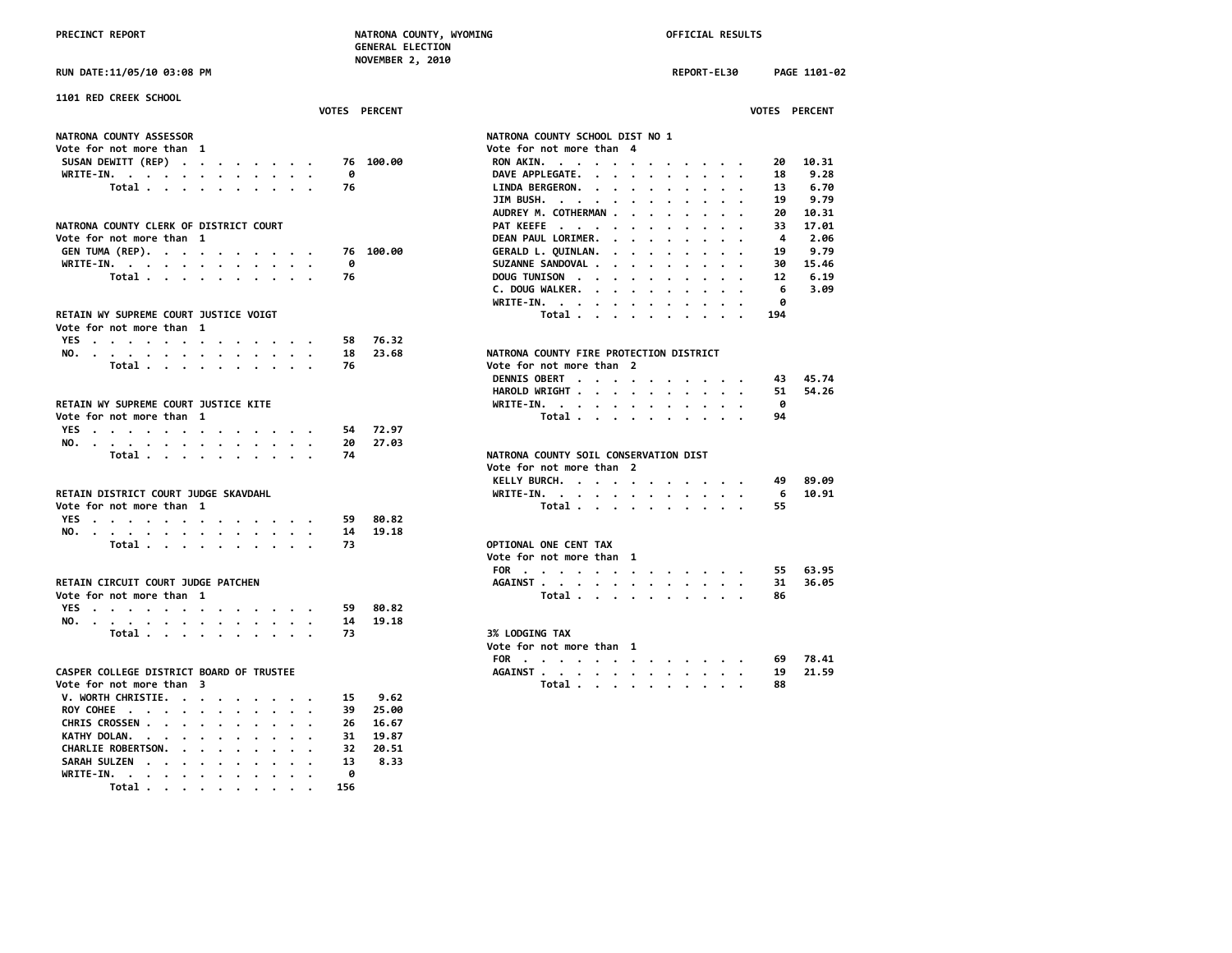| RUN DATE:11/05/10 03:08 PM |  |
|----------------------------|--|

| <b>1102 ALCOVA SCHOOL</b>                         |                                      |
|---------------------------------------------------|--------------------------------------|
| VOTES PERCENT<br>REGISTERED VOTERS - TOTAL<br>139 | <b>VOTES</b>                         |
| BALLOTS CAST - TOTAL.<br>118                      | STATE HOUSE DISTRICT 38              |
| VOTER TURNOUT - TOTAL<br>84.89                    | Vote for not more than 1             |
|                                                   | BOB BRECHTEL (REP)<br>93             |
|                                                   | WAYNE BEATTY (DEM)<br>22             |
| UNITED STATES REPRESENTATIVE                      | WRITE-IN.<br>0                       |
| Vote for not more than 1                          | Total<br>115                         |
|                                                   |                                      |
| CYNTHIA M. LUMMIS (REP).<br>75.00<br>87           |                                      |
| DAVID WENDT (DEM).<br>17.24<br>20                 |                                      |
| JOHN V. LOVE (LIB)<br>9<br>7.76                   | SEVENTH JUDICIAL DISTRICT ATTORNEY   |
| WRITE-IN.<br>0                                    | Vote for not more than 1             |
| Total<br>116                                      | MICHAEL A. BLONIGEN (REP)<br>99      |
|                                                   | WRITE-IN.<br>0                       |
|                                                   | Total<br>99                          |
| GOVERNOR                                          |                                      |
| Vote for not more than 1                          |                                      |
| MATT MEAD (REP)<br>72.41<br>84                    | NATRONA COUNTY COMMISSIONERS         |
| LESLIE PETERSEN (DEM)<br>14.66<br>17              | Vote for not more than 3             |
| MIKE WHEELER (LIB)<br>3<br>2.59                   | ROBERT L. HENDRY (REP)<br>80         |
| WRITE-IN.<br>12<br>10.34                          | BILL MCDOWELL (REP)<br>75            |
| Total<br>116                                      | BARBARA PERYAM (REP).<br>49          |
|                                                   | GINO CERULLO (DEM)<br>29             |
|                                                   | KIMBERLY HOLLOWAY (DEM).<br>23       |
| <b>SECRETARY OF STATE</b>                         | TERRY WINGERTER (DEM)<br>35          |
| Vote for not more than 1                          | WRITE-IN.<br>$\overline{\mathbf{2}}$ |
| MAX MAXFIELD (REP)<br>83.19<br>94                 | Total<br>293                         |
| ANDREW SIMONS (DEM)<br>8.85<br>10                 |                                      |
| 7.96<br>9                                         |                                      |
| CANDICE DELAAT (LIB).                             |                                      |
| WRITE-IN.<br>ø                                    | NATRONA COUNTY CORONER               |
| Total<br>113                                      | Vote for not more than 1             |
|                                                   | CONNIE JACOBSON (REP)<br>99          |
|                                                   | JON CHRISTIE (DEM)<br>14             |
| <b>STATE AUDITOR</b>                              | WRITE-IN.<br>ø                       |
| Vote for not more than 1                          | Total<br>113                         |
| CYNTHIA CLOUD (REP)<br>99.07<br>107               |                                      |
| .93<br>WRITE-IN.<br>-1                            |                                      |
| Total<br>108                                      | NATRONA COUNTY SHERIFF               |
|                                                   | Vote for not more than 1             |
|                                                   | 99<br>MARK BENTON (REP).             |
| <b>STATE TREASURER</b>                            | WRITE-IN.<br>5                       |
| Vote for not more than 1                          | Total<br>104                         |
| JOE MEYER (REP)<br>109 100.00                     |                                      |
| WRITE-IN.<br>0                                    |                                      |
| Total<br>109                                      | <b>NATRONA COUNTY CLERK</b>          |
|                                                   | Vote for not more than 1             |
|                                                   | 106                                  |
| SUPERINTENDENT OF PUBLIC INSTRUCTION              | RENEA VITTO (REP).                   |
|                                                   | WRITE-IN.<br>1                       |
| Vote for not more than 1                          | Total<br>107                         |
| CINDY HILL (REP)<br>70.43<br>81                   |                                      |
| MIKE MASSIE (DEM).<br>29.57<br>34                 |                                      |
| WRITE-IN.<br>ø                                    | NATRONA COUNTY TREASURER             |
| Total<br>115                                      | Vote for not more than 1             |
|                                                   |                                      |

| <b>RUN DATE:11/05/10 03:08 PM</b>                 | REPORT-EL30<br>PAGE 1102-01                                    |
|---------------------------------------------------|----------------------------------------------------------------|
| <b>1102 ALCOVA SCHOOL</b>                         |                                                                |
| VOTES PERCENT<br>REGISTERED VOTERS - TOTAL<br>139 | VOTES PERCENT                                                  |
| BALLOTS CAST - TOTAL.<br>118                      | STATE HOUSE DISTRICT 38                                        |
|                                                   |                                                                |
| VOTER TURNOUT - TOTAL<br>84.89                    | Vote for not more than 1                                       |
|                                                   | BOB BRECHTEL (REP)<br>80.87<br>93                              |
|                                                   | WAYNE BEATTY (DEM)<br>22<br>19.13                              |
| UNITED STATES REPRESENTATIVE                      | WRITE-IN.<br>ø                                                 |
| Vote for not more than 1                          | Total<br>115                                                   |
| CYNTHIA M. LUMMIS (REP).<br>75.00<br>87           |                                                                |
| DAVID WENDT (DEM).<br>17.24<br>20                 |                                                                |
| JOHN V. LOVE (LIB)<br>7.76<br>9                   | SEVENTH JUDICIAL DISTRICT ATTORNEY                             |
| WRITE-IN.<br>0                                    | Vote for not more than 1                                       |
| Total<br>116                                      | MICHAEL A. BLONIGEN (REP)<br>100.00<br>99                      |
|                                                   | 0<br>WRITE-IN.                                                 |
|                                                   | Total<br>99                                                    |
| <b>GOVERNOR</b>                                   |                                                                |
|                                                   |                                                                |
| Vote for not more than 1                          |                                                                |
| MATT MEAD (REP)<br>72.41<br>84                    | NATRONA COUNTY COMMISSIONERS                                   |
| LESLIE PETERSEN (DEM)<br>14.66<br>17              | Vote for not more than 3                                       |
| MIKE WHEELER (LIB)<br>2.59<br>3                   | ROBERT L. HENDRY (REP)<br>27.30<br>80                          |
| WRITE-IN.<br>12<br>10.34                          | BILL MCDOWELL (REP)<br>75<br>25.60                             |
| Total<br>116                                      | BARBARA PERYAM (REP).<br>49<br>16.72                           |
|                                                   | GINO CERULLO (DEM)<br>29<br>9.90                               |
|                                                   | KIMBERLY HOLLOWAY (DEM).<br>23<br>7.85                         |
| <b>SECRETARY OF STATE</b>                         | TERRY WINGERTER (DEM)<br>35<br>11.95                           |
| Vote for not more than 1                          | WRITE-IN.<br>$\overline{2}$<br>.68<br>$\overline{\phantom{a}}$ |
| MAX MAXFIELD (REP)<br>94<br>83.19                 | 293<br>Total                                                   |
| ANDREW SIMONS (DEM)<br>8.85<br>10                 |                                                                |
| 7.96<br>9                                         |                                                                |
| CANDICE DELAAT (LIB).                             |                                                                |
| WRITE-IN.<br>0                                    | NATRONA COUNTY CORONER                                         |
| Total<br>113                                      | Vote for not more than 1                                       |
|                                                   | CONNIE JACOBSON (REP)<br>87.61<br>99                           |
|                                                   | JON CHRISTIE (DEM)<br>14<br>12.39                              |
| <b>STATE AUDITOR</b>                              | WRITE-IN.<br>0                                                 |
| Vote for not more than 1                          | Total<br>113                                                   |
| CYNTHIA CLOUD (REP)<br>107<br>99.07               |                                                                |
| .93<br>WRITE-IN.<br>1                             |                                                                |
| 108<br>Total                                      | NATRONA COUNTY SHERIFF                                         |
|                                                   | Vote for not more than 1                                       |
|                                                   | MARK BENTON (REP).<br>95.19<br>99                              |
| STATE TREASURER                                   | 4.81<br>5                                                      |
|                                                   | WRITE-IN.                                                      |
| Vote for not more than 1                          | Total<br>104                                                   |
| JOE MEYER (REP)<br>109 100.00                     |                                                                |
| WRITE-IN.<br>0                                    |                                                                |
| Total<br>109                                      | NATRONA COUNTY CLERK                                           |
|                                                   | Vote for not more than 1                                       |
|                                                   | RENEA VITTO (REP).<br>99.07<br>106                             |
| SUPERINTENDENT OF PUBLIC INSTRUCTION              | WRITE-IN.<br>1<br>.93                                          |
| Vote for not more than 1                          | Total<br>107                                                   |
| CINDY HILL (REP)<br>70.43<br>81                   |                                                                |
| MIKE MASSIE (DEM).<br>34<br>29.57                 |                                                                |
| WRITE-IN.<br>0                                    | NATRONA COUNTY TREASURER                                       |
| 115                                               | Vote for not more than 1                                       |
| Total                                             |                                                                |
|                                                   | TOM DOYLE (REP)<br>99.07<br>106                                |
|                                                   | WRITE-IN.<br>1<br>.93                                          |
|                                                   | Total<br>107                                                   |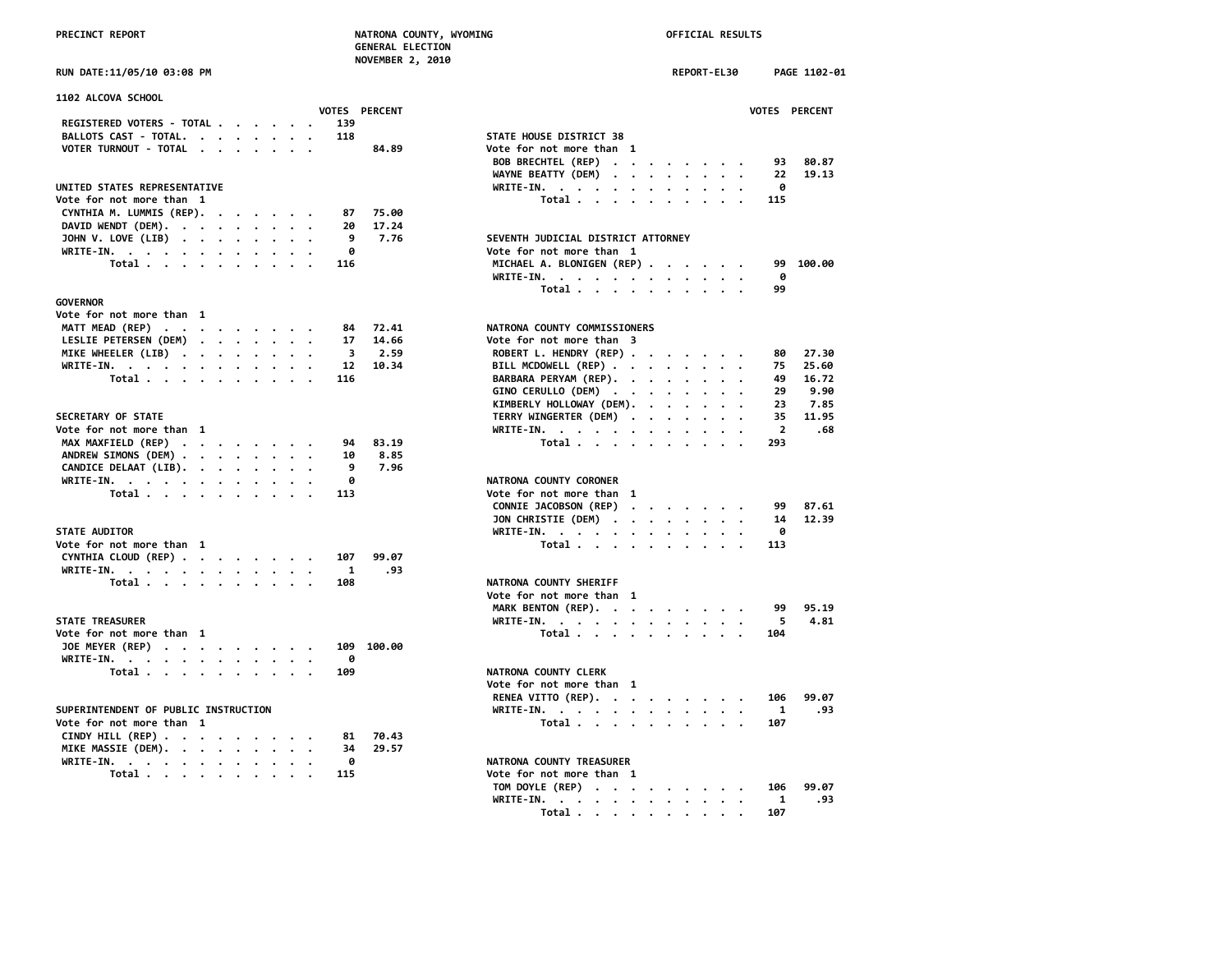**RUN DATE:11/05/10 03:08 PM REPORT-EL30 PAGE 1102-02**

| 1102 ALCOVA SCHOOL<br><b>VOTES PERCENT</b>                                                           |                                                  | <b>VOTES PERCENT</b>   |
|------------------------------------------------------------------------------------------------------|--------------------------------------------------|------------------------|
|                                                                                                      |                                                  |                        |
| NATRONA COUNTY ASSESSOR                                                                              | NATRONA COUNTY SCHOOL DIST NO 1                  |                        |
| Vote for not more than 1                                                                             | Vote for not more than 4                         |                        |
| SUSAN DEWITT (REP)<br>106 100.00                                                                     | RON AKIN.                                        | 10.85<br>32            |
| 0<br>WRITE-IN.                                                                                       | DAVE APPLEGATE.                                  | 25<br>8.47             |
| Total<br>106                                                                                         | LINDA BERGERON.                                  | 8.81<br>26             |
|                                                                                                      | JIM BUSH. $\cdots$ $\cdots$ $\cdots$<br>$\cdot$  | 7.80<br>23             |
|                                                                                                      | AUDREY M. COTHERMAN                              | 35<br>11.86            |
| NATRONA COUNTY CLERK OF DISTRICT COURT                                                               | PAT KEEFE                                        | 12.20                  |
|                                                                                                      |                                                  | 36                     |
| Vote for not more than 1                                                                             | DEAN PAUL LORIMER.<br>$\cdots$                   | 22<br>7.46             |
| GEN TUMA (REP).<br>104 100.00                                                                        | GERALD L. QUINLAN.                               | 8.81<br>26             |
| WRITE-IN.<br>0                                                                                       | SUZANNE SANDOVAL                                 | 14.24<br>42            |
| Total<br>104                                                                                         | DOUG TUNISON<br>$\sim$                           | 13<br>4.41             |
|                                                                                                      | C. DOUG WALKER.                                  | 15<br>5.08             |
|                                                                                                      | WRITE-IN.                                        | 0                      |
| RETAIN WY SUPREME COURT JUSTICE VOIGT                                                                | Total $\cdots$ $\cdots$ $\cdots$                 | 295                    |
| Vote for not more than 1                                                                             |                                                  |                        |
| YES<br>72                                                                                            | 69.90                                            |                        |
| NO.<br>31<br>$\overline{\phantom{a}}$                                                                | NATRONA COUNTY FIRE PROTECTION DISTRICT<br>30.10 |                        |
| Total<br>103                                                                                         | Vote for not more than 2                         |                        |
|                                                                                                      | DENNIS OBERT                                     | 51.92<br>81            |
|                                                                                                      |                                                  | 73<br>46.79            |
|                                                                                                      | HAROLD WRIGHT                                    |                        |
| RETAIN WY SUPREME COURT JUSTICE KITE                                                                 | WRITE-IN.                                        | $\overline{2}$<br>1.28 |
| Vote for not more than 1                                                                             | Total                                            | 156                    |
| YES<br>70                                                                                            | 69.31                                            |                        |
| NO.<br>31                                                                                            | 30.69                                            |                        |
| Total<br>101                                                                                         | NATRONA COUNTY SOIL CONSERVATION DIST            |                        |
|                                                                                                      | Vote for not more than 2                         |                        |
|                                                                                                      | KELLY BURCH.                                     | 94.68<br>89            |
| RETAIN DISTRICT COURT JUDGE SKAVDAHL                                                                 | WRITE-IN.                                        | - 5<br>5.32            |
| Vote for not more than 1                                                                             | Total                                            | 94                     |
| YES<br>77                                                                                            | 76.24                                            |                        |
| 24                                                                                                   | 23.76                                            |                        |
| NO.<br>101                                                                                           | OPTIONAL ONE CENT TAX                            |                        |
| Total                                                                                                |                                                  |                        |
|                                                                                                      | Vote for not more than 1                         |                        |
|                                                                                                      | FOR                                              | 58.12<br>68            |
| RETAIN CIRCUIT COURT JUDGE PATCHEN                                                                   | AGAINST                                          | 49<br>41.88            |
| Vote for not more than 1                                                                             | Total                                            | 117                    |
| YES<br>72                                                                                            | 73.47                                            |                        |
| NO.<br>26                                                                                            | 26.53                                            |                        |
| Total<br>98                                                                                          | <b>3% LODGING TAX</b>                            |                        |
|                                                                                                      | Vote for not more than 1                         |                        |
|                                                                                                      | FOR                                              | 64.41<br>76            |
| CASPER COLLEGE DISTRICT BOARD OF TRUSTEE                                                             | AGAINST                                          | 35.59<br>42            |
| Vote for not more than 3                                                                             | Total                                            | 118                    |
|                                                                                                      | 11.48                                            |                        |
| V. WORTH CHRISTIE.<br>24                                                                             |                                                  |                        |
| ROY COHEE<br>50                                                                                      | 23.92                                            |                        |
| CHRIS CROSSEN<br>34                                                                                  | 16.27                                            |                        |
| KATHY DOLAN.<br>43<br>$\cdots$                                                                       | 20.57                                            |                        |
| CHARLIE ROBERTSON.<br>31<br>$\mathbf{r}$ , and $\mathbf{r}$ , and $\mathbf{r}$<br>$\cdot$<br>$\cdot$ | 14.83                                            |                        |
| SARAH SULZEN<br>27                                                                                   | 12.92                                            |                        |
| WRITE-IN.<br>ø                                                                                       |                                                  |                        |
| Total<br>209                                                                                         |                                                  |                        |

|                                        |                                         |           |                                                    |                      |                                                           |                         |                      |                      |                                   |                      |                      |                | VOTES PERCENT    |  |
|----------------------------------------|-----------------------------------------|-----------|----------------------------------------------------|----------------------|-----------------------------------------------------------|-------------------------|----------------------|----------------------|-----------------------------------|----------------------|----------------------|----------------|------------------|--|
| ATRONA COUNTY SCHOOL DIST NO 1         |                                         |           |                                                    |                      |                                                           |                         |                      |                      |                                   |                      |                      |                |                  |  |
| ote for not more than                  |                                         |           |                                                    |                      |                                                           |                         |                      |                      |                                   |                      |                      |                |                  |  |
| RON AKIN.                              |                                         |           |                                                    |                      | $\bullet$ , $\bullet$ , $\bullet$ , $\bullet$ , $\bullet$ |                         | $\bullet$            |                      |                                   | $\cdots$             |                      | 32             | 10.85            |  |
| DAVE APPLEGATE.                        |                                         |           | $\ddot{\phantom{0}}$                               | $\ddot{\phantom{0}}$ | $\ddot{\phantom{0}}$                                      | $\sim$                  | $\bullet$            |                      |                                   |                      |                      | 25             | 8.47             |  |
| LINDA BERGERON.                        |                                         |           |                                                    |                      | $\sim$ $\sim$                                             |                         | $\bullet$            | $\bullet$            | $\bullet$                         | $\bullet$            | $\bullet$            | 26             | 8.81             |  |
| JIM BUSH.                              |                                         |           |                                                    |                      |                                                           | $\cdot$ $\cdot$ $\cdot$ |                      |                      |                                   |                      |                      | -23            | 7.80             |  |
| AUDREY M. COTHERMAN                    |                                         |           |                                                    |                      |                                                           |                         | $\bullet$            | $\ddot{\phantom{0}}$ | $\bullet$                         | $\bullet$ .          | $\bullet$            |                | 35 11.86         |  |
| PAT KEEFE                              |                                         |           |                                                    |                      |                                                           |                         | $\bullet$            |                      | $\ddot{\phantom{0}}$              | $\bullet$            |                      |                | 36 12.20         |  |
| DEAN PAUL LORIMER.                     |                                         |           |                                                    |                      | $\cdot$ $\cdot$ $\cdot$                                   |                         | $\ddot{\phantom{0}}$ |                      | $\cdot$                           | $\ddot{\phantom{0}}$ | $\ddot{\phantom{0}}$ | 22             | 7.46             |  |
| GERALD L. QUINLAN.                     |                                         |           |                                                    |                      |                                                           |                         | $\sim$               |                      | $\ddot{\phantom{0}}$              | $\ddot{\phantom{0}}$ | $\bullet$ .          | 26             | 8.81             |  |
| SUZANNE SANDOVAL                       |                                         |           |                                                    |                      |                                                           |                         | $\bullet$            |                      | $\cdot$                           |                      |                      |                | $42 \quad 14.24$ |  |
| DOUG TUNISON .                         |                                         |           | $\mathbf{a}$ , and $\mathbf{a}$ , and $\mathbf{a}$ |                      |                                                           |                         | $\bullet$            | $\ddot{\phantom{0}}$ | $\ddot{\phantom{0}}$              | $\ddot{\phantom{0}}$ | $\bullet$            | 13             | 4.41             |  |
| C. DOUG WALKER.                        |                                         |           | $\cdot$ $\cdot$                                    |                      | $\sim$ $\sim$                                             |                         | $\cdot$              | $\ddot{\phantom{0}}$ | $\ddot{\phantom{0}}$              |                      |                      | 15             | 5.08             |  |
| WRITE-IN.                              |                                         |           | $\cdot$                                            | $\bullet$            | $\sim$                                                    | $\ddot{\phantom{0}}$    | $\cdot$              | $\ddot{\phantom{0}}$ | $\cdot$                           | $\ddot{\phantom{0}}$ | $\bullet$            | 0              |                  |  |
|                                        | Total                                   |           |                                                    | $\ddot{\phantom{0}}$ | $\sim$                                                    | $\sim$                  |                      |                      |                                   |                      |                      | 295            |                  |  |
|                                        |                                         |           |                                                    |                      |                                                           |                         |                      |                      |                                   |                      |                      |                |                  |  |
|                                        |                                         |           |                                                    |                      |                                                           |                         |                      |                      |                                   |                      |                      |                |                  |  |
| ATRONA COUNTY FIRE PROTECTION DISTRICT |                                         |           |                                                    |                      |                                                           |                         |                      |                      |                                   |                      |                      |                |                  |  |
| ote for not more than 2                |                                         |           |                                                    |                      |                                                           |                         |                      |                      |                                   |                      |                      |                |                  |  |
| DENNIS OBERT.                          |                                         |           |                                                    |                      | $\ddot{\phantom{0}}$                                      | $\cdot$                 | $\ddot{\phantom{0}}$ |                      |                                   | $\cdots$             |                      |                | 81 51.92         |  |
| HAROLD WRIGHT                          |                                         |           |                                                    |                      | $\bullet$ , $\bullet$ , $\bullet$ , $\bullet$             |                         | $\bullet$            | $\bullet$ .          | $\bullet$                         | $\bullet$            | $\bullet$            |                | 73 46.79         |  |
| WRITE-IN.                              |                                         |           |                                                    |                      |                                                           |                         | $\ddot{\phantom{0}}$ | $\ddot{\phantom{0}}$ | $\ddot{\phantom{0}}$              | $\ddot{\phantom{0}}$ |                      | $\overline{2}$ | 1.28             |  |
|                                        | Total                                   |           |                                                    |                      |                                                           | $\cdot$ $\cdot$         | $\ddot{\phantom{0}}$ | $\ddot{\phantom{0}}$ | $\ddot{\phantom{0}}$              | $\cdot$              | $\ddot{\phantom{0}}$ | 156            |                  |  |
|                                        |                                         |           |                                                    |                      |                                                           |                         |                      |                      |                                   |                      |                      |                |                  |  |
| ATRONA COUNTY SOIL CONSERVATION DIST   |                                         |           |                                                    |                      |                                                           |                         |                      |                      |                                   |                      |                      |                |                  |  |
| ote for not more than 2                |                                         |           |                                                    |                      |                                                           |                         |                      |                      |                                   |                      |                      |                |                  |  |
| KELLY BURCH. .                         |                                         |           | $\cdot$                                            |                      | $\ddot{\phantom{0}}$                                      |                         |                      |                      |                                   | $\sim$               | $\ddot{\phantom{0}}$ |                | 89 94.68         |  |
| WRITE-IN. .                            |                                         |           | $\bullet$                                          | $\ddot{\phantom{0}}$ | $\sim$ $\sim$                                             |                         |                      |                      | $\cdot$ $\cdot$ $\cdot$ $\cdot$   | $\cdot$              |                      | 5 <sub>1</sub> | 5.32             |  |
|                                        | Total                                   |           |                                                    |                      | $\ddot{\phantom{0}}$                                      |                         | $\ddot{\phantom{0}}$ | $\ddot{\phantom{0}}$ |                                   |                      |                      | 94             |                  |  |
|                                        |                                         |           |                                                    |                      |                                                           |                         |                      |                      |                                   |                      |                      |                |                  |  |
|                                        |                                         |           |                                                    |                      |                                                           |                         |                      |                      |                                   |                      |                      |                |                  |  |
| <b>PTIONAL ONE CENT TAX</b>            |                                         |           |                                                    |                      |                                                           |                         |                      |                      |                                   |                      |                      |                |                  |  |
| ote for not more than 1                |                                         |           |                                                    |                      |                                                           |                         |                      |                      |                                   |                      |                      |                |                  |  |
| FOR .                                  | $\cdot$ $\cdot$<br>$\ddot{\phantom{0}}$ |           | $\cdot$                                            | $\bullet$            | $\bullet$ .                                               |                         |                      |                      |                                   |                      | $\cdot$              |                | 68 58.12         |  |
| <b>AGAINST</b> .                       | $\sim$                                  | $\bullet$ |                                                    |                      |                                                           |                         | $\sim$               | $\sim$ $\sim$ $\sim$ |                                   | $\bullet$            | $\bullet$            |                | 49 41.88         |  |
|                                        | Total                                   |           |                                                    | $\bullet$            |                                                           |                         |                      |                      |                                   |                      |                      | 117            |                  |  |
|                                        |                                         |           |                                                    |                      |                                                           |                         |                      |                      |                                   |                      |                      |                |                  |  |
|                                        |                                         |           |                                                    |                      |                                                           |                         |                      |                      |                                   |                      |                      |                |                  |  |
| % LODGING TAX                          |                                         |           |                                                    |                      |                                                           |                         |                      |                      |                                   |                      |                      |                |                  |  |
| ote for not more than 1                |                                         |           |                                                    |                      |                                                           |                         |                      |                      |                                   |                      |                      |                |                  |  |
| FOR                                    | $\cdot$ $\cdot$                         |           |                                                    |                      |                                                           |                         |                      |                      |                                   |                      |                      |                | 76 64.41         |  |
| AGAINST                                |                                         |           |                                                    | $\ddot{\phantom{0}}$ |                                                           | $\cdot$ $\cdot$         |                      |                      | $\bullet$ , $\bullet$ , $\bullet$ |                      |                      |                | 42 35.59         |  |
|                                        | Total .                                 |           | $\sim$                                             |                      |                                                           |                         |                      |                      |                                   |                      |                      | 118            |                  |  |
|                                        |                                         |           |                                                    |                      |                                                           |                         |                      |                      |                                   |                      |                      |                |                  |  |
|                                        |                                         |           |                                                    |                      |                                                           |                         |                      |                      |                                   |                      |                      |                |                  |  |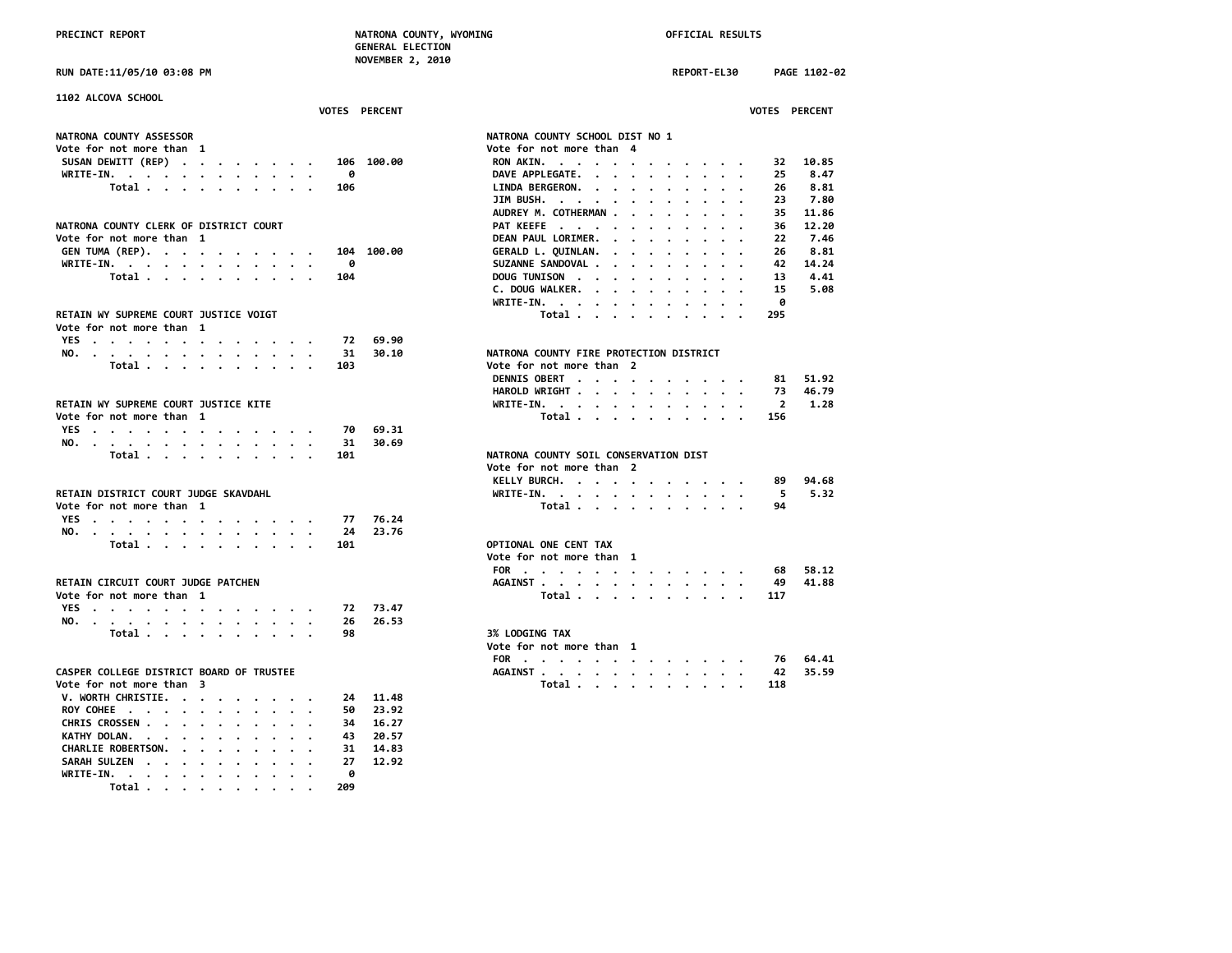**NOVEMBER 2, 2010**

| 1103 FISH HATCHERY @ POISON          |  |  |                |               |                                                                                                                |              |
|--------------------------------------|--|--|----------------|---------------|----------------------------------------------------------------------------------------------------------------|--------------|
|                                      |  |  |                | VOTES PERCENT |                                                                                                                | <b>VOTES</b> |
| REGISTERED VOTERS - TOTAL            |  |  | 253            |               |                                                                                                                |              |
| BALLOTS CAST - TOTAL.                |  |  | 197            |               | STATE HOUSE DISTRICT 38                                                                                        |              |
| VOTER TURNOUT - TOTAL                |  |  |                | 77.87         | Vote for not more than 1                                                                                       |              |
|                                      |  |  |                |               | BOB BRECHTEL (REP)                                                                                             | 146          |
|                                      |  |  |                |               | WAYNE BEATTY (DEM)<br>$\cdot$ $\cdot$                                                                          | 47           |
| UNITED STATES REPRESENTATIVE         |  |  |                |               | $WRITE-IN.$<br>$\cdot$ $\cdot$ $\cdot$ $\cdot$                                                                 | 0            |
| Vote for not more than 1             |  |  |                |               | Total                                                                                                          | 193          |
| CYNTHIA M. LUMMIS (REP).             |  |  | 142            | 73.58         |                                                                                                                |              |
| DAVID WENDT (DEM).                   |  |  | 38             | 19.69         |                                                                                                                |              |
| JOHN V. LOVE (LIB)                   |  |  | 11             | 5.70          | SEVENTH JUDICIAL DISTRICT ATTORNEY                                                                             |              |
| WRITE-IN.                            |  |  | $\overline{2}$ | 1.04          | Vote for not more than 1                                                                                       |              |
| Total                                |  |  | 193            |               | MICHAEL A. BLONIGEN (REP)                                                                                      | 164          |
|                                      |  |  |                |               |                                                                                                                | 5            |
|                                      |  |  |                |               | WRITE-IN.                                                                                                      |              |
|                                      |  |  |                |               | Total                                                                                                          | 169          |
| <b>GOVERNOR</b>                      |  |  |                |               |                                                                                                                |              |
| Vote for not more than 1             |  |  |                |               |                                                                                                                |              |
| MATT MEAD (REP)                      |  |  | 122            | 62.56         | NATRONA COUNTY COMMISSIONERS                                                                                   |              |
| LESLIE PETERSEN (DEM)                |  |  | 39             | 20.00         | Vote for not more than 3                                                                                       |              |
| MIKE WHEELER (LIB)                   |  |  | 8              | 4.10          | ROBERT L. HENDRY (REP)                                                                                         | 132          |
| WRITE-IN.                            |  |  | 26             | 13.33         | BILL MCDOWELL (REP)                                                                                            | 124          |
| Total                                |  |  | 195            |               | BARBARA PERYAM (REP).                                                                                          | 53           |
|                                      |  |  |                |               | GINO CERULLO (DEM)                                                                                             | 82           |
|                                      |  |  |                |               | KIMBERLY HOLLOWAY (DEM).                                                                                       | 55           |
| SECRETARY OF STATE                   |  |  |                |               | TERRY WINGERTER (DEM)                                                                                          | 56           |
| Vote for not more than 1             |  |  |                |               | WRITE-IN.                                                                                                      | 7            |
| MAX MAXFIELD (REP)                   |  |  | 158            | 82.72         | Total                                                                                                          | 509          |
| ANDREW SIMONS (DEM)                  |  |  | 25             | 13.09         |                                                                                                                |              |
|                                      |  |  | 8              | 4.19          |                                                                                                                |              |
| CANDICE DELAAT (LIB).                |  |  |                |               |                                                                                                                |              |
| WRITE-IN.                            |  |  | ø              |               | NATRONA COUNTY CORONER                                                                                         |              |
| Total                                |  |  | 191            |               | Vote for not more than 1                                                                                       |              |
|                                      |  |  |                |               | CONNIE JACOBSON (REP)<br>$\mathcal{A}=\mathcal{A}=\mathcal{A}=\mathcal{A}=\mathcal{A}=\mathcal{A}=\mathcal{A}$ | 176          |
|                                      |  |  |                |               | JON CHRISTIE (DEM)                                                                                             | -20          |
| <b>STATE AUDITOR</b>                 |  |  |                |               | WRITE-IN.                                                                                                      | 0            |
| Vote for not more than 1             |  |  |                |               | Total                                                                                                          | 196          |
| CYNTHIA CLOUD (REP)                  |  |  | 169            | 99.41         |                                                                                                                |              |
| WRITE-IN.                            |  |  | $\mathbf{1}$   | .59           |                                                                                                                |              |
| Total                                |  |  | 170            |               | NATRONA COUNTY SHERIFF                                                                                         |              |
|                                      |  |  |                |               | Vote for not more than 1                                                                                       |              |
|                                      |  |  |                |               | MARK BENTON (REP).                                                                                             | 158          |
| <b>STATE TREASURER</b>               |  |  |                |               | WRITE-IN.                                                                                                      | - 7          |
| Vote for not more than 1             |  |  |                |               | Total                                                                                                          | 165          |
|                                      |  |  |                | 99.42         |                                                                                                                |              |
| JOE MEYER (REP)                      |  |  | 172            |               |                                                                                                                |              |
| WRITE-IN.                            |  |  | 1              | .58           |                                                                                                                |              |
| Total                                |  |  | 173            |               | <b>NATRONA COUNTY CLERK</b>                                                                                    |              |
|                                      |  |  |                |               | Vote for not more than 1                                                                                       |              |
|                                      |  |  |                |               | RENEA VITTO (REP).                                                                                             | 173          |
| SUPERINTENDENT OF PUBLIC INSTRUCTION |  |  |                |               | WRITE-IN.                                                                                                      | 1            |
| Vote for not more than 1             |  |  |                |               | Total                                                                                                          | 174          |
| CINDY HILL $(REP)$                   |  |  | 130            | 67.01         |                                                                                                                |              |
| MIKE MASSIE (DEM).                   |  |  | 64             | 32.99         |                                                                                                                |              |
| WRITE-IN.                            |  |  | 0              |               | NATRONA COUNTY TREASURER                                                                                       |              |
| Total                                |  |  | 194            |               | Vote for not more than 1                                                                                       |              |
| $\sim$ $\sim$                        |  |  |                |               |                                                                                                                |              |

| <b>RUN DATE:11/05/10 03:08 PM</b>                                                  | REPORT-EL30<br>PAGE 1103-01                      |
|------------------------------------------------------------------------------------|--------------------------------------------------|
| <b>1103 FISH HATCHERY @ POISON</b>                                                 |                                                  |
| <b>VOTES PERCENT</b>                                                               | VOTES PERCENT                                    |
| REGISTERED VOTERS - TOTAL<br>253                                                   |                                                  |
| BALLOTS CAST - TOTAL.<br>197                                                       | STATE HOUSE DISTRICT 38                          |
| VOTER TURNOUT - TOTAL<br>77.87                                                     | Vote for not more than 1                         |
|                                                                                    | BOB BRECHTEL (REP)<br>75.65<br>146               |
|                                                                                    | WAYNE BEATTY (DEM)<br>47<br>24.35                |
| UNITED STATES REPRESENTATIVE                                                       | WRITE-IN.<br>0                                   |
| Vote for not more than 1                                                           | Total<br>193                                     |
| CYNTHIA M. LUMMIS (REP).<br>73.58<br>142                                           |                                                  |
| DAVID WENDT (DEM).<br>38<br>19.69                                                  |                                                  |
| 5.70<br>JOHN V. LOVE (LIB)<br>11                                                   | SEVENTH JUDICIAL DISTRICT ATTORNEY               |
| WRITE-IN.<br>$\overline{2}$<br>1.04                                                | Vote for not more than 1                         |
| Total<br>193                                                                       | MICHAEL A. BLONIGEN (REP)<br>97.04<br>164        |
|                                                                                    | 2.96<br>WRITE-IN.<br>5                           |
|                                                                                    | Total $\cdots$ $\cdots$ $\cdots$ $\cdots$<br>169 |
| <b>GOVERNOR</b>                                                                    |                                                  |
| Vote for not more than 1                                                           |                                                  |
| MATT MEAD (REP)<br>62.56<br>122                                                    | NATRONA COUNTY COMMISSIONERS                     |
| LESLIE PETERSEN (DEM)<br>39<br>20.00                                               | Vote for not more than 3                         |
| 4.10<br>MIKE WHEELER (LIB)<br>8                                                    | ROBERT L. HENDRY (REP)<br>25.93<br>132           |
| WRITE-IN.<br>26<br>13.33                                                           | BILL MCDOWELL (REP)<br>24.36<br>124              |
| Total<br>195                                                                       | BARBARA PERYAM (REP).<br>53<br>10.41             |
|                                                                                    | GINO CERULLO (DEM)<br>16.11<br>82                |
|                                                                                    | KIMBERLY HOLLOWAY (DEM).<br>55<br>10.81          |
| <b>SECRETARY OF STATE</b>                                                          | TERRY WINGERTER (DEM)<br>11.00<br>56             |
| Vote for not more than 1                                                           | 7<br>1.38<br>WRITE-IN.                           |
| MAX MAXFIELD (REP)<br>158<br>82.72                                                 | Total<br>509                                     |
| ANDREW SIMONS (DEM)<br>13.09<br>25                                                 |                                                  |
| CANDICE DELAAT (LIB).<br>8<br>4.19                                                 |                                                  |
| 0                                                                                  | NATRONA COUNTY CORONER                           |
| WRITE-IN.                                                                          |                                                  |
| Total $\cdots$ $\cdots$ $\cdots$ $\cdots$<br>191                                   | Vote for not more than 1                         |
|                                                                                    | CONNIE JACOBSON (REP)<br>176<br>89.80            |
|                                                                                    | JON CHRISTIE (DEM)<br>10.20<br>20                |
| <b>STATE AUDITOR</b>                                                               | WRITE-IN.<br>ø                                   |
| Vote for not more than 1                                                           | Total<br>196                                     |
| CYNTHIA CLOUD (REP)<br>99.41<br>169                                                |                                                  |
| WRITE-IN.<br>1<br>.59                                                              |                                                  |
| Total<br>170                                                                       | NATRONA COUNTY SHERIFF                           |
|                                                                                    | Vote for not more than 1                         |
|                                                                                    | MARK BENTON (REP).<br>95.76<br>158               |
| <b>STATE TREASURER</b>                                                             | WRITE-IN.<br>7<br>4.24                           |
| Vote for not more than 1                                                           | Total<br>165                                     |
| JOE MEYER (REP)<br>172<br>99.42                                                    |                                                  |
| WRITE-IN.<br>$\mathbf{1}$<br>.58                                                   |                                                  |
| Total<br>173                                                                       | NATRONA COUNTY CLERK                             |
|                                                                                    | Vote for not more than 1                         |
|                                                                                    | RENEA VITTO (REP).<br>173<br>99.43               |
| SUPERINTENDENT OF PUBLIC INSTRUCTION                                               | WRITE-IN.<br>.57<br>1                            |
| Vote for not more than 1                                                           | Total<br>174                                     |
| CINDY HILL (REP) $\cdot \cdot \cdot \cdot \cdot \cdot \cdot \cdot$<br>130<br>67.01 |                                                  |
| MIKE MASSIE (DEM).<br>64<br>32.99                                                  |                                                  |
| WRITE-IN.<br>0<br>$\cdot$ $\cdot$ $\cdot$                                          | NATRONA COUNTY TREASURER                         |
| 194                                                                                | Vote for not more than 1                         |
| Total                                                                              | 99.42                                            |
|                                                                                    | TOM DOYLE (REP)<br>171                           |
|                                                                                    | WRITE-IN.<br>.58<br>1                            |
|                                                                                    | Total<br>172                                     |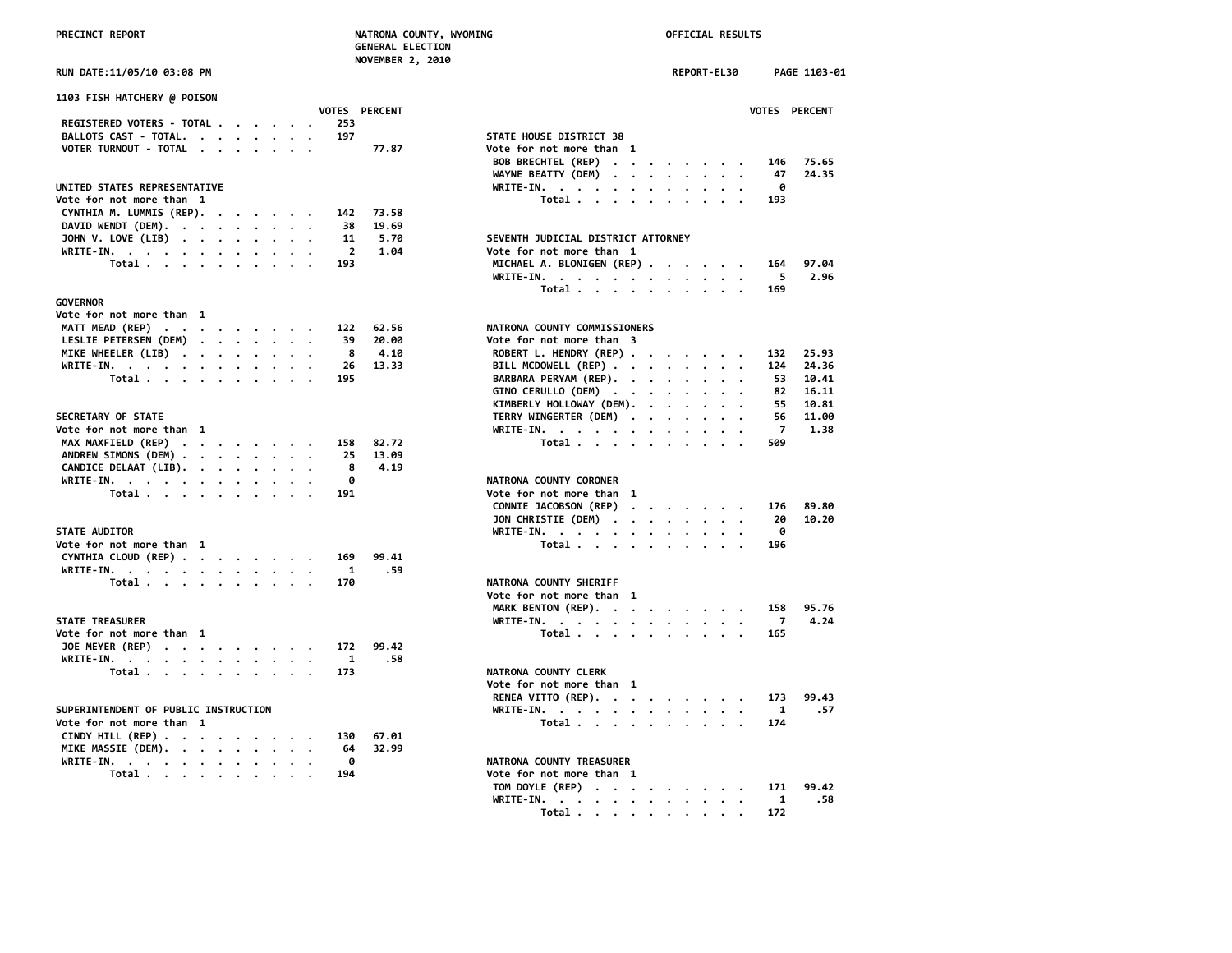**RUN DATE:11/05/10 03:08 PM REPORT-EL30 PAGE 1103-02**

| NON DAIL, 11/03/10 03.00 FM                       |         |           |                                 |               |               |         |                         |               | <b>INLEVINE LLJV</b>                                            |              |
|---------------------------------------------------|---------|-----------|---------------------------------|---------------|---------------|---------|-------------------------|---------------|-----------------------------------------------------------------|--------------|
| 1103 FISH HATCHERY @ POISON                       |         |           |                                 |               |               |         |                         |               |                                                                 |              |
|                                                   |         |           |                                 |               |               |         |                         | VOTES PERCENT |                                                                 | <b>VOTES</b> |
| NATRONA COUNTY ASSESSOR                           |         |           |                                 |               |               |         |                         |               | NATRONA COUNTY SCHOOL DIST NO 1                                 |              |
| Vote for not more than 1                          |         |           |                                 |               |               |         |                         |               | Vote for not more than 4                                        |              |
| SUSAN DEWITT (REP)                                |         |           |                                 |               |               |         | 171                     | 99.42         | RON AKIN.                                                       | 39           |
| WRITE-IN.                                         |         |           |                                 |               |               |         | $\blacksquare$          | .58           | DAVE APPLEGATE.<br>$\sim$ $\sim$ $\sim$                         | 40           |
|                                                   |         |           |                                 |               |               |         |                         |               |                                                                 |              |
| Total                                             |         |           |                                 |               |               |         | 172                     |               | LINDA BERGERON.<br>$\sim$                                       | 52           |
|                                                   |         |           |                                 |               |               |         |                         |               | JIM BUSH.<br>$\cdot$ $\cdot$<br>$\cdot$<br>$\bullet$<br>$\cdot$ | 40           |
|                                                   |         |           |                                 |               |               |         |                         |               | AUDREY M. COTHERMAN.<br>$\sim$ $\sim$                           | 64           |
| NATRONA COUNTY CLERK OF DISTRICT COURT            |         |           |                                 |               |               |         |                         |               | PAT KEEFE                                                       | 58           |
| Vote for not more than 1                          |         |           |                                 |               |               |         |                         |               | DEAN PAUL LORIMER.<br>$\cdot$ $\cdot$ $\cdot$                   | 39           |
| GEN TUMA (REP).                                   |         |           |                                 | $\sim$ $\sim$ |               |         | 170                     | 98.84         | GERALD L. QUINLAN.                                              | 52           |
| WRITE-IN.                                         |         |           |                                 |               |               |         | $\overline{\mathbf{2}}$ | 1.16          | SUZANNE SANDOVAL.                                               | 72           |
| Total                                             |         |           | $\cdot$                         |               |               |         | 172                     |               | DOUG TUNISON<br>$\bullet$                                       | 14           |
|                                                   |         |           |                                 |               |               |         |                         |               | C. DOUG WALKER.                                                 | 15           |
|                                                   |         |           |                                 |               |               |         |                         |               | WRITE-IN.                                                       | $\mathbf{1}$ |
| RETAIN WY SUPREME COURT JUSTICE VOIGT             |         |           |                                 |               |               |         |                         |               | Total                                                           | 486          |
| Vote for not more than 1                          |         |           |                                 |               |               |         |                         |               |                                                                 |              |
| YES                                               |         |           |                                 |               |               |         | 123                     | 72.35         |                                                                 |              |
|                                                   |         | .         |                                 |               |               |         |                         |               | NATRONA COUNTY FIRE PROTECTION DISTRICT                         |              |
| NO.                                               |         | $\sim$    | $\cdot$ $\cdot$ $\cdot$ $\cdot$ |               |               |         | 47                      | 27.65         | Vote for not more than 2                                        |              |
| Total                                             |         |           |                                 |               |               |         | 170                     |               |                                                                 |              |
|                                                   |         |           |                                 |               |               |         |                         |               | DENNIS OBERT                                                    | 119          |
|                                                   |         |           |                                 |               |               |         |                         |               | HAROLD WRIGHT                                                   | 118          |
| RETAIN WY SUPREME COURT JUSTICE KITE              |         |           |                                 |               |               |         |                         |               | WRITE-IN.                                                       | 0            |
| Vote for not more than 1                          |         |           |                                 |               |               |         |                         |               | Total<br>$\cdot$<br>$\cdot$<br>$\cdot$                          | 237          |
| YES                                               |         |           |                                 |               |               |         | 122                     | 73.49         |                                                                 |              |
| NO.                                               |         |           |                                 |               |               |         | 44                      | 26.51         |                                                                 |              |
| Total                                             |         |           | $\sim$                          |               | $\sim$ $\sim$ |         | 166                     |               | NATRONA COUNTY SOIL CONSERVATION DIST                           |              |
|                                                   |         |           |                                 |               |               |         |                         |               | Vote for not more than 2                                        |              |
|                                                   |         |           |                                 |               |               |         |                         |               | KELLY BURCH.                                                    | 147          |
| RETAIN DISTRICT COURT JUDGE SKAVDAHL              |         |           |                                 |               |               |         |                         |               | WRITE-IN.<br>$\cdot$ .                                          | 3            |
| Vote for not more than 1                          |         |           |                                 |               |               |         |                         |               | Total                                                           | 150          |
| YES                                               |         |           |                                 |               |               |         | 133                     | 77.78         |                                                                 |              |
| NO.                                               |         |           |                                 |               |               |         | - 38                    | 22.22         |                                                                 |              |
| Total                                             |         |           |                                 |               |               |         | 171                     |               | OPTIONAL ONE CENT TAX                                           |              |
|                                                   |         |           |                                 |               |               |         |                         |               | Vote for not more than 1                                        |              |
|                                                   |         |           |                                 |               |               |         |                         |               |                                                                 | 114          |
| RETAIN CIRCUIT COURT JUDGE PATCHEN                |         |           |                                 |               |               |         |                         |               | FOR                                                             | -82          |
|                                                   |         |           |                                 |               |               |         |                         |               | AGAINST                                                         |              |
| Vote for not more than 1                          |         |           |                                 |               |               |         |                         |               | Total<br>$\cdot$<br>$\cdot$                                     | 196          |
| YES                                               |         | $\cdot$ . |                                 | $\cdots$      |               |         | 121                     | 72.46         |                                                                 |              |
| NO.                                               |         |           |                                 |               |               |         | 46                      | 27.54         |                                                                 |              |
| Total                                             |         |           | $\cdot$ $\cdot$ $\cdot$ $\cdot$ |               |               |         | 167                     |               | <b>3% LODGING TAX</b>                                           |              |
|                                                   |         |           |                                 |               |               |         |                         |               | Vote for not more than 1                                        |              |
|                                                   |         |           |                                 |               |               |         |                         |               | FOR                                                             | 140          |
| CASPER COLLEGE DISTRICT BOARD OF TRUSTEE          |         |           |                                 |               |               |         |                         |               | AGAINST<br>$\ddotsc$                                            | -54          |
| Vote for not more than 3                          |         |           |                                 |               |               |         |                         |               | Total                                                           | 194          |
| V. WORTH CHRISTIE.                                |         |           |                                 |               |               |         | 29                      | 8.19          |                                                                 |              |
| ROY COHEE                                         |         |           |                                 |               |               | $\cdot$ | 81                      | 22.88         |                                                                 |              |
| CHRIS CROSSEN .<br>$\cdot$<br>$\cdot$ $\cdot$     |         |           |                                 |               |               |         | 40                      | 11.30         |                                                                 |              |
| KATHY DOLAN.                                      | $\cdot$ | $\cdot$   |                                 |               |               |         | 76                      | 21.47         |                                                                 |              |
| CHARLIE ROBERTSON.<br>$\ddot{\phantom{a}}$        |         |           |                                 |               |               |         | 67                      | 18.93         |                                                                 |              |
| <b>SARAH SULZEN</b><br>$\sim$ $\sim$<br>$\cdot$ . |         |           |                                 |               |               |         | 56                      | 15.82         |                                                                 |              |
| WRITE-IN. .                                       |         |           |                                 |               |               |         | 5                       | 1.41          |                                                                 |              |
|                                                   |         |           |                                 |               |               |         |                         |               |                                                                 |              |

 **Total . . . . . . . . . . 354**

| <b>1103 FISH HATCHERY @ POISON</b>                                                                                                |                        |                                                                                                            |
|-----------------------------------------------------------------------------------------------------------------------------------|------------------------|------------------------------------------------------------------------------------------------------------|
|                                                                                                                                   | VOTES PERCENT          | VOTES PERCENT                                                                                              |
| <b>NATRONA COUNTY ASSESSOR</b>                                                                                                    |                        | NATRONA COUNTY SCHOOL DIST NO 1                                                                            |
| Vote for not more than 1                                                                                                          |                        | Vote for not more than 4                                                                                   |
| SUSAN DEWITT (REP)<br>171                                                                                                         | 99.42                  | 8.02<br>RON AKIN.<br>39                                                                                    |
| WRITE-IN.<br>$\mathbf{r}$ , and $\mathbf{r}$ , and $\mathbf{r}$ , and $\mathbf{r}$ , and $\mathbf{r}$<br>$\overline{\phantom{a}}$ | 1<br>.58               | DAVE APPLEGATE.<br>40<br>8.23                                                                              |
| Total<br>172                                                                                                                      |                        | 10.70<br>LINDA BERGERON.<br>52<br>$\cdots$                                                                 |
|                                                                                                                                   |                        | 8.23<br>JIM BUSH.<br>40                                                                                    |
|                                                                                                                                   |                        | AUDREY M. COTHERMAN<br>13.17                                                                               |
|                                                                                                                                   |                        | 64                                                                                                         |
| NATRONA COUNTY CLERK OF DISTRICT COURT                                                                                            |                        | PAT KEEFE<br>11.93<br>58                                                                                   |
| Vote for not more than 1                                                                                                          |                        | DEAN PAUL LORIMER.<br>8.02<br>39<br>$\mathbf{r}$ . The set of the set of $\mathbf{r}$                      |
| GEN TUMA (REP).<br>170                                                                                                            | 98.84                  | GERALD L. QUINLAN.<br>52<br>10.70<br>$\mathbf{r}$ , and $\mathbf{r}$ , and $\mathbf{r}$ , and $\mathbf{r}$ |
| WRITE-IN.                                                                                                                         | $\overline{2}$<br>1.16 | SUZANNE SANDOVAL<br>72<br>14.81                                                                            |
| Total<br>172                                                                                                                      |                        | DOUG TUNISON<br>14<br>2.88                                                                                 |
|                                                                                                                                   |                        | C. DOUG WALKER.<br>15<br>3.09                                                                              |
|                                                                                                                                   |                        | 1<br>.21<br>WRITE-IN.                                                                                      |
| RETAIN WY SUPREME COURT JUSTICE VOIGT                                                                                             |                        | Total<br>486                                                                                               |
| Vote for not more than 1                                                                                                          |                        |                                                                                                            |
| YES<br>123<br>$\sim$                                                                                                              | 72.35                  |                                                                                                            |
| 47<br>NO.                                                                                                                         | 27.65                  | NATRONA COUNTY FIRE PROTECTION DISTRICT                                                                    |
| Total<br>170                                                                                                                      |                        | Vote for not more than 2                                                                                   |
|                                                                                                                                   |                        | DENNIS OBERT<br>119<br>50.21                                                                               |
|                                                                                                                                   |                        | 49.79<br>HAROLD WRIGHT<br>118<br>$\sim$ $\sim$                                                             |
| RETAIN WY SUPREME COURT JUSTICE KITE                                                                                              |                        | WRITE-IN.<br>ø                                                                                             |
| Vote for not more than 1                                                                                                          |                        | Total<br>237                                                                                               |
| YES<br>122                                                                                                                        | 73.49                  |                                                                                                            |
| 44<br>NO.                                                                                                                         | 26.51                  |                                                                                                            |
| Total<br>166                                                                                                                      |                        | NATRONA COUNTY SOIL CONSERVATION DIST                                                                      |
|                                                                                                                                   |                        | Vote for not more than 2                                                                                   |
|                                                                                                                                   |                        |                                                                                                            |
|                                                                                                                                   |                        | KELLY BURCH.<br>98.00<br>147                                                                               |
| RETAIN DISTRICT COURT JUDGE SKAVDAHL                                                                                              |                        | WRITE-IN.<br>2.00<br>3                                                                                     |
| Vote for not more than 1                                                                                                          |                        | Total<br>150                                                                                               |
| YES<br>133                                                                                                                        | 77.78                  |                                                                                                            |
| NO.<br>38                                                                                                                         | 22.22                  |                                                                                                            |
| Total $\cdots$ $\cdots$ $\cdots$<br>171                                                                                           |                        | OPTIONAL ONE CENT TAX                                                                                      |
|                                                                                                                                   |                        | Vote for not more than 1                                                                                   |
|                                                                                                                                   |                        | FOR<br>58.16<br>114                                                                                        |
| RETAIN CIRCUIT COURT JUDGE PATCHEN                                                                                                |                        | 41.84<br>AGAINST<br>82                                                                                     |
| Vote for not more than  1                                                                                                         |                        | Total<br>196                                                                                               |
| YES<br>121<br>$\overline{\phantom{a}}$                                                                                            | 72.46                  |                                                                                                            |
| 46<br>NO.                                                                                                                         | 27.54                  |                                                                                                            |
| Total $\cdots$ $\cdots$ $\cdots$ $\cdots$<br>167                                                                                  |                        | 3% LODGING TAX                                                                                             |
|                                                                                                                                   |                        | Vote for not more than 1                                                                                   |
|                                                                                                                                   |                        | 72.16<br>FOR<br>140                                                                                        |
| CASPER COLLEGE DISTRICT BOARD OF TRUSTEE                                                                                          |                        | 54<br>27.84<br>AGAINST                                                                                     |
| Vote for not more than  3                                                                                                         |                        | Total<br>194                                                                                               |
| V. WORTH CHRISTIE.<br>29                                                                                                          | 8.19                   |                                                                                                            |
|                                                                                                                                   |                        |                                                                                                            |
| ROY COHEE                                                                                                                         | 81<br>22.88            |                                                                                                            |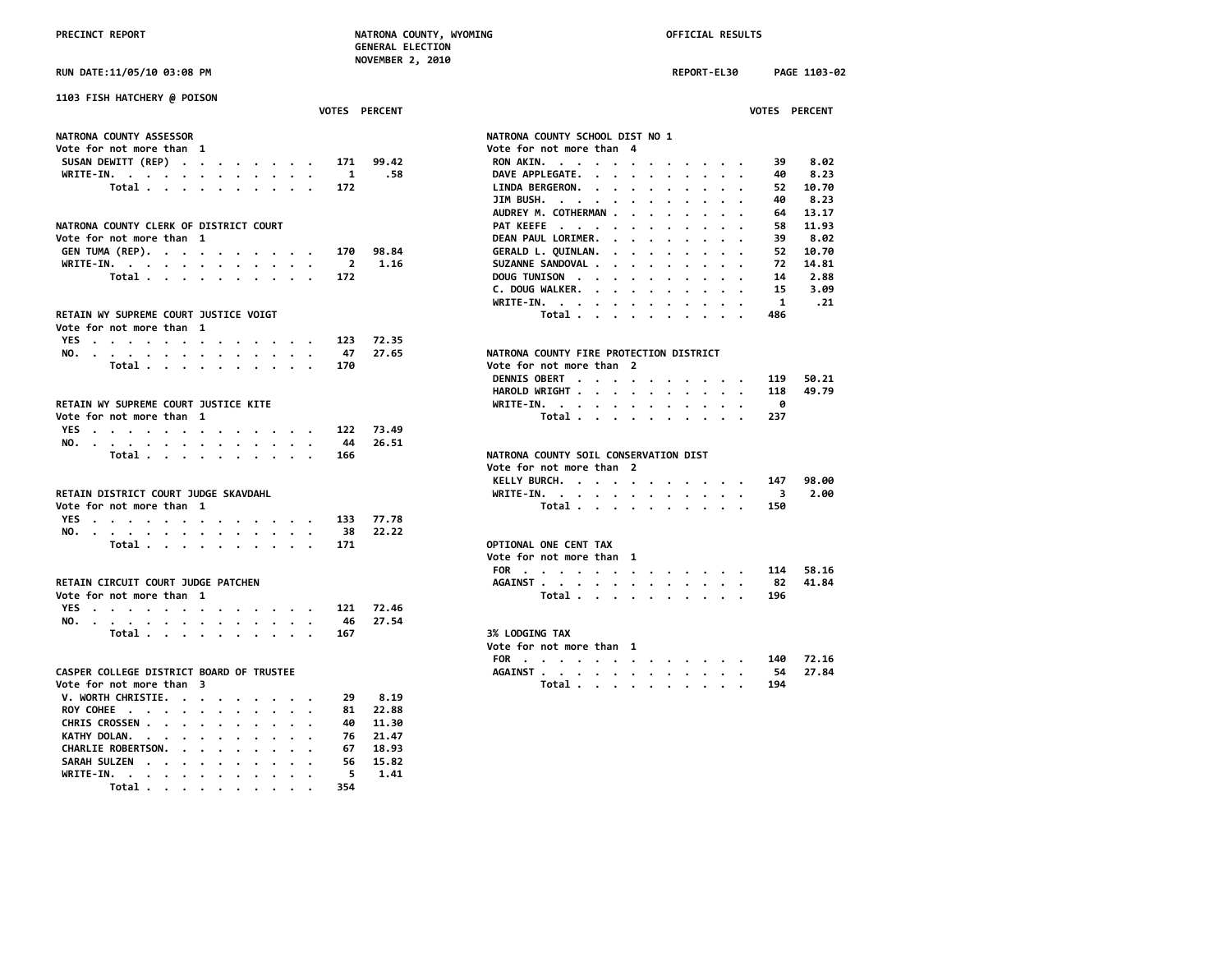**NOVEMBER 2, 2010**

|  | UN DATE:11/05/10 03:08 PM |  |
|--|---------------------------|--|
|  |                           |  |

| 1104 POISON SPIDER SCHOOL<br>VOTES PERCENT                 | <b>VOTES</b>                                                       |
|------------------------------------------------------------|--------------------------------------------------------------------|
| REGISTERED VOTERS - TOTAL<br>92                            |                                                                    |
| BALLOTS CAST - TOTAL.<br>59                                | STATE HOUSE DISTRICT 38                                            |
| VOTER TURNOUT - TOTAL                                      | 64.13<br>Vote for not more than 1                                  |
|                                                            | 10<br>BOB BRECHTEL (REP)<br>$\cdots$                               |
|                                                            | WAYNE BEATTY (DEM)<br>ø<br>$\cdot$ $\cdot$ $\cdot$ $\cdot$ $\cdot$ |
| UNITED STATES REPRESENTATIVE                               | WRITE-IN.<br>0                                                     |
| Vote for not more than 1                                   | $\cdot$<br>Total<br>10                                             |
|                                                            |                                                                    |
| CYNTHIA M. LUMMIS (REP).<br>47                             | 81.03                                                              |
| DAVID WENDT (DEM).<br>8                                    | 13.79                                                              |
| JOHN V. LOVE (LIB)<br>3                                    | STATE HOUSE DISTRICT 58<br>5.17                                    |
| WRITE-IN.<br>ø                                             | Vote for not more than 1                                           |
| Total<br>58                                                | LISA SHEPPERSON (REP)<br>44                                        |
|                                                            | 0<br>WRITE-IN.                                                     |
|                                                            | Total $\cdots$ $\cdots$ $\cdots$<br>44                             |
| <b>GOVERNOR</b>                                            |                                                                    |
| Vote for not more than 1                                   |                                                                    |
| MATT MEAD (REP)<br>44                                      | SEVENTH JUDICIAL DISTRICT ATTORNEY<br>75.86                        |
| LESLIE PETERSEN (DEM)<br>8                                 | 13.79<br>Vote for not more than 1                                  |
| MIKE WHEELER (LIB)<br>3                                    | 5.17<br>MICHAEL A. BLONIGEN (REP)<br>50                            |
| WRITE-IN.<br>3<br>$\cdot$                                  | 5.17<br>1                                                          |
| Total<br>58                                                | WRITE-IN.<br>$\cdot$ $\cdot$<br>Total<br>51                        |
|                                                            |                                                                    |
| <b>SECRETARY OF STATE</b>                                  | NATRONA COUNTY COMMISSIONERS                                       |
| Vote for not more than 1                                   | Vote for not more than 3                                           |
| MAX MAXFIELD (REP)<br>48                                   | 82.76<br>ROBERT L. HENDRY (REP)<br>39                              |
| ANDREW SIMONS (DEM)<br>7                                   | 12.07<br>BILL MCDOWELL (REP)<br>39                                 |
| CANDICE DELAAT (LIB).<br>3<br>$\cdot$                      | 5.17<br>BARBARA PERYAM (REP).<br>31<br>$\cdot$                     |
| ø                                                          | 15                                                                 |
| WRITE-IN.                                                  | GINO CERULLO (DEM)                                                 |
| Total<br>58                                                | KIMBERLY HOLLOWAY (DEM).<br>11                                     |
|                                                            | TERRY WINGERTER (DEM)<br>19                                        |
|                                                            | WRITE-IN.<br>1                                                     |
| <b>STATE AUDITOR</b>                                       | Total<br>155                                                       |
| Vote for not more than 1                                   |                                                                    |
| CYNTHIA CLOUD (REP)<br>51 100.00                           |                                                                    |
| WRITE-IN.<br>0                                             | NATRONA COUNTY CORONER                                             |
| Total<br>51                                                | Vote for not more than 1                                           |
|                                                            | CONNIE JACOBSON (REP)<br>54<br>$\cdots$                            |
|                                                            | JON CHRISTIE (DEM)<br>4<br>$\cdot$ .                               |
| STATE TREASURER                                            | WRITE-IN.<br>0                                                     |
| Vote for not more than 1                                   | Total<br>58                                                        |
| 53 100.00<br>JOE MEYER (REP)                               |                                                                    |
| 0                                                          |                                                                    |
| WRITE-IN.                                                  |                                                                    |
| Total<br>53                                                | NATRONA COUNTY SHERIFF                                             |
|                                                            | Vote for not more than 1                                           |
|                                                            | MARK BENTON (REP).<br>53                                           |
| SUPERINTENDENT OF PUBLIC INSTRUCTION                       | $\overline{\mathbf{z}}$<br>WRITE-IN.                               |
| Vote for not more than 1                                   | Total $\cdots$ $\cdots$ $\cdots$<br>55                             |
| CINDY HILL (REP) $\cdots$ $\cdots$ $\cdots$ $\cdots$<br>43 | 75.44                                                              |
| MIKE MASSIE (DEM).<br>14<br>$\cdot$                        | 24.56                                                              |
| WRITE-IN.<br>0                                             | NATRONA COUNTY CLERK                                               |
| 57<br>Total                                                | Vote for not more than 1                                           |
|                                                            |                                                                    |

| RUN DATE:11/05/10 03:08 PM                              | REPORT-EL30                                   | PAGE 1104-01 |
|---------------------------------------------------------|-----------------------------------------------|--------------|
| <b>1104 POISON SPIDER SCHOOL</b>                        |                                               |              |
| <b>VOTES PERCENT</b><br>REGISTERED VOTERS - TOTAL<br>92 | VOTES PERCENT                                 |              |
| BALLOTS CAST - TOTAL.<br>59                             | STATE HOUSE DISTRICT 38                       |              |
| VOTER TURNOUT - TOTAL<br>64.13                          | Vote for not more than 1                      |              |
|                                                         |                                               | 10 100.00    |
|                                                         | BOB BRECHTEL (REP)<br>WAYNE BEATTY (DEM)<br>ø |              |
| UNITED STATES REPRESENTATIVE                            | 0                                             |              |
|                                                         | WRITE-IN.                                     |              |
| Vote for not more than 1                                | Total<br>10                                   |              |
| CYNTHIA M. LUMMIS (REP).<br>47<br>81.03                 |                                               |              |
| DAVID WENDT (DEM).<br>13.79<br>8                        |                                               |              |
| JOHN V. LOVE (LIB)<br>5.17<br>3                         | STATE HOUSE DISTRICT 58                       |              |
| WRITE-IN.<br>0                                          | Vote for not more than 1                      |              |
| Total $\cdots$ $\cdots$ $\cdots$ $\cdots$<br>58         | LISA SHEPPERSON (REP)                         | 44 100.00    |
|                                                         | WRITE-IN.<br>0                                |              |
|                                                         | Total<br>44                                   |              |
| GOVERNOR                                                |                                               |              |
| Vote for not more than 1                                |                                               |              |
| MATT MEAD (REP)<br>75.86<br>44                          | SEVENTH JUDICIAL DISTRICT ATTORNEY            |              |
| LESLIE PETERSEN (DEM)<br>8<br>13.79                     | Vote for not more than 1                      |              |
| MIKE WHEELER (LIB)<br>3<br>5.17                         | MICHAEL A. BLONIGEN (REP)<br>50               | 98.04        |
| WRITE-IN.<br>3<br>5.17                                  | WRITE-IN.<br>1                                | 1.96         |
| Total<br>58                                             | Total<br>51                                   |              |
|                                                         |                                               |              |
| <b>SECRETARY OF STATE</b>                               | NATRONA COUNTY COMMISSIONERS                  |              |
| Vote for not more than 1                                | Vote for not more than 3                      |              |
| MAX MAXFIELD (REP)<br>82.76<br>48                       | ROBERT L. HENDRY (REP)<br>39                  | 25.16        |
| ANDREW SIMONS (DEM)<br>7<br>12.07                       | BILL MCDOWELL (REP)<br>39                     | 25.16        |
| CANDICE DELAAT (LIB).<br>5.17<br>3                      | BARBARA PERYAM (REP).<br>31                   | 20.00        |
| WRITE-IN.<br>0                                          | GINO CERULLO (DEM)<br>15                      | 9.68         |
| Total<br>58                                             | KIMBERLY HOLLOWAY (DEM).<br>11                | 7.10         |
|                                                         | TERRY WINGERTER (DEM)<br>19                   | 12.26        |
|                                                         | 1                                             | .65          |
|                                                         | WRITE-IN.                                     |              |
| <b>STATE AUDITOR</b>                                    | Total<br>155                                  |              |
| Vote for not more than 1                                |                                               |              |
| CYNTHIA CLOUD (REP)<br>51 100.00                        |                                               |              |
| 0<br>WRITE-IN.                                          | NATRONA COUNTY CORONER                        |              |
| Total<br>51                                             | Vote for not more than 1                      |              |
|                                                         | CONNIE JACOBSON (REP)<br>54                   | 93.10        |
|                                                         | JON CHRISTIE (DEM)<br>4                       | 6.90         |
| <b>STATE TREASURER</b>                                  | WRITE-IN.<br>ø                                |              |
| Vote for not more than 1                                | Total<br>58                                   |              |
| JOE MEYER (REP)<br>53 100.00                            |                                               |              |
| WRITE-IN.<br>0                                          |                                               |              |
| Total<br>53                                             | NATRONA COUNTY SHERIFF                        |              |
|                                                         | Vote for not more than 1                      |              |
|                                                         | MARK BENTON (REP).<br>53                      | 96.36        |
| SUPERINTENDENT OF PUBLIC INSTRUCTION                    | WRITE-IN.<br>2                                | 3.64         |
| Vote for not more than 1                                | Total<br>55                                   |              |
| 75.44<br>43                                             |                                               |              |
| CINDY HILL (REP) $\cdots$ $\cdots$ $\cdots$ $\cdots$    |                                               |              |
| MIKE MASSIE (DEM).<br>14<br>24.56                       |                                               |              |
| WRITE-IN.<br>ø                                          | NATRONA COUNTY CLERK                          |              |
| Total<br>57                                             | Vote for not more than 1                      |              |
|                                                         | RENEA VITTO (REP).                            | 54 100.00    |
|                                                         | WRITE-IN.<br>0                                |              |
|                                                         | Total<br>54                                   |              |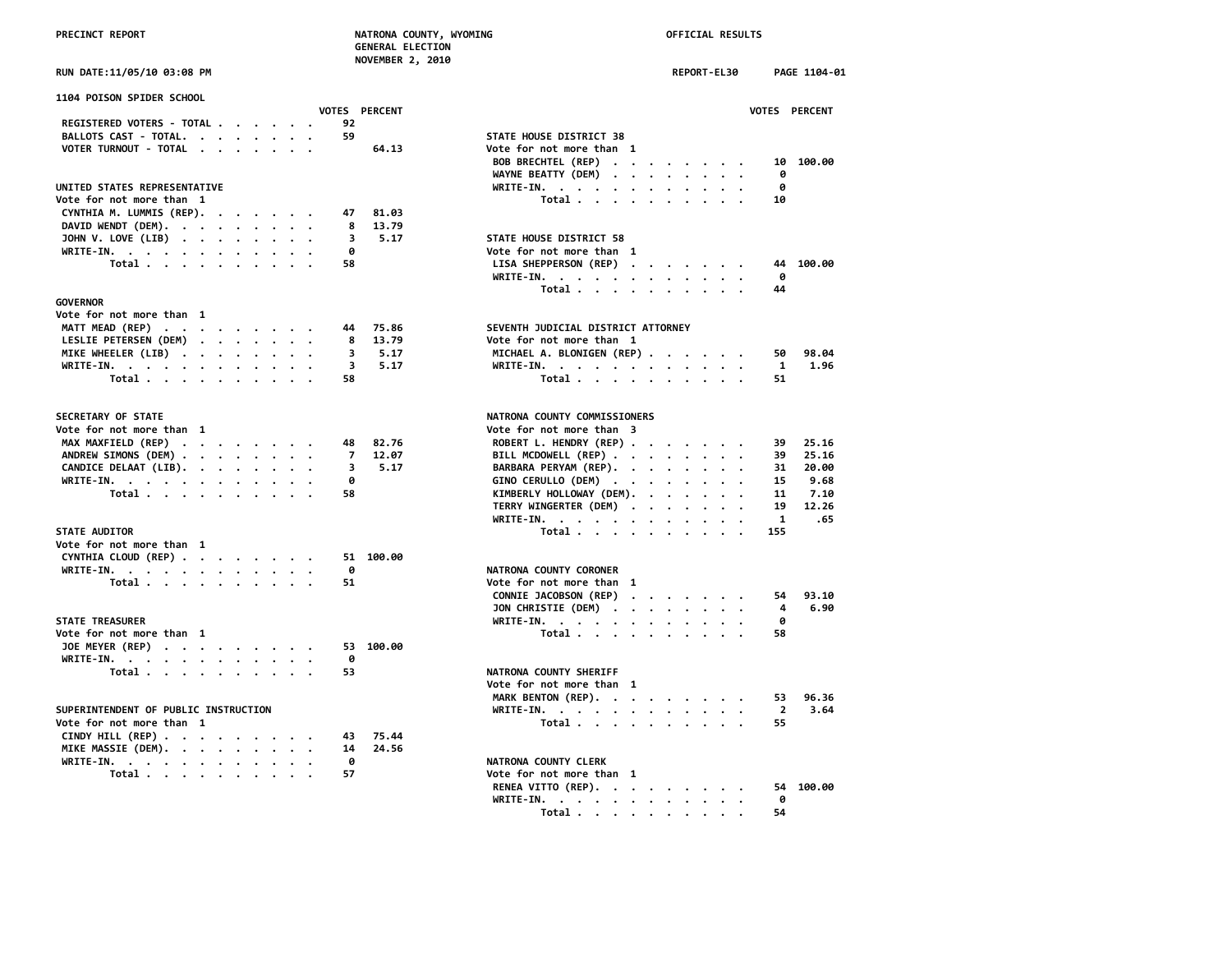**RUN DATE:11/05/10 03:08 PM REPORT-EL30 PAGE 1104-02**

| 1104 POISON SPIDER SCHOOL                                      |     |                      |                                                                                                                                                                                                                                                                        |
|----------------------------------------------------------------|-----|----------------------|------------------------------------------------------------------------------------------------------------------------------------------------------------------------------------------------------------------------------------------------------------------------|
|                                                                |     | <b>VOTES PERCENT</b> | <b>VOTES PERCENT</b>                                                                                                                                                                                                                                                   |
| NATRONA COUNTY TREASURER                                       |     |                      | CASPER COLLEGE DISTRICT BOARD OF TRUSTEE                                                                                                                                                                                                                               |
| Vote for not more than 1                                       |     |                      | Vote for not more than 3                                                                                                                                                                                                                                               |
| TOM DOYLE (REP)                                                | 55. | 100.00               | 8.93<br>V. WORTH CHRISTIE.<br>10                                                                                                                                                                                                                                       |
| WRITE-IN.                                                      | 0   |                      | 26.79<br>ROY COHEE<br>30                                                                                                                                                                                                                                               |
| Total                                                          | 55  |                      | CHRIS CROSSEN<br>12<br>10.71                                                                                                                                                                                                                                           |
|                                                                |     |                      | 15.18<br>KATHY DOLAN.<br>17                                                                                                                                                                                                                                            |
|                                                                |     |                      | 16.96<br>CHARLIE ROBERTSON.<br>19<br>$\sim$ $\sim$ $\sim$ $\sim$                                                                                                                                                                                                       |
| NATRONA COUNTY ASSESSOR                                        |     |                      | SARAH SULZEN<br>24<br>21.43                                                                                                                                                                                                                                            |
| Vote for not more than 1                                       |     |                      | WRITE-IN.<br>A                                                                                                                                                                                                                                                         |
| SUSAN DEWITT (REP)                                             | 54  | 100.00               | 112                                                                                                                                                                                                                                                                    |
| WRITE-IN.                                                      | 0   |                      | Total                                                                                                                                                                                                                                                                  |
| Total                                                          | 54  |                      |                                                                                                                                                                                                                                                                        |
|                                                                |     |                      | NATRONA COUNTY SCHOOL DIST NO 1                                                                                                                                                                                                                                        |
|                                                                |     |                      | Vote for not more than 4                                                                                                                                                                                                                                               |
| NATRONA COUNTY CLERK OF DISTRICT COURT                         |     |                      | 5.23<br>8                                                                                                                                                                                                                                                              |
| Vote for not more than 1                                       |     |                      | RON AKIN.<br>DAVE APPLEGATE.<br>9.15                                                                                                                                                                                                                                   |
|                                                                |     | 54 100.00            | 14<br>LINDA BERGERON.<br>12.42                                                                                                                                                                                                                                         |
| GEN TUMA (REP).                                                | ø   |                      | 19<br>8.50<br>JIM BUSH.<br>13                                                                                                                                                                                                                                          |
| WRITE-IN.<br>Total                                             | 54  |                      | .<br>AUDREY M. COTHERMAN<br>23<br>15.03                                                                                                                                                                                                                                |
|                                                                |     |                      | 11.76<br>18                                                                                                                                                                                                                                                            |
|                                                                |     |                      | PAT KEEFE<br>DEAN PAUL LORIMER.<br>6<br>3.92                                                                                                                                                                                                                           |
| RETAIN WY SUPREME COURT JUSTICE VOIGT                          |     |                      | 7.19                                                                                                                                                                                                                                                                   |
|                                                                |     |                      | GERALD L. QUINLAN.<br>11<br>$\cdots$                                                                                                                                                                                                                                   |
| Vote for not more than 1                                       |     |                      | 15.69<br>SUZANNE SANDOVAL .<br>24<br>$\mathbf{r}$ . The set of the set of the set of the set of the set of the set of the set of the set of the set of the set of the set of the set of the set of the set of the set of the set of the set of the set of the set of t |
| YES                                                            | 39  | 78.00                | 6.54<br>DOUG TUNISON<br>10                                                                                                                                                                                                                                             |
| NO.                                                            | 11  | 22.00                | C. DOUG WALKER.<br>$\overline{7}$<br>4.58                                                                                                                                                                                                                              |
| Total $\cdots$ $\cdots$ $\cdots$                               | 50  |                      | WRITE-IN.<br>ø                                                                                                                                                                                                                                                         |
|                                                                |     |                      | Total<br>153                                                                                                                                                                                                                                                           |
| RETAIN WY SUPREME COURT JUSTICE KITE                           |     |                      |                                                                                                                                                                                                                                                                        |
| Vote for not more than 1                                       |     |                      | NATRONA COUNTY FIRE PROTECTION DISTRICT                                                                                                                                                                                                                                |
| YES                                                            | 36  | 73.47                | Vote for not more than 2                                                                                                                                                                                                                                               |
| NO.                                                            | 13  | 26.53                | 47.30<br>DENNIS OBERT<br>35                                                                                                                                                                                                                                            |
| Total                                                          | 49  |                      | HAROLD WRIGHT<br>52.70<br>39                                                                                                                                                                                                                                           |
|                                                                |     |                      | WRITE-IN.<br>0                                                                                                                                                                                                                                                         |
|                                                                |     |                      | Total<br>74                                                                                                                                                                                                                                                            |
| RETAIN DISTRICT COURT JUDGE SKAVDAHL                           |     |                      |                                                                                                                                                                                                                                                                        |
| Vote for not more than 1                                       |     |                      |                                                                                                                                                                                                                                                                        |
| YES                                                            | 36  | 67.92                | NATRONA COUNTY SOIL CONSERVATION DIST                                                                                                                                                                                                                                  |
| NO.                                                            | 17  | 32.08                | Vote for not more than 2                                                                                                                                                                                                                                               |
| Total                                                          | 53  |                      | 90.00<br>KELLY BURCH.<br>45                                                                                                                                                                                                                                            |
|                                                                |     |                      | 5<br>10.00                                                                                                                                                                                                                                                             |
|                                                                |     |                      | WRITE-IN.<br>$\cdot$ $\cdot$                                                                                                                                                                                                                                           |
|                                                                |     |                      | Total.<br>50                                                                                                                                                                                                                                                           |
| RETAIN CIRCUIT COURT JUDGE PATCHEN<br>Vote for not more than 1 |     |                      |                                                                                                                                                                                                                                                                        |
|                                                                |     |                      |                                                                                                                                                                                                                                                                        |
| YES                                                            | 38  | 76.00                | OPTIONAL ONE CENT TAX                                                                                                                                                                                                                                                  |
| NO.                                                            | 12  | 24.00                | Vote for not more than 1                                                                                                                                                                                                                                               |
| Total $\cdots$ $\cdots$ $\cdots$                               | 50  |                      | 55.93<br>FOR<br>33                                                                                                                                                                                                                                                     |
|                                                                |     |                      | AGAINST<br>44.07<br>26                                                                                                                                                                                                                                                 |
|                                                                |     |                      | Total $\ldots$ $\ldots$ $\ldots$ $\ldots$<br>59                                                                                                                                                                                                                        |

## **IN.** . . . . . . . . . . . . 0<br>**Total** . . . . . . . . . . 112 **COUNTY SCHOOL DIST NO 1 Vote for not more than 1 DAVE APPLEGATE. . . . . . . . . . 14 9.15 M. COTHERMAN . . . . . . . . 23 15.03**<br>EFE . . . . . . . . . . . 18 11.76  **PAT KEEFE . . . . . . . . . . . 18 11.76 DEAN PAUL LORIMER. . . . . . . . . 6 3.92 FOR 1 SANDOVAL . . . . . . . . . . 24 15.69**<br>NISON . . . . . . . . . . . 10 6.54 **WALKER.** . . . . . . . . . . 7 4.58  **Total . . . . . . . . . . 50 WRITE-IN. . . . . . . . . . . . 0 Total . . . . . . . . . . 153 NO. . . . . . . . . . . . . . 13 26.53 DENNIS OBERT . . . . . . . . . . 35 47.30 Total . . . . . . . . . . 49 HAROLD WRIGHT . . . . . . . . . . 39 52.70 WRITE-IN. . . . . . . . . . . . 0** not more than 2  **Total . . . . . . . . . . 53 KELLY BURCH. . . . . . . . . . . 45 90.00 WRITE-IN. . . . . . . . . . . . 5 10.00 ONE CENT TAX Total . . . . . . . . . . 50 FOR . . . . . . . . . . . . . 33 55.93 1.** . . . . . . . . . . . . . . . 26<br>Total . . . . . . . . . . . 59  **Total . . . . . . . . . . 59 3% LODGING TAX Vote for not more than 1 FOR . . . . . . . . . . . . . 43 75.44 AGAINST . . . . . . . . . . . . 14 24.56 Total . . . . . . . . . . 57**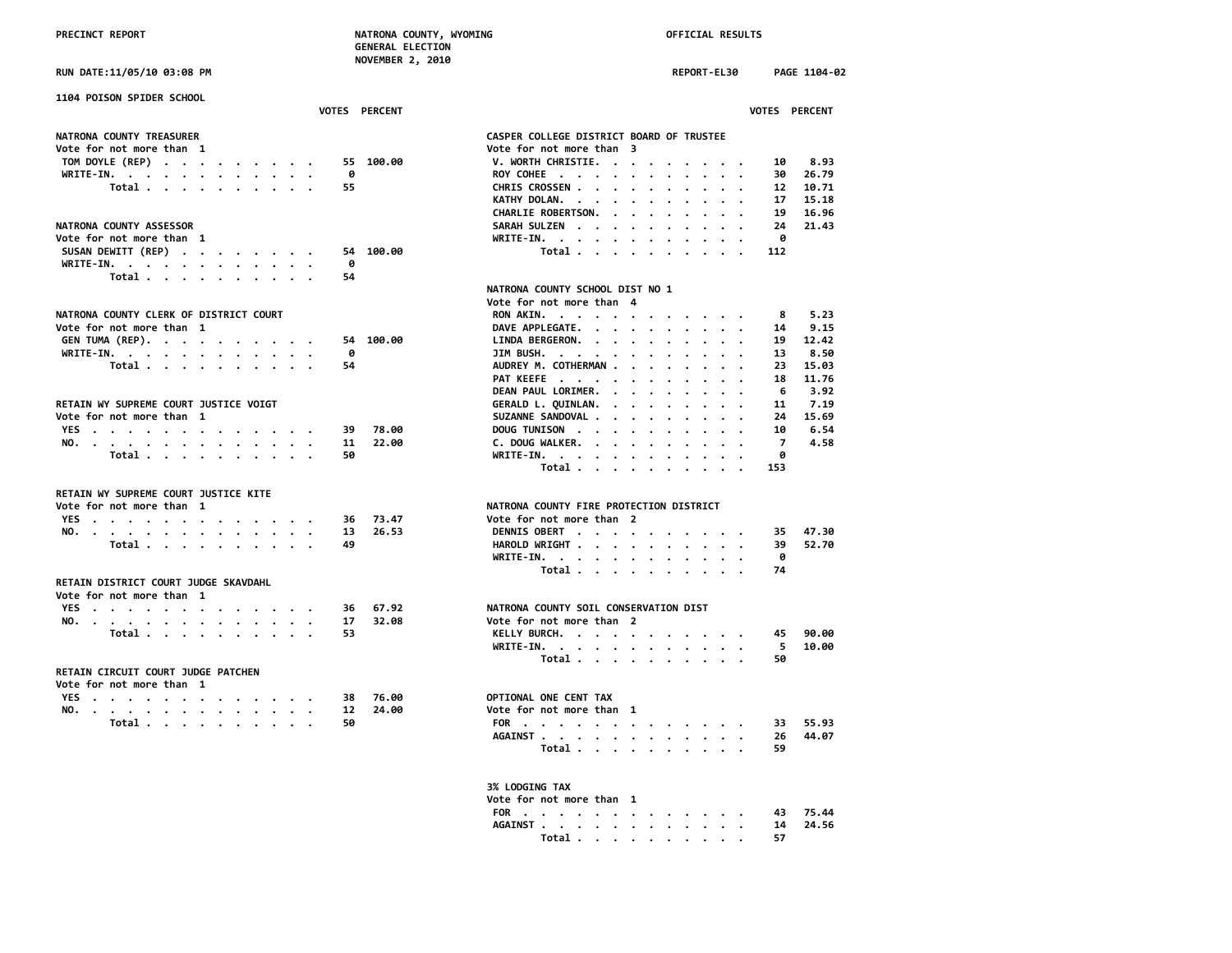### **PRECIOUNTY, WYOMING PRECIPITY PRECIPITY OFFICIAL RESULTS AL ELECTION NOVEMBER 2, 2010**

|                                  |  |  |  |                |                      | NATRONA COUNTY, WYOMING<br><b>GENERAL ELECTION</b><br><b>NOVEMBER 2, 2010</b> |                                    |  | OFFICIAL RESULTS   |  |              |
|----------------------------------|--|--|--|----------------|----------------------|-------------------------------------------------------------------------------|------------------------------------|--|--------------------|--|--------------|
| RUN DATE:11/05/10 03:08 PM       |  |  |  |                |                      |                                                                               |                                    |  | <b>REPORT-EL30</b> |  | PA           |
| 1202 ST STEPHENS CHURCH          |  |  |  |                |                      |                                                                               |                                    |  |                    |  |              |
|                                  |  |  |  |                | <b>VOTES PERCENT</b> |                                                                               |                                    |  |                    |  | <b>VOTES</b> |
| REGISTERED VOTERS - TOTAL        |  |  |  | 426            |                      |                                                                               |                                    |  |                    |  |              |
| BALLOTS CAST - TOTAL.            |  |  |  | 295            |                      |                                                                               | STATE SENATE DISTRICT 27           |  |                    |  |              |
| VOTER TURNOUT - TOTAL            |  |  |  |                | 69.25                |                                                                               | Vote for not more than 1           |  |                    |  |              |
|                                  |  |  |  |                |                      |                                                                               | BILL LANDEN (REP).                 |  |                    |  | 236          |
|                                  |  |  |  |                |                      |                                                                               | WRITE-IN.                          |  |                    |  | - 3          |
| UNITED STATES REPRESENTATIVE     |  |  |  |                |                      |                                                                               | Total                              |  |                    |  | 239          |
| Vote for not more than 1         |  |  |  |                |                      |                                                                               |                                    |  |                    |  |              |
| CYNTHIA M. LUMMIS (REP).         |  |  |  | 199            | 68.38                |                                                                               |                                    |  |                    |  |              |
| DAVID WENDT (DEM).               |  |  |  | 75             | 25.77                |                                                                               | STATE HOUSE DISTRICT 35            |  |                    |  |              |
| JOHN V. LOVE (LIB)               |  |  |  | 17             | 5.84                 |                                                                               | Vote for not more than 1           |  |                    |  |              |
| WRITE-IN.                        |  |  |  | 0              |                      |                                                                               | KENDELL KROEKER (REP)              |  |                    |  | 186          |
| Total                            |  |  |  | 291            |                      |                                                                               | JACK WALTS (DEM)                   |  |                    |  | - 79         |
|                                  |  |  |  |                |                      |                                                                               | WRITE-IN.                          |  |                    |  | 0            |
|                                  |  |  |  |                |                      |                                                                               | Total                              |  |                    |  | 265          |
| <b>GOVERNOR</b>                  |  |  |  |                |                      |                                                                               |                                    |  |                    |  |              |
| Vote for not more than 1         |  |  |  |                |                      |                                                                               |                                    |  |                    |  |              |
| MATT MEAD (REP)                  |  |  |  | 195            | 66.10                |                                                                               | SEVENTH JUDICIAL DISTRICT ATTORNEY |  |                    |  |              |
| LESLIE PETERSEN (DEM)            |  |  |  | 67             | 22.71                |                                                                               | Vote for not more than 1           |  |                    |  |              |
| MIKE WHEELER (LIB)               |  |  |  | 10             | 3.39                 |                                                                               | MICHAEL A. BLONIGEN (REP)          |  |                    |  | 233          |
| WRITE-IN.                        |  |  |  | 23             | 7.80                 |                                                                               | WRITE-IN.                          |  |                    |  | -2           |
| Total                            |  |  |  | 295            |                      |                                                                               | Total                              |  |                    |  | 235          |
|                                  |  |  |  |                |                      |                                                                               |                                    |  |                    |  |              |
| SECRETARY OF STATE               |  |  |  |                |                      |                                                                               | NATRONA COUNTY COMMISSIONERS       |  |                    |  |              |
| Vote for not more than 1         |  |  |  |                |                      |                                                                               | Vote for not more than 3           |  |                    |  |              |
| MAX MAXFIELD (REP)               |  |  |  | 221            | 77.27                |                                                                               | ROBERT L. HENDRY (REP)             |  |                    |  | 161          |
| ANDREW SIMONS (DEM)              |  |  |  | 51             | 17.83                |                                                                               | BILL MCDOWELL (REP)                |  |                    |  | 185          |
| CANDICE DELAAT (LIB).            |  |  |  | 14             | 4.90                 |                                                                               | BARBARA PERYAM (REP).              |  |                    |  | 83           |
| WRITE-IN.                        |  |  |  | ø              |                      |                                                                               | GINO CERULLO (DEM)                 |  |                    |  | 102          |
| Total $\cdots$ $\cdots$ $\cdots$ |  |  |  | 286            |                      |                                                                               | KIMBERLY HOLLOWAY (DEM).           |  |                    |  | - 76         |
|                                  |  |  |  |                |                      |                                                                               | TERRY WINGERTER (DEM)              |  |                    |  | 115          |
|                                  |  |  |  |                |                      |                                                                               | WRITE-IN.                          |  |                    |  | 9            |
| <b>STATE AUDITOR</b>             |  |  |  |                |                      |                                                                               | Total                              |  |                    |  | 731          |
| Vote for not more than 1         |  |  |  |                |                      |                                                                               |                                    |  |                    |  |              |
| CYNTHIA CLOUD (REP)              |  |  |  | 236            | 99.16                |                                                                               |                                    |  |                    |  |              |
| WRITE-IN.                        |  |  |  | $\overline{2}$ | .84                  |                                                                               | NATRONA COUNTY CORONER             |  |                    |  |              |
| Total                            |  |  |  | 238            |                      |                                                                               | Vote for not more than 1           |  |                    |  |              |

### **STATE TREASURER**

| Vote for not more than 1  |  |  |  |  |  | Total 283              |  |
|---------------------------|--|--|--|--|--|------------------------|--|
| JOE MEYER (REP) 233 99.15 |  |  |  |  |  |                        |  |
| WRITE-IN. 2 .85           |  |  |  |  |  |                        |  |
| Total 235                 |  |  |  |  |  | NATRONA COUNTY SHERIFF |  |

### SUPERINTENDENT OF PUBLIC INSTRUCTION

| Vote for not more than  1    |  |  |  |  |  | Total 236                |  |
|------------------------------|--|--|--|--|--|--------------------------|--|
| CINDY HILL (REP) 172 59.11   |  |  |  |  |  |                          |  |
| MIKE MASSIE (DEM). 119 40.89 |  |  |  |  |  |                          |  |
| WRITE-IN. 0                  |  |  |  |  |  | NATRONA COUNTY CLERK     |  |
| Total 291                    |  |  |  |  |  | Vote for not more than 1 |  |

| <b>RUN DATE:11/05/10 03:08 PM</b>                                                                                                       | REPORT-EL30<br>PAGE 1202-01                                                             |
|-----------------------------------------------------------------------------------------------------------------------------------------|-----------------------------------------------------------------------------------------|
| 1202 ST STEPHENS CHURCH                                                                                                                 |                                                                                         |
| VOTES PERCENT<br>REGISTERED VOTERS - TOTAL                                                                                              | VOTES PERCENT                                                                           |
| 426<br>295                                                                                                                              | STATE SENATE DISTRICT 27                                                                |
| BALLOTS CAST - TOTAL.<br>$\cdots$                                                                                                       |                                                                                         |
| VOTER TURNOUT - TOTAL<br>69.25                                                                                                          | Vote for not more than 1                                                                |
|                                                                                                                                         | BILL LANDEN (REP).<br>98.74<br>236                                                      |
|                                                                                                                                         | WRITE-IN.<br>3<br>1.26                                                                  |
| UNITED STATES REPRESENTATIVE                                                                                                            | Total<br>239                                                                            |
| Vote for not more than 1                                                                                                                |                                                                                         |
| CYNTHIA M. LUMMIS (REP).<br>199<br>68.38                                                                                                |                                                                                         |
| DAVID WENDT (DEM).<br>25.77<br>75                                                                                                       | STATE HOUSE DISTRICT 35                                                                 |
| JOHN V. LOVE (LIB)<br>5.84<br>17                                                                                                        | Vote for not more than 1                                                                |
| WRITE-IN.<br>0                                                                                                                          | KENDELL KROEKER (REP)<br>186<br>70.19                                                   |
| Total<br>291                                                                                                                            | 29.81<br>JACK WALTS (DEM) $\cdot \cdot \cdot \cdot \cdot \cdot \cdot \cdot \cdot$<br>79 |
|                                                                                                                                         | 0<br>WRITE-IN.                                                                          |
|                                                                                                                                         | Total<br>265                                                                            |
| <b>GOVERNOR</b>                                                                                                                         |                                                                                         |
| Vote for not more than 1                                                                                                                |                                                                                         |
| MATT MEAD (REP)<br>195<br>66.10                                                                                                         | SEVENTH JUDICIAL DISTRICT ATTORNEY                                                      |
| LESLIE PETERSEN (DEM)<br>22.71<br>67                                                                                                    | Vote for not more than 1                                                                |
| MIKE WHEELER (LIB)<br>10<br>3.39                                                                                                        | MICHAEL A. BLONIGEN (REP)<br>99.15<br>233                                               |
| 7.80<br>WRITE-IN.<br>23                                                                                                                 | 2<br>.85<br>WRITE-IN.                                                                   |
| Total<br>295                                                                                                                            | Total<br>235                                                                            |
| <b>SECRETARY OF STATE</b>                                                                                                               | NATRONA COUNTY COMMISSIONERS                                                            |
| Vote for not more than 1                                                                                                                | Vote for not more than 3                                                                |
| MAX MAXFIELD (REP)<br>77.27<br>$\mathcal{A}=\mathcal{A}=\mathcal{A}=\mathcal{A}=\mathcal{A}=\mathcal{A}=\mathcal{A}=\mathcal{A}$<br>221 | ROBERT L. HENDRY (REP)<br>22.02<br>161                                                  |
| ANDREW SIMONS (DEM)<br>51<br>17.83                                                                                                      | BILL MCDOWELL (REP)<br>185<br>25.31                                                     |
| 4.90<br>CANDICE DELAAT (LIB).<br>14                                                                                                     | BARBARA PERYAM (REP).<br>83<br>11.35                                                    |
| WRITE-IN.<br>0                                                                                                                          | GINO CERULLO (DEM)<br>102<br>13.95                                                      |
| Total<br>286                                                                                                                            | KIMBERLY HOLLOWAY (DEM).<br>76<br>10.40                                                 |
|                                                                                                                                         | TERRY WINGERTER (DEM)<br>115<br>15.73                                                   |
|                                                                                                                                         | 9<br>1.23<br>WRITE-IN.<br>$\cdots$                                                      |
| <b>STATE AUDITOR</b>                                                                                                                    | Total<br>731                                                                            |
| Vote for not more than 1                                                                                                                |                                                                                         |
| CYNTHIA CLOUD (REP)<br>236<br>99.16                                                                                                     |                                                                                         |
| WRITE-IN.<br>$\overline{2}$<br>.84                                                                                                      | NATRONA COUNTY CORONER                                                                  |
| Total<br>238                                                                                                                            | Vote for not more than 1                                                                |
|                                                                                                                                         | CONNIE JACOBSON (REP)<br>87.99<br>249                                                   |
|                                                                                                                                         | JON CHRISTIE (DEM)<br>11.66<br>33                                                       |
| <b>STATE TREASURER</b>                                                                                                                  |                                                                                         |
|                                                                                                                                         | WRITE-IN.<br>1<br>. 35<br>283                                                           |
| Vote for not more than 1                                                                                                                | Total                                                                                   |
| JOE MEYER (REP)<br>99.15<br>233                                                                                                         |                                                                                         |
| WRITE-IN.<br>$\overline{2}$<br>.85                                                                                                      |                                                                                         |
| Total<br>235                                                                                                                            | NATRONA COUNTY SHERIFF                                                                  |
|                                                                                                                                         | Vote for not more than 1                                                                |
|                                                                                                                                         | MARK BENTON (REP).<br>97.88<br>231                                                      |
| SUPERINTENDENT OF PUBLIC INSTRUCTION                                                                                                    | 5<br>2.12<br>WRITE-IN.                                                                  |
| Vote for not more than 1                                                                                                                | Total<br>236                                                                            |
| CINDY HILL (REP)<br>59.11<br>172                                                                                                        |                                                                                         |
| MIKE MASSIE (DEM).<br>119<br>40.89                                                                                                      |                                                                                         |
| 0<br>WRITE-IN.                                                                                                                          | NATRONA COUNTY CLERK                                                                    |
| 291<br>Total                                                                                                                            | Vote for not more than 1                                                                |

| . 291 |  |  |  |  |  |                               |  |
|-------|--|--|--|--|--|-------------------------------|--|
|       |  |  |  |  |  | RENEA VITTO (REP). 234 100.00 |  |
|       |  |  |  |  |  | WRITE-IN. 0                   |  |
|       |  |  |  |  |  | Total 234                     |  |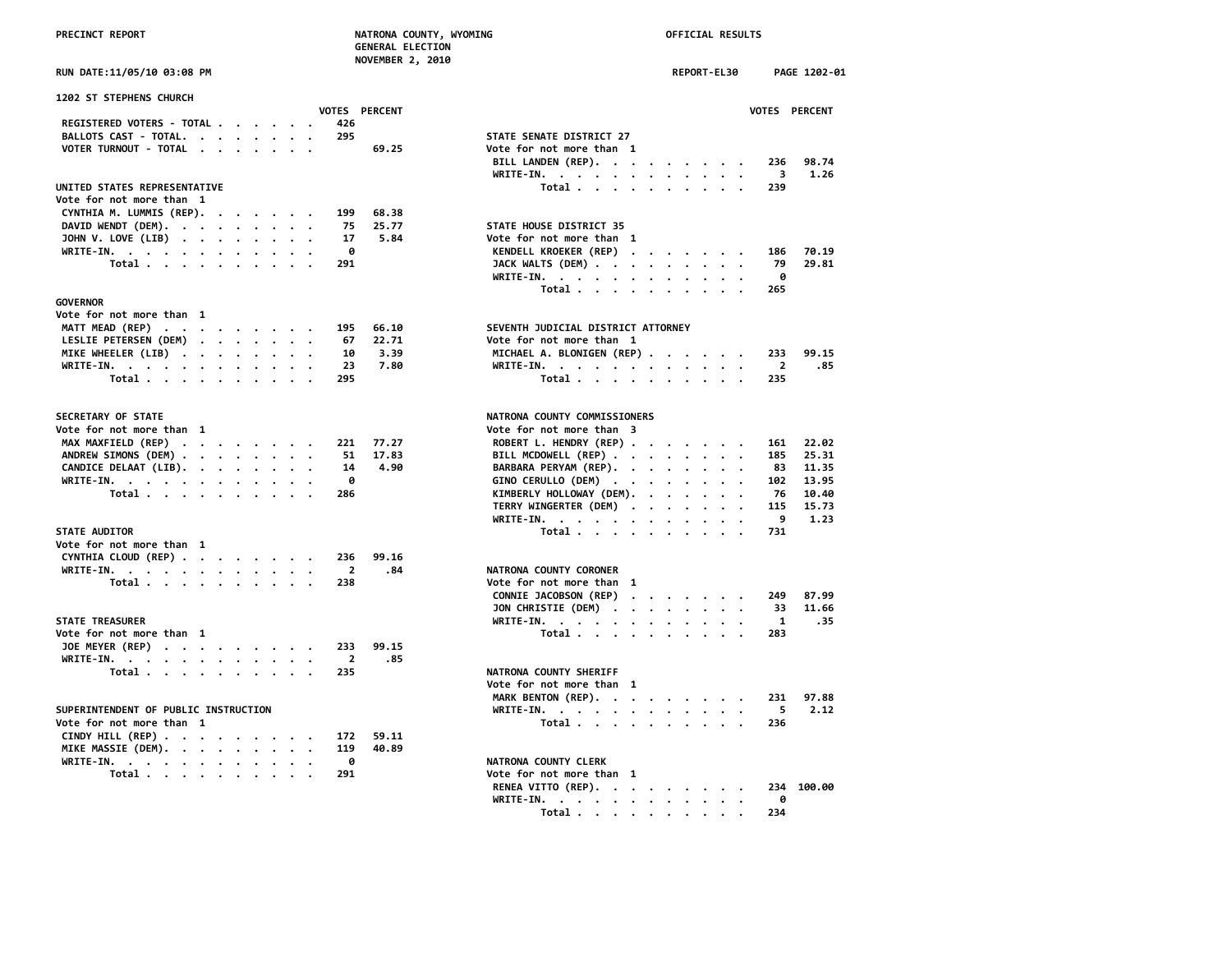**RUN DATE:11/05/10 03:08 PM REPORT-EL30 PAGE 1202-02**

| 1202 ST STEPHENS CHURCH                                          | <b>VOTES PERCENT</b> | <b>VOTES PERCENT</b>                                                                                                                         |
|------------------------------------------------------------------|----------------------|----------------------------------------------------------------------------------------------------------------------------------------------|
| NATRONA COUNTY TREASURER                                         |                      | CASPER COLLEGE DISTRICT BOARD OF TRUSTEE                                                                                                     |
| Vote for not more than 1                                         |                      | Vote for not more than 3                                                                                                                     |
| TOM DOYLE (REP)                                                  | 99.58<br>238         | V. WORTH CHRISTIE.<br>10.55<br>56                                                                                                            |
| WRITE-IN.                                                        | 1<br>.42             | 22.98<br>ROY COHEE<br>122<br>$\begin{array}{cccccccccccccc} \bullet & \bullet & \bullet & \bullet & \bullet & \bullet & \bullet \end{array}$ |
| Total.                                                           | 239                  | CHRIS CROSSEN<br>13.56<br>72                                                                                                                 |
|                                                                  |                      | 21.09<br>KATHY DOLAN.<br>112                                                                                                                 |
|                                                                  |                      | CHARLIE ROBERTSON.<br>82<br>15.44<br>$\ddot{\phantom{0}}$<br>$\cdot$ $\cdot$                                                                 |
| NATRONA COUNTY ASSESSOR                                          |                      | 16.38<br>SARAH SULZEN<br>87                                                                                                                  |
| Vote for not more than 1                                         |                      | WRITE-IN.<br>0<br>$\cdot$                                                                                                                    |
| SUSAN DEWITT (REP)                                               | 227<br>99.56         | Total<br>531                                                                                                                                 |
| WRITE-IN.                                                        | 1<br>.44             |                                                                                                                                              |
| Total                                                            | 228                  |                                                                                                                                              |
|                                                                  |                      | NATRONA COUNTY SCHOOL DIST NO 1                                                                                                              |
|                                                                  |                      | Vote for not more than 4                                                                                                                     |
| NATRONA COUNTY CLERK OF DISTRICT COURT                           |                      | 11.42<br>RON AKIN.<br>78                                                                                                                     |
| Vote for not more than 1                                         |                      | 7.17<br>DAVE APPLEGATE.<br>49                                                                                                                |
| GEN TUMA (REP).                                                  | 226<br>99.56         | 8.64<br>LINDA BERGERON.<br>59                                                                                                                |
| WRITE-IN.<br>$\sim$                                              | 1<br>.44             | JIM BUSH.<br>73<br>10.69                                                                                                                     |
| Total                                                            | 227                  | AUDREY M. COTHERMAN<br>88<br>12.88                                                                                                           |
|                                                                  |                      | PAT KEEFE<br>12.88<br>88                                                                                                                     |
|                                                                  |                      | 6.59<br>DEAN PAUL LORIMER.<br>45<br>$\sim$ $\sim$ $\sim$ $\sim$ $\sim$                                                                       |
| RETAIN WY SUPREME COURT JUSTICE VOIGT                            |                      | GERALD L. QUINLAN.<br>9.37<br>64<br>$\cdot$ $\cdot$ $\cdot$ $\cdot$ $\cdot$                                                                  |
| Vote for not more than 1                                         |                      | 13.32<br>SUZANNE SANDOVAL<br>91                                                                                                              |
| YES.                                                             | 75.11<br>178         | DOUG TUNISON<br>4.10<br>28                                                                                                                   |
| NO.                                                              | 24.89<br>59          | 2.93<br>C. DOUG WALKER.<br>20                                                                                                                |
| Total                                                            | 237                  | ø<br>WRITE-IN.                                                                                                                               |
|                                                                  |                      | Total<br>683<br>$\sim$ $\sim$ $\sim$ $\sim$                                                                                                  |
| RETAIN WY SUPREME COURT JUSTICE KITE                             |                      |                                                                                                                                              |
| Vote for not more than 1                                         |                      | NATRONA COUNTY FIRE PROTECTION DISTRICT                                                                                                      |
| YES                                                              | 77.59<br>180         | Vote for not more than 2                                                                                                                     |
| NO.                                                              | 52<br>22.41          | DENNIS OBERT<br>46.67<br>$7^{\circ}$                                                                                                         |
| Total                                                            | 232                  | HAROLD WRIGHT<br>46.67<br>7                                                                                                                  |
|                                                                  |                      | 6.67<br>WRITE-IN.<br>1                                                                                                                       |
|                                                                  |                      | Total<br>15                                                                                                                                  |
| RETAIN DISTRICT COURT JUDGE SKAVDAHL<br>Vote for not more than 1 |                      |                                                                                                                                              |
| YES                                                              | 198<br>79.84         | CASPER MOUNTAIN FIRE DISTRICT DIRECTOR CASPER MTN FIRE                                                                                       |
| NO.                                                              | 20.16<br>50          | Vote for not more than 2                                                                                                                     |
| Total                                                            | 248                  | 43.10<br>DICK BREHM<br>153                                                                                                                   |
|                                                                  |                      | 199<br>SAM WEAVER<br>56.06                                                                                                                   |
|                                                                  |                      | -3<br>.85<br>WRITE-IN.                                                                                                                       |
| RETAIN CIRCUIT COURT JUDGE PATCHEN                               |                      | $\cdot$ .<br>355                                                                                                                             |
| Vote for not more than 1                                         |                      | Total $\cdots$ $\cdots$ $\cdots$                                                                                                             |
|                                                                  |                      |                                                                                                                                              |
| YES                                                              | 77.05<br>188         |                                                                                                                                              |
| NO.                                                              | 22.95<br>56          | NATRONA COUNTY SOIL CONSERVATION DIST                                                                                                        |
| Total                                                            | 244                  | Vote for not more than 2                                                                                                                     |
|                                                                  |                      | KELLY BURCH.<br>99.49<br>195                                                                                                                 |
|                                                                  |                      | .51<br>WRITE-IN.<br>1                                                                                                                        |
|                                                                  |                      | Total<br>196<br>$\cdot$                                                                                                                      |
|                                                                  |                      |                                                                                                                                              |

# **WORTH CHRISTIE. . . . . . . . . 56 10.55**<br>/ COHEE . . . . . . . . . . . . 122 22.98 72 13.56 **RIS CROSSEN . . . . . . . . . . . . 72** 13.56<br>THY DOLAN. . . . . . . . . . . . 112 21.09  **KATHY DOLAN. . . . . . . . . . . 112 21.09 CHARLIE ROBERTSON. . . . . . . . . 82 15.44 RONA COUNTY SCHOOL DIST NO 1 M BUSH. . . . . . . . . . . . . . 73 10.69**<br>DREY M. COTHERMAN . . . . . . . . . 88 12.88  **Total . . . . . . . . . . 227 AUDREY M. COTHERMAN . . . . . . . . 88 12.88 PAT KEEFE . . . . . . . . . . . 88 12.88 DEAN PAUL LORIMER. . . . . . . . . 45 6.59 NOUG WALKER. . . . . . . . . . 20 Total . . . . . . . . . . 237 WRITE-IN. . . . . . . . . . . . 0 Total . . . . . . . . . . 683 ROLD WRIGHT . . . . . . . . . . . 7 46.67 WRITE-IN. . . . . . . . . . . . 1 6.67 e for not more than 2 Total . . . . . . . . . . 248 DICK BREHM . . . . . . . . . . . 153 43.10 SAM WEAVER . . . . . . . . . . . 199 56.06 WRITE-IN. . . . . . . . . . . . 3 .85 e for not more than 2 KELLY BURCH. . . . . . . . . . . 195 99.49 ITE-IN.** . . . . . . . . . . . .  **Total . . . . . . . . . . 196 OPTIONAL ONE CENT TAX Vote for not more than 1**

| <b>FOR</b>    |  |         |  |  |  |  |  | 203      | 70.00 |
|---------------|--|---------|--|--|--|--|--|----------|-------|
| <b>AGAINS</b> |  |         |  |  |  |  |  | 87<br>__ | 30.00 |
|               |  | $T = 1$ |  |  |  |  |  | 290      |       |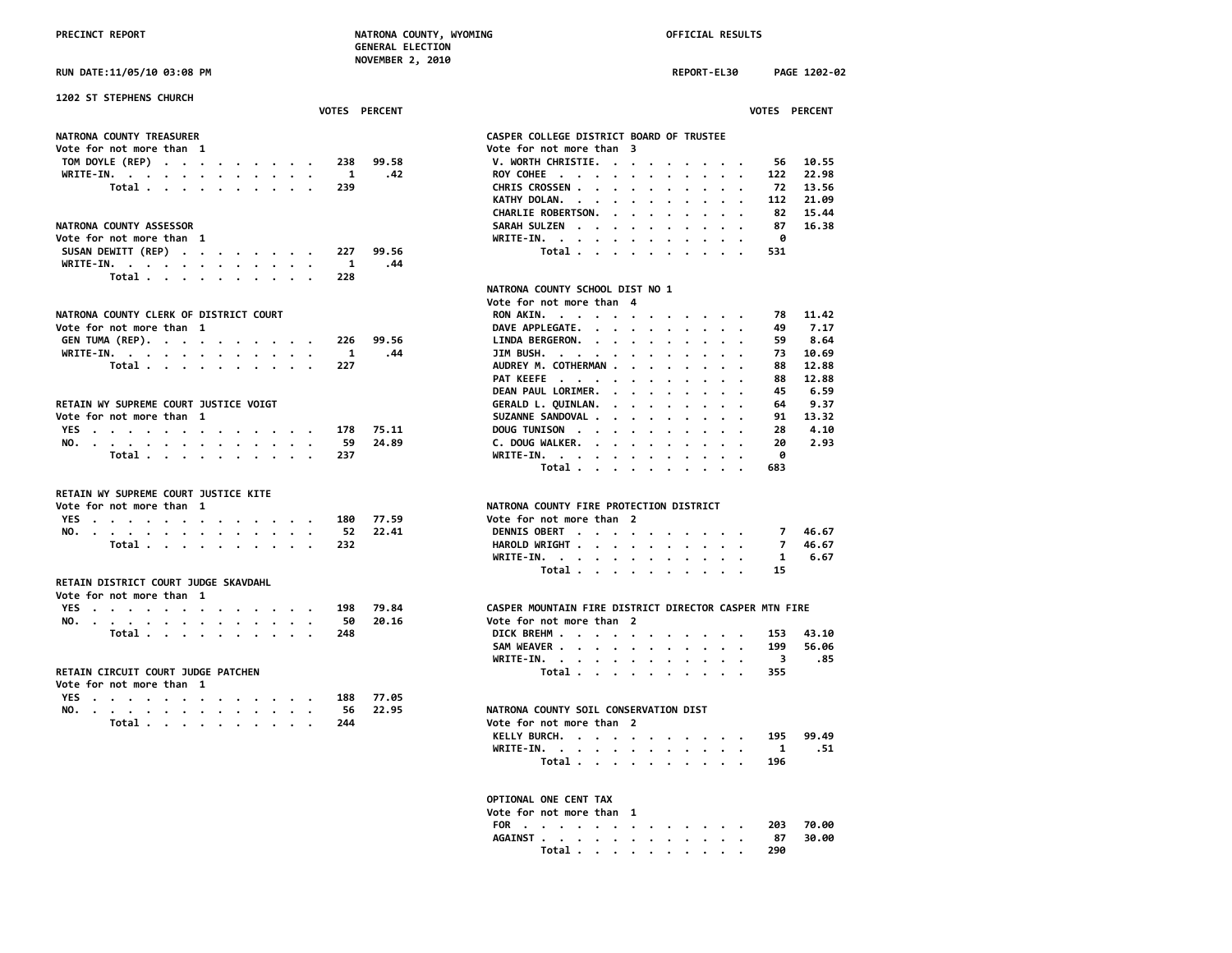**PRECINCT REPORT NATRONA COUNTY, WYOMING OFFICIAL RESULTS GENERAL ELECTION NOVEMBER 2, 2010**

**1202 ST STEPHENS CHURCH**

|                          |  |  |  |  |  |       | VOTES PERCENT |       |
|--------------------------|--|--|--|--|--|-------|---------------|-------|
| <b>3% LODGING TAX</b>    |  |  |  |  |  |       |               |       |
| Vote for not more than 1 |  |  |  |  |  |       |               |       |
| FOR 226 77.93            |  |  |  |  |  |       |               |       |
| AGAINST.                 |  |  |  |  |  |       | 64            | 22.07 |
|                          |  |  |  |  |  | Total | 290           |       |

**RUN DATE:11/05/10 03:08 PM REPORT-EL30 PAGE 1202-03**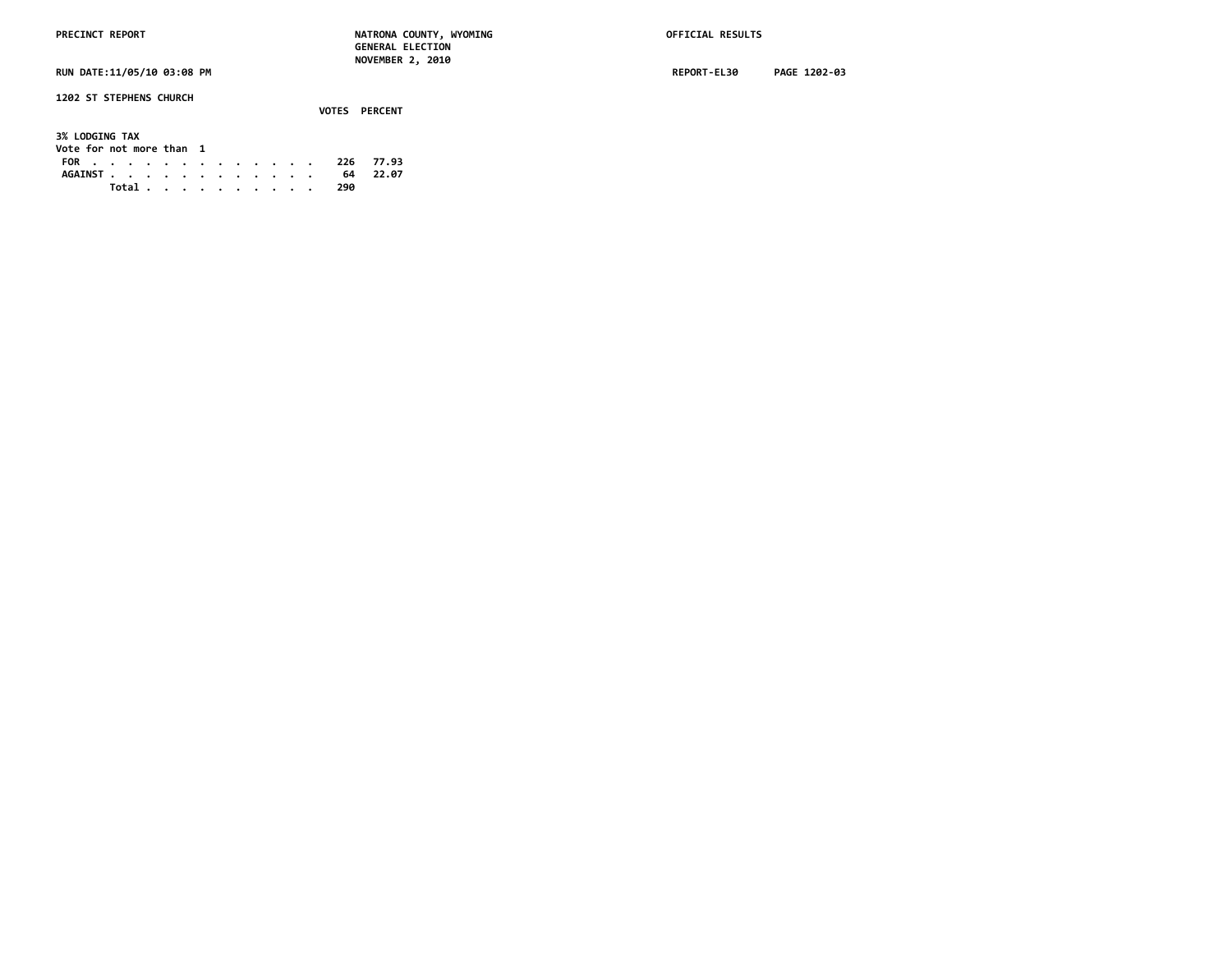|                            | <b>NOVEMBER 2, 2010</b> |  |
|----------------------------|-------------------------|--|
| RUN DATE:11/05/10 03:08 PM |                         |  |

| <b>1301 BRESSLER RANCH</b>                                         |               |           |                                                                                                    |                         |
|--------------------------------------------------------------------|---------------|-----------|----------------------------------------------------------------------------------------------------|-------------------------|
|                                                                    | VOTES PERCENT |           |                                                                                                    | <b>VOTES</b>            |
| REGISTERED VOTERS - TOTAL                                          | 87            |           |                                                                                                    |                         |
| BALLOTS CAST - TOTAL.                                              | 63            |           | STATE HOUSE DISTRICT 38                                                                            |                         |
| VOTER TURNOUT - TOTAL                                              |               | 72.41     | Vote for not more than 1                                                                           |                         |
|                                                                    |               |           | BOB BRECHTEL (REP)                                                                                 | 54                      |
|                                                                    |               |           | WAYNE BEATTY (DEM)                                                                                 | -7                      |
| UNITED STATES REPRESENTATIVE                                       |               |           | WRITE-IN.                                                                                          | $\overline{\mathbf{2}}$ |
| Vote for not more than 1                                           |               |           | Total                                                                                              | 63                      |
| CYNTHIA M. LUMMIS (REP).                                           | 51            | 80.95     |                                                                                                    |                         |
| DAVID WENDT (DEM).                                                 | 8             | 12.70     |                                                                                                    |                         |
| JOHN V. LOVE (LIB)                                                 | 4             | 6.35      | SEVENTH JUDICIAL DISTRICT ATTORNEY                                                                 |                         |
| WRITE-IN.                                                          | ø             |           | Vote for not more than 1                                                                           |                         |
| Total                                                              | 63            |           | MICHAEL A. BLONIGEN (REP)                                                                          | 58                      |
|                                                                    |               |           | WRITE-IN.                                                                                          | 0                       |
|                                                                    |               |           | Total                                                                                              | 58                      |
| GOVERNOR                                                           |               |           |                                                                                                    |                         |
| Vote for not more than 1                                           |               |           |                                                                                                    |                         |
| MATT MEAD (REP)                                                    | 46            | 73.02     | NATRONA COUNTY COMMISSIONERS                                                                       |                         |
| LESLIE PETERSEN (DEM)                                              | 6             | 9.52      | Vote for not more than 3                                                                           |                         |
| MIKE WHEELER (LIB)                                                 | $\mathbf{2}$  | 3.17      | ROBERT L. HENDRY (REP)                                                                             | 41                      |
| WRITE-IN.                                                          | 9             | 14.29     | BILL MCDOWELL (REP)                                                                                | 46                      |
| Total                                                              | 63            |           | BARBARA PERYAM (REP).                                                                              | 29                      |
|                                                                    |               |           | GINO CERULLO (DEM)                                                                                 | 16                      |
|                                                                    |               |           |                                                                                                    | 6                       |
|                                                                    |               |           | KIMBERLY HOLLOWAY (DEM).                                                                           |                         |
| <b>SECRETARY OF STATE</b>                                          |               |           | TERRY WINGERTER (DEM)                                                                              | 14                      |
| Vote for not more than 1                                           |               |           | WRITE-IN.                                                                                          | 8                       |
| MAX MAXFIELD (REP)                                                 | 55            | 87.30     | Total                                                                                              | 160                     |
| ANDREW SIMONS (DEM)                                                | 6             | 9.52      |                                                                                                    |                         |
| CANDICE DELAAT (LIB).                                              | 2             | 3.17      |                                                                                                    |                         |
| WRITE-IN.                                                          | 0             |           | NATRONA COUNTY CORONER                                                                             |                         |
| Total                                                              | 63            |           | Vote for not more than 1                                                                           |                         |
|                                                                    |               |           | CONNIE JACOBSON (REP)<br>$\mathcal{A}$ , and $\mathcal{A}$ , and $\mathcal{A}$ , and $\mathcal{A}$ | 61                      |
|                                                                    |               |           | JON CHRISTIE (DEM)                                                                                 | $\overline{\mathbf{2}}$ |
| <b>STATE AUDITOR</b>                                               |               |           | WRITE-IN.                                                                                          | 0                       |
| Vote for not more than 1                                           |               |           | Total                                                                                              | 63                      |
| CYNTHIA CLOUD (REP)                                                | 58            | 100.00    |                                                                                                    |                         |
| WRITE-IN.                                                          | 0             |           |                                                                                                    |                         |
| Total                                                              | 58            |           | NATRONA COUNTY SHERIFF                                                                             |                         |
|                                                                    |               |           | Vote for not more than 1                                                                           |                         |
|                                                                    |               |           |                                                                                                    | 57                      |
|                                                                    |               |           | MARK BENTON (REP).                                                                                 |                         |
| STATE TREASURER                                                    |               |           | WRITE-IN.                                                                                          | $\overline{2}$          |
| Vote for not more than 1                                           |               |           | Total                                                                                              | 59                      |
| JOE MEYER (REP)                                                    |               | 60 100.00 |                                                                                                    |                         |
| WRITE-IN.                                                          | 0             |           |                                                                                                    |                         |
| Total                                                              | 60            |           | NATRONA COUNTY CLERK                                                                               |                         |
|                                                                    |               |           | Vote for not more than 1                                                                           |                         |
|                                                                    |               |           | RENEA VITTO (REP).                                                                                 | 59                      |
| SUPERINTENDENT OF PUBLIC INSTRUCTION                               |               |           | WRITE-IN.                                                                                          | 0                       |
| Vote for not more than 1                                           |               |           | Total $\ldots$ $\ldots$ $\ldots$                                                                   | 59                      |
| CINDY HILL (REP) $\cdot \cdot \cdot \cdot \cdot \cdot \cdot \cdot$ | 46            | 73.02     |                                                                                                    |                         |
| MIKE MASSIE (DEM).                                                 | 17            | 26.98     |                                                                                                    |                         |
| WRITE-IN.                                                          | 0             |           | NATRONA COUNTY TREASURER                                                                           |                         |
| Total                                                              | 63            |           | Vote for not more than 1                                                                           |                         |
|                                                                    |               |           | TAH BAVLE (BEB)                                                                                    | $\sim$                  |

| <b>RUN DATE:11/05/10 03:08 PM</b>                                                 | REPORT-EL30<br>PAGE 1301-01                  |
|-----------------------------------------------------------------------------------|----------------------------------------------|
| <b>1301 BRESSLER RANCH</b><br><b>VOTES PERCENT</b>                                | <b>VOTES PERCENT</b>                         |
| REGISTERED VOTERS - TOTAL<br>87                                                   |                                              |
| BALLOTS CAST - TOTAL.<br>63                                                       | STATE HOUSE DISTRICT 38                      |
| VOTER TURNOUT - TOTAL<br>72.41                                                    | Vote for not more than 1                     |
|                                                                                   |                                              |
|                                                                                   | BOB BRECHTEL (REP)<br>85.71<br>54            |
|                                                                                   | 11.11<br>WAYNE BEATTY (DEM)<br>7             |
| UNITED STATES REPRESENTATIVE                                                      | WRITE-IN.<br>$\overline{2}$<br>3.17          |
| Vote for not more than 1                                                          | Total<br>63                                  |
| CYNTHIA M. LUMMIS (REP).<br>80.95<br>51                                           |                                              |
| DAVID WENDT (DEM).<br>8<br>12.70                                                  |                                              |
| JOHN V. LOVE (LIB)<br>4<br>6.35                                                   | SEVENTH JUDICIAL DISTRICT ATTORNEY           |
| WRITE-IN.<br>ø                                                                    | Vote for not more than 1                     |
| Total<br>63                                                                       | MICHAEL A. BLONIGEN (REP)<br>58 100.00       |
|                                                                                   | ø<br>WRITE-IN.                               |
|                                                                                   | Total<br>58                                  |
| GOVERNOR                                                                          |                                              |
| Vote for not more than 1                                                          |                                              |
|                                                                                   |                                              |
| MATT MEAD (REP)<br>73.02<br>46                                                    | NATRONA COUNTY COMMISSIONERS                 |
| LESLIE PETERSEN (DEM)<br>9.52<br>6                                                | Vote for not more than 3                     |
| MIKE WHEELER (LIB)<br>3.17<br>$\mathbf{2}$                                        | ROBERT L. HENDRY (REP)<br>25.63<br>41        |
| WRITE-IN.<br>9<br>14.29                                                           | BILL MCDOWELL (REP)<br>28.75<br>46           |
| Total<br>63                                                                       | BARBARA PERYAM (REP).<br>29<br>18.13         |
|                                                                                   | GINO CERULLO (DEM)<br>16<br>10.00            |
|                                                                                   | KIMBERLY HOLLOWAY (DEM).<br>6<br>3.75        |
| <b>SECRETARY OF STATE</b>                                                         | TERRY WINGERTER (DEM)<br>8.75<br>14          |
| Vote for not more than 1                                                          | 5.00<br>WRITE-IN.<br>8                       |
| MAX MAXFIELD (REP)<br>87.30<br>55                                                 | Total<br>160                                 |
| ANDREW SIMONS (DEM)<br>9.52<br>6                                                  |                                              |
|                                                                                   |                                              |
| CANDICE DELAAT (LIB).<br>$\overline{2}$<br>3.17                                   |                                              |
| WRITE-IN.<br>0                                                                    | NATRONA COUNTY CORONER                       |
| Total<br>63                                                                       | Vote for not more than 1                     |
|                                                                                   | CONNIE JACOBSON (REP)<br>96.83<br>61         |
|                                                                                   | JON CHRISTIE (DEM)<br>$\overline{2}$<br>3.17 |
| <b>STATE AUDITOR</b>                                                              | WRITE-IN.<br>ø                               |
| Vote for not more than 1                                                          | Total<br>63                                  |
| CYNTHIA CLOUD (REP)<br>58 100.00                                                  |                                              |
| WRITE-IN.<br>0                                                                    |                                              |
| Total<br>58                                                                       | NATRONA COUNTY SHERIFF                       |
|                                                                                   | Vote for not more than 1                     |
|                                                                                   | MARK BENTON (REP).<br>96.61<br>57            |
| <b>STATE TREASURER</b>                                                            | 3.39                                         |
|                                                                                   | WRITE-IN.<br>$\overline{2}$                  |
| Vote for not more than 1                                                          | Total<br>59                                  |
| JOE MEYER (REP)<br>60 100.00                                                      |                                              |
| WRITE-IN.<br>0                                                                    |                                              |
| Total<br>60                                                                       | NATRONA COUNTY CLERK                         |
|                                                                                   | Vote for not more than 1                     |
|                                                                                   | RENEA VITTO (REP).<br>59 100.00              |
| SUPERINTENDENT OF PUBLIC INSTRUCTION                                              | WRITE-IN.<br>0                               |
| Vote for not more than 1                                                          | Total<br>59                                  |
| CINDY HILL (REP) $\cdot \cdot \cdot \cdot \cdot \cdot \cdot \cdot$<br>73.02<br>46 |                                              |
| MIKE MASSIE (DEM).<br>17<br>26.98                                                 |                                              |
|                                                                                   |                                              |
| WRITE-IN.<br>0                                                                    | NATRONA COUNTY TREASURER                     |
| Total<br>63                                                                       | Vote for not more than 1                     |
|                                                                                   | TOM DOYLE (REP)<br>58 100.00                 |
|                                                                                   | WRITE-IN.<br>0                               |
|                                                                                   | Total<br>58                                  |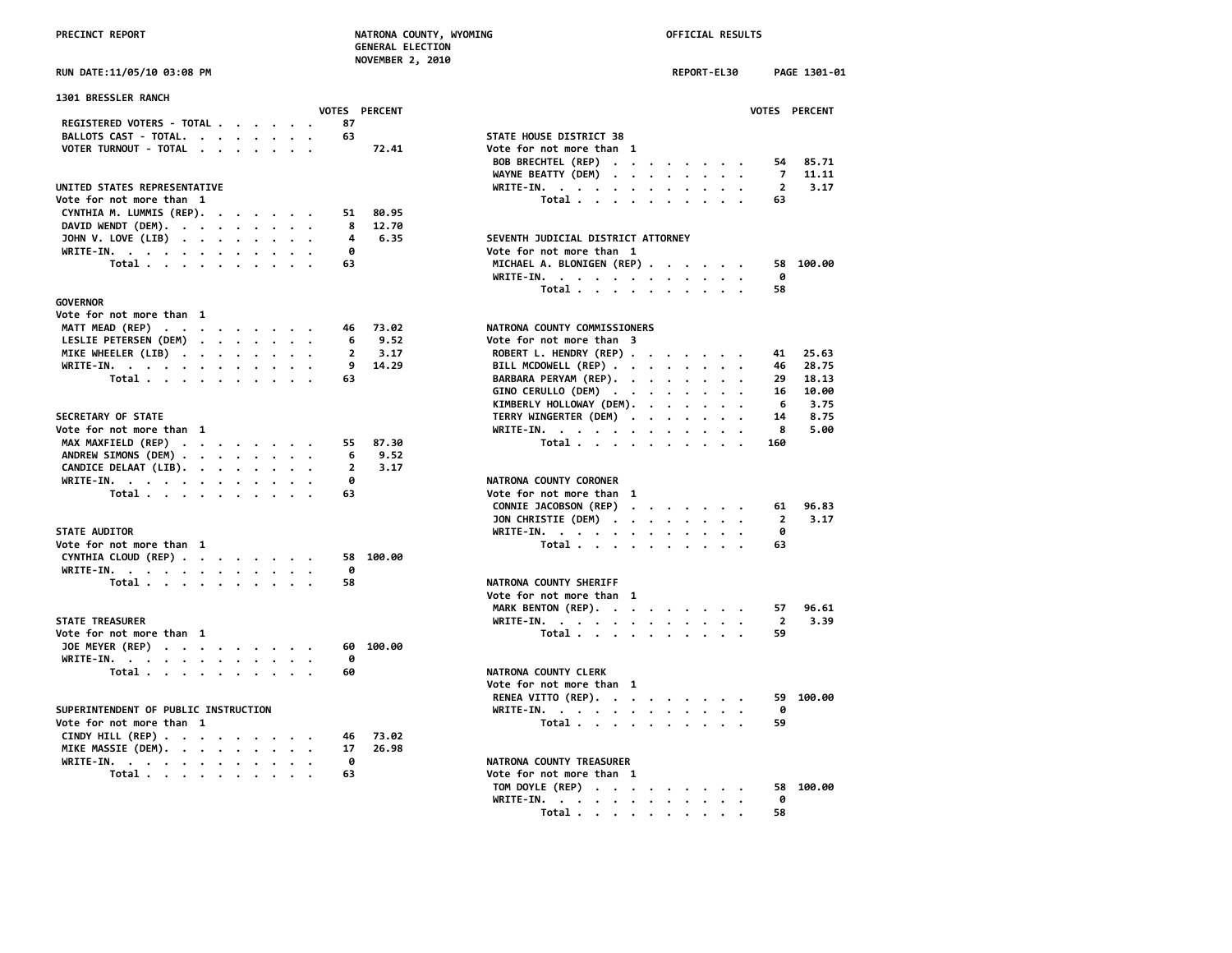|                                                                                                                        |                      | NOVEMBER 2, 2010 |                                                           |                                                  |                      |              |
|------------------------------------------------------------------------------------------------------------------------|----------------------|------------------|-----------------------------------------------------------|--------------------------------------------------|----------------------|--------------|
| <b>RUN DATE:11/05/10 03:08 PM</b>                                                                                      |                      |                  |                                                           | REPORT-EL30                                      |                      | PAGE 1301-02 |
| <b>1301 BRESSLER RANCH</b>                                                                                             |                      |                  |                                                           |                                                  |                      |              |
|                                                                                                                        | <b>VOTES PERCENT</b> |                  |                                                           |                                                  | <b>VOTES PERCENT</b> |              |
| <b>NATRONA COUNTY ASSESSOR</b>                                                                                         |                      |                  | NATRONA COUNTY SCHOOL DIST NO 1                           |                                                  |                      |              |
| Vote for not more than  1                                                                                              |                      |                  | Vote for not more than 4                                  |                                                  |                      |              |
| SUSAN DEWITT (REP)                                                                                                     |                      | 58 100.00        | RON AKIN.<br>$\cdot$ $\cdot$ $\cdot$                      |                                                  | 14                   | 8.48         |
| WRITE-IN.                                                                                                              | 0                    |                  | DAVE APPLEGATE.                                           |                                                  | 17                   | 10.30        |
| Total                                                                                                                  | 58                   |                  | LINDA BERGERON.                                           |                                                  | 18                   | 10.91        |
|                                                                                                                        |                      |                  | JIM BUSH. $\cdot \cdot \cdot \cdot \cdot$                 |                                                  | 18                   | 10.91        |
|                                                                                                                        |                      |                  | AUDREY M. COTHERMAN                                       |                                                  | 13                   | 7.88         |
| <b>NATRONA COUNTY CLERK OF DISTRICT COURT</b>                                                                          |                      |                  | PAT KEEFE                                                 |                                                  | 22                   | 13.33        |
| Vote for not more than 1                                                                                               |                      |                  | DEAN PAUL LORIMER.<br>$\cdots$                            |                                                  | 8                    | 4.85         |
|                                                                                                                        |                      | 56 100.00        |                                                           |                                                  |                      | 9.70         |
| GEN TUMA (REP).                                                                                                        |                      |                  | GERALD L. QUINLAN.<br>$\sim$<br>$\cdots$                  | $\overline{\phantom{a}}$<br>$\sim$ $\sim$ $\sim$ | 16                   |              |
| WRITE-IN.                                                                                                              | ø                    |                  | SUZANNE SANDOVAL .<br>$\sim$<br>$\sim$<br>$\cdot$ $\cdot$ |                                                  | 14                   | 8.48         |
| Total                                                                                                                  | 56                   |                  | DOUG TUNISON                                              |                                                  | 9                    | 5.45         |
|                                                                                                                        |                      |                  | C. DOUG WALKER.                                           |                                                  | 16                   | 9.70         |
|                                                                                                                        |                      |                  | WRITE-IN.                                                 |                                                  | ø                    |              |
| RETAIN WY SUPREME COURT JUSTICE VOIGT                                                                                  |                      |                  | Total                                                     |                                                  | 165                  |              |
| Vote for not more than 1                                                                                               |                      |                  |                                                           |                                                  |                      |              |
| YES                                                                                                                    | 44                   | 80.00            |                                                           |                                                  |                      |              |
| NO.                                                                                                                    | 11                   | 20.00            | NATRONA COUNTY FIRE PROTECTION DISTRICT                   |                                                  |                      |              |
| Total $\cdots$ $\cdots$ $\cdots$                                                                                       | 55                   |                  | Vote for not more than 2                                  |                                                  |                      |              |
|                                                                                                                        |                      |                  | DENNIS OBERT                                              |                                                  | 36                   | 46.75        |
|                                                                                                                        |                      |                  | HAROLD WRIGHT                                             |                                                  | 41                   | 53.25        |
| RETAIN WY SUPREME COURT JUSTICE KITE                                                                                   |                      |                  |                                                           |                                                  | ø                    |              |
|                                                                                                                        |                      |                  | WRITE-IN.                                                 |                                                  |                      |              |
| Vote for not more than 1                                                                                               |                      |                  | Total $\cdots$ $\cdots$ $\cdots$                          | $\sim$ $\sim$ $\sim$                             | 77                   |              |
| YES                                                                                                                    | 42                   | 77.78            |                                                           |                                                  |                      |              |
| NO.                                                                                                                    | 12                   | 22.22            |                                                           |                                                  |                      |              |
| Total                                                                                                                  | 54                   |                  | NATRONA COUNTY SOIL CONSERVATION DIST                     |                                                  |                      |              |
|                                                                                                                        |                      |                  | Vote for not more than 2                                  |                                                  |                      |              |
|                                                                                                                        |                      |                  | KELLY BURCH.                                              |                                                  | 46                   | 85.19        |
| RETAIN DISTRICT COURT JUDGE SKAVDAHL                                                                                   |                      |                  | WRITE-IN.                                                 |                                                  | 8                    | 14.81        |
| Vote for not more than 1                                                                                               |                      |                  | Total                                                     |                                                  | 54                   |              |
| YES<br>the contract of the contract of the contract of the contract of the contract of the contract of the contract of | 44                   | 78.57            |                                                           |                                                  |                      |              |
| NO.                                                                                                                    | 12                   | 21.43            |                                                           |                                                  |                      |              |
| Total                                                                                                                  | 56                   |                  | OPTIONAL ONE CENT TAX                                     |                                                  |                      |              |
|                                                                                                                        |                      |                  | Vote for not more than 1                                  |                                                  |                      |              |
|                                                                                                                        |                      |                  | FOR                                                       |                                                  | 35                   | 56.45        |
| RETAIN CIRCUIT COURT JUDGE PATCHEN                                                                                     |                      |                  |                                                           |                                                  |                      | 43.55        |
|                                                                                                                        |                      |                  | AGAINST                                                   |                                                  | 27                   |              |
| Vote for not more than 1                                                                                               |                      |                  | Total                                                     |                                                  | 62                   |              |
| YES                                                                                                                    | 46                   | 82.14            |                                                           |                                                  |                      |              |
| NO.<br>the contract of the contract of the contract of the contract of the contract of the contract of the contract of | 10                   | 17.86            |                                                           |                                                  |                      |              |
| Total                                                                                                                  | 56                   |                  | <b>3% LODGING TAX</b>                                     |                                                  |                      |              |
|                                                                                                                        |                      |                  | Vote for not more than 1                                  |                                                  |                      |              |
|                                                                                                                        |                      |                  | FOR                                                       |                                                  | 46                   | 73.02        |
| CASPER COLLEGE DISTRICT BOARD OF TRUSTEE                                                                               |                      |                  | AGAINST                                                   |                                                  | 17                   | 26.98        |
| Vote for not more than 3                                                                                               |                      |                  | Total                                                     |                                                  | 63                   |              |
| V. WORTH CHRISTIE.                                                                                                     | 16                   | 12,12            |                                                           |                                                  |                      |              |
| ROY COHEE                                                                                                              | 24                   | 18.18            |                                                           |                                                  |                      |              |
|                                                                                                                        | 20                   | 15.15            |                                                           |                                                  |                      |              |
| CHRIS CROSSEN                                                                                                          |                      |                  |                                                           |                                                  |                      |              |
| KATHY DOLAN.                                                                                                           | 24                   | 18.18            |                                                           |                                                  |                      |              |
| <b>CHARLIE ROBERTSON.</b><br>$\cdot$ $\cdot$ $\cdot$ $\cdot$                                                           | 22                   | 16.67            |                                                           |                                                  |                      |              |
| SARAH SULZEN<br>$\sim$ $\sim$                                                                                          | 26                   | 19.70            |                                                           |                                                  |                      |              |
| WRITE-IN. .<br>$\sim$ $\sim$ $\sim$ $\sim$ $\sim$                                                                      | A                    |                  |                                                           |                                                  |                      |              |

 **Total . . . . . . . . . . 132**

| <b>1301 BRESSLER RANCH</b>               |                                                                                                                                                                                                                                                                    |
|------------------------------------------|--------------------------------------------------------------------------------------------------------------------------------------------------------------------------------------------------------------------------------------------------------------------|
| <b>VOTES PERCENT</b>                     | <b>VOTES PERCENT</b>                                                                                                                                                                                                                                               |
| <b>NATRONA COUNTY ASSESSOR</b>           | NATRONA COUNTY SCHOOL DIST NO 1                                                                                                                                                                                                                                    |
| Vote for not more than 1                 | Vote for not more than 4                                                                                                                                                                                                                                           |
| 100.00<br>SUSAN DEWITT (REP)<br>58       | 8.48<br>RON AKIN.<br>14                                                                                                                                                                                                                                            |
| 0<br>WRITE-IN.                           | DAVE APPLEGATE.<br>10.30<br>17<br>$\mathbf{r}$                                                                                                                                                                                                                     |
| Total<br>58                              | 10.91<br><b>LINDA BERGERON.</b><br>18<br>$\mathbf{r}$ , $\mathbf{r}$ , $\mathbf{r}$ , $\mathbf{r}$ , $\mathbf{r}$                                                                                                                                                  |
|                                          | JIM BUSH.<br>18<br>10.91                                                                                                                                                                                                                                           |
|                                          |                                                                                                                                                                                                                                                                    |
|                                          | AUDREY M. COTHERMAN<br>13<br>7.88                                                                                                                                                                                                                                  |
| NATRONA COUNTY CLERK OF DISTRICT COURT   | PAT KEEFE<br>13.33<br>22                                                                                                                                                                                                                                           |
| Vote for not more than 1                 | DEAN PAUL LORIMER.<br>8<br>4.85<br>$\cdots$                                                                                                                                                                                                                        |
| GEN TUMA (REP).<br>100.00<br>56          | 9.70<br>GERALD L. QUINLAN.<br>16<br>$\mathbf{r}$ . The set of the set of $\mathbf{r}$                                                                                                                                                                              |
| WRITE-IN.<br>ø                           | SUZANNE SANDOVAL .<br>8.48<br>14<br>$\cdots$                                                                                                                                                                                                                       |
| Total<br>56                              | 5.45<br>DOUG TUNISON<br>9                                                                                                                                                                                                                                          |
|                                          | C. DOUG WALKER.<br>9.70<br>16<br>$\mathbf{r}$ . The set of the set of the set of the set of the set of the set of the set of the set of the set of the set of the set of the set of the set of the set of the set of the set of the set of the set of the set of t |
|                                          | 0<br>WRITE-IN.                                                                                                                                                                                                                                                     |
| RETAIN WY SUPREME COURT JUSTICE VOIGT    | Total<br>165                                                                                                                                                                                                                                                       |
| Vote for not more than 1                 |                                                                                                                                                                                                                                                                    |
| 80.00<br>44                              |                                                                                                                                                                                                                                                                    |
| YES                                      |                                                                                                                                                                                                                                                                    |
| 20.00<br>NO.<br>11                       | NATRONA COUNTY FIRE PROTECTION DISTRICT                                                                                                                                                                                                                            |
| Total<br>55                              | Vote for not more than 2                                                                                                                                                                                                                                           |
|                                          | DENNIS OBERT<br>46.75<br>36                                                                                                                                                                                                                                        |
|                                          | HAROLD WRIGHT<br>53.25<br>41                                                                                                                                                                                                                                       |
| RETAIN WY SUPREME COURT JUSTICE KITE     | ø<br>WRITE-IN.<br>$\mathbf{r}$ , and $\mathbf{r}$ , and $\mathbf{r}$ , and $\mathbf{r}$ , and $\mathbf{r}$                                                                                                                                                         |
| Vote for not more than 1                 | Total<br>77                                                                                                                                                                                                                                                        |
| 77.78<br>YES.<br>42                      |                                                                                                                                                                                                                                                                    |
| 12<br>22.22<br>NO.                       |                                                                                                                                                                                                                                                                    |
| Total<br>54                              | NATRONA COUNTY SOIL CONSERVATION DIST                                                                                                                                                                                                                              |
|                                          | Vote for not more than 2                                                                                                                                                                                                                                           |
|                                          | 85.19                                                                                                                                                                                                                                                              |
|                                          | KELLY BURCH.<br>46                                                                                                                                                                                                                                                 |
| RETAIN DISTRICT COURT JUDGE SKAVDAHL     | 8<br>14.81<br>WRITE-IN.<br>the contract of the contract of the contract of the contract of the contract of the contract of the contract of                                                                                                                         |
| Vote for not more than 1                 | Total<br>54                                                                                                                                                                                                                                                        |
| YES<br>78.57<br>44                       |                                                                                                                                                                                                                                                                    |
| 21.43<br>12<br>NO.                       |                                                                                                                                                                                                                                                                    |
| Total<br>56                              | OPTIONAL ONE CENT TAX                                                                                                                                                                                                                                              |
|                                          | Vote for not more than 1                                                                                                                                                                                                                                           |
|                                          | FOR<br>56.45<br>35                                                                                                                                                                                                                                                 |
| RETAIN CIRCUIT COURT JUDGE PATCHEN       | AGAINST<br>43.55<br>27                                                                                                                                                                                                                                             |
| Vote for not more than 1                 | Total<br>62                                                                                                                                                                                                                                                        |
| 82.14                                    |                                                                                                                                                                                                                                                                    |
| YES<br>46                                |                                                                                                                                                                                                                                                                    |
| 17.86<br>NO.<br>10                       |                                                                                                                                                                                                                                                                    |
| Total<br>56                              | <b>3% LODGING TAX</b>                                                                                                                                                                                                                                              |
|                                          | Vote for not more than 1                                                                                                                                                                                                                                           |
|                                          | FOR<br>73.02<br>46                                                                                                                                                                                                                                                 |
| CASPER COLLEGE DISTRICT BOARD OF TRUSTEE | 26.98<br>AGAINST<br>17                                                                                                                                                                                                                                             |
| Vote for not more than 3                 | Total<br>63                                                                                                                                                                                                                                                        |
| V. WORTH CHRISTIE.<br>16 12.12           |                                                                                                                                                                                                                                                                    |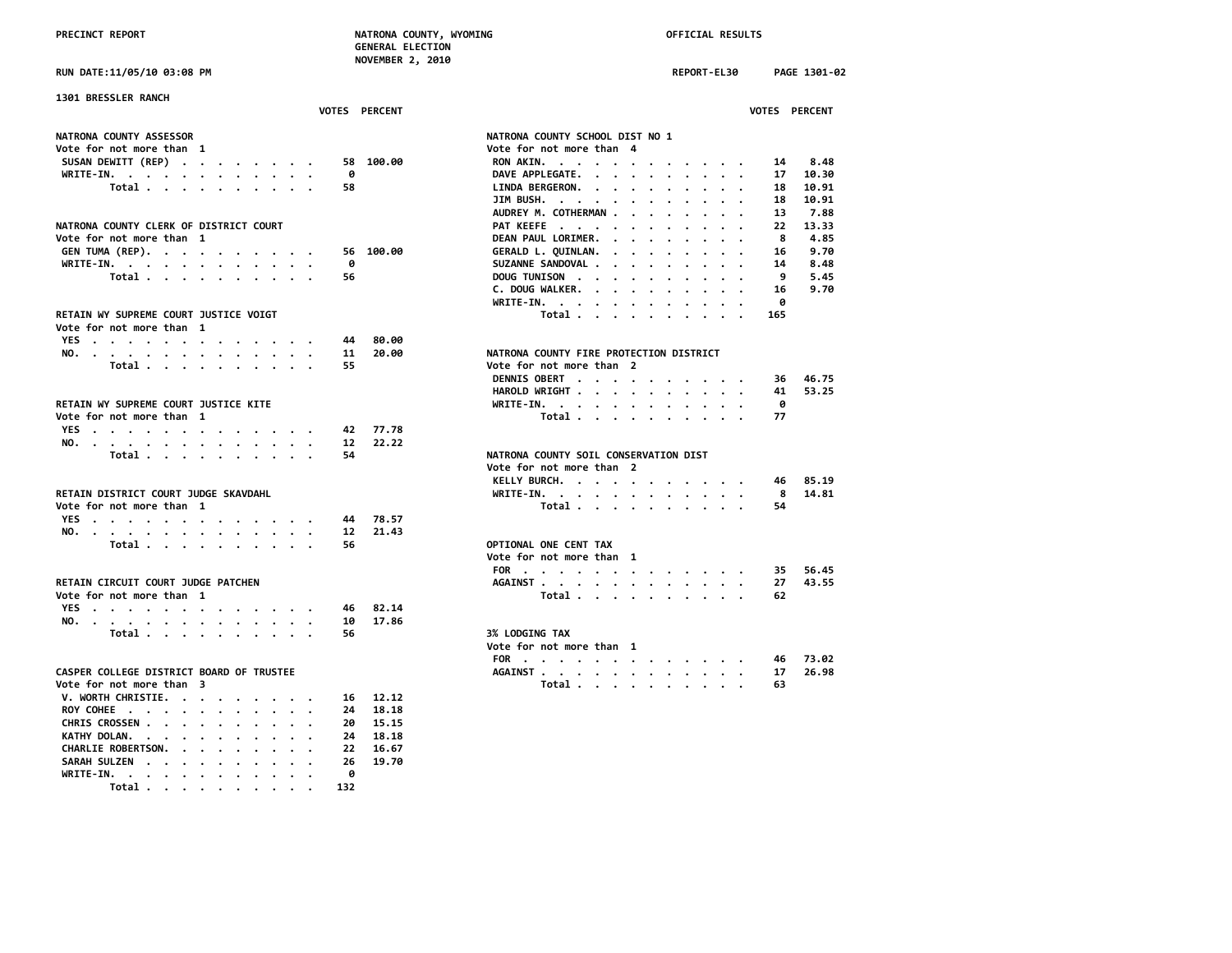**NOVEMBER 2, 2010**

|  |  |  | UN DATE:11/05/10 03:08 PM |  |  |  |
|--|--|--|---------------------------|--|--|--|
|  |  |  |                           |  |  |  |

| 1302 POWDER RIVER SCHOOL                                           |               |           |                                    |              |
|--------------------------------------------------------------------|---------------|-----------|------------------------------------|--------------|
|                                                                    | VOTES PERCENT |           |                                    | <b>VOTES</b> |
| REGISTERED VOTERS - TOTAL                                          | 69            |           |                                    |              |
| BALLOTS CAST - TOTAL.                                              | 58            |           | STATE HOUSE DISTRICT 38            |              |
| VOTER TURNOUT - TOTAL                                              |               | 84.06     | Vote for not more than 1           |              |
|                                                                    |               |           | BOB BRECHTEL (REP)                 | 46           |
|                                                                    |               |           | WAYNE BEATTY (DEM)                 | 8            |
| UNITED STATES REPRESENTATIVE                                       |               |           | WRITE-IN.                          | 0            |
| Vote for not more than 1                                           |               |           | Total                              | 54           |
| CYNTHIA M. LUMMIS (REP).                                           | 48            | 82.76     |                                    |              |
| DAVID WENDT (DEM).                                                 | 4             | 6.90      |                                    |              |
| JOHN V. LOVE (LIB)                                                 | 6             | 10.34     | SEVENTH JUDICIAL DISTRICT ATTORNEY |              |
| WRITE-IN.                                                          | ø             |           | Vote for not more than 1           |              |
| Total                                                              | 58            |           | MICHAEL A. BLONIGEN (REP)          | 47           |
|                                                                    |               |           | WRITE-IN.                          | 0            |
|                                                                    |               |           | Total                              | 47           |
| <b>GOVERNOR</b>                                                    |               |           |                                    |              |
| Vote for not more than 1                                           |               |           |                                    |              |
|                                                                    | 46            | 79.31     | NATRONA COUNTY COMMISSIONERS       |              |
| MATT MEAD (REP)                                                    |               |           |                                    |              |
| LESLIE PETERSEN (DEM)                                              | 8             | 13.79     | Vote for not more than 3           |              |
| MIKE WHEELER (LIB)                                                 | 1             | 1.72      | ROBERT L. HENDRY (REP)             | 41           |
| WRITE-IN.                                                          | 3             | 5.17      | BILL MCDOWELL (REP)                | 31           |
| Total                                                              | 58            |           | BARBARA PERYAM (REP).              | 5            |
|                                                                    |               |           | GINO CERULLO (DEM)                 | 12           |
|                                                                    |               |           | KIMBERLY HOLLOWAY (DEM).           | 10           |
| SECRETARY OF STATE                                                 |               |           | TERRY WINGERTER (DEM)              | 13           |
| Vote for not more than 1                                           |               |           | WRITE-IN.                          | 8            |
| MAX MAXFIELD (REP)                                                 | 46            | 82.14     | Total                              | 120          |
| ANDREW SIMONS (DEM)                                                | 6             | 10.71     |                                    |              |
| CANDICE DELAAT (LIB).                                              | 4             | 7.14      |                                    |              |
| WRITE-IN.                                                          | 0             |           | NATRONA COUNTY CORONER             |              |
| Total                                                              | 56            |           | Vote for not more than 1           |              |
|                                                                    |               |           |                                    | 45           |
|                                                                    |               |           | CONNIE JACOBSON (REP)              |              |
|                                                                    |               |           | JON CHRISTIE (DEM)                 | 8            |
| <b>STATE AUDITOR</b>                                               |               |           | WRITE-IN.                          | 0            |
| Vote for not more than 1                                           |               |           | Total                              | 53           |
| CYNTHIA CLOUD (REP)                                                | 50            | 100.00    |                                    |              |
| WRITE-IN.                                                          | 0             |           |                                    |              |
| Total                                                              | 50            |           | <b>NATRONA COUNTY SHERIFF</b>      |              |
|                                                                    |               |           | Vote for not more than 1           |              |
|                                                                    |               |           | MARK BENTON (REP).                 | 55           |
| <b>STATE TREASURER</b>                                             |               |           | WRITE-IN.                          | 0            |
| Vote for not more than 1                                           |               |           | Total $\cdots$ $\cdots$ $\cdots$   | 55           |
| JOE MEYER (REP)                                                    |               | 51 100.00 |                                    |              |
|                                                                    | 0             |           |                                    |              |
| WRITE-IN.                                                          | 51            |           | NATRONA COUNTY CLERK               |              |
| Total                                                              |               |           |                                    |              |
|                                                                    |               |           | Vote for not more than 1           |              |
|                                                                    |               |           | RENEA VITTO (REP).                 | 53           |
| SUPERINTENDENT OF PUBLIC INSTRUCTION                               |               |           | WRITE-IN.                          | 0            |
| Vote for not more than 1                                           |               |           | Total                              | 53           |
| CINDY HILL (REP) $\cdot \cdot \cdot \cdot \cdot \cdot \cdot \cdot$ | 45            | 81.82     |                                    |              |
| MIKE MASSIE (DEM).                                                 | 10            | 18.18     |                                    |              |
| WRITE-IN.                                                          | 0             |           | NATRONA COUNTY TREASURER           |              |
| Total                                                              | 55            |           | Vote for not more than 1           |              |
|                                                                    |               |           |                                    |              |

| RUN DATE:11/05/10 03:08 PM                                                        | REPORT-EL30<br>PAGE 1302-01                                 |
|-----------------------------------------------------------------------------------|-------------------------------------------------------------|
| <b>1302 POWDER RIVER SCHOOL</b>                                                   |                                                             |
| VOTES PERCENT<br>REGISTERED VOTERS - TOTAL<br>69                                  | VOTES PERCENT                                               |
| BALLOTS CAST - TOTAL.<br>58                                                       | STATE HOUSE DISTRICT 38                                     |
| VOTER TURNOUT - TOTAL<br>84.06                                                    | Vote for not more than 1                                    |
|                                                                                   | BOB BRECHTEL (REP)<br>85.19<br>46                           |
|                                                                                   | 14.81<br>WAYNE BEATTY (DEM) $\cdots$ $\cdots$ $\cdots$<br>8 |
| UNITED STATES REPRESENTATIVE                                                      | WRITE-IN.<br>0                                              |
| Vote for not more than 1                                                          | Total<br>54                                                 |
| 82.76<br>CYNTHIA M. LUMMIS (REP).<br>48                                           |                                                             |
| DAVID WENDT (DEM).<br>6.90<br>4                                                   |                                                             |
| JOHN V. LOVE (LIB)<br>10.34<br>6                                                  | SEVENTH JUDICIAL DISTRICT ATTORNEY                          |
| 0                                                                                 | Vote for not more than 1                                    |
| WRITE-IN.<br>58                                                                   | MICHAEL A. BLONIGEN (REP)<br>47 100.00                      |
| Total                                                                             | 0                                                           |
|                                                                                   | WRITE-IN.<br>Total<br>47                                    |
| GOVERNOR                                                                          |                                                             |
| Vote for not more than 1                                                          |                                                             |
| 79.31<br>46                                                                       | NATRONA COUNTY COMMISSIONERS                                |
| MATT MEAD (REP)<br>13.79                                                          | Vote for not more than 3                                    |
| LESLIE PETERSEN (DEM)<br>8<br>1                                                   |                                                             |
| MIKE WHEELER (LIB)<br>1.72                                                        | ROBERT L. HENDRY (REP)<br>34.17<br>41                       |
| WRITE-IN.<br>3<br>5.17                                                            | BILL MCDOWELL (REP)<br>25.83<br>31                          |
| Total<br>58                                                                       | BARBARA PERYAM (REP).<br>4.17<br>5.                         |
|                                                                                   | GINO CERULLO (DEM)<br>12 10.00                              |
|                                                                                   | KIMBERLY HOLLOWAY (DEM).<br>10<br>8.33                      |
| <b>SECRETARY OF STATE</b>                                                         | TERRY WINGERTER (DEM)<br>13<br>10.83                        |
| Vote for not more than  1                                                         | WRITE-IN.<br>8<br>6.67                                      |
| MAX MAXFIELD (REP)<br>82.14<br>46                                                 | Total<br>120                                                |
| 10.71<br>ANDREW SIMONS (DEM)<br>6                                                 |                                                             |
| 7.14<br>CANDICE DELAAT (LIB).<br>4                                                |                                                             |
| WRITE-IN.<br>ø                                                                    | NATRONA COUNTY CORONER                                      |
| Total<br>56                                                                       | Vote for not more than 1                                    |
|                                                                                   | CONNIE JACOBSON (REP)<br>84.91<br>45                        |
|                                                                                   | JON CHRISTIE (DEM)<br>15.09<br>8                            |
| <b>STATE AUDITOR</b>                                                              | WRITE-IN.<br>0                                              |
| Vote for not more than 1                                                          | Total<br>53                                                 |
| CYNTHIA CLOUD (REP)<br>50 100.00                                                  |                                                             |
| 0<br>WRITE-IN.                                                                    |                                                             |
| Total<br>50                                                                       | NATRONA COUNTY SHERIFF                                      |
|                                                                                   | Vote for not more than 1                                    |
|                                                                                   | MARK BENTON (REP).<br>55 100.00                             |
| <b>STATE TREASURER</b>                                                            | WRITE-IN.<br>0                                              |
| Vote for not more than 1                                                          | Total<br>55                                                 |
| JOE MEYER (REP)<br>51 100.00                                                      |                                                             |
| WRITE-IN.<br>ø                                                                    |                                                             |
| Total<br>51                                                                       | NATRONA COUNTY CLERK                                        |
|                                                                                   | Vote for not more than 1                                    |
|                                                                                   | RENEA VITTO (REP).<br>53 100.00                             |
| SUPERINTENDENT OF PUBLIC INSTRUCTION                                              | WRITE-IN.<br>0                                              |
| Vote for not more than 1                                                          | Total<br>53                                                 |
| 81.82<br>CINDY HILL (REP) $\cdot \cdot \cdot \cdot \cdot \cdot \cdot \cdot$<br>45 |                                                             |
| MIKE MASSIE (DEM).<br>10<br>18.18                                                 |                                                             |
| WRITE-IN.<br>0                                                                    | NATRONA COUNTY TREASURER                                    |
| Total<br>55                                                                       | Vote for not more than 1                                    |
|                                                                                   | TOM DOYLE (REP)<br>53 100.00                                |
|                                                                                   | WRITE-IN.<br>0                                              |
|                                                                                   | Total<br>53                                                 |
|                                                                                   |                                                             |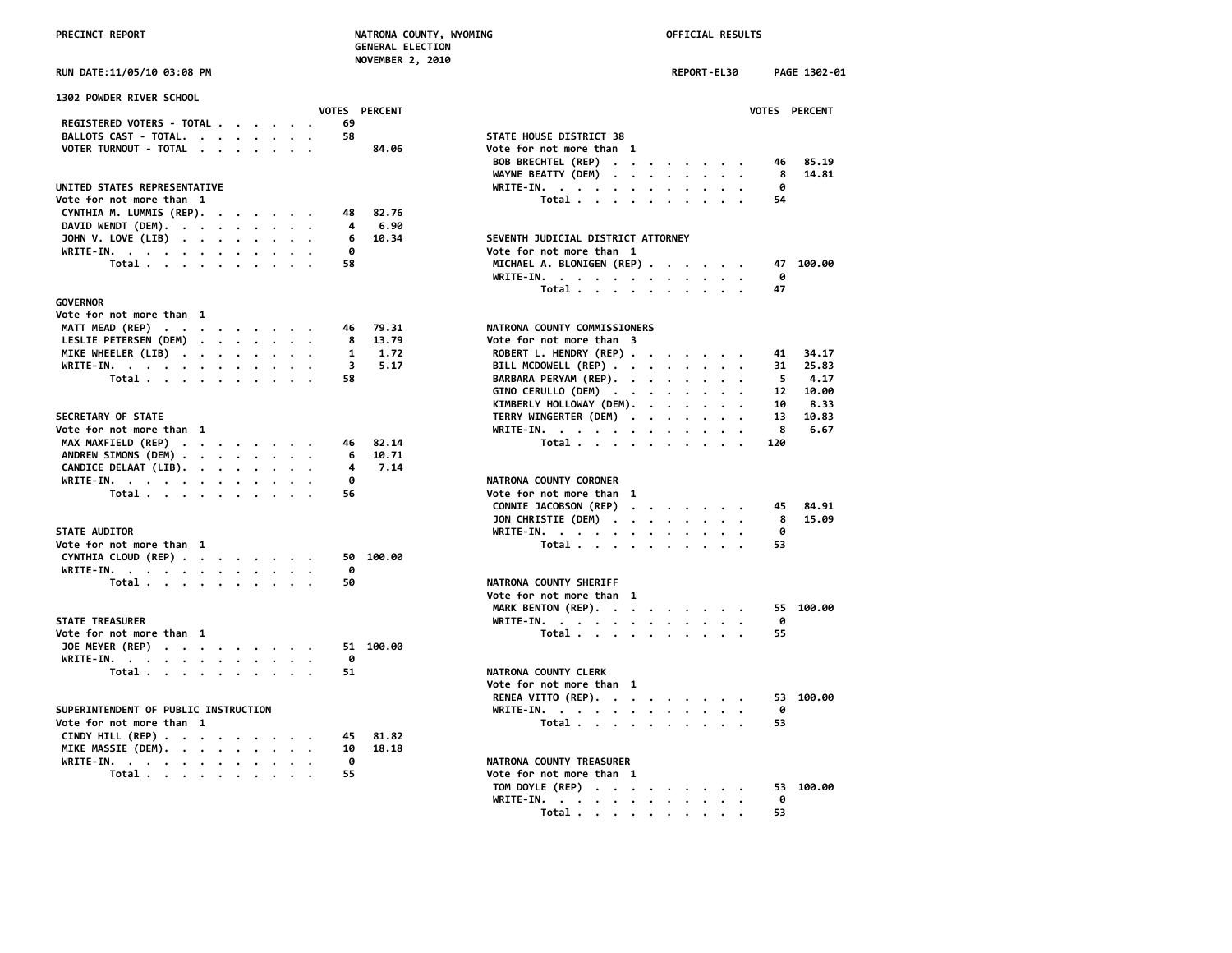| PRECINCT REPORT                                | NATRONA COUNTY, WYOMING<br><b>GENERAL ELECTION</b><br>NOVEMBER 2, 2010 | OFFICIAL RESULTS                                                                    |
|------------------------------------------------|------------------------------------------------------------------------|-------------------------------------------------------------------------------------|
| RUN DATE:11/05/10 03:08 PM                     |                                                                        | <b>REPORT-EL30</b><br>PAGE 1302-02                                                  |
| 1302 POWDER RIVER SCHOOL                       |                                                                        |                                                                                     |
|                                                | VOTES PERCENT                                                          | VOTES PERCENT                                                                       |
| NATRONA COUNTY ASSESSOR                        |                                                                        | NATRONA COUNTY SCHOOL DIST NO 1                                                     |
| Vote for not more than 1                       |                                                                        | Vote for not more than 4                                                            |
| SUSAN DEWITT (REP)                             | 49 100.00                                                              | RON AKIN.<br>11.68<br>16                                                            |
| WRITE-IN.<br>$\cdot$                           | 0                                                                      | DAVE APPLEGATE.<br>13.14<br>18                                                      |
| Total                                          | 49                                                                     | LINDA BERGERON.<br>9<br>6.57                                                        |
|                                                |                                                                        | JIM BUSH.<br>13<br>9.49                                                             |
|                                                |                                                                        | AUDREY M. COTHERMAN<br>10<br>7.30<br>$\ddot{\phantom{a}}$<br>$\sim$                 |
| NATRONA COUNTY CLERK OF DISTRICT COURT         |                                                                        | PAT KEEFE<br>18<br>13.14<br>$\cdot$ $\cdot$ $\cdot$<br>$\ddot{\phantom{a}}$         |
| Vote for not more than 1                       |                                                                        | DEAN PAUL LORIMER.<br>7.30<br>10<br>$\cdot$<br>$\cdot$                              |
| GEN TUMA (REP).                                | 50 100.00                                                              | 9<br>6.57<br>GERALD L. QUINLAN.                                                     |
| WRITE-IN.                                      | 0                                                                      | 13.14<br>SUZANNE SANDOVAL<br>18<br>$\ddot{\phantom{a}}$<br>$\cdot$<br>$\sim$ $\sim$ |
| Total                                          | 50                                                                     | DOUG TUNISON<br>6<br>4.38                                                           |
|                                                |                                                                        | C. DOUG WALKER.<br>10<br>7.30<br>$\sim$ $\sim$ $\sim$                               |
|                                                |                                                                        | WRITE-IN.<br>0<br>$\mathbf{r}=\mathbf{r}+\mathbf{r}+\mathbf{r}$<br>$\cdot$          |
| RETAIN WY SUPREME COURT JUSTICE VOIGT          |                                                                        | Total<br>137                                                                        |
| Vote for not more than 1                       |                                                                        |                                                                                     |
| YES                                            | 82.00<br>41                                                            |                                                                                     |
| NO.                                            | 9<br>18.00                                                             | NATRONA COUNTY FIRE PROTECTION DISTRICT                                             |
| Total<br>$\cdot$<br>$\cdot$ $\cdot$            | 50                                                                     | Vote for not more than 2                                                            |
|                                                |                                                                        | DENNIS OBERT<br>44.87<br>35                                                         |
|                                                |                                                                        | HAROLD WRIGHT<br>41 52.56                                                           |
| RETAIN WY SUPREME COURT JUSTICE KITE           |                                                                        | WRITE-IN.<br>$\overline{2}$<br>2.56<br>$\cdot$ $\cdot$ $\cdot$ $\cdot$              |
| Vote for not more than 1                       |                                                                        | Total<br>78                                                                         |
| YES                                            | 82.00<br>41                                                            |                                                                                     |
| NO.                                            | 9<br>18.00                                                             |                                                                                     |
| Total                                          | 50                                                                     | NATRONA COUNTY SOIL CONSERVATION DIST                                               |
|                                                |                                                                        | Vote for not more than 2                                                            |
|                                                |                                                                        | KELLY BURCH.<br>93.62<br>44                                                         |
| RETAIN DISTRICT COURT JUDGE SKAVDAHL           |                                                                        | WRITE-IN.<br>$\overline{\mathbf{3}}$<br>6.38                                        |
| Vote for not more than 1                       |                                                                        | 47<br>Total                                                                         |
| YES<br>$\cdots$                                | 76.60<br>36                                                            |                                                                                     |
| NO.<br>$\cdot$ $\cdot$ $\cdot$ $\cdot$ $\cdot$ | 11<br>23.40                                                            |                                                                                     |
| Total                                          | 47                                                                     | OPTIONAL ONE CENT TAX                                                               |
|                                                |                                                                        | Vote for not more than 1                                                            |
|                                                |                                                                        | 42.11<br>FOR<br>24                                                                  |
| RETAIN CIRCUIT COURT JUDGE PATCHEN             |                                                                        | AGAINST<br>33<br>57.89                                                              |
| Vote for not more than 1                       |                                                                        | 57<br>Total                                                                         |
| YES                                            | 39<br>81.25                                                            |                                                                                     |
| NO.                                            | 9<br>18.75                                                             |                                                                                     |
| Total                                          | 48                                                                     | <b>3% LODGING TAX</b>                                                               |
|                                                |                                                                        | Vote for not more than 1                                                            |
|                                                |                                                                        | FOR<br>61.40<br>35                                                                  |
| CASPER COLLEGE DISTRICT BOARD OF TRUSTEE       |                                                                        | 38.60<br>AGAINST<br>22                                                              |
| Vote for not more than 3                       |                                                                        | Total<br>57<br>$\cdots$<br>$\cdot$                                                  |
| V. WORTH CHRISTIE.                             | 5.10<br>5                                                              |                                                                                     |
| ROY COHEE                                      | 26.53<br>26                                                            |                                                                                     |
| CHRIS CROSSEN                                  | 11.22<br>11                                                            |                                                                                     |
| KATHY DOLAN.<br>$\sim$ $\sim$                  | 26<br>26.53                                                            |                                                                                     |
|                                                |                                                                        |                                                                                     |
| CHARLIE ROBERTSON.                             | 17<br>17.35<br>13<br>13.27                                             |                                                                                     |
| SARAH SULZEN<br>$\cdot$                        | ø                                                                      |                                                                                     |
| WRITE-IN.                                      | 98                                                                     |                                                                                     |
| Total<br>$\sim$                                |                                                                        |                                                                                     |

|                                          |    | <b>VOTES PERCENT</b> | <b>VOTES PERCENT</b>                                                                 |
|------------------------------------------|----|----------------------|--------------------------------------------------------------------------------------|
| <b>NATRONA COUNTY ASSESSOR</b>           |    |                      | NATRONA COUNTY SCHOOL DIST NO 1                                                      |
| Vote for not more than 1                 |    |                      | Vote for not more than 4                                                             |
| SUSAN DEWITT (REP)                       |    | 49 100.00            | 11.68<br>RON AKIN.<br>16                                                             |
| WRITE-IN.                                | ø  |                      | DAVE APPLEGATE.<br>18<br>13.14                                                       |
| Total                                    | 49 |                      | 6.57<br>LINDA BERGERON.<br>9                                                         |
|                                          |    |                      | 9.49<br>JIM BUSH. $\cdots$ $\cdots$ $\cdots$ $\cdots$<br>13                          |
|                                          |    |                      | AUDREY M. COTHERMAN<br>7.30<br>10                                                    |
| NATRONA COUNTY CLERK OF DISTRICT COURT   |    |                      | PAT KEEFE<br>18<br>13.14                                                             |
| Vote for not more than 1                 |    |                      | DEAN PAUL LORIMER.<br>7.30<br>10<br>$\sim$ $\sim$ $\sim$ $\sim$ $\sim$ $\sim$ $\sim$ |
| GEN TUMA (REP).                          |    | 50 100.00            | GERALD L. QUINLAN.<br>9<br>6.57                                                      |
| WRITE-IN.                                | 0  |                      | SUZANNE SANDOVAL<br>13.14<br>18                                                      |
| Total                                    | 50 |                      | DOUG TUNISON<br>4.38<br>6                                                            |
|                                          |    |                      | C. DOUG WALKER.<br>10<br>7.30                                                        |
|                                          |    |                      | ø<br>WRITE-IN.                                                                       |
| RETAIN WY SUPREME COURT JUSTICE VOIGT    |    |                      | Total<br>137                                                                         |
| Vote for not more than 1                 |    |                      |                                                                                      |
| YES                                      | 41 | 82.00                |                                                                                      |
| NO.                                      | 9  | 18.00                | NATRONA COUNTY FIRE PROTECTION DISTRICT                                              |
| Total                                    | 50 |                      | Vote for not more than 2                                                             |
|                                          |    |                      | DENNIS OBERT<br>44.87<br>35.                                                         |
|                                          |    |                      | HAROLD WRIGHT<br>52.56<br>41                                                         |
| RETAIN WY SUPREME COURT JUSTICE KITE     |    |                      | WRITE-IN.<br>$\overline{2}$<br>2.56                                                  |
| Vote for not more than 1                 |    |                      | Total<br>78                                                                          |
| YES                                      | 41 | 82.00                |                                                                                      |
| NO.                                      | 9  | 18.00                |                                                                                      |
| Total                                    | 50 |                      | NATRONA COUNTY SOIL CONSERVATION DIST                                                |
|                                          |    |                      | Vote for not more than 2                                                             |
|                                          |    |                      | KELLY BURCH.<br>93.62<br>44                                                          |
| RETAIN DISTRICT COURT JUDGE SKAVDAHL     |    |                      | WRITE-IN. $\cdot$ , $\cdot$ , $\cdot$ , $\cdot$ , $\cdot$ , $\cdot$<br>6.38<br>3     |
| Vote for not more than 1                 |    |                      | Total<br>47                                                                          |
| YES                                      | 36 | 76.60                |                                                                                      |
| NO.                                      | 11 | 23.40                |                                                                                      |
| Total                                    | 47 |                      | OPTIONAL ONE CENT TAX                                                                |
|                                          |    |                      | Vote for not more than 1                                                             |
|                                          |    |                      | FOR<br>42.11<br>24                                                                   |
| RETAIN CIRCUIT COURT JUDGE PATCHEN       |    |                      | 57.89<br>33                                                                          |
| Vote for not more than 1                 |    |                      | AGAINST<br>57                                                                        |
|                                          |    |                      | Total                                                                                |
| YES                                      | 39 | 81.25                |                                                                                      |
| NO.                                      | 9  | 18.75                |                                                                                      |
| Total                                    | 48 |                      | <b>3% LODGING TAX</b>                                                                |
|                                          |    |                      | Vote for not more than 1                                                             |
|                                          |    |                      | 61.40<br>FOR<br>35                                                                   |
| CASPER COLLEGE DISTRICT BOARD OF TRUSTEE |    |                      | 38.60<br>AGAINST<br>22                                                               |
| Vote for not more than 3                 |    |                      | Total<br>57                                                                          |
| V. WORTH CHRISTIE.                       | 5. | 5.10                 |                                                                                      |
| <b>DOV COUCE</b>                         |    | 26.26E               |                                                                                      |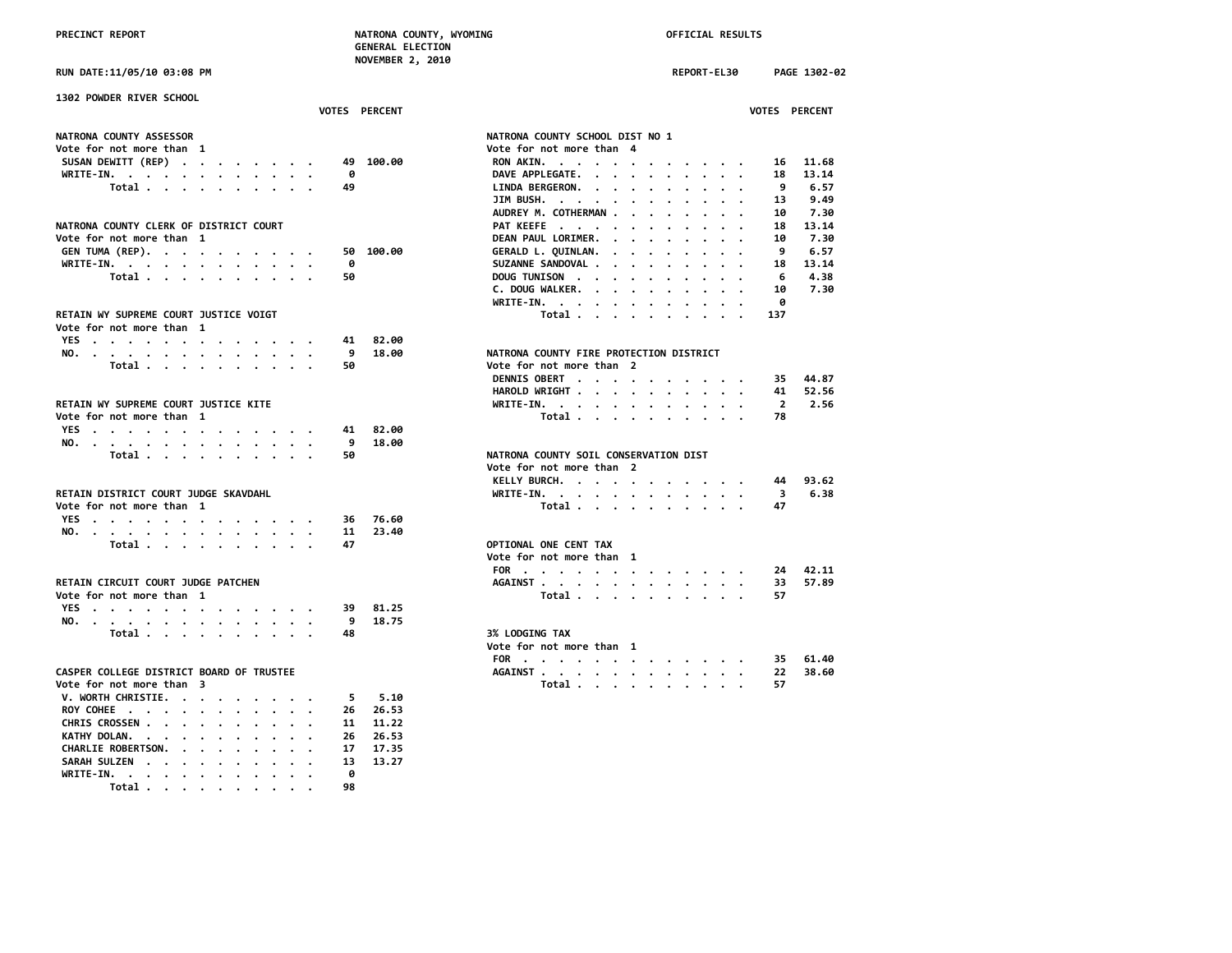|  | <b>RUN DATE:11/05/10 03:08 PM</b> |  |  |  |
|--|-----------------------------------|--|--|--|
|--|-----------------------------------|--|--|--|

| <b>1401 UPPER WILLOW CREEK SCHOOL</b>                                                   |                                    |
|-----------------------------------------------------------------------------------------|------------------------------------|
| <b>VOTES PERCENT</b>                                                                    |                                    |
| REGISTERED VOTERS - TOTAL<br>22                                                         |                                    |
| BALLOTS CAST - TOTAL.<br>17                                                             | STATE HOUSE DISTRICT 38            |
| 77.27<br>VOTER TURNOUT - TOTAL                                                          | Vote for not more than 1           |
|                                                                                         | BOB BRECHTEL (REP)                 |
|                                                                                         | WAYNE BEATTY (DEM)                 |
| UNITED STATES REPRESENTATIVE                                                            | WRITE-IN.                          |
| Vote for not more than 1                                                                | Total                              |
| CYNTHIA M. LUMMIS (REP).<br>17 100.00                                                   |                                    |
| DAVID WENDT (DEM).<br>ø                                                                 |                                    |
| JOHN V. LOVE (LIB)<br>0                                                                 | SEVENTH JUDICIAL DISTRICT ATTORNEY |
| WRITE-IN.<br>- 0                                                                        | Vote for not more than 1           |
| Total<br>17                                                                             | MICHAEL A. BLONIGEN (REP)          |
|                                                                                         | WRITE-IN.                          |
|                                                                                         | Total                              |
| <b>GOVERNOR</b>                                                                         |                                    |
| Vote for not more than 1                                                                |                                    |
| MATT MEAD (REP)<br>14 82.35                                                             | NATRONA COUNTY COMMISSIONERS       |
| $\mathbf{r}$ , $\mathbf{r}$ , $\mathbf{r}$ , $\mathbf{r}$ , $\mathbf{r}$ , $\mathbf{r}$ |                                    |
| LESLIE PETERSEN (DEM)<br>0                                                              | Vote for not more than 3           |
| MIKE WHEELER (LIB)<br>ø                                                                 | ROBERT L. HENDRY (REP)             |
| 3 17.65<br>WRITE-IN.                                                                    | BILL MCDOWELL (REP)                |
| Total<br>17                                                                             | BARBARA PERYAM (REP).              |
|                                                                                         | GINO CERULLO (DEM)                 |
|                                                                                         | KIMBERLY HOLLOWAY (DEM).           |
| <b>SECRETARY OF STATE</b>                                                               | TERRY WINGERTER (DEM)              |
| Vote for not more than 1                                                                | WRITE-IN.                          |
| MAX MAXFIELD (REP)<br>17 100.00                                                         | Total                              |
| ANDREW SIMONS (DEM)<br>0                                                                |                                    |
| CANDICE DELAAT (LIB).<br>0                                                              |                                    |
| WRITE-IN.<br>0                                                                          | NATRONA COUNTY CORONER             |
| Total $\cdots$ $\cdots$ $\cdots$<br>17                                                  | Vote for not more than 1           |
|                                                                                         | CONNIE JACOBSON (REP)              |
|                                                                                         | JON CHRISTIE (DEM)                 |
| <b>STATE AUDITOR</b>                                                                    | WRITE-IN.                          |
| Vote for not more than 1                                                                | Total                              |
| CYNTHIA CLOUD (REP)<br>17 100.00                                                        |                                    |
| WRITE-IN.<br>- 0                                                                        |                                    |
| Total $\cdots$ $\cdots$ $\cdots$<br>17                                                  | NATRONA COUNTY SHERIFF             |
|                                                                                         | Vote for not more than 1           |
|                                                                                         | MARK BENTON (REP).                 |
| <b>STATE TREASURER</b>                                                                  | WRITE-IN.                          |
| Vote for not more than 1                                                                | Total                              |
| 14 100.00<br>JOE MEYER (REP)                                                            |                                    |
| WRITE-IN.<br>0                                                                          |                                    |
| Total $\cdots$ $\cdots$ $\cdots$ $\cdots$<br>14                                         | NATRONA COUNTY CLERK               |
|                                                                                         | Vote for not more than 1           |
|                                                                                         | RENEA VITTO (REP).                 |
| SUPERINTENDENT OF PUBLIC INSTRUCTION                                                    | WRITE-IN.                          |
| Vote for not more than 1                                                                | Total                              |
| CINDY HILL (REP)<br>16 94.12                                                            |                                    |
| MIKE MASSIE (DEM).<br>1 5.88                                                            |                                    |
| WRITE-IN.<br>0                                                                          | NATRONA COUNTY TREASURER           |
| 17                                                                                      | Vote for not more than 1           |
| Total                                                                                   |                                    |

|                                                                    | <b>NUVERBER 2, 2010</b> |                                    |             |               |
|--------------------------------------------------------------------|-------------------------|------------------------------------|-------------|---------------|
| RUN DATE:11/05/10 03:08 PM                                         |                         |                                    | REPORT-EL30 | PAGE 1401-01  |
| <b>1401 UPPER WILLOW CREEK SCHOOL</b>                              |                         |                                    |             |               |
|                                                                    | VOTES PERCENT           |                                    |             | VOTES PERCENT |
| REGISTERED VOTERS - TOTAL                                          | 22                      |                                    |             |               |
| BALLOTS CAST - TOTAL.                                              | 17                      | STATE HOUSE DISTRICT 38            |             |               |
| VOTER TURNOUT - TOTAL                                              | 77.27                   | Vote for not more than 1           |             |               |
|                                                                    |                         | BOB BRECHTEL (REP)                 |             | 94.12<br>16   |
|                                                                    |                         | WAYNE BEATTY (DEM)                 |             | 5.88<br>1     |
| UNITED STATES REPRESENTATIVE                                       |                         | WRITE-IN.                          |             | 0             |
| Vote for not more than 1                                           |                         | Total                              |             | 17            |
| CYNTHIA M. LUMMIS (REP).                                           | 17 100.00               |                                    |             |               |
| DAVID WENDT (DEM).                                                 | ø                       |                                    |             |               |
| JOHN V. LOVE (LIB)                                                 | ø                       | SEVENTH JUDICIAL DISTRICT ATTORNEY |             |               |
| WRITE-IN.                                                          | 0                       | Vote for not more than 1           |             |               |
| Total                                                              | 17                      | MICHAEL A. BLONIGEN (REP)          |             | 13 100.00     |
|                                                                    |                         | WRITE-IN.                          |             | 0             |
|                                                                    |                         | Total                              |             | 13            |
| <b>GOVERNOR</b>                                                    |                         |                                    |             |               |
| Vote for not more than 1                                           |                         |                                    |             |               |
| MATT MEAD (REP)                                                    | 82.35<br>14             | NATRONA COUNTY COMMISSIONERS       |             |               |
| LESLIE PETERSEN (DEM)                                              | 0                       | Vote for not more than 3           |             |               |
| MIKE WHEELER (LIB)                                                 | 0                       | ROBERT L. HENDRY (REP)             |             | 37.21<br>16   |
|                                                                    | 3<br>17.65              | BILL MCDOWELL (REP)                |             | 25.58<br>11   |
| WRITE-IN.                                                          |                         |                                    |             |               |
| Total                                                              | 17                      | BARBARA PERYAM (REP).              |             | 23.26<br>10   |
|                                                                    |                         | GINO CERULLO (DEM)                 |             | 0             |
|                                                                    |                         | KIMBERLY HOLLOWAY (DEM).           |             | 0             |
| <b>SECRETARY OF STATE</b>                                          |                         | TERRY WINGERTER (DEM)              |             | 6<br>13.95    |
| Vote for not more than 1                                           |                         | WRITE-IN.                          |             | 0             |
| MAX MAXFIELD (REP)                                                 | 17 100.00               | Total                              |             | 43            |
| ANDREW SIMONS (DEM)                                                | 0                       |                                    |             |               |
| CANDICE DELAAT (LIB).                                              | 0                       |                                    |             |               |
| WRITE-IN.                                                          | ø                       | NATRONA COUNTY CORONER             |             |               |
| Total                                                              | 17                      | Vote for not more than 1           |             |               |
|                                                                    |                         | CONNIE JACOBSON (REP)              |             | 17 100.00     |
|                                                                    |                         | JON CHRISTIE (DEM)                 |             | 0             |
| <b>STATE AUDITOR</b>                                               |                         | WRITE-IN.                          |             | ø             |
| Vote for not more than 1                                           |                         | Total                              |             | 17            |
| CYNTHIA CLOUD (REP)                                                | 17 100.00               |                                    |             |               |
| WRITE-IN.                                                          | ø                       |                                    |             |               |
| Total                                                              | 17                      | NATRONA COUNTY SHERIFF             |             |               |
|                                                                    |                         | Vote for not more than 1           |             |               |
|                                                                    |                         |                                    |             | 15 100.00     |
|                                                                    |                         | MARK BENTON (REP).                 |             |               |
| <b>STATE TREASURER</b>                                             |                         | WRITE-IN.                          |             | 0             |
| Vote for not more than 1                                           |                         | Total                              |             | 15            |
| JOE MEYER (REP)                                                    | 14 100.00               |                                    |             |               |
| WRITE-IN.                                                          | 0                       |                                    |             |               |
| Total                                                              | 14                      | NATRONA COUNTY CLERK               |             |               |
|                                                                    |                         | Vote for not more than 1           |             |               |
|                                                                    |                         | RENEA VITTO (REP).                 |             | 13 100.00     |
| SUPERINTENDENT OF PUBLIC INSTRUCTION                               |                         | WRITE-IN.                          |             | 0             |
| Vote for not more than 1                                           |                         | Total                              |             | 13            |
| CINDY HILL (REP) $\cdot \cdot \cdot \cdot \cdot \cdot \cdot \cdot$ | 94.12<br>16             |                                    |             |               |
| MIKE MASSIE (DEM).                                                 | 5.88<br>1               |                                    |             |               |
| WRITE-IN.                                                          | 0                       | NATRONA COUNTY TREASURER           |             |               |
| Total                                                              | 17                      | Vote for not more than 1           |             |               |
|                                                                    |                         | TOM DOYLE (REP)                    |             | 15 100.00     |
|                                                                    |                         |                                    |             | ø             |
|                                                                    |                         | WRITE-IN.                          |             | 15            |
|                                                                    |                         | Total                              |             |               |